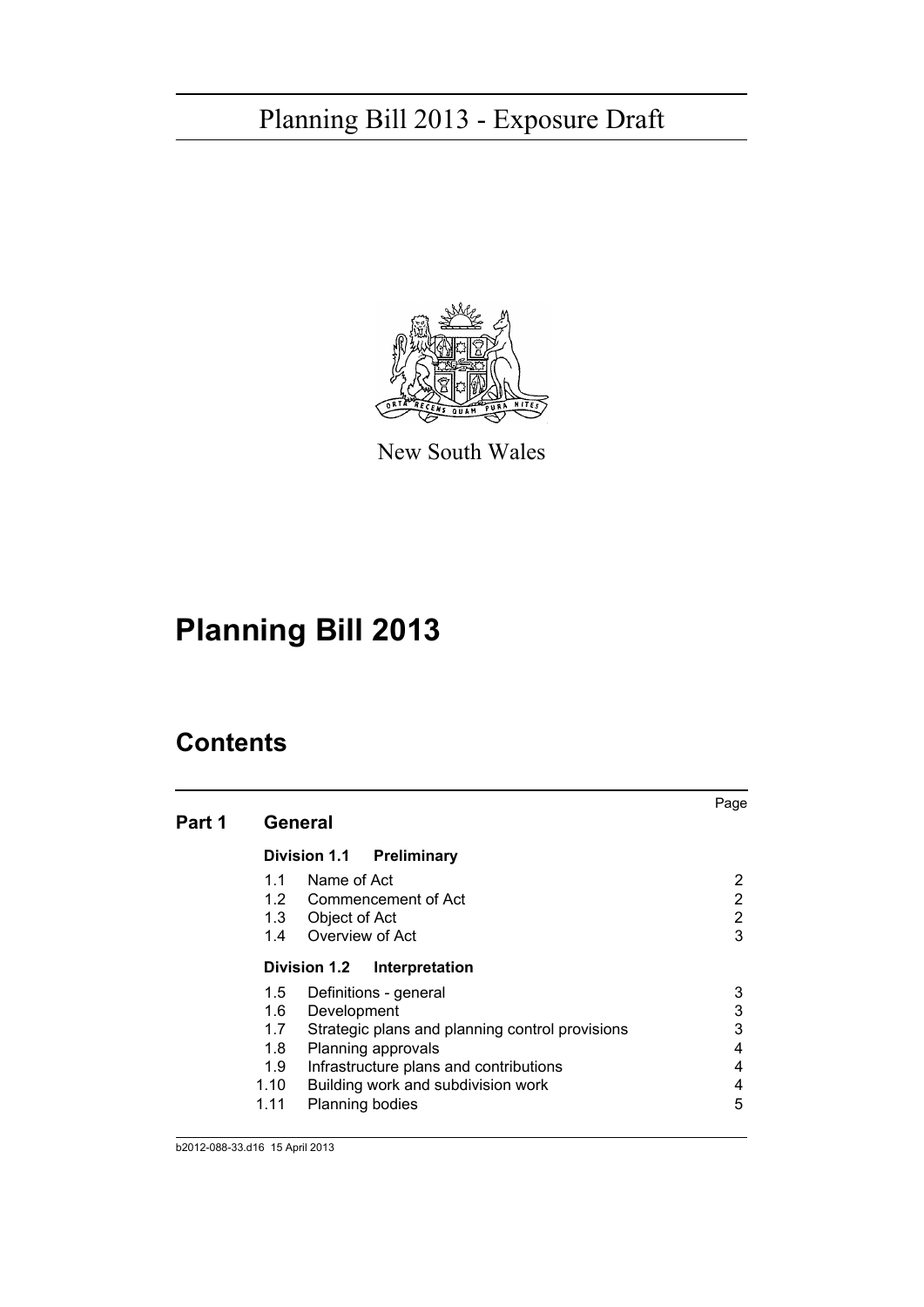# Planning Bill 2013

|        |              |                           |                                                                                                                               | Page                |
|--------|--------------|---------------------------|-------------------------------------------------------------------------------------------------------------------------------|---------------------|
|        | 1.12         |                           | Development likely to significantly affect threatened species                                                                 | 5                   |
|        |              | <b>Division 1.3</b>       | Development - general provisions                                                                                              |                     |
|        | 1.13         |                           | Categories of development                                                                                                     | 5                   |
|        | 1.14         |                           | Exempt development                                                                                                            | 6                   |
|        | 1.15<br>1.16 | Part 5                    | Development that requires development consent under Part 4 6<br>Development that requires State infrastructure approval under | 7                   |
|        | 1.17         |                           | Carrying out development without or contrary to planning<br>approval (other than Part 8 certificate)                          | 7                   |
|        | 1.18<br>1.19 |                           | Building work etc without or contrary to Part 8 certificate<br>Carrying out development that is prohibited                    | $\overline{7}$<br>8 |
| Part 2 |              |                           | <b>Community participation</b>                                                                                                |                     |
|        | 2.1          |                           | The Community Participation Charter                                                                                           | 9                   |
|        | 2.2          |                           | Planning authorities and functions to which Charter applies                                                                   | 9                   |
|        | 2.3          |                           | Applying the Charter in the exercise of planning functions                                                                    | 10                  |
|        | $2.4\,$      |                           | Community participation plans                                                                                                 | 10                  |
|        | 2.5          | plans                     | Public notice of community participation in proposed strategic                                                                | 11                  |
|        | 2.6          |                           | Mandatory community participation requirements                                                                                | 11                  |
|        | 2.7          |                           | Online planning services and information                                                                                      | 11                  |
| Part 3 |              | <b>Strategic planning</b> |                                                                                                                               |                     |
|        |              | <b>Division 3.1</b>       | Introductory and strategic planning principles                                                                                |                     |
|        | 3.1          |                           | Definition of "relevant planning authority"                                                                                   | 13                  |
|        | 3.2          |                           | Overview of Part                                                                                                              | 13                  |
|        | 3.3          |                           | The strategic planning principles                                                                                             | 13                  |
|        |              | <b>Division 3.2</b>       | NSW planning policies, regional growth plans and<br>subregional delivery plans                                                |                     |
|        | 3.4          |                           | Preparation and content of NSW planning policies                                                                              | 14                  |
|        | 3.5          |                           | Preparation and content of regional growth plans                                                                              | 14                  |
|        | 3.6          |                           | Preparation and content of subregional delivery plans                                                                         | 15                  |
|        | 3.7          |                           | Making of NSW planning policies, regional growth plans and<br>subregional delivery plans                                      | 16                  |
|        | 3.8          |                           | Implementation of NSW planning policies, regional growth plans<br>and subregional delivery plans                              | 16                  |
|        | 3.9          |                           | Provisions relating to NSW planning policies, regional growth<br>plans and subregional delivery plans                         | 16                  |
|        |              | <b>Division 3.3</b>       | Local plans - general                                                                                                         |                     |
|        | 3.10         |                           | Local plans for local government and other areas                                                                              | 17                  |
|        | 3.11         |                           | Composition of local plans                                                                                                    | 17                  |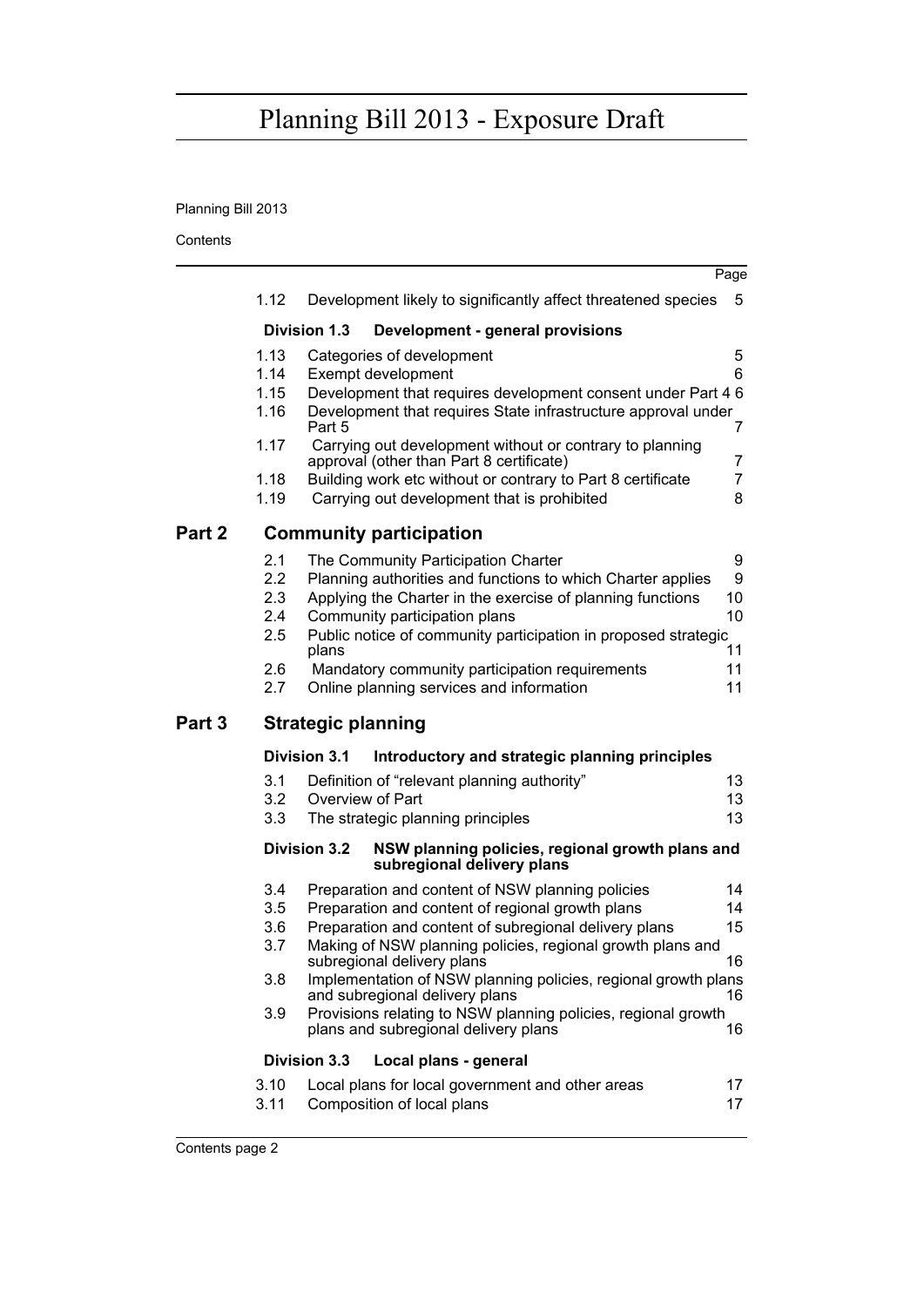# Planning Bill 2013

Contents

|        |      |                                                                         | Page |
|--------|------|-------------------------------------------------------------------------|------|
|        | 3.12 | Making, amending or replacing provisions of local plans                 | 18   |
|        | 3.13 | Relevant planning authority for provisions of local plan                | 19   |
|        | 3.14 | Making or amendment of provisions of local plan without planning        |      |
|        |      | proposal etc and directions to relevant planning authorities            | 20   |
|        | 3.15 | Periodic review and staged repeal of local plans                        | 20   |
|        |      | <b>Division 3.4</b><br>Local plans - planning control provisions        |      |
|        | 3.16 | Application of Division                                                 | 21   |
|        | 3.17 | Purposes for which planning control provisions may be made21            |      |
|        | 3.18 | Owner-initiated acquisition of land zoned for public purposes 22        |      |
|        | 3.19 | Standardisation of planning control provisions of local plans 22        |      |
|        | 3.20 | Relevant planning authority to prepare explanation of and               |      |
|        |      | justification for proposed planning control provisions—the              |      |
|        |      | planning proposal                                                       | 23   |
|        | 3.21 | Gateway determination                                                   | 23   |
|        | 3.22 | Relevant planning authority may vary proposals or not proceed<br>24     |      |
|        | 3.23 | Submission of final planning proposal to Minister and drafting of       |      |
|        |      | proposed planning control provisions                                    | 24   |
|        | 3.24 | Making of planning control provisions by Minister                       | 25   |
|        | 3.25 | Concurrent planning control amendments and applications for             |      |
|        |      | development consent                                                     | 25   |
|        | 3.26 | Suspension of covenants, agreements and instruments by                  |      |
|        |      | planning control provisions                                             | 26   |
|        | 3.27 | Miscellaneous provisions relating to planning control provisions<br>26  |      |
|        |      |                                                                         |      |
| Part 4 |      | Development (other than infrastructure) assessment                      |      |
|        |      | and consent                                                             |      |
|        |      | <b>Division 4.1</b><br><b>Introductory</b>                              |      |
|        | 4.1  | Application: Part 4                                                     | 28   |
|        | 4.2  | Interpretation: Part 4                                                  | 28   |
|        | 4.3  | Development assessment tracks: Part 4                                   | 28   |
|        | 4.4  | Overview: Part 4                                                        | 29   |
|        |      | Division 4.2<br><b>Consent authorities</b>                              |      |
|        | 4.5  | <b>Consent authorities</b>                                              | 29   |
|        | 4.6  | Delegation of consent authority functions                               | 30   |
|        |      |                                                                         |      |
|        |      | <b>Complying development</b><br>Division 4.3                            |      |
|        | 4.7  | Application for complying development certificate                       | 30   |
|        | 4.8  | Variations from complying development standards and                     |      |
|        |      | requirements                                                            | 30   |
|        | 4.9  | Determination of applications for complying development<br>certificates | 31   |
|        |      |                                                                         |      |
|        |      |                                                                         |      |

Contents page 3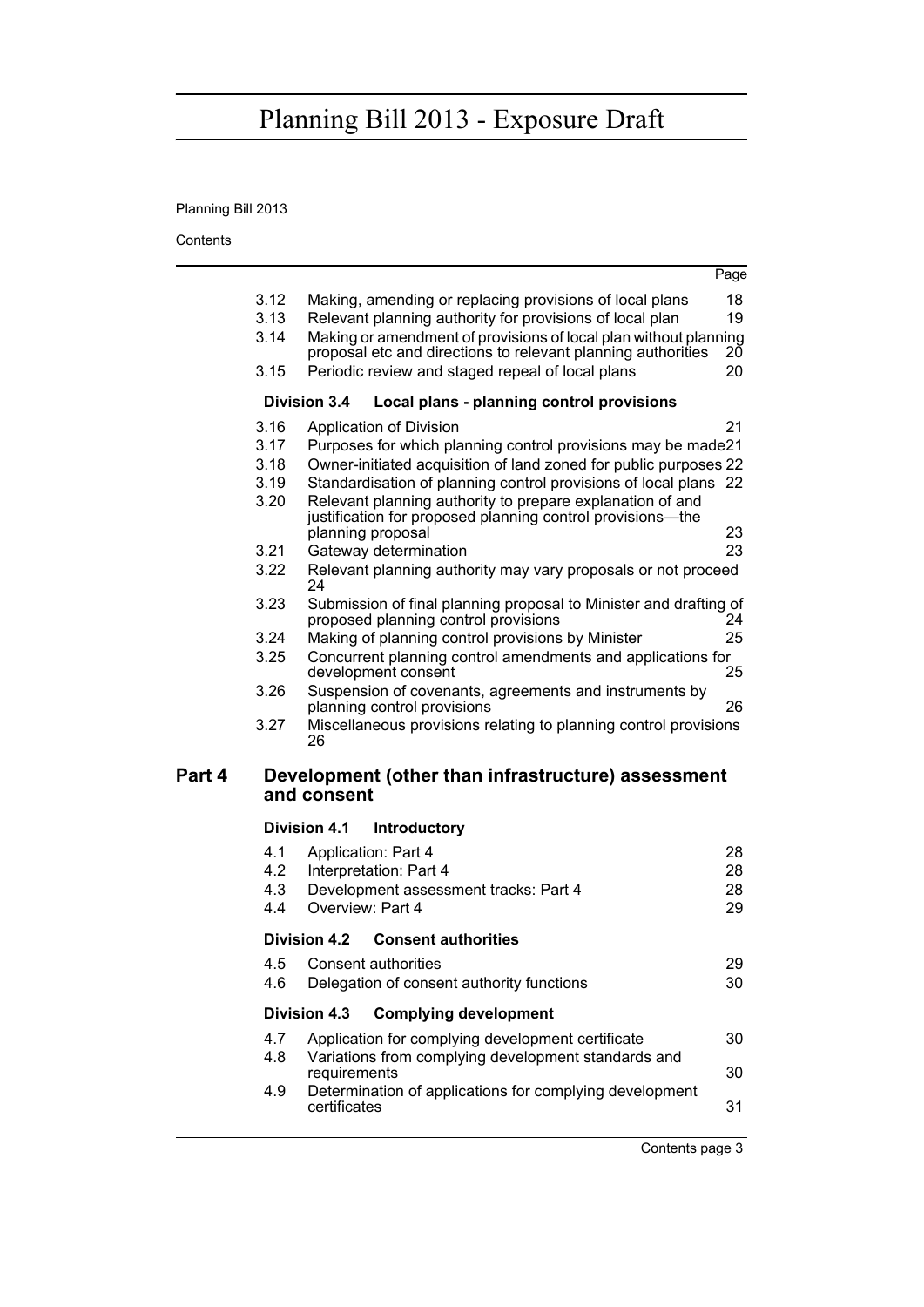# Planning Bill 2013

|      |                                                                                                               | Page |
|------|---------------------------------------------------------------------------------------------------------------|------|
| 4.10 | Building Code of Australia requirements to apply to complying                                                 |      |
|      | development                                                                                                   | 31   |
| 4.11 | Form of complying development certificate                                                                     | 32   |
| 4.12 | Conditions of a complying development certificate                                                             | 32   |
| 4.13 | Duration of complying development certificate                                                                 | 32   |
| 4.14 | Modification of complying development                                                                         | 32   |
|      | Division 4.4<br>Code and merit assessment                                                                     |      |
| 4.15 | Application for development consent                                                                           | 33   |
| 4.16 | Determination of applications for development consent                                                         | 33   |
| 4.17 | Development assessment codes                                                                                  | 34   |
| 4.18 | Code assessment                                                                                               | 35   |
| 4.19 | Merit assessment                                                                                              | 35   |
| 4.20 | EIS assessed development that is not State significant                                                        |      |
|      | development-additional requirements                                                                           | 37   |
| 4.21 | Determination must await any PAC review                                                                       | 37   |
| 4.22 | Staged development applications and consents                                                                  | 38   |
| 4.23 | Date from which development consent has effect                                                                | 39   |
|      | Division 4.5<br><b>Conditions of development consent</b>                                                      |      |
| 4.24 | Imposition of conditions - general                                                                            | 39   |
| 4.25 | Conditions that identify outcomes                                                                             | 40   |
| 4.26 | "Deferred commencement" conditions                                                                            | 40   |
| 4.27 | Reviewable conditions of development consent                                                                  | 40   |
| 4.28 | Conditions and arrangements relating to securities for                                                        |      |
|      | development requirements or damage                                                                            | 41   |
|      | <b>Division 4.6</b><br>State significant development - additional<br>provisions                               |      |
| 4.29 | "Call in" of development as State significant development                                                     | 42   |
| 4.30 | Environmental impact assessment for, and consent to, State                                                    |      |
|      | significant development etc                                                                                   | 42   |
| 4.31 | Staged development applications for State significant                                                         |      |
|      | development                                                                                                   | 43   |
|      | Division 4.7<br><b>Strategic compatibility certificates - development</b><br>not permissible under local plan |      |
| 4.32 | Prohibited development permissible with consent if strategic<br>compatibility certificate issued              | 44   |
| 4.33 | Grounds on which certificate may be issued                                                                    | 44   |
| 4.34 | Requirements before certificate is issued                                                                     | 45   |
| 4.35 | Conditions and duration of certificate                                                                        | 45   |
| 4.36 | Development consents to be granted consistently with certificate                                              |      |
|      | 46                                                                                                            |      |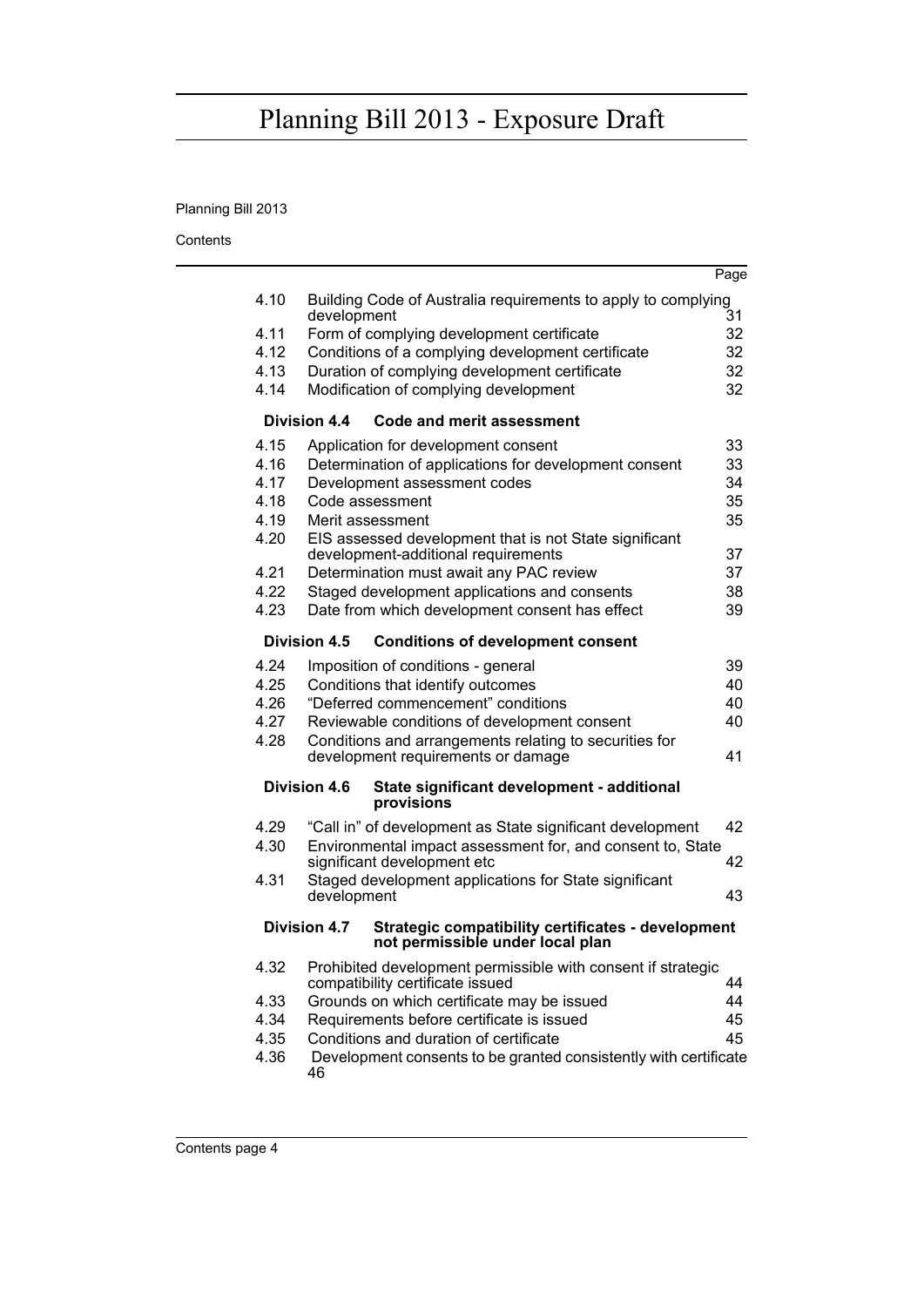# Planning Bill 2013

|        |      |                                                                                                                             | Page |
|--------|------|-----------------------------------------------------------------------------------------------------------------------------|------|
|        |      | <b>Division 4.8</b><br><b>Modification of development consents</b>                                                          |      |
|        | 4.37 | Who may make application for modification of development<br>consent                                                         | 46   |
|        | 4.38 | Modifications of development consents                                                                                       | 46   |
|        | 4.39 | Effect of modification of development consent                                                                               | 47   |
|        |      | Division 4.9<br><b>Miscellaneous</b>                                                                                        |      |
|        | 4.40 | Long service leave levy                                                                                                     | 47   |
|        | 4.41 | Determination of Crown development applications                                                                             | 47   |
|        | 4.42 | When species impact statement required                                                                                      | 48   |
|        | 4.43 | Lapsing of development consent                                                                                              | 48   |
| Part 5 |      | Infrastructure and environmental impact assessment                                                                          |      |
|        |      | Division 5.1<br><b>Environmental impact assessment (except for</b><br>State or public priority infrastructure)              |      |
|        | 5.1  | Definitions: Division 5.1                                                                                                   | 49   |
|        | 5.2  | Relevant development to which this Division applies                                                                         | 49   |
|        | 5.3  | General duty to consider environmental impact of relevant<br>development                                                    | 50   |
|        | 5.4  | Determining authority to obtain and consider EIS for relevant<br>development likely to significantly affect the environment | 50   |
|        | 5.5  | Significant effect on environment requiring EIS includes<br>significant effect on threatened species                        | 51   |
|        | 5.6  | Decision of determining authority where EIS obtained for relevant<br>development                                            | 51   |
|        | 5.7  | Review by Planning Assessment Commission                                                                                    | 52   |
|        | 5.8  | Examination of EIS by Director-General                                                                                      | 53   |
|        | 5.9  | Exemptions                                                                                                                  | 53   |
|        |      | Division 5.2<br>State infrastructure development                                                                            |      |
|        | 5.10 | Declaration of State infrastructure development                                                                             | 53   |
|        | 5.11 | State infrastructure development not subject to Part 4 or to<br>prohibitions or restrictions in planning control provisions | 54   |
|        | 5.12 | Application for approval of State infrastructure development 54                                                             |      |
|        | 5.13 | Environmental impact assessment requirements for approval 55                                                                |      |
|        | 5.14 | Environmental impact assessment and public consultation                                                                     | 55   |
|        | 5.15 | Director-General's environmental impact assessment report 56                                                                |      |
|        | 5.16 | Giving of approval by Minister to carry out State infrastructure<br>development                                             | 56   |
|        | 5.17 | Staged State infrastructure development applications                                                                        | 57   |
|        | 5.18 | Status of staged State infrastructure development applications<br>and approvals                                             | 57   |
|        | 5.19 | Determinations with respect to development subject to an<br>approved staged State infrastructure development application58  |      |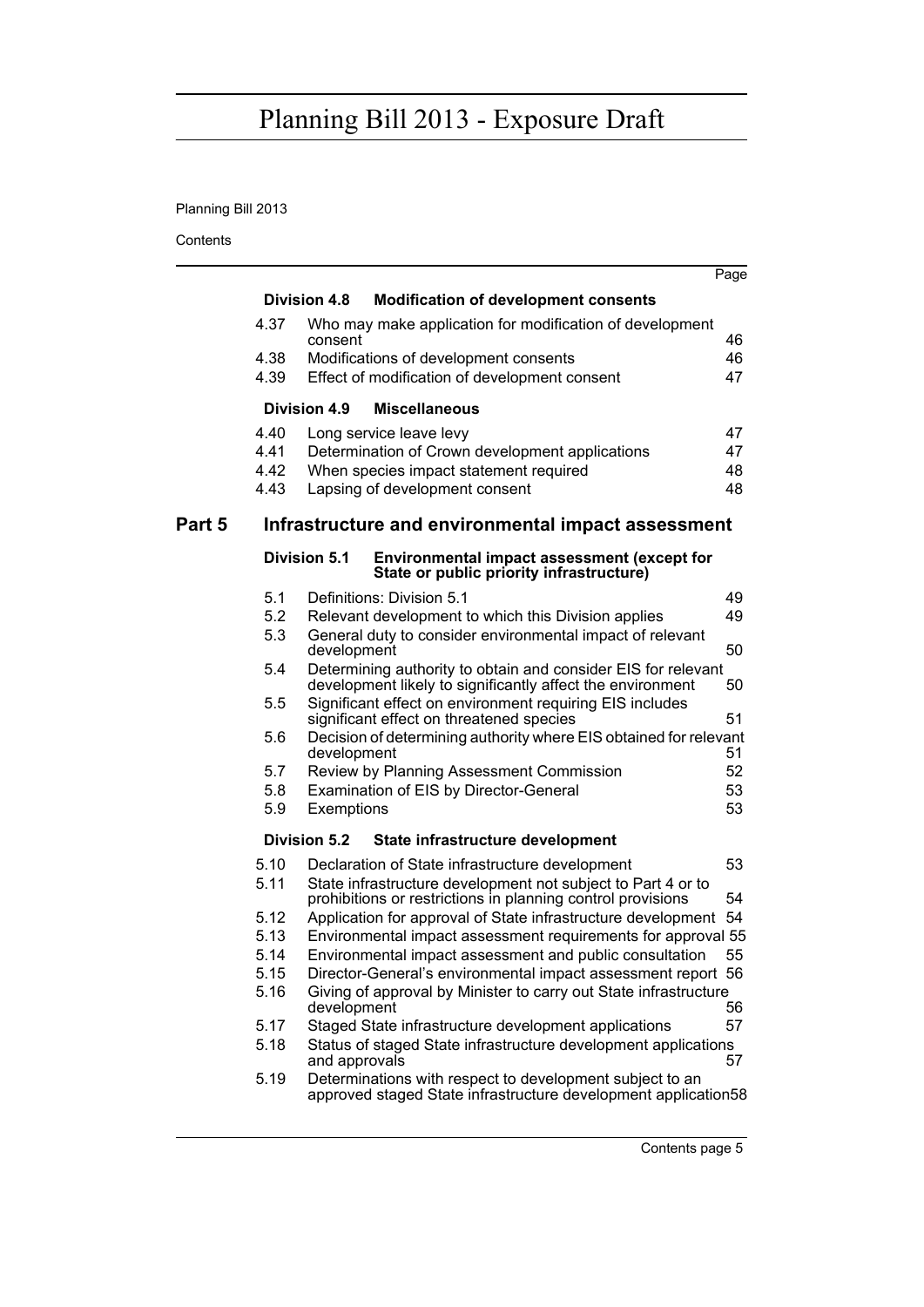# Planning Bill 2013

Contents ÷.

|        |                                      |                      |                                                                                                                                                                                                                                                                                               | Page                 |
|--------|--------------------------------------|----------------------|-----------------------------------------------------------------------------------------------------------------------------------------------------------------------------------------------------------------------------------------------------------------------------------------------|----------------------|
|        | 5.20<br>5.21<br>5.22                 | 60                   | Modification of Minister's approval<br>Validity of action under this Division<br>Miscellaneous provisions relating to approvals under this Division                                                                                                                                           | 59<br>60             |
|        |                                      | <b>Division 5.3</b>  | <b>Public priority infrastructure</b>                                                                                                                                                                                                                                                         |                      |
|        | 5.23<br>5.24<br>5.25<br>5.26<br>5.27 | infrastructure<br>63 | Declaration of public priority infrastructure<br>Amendment or revocation of declaration<br>Declared public priority infrastructure may be carried out<br>Project definition report by proponent of public priority<br>Application of provisions of this Act to public priority infrastructure | 61<br>62<br>62<br>62 |
| Part 6 |                                      | approvals            | Concurrences, consultation and other legislative                                                                                                                                                                                                                                              |                      |
|        |                                      | Division 6.1         | Approvals under other legislation-public priority<br>infrastructure, State infrastructure development<br>and State significant development                                                                                                                                                    |                      |
|        | 6.1<br>6.2                           |                      | Application and interpretation: Division 6.1<br>Approvals that do not apply to public priority infrastructure, State<br>infrastructure development or State significant development 65                                                                                                        | 65                   |
|        | 6.3<br>6.4                           |                      | Approvals that must be issued consistently for public priority<br>infrastructure, State infrastructure development or State<br>significant development<br>Statutory directions, orders etc that cannot be made or given 67                                                                    | 66                   |
|        |                                      | <b>Division 6.2</b>  | Concurrences, consultation and other legislative<br>approvals - general provisions                                                                                                                                                                                                            |                      |
|        | 6.5                                  | authority            | Consultation with Minister administering threatened species<br>legislation if a Minister is consent authority or determining                                                                                                                                                                  | 68                   |
|        | 6.6                                  |                      | Concurrence of or consultation with responsible Department<br>administering threatened species legislation if a Minister is not<br>consent authority or determining authority                                                                                                                 | 68                   |
|        | 6.7                                  |                      | Other consultation and concurrence requirements under<br>planning control provisions                                                                                                                                                                                                          | 70                   |
|        | 6.8                                  | land                 | Consultation and development consent-certain bush fire prone                                                                                                                                                                                                                                  | 70                   |
|        | 6.9                                  |                      | Minister may amend local plan for purpose of removing<br>consultation, concurrence and other legislative provisions                                                                                                                                                                           | 71                   |
|        |                                      | Division 6.3         | One stop referrals and decisions for other<br>legislative approvals and for concurrences and<br>consultation                                                                                                                                                                                  |                      |
|        | 6.10                                 |                      | Application and interpretation: Division 6.3                                                                                                                                                                                                                                                  | 73                   |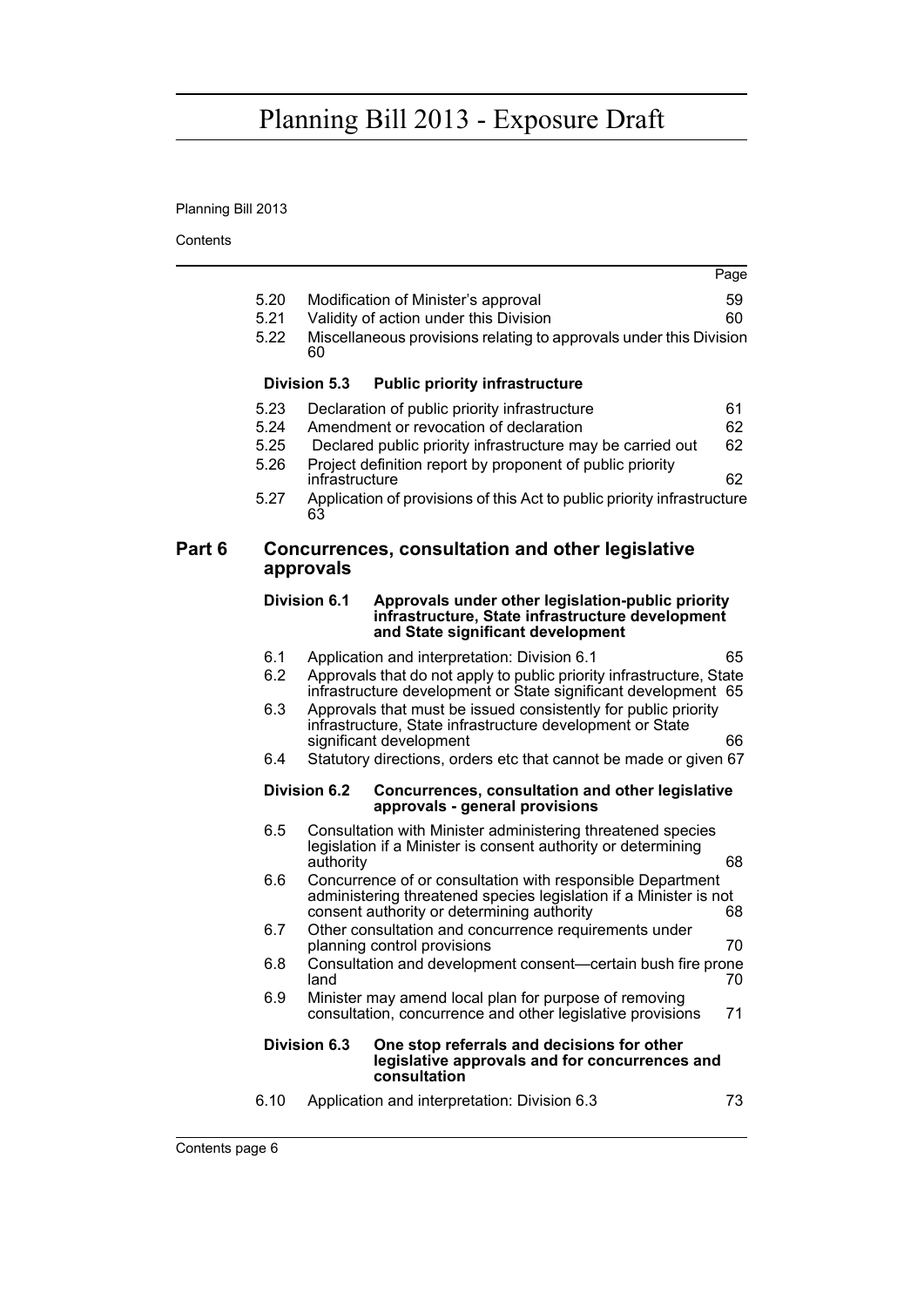# Planning Bill 2013

Contents

|        |              |                                                                                                                                                    | Page     |
|--------|--------------|----------------------------------------------------------------------------------------------------------------------------------------------------|----------|
|        | 6.11<br>6.12 | Referral to and consultation by Director-General<br>One stop referrals and decisions for other legislative approvals                               | 73       |
|        | 6.13         | 74<br>One stop referrals and decisions for consultation and<br>concurrences                                                                        | 75       |
|        | 6.14         | Special heritage provision                                                                                                                         | 76       |
| Part 7 |              | Infrastructure and other contributions                                                                                                             |          |
|        |              | <b>Division 7.1</b><br><b>Introductory</b>                                                                                                         |          |
|        | 7.1          | Definitions                                                                                                                                        | 77       |
|        | 7.2          | Application of Part                                                                                                                                | 77       |
|        | 7.3          | Principles for infrastructure contributions                                                                                                        | 78       |
|        |              | Division 7.2<br>Local infrastructure contributions                                                                                                 |          |
|        | 7.4<br>7.5   | Local infrastructure contributions for proposed development 78<br>Contributions to be in accordance with contributions provisions of<br>local plan | 79       |
|        | 7.6          | Kinds of local infrastructure contributions-direct and indirect 79                                                                                 |          |
|        | 7.7          | Nexus for contributions                                                                                                                            | 80       |
|        | 7.8          | Payment of local infrastructure contributions                                                                                                      | 80       |
|        | 7.9          | Use of local infrastructure contributions                                                                                                          | 81       |
|        | 7.10<br>7.11 | Complying development<br>Local infrastructure plans                                                                                                | 82<br>82 |
|        | 7.12         | Cross-boundary issues                                                                                                                              | 83       |
|        | 7.13         | Local infrastructure may be provided outside NSW                                                                                                   | 83       |
|        | 7.14         | Appeals                                                                                                                                            | 83       |
|        |              | Regional infrastructure contributions<br>Division 7.3                                                                                              |          |
|        | 7.15         | Imposition of regional infrastructure contributions                                                                                                | 83       |
|        | 7.16         | How regional infrastructure contributions are imposed                                                                                              | 84       |
|        | 7.17         | Payment of regional infrastructure contributions                                                                                                   | 85       |
|        | 7.18         | Complying development                                                                                                                              | 85       |
|        | 7.19         | Planning control provisions of local plan for satisfactory<br>arrangements for regional infrastructure                                             | 85       |
|        | 7.20         | Growth infrastructure plans                                                                                                                        | 86       |
|        | 7.21         | Restrictions on appeals and changes to conditions                                                                                                  | 87       |
|        |              | <b>Division 7.4</b><br><b>Biodiversity offset contributions</b>                                                                                    |          |
|        | 7.22         | Imposition of biodiversity offset contributions                                                                                                    | 87       |
|        | 7.23         | How biodiversity offset contributions are imposed                                                                                                  | 87       |
|        | 7.24         | Payment of biodiversity offset contributions                                                                                                       | 87       |
|        | 7.25<br>7.26 | Complying development<br>Planning control provisions of local plan for satisfactory                                                                | 88       |
|        |              | arrangements for biodiversity offsets                                                                                                              | 88       |
|        |              |                                                                                                                                                    |          |

Contents page 7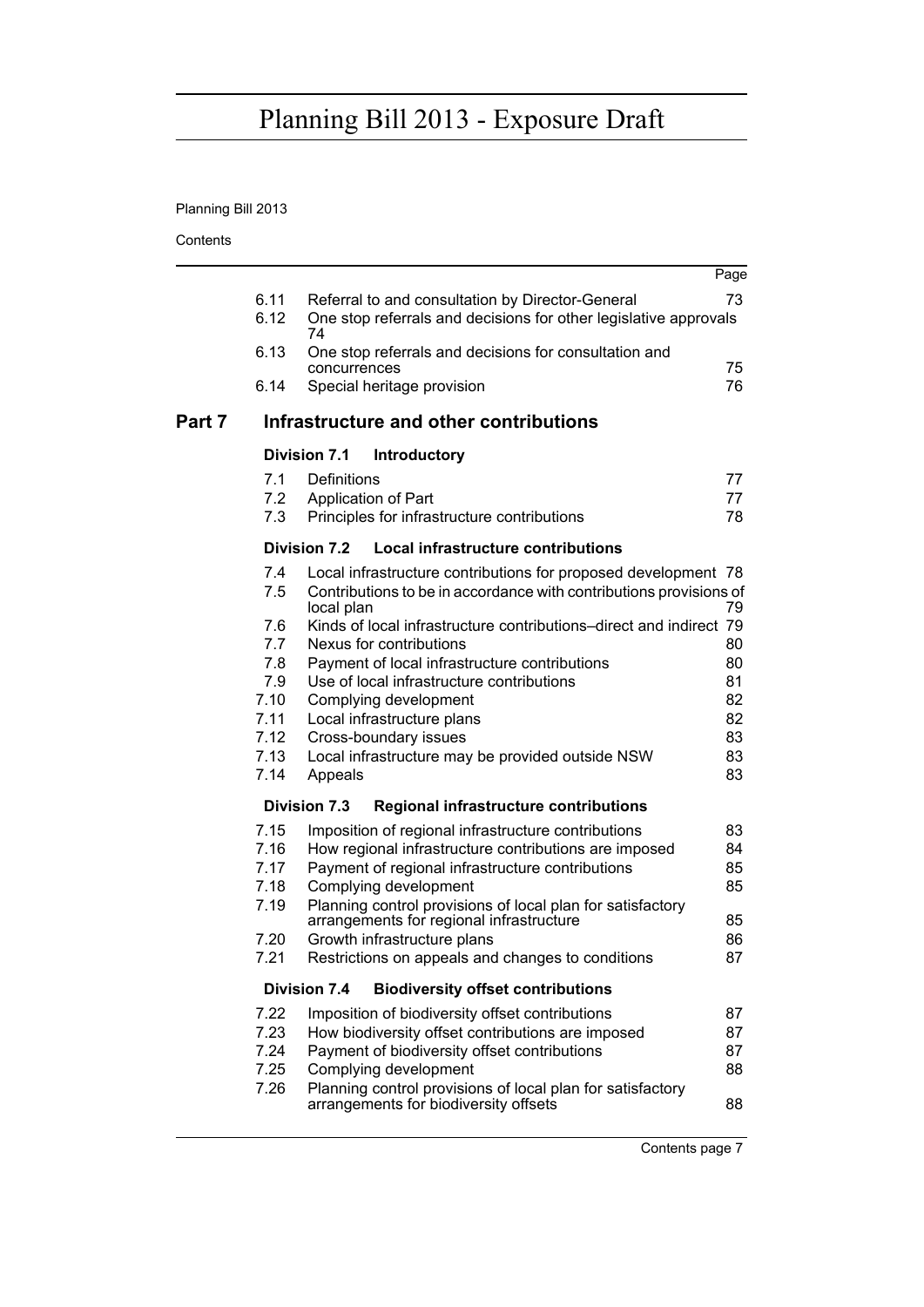# Planning Bill 2013

|        |      |                        |                                                                     | Page |
|--------|------|------------------------|---------------------------------------------------------------------|------|
|        | 7.27 |                        | Restrictions on appeals and changes to conditions                   | 89   |
|        |      | <b>Division 7.5</b>    | <b>Planning agreements</b>                                          |      |
|        | 7.28 |                        | Developers can enter into planning agreements                       | 89   |
|        | 7.29 |                        | Planning agreements can limit contribution requirements             | 90   |
|        | 7.30 |                        | Use of planning agreement contributions                             | 90   |
|        | 7.31 |                        | Parties to planning agreements                                      | 91   |
|        | 7.32 |                        | Limitations on planning agreements                                  | 91   |
|        | 7.33 |                        | Contents of planning agreements                                     | 91   |
|        | 7.34 |                        | Registered planning agreements to run with land                     | 92   |
|        | 7.35 | required to be made    | Circumstances in which planning agreements can or cannot be         | 92   |
|        | 7.36 | No appeals             |                                                                     | 93   |
|        | 7.37 | agreements             | Procedures and other requirements relating to planning              | 93   |
|        |      | <b>Division 7.6</b>    | <b>Regional Contributions Fund</b>                                  |      |
|        | 7.38 | Definition             |                                                                     | 94   |
|        | 7.39 |                        | <b>Establishment of Fund</b>                                        | 94   |
|        | 7.40 | Payments into Fund     |                                                                     | 94   |
|        | 7.41 |                        | Payments out of Fund                                                | 94   |
| Part 8 |      |                        | <b>Building and subdivision</b>                                     |      |
|        |      | <b>Division 8.1</b>    | <b>Introductory</b>                                                 |      |
|        | 8.1  | Interpretation: Part 8 |                                                                     | 96   |
|        | 8.2  |                        | Kinds of certificates under Part 8                                  | 96   |
|        | 8.3  |                        | Functions of building certifiers and subdivision certifiers         | 97   |
|        |      | Division 8.2           | Building work and certificates relating to building                 |      |
|        | 8.4  |                        | Requirements before building work commences                         | 98   |
|        | 8.5  |                        | Requirement for construction certificate                            | 99   |
|        | 8.6  |                        | Restriction on issue of construction certificate                    | 99   |
|        | 8.7  |                        | Requirement for occupation certificate                              | 100  |
|        | 8.8  |                        | Restrictions on issue of occupation certificates                    | 101  |
|        | 8.9  | 101                    | Effect of occupation certificate on earlier occupation certificates |      |
|        |      | <b>Division 8.3</b>    | Subdivision work and certificates relating to<br>subdivision        |      |
|        | 8.10 |                        | Requirements before subdivision work commences                      | 102  |
|        | 8.11 |                        | Requirement for subdivision works certificate                       | 102  |
|        | 8.12 |                        | Restriction on issue of subdivision works certificate               | 103  |
|        | 8.13 |                        | Restriction on issue of subdivision certificates                    | 103  |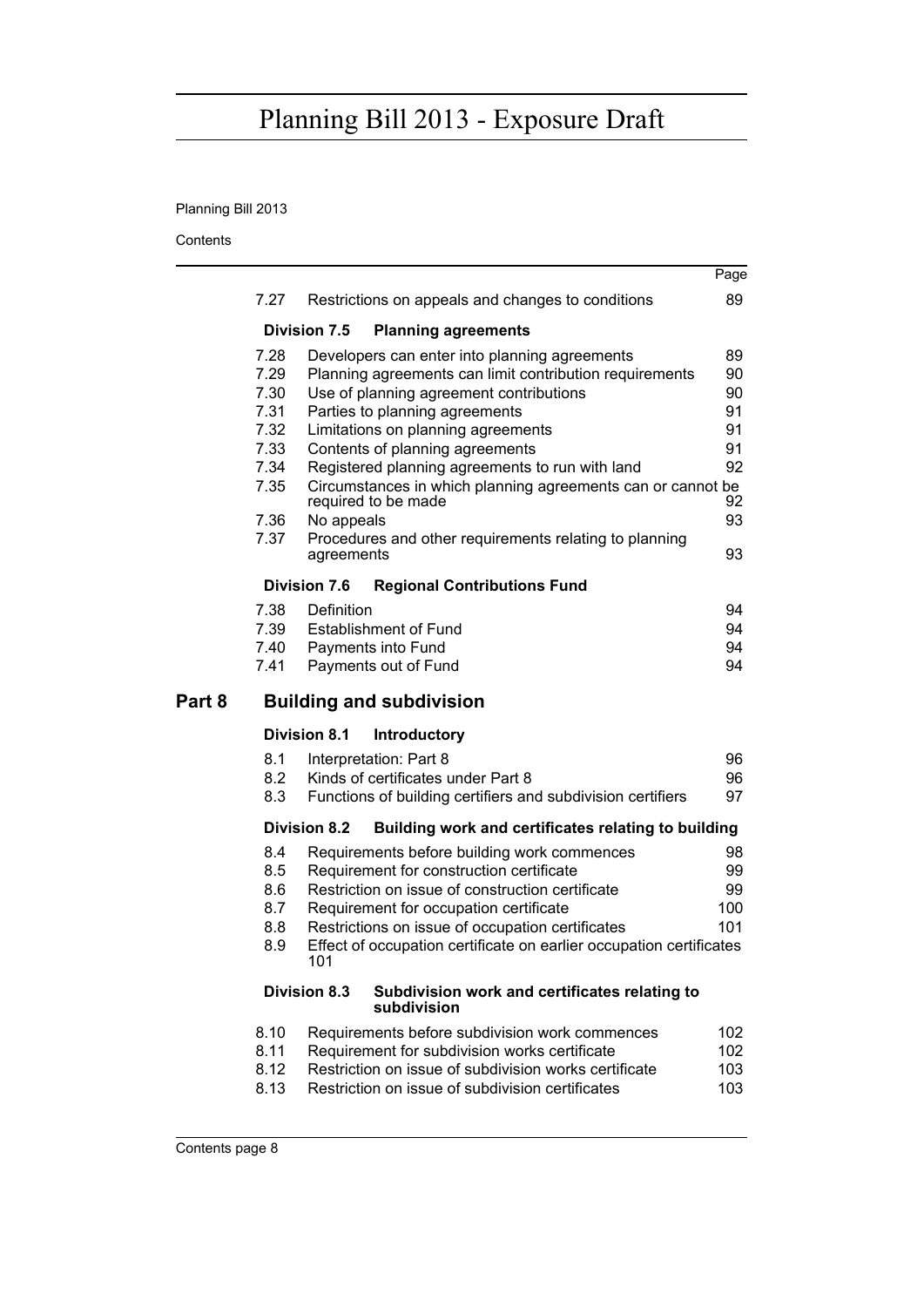# Planning Bill 2013

|        |      |                     |                                                                                             | Page |
|--------|------|---------------------|---------------------------------------------------------------------------------------------|------|
|        |      | <b>Division 8.4</b> | <b>Compliance certificates</b>                                                              |      |
|        | 8.14 |                     | Requirement for compliance certificate                                                      | 105  |
|        | 8.15 |                     | Persons who may issue compliance certificates                                               | 105  |
|        | 8.16 |                     | Restriction on issue of compliance certificates                                             | 105  |
|        |      | Division 8.5        | Liability for defective building or subdivision work                                        |      |
|        | 8.17 | Definitions         |                                                                                             | 105  |
|        | 8.18 |                     | Limitation on time when action for defective building or<br>subdivision work may be brought | 106  |
|        | 8.19 | personal injury     | Division not to affect rights to recover damages for death or                               | 106  |
|        |      | <b>Division 8.6</b> | <b>Miscellaneous</b>                                                                        |      |
|        | 8.20 |                     | Owners building manual                                                                      | 107  |
|        | 8.21 |                     | Crown building, demolition and incidental work                                              | 107  |
|        | 8.22 |                     | Certifiers may be satisfied as to certain matters                                           | 108  |
|        | 8.23 |                     | Satisfaction as to compliance with conditions precedent to the                              |      |
|        |      |                     | issue of certificates                                                                       | 108  |
|        | 8.24 |                     | Directions by certifiers                                                                    | 108  |
| Part 9 |      |                     | <b>Reviews and appeals</b>                                                                  |      |
|        |      | <b>Division 9.1</b> | <b>Introductory</b>                                                                         |      |
|        | 9.1  |                     | Interpretation: Part 9                                                                      | 110  |
|        |      | Division 9.2        | <b>Reviews</b>                                                                              |      |
|        | 9.2  |                     | Determinations and decisions subject to review                                              | 110  |
|        | 9.3  |                     | Application for and conduct of review                                                       | 111  |
|        | 9.4  |                     | Outcome of review                                                                           | 111  |
|        | 9.5  |                     | Miscellaneous provisions relating to reviews                                                | 111  |
|        |      | <b>Division 9.3</b> | Appeals - development consents                                                              |      |
|        | 9.6  |                     | Decisions subject to appeal to Court under this Division                                    | 112  |
|        | 9.7  |                     | Appeal by applicant—applications for development consent 113                                |      |
|        | 9.8  | 113                 | Appeal by an objector -EIS assessed development applications                                |      |
|        | 9.9  |                     | Appeal by applicant—modifications of development consent114                                 |      |
|        | 9.10 |                     | Time within which appeals may be made                                                       | 114  |
|        | 9.11 |                     | Circumstances in which consent taken to have been refused for<br>purposes of appeal rights  | 114  |
|        | 9.12 |                     | Notice of appeals to be given and right to be heard                                         | 114  |
|        | 9.13 |                     | Effect of appeals on operation of consents                                                  | 115  |
|        | 9.14 |                     | Powers of Court on appeals                                                                  | 116  |
|        | 9.15 | 116                 | Miscellaneous provisions relating to appeals under this Division                            |      |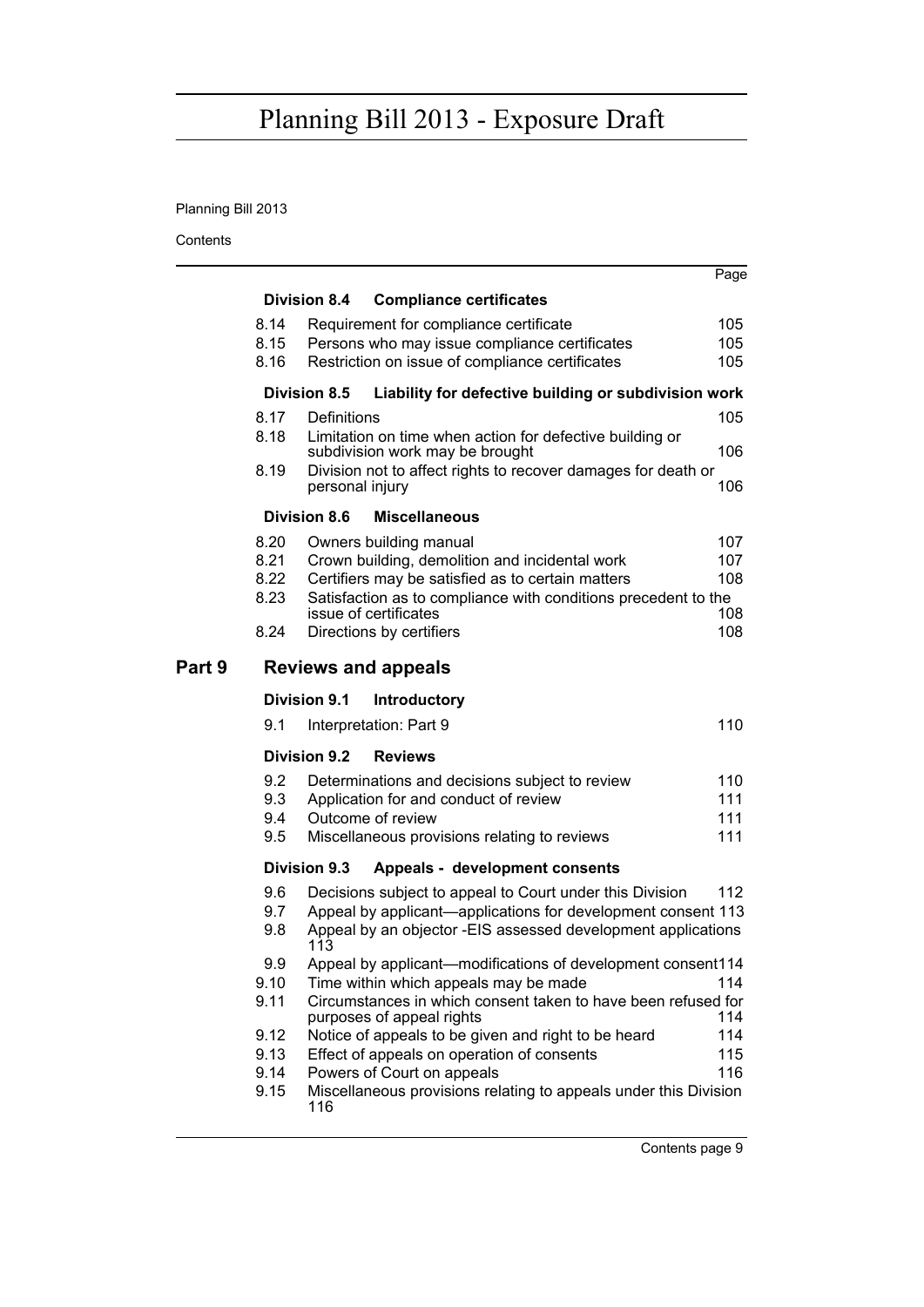# Planning Bill 2013

|         |                                  |                                                                                                                                                                                                                                                          | Page                     |
|---------|----------------------------------|----------------------------------------------------------------------------------------------------------------------------------------------------------------------------------------------------------------------------------------------------------|--------------------------|
|         |                                  | <b>Division 9.4</b><br><b>Appeals - Part 8 certificates</b>                                                                                                                                                                                              |                          |
|         | 9.16<br>9.17                     | Appeals against failure or refusal to issue Part 8 certificates 117<br>Deemed refusal for purposes of appeal                                                                                                                                             | 117                      |
|         |                                  | Division 9.5<br>Appeals - development control orders                                                                                                                                                                                                     |                          |
|         | 9.18<br>9.19<br>9.20             | Appeals concerning orders<br>Awarding of compensation concerning orders<br>Effect of appeal on order                                                                                                                                                     | 118<br>118<br>119        |
|         |                                  | <b>Division 9.6</b><br><b>Appeals - miscellaneous</b>                                                                                                                                                                                                    |                          |
|         | 9.21<br>9.22<br>9.23<br>9.24     | Appeal concerning decisions on security for development<br>requirements or damage<br>Appeals against refusal to extend consent lapsing period<br>Appeals concerning compliance cost notices<br>Appeals with respect to building information certificates | 119<br>120<br>120<br>120 |
| Part 10 |                                  | <b>Enforcement</b>                                                                                                                                                                                                                                       |                          |
|         |                                  | Division 10.1<br><b>Ministerial enforcement powers</b>                                                                                                                                                                                                   |                          |
|         | 10.1<br>10.2<br>10.3             | Directions by the Minister<br>Departmental investigations into councils' performance<br>Settlement of planning disputes                                                                                                                                  | 122<br>122<br>123        |
|         |                                  | Division 10.2 Development control orders                                                                                                                                                                                                                 |                          |
|         | 10.4<br>10.5<br>10.6<br>10.7     | Orders that may be given<br>Relevant enforcement authorities who may give orders<br>Provisions relating to orders<br>Failure to comply with order - offence                                                                                              | 123<br>124<br>125<br>125 |
|         |                                  | Division 10.3 Civil enforcement proceedings                                                                                                                                                                                                              |                          |
|         | 10.8<br>10.9<br>10.10<br>10.11   | Definitions<br>Restraint etc of breaches of this Act<br>Orders of the Court<br>Time within which validity of planning control provisions, planning<br>approvals etc may be challenged                                                                    | 125<br>126<br>126<br>127 |
|         | 10.12<br>10.13                   | Exclusion of legal proceedings<br>Special provision where development consent tainted by<br>corruption                                                                                                                                                   | 128<br>129               |
|         |                                  | Division 10.4 Criminal offences and proceedings                                                                                                                                                                                                          |                          |
|         | 10.14<br>10.15<br>10.16<br>10.17 | Maximum penalty - Tier 1<br>Maximum penalty - Tier 2<br>Maximum penalty - Tier 3<br>Proceedings for offences                                                                                                                                             | 131<br>131<br>132<br>132 |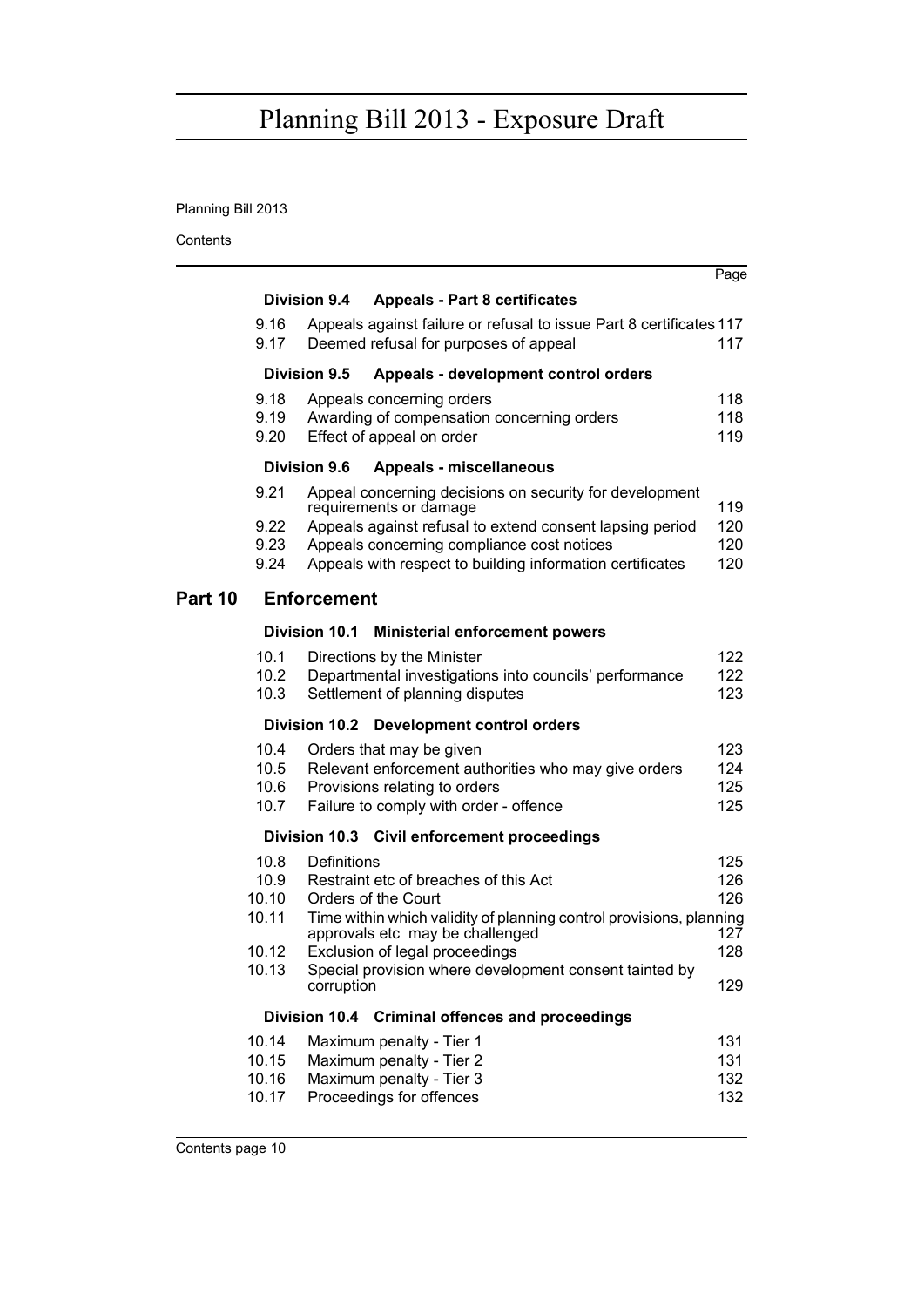# Planning Bill 2013

|                                                              |                |                                                                                                                        | Page       |  |  |
|--------------------------------------------------------------|----------------|------------------------------------------------------------------------------------------------------------------------|------------|--|--|
|                                                              | 10.18          | Criminal and civil enforcement proceedings in respect of same<br>matter                                                | 132        |  |  |
|                                                              | 10.19          | Time within which proceedings may be commenced                                                                         | 133        |  |  |
|                                                              | 10.20          | Penalty notices for certain offences                                                                                   | 134        |  |  |
|                                                              | 10.21          | Ancillary offences                                                                                                     | 135        |  |  |
|                                                              | 10.22          | Offence - false or misleading information                                                                              | 135        |  |  |
|                                                              | 10.23          | Continuing obligations under orders etc                                                                                | 136        |  |  |
|                                                              | 10.24          | Miscellaneous provisions                                                                                               | 136        |  |  |
| Part 11                                                      |                | <b>Miscellaneous</b>                                                                                                   |            |  |  |
|                                                              |                | Division 11.1 Regulations                                                                                              |            |  |  |
|                                                              | 11.1           | Regulations generally                                                                                                  | 137        |  |  |
|                                                              | 11.2           | Specific regulation-making powers                                                                                      | 137        |  |  |
|                                                              | 11.3           | Savings and transitional regulation-making powers                                                                      | 137        |  |  |
|                                                              |                | Division 11.2 Fees and charges                                                                                         |            |  |  |
|                                                              | 11.4           | Fees and charges to which this Division applies                                                                        | 138        |  |  |
|                                                              | 11.5           | Prescription of fees and charges and their payment                                                                     | 138        |  |  |
| Division 11.3 Planning and building information certificates |                |                                                                                                                        |            |  |  |
|                                                              | 11.6           | Information certificates to which this Division applies                                                                | 138        |  |  |
|                                                              | 11.7           | Who may apply for information certificates                                                                             | 139        |  |  |
|                                                              | 11.8           | Making of applications for information certificates                                                                    | 139        |  |  |
|                                                              | 11.9           | Issue of information certificates                                                                                      | 139        |  |  |
|                                                              | 11.10<br>11.11 | Nature and effect of planning information certificates<br>Issue, nature and effect of building information certificate | 139<br>140 |  |  |
|                                                              | 11.12          | Miscellaneous provisions relating to building information                                                              |            |  |  |
|                                                              |                | certificates                                                                                                           | 141        |  |  |
|                                                              |                | Division 11.4 Existing uses                                                                                            |            |  |  |
|                                                              | 11.13          | Definition of "existing use" etc                                                                                       | 142        |  |  |
|                                                              | 11.14          | Continuance of and limitations on existing use                                                                         | 142        |  |  |
|                                                              | 11.15          | Regulations respecting existing use                                                                                    | 143        |  |  |
|                                                              | 11.16          | Continuance of and limitations on other lawful uses                                                                    | 144        |  |  |
|                                                              | 11.17          | Uses unlawfully commenced                                                                                              | 144        |  |  |
|                                                              | 11.18          | Saving of effect of existing development consents                                                                      | 145        |  |  |
|                                                              |                | Division 11.5 Contaminated land liability                                                                              |            |  |  |
|                                                              | 11.19          | Definitions                                                                                                            | 145        |  |  |
|                                                              | 11.20          | Exemption from liability-contaminated land                                                                             | 145        |  |  |
|                                                              | 11.21          | Contaminated land planning guidelines                                                                                  | 146        |  |  |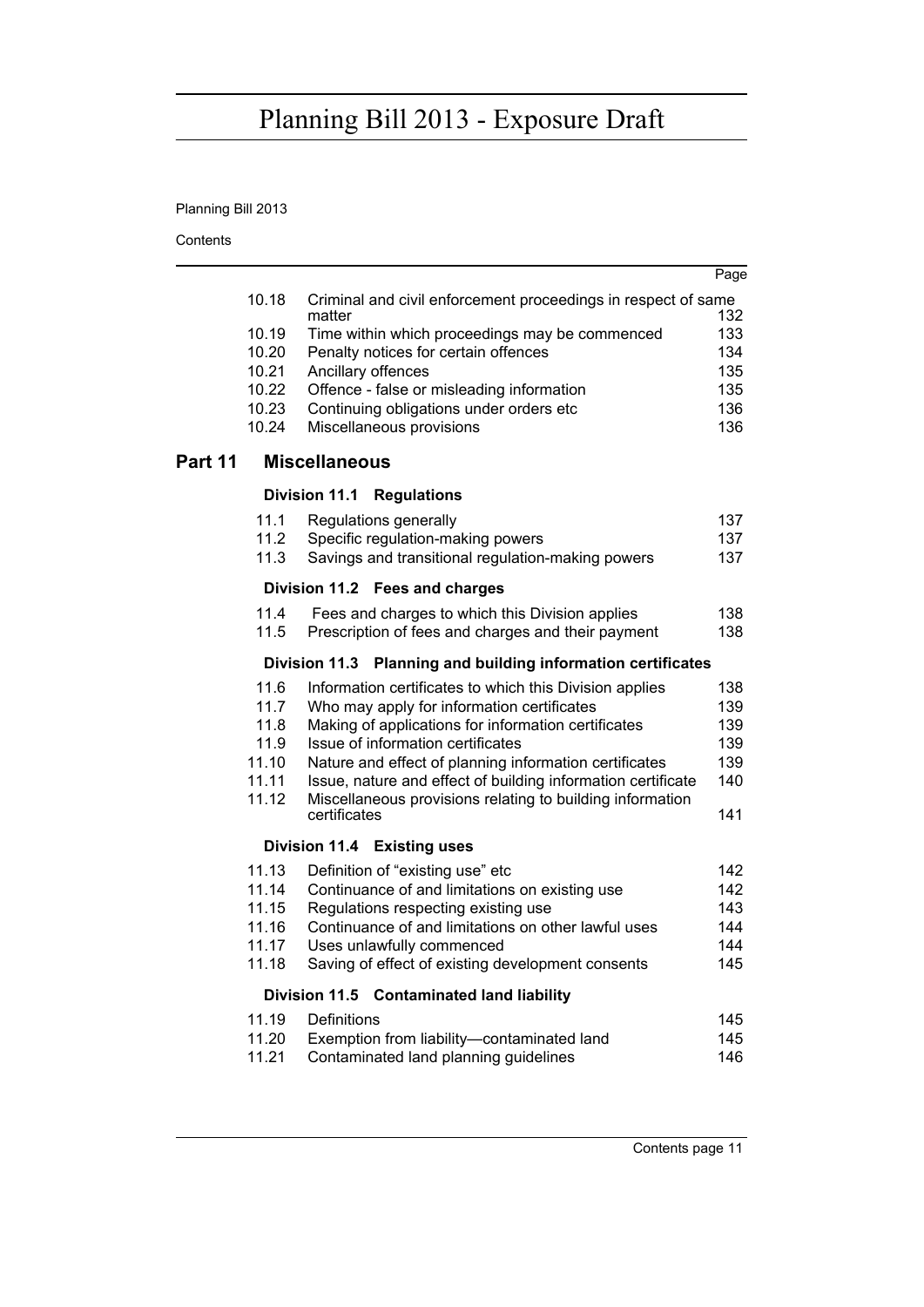# Planning Bill 2013

|             |             |                                                                                            | Page |
|-------------|-------------|--------------------------------------------------------------------------------------------|------|
|             |             | Division 11.6 Bush fire prone land                                                         |      |
| 11.22       |             | Bush fire prone land                                                                       | 146  |
|             |             | Division 11.7 General miscellaneous                                                        |      |
| 11.23       |             | Act to bind Crown                                                                          | 147  |
| 11.24       |             | Disclosure of political donations                                                          | 147  |
| 11.25       |             | Proof of ownership of land                                                                 | 151  |
| 11.26       |             | Right to be heard-legal representation                                                     | 152  |
| 11.27       |             | Service of documents                                                                       | 152  |
| 11.28       |             | Review of legislation                                                                      | 153  |
| 11.29       |             | Repeal of Environmental Planning and Assessment Act 1979<br>and regulations under that Act | 153  |
| Schedule 1  |             | General-ancillary provisions                                                               | 154  |
| Schedule 2  |             | Community participation-ancillary provisions                                               | 164  |
| Schedule 3  |             | Strategic planning—ancillary provisions                                                    | 171  |
| Schedule 4  |             | Development (other than infrastructure) assessment and                                     |      |
|             |             | consent-ancillary provisions                                                               | 172  |
| Schedule 5  | provisions  | Infrastructure and environmental impact assessment—ancillary                               | 175  |
|             |             | Regulations for purposes of Division 5.2 of Part 5                                         | 178  |
|             | Regulations |                                                                                            | 179  |
| Schedule 6  |             | Concurrences, consultation and other legislative approvals-                                |      |
|             |             | ancillary provisions                                                                       | 180  |
| Schedule 7  |             | Infrastructure and other contributions-ancillary provisions                                | 181  |
|             |             | Regulations: Transparency and accountability                                               | 181  |
|             |             | Regulations-planning agreements                                                            | 181  |
| Schedule 8  |             | Building and subdivision-ancillary provisions                                              | 183  |
| Schedule 9  |             | Reviews and appeals—ancillary provisions                                                   | 185  |
| Schedule 10 |             | Enforcement-ancillary provisions                                                           | 186  |
| Schedule 11 |             | Miscellaneous-ancillary provisions                                                         | 216  |
| Schedule 12 |             | Savings, transitional and other provisions                                                 | 227  |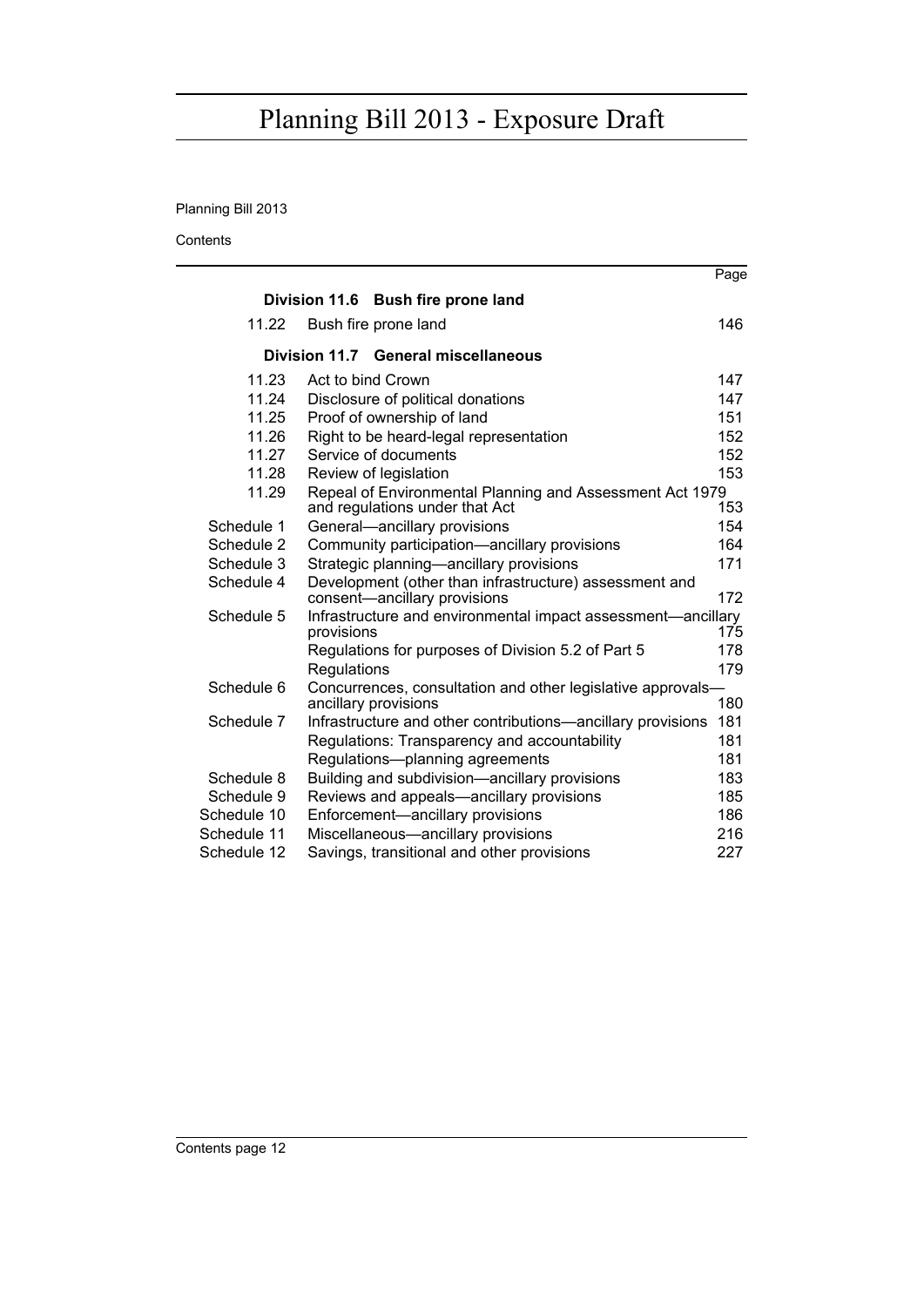

New South Wales

# **Planning Bill 2013**

No , 2013

# **A Bill for**

An Act relating to planning and sustainable growth in New South Wales.

See also the Planning Administration Bill 2013.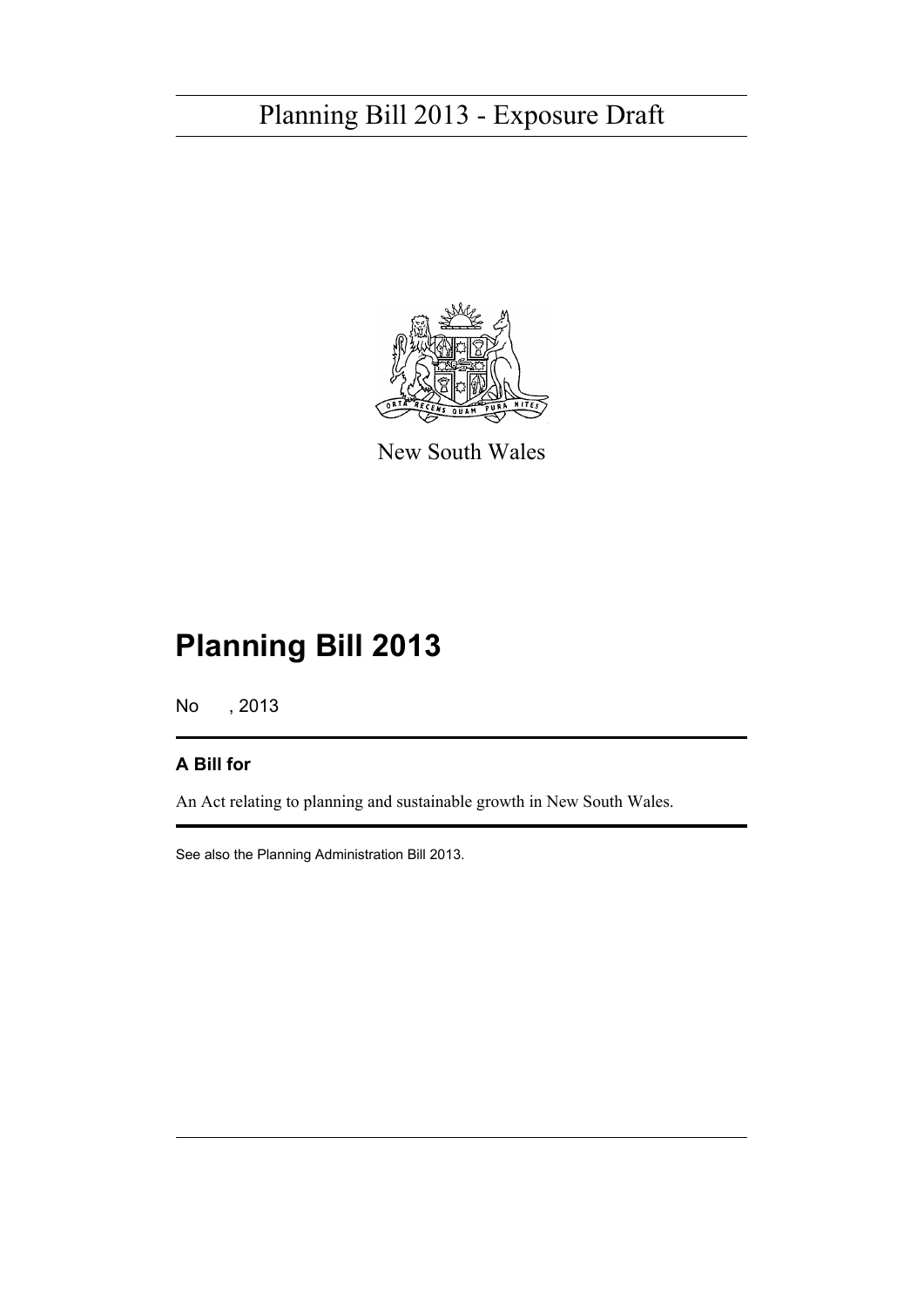Clause 1.1 Planning Bill 2013

Part 1 General

**The Legislature of New South Wales enacts:**

# <span id="page-13-0"></span>**Part 1 General**

## <span id="page-13-1"></span>**Division 1.1 Preliminary**

## <span id="page-13-2"></span>**1.1 Name of Act**

This Act is the *Planning Act 2013*.

## <span id="page-13-3"></span>**1.2 Commencement of Act**

This Act commences on a day or days to be appointed by proclamation.

## <span id="page-13-4"></span>**1.3 Object of Act** [cf s 5]

- (1) The object of this Act is to promote the following:
	- (a) economic growth and environmental and social well-being through sustainable development,
	- (b) opportunities for early and on-going community participation in strategic planning and decision-making,
	- (c) the co-ordination, planning, delivery and integration of infrastructure and services in strategic planning and growth management,
	- (d) the timely delivery of business, employment and housing opportunities (including for housing choice and affordable housing).
	- (e) the protection of the environment, including:
		- (i) the conservation of threatened species, populations and ecological communities, and their habitats, and
		- (ii) the conservation and sustainable use of built and cultural heritage.
	- (f) the effective management of agricultural and water resources,
	- (g) health, safety and amenity in the planning, design, construction and performance of individual buildings and the built environment,
	- (h) efficient and timely development assessment proportionate to the likely impacts of proposed development,
	- (i) the sharing of responsibility for planning and growth management between all levels of government.
- (2) Sustainable development is achieved by the integration of economic, environmental and social considerations, having regard to present and future needs, in decision-making about planning and development.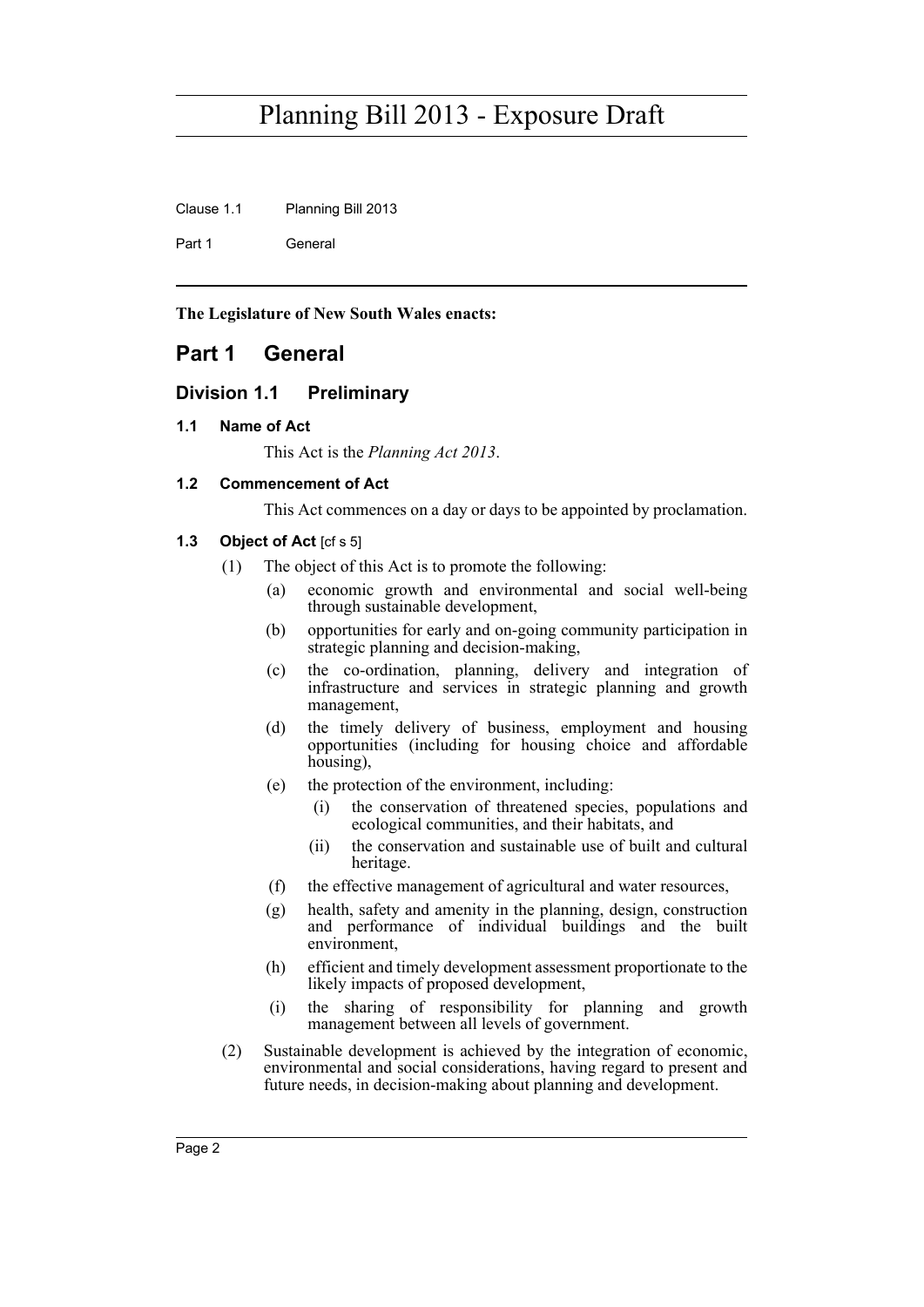Planning Bill 2013 Clause 1.4 General **Part 1** 

### <span id="page-14-0"></span>**1.4 Overview of Act**

The following represents an overview of this Act:

[*A Diagram to be inserted before the Bill is introduced to provide a visual representation of key elements of the Bill]*

### <span id="page-14-1"></span>**Division 1.2 Interpretation**

### <span id="page-14-2"></span>**1.5 Definitions - general [cf s 4]**

- (1) Key expressions used in this Act are defined in this Division.
- (2) Schedule 1 contains a Dictionary of expressions used in this Act and other interpretative provisions.

**Note.** The defined expressions apply generally to the planning legislation, which comprises this Act, the *Planning Administration Act 2013* and the instruments under those Acts.

#### <span id="page-14-3"></span>**1.6 Development** [cf s 4]

- (1) For the purposes of this Act, *development* is any of the following:
	- (a) the use of land,
	- (b) the subdivision of land,
	- (c) the erection of a building,
	- (d) the carrying out of a work,
	- (e) the demolition of a building or work,
	- (f) any other act, matter or thing that may be controlled by the planning control provisions of a local plan.
- (2) However, development does not include any act, matter or thing excluded by the regulations (either generally for the purposes of this Act or only for the purposes of specified provisions of this Act).
- (3) For the purposes of this Act, the *carrying out of development* is the doing of the acts, matters or things referred to in subsection (1).

#### <span id="page-14-4"></span>**1.7 Strategic plans and planning control provisions**

- (1) For the purposes of this Act, a *strategic plan* is any of the following:
	- (a) a NSW planning policy,
	- (b) a regional growth plan,
	- (c) a subregional delivery plan,
	- (d) a local plan.

**Note.** See section 3.1 for the definition of the "relevant planning authority" for the purposes of making strategic plans.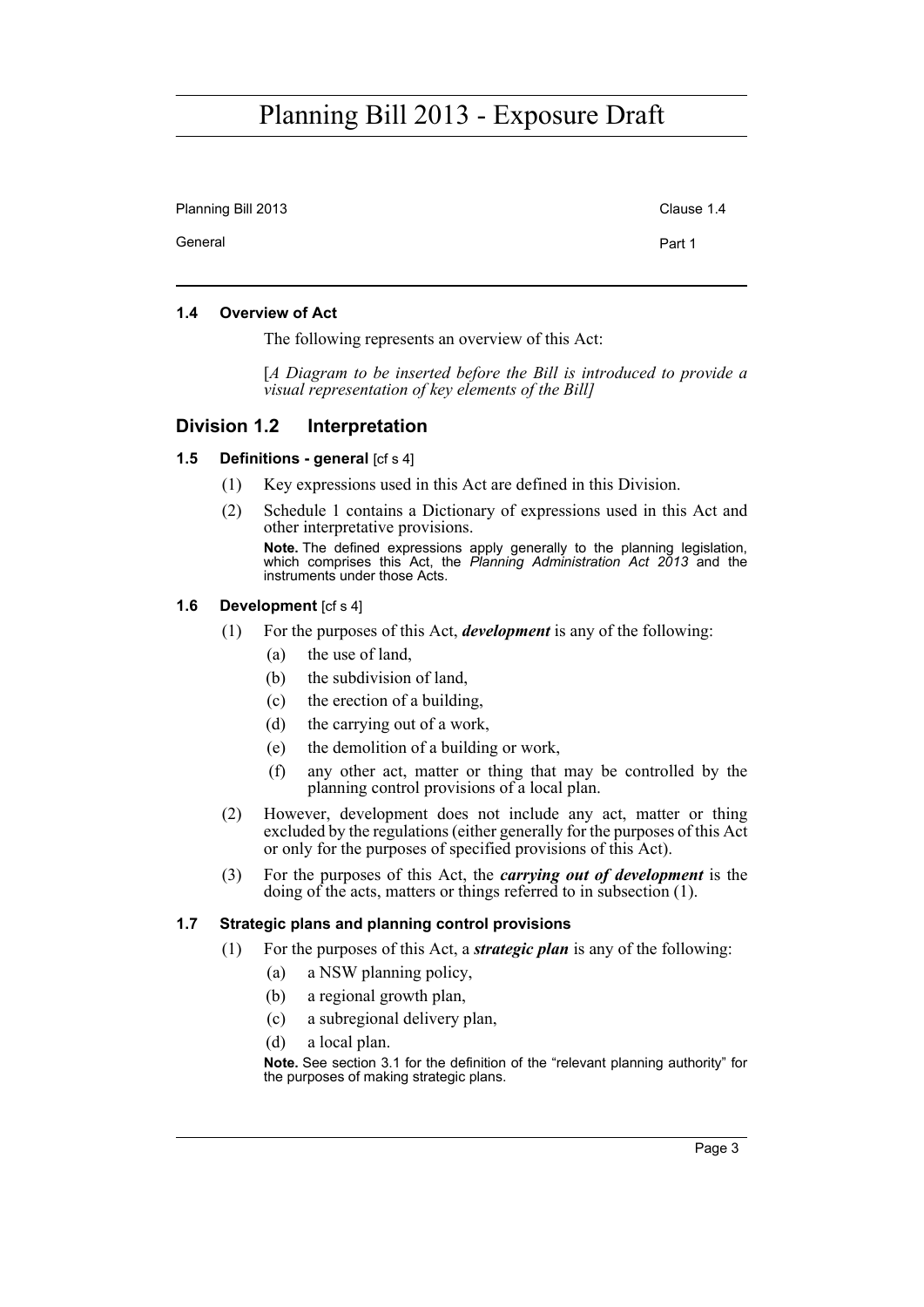Clause 1.8 Planning Bill 2013

Part 1 General

- (2) For the purposes of this Act, the *planning control provisions* of a local plan comprise:
	- (a) the planning control provisions of the local plan (containing land use zoning, categories of development and other land use provisions) and the instruments that make, amend or replace those provisions, and
	- (b) the provisions of any transitional planning instrument, being environmental planning instruments under the former Act that are taken by this Act to be a part of the planning control provisions of a local plan.

## <span id="page-15-0"></span>**1.8 Planning approvals**

For the purposes of this Act, a *planning approval* is any of the following:

- (a) a development consent (being a consent under Part 4 to carry out development, and includes a complying development certificate),
- (b) a State infrastructure approval (being an approval under Division 5.2 of Part 5 to carry out State infrastructure development),
- (c) a certificate under Part 8 other than a compliance certificate (being a construction certificate, an occupation certificate, a subdivision works certificate or a subdivision certificate).

## <span id="page-15-1"></span>**1.9 Infrastructure plans and contributions**

- (1) For the purposes of this Act, an *infrastructure plan* is a local infrastructure plan or a growth infrastructure plan.
- (2) For the purposes of this Act, an *infrastructure contribution* is a local infrastructure contribution, or a regional infrastructure contribution, set out in the contribution provisions of a local plan.
- (3) For the purposes of this Act, a *biodiversity offset contribution* is a biodiversity offset contribution set out in the contribution provisions of a local plan.

## <span id="page-15-2"></span>**1.10 Building work and subdivision work**

- (1) For the purposes of this Act, *building work* means any physical activity involved in the erection of a building.
- (2) For the purposes of this Act, *subdivision work* means any physical activity authorised to be carried out in connection with subdivision under the conditions of a development consent for the subdivision of land. For the purposes of this subsection, a development consent includes a State infrastructure approval if the regulations under Part 5 apply Part 8 to subdivision work under a State infrastructure approval.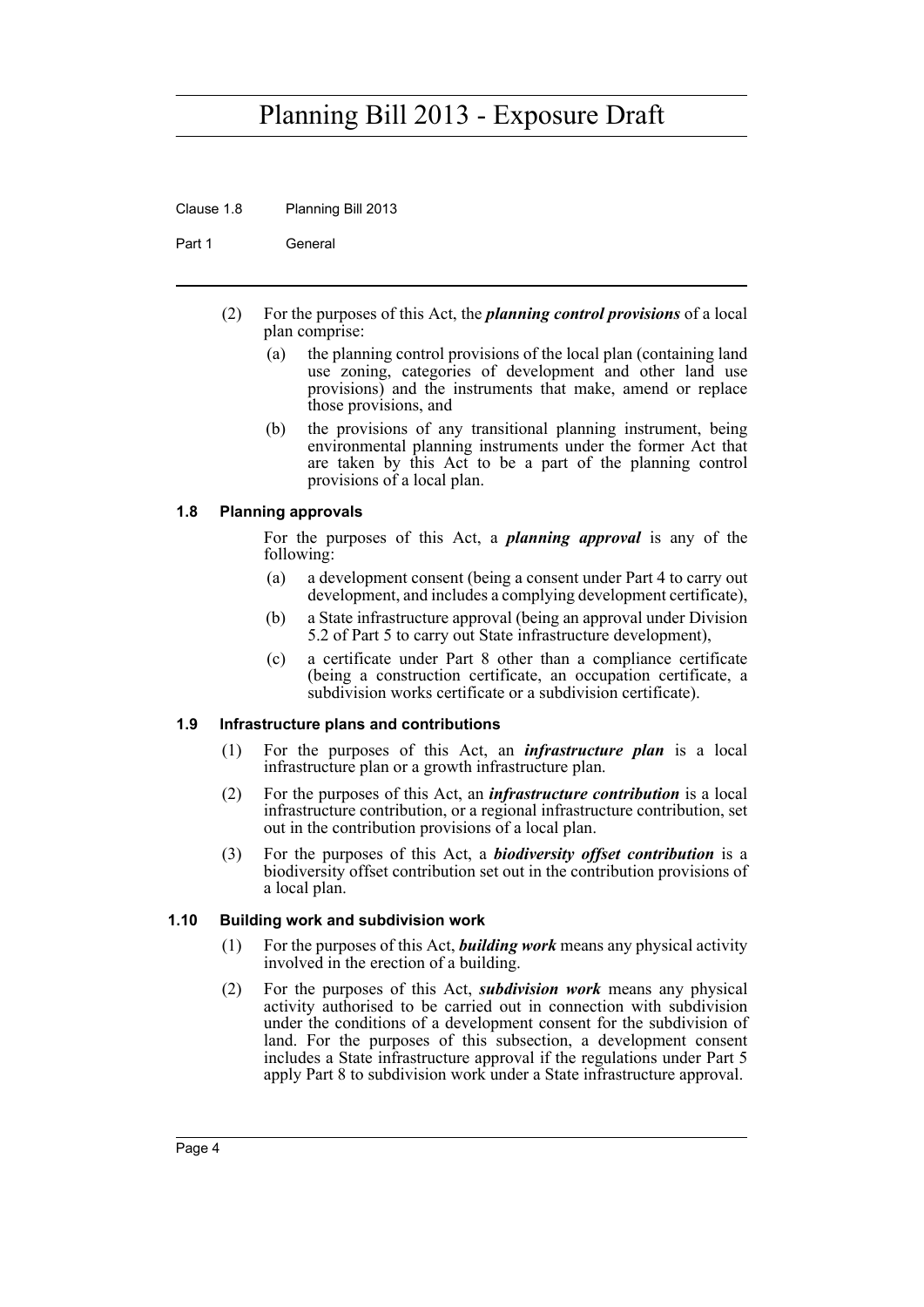Planning Bill 2013 Clause 1.11 General **Part 1** 

**Note.** See Schedule 1 for the meaning of "subdivision of land".

## <span id="page-16-0"></span>**1.11 Planning bodies**

For the purposes of this Act, a *planning body* is any of the following:

- (a) the Planning Ministerial Corporation,
- (b) the Planning Assessment Commission,
- (c) a regional planning panel,
- (d) a subregional planning board,
- (e) a planning committee or panel established by the Minister or the Director-General.

#### <span id="page-16-1"></span>**1.12 Development likely to significantly affect threatened species**

For the purposes of this Act, development is *likely to significantly affect threatened species* if:

- (a) it is carried out in critical habitat, or
- (b) it is likely to significantly affect threatened species, populations or ecological communities, or their habitats.

**Note.** See clause 1.5 of Schedule 1 for the determination of whether proposed action is likely to have such a significant effect. Schedule 1 defines threatened species, populations or ecological communities by reference to the *Threatened Species Conservation Act 1995* or, in the case of fish and marine vegetation, Part 7A of the *Fisheries Management Act 1994*.

## <span id="page-16-2"></span>**Division 1.3 Development - general provisions**

#### <span id="page-16-3"></span>**1.13 Categories of development**

For the purposes of this Act, there are the following categories of development:

- (a) exempt development (being development so declared by a local plan that is exempt from the assessment and approval requirements of this Act),
- (b) complying development (being development so declared by a local plan that requires development consent under Part 4 by a consent authority or certifier),
- (c) regionally significant development (being development so declared by a local plan that requires development consent under Part 4 from a regional planning panel),
- (d) State significant development (being development so declared by a local plan or the Minister that requires development consent under Part 4 from the Minister),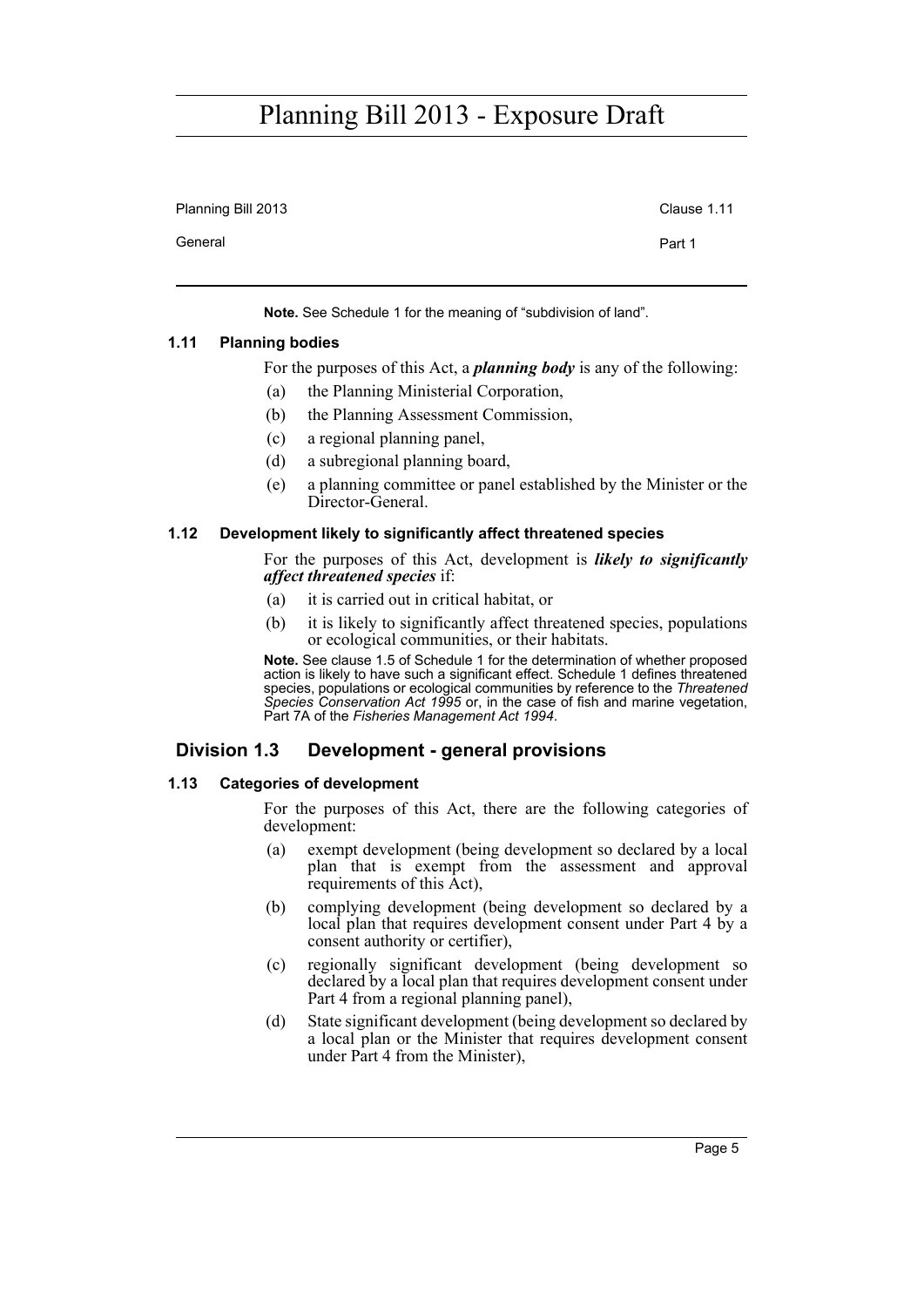Clause 1.14 Planning Bill 2013

Part 1 General

(e) EIS assessed development (being development so declared by a local plan that requires development consent under Part 4 and an environmental impact statement before consent can be granted, and which gives objectors appeal rights),

**Note.** Some EIS assessed development may also be regionally or State significant development. Under the former Act, a similar category of development was called designated development.

- (f) development requiring development consent under Part 4 (including complying development and regionally or State significant development)*,*
- (g) Part 5 environmental impact assessment development (being relevant development that is subject to environmental impact assessment under Division 5.1 of Part 5),
- (h) State infrastructure development (being development so declared by a local plan or the Minister that requires the approval of the Minister under Division 5.2 of Part 5),
- (i) public priority infrastructure (being development so declared by the Minister under Division 5.3 of Part 5 that does not require further planning approval).

## <span id="page-17-0"></span>**1.14 Exempt development** [cf s 76 (2) and (3)]

- (1) The carrying out of exempt development does not require:
	- (a) development consent, or
	- (b) Part 5 environmental impact assessment, or
	- (c) State infrastructure approval, or
	- (d) a certificate under Part 8.
- (2) Exempt development is development that is declared to be exempt development by the planning control provisions of a local plan because of its minor impact.

#### <span id="page-17-1"></span>**1.15 Development that requires development consent under Part 4** [cf ss 76] (1) , 76A]

The carrying out of development requires development consent under Part 4 if:

- (a) the planning control provisions of a local plan provide that the development may be carried out with development consent or declare that it is complying development, and
- (b) the development is not exempt development, and
- (c) the development is not State infrastructure development or public priority infrastructure.

**Note.** See also section 5.10 (5).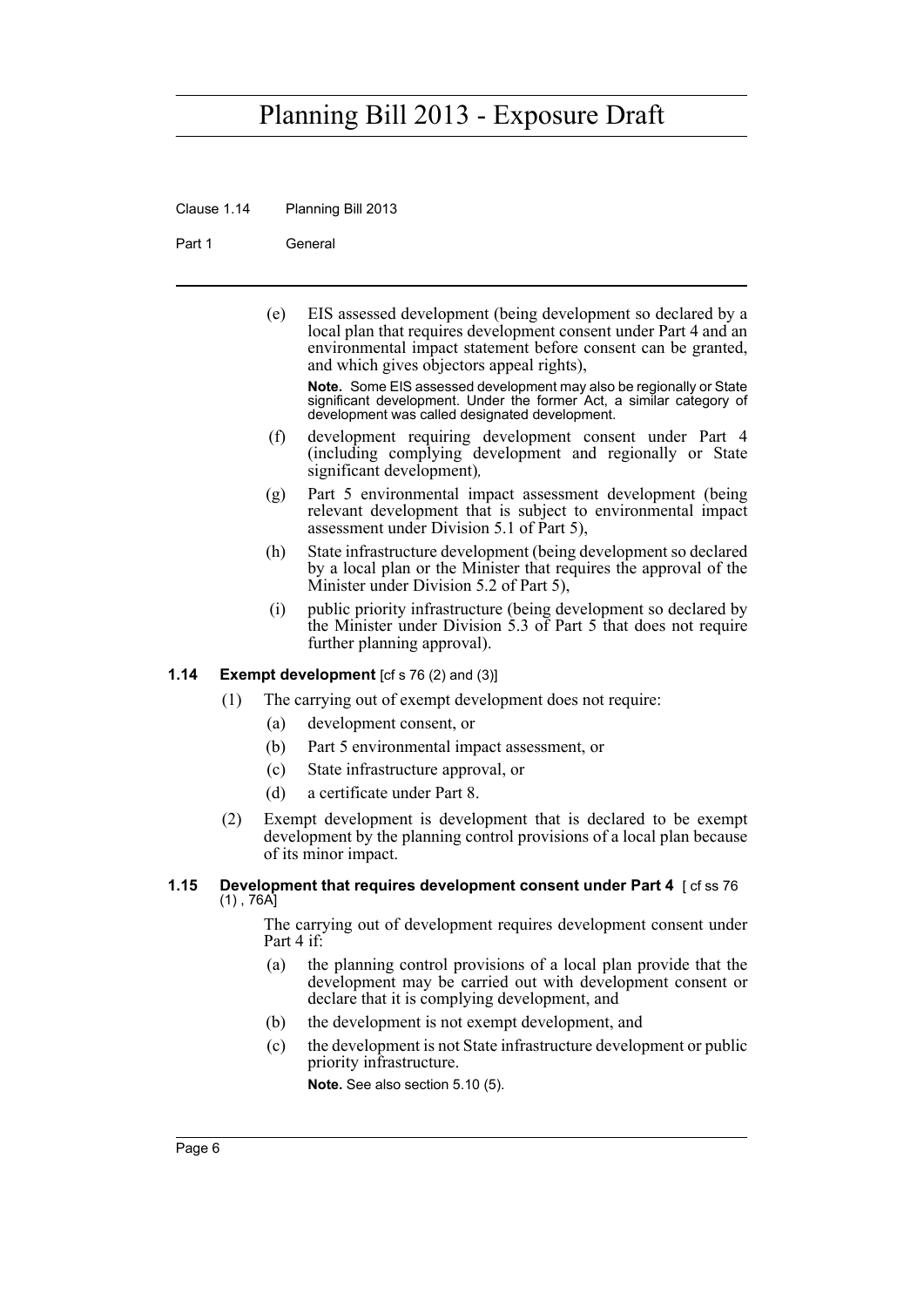| Planning Bill 2013 | Clause 1.16 |
|--------------------|-------------|
| General            | Part 1      |

#### <span id="page-18-0"></span>**1.16 Development that requires State infrastructure approval under Part 5**

The carrying out of development requires a State infrastructure approval if:

- (a) the development is declared under Division 5.2 of Part 5 to be State infrastructure development, and
- (b) the development is not public priority infrastructure, and
- (c) the development is not exempt development (unless the application for State infrastructure approval specifically includes the development in the application for which approval is sought).

#### <span id="page-18-1"></span>**1.17 Carrying out development without or contrary to planning approval (other than Part 8 certificate)**

- (1) A person must not carry out development without a planning approval that is required under this Act for the carrying out of that development.
- (2) A person must not, in carrying out development, contravene a planning approval that applies to the carrying out of that development.
- (3) In this section, *planning approval* does not include a certificate under Part 8. Maximum penalty: Tier 1.

**Note.** For civil enforcement - see Division 10.3 of Part 10.

## <span id="page-18-2"></span>**1.18 Building work etc without or contrary to Part 8 certificate**

- (1) In this section, *building work or related activity* means:
	- (a) building work, or
	- (b) subdivision work, or
	- (c) the occupation or use of a building (including a change of use), or
	- (d) the subdivision of land, or
	- (e) any other activity to which Part 8 applies.
- (2) A person must not carry out any building work or related activity without a certificate under Part 8 that is required by this Act for that work or activity.
- (3) A person must not, in carrying out any building work or related activity, contravene a certificate under Part 8 that applies to the carrying out of that work or activity. Maximum penalty: Tier 1.

**Note.** For civil enforcement - see Division 10.3 of Part 10.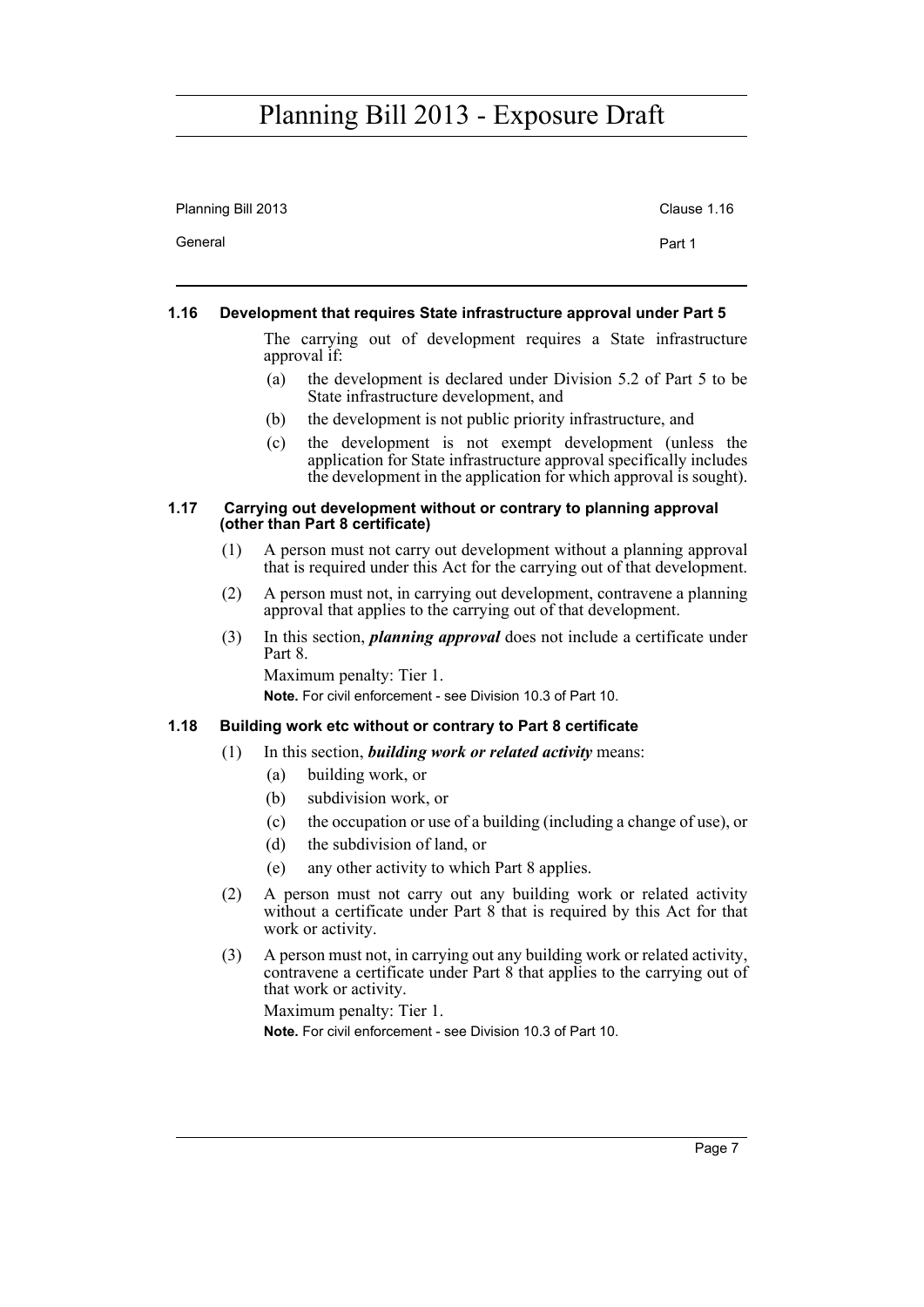Clause 1.19 Planning Bill 2013

Part 1 General

## <span id="page-19-0"></span>**1.19 Carrying out development that is prohibited**

(1) A person must not carry out any development that is prohibited by the planning control provisions of a local plan unless the carrying out of the development is permitted by a strategic compatibility certificate, a State infrastructure approval, as public priority infrastructure or under any provision of this Act.

**Note.** Section 4.30 (4) enables consent for State significant development that is partly prohibited.

(2) For the purposes of this section, development that the planning control provisions of a local plan declare cannot be carried out with or without development consent is taken to be development prohibited by those provisions.

Maximum penalty: Tier 1. **Note.** For civil enforcement - see Division 10.3 of Part 10.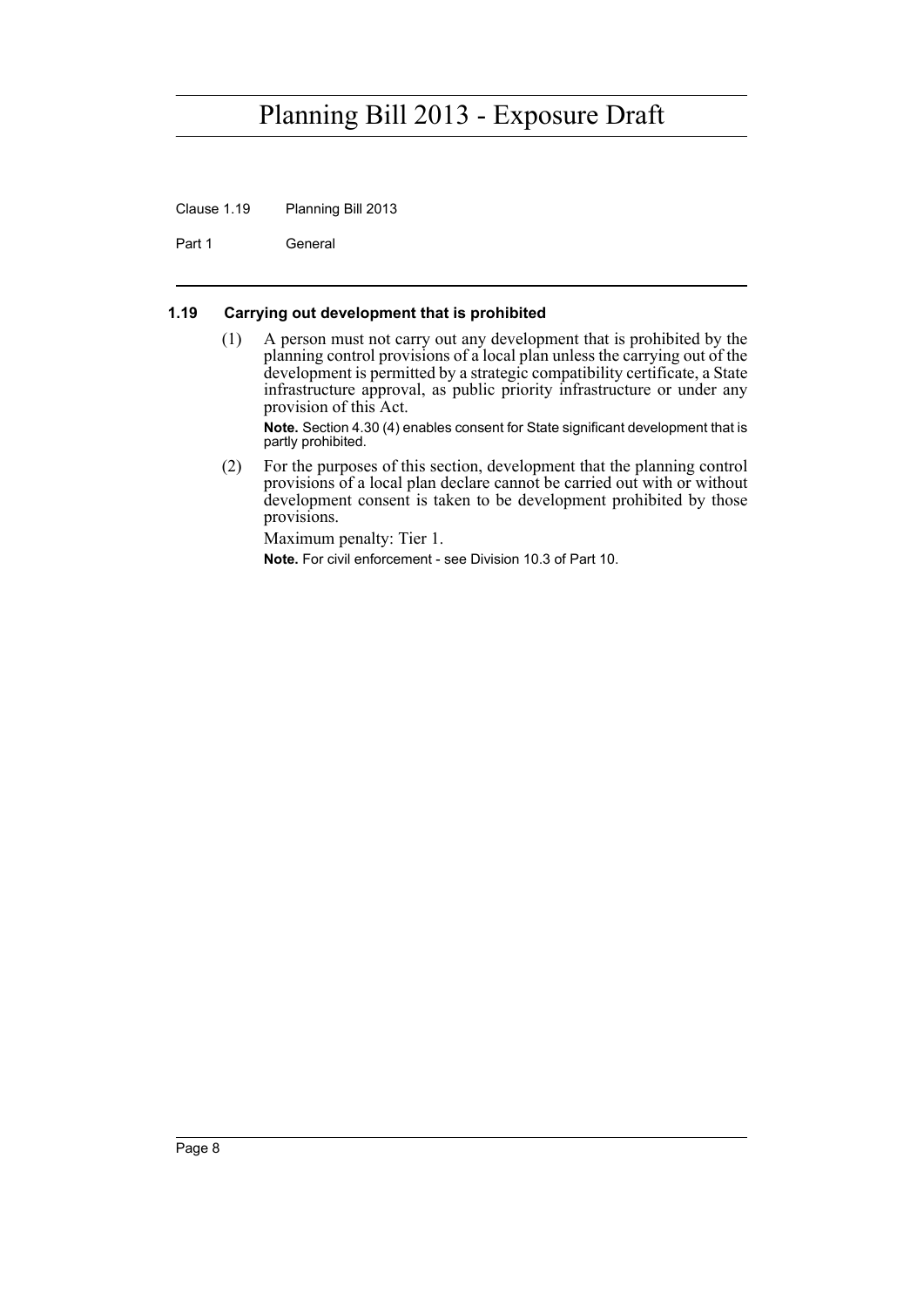Planning Bill 2013 Clause 2.1 Community participation **Part 2** 

# <span id="page-20-0"></span>**Part 2 Community participation**

## <span id="page-20-1"></span>**2.1 The Community Participation Charter**

- (1) The Community Participation Charter comprises the following principles:
	- (a) The community is to be provided with opportunities to participate in planning.
	- (b) The community is to have access to information that is easy to read and obtain so that planning issues and decisions can be better understood.
	- (c) The community is to be provided with opportunities to participate in strategic planning as soon as possible before decisions are made.
	- (d) The community has a right to be informed about planning decisions which affect them.
	- (e) Community participation in development decisions is to be proportionate to the significance and impact of the proposed development.
	- (f) Planning authorities are to seek the views of the community by selecting participation methods that are representative, inclusive and appropriate to the needs of the community.
	- (g) Planning authorities are to make decisions in an open and transparent way and provide the community with reasons for their decisions (including how community views have been taken into account).
- (2) For the purposes of the Community Participation Charter and this Act, *community participation* in strategic planning, planning decisions and other planning matters is the process of engaging the community (including industry, businesses, residents, interest groups and organisations) in those planning matters.

## <span id="page-20-2"></span>**2.2 Planning authorities and functions to which Charter applies**

- (1) The Community Participation Charter applies to the following planning authorities:
	- (a) the Minister,
	- (b) the Director-General,
	- (c) the Planning Assessment Commission,
	- (d) a regional planning panel,
	- (e) a subregional planning board,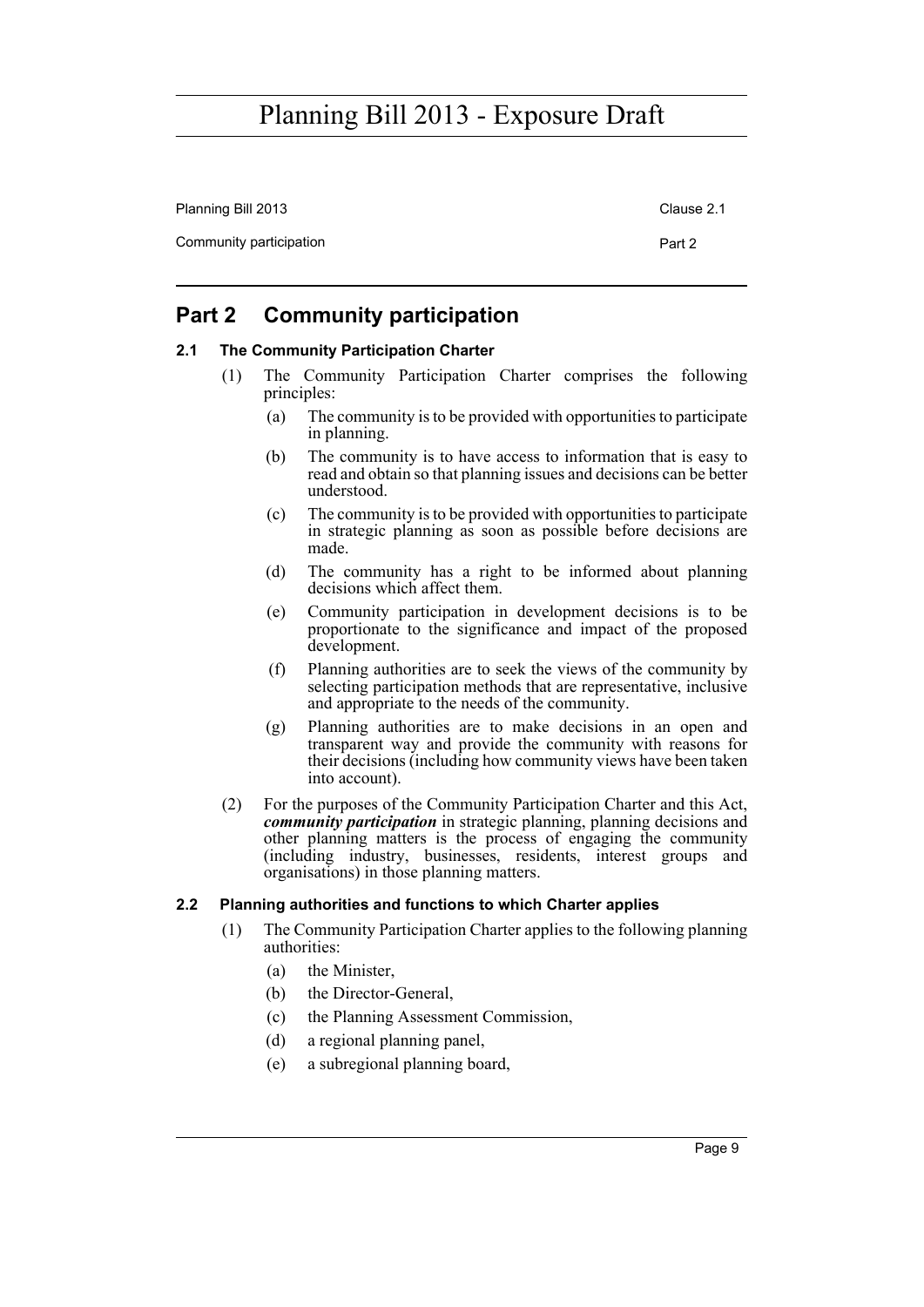Clause 2.3 Planning Bill 2013

Part 2 Community participation

- (f) a planning committee or panel established under the *Planning Administration Act 2013* by the Minister or the Director-General,
- (g) a council,
- (h) a relevant planning authority under Part 3,
- (i) a consent authority under Part 4,
- (j) a determining authority under Division 5.1 of Part 5.
- (2) The Community Participation Charter applies to the exercise of the following planning functions:
	- (a) functions under section 2.4 (Community participation plans),
	- (b) strategic planning functions under Part 3,
	- (c) development consent functions under Part 4,
	- (d) environmental impact assessment functions under Division 5.1 of Part 5 if an environmental or species impact statement is required,
	- (e) State infrastructure approval functions under Division 5.2 of Part 5,
	- (f) infrastructure plan functions under Part 7.

## <span id="page-21-0"></span>**2.3 Applying the Charter in the exercise of planning functions**

A planning authority is, subject to the planing legislation, to act consistently with the Community Participation Charter when exercising a planning function to which the Charter applies.

## <span id="page-21-1"></span>**2.4 Community participation plans**

- (1) This section applies to the following planning authorities:
	- (a) the Director-General,
	- (b) the Planning Assessment Commission,
	- (c) a regional planning panel,
	- (d) a subregional planning board,
	- (e) a council,
	- (f) a public authority prescribed by the regulations.
- (2) A planning authority to which this section applies is required to prepare a community participation plan that provides guidance on how it will undertake community participation when exercising planning functions to which the Community Participation Charter applies.

**Note.** Part 1 of Schedule 2 requires a proposed plan to be publicly exhibited for at least 28 days.

(3) A community participation plan: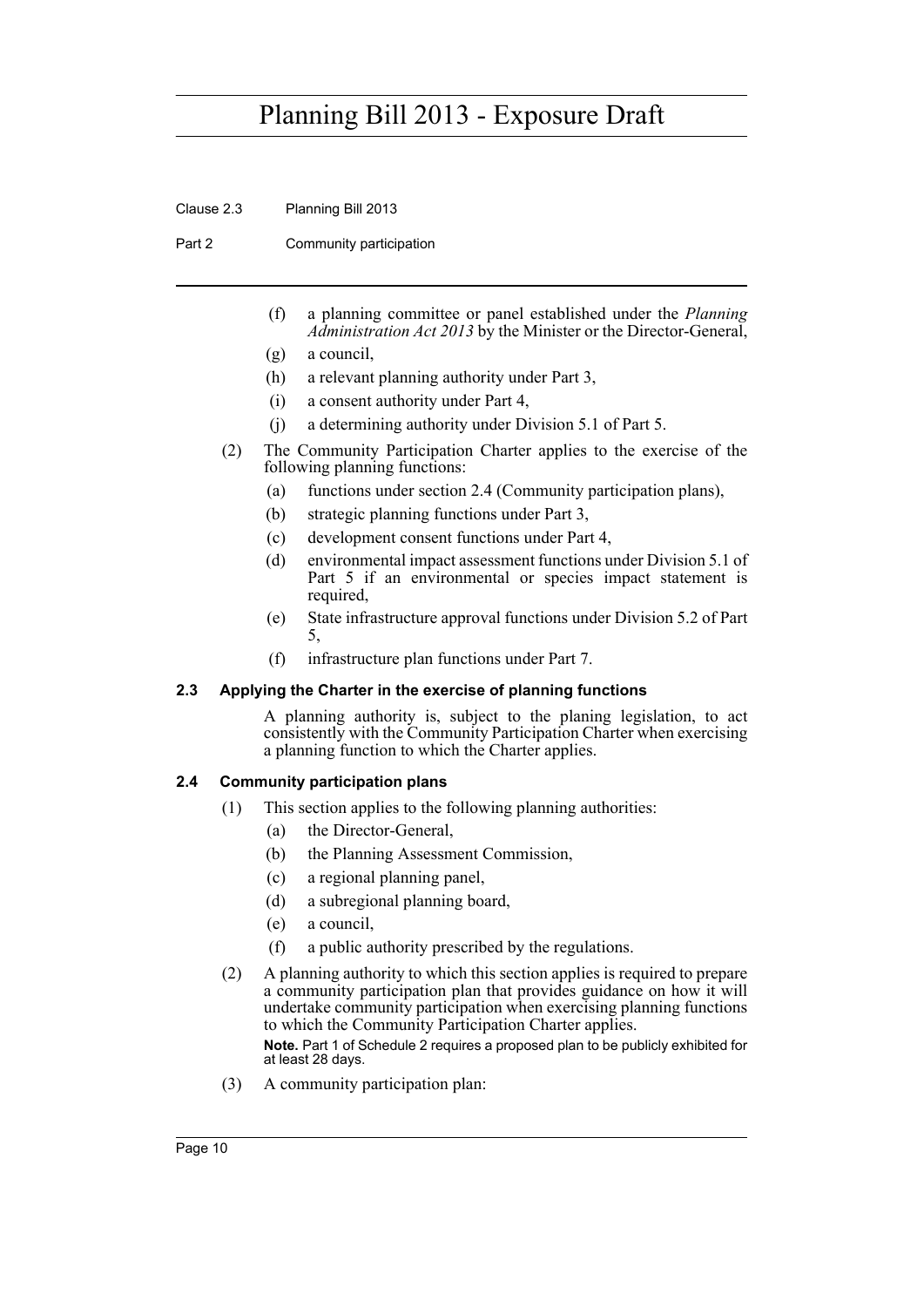| Planning Bill 2013      | Clause 2.5 |
|-------------------------|------------|
| Community participation | Part 2     |
|                         |            |

- (a) is to incorporate the mandatory community participation requirements under section 2.6, and
- (b) is to set out how and when the planning authority will provide other forms of discretionary community participation when exercising planning functions.
- (4) The council need not prepare a separate community participation plan if it includes all the matters required under this section in the community participation plan of the council referred to in section 402 (4) of the *Local Government Act 1993.*

*[Note: The Local Government Act will be amended to replace the term community engagement strategy with community participation plan.]*

- (5) Community participation plans are to be published on the NSW planning website.
- (6) Community participation plans are to be reviewed periodically.
- (7) The regulations may make provision for or with respect to the form, content and procedures for making and publishing community participation plans (or any amendment of those plans). The regulations may provide for the inclusion in any such plans of guidelines relating to the responsibilities of the community with respect to community participation.

## <span id="page-22-0"></span>**2.5 Public notice of community participation in proposed strategic plans**

- (1) Before a proposed strategic plan is prepared for public exhibition, the planning authority is to give public notice of the ways in which the community can participate in the preparation of the proposed plan.
- (2) The regulations may prescribe the manner in which the public notice is to be given.

## <span id="page-22-1"></span>**2.6 Mandatory community participation requirements**

Part 1 of Schedule 2 sets out the mandatory requirements for community participation by planning authorities with respect to the exercise of planning functions to which the Community Participation Charter applies.

**Note.** In the case of proposed planning control provisions, mandatory community participation requirements for the making of the proposed provisions are provided in the gateway determination (see section 3.21).

## <span id="page-22-2"></span>**2.7 Online planning services and information**

(1) The Director-General is to establish and facilitate the online delivery of planning services and information (including the NSW planning website).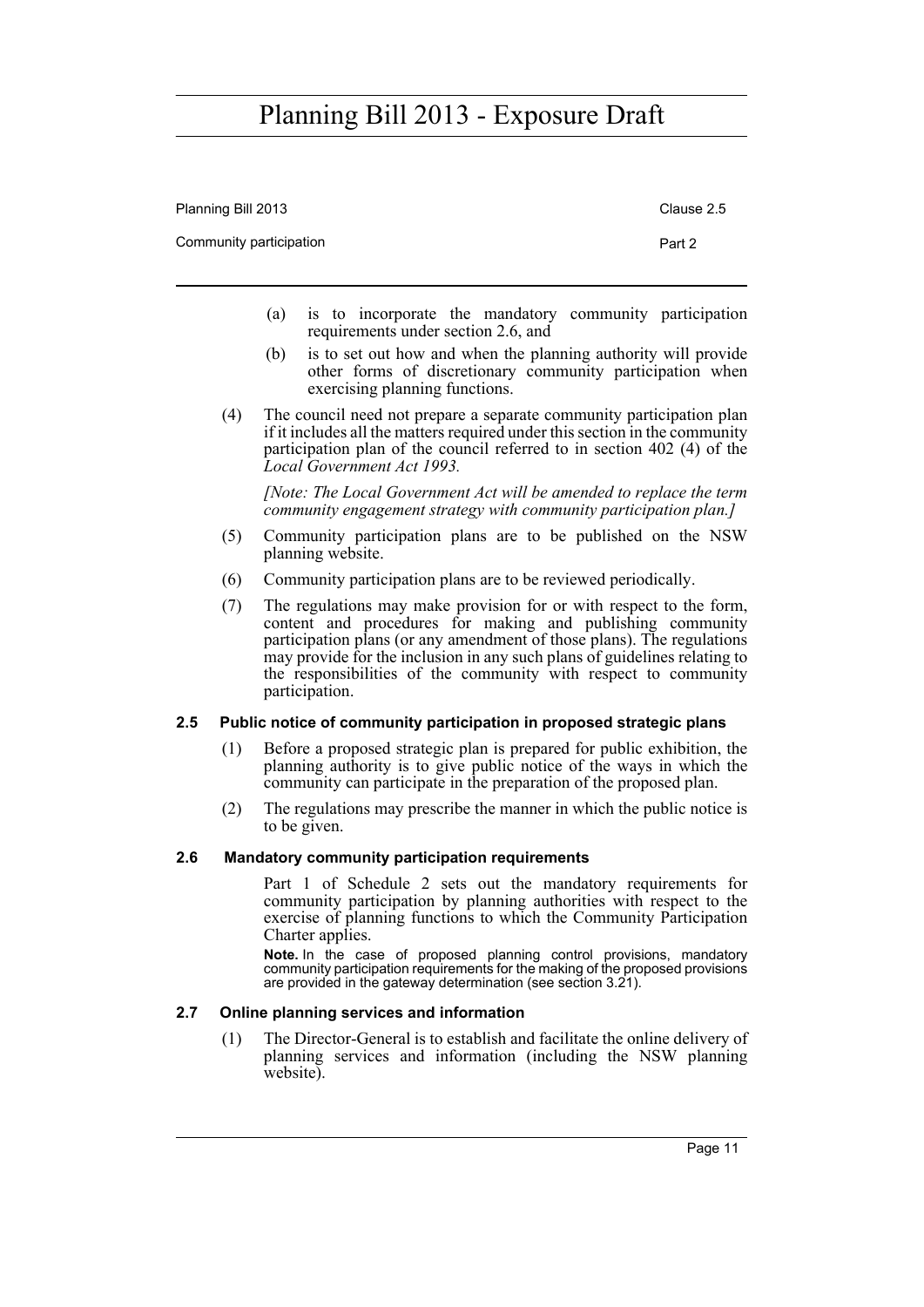- Clause 2.7 Planning Bill 2013
- Part 2 Community participation
	- (2) Part 3 of Schedule 2 contains provisions with respect to those matters.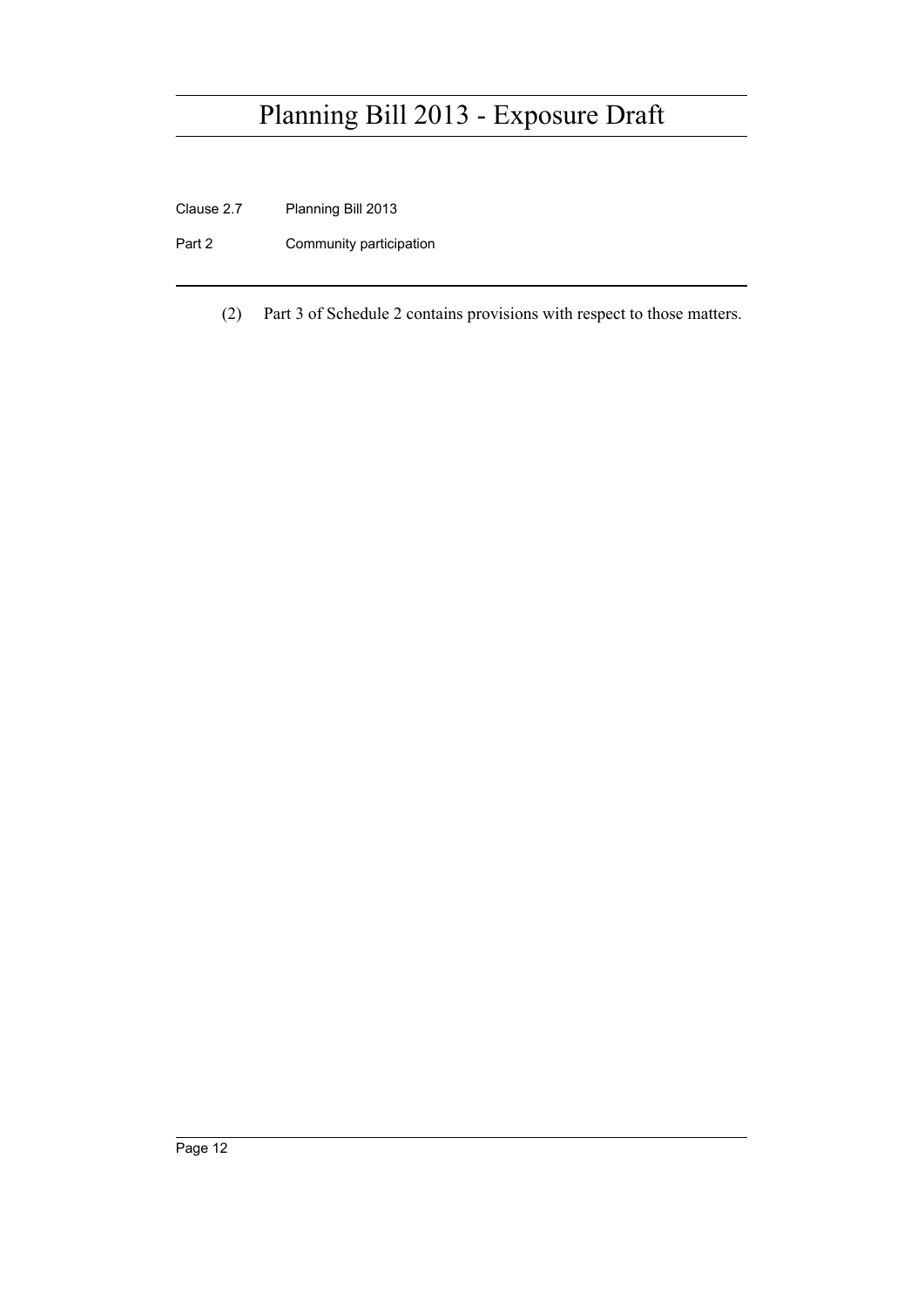Planning Bill 2013 Clause 3.1

Strategic planning Part 3

# <span id="page-24-0"></span>**Part 3 Strategic planning**

# <span id="page-24-1"></span>**Division 3.1 Introductory and strategic planning principles**

## <span id="page-24-2"></span>**3.1 Definition of "relevant planning authority"**

In this Part:

*relevant planning authority* for a strategic plan means:

- (a) in the case of a NSW planning policy or regional growth plan the Director-General, or
- (b) in the case of a subregional delivery plan the relevant subregional planning board, or
- (c) in the case of a local plan the relevant planning authority designated under Division 3.3 to prepare and submit to the Minister proposals or provisions for the relevant provisions of the local plan.

**Note.** This Act generally defines a "strategic plan" as a NSW planning policy, a regional growth plan, a subregional delivery plan or a local plan.

## <span id="page-24-3"></span>**3.2 Overview of Part**

The following represents an overview of this Part:

[*Diagram 3 to be inserted here*]

## <span id="page-24-4"></span>**3.3 The strategic planning principles**

The strategic planning principles that are to guide the preparation of strategic plans are as follows:

- **Principle 1:** Strategic plans should promote the State's economy and productivity through facilitating housing, retail, commercial and industrial development and other forms of economic activity, having regard to environmental and social considerations.
- **Principle 2:** Strategic plans are to be integrated with the provision of infrastructure.
- **Principle 3:** Strategic plans are to guide all decisions made by planning authorities and allow for streamlined development assessment.
- **Principle 4:** Strategic planning is to provide opportunities for early community participation.
- **Principle 5:** Planning authorities and State agencies are to co-operate constructively in the preparation and implementation of strategic plans.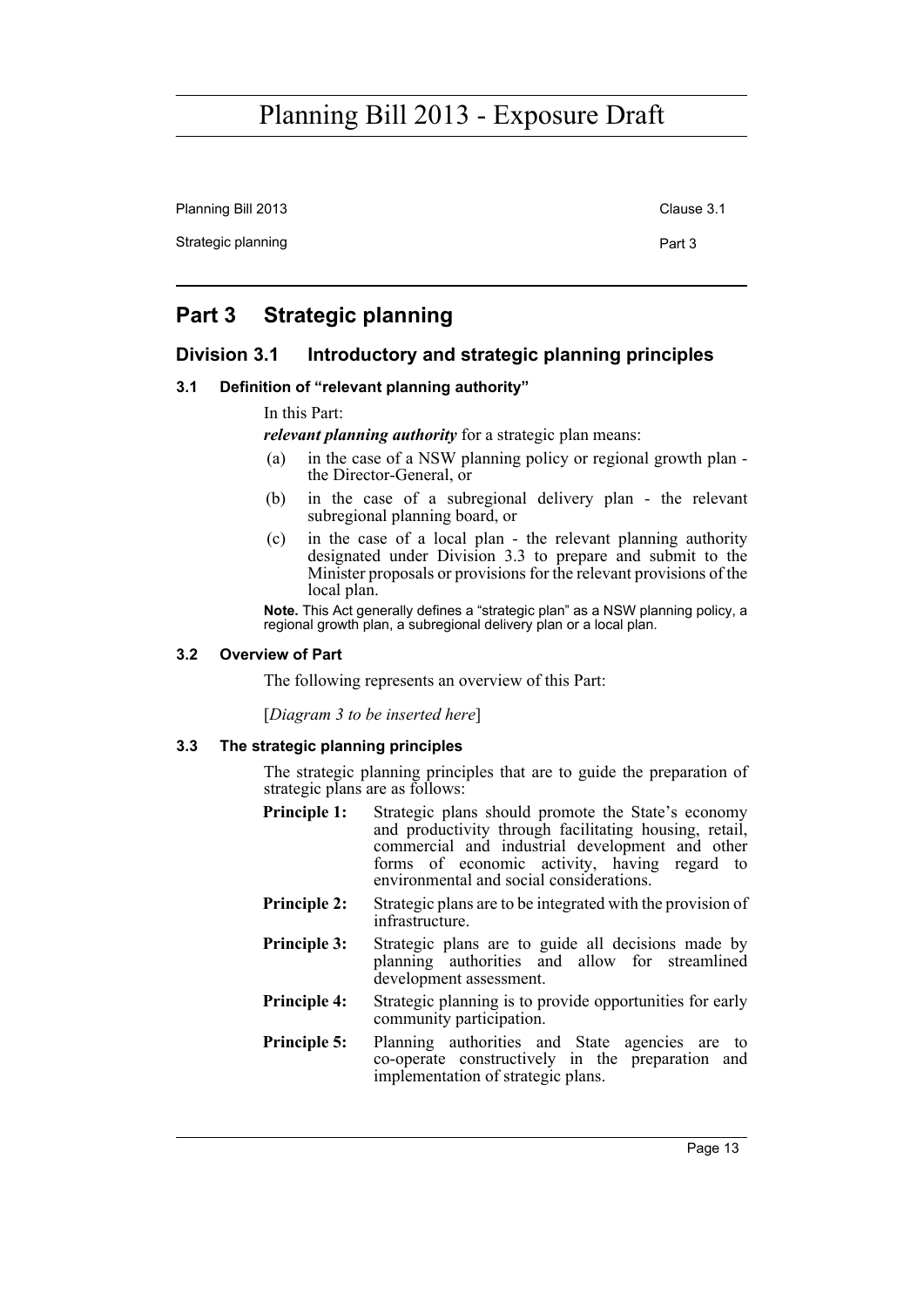- Clause 3.4 Planning Bill 2013
- Part 3 Strategic planning

| <b>Principle 6:</b>  | Strategic plans should reflect agreed planning<br>outcomes in setting the planning vision for an area.                                                                                                                                                   |
|----------------------|----------------------------------------------------------------------------------------------------------------------------------------------------------------------------------------------------------------------------------------------------------|
| <b>Principle 7:</b>  | Strategic plans are to be standardised, easy to use and<br>available online                                                                                                                                                                              |
| <b>Principle 8:</b>  | There should be monitoring and reporting of strategic<br>planning outcomes.                                                                                                                                                                              |
| <b>Principle 9:</b>  | Strategic plans are to be based on evidence, set<br>realistically deliverable targets and take account of<br>economic, environmental and social considerations.                                                                                          |
| <b>Principle 10:</b> | Local plans should facilitate development that is<br>consistent with agreed strategic planning outcomes and<br>should not contain overly complex or onerous controls<br>that may adversely impact on the financial viability of<br>proposed development. |

## <span id="page-25-0"></span>**Division 3.2 NSW planning policies, regional growth plans and subregional delivery plans**

## <span id="page-25-1"></span>**3.4 Preparation and content of NSW planning policies**

- (1) The Director-General may prepare draft NSW planning policies.
- (2) A draft NSW planning policy is to contain principles and policies in relation to strategic planning for the State, including:
	- (a) planning for infrastructure, and
	- (b) development assessment, and
	- (c) other planning related matters.

## <span id="page-25-2"></span>**3.5 Preparation and content of regional growth plans**

- (1) The Director-General may prepare a draft regional growth plan for any region in the State.
- (2) A draft regional growth plan is to identify the following:
	- (a) the basis for strategic planning in the region,
	- (b) existing and proposed transport and other infrastructure for the region (including any priority infrastructure),
	- (c) regionally significant areas,
	- (d) targets for achieving the planning outcomes for the region (including housing, employment and environmental targets),
	- (e) actions required to be undertaken by planning authorities to achieve those targets,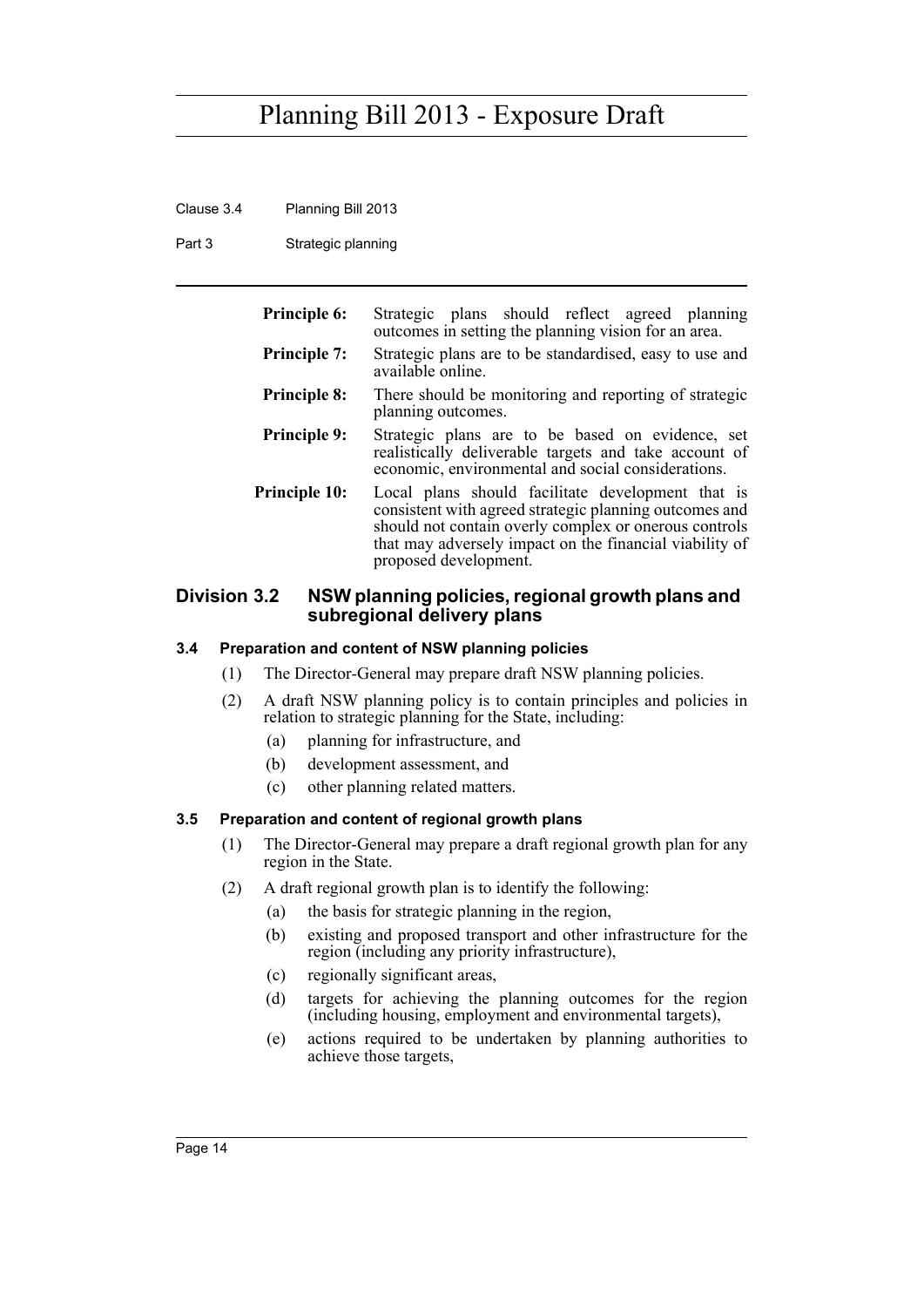| Planning Bill 2013 |     | Clause 3.6                                                                                                                                                                                                                                                        |
|--------------------|-----|-------------------------------------------------------------------------------------------------------------------------------------------------------------------------------------------------------------------------------------------------------------------|
| Strategic planning |     | Part 3                                                                                                                                                                                                                                                            |
|                    | (f) | the basis on which planning authorities are to monitor and report<br>on performance against those targets,                                                                                                                                                        |
|                    | (g) | the kind of development on any particular land in the region for<br>which biodiversity offset contributions are proposed (unless<br>identified in subregional delivery plans),                                                                                    |
|                    | (h) | any other matters the Director-General considers relevant to<br>planning for the region.                                                                                                                                                                          |
| (3)                |     | If there is no subregional delivery plan for any part of the region, the<br>draft regional growth plan may identify for that part of the region<br>matters that may be identified in a subregional delivery plan (until there<br>is a subregional delivery plan). |

### <span id="page-26-0"></span>**3.6 Preparation and content of subregional delivery plans**

- (1) A subregional planning board may prepare a draft subregional delivery plan for the subregion for which it has been established.
- (2) A draft subregional delivery plan is to identify the following:
	- (a) existing and proposed transport and other infrastructure for the subregion (including any priority infrastructure),
	- (b) significant areas in the subregion,
	- (c) how the housing, employment and environmental targets in the relevant regional growth plan are to be achieved in the subregion,
	- (d) proposed growth areas in the subregion and the proposed planning controls that should apply in those growth areas or the strategic planning process that should be undertaken by planning authorities to establish those planning controls,
	- (e) proposed exempt or complying development or development proposed for code assessment in the subregion,
	- (f) the kind of development on any particular land in the subregion for which biodiversity offset contributions are proposed,
	- (g) any other matters the subregional planning board considers relevant to planning for the subregion.
- (3) If there is no regional growth plan for any part of the subregion, the draft subregional delivery plan may identify for that part of the subregion matters that may be identified in a regional growth plan (until there is a regional growth plan).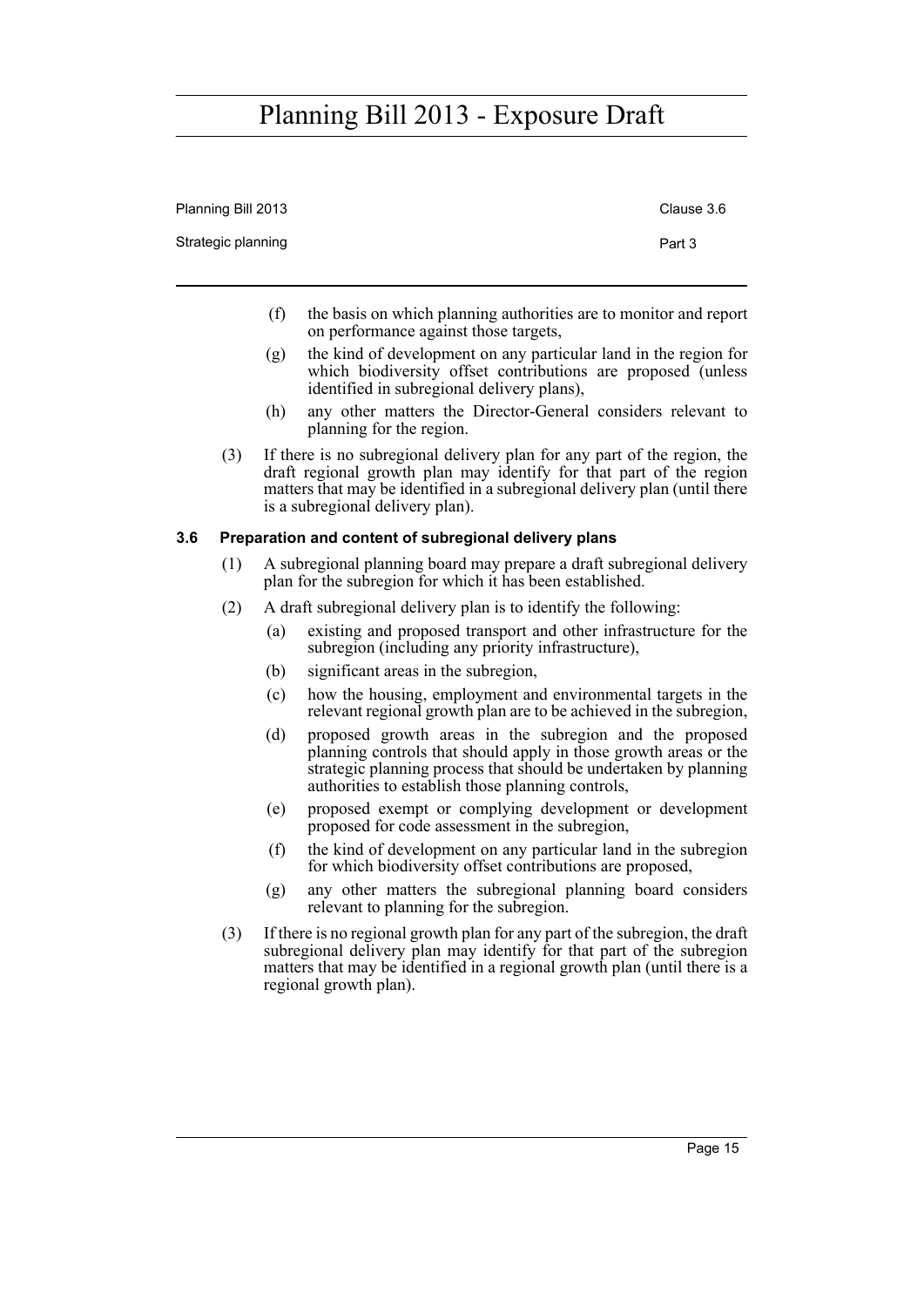Clause 3.7 Planning Bill 2013

Part 3 Strategic planning

#### <span id="page-27-0"></span>**3.7 Making of NSW planning policies, regional growth plans and subregional delivery plans**

(1) The relevant planning authority may submit a draft NSW planning policy, regional growth plan or subregional delivery plan it has prepared to the Minister.

**Note.** Part 1 of Schedule 2 requires a draft plan to be publicly exhibited for at least 28 days.

- (2) The Minister may make a NSW planning policy, regional growth plan or subregional delivery plan in the form in which it was submitted or with such modifications as the Minister considers appropriate. The Minister may decide not to make the draft policy or plan.
- (3) When submitting a draft policy or plan to the Minister, the relevant planning authority is to provide the Minister with the following:
	- (a) any public submissions (or summary of submissions) that have been made about the draft policy or plan,
	- (b) any submissions that have been made by a public authority about the draft policy or plan,
	- (c) if the Planning Assessment Commission has held a public hearing into the draft policy or plan - the report of and any recommendations made by the Commission about the draft policy or plan.

#### <span id="page-27-1"></span>**3.8 Implementation of NSW planning policies, regional growth plans and subregional delivery plans**

- (1) A relevant planning authority is to give effect to:
	- (a) NSW planning policies when preparing other draft strategic plans, and
	- (b) regional growth plans when preparing draft subregional delivery plans and local plans, and
	- (c) subregional delivery plans when preparing draft local plans.
- (2) In this section, a reference to preparing draft local plans is a reference to preparing draft provisions or proposals for local plans.

#### <span id="page-27-2"></span>**3.9 Provisions relating to NSW planning policies, regional growth plans and subregional delivery plans**

(1) In this section, *strategic plan* means a NSW planning policy, regional growth plan or subregional delivery plan.

**Note.** Under the *Land Acquisition (Just Terms Compensation) Act 1991*, proposals identified in any such strategic plan for reservation of land for public purposes do not give rise to owner-initiated acquisition under that Act.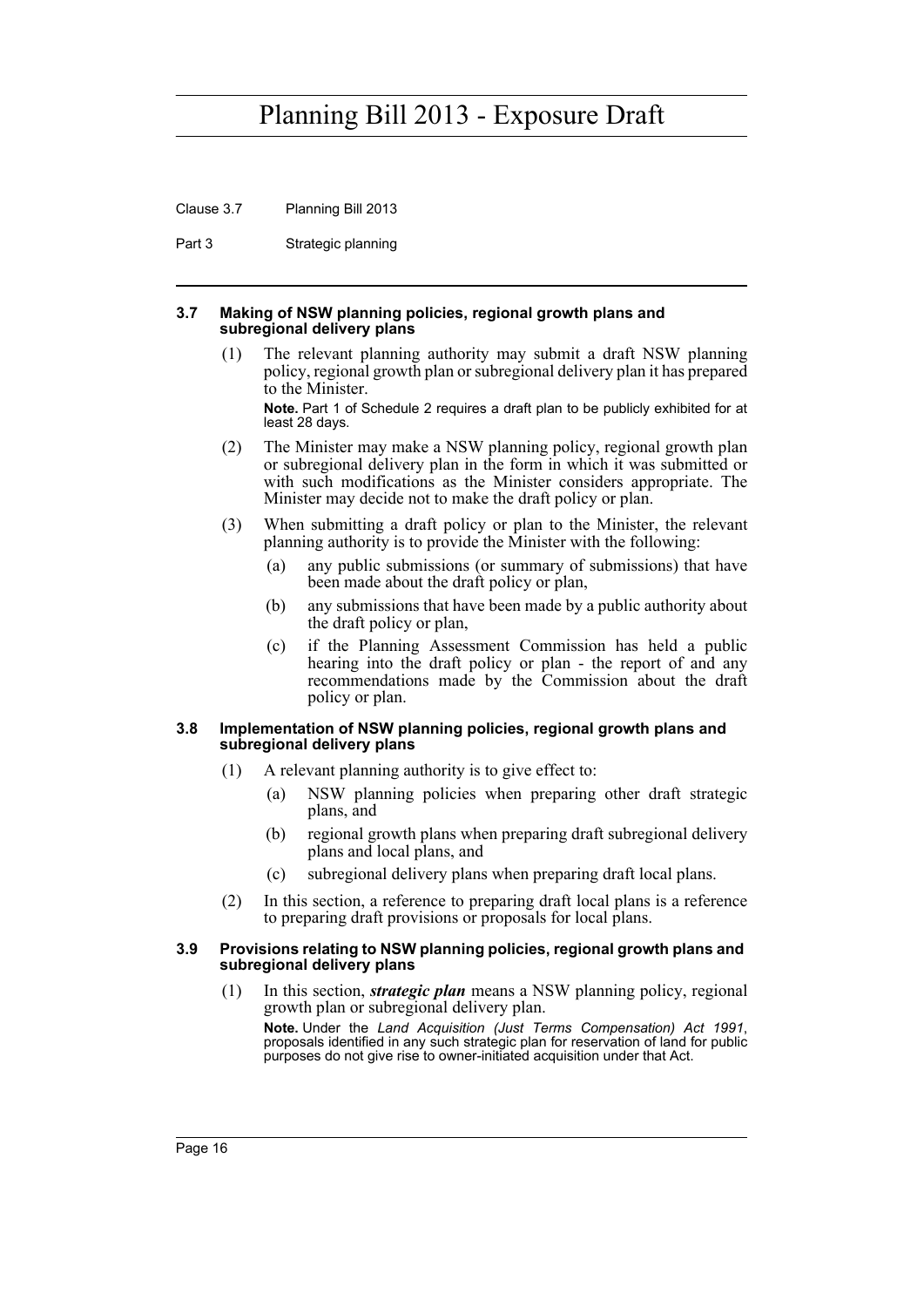| Planning Bill 2013 | Clause 3.10 |
|--------------------|-------------|
| Strategic planning | Part 3      |

- (2) A strategic plan is required to be published on the NSW planning website and has effect when so published. A strategic plan may be amended or repealed by a further strategic plan published on the NSW planning website.
- (3) The Minister may make or amend a strategic plan without compliance with the provisions of this Division relating to the conditions precedent to doing so in order to do any one or more of the following:
	- (a) to correct an obvious error or misdescription or to address matters that are of a consequential, transitional, machinery or other minor nature,
	- (b) to deal with matters that the Minister considers do not warrant compliance with those conditions precedent because they will not have any significant adverse impact on the environment or adjoining land,
	- (c) to deal in an expeditious manner with matters that give effect to strategic or infrastructure plans or that are of State, regional or subregional significance.
- (4) The relevant planning authority is to keep strategic plans under regular and periodic review to ensure they continue to achieve the objects of this Act having regard to changing circumstances.

## <span id="page-28-0"></span>**Division 3.3 Local plans - general**

## <span id="page-28-1"></span>**3.10 Local plans for local government and other areas**

- (1) A local plan is established for development in the local government area of each council (called the [*name of council*] Local Plan).
- (2) A local plan is also established for development in any other area of the State (including the coastal waters of the State) that is declared by the regulations to be a local plan area (called the [*name assigned by the regulations*] Local Plan).
- (3) The regulations may assign an area that is outside a local government area to be part of a specified adjoining local government area for the purposes of the local plan of that adjoining area. For the purposes of the planning legislation, the assigned area is taken to be a part of the local government area concerned.
- (4) The regulations may make transitional provisions relating to local plans when there is a change in the local government area of a council.

## <span id="page-28-2"></span>**3.11 Composition of local plans**

A local plan established under this Division comprises the following: **Part 1 - Strategic context**: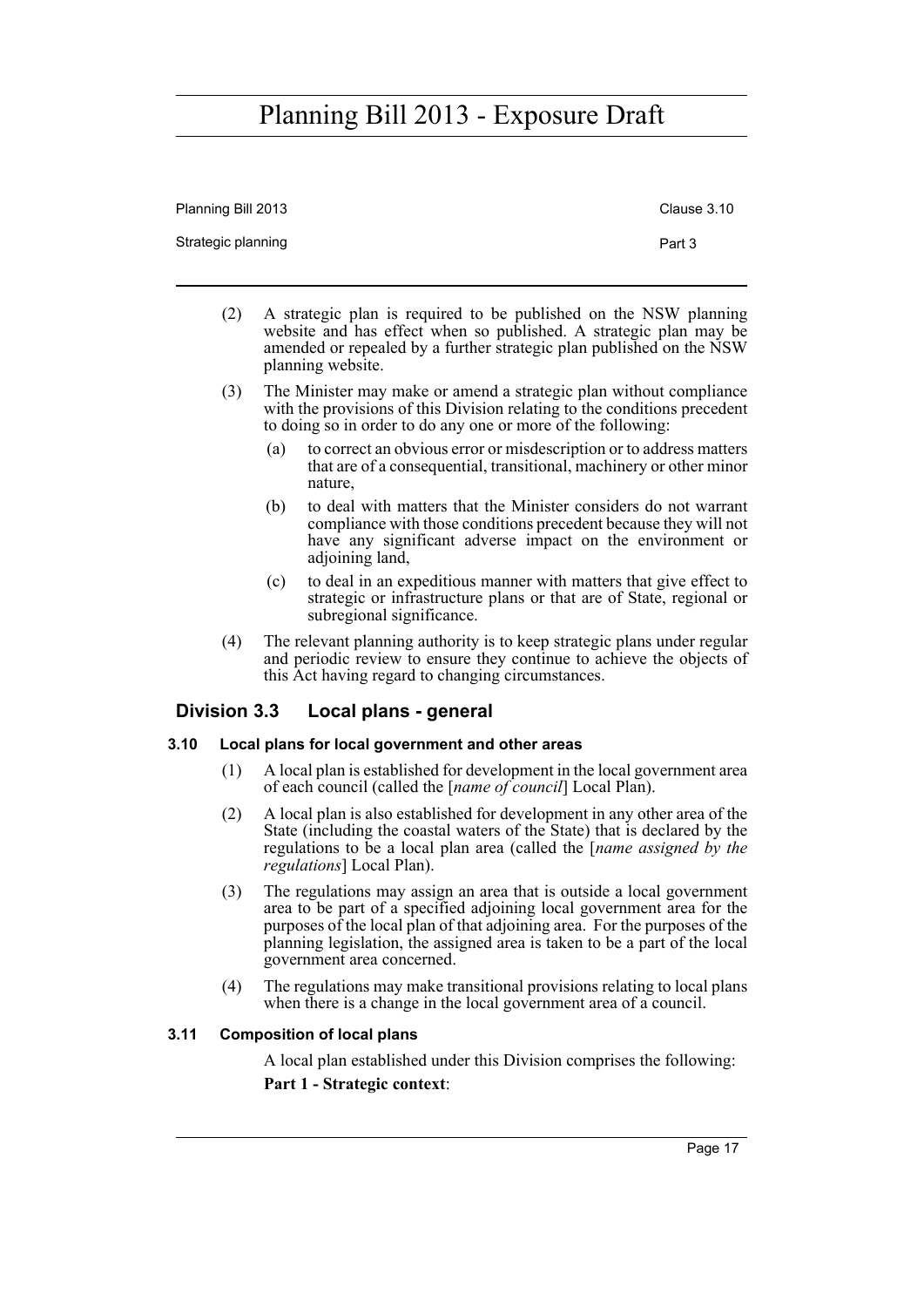Clause 3.12 Planning Bill 2013

Part 3 Strategic planning

An explanation of how NSW planning policies, regional growth plans and subregional delivery plans are given effect to in the area concerned (having regard to any applicable community strategic plan under section 402 of the *Local Government Act 1993*).

### **Part 2 - Planning controls**:

Containing spatial and other provisions for the area concerned relating to land use zoning, the categories of development and other matters for which planning control provisions may be made under this or any other Act.

#### **Part 3 - Development guides**:

Containing guides with respect to development in the area concerned to give effect to the aims of planning control provisions and the objectives of land use zones, and to facilitate permissible development.

#### **Part 4 - Contributions**:

Containing provisions relating to the amount of local and regional infrastructure contributions, or biodiversity offset contributions, payable in respect of particular kinds of development in the area concerned.

#### <span id="page-29-0"></span>**3.12 Making, amending or replacing provisions of local plans**

- (1) The Minister may, in accordance with this Part, make, amend or replace any provisions of a local plan.
- (2) The provisions of a local plan (other than the planning control provisions) may be made, amended or replaced by a Ministerial planning order.
- (3) The planning control provisions of a local plan may be made, amended or replaced by an instrument published on the NSW legislation website. **Note.** Planning control provisions are also to be published on or accessible from the NSW planning website.
- (4) The Minister may delegate under the planning legislation to the council of the area of a local plan or to another public authority the making, amendment or replacement of any provisions of a local plan. The regulations may require the Minister to delegate any such function. **Note.** Under proposed transitional arrangements, some former environmental planning instruments (such as SEPPs and local environmental plans under the former Act), and some former development control plans and contributions plans, will continue in force as part of the relevant provisions of a local plan.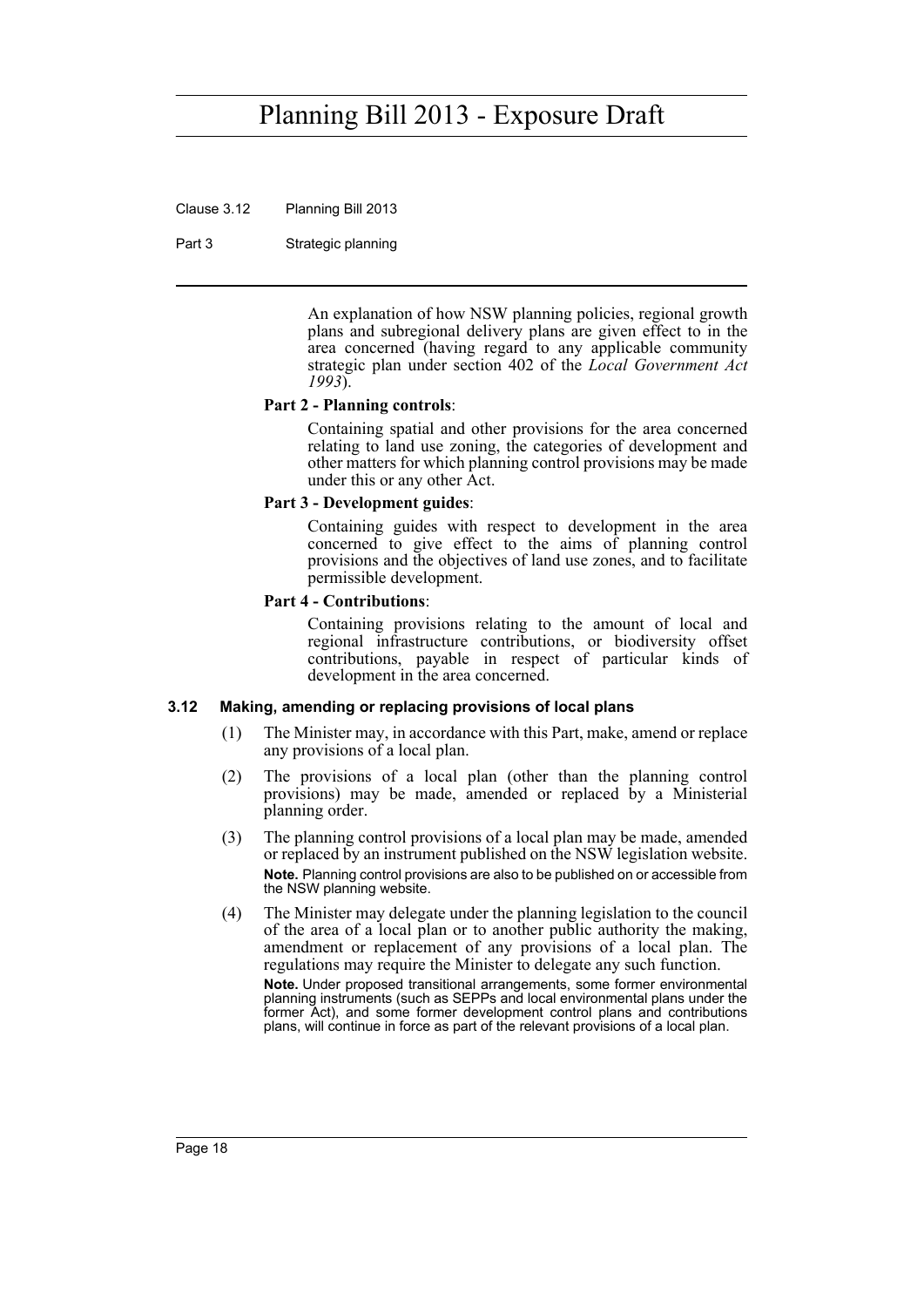| Planning Bill 2013 | Clause 3.13 |
|--------------------|-------------|
| Strategic planning | Part 3      |

#### <span id="page-30-0"></span>**3.13 Relevant planning authority for provisions of local plan** [cf s 54]

- (1) For the purposes of this Division, the *relevant planning authority* for the provisions of a local plan is as follows:
	- (a) the relevant council, subject to paragraphs (b) and (c),
	- (b) for the regional infrastructure or biodiversity offset contribution provisions - the Director-General,
	- (c) if the Minister so directs under subsection (2) for proposed provisions - the Director-General, a regional planning panel or any other person or body prescribed by the regulations.
- (2) The Minister may direct that the Director-General (or other person or body referred to in subsection  $(1)$  (c)) is the relevant planning authority for proposed provisions of a local plan in the following cases:
	- (a) the proposed provisions relate to a matter that, in the opinion of the Minister, is of State, regional or subregional planning significance,
	- (b) the Planning Assessment Commission or a regional planning panel has recommended to the Minister that the proposed provisions should be submitted to the Minister for consideration or that the proposed provisions should be made,
	- (c) the council for the area concerned has, in the opinion of the Minister, not carried out its obligations as a relevant planning authority in a satisfactory manner or has failed to comply with a direction of the Minister in relation to its functions as a relevant planning authority,
	- (d) the proposed provisions are to apply to an area that is not within the area of a council.
- (3) The functions of the relevant planning authority with respect to the submission to the Minister of proposed planning control provisions of a local plan are set out in Division 3.4.
- (4) The relevant planning authority may submit to the Minister draft provisions of a local plan (other than planning control provisions) it has prepared. The Minister may make any such provisions of a local plan in the form in which the draft provisions were submitted or with such modifications as the Minister considers appropriate (or decide not to do so).

**Note.** Part 1 of Schedule 2 requires any such draft provisions to be publicly exhibited for at least 28 days.

(5) A relevant planning authority that is requested by the owner of any land to exercise its functions under this Part in relation to the land may, as a condition of doing so, require the owner to carry out studies or provide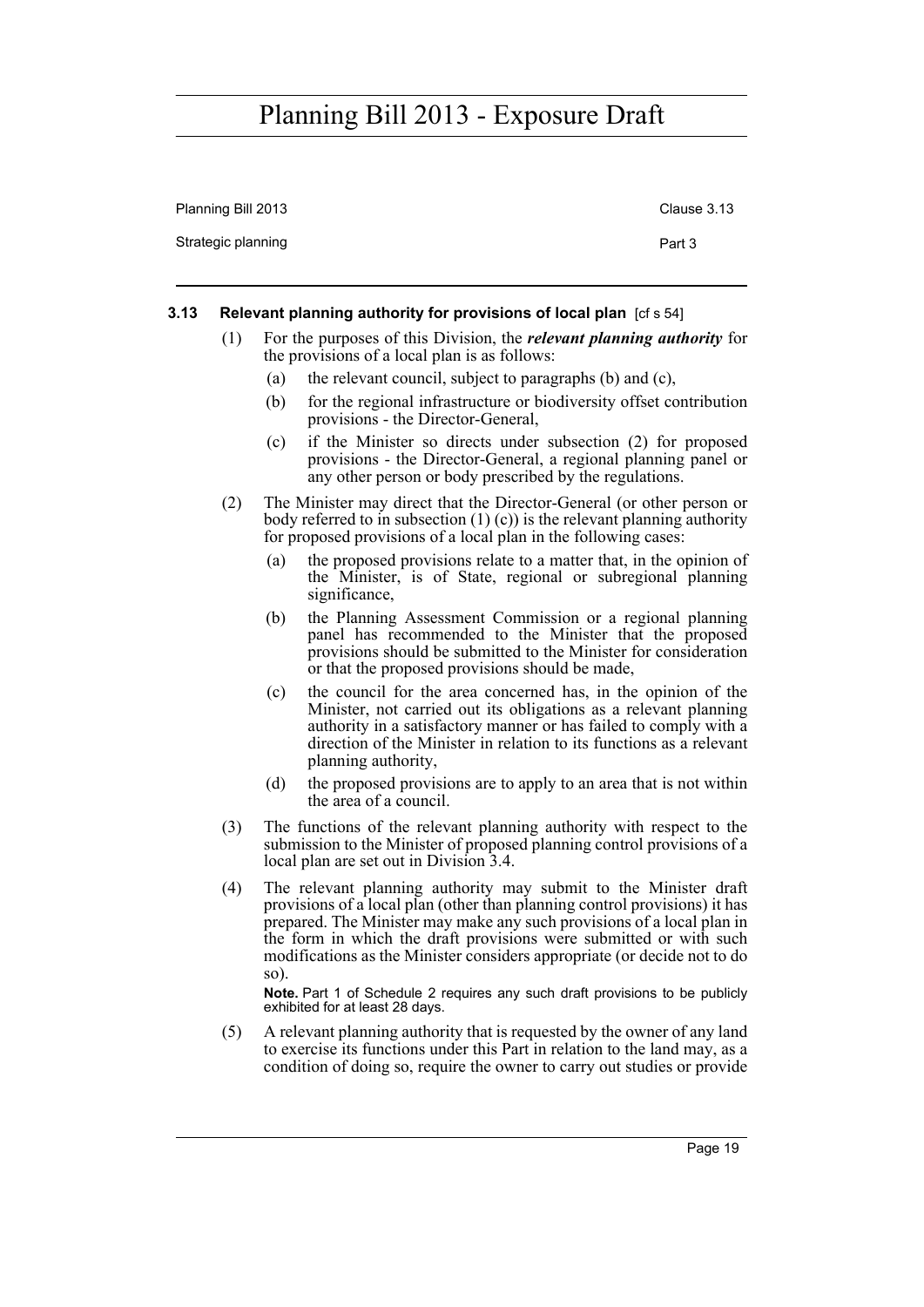Clause 3.14 Planning Bill 2013

Part 3 Strategic planning

other information concerning the proposed provisions or to pay the costs of the authority in accordance with the regulations.

#### <span id="page-31-0"></span>**3.14 Making or amendment of provisions of local plan without planning proposal etc and directions to relevant planning authorities** [cf ss 73A,  $117(2)$ ]

The Minister may make, amend or replace any provisions of a local plan without compliance with the requirements of the planning legislation relating to the conditions precedent to doing so in order to do any one or more of the following:

- (a) to correct an obvious error or misdescription or to address matters that are of a consequential, transitional, machinery or other minor nature,
- (b) to deal with matters that the Minister considers do not warrant compliance with those conditions precedent because they will not have any significant adverse impact on the environment or adjoining land,
- (c) to deal with matters that the relevant planning authority has been duly directed to deal with by the Minister but has failed to deal with or to deal with appropriately,
- (d) to deal in an expeditious manner with matters that give effect to strategic plans or infrastructure plans or that are of State, regional or subregional significance,
- (e) to rezone land or make other changes as a consequence of any development that is made permissible with development consent by a strategic compatibility certificate if development consent has been granted for the development,
- (f) to declare the development whose likely effect on threatened species may be assessed in accordance with a biodiversity assessment procedure adopted by the regulations (as referred to in clause 1.5 (2) of Schedule 1).

## <span id="page-31-1"></span>**3.15 Periodic review and staged repeal of local plans** [cf ss 33B and 73]

- (1) The Minister is to make arrangements for the relevant planning authority to keep local plans under regular and periodic review for the purpose of ensuring that the objects of this Act are, having regard to such changing circumstances as may be relevant, achieved to the maximum extent possible.
- (2) The regulations may establish a staged repeal program for the provisions (or any class of provisions) of local plans to facilitate the replacement of transitional planning control provisions and the regular and periodic review of local plans.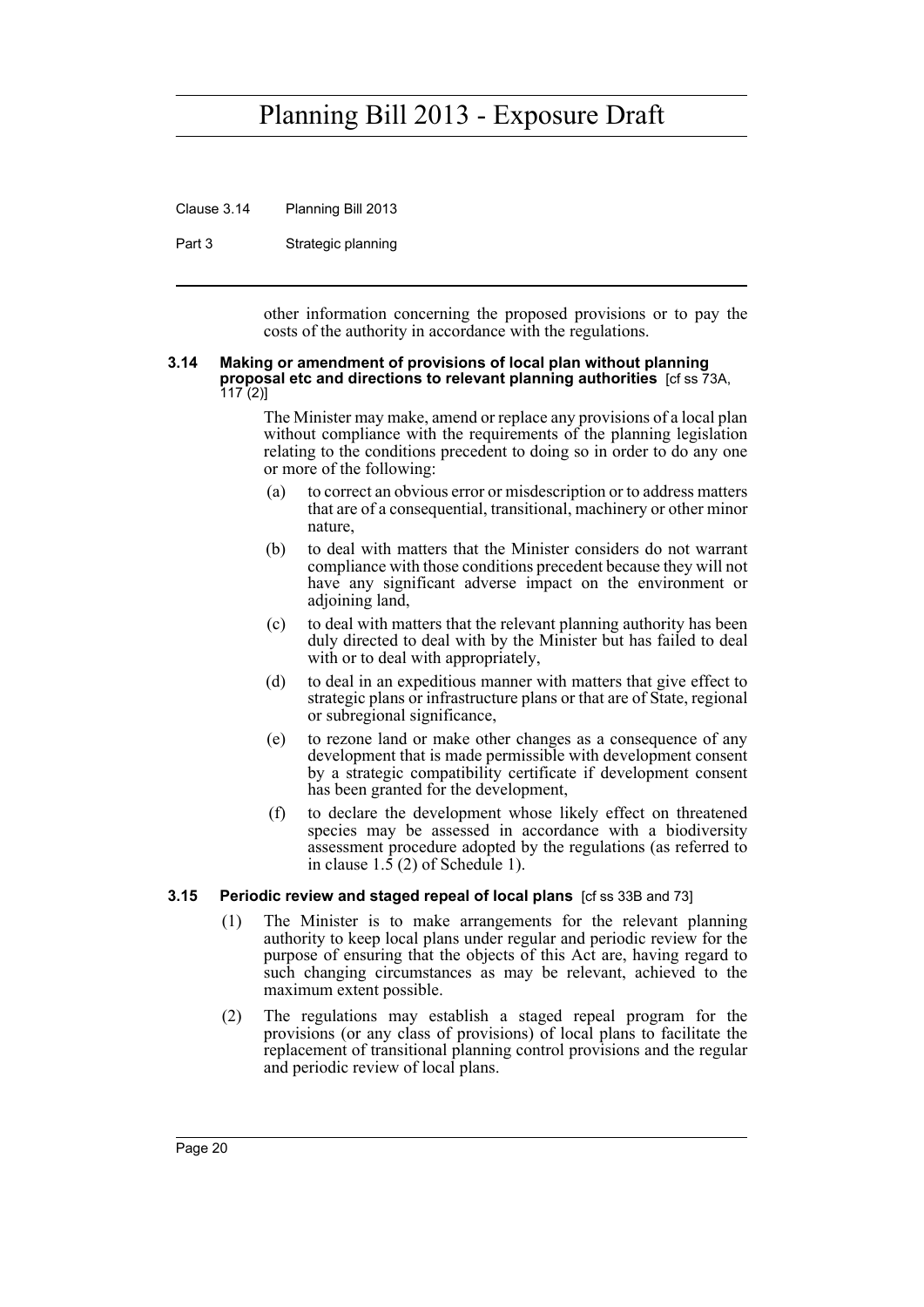| Planning Bill 2013 | Clause 3.16 |
|--------------------|-------------|
| Strategic planning | Part 3      |
|                    |             |

(3) The staged repeal program may provide for the repeal of provisions of local plans by the operation of the regulations and for the making of replacement provisions.

## <span id="page-32-0"></span>**Division 3.4 Local plans - planning control provisions**

### <span id="page-32-1"></span>**3.16 Application of Division**

This Division applies to the planning control provisions of a local plan, and to instruments that make, amend or replace those provisions.

#### <span id="page-32-2"></span>**3.17 Purposes for which planning control provisions may be made** [cf s 24, 26, 29,31, 53]

Planning control provisions of a local plan may be made for the purposes of achieving any of the objects of this Act and, in particular, for or with respect to any of the following:

- (a) protecting, improving or utilising, to the best advantage, the environment,
- (b) controlling development (including by land use zoning or by prescribing development standards),
- (c) identifying different categories of development for the purposes of this Act (including State infrastructure development, State significant development, regionally significant development, EIS assessed development, complying development and exempt development),
- (d) identifying the consent authority for development for the purposes of Part 4 (if not otherwise identified by this Act),
- (e) identifying whether development does or does not require development consent to be carried out, or is prohibited,
- (f) requiring (before development consent is granted) the concurrence of or consultation with a Minister or other public authority,
- (g) protecting trees,
- (h) protecting native animals and plants, including threatened species, populations and ecological communities, and their habitats,
- (i) encouraging the provision of affordable housing,
- (j) such other matters as are authorised or required to be included in the planning control provisions of a local plan by or under this or any other Act.

**Note.** See, for example, sections 7.19 and 7.26 which authorise the inclusion of provisions requiring satisfactory arrangements for contributions towards the provision of infrastructure or biodiversity offsets.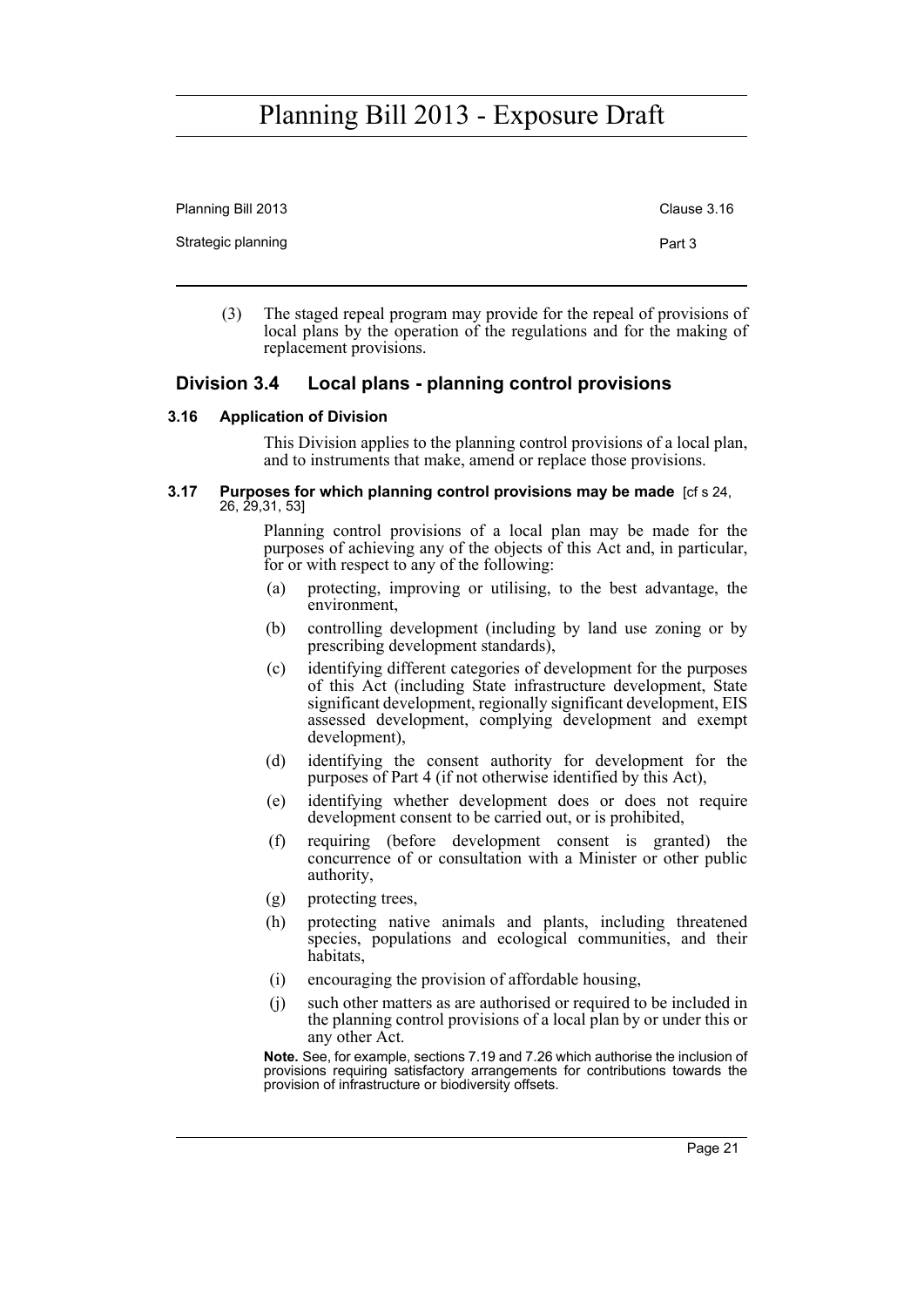Clause 3.18 Planning Bill 2013

Part 3 Strategic planning

#### <span id="page-33-0"></span>**3.18 Owner-initiated acquisition of land zoned for public purposes** [cf s 27, cl 10 of reg]

- (1) This section applies in relation to the planning control provisions of a local plan that zone land for use exclusively for a public purpose (as determined in accordance with section 21 of the *Land Acquisition (Just Terms Compensation) Act 1991*).
- (2) Planning control provisions to which this section applies must specify an authority of the State that will be the relevant authority to acquire the land if the land is required to be acquired under Division 3 of Part 2 of the *Land Acquisition (Just Terms Compensation) Act 1991*. An authority of the State cannot be so specified unless it has notified the relevant planning authority that it concurs in those planning control provisions.
- (3) A planning control provision (whenever made and despite any of its terms) cannot require an authority of the State to acquire land, except as required by Division 3 of Part 2 of the *Land Acquisition (Just Terms Compensation) Act 1991*.

## <span id="page-33-1"></span>**3.19 Standardisation of planning control provisions of local plans** [cf s 33A]

- (1) The Governor may, by order published on the NSW legislation website, prescribe the standard form and content of the planning control provisions of a local plan or any part of those provisions (a *standard instrument*).
- (2) The planning control provisions of a local plan may be made in the form of:
	- (a) a declaration that the applicable mandatory provisions of a standard instrument are adopted, and
	- (b) the prescription of the matters required to be prescribed for the purposes of the application of the mandatory provisions of the standard instrument (such as the adoption of land zoning or other maps or spatial datasets), and
	- (c) the prescription of any other matters permitted to be prescribed by the planning control provisions of a local plan, including non-mandatory provisions of the standard instrument (with or without modification) or additional provisions.
- (3) When planning control provisions of a local plan are made with such a declaration, the provisions have the form and content of the applicable mandatory provisions of the standard instrument and the matters so prescribed.
- (4) If the mandatory provisions of a standard instrument so adopted are amended by a further order under subsection (1) or by an Act after they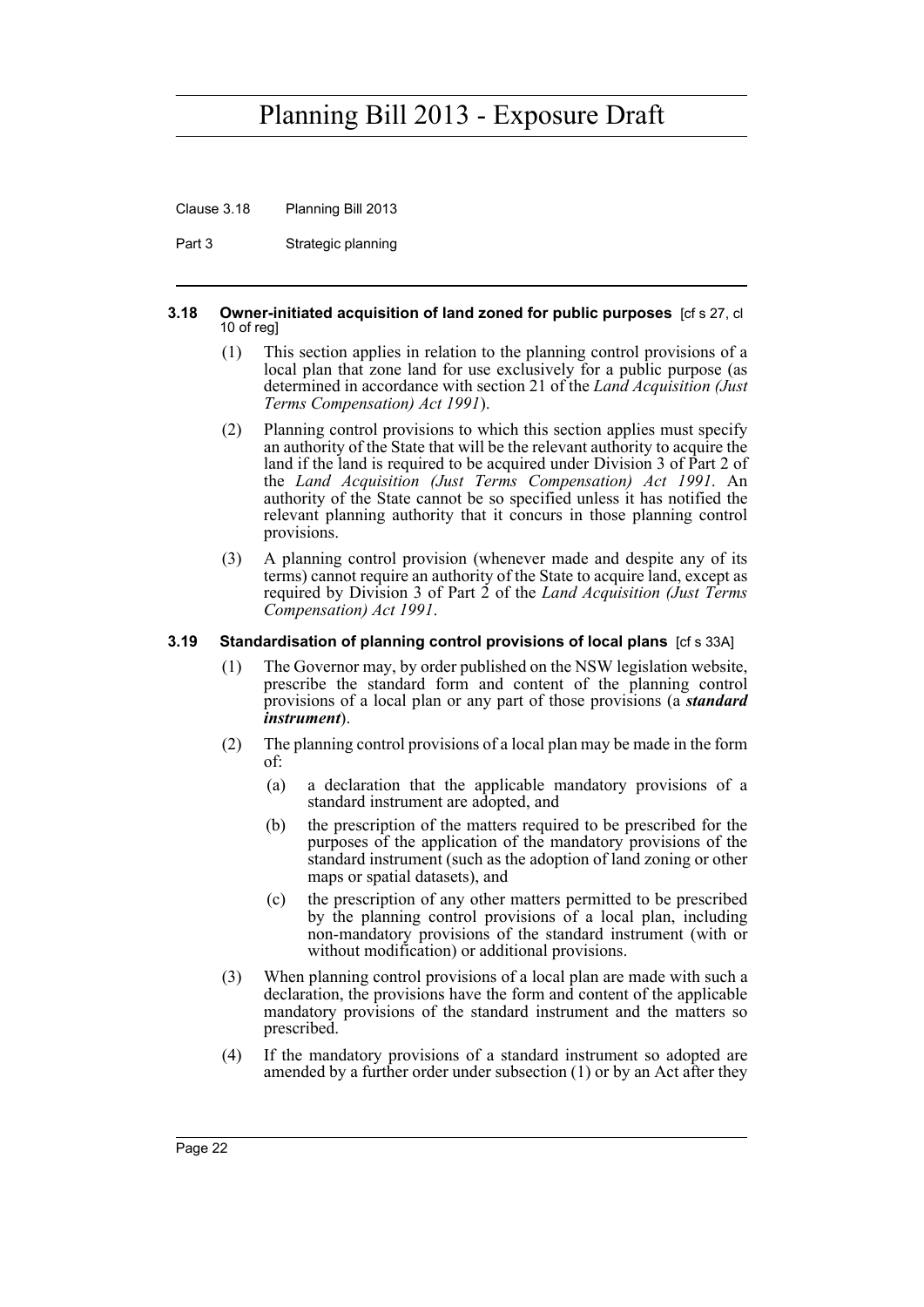| Planning Bill 2013 | Clause 3.20 |
|--------------------|-------------|
| Strategic planning | Part 3      |

are adopted, the planning control provisions of a local plan are taken (without further amendment) to adopt the amended provisions of the standard instrument on and from the date the amendment to the standard instrument takes effect.

- (5) The order that amends a standard instrument may make provisions of a savings or transitional nature consequent on the amendment of the standard instrument.
- (6) Where a standard instrument has been adopted, the planning control provisions of the local plan (other than the mandatory provisions of the adopted standard instrument) may be amended from time to time by another instrument or in accordance with any Act.
- (7) A standard instrument may:
	- (a) provide that a provision is a mandatory provision only in the circumstances specified in the instrument, and
	- (b) contain requirements or guidance as to the form or content of a non-mandatory provision.
- (8) Subject to this Act and the regulations, the form and subject-matter of the planning control provisions of a local plan are (if there is no applicable standard instrument) to be as determined by the Minister.

#### <span id="page-34-0"></span>**3.20 Relevant planning authority to prepare explanation of and justification for proposed planning control provisions—the planning proposal** [cf s 55]

- (1) Before planning control provisions of a local plan are made, the relevant planning authority is required to prepare a document that explains the intended effect of the proposed provisions and sets out the justification for making the proposed provisions (the *planning proposal*).
- (2) The regulations may make provision with respect to the preparation of a planning proposal.

## <span id="page-34-1"></span>**3.21 Gateway determination** [cf ss 56, 57]

- (1) After preparing a planning proposal, the relevant planning authority may forward it to the Minister.
- (2) After reviewing the planning proposal, the Minister is to determine the following (a *gateway determination*):
	- (a) whether the matter should proceed (with or without variation),
	- (b) whether the matter should be resubmitted for any reason (including for further studies or other information, or for the revision of the planning proposal),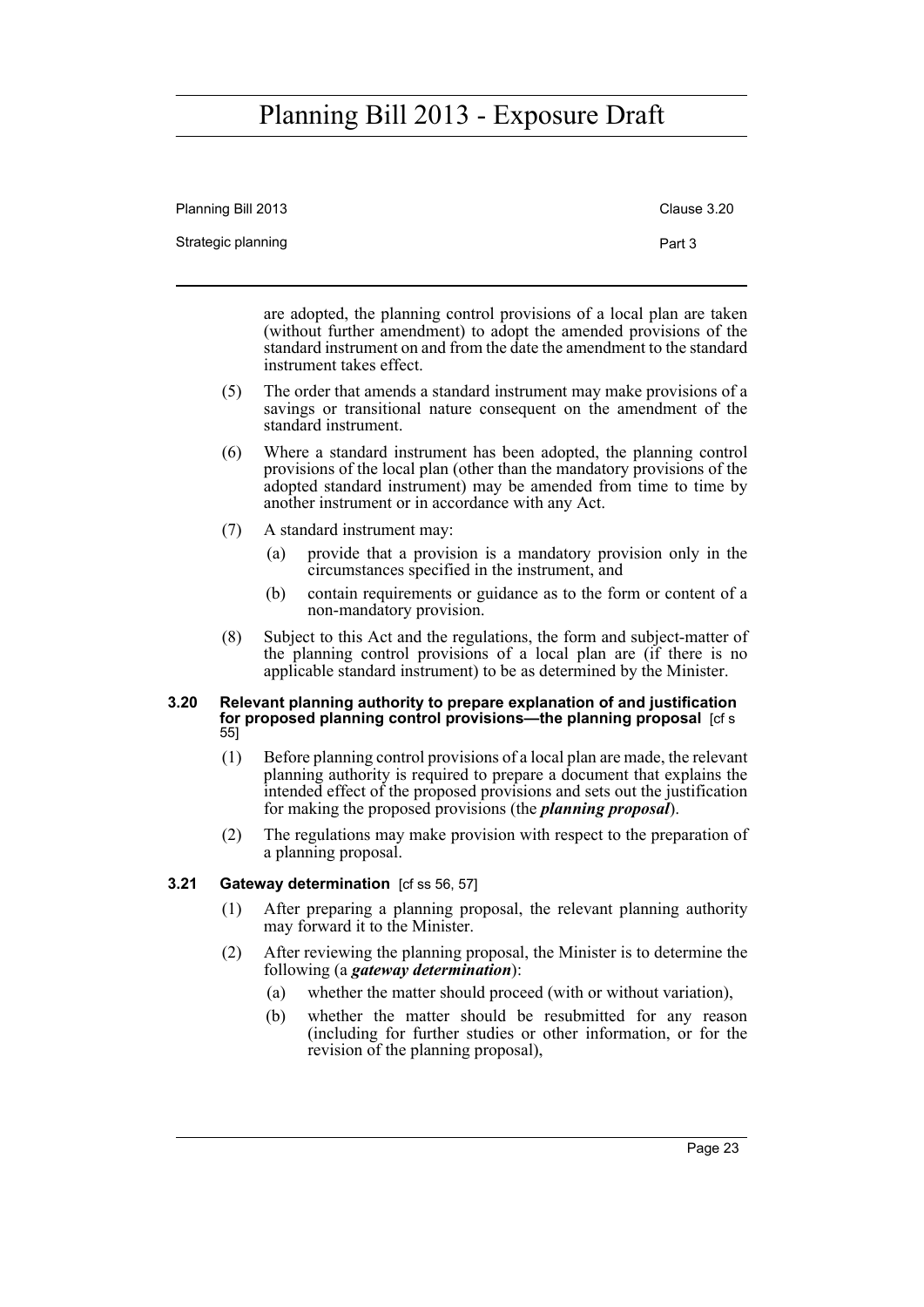Clause 3.22 Planning Bill 2013

Part 3 Strategic planning

- (c) the minimum period of public exhibition for the planning proposal under Part 1 of Schedule 2 (or a determination that no such public exhibition is required),
- (d) any consultation required with State or Commonwealth public authorities that may be affected by the proposed planning control provisions,
- (e) whether a public hearing is to be held into the matter by the Planning Assessment Commission,
- (f) the times within which the various stages of the procedure for the making of the proposed planning control provisions are to be completed by the relevant planning authority.
- (3) The Minister may arrange for the review of a planning proposal (or part of a planning proposal) under this section to be conducted by, or with the assistance of, the Planning Assessment Commission or a regional planning panel.
- (4) The Minister may, at any time, alter a gateway determination.
- (5) A failure to comply with a requirement of a gateway determination in relation to proposed planning control provisions does not prevent the provisions from being made or invalidate the provisions once they are made. However, this subsection does not apply to mandatory public exhibition requirements under Part 1 of Schedule 2.

#### <span id="page-35-0"></span>**3.22 Relevant planning authority may vary proposals or not proceed** [cf s 58]

- (1) The relevant planning authority may, at any time, vary its proposals as a consequence of its consideration of any submission during public exhibition or for any other reason.
- (2) The relevant planning authority may, at any time, forward a revised planning proposal to the Minister.
- (3) Further public exhibition is not required unless the Minister so directs in a revised gateway determination.
- (4) The relevant planning authority may also, at any time, request the Minister to determine that the matter not proceed.

#### <span id="page-35-1"></span>**3.23 Submission of final planning proposal to Minister and drafting of proposed planning control provisions**

- (1) After the completion of mandatory public exhibition and when submitting the final planning proposal to the Minister, the relevant planning authority is to provide the Minister with the following:
	- (a) any public submissions (or summary of submissions) that have been made about the planning proposal during public exhibition,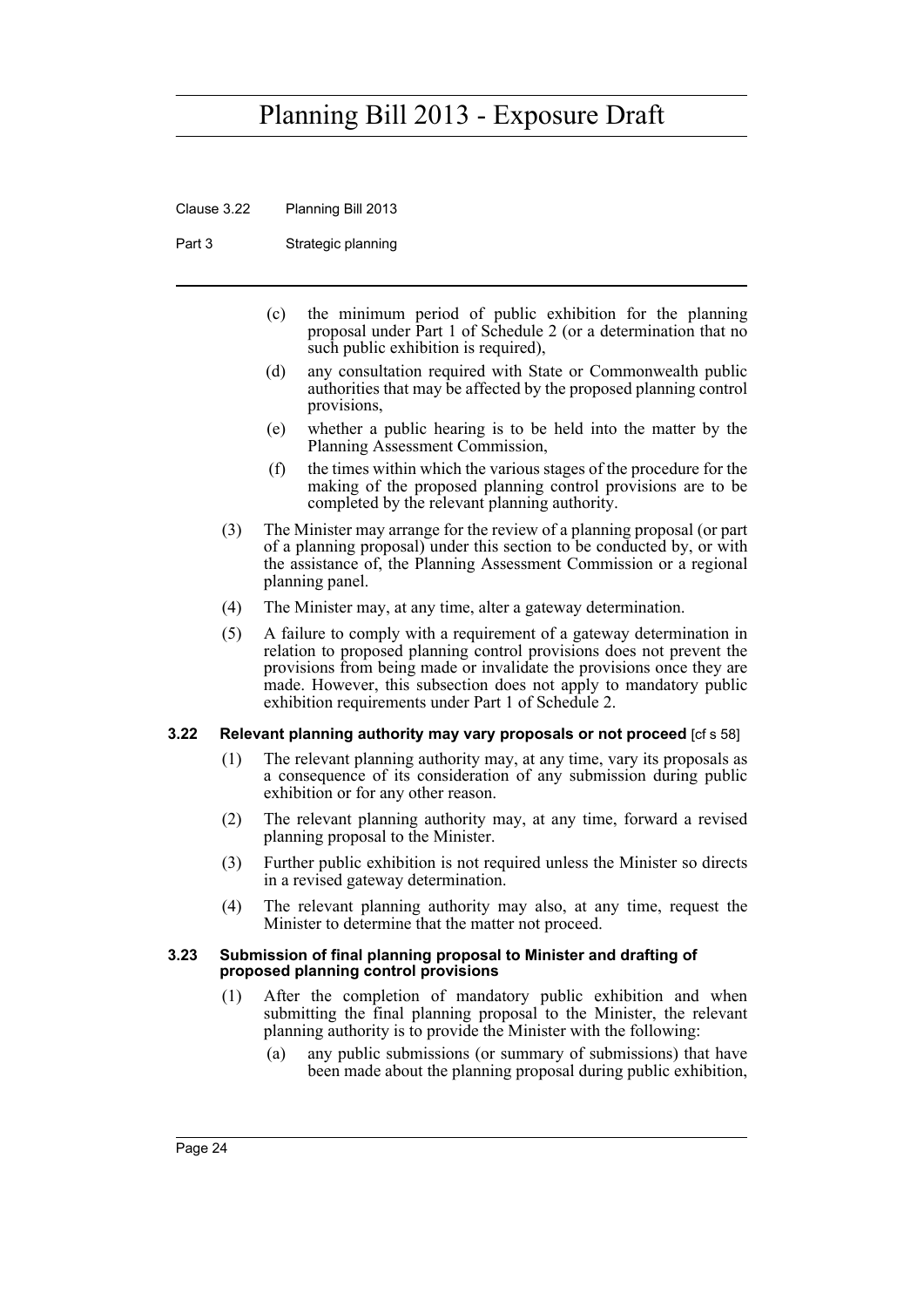| Planning Bill 2013 | Clause 3.24 |
|--------------------|-------------|
| Strategic planning | Part 3      |

- (b) any submissions that have been made by a public authority about the planning proposal,
- (c) if the Planning Assessment Commission has held a public hearing into the planning proposal - the report of and any recommendations made by the Commission about the planning proposal.
- (2) The Director-General is to make arrangements for the drafting of any required planning control provisions to give effect to the final proposals of the relevant planning authority.

### **3.24 Making of planning control provisions by Minister** [cf s 59]

- (1) The Minister may:
	- (a) make planning control provisions of a local plan (with or without variation of the final proposals submitted by the relevant planning authority) in the terms the Minister considers appropriate, or
	- (b) decide not to make the proposed planning control provisions.

**Note.** The Minister may under the *Planning Administration Act 2013* delegate to the relevant planning authority or other authorised person the making of the whole or any part of the proposed planning control provisions. Delegates are to be generally excluded from amending provisions inserted by the Minister and not by a delegate of the Minister.

- (2) The Minister may defer the inclusion of a matter in proposed planning control provisions.
- (3) If the Minister does not make the proposed planning control provisions or defers the inclusion of a matter in the proposed planning control provisions, the Minister may specify which procedures under this Division the relevant planning authority must comply with before the matter is reconsidered by the Minister.

#### **3.25 Concurrent planning control amendments and applications for development consent** [cf ss 72I–72K]

- (1) This section applies if an application is made to a consent authority for development consent to carry out development that may only be carried out if the planning control provisions of the local plan applying to the land concerned are appropriately amended.
- (2) Nothing in this Act prevents, subject to this section, the making of that application and its consideration by the consent authority.
- (3) Public exhibition required under Part 1 of Schedule 2 in connection with the making of the proposed planning control provisions and public exhibition or notification required under Part 1 of Schedule 2 in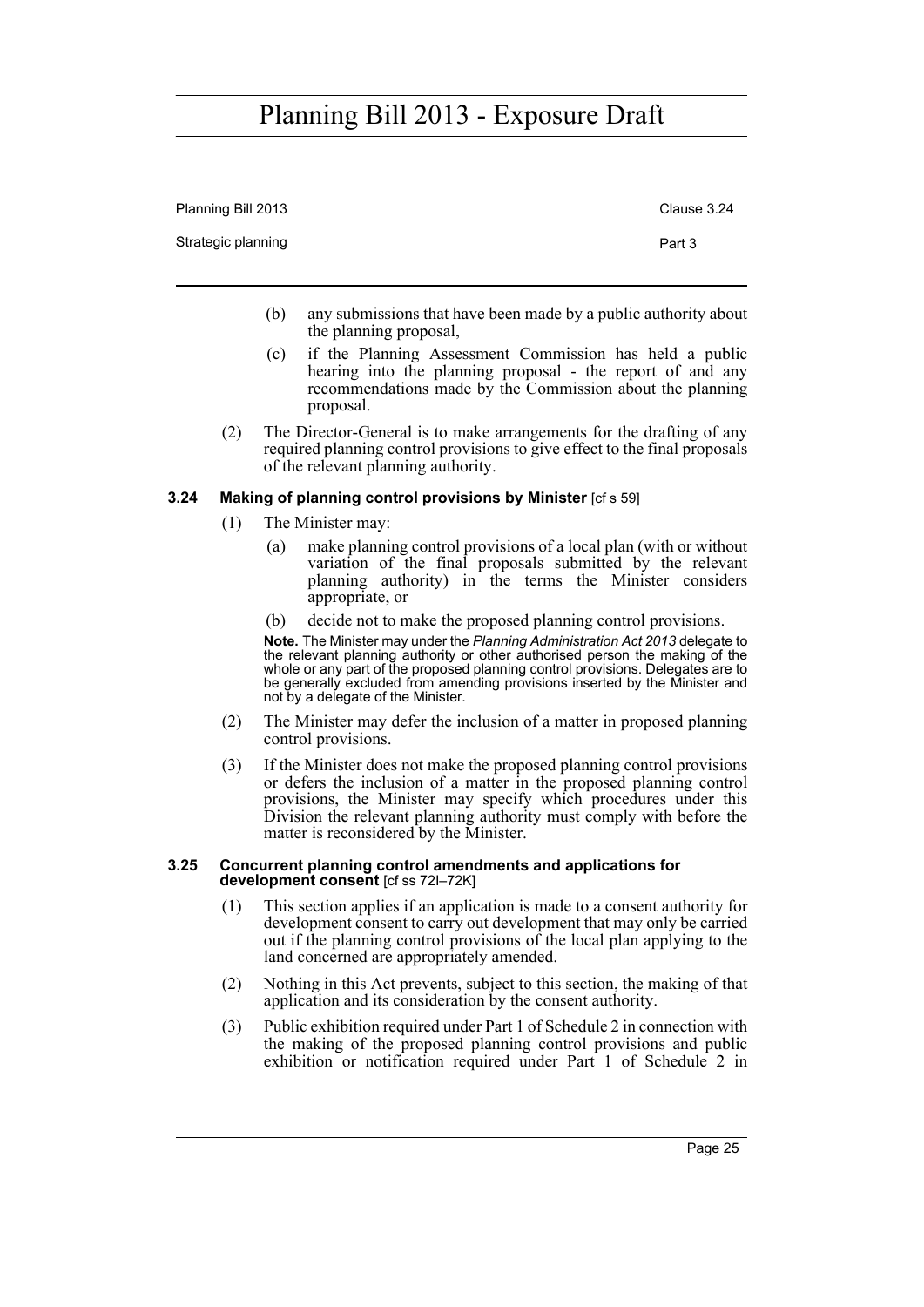Clause 3.26 Planning Bill 2013

Part 3 Strategic planning

connection with that application are to be undertaken together or as closely together as is practicable.

(4) If the mandatory public exhibition requirements for the proposed planning control provisions are different to the public exhibition requirements for that application, the more extensive requirements apply for both of them.

#### **3.26 Suspension of covenants, agreements and instruments by planning control provisions** [cf s 28]

- (1) For the purpose of enabling development to be carried out in accordance with the planning control provisions of a local plan (as in force from time to time) or in accordance with a planning approval granted under this Act, a planning control provision of the local plan may provide that, to the extent necessary to serve that purpose, any agreement, covenant or similar instrument specified in that provision does not apply to any such development or applies subject to the modifications specified in that provision.
- (2) That planning control provision has effect according to its tenor.
- (3) If a Minister is responsible for the administration of the agreement, covenant or similar instrument, that planning control provision is not to be made without the concurrence of that Minister.
- (4) A declaration in that planning control provision as to the concurrence of that Minister is evidence of the concurrence.
- (5) The provisions of this section have effect despite anything contained in section 42 of the *Real Property Act 1900*.

#### **3.27 Miscellaneous provisions relating to planning control provisions** [cf s 26]

- (1) Mandatory public exhibition is completed for the purposes of this Division when the relevant planning authority has considered any submissions duly made during public exhibition concerning the planning proposal and a report of any public hearing.
- (2) A development guide provision of a local plan (whenever made) has no effect to the extent that:
	- (a) it is the same or substantially the same provision as a planning control provision of the local plan, or
	- (b) it is inconsistent or incompatible with a planning control provision of the local plan.
- (3) The planning control provisions of a local plan do not apply to development to which Part 5 applies unless the provisions determine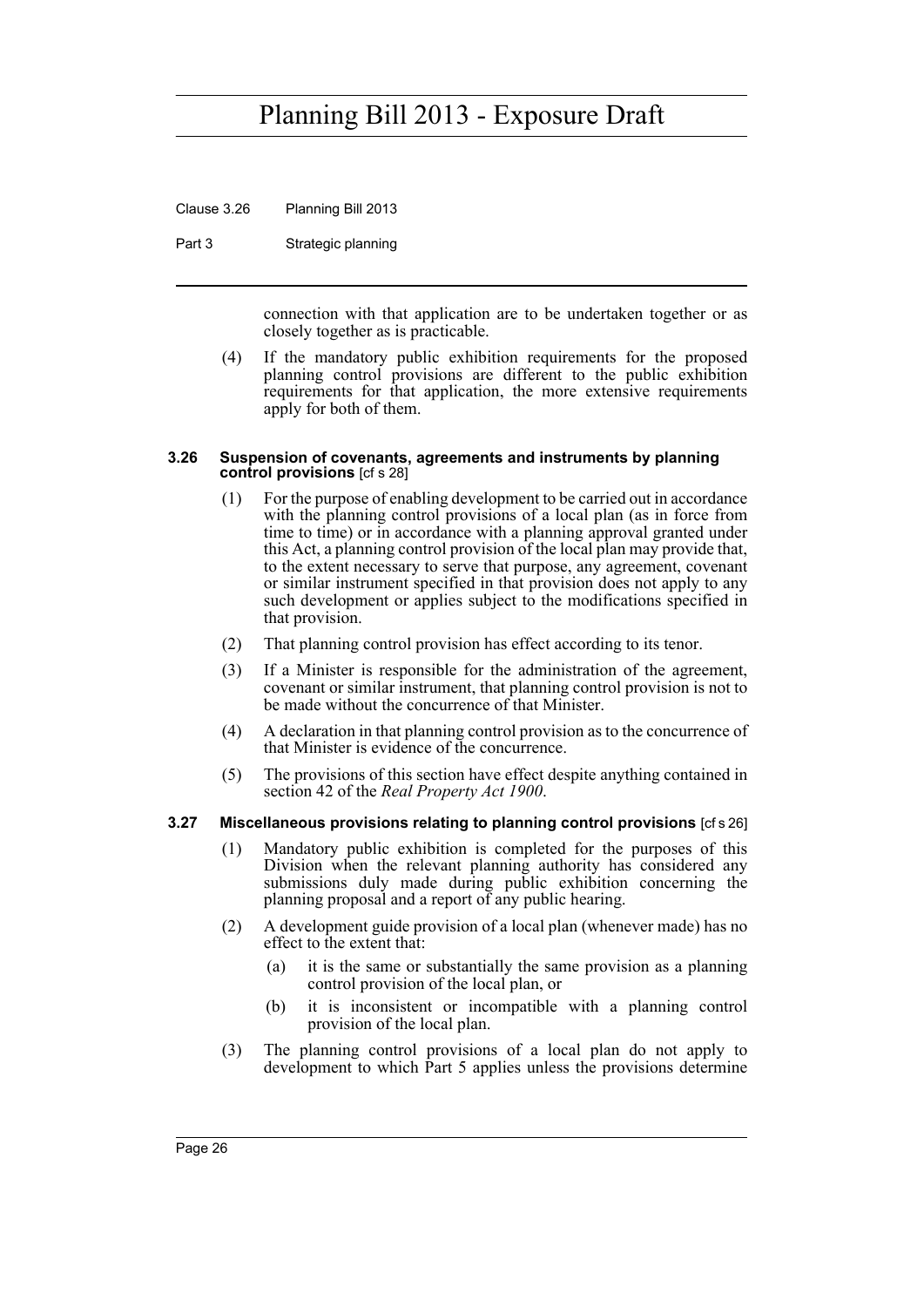| Clause 3.27 |
|-------------|
|             |
|             |

whether development is subject to Part 5 or the provisions are expressly stated to apply to development of that kind.

- (4) The planning control provisions of a local plan may make provision for any zoning of land or other provision to have effect only for a specified period or only in specified circumstances.
- (5) The planning control provisions of a local plan that make provision for or with respect to protecting or preserving trees may make provision for the grant of permission to remove or otherwise affect trees, and for a refusal to grant permission to be treated as a refusal or failure to grant development consent under and for the purposes of Part 4.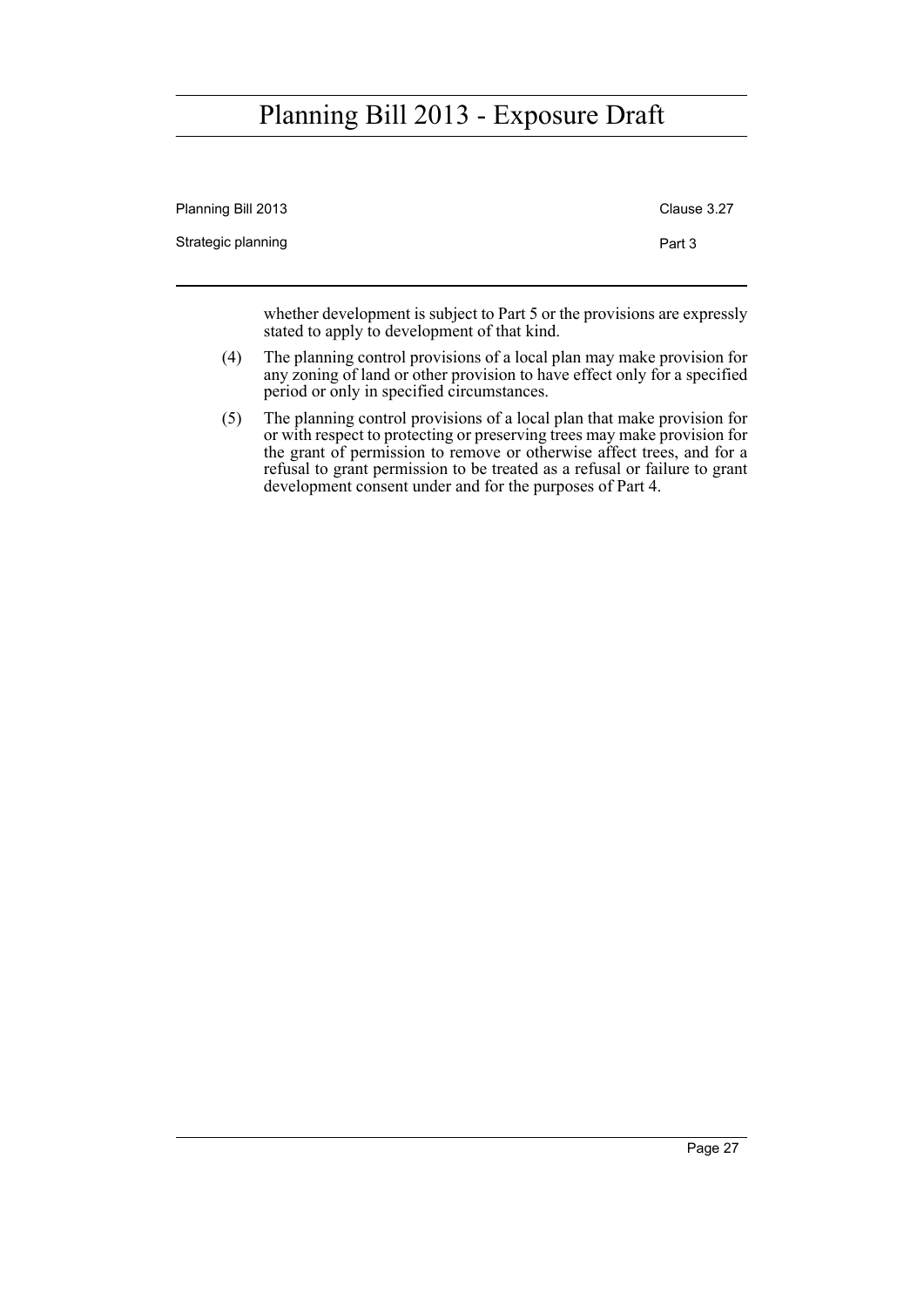Clause 4.1 Planning Bill 2013

Part 4 Development (other than infrastructure) assessment and consent

## **Part 4 Development (other than infrastructure) assessment and consent**

### **Division 4.1 Introductory**

### **4.1 Application: Part 4**

(1) This Part applies to development that requires development consent under this Part to be carried out.

**Note.** See sections 1.15 and 1.17 for development that requires consent.

(2) This Part applies to development consent in the form of a complying development certificate, except that Divisions 4.4, 4.5, 4.6 and 4.8 do not apply to an application for a complying development certificate or to a development consent in the form of such a certificate.

**Note.** A complying development certificate for the erection of a building or the subdivision of land also authorises building work or subdivision work without the need for a construction certificate or subdivision works certificate under Part 8. Any other development consent for the erection of a building or the subdivision of land generally does require such a certificate. A complying development certificate or other development consent for the erection of a building does not generally authorise the occupation or use of a building without an occupation certificate (see Part 8).

#### **4.2 Interpretation: Part 4**

In this Part:

*certifier* means a building certifier or subdivision certifier.

**Note.** The Dictionary in Schedule 1 defines *"building certifier" and "subdivision certifier"*, which includes the council or other person accredited by the Building Professionals Board.

*code assessment* means the determination of an application for development consent as referred to in section 4.18

*merit assessment* means the determination of an application for development consent as referred to in section 4.19

*staged development application*—see section 4.22.

#### **4.3 Development assessment tracks: Part 4**

- (1) Applications for development consent under this Part may be determined as follows:
	- (a) complying development (being the determination by a council or other certifier of an application for a complying development certificate),
	- (b) code assessment (being the code assessment of all or any aspects of development by a consent authority for the determination of an application for development consent),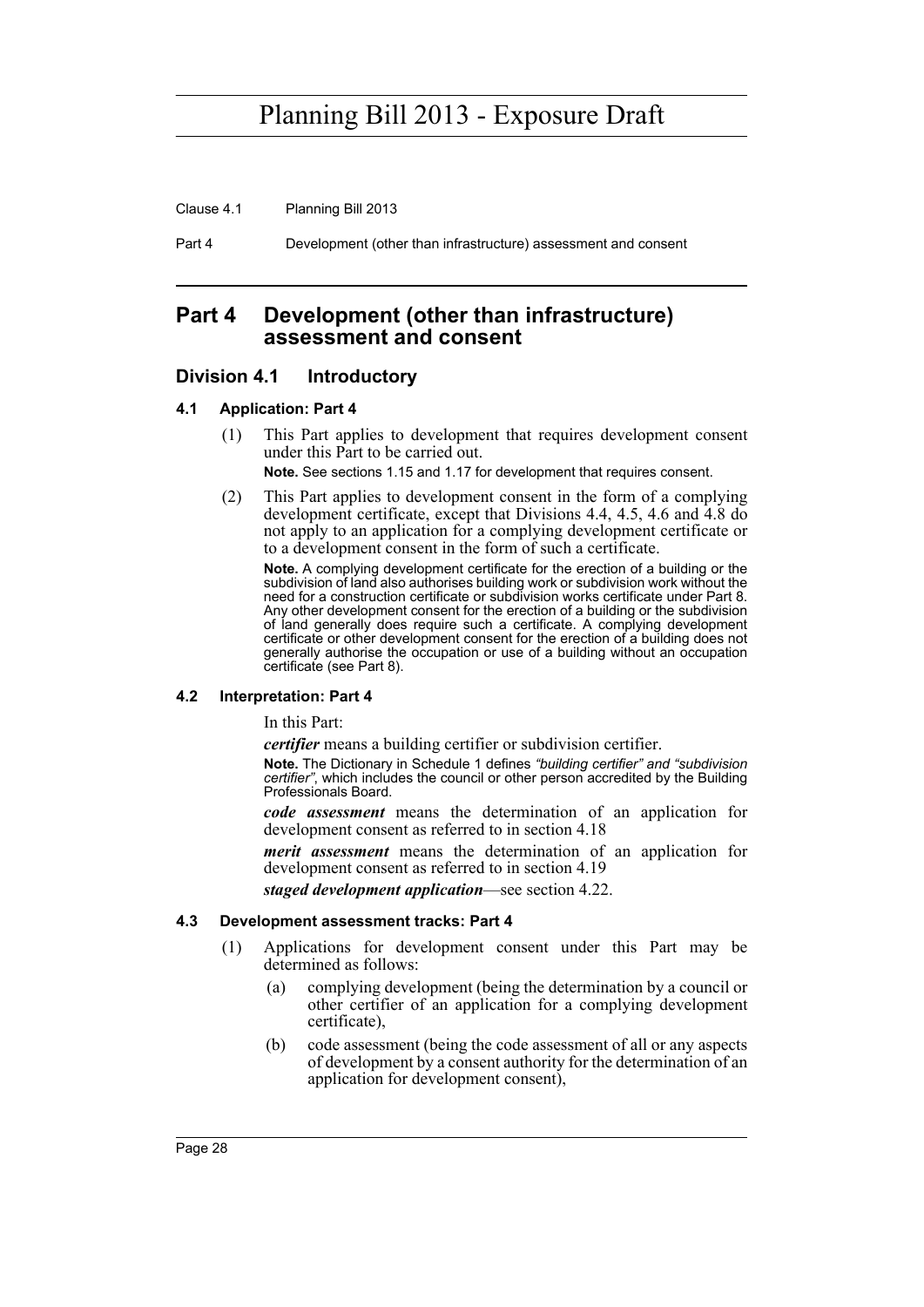| Planning Bill 2013                                             | Clause 4.4 |
|----------------------------------------------------------------|------------|
| Development (other than infrastructure) assessment and consent | Part 4     |

- (c) merit assessment (being the merit assessment of all or any aspects of development by a consent authority for the determination of an application for development consent).
- (2) A single development may be the subject of both code assessment for some aspects of the development and merit assessment for other aspects of the development.

**Note.** The categories of development relevant to this Part are set out in Part 1, section 1.13. They include State significant development, regionally significant development, EIS assessed development and complying development.

### **4.4 Overview: Part 4**

The following represents an overview of this Part:

[*diagram to be inserted before Bill introduced to provide a visual representation of the key elements of this Part*]

### **Division 4.2 Consent authorities**

### **4.5 Consent authorities**

- (1) The *consent authority* for the purposes of development that requires development consent under this Part is as follows:
	- (a) for complying development the subject of an application for a complying development certificate—a certifier,
	- (b) for State significant development—the Minister,
	- (c) for regionally significant development—the regional planning panel for the area in which the development is to be carried out (subject to subsection  $(2)$ ),
	- (d) for other development—a Minister or public authority declared to be the consent authority by the planning control provisions of a local plan that apply to the development (or the council for the area concerned if there is no consent authority so declared for the development).
- (2) In the case of regionally significant development, the regional planning panel only has the function of determining the application for development consent (and exercising other specified functions of the consent authority as provided by this Act or the regulations). The council for the area is in all other respects the consent authority.
- (3) A public authority has the functions conferred or imposed on it as consent authority by the planning legislation.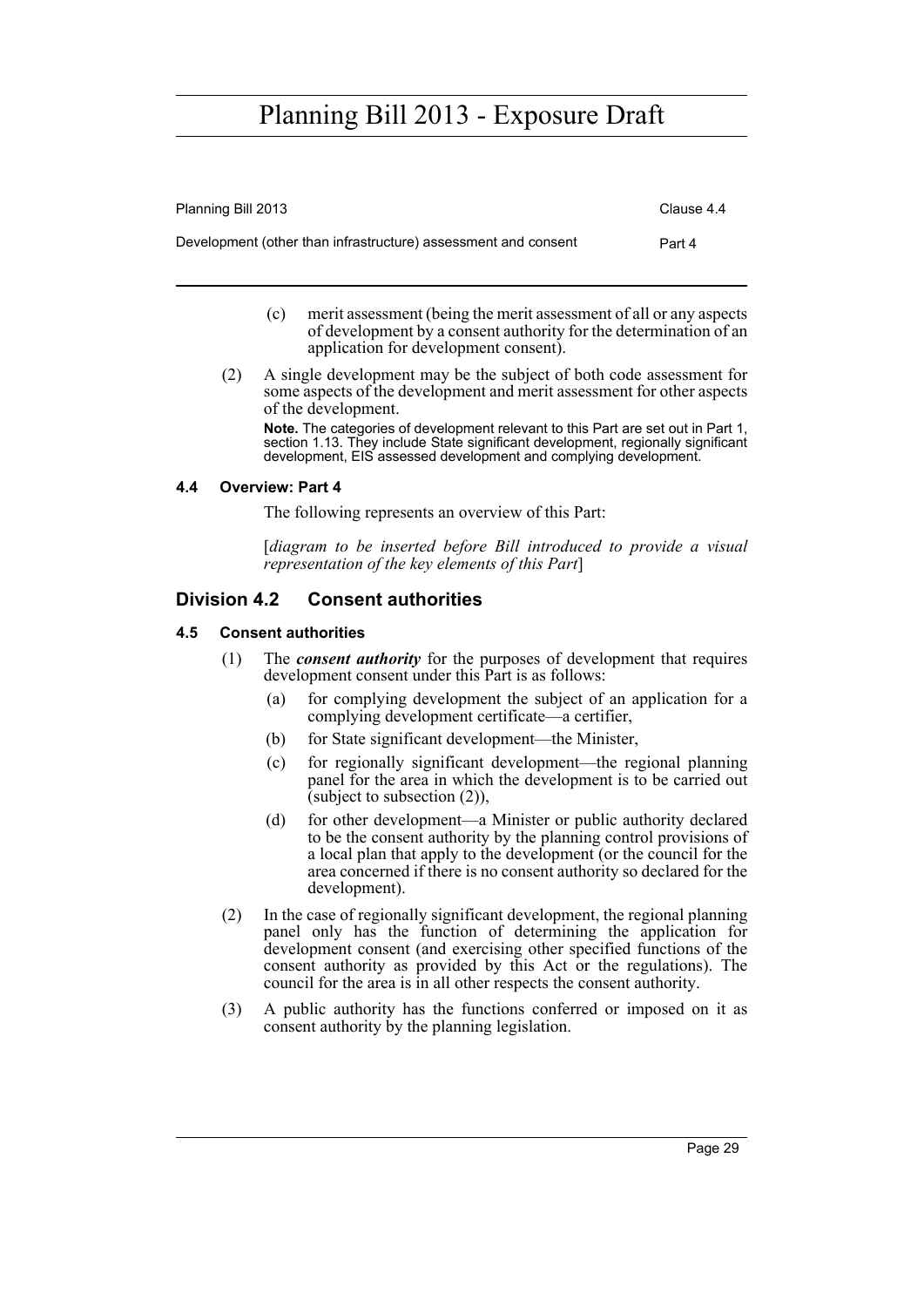Clause 4.6 Planning Bill 2013

Part 4 Development (other than infrastructure) assessment and consent

#### **4.6 Delegation of consent authority functions**

- (1) A public authority may delegate its functions as consent authority under the power of delegation conferred on it by the *Planning Administration Act 2013* or under the powers conferred on it by an Act that authorises the delegation of the functions of the public authority.
- (2) The Minister is required to delegate to the Planning Assessment Commission the functions of determining an application for development consent to any State significant development if the development would have been wholly prohibited but for planning control provisions of a local plan made by the Commission under delegation from the Minister.

## **Division 4.3 Complying development**

### **4.7 Application for complying development certificate**

- (1) An application for a complying development certificate to carry out complying development may be made to a certifier.
- (2) The application may only be made by the owner of the land on which the development is to be carried out or by any other person with the consent of the owner.
- (3) The certifier must first determine:
	- (a) whether the development is a kind of development identified as complying development in the planning control provisions of a local plan, and
	- (b) whether the development complies with the standards or requirements for complying development of that kind in the development guide provisions of the local plan and any other applicable standards or requirements of the planning control provisions of the local plan or the regulations.

### **4.8 Variations from complying development standards and requirements**

- (1) A council may, on the application of an applicant for a complying development certificate, issue a certificate (a *variation certificate*) certifying that a variation from a standard or requirement in the development guide provisions of the local plan that is applicable to an aspect of the development is a permissible variation.
- (2) A council may issue a variation certificate for an aspect of a development if it is satisfied that non-compliance with the standard or requirement is not likely to have any significant additional adverse impact on development on the surrounding land.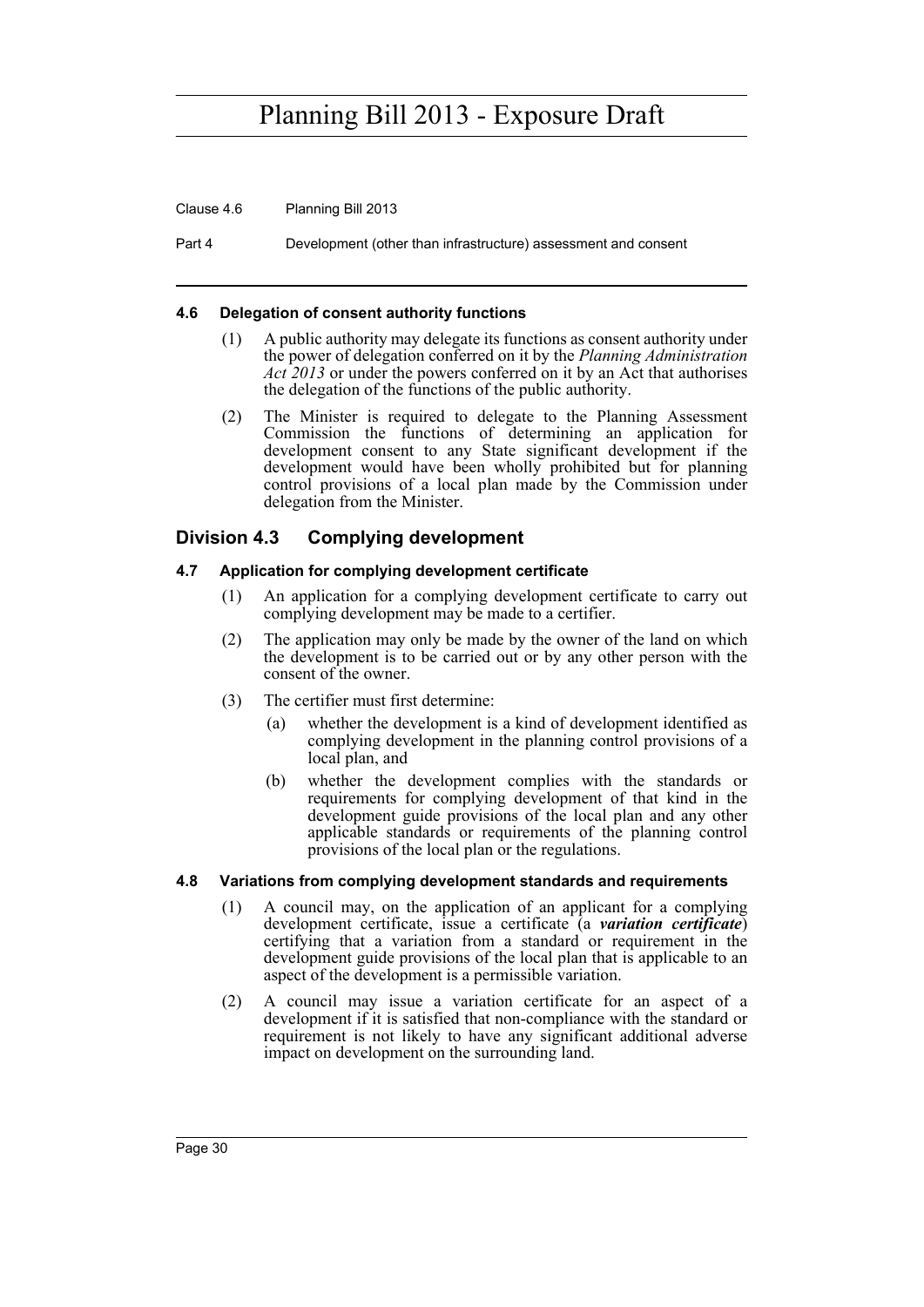| Planning Bill 2013                                             | Clause 4.9 |
|----------------------------------------------------------------|------------|
| Development (other than infrastructure) assessment and consent | Part 4     |
|                                                                |            |

- (3) The regulations may provide that a variation certificate is taken to be issued by a council for an aspect of a development specified in the application for the variation certificate if the council fails to determine the application within the time specified by the regulations.
- (4) A variation certificate relating to an application made to a council for a complying development certificate may be issued by the council without an application being made for the variation certificate.

### **4.9 Determination of applications for complying development certificates**

- (1) A certifier may determine an application for a complying development certificate:
	- (a) by issuing a complying development certificate, or
	- (b) by refusing to issue a complying development certificate.
- (2) The certifier must issue a complying development certificate if the proposed development is complying development and complies with the standards for that complying development in the development guide provisions of the local plan and any other applicable requirements of the planning control provisions of the local plan or the regulations (subject to any permissible variation authorised by a variation certificate under this Division).
- (3) If the proposed development is not complying development or does not comply with any of those applicable standards or requirements, the certifier must refuse to issue a complying development certificate. However, the certifier must before doing so inform the applicant of the applicant's right to seek a variation certificate.
- (4) The regulations may provide that a determination of an application by the certifier must be completed within a specified period after the application was made (or such longer period as may be agreed to by the applicant).

### **4.10 Building Code of Australia requirements to apply to complying development**

- (1) A certifier must not issue a complying development certificate for building work unless the proposed building (not being a temporary building) will comply with the relevant requirements of the *Building Code of Australia* (as in force at the time the application for the certificate was made).
- (2) This section is subject to the regulations.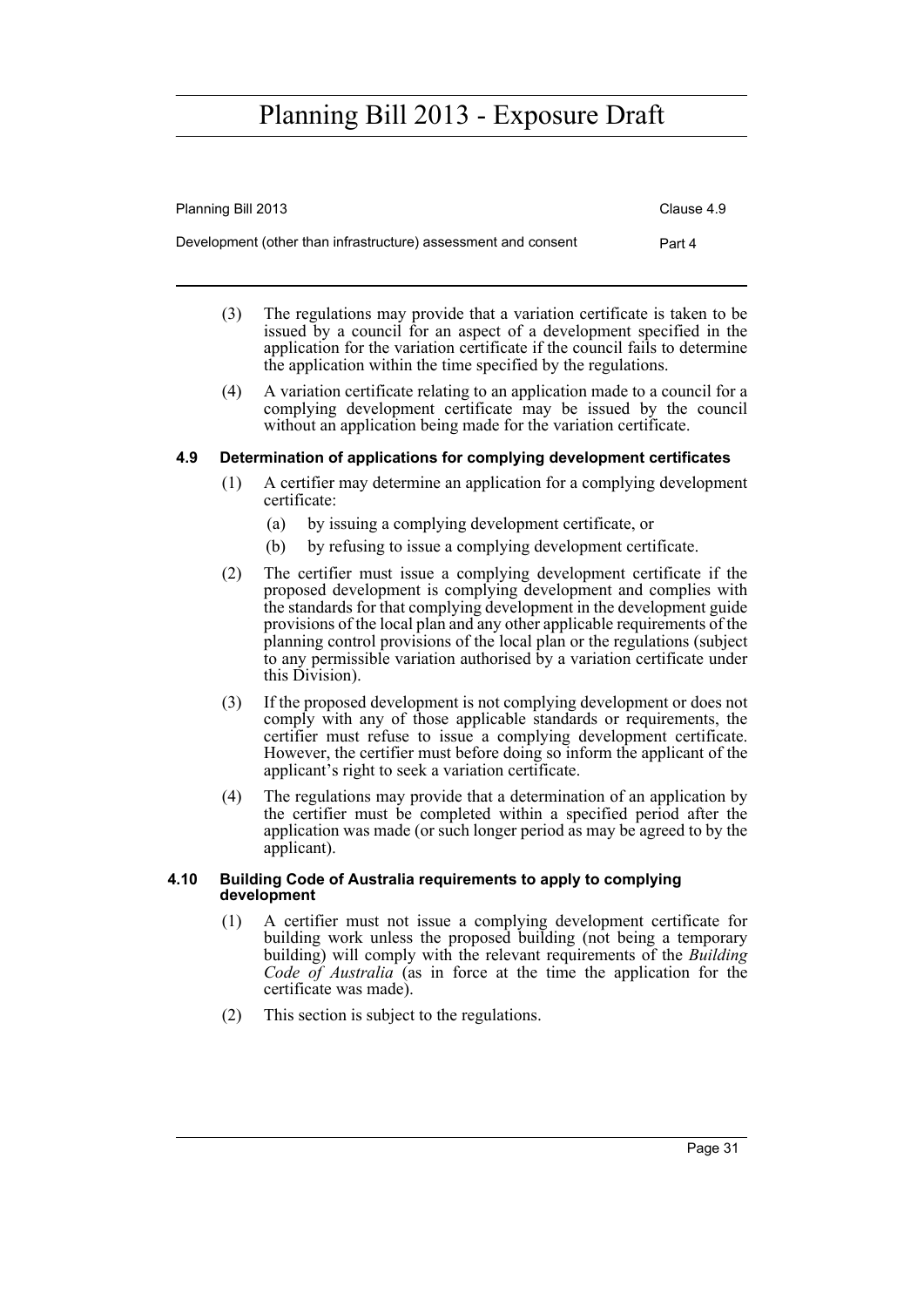Clause 4.11 Planning Bill 2013

Part 4 Development (other than infrastructure) assessment and consent

### **4.11 Form of complying development certificate**

- (1) A complying development certificate is to be in the form of a certificate that:
	- (a) states that particular proposed development is complying development and (if carried out as specified in the certificate) will comply with all applicable standards and requirements, and
	- (b) in the case of development involving the erection of a building, identifies the classification of the building in accordance with the *Building Code of Australia*.
- (2) The certificate may indicate different classifications for different parts of the same building.

#### **4.12 Conditions of a complying development certificate**

- (1) A complying development certificate is subject to the conditions prescribed by the regulations for the development concerned.
- (2) A complying development certificate is subject to any additional conditions determined by the certifier in accordance with the regulations and endorsed on the certificate.

#### **4.13 Duration of complying development certificate**

- (1) A complying development certificate has effect from the date endorsed on the certificate.
- (2) A complying development certificate lapses 5 years after the date endorsed on the certificate.
- (3) However, a complying development certificate does not lapse if the development to which it relates is physically commenced on the land to which the certificate applies within the period of 5 years after the date endorsed on the certificate.
- (4) The 5 year-period cannot be extended by a certifier or a council or any court or tribunal.

#### **4.14 Modification of complying development**

- (1) A person who has the benefit of a complying development certificate may apply to a certifier to modify the development the subject of the certificate or the terms of the certificate.
- (2) This Division applies to an application for modification in the same way as it applies to the original application.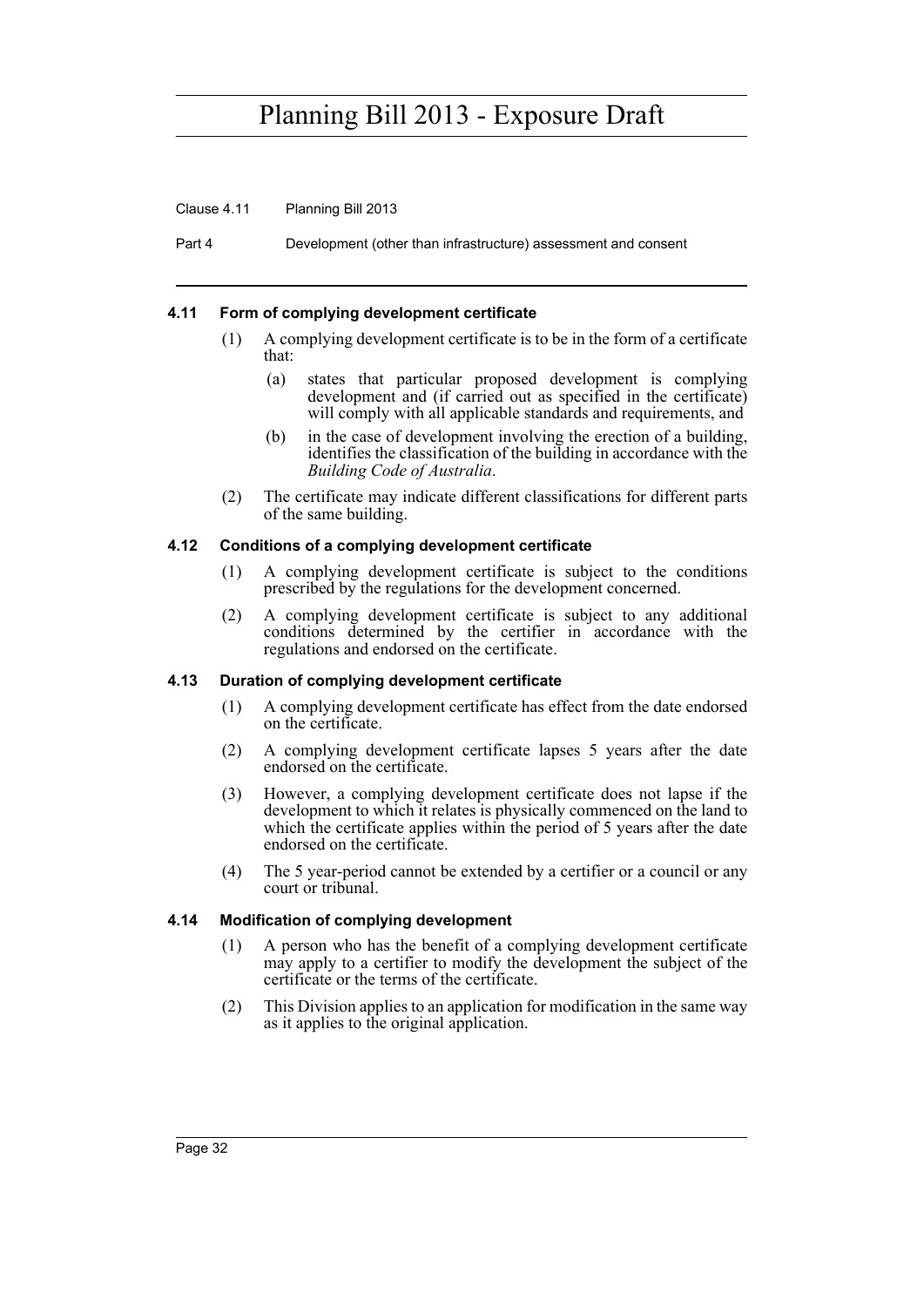| Planning Bill 2013                                             | Clause 4.15 |
|----------------------------------------------------------------|-------------|
| Development (other than infrastructure) assessment and consent | Part 4      |

## **Division 4.4 Code and merit assessment**

### **4.15 Application for development consent**

- (1) An application for development consent to carry out development may be made to the relevant consent authority.
- (2) The application may only be made:
	- (a) by the owner of the land on which the development is to be carried out, or
	- (b) by any other person with the consent of that owner, or
	- (c) as otherwise authorised by the regulations.
- (3) A single application for development consent may be made for one or more kinds of development.
- (4) An application may be made to a consent authority for development consent under this Division to carry out complying development and not for a complying development certificate under Division 4.3. **Note.** Part 1 of Schedule 2 requires certain applications for development consent to be publicly exhibited and contains provisions for the notification of other applications.

#### **4.16 Determination of applications for development consent**

- (1) A consent authority may determine an application for development consent:
	- (a) by granting development consent, either unconditionally or subject to conditions, or
	- (b) by refusing to grant development consent.
- (2) The consent authority is to make that determination in accordance with this Division and the other provisions of the planning legislation.
- (3) The consent authority must refuse an application for development consent to the subdivision of land that would, if carried out, result in a contravention of this Act, the *Planning Administration Act 2013,* the planning control provisions of the local plan or the regulations, whether arising in relation to that or any other development.
- (4) A consent authority must not refuse an application for development consent unless it has (in accordance with the regulations):
	- (a) notified the applicant that it intends to refuse the application, and
	- (b) notified the applicant of any changes to the application that the consent authority considers necessary before it will reconsider the application, and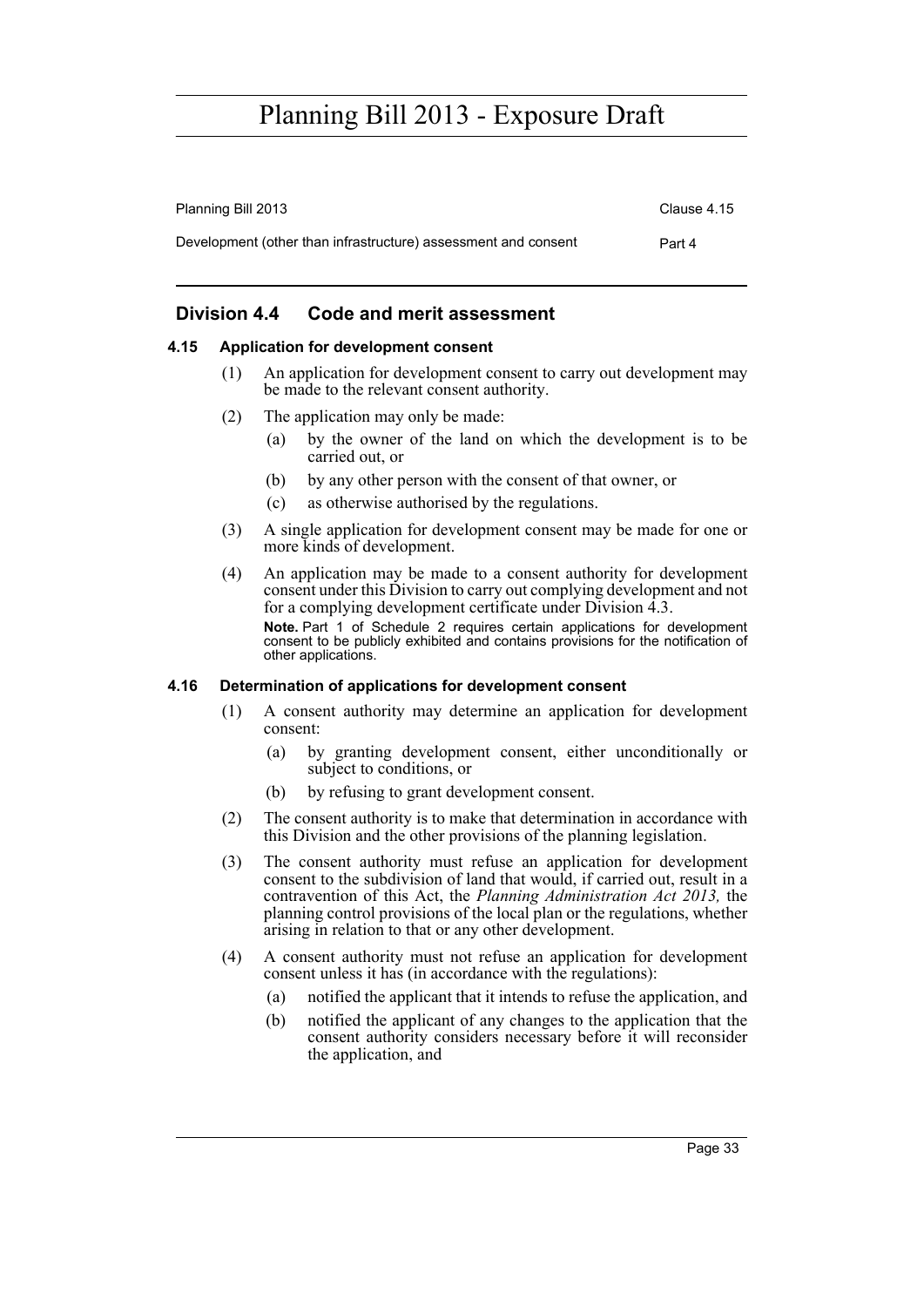Clause 4.17 Planning Bill 2013

Part 4 Development (other than infrastructure) assessment and consent

(c) considered any submissions made by the applicant in response to the proposed refusal.

This subsection does not apply to the Court when determining an appeal.

- (5) A development consent may be granted:
	- (a) for the development for which the consent is sought, or
	- (b) for that development, except for a specified aspect of that development, or
	- (c) for a specified aspect of that development.
- (6) The consent authority is not required to refuse consent to any specified aspect of development for which development consent is not initially granted under subsection (5), but development consent may subsequently be granted for that aspect of the development.
- (7) A development consent that authorises the erection of a building (but not the use of the building once erected) is sufficient to authorise the use of the building when erected for the purpose for which it was erected if that purpose was specified in the application for development consent. This section does not authorise the occupation of such of a building if Part 8 requires an occupation certificate to be issued.

### **4.17 Development assessment codes**

- (1) A *development assessment code* is a code for development set out in the development guide provisions of a local plan. More than one code may apply to the same development.
- (2) A development assessment code is to describe the performance outcomes for the development and identify any acceptable solutions for achieving those performance outcomes.
- (3) If the planning control provisions of a local plan identify development subject to code assessment, the relevant development assessment code applies to the determination of an application for development consent to carry out the development (subject to section  $4.19(1)(b)$ ). **Note.** See also section 4.19 (5) which provides for application of development assessment codes in merit assessment.
- (4) Development assessment codes and any such planning control provisions may describe or identify development to which they apply by reference to a kind of development, to development in a particular area or to any other aspect of development.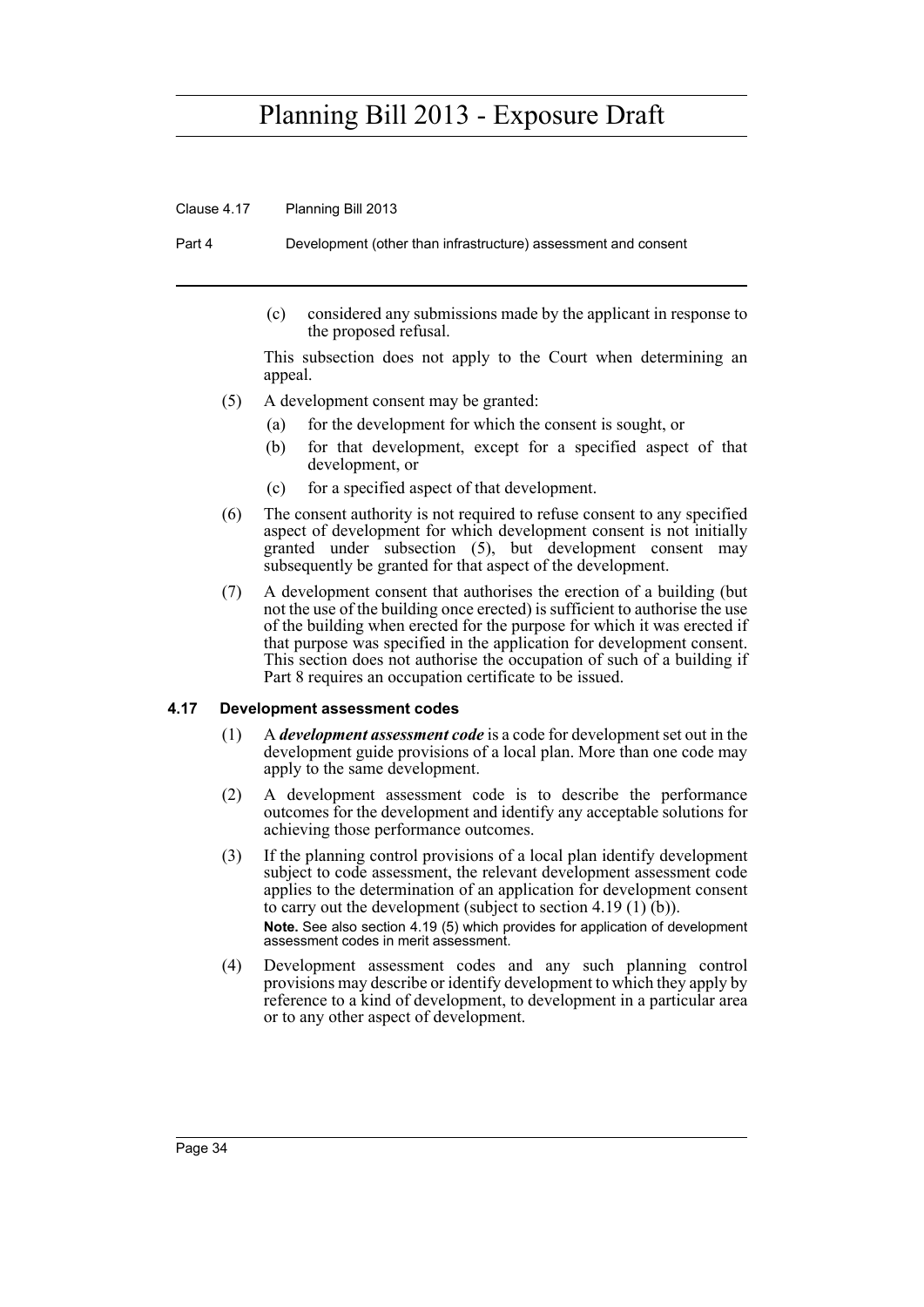| Planning Bill 2013                                             | Clause 4.18 |
|----------------------------------------------------------------|-------------|
| Development (other than infrastructure) assessment and consent | Part 4      |

### **4.18 Code assessment**

- (1) If an application for development consent adopts an acceptable solution for an aspect of development identified in an applicable development assessment code:
	- (a) the consent authority cannot refuse to grant development consent on grounds related to that aspect of the development, and
	- (b) the consent authority cannot impose conditions that are more onerous than the standards for that acceptable solution.
- (2) If an application for development consent proposes an alternative solution to the acceptable solution for an aspect of development identified in an applicable development assessment code and the alternative solution meets the performance outcome for that aspect of the development:
	- (a) the consent authority cannot refuse to grant development consent on grounds related to that aspect of the development, and
	- (b) the consent authority cannot impose conditions that are more onerous than the standards for that acceptable solution.
- (3) This section does not apply to development (or any aspect of development) that is subject to merit assessment. **Note.** Section 4.19 (1) (b) requires development subject to code assessment (or any aspect of that development) to be merit assessed if the development (or aspect) does not adopt an acceptable solution or proposes an alternative solution that does not meet the requisite performance outcome.

#### **4.19 Merit assessment**

- (1) This section applies to the determination of an application for development consent in any of the following cases:
	- (a) the development is not identified in the planning control provisions of a local plan as development subject to code assessment,
	- (b) in the case of development (or an aspect of development) the development is so identified as development subject to code assessment but the development (or that aspect of development) does not comply with the provisions of section 4.18 that require consent to be given following code assessment under that section,
	- (c) the development is EIS assessed development,
	- (d) the application for development consent is made in reliance on a strategic compatibility certificate under Division 4.7,
	- (e) the development is subject to a requirement for concurrence or consultation under Division 6.2 of Part 6 because it is likely to significantly affect threatened species,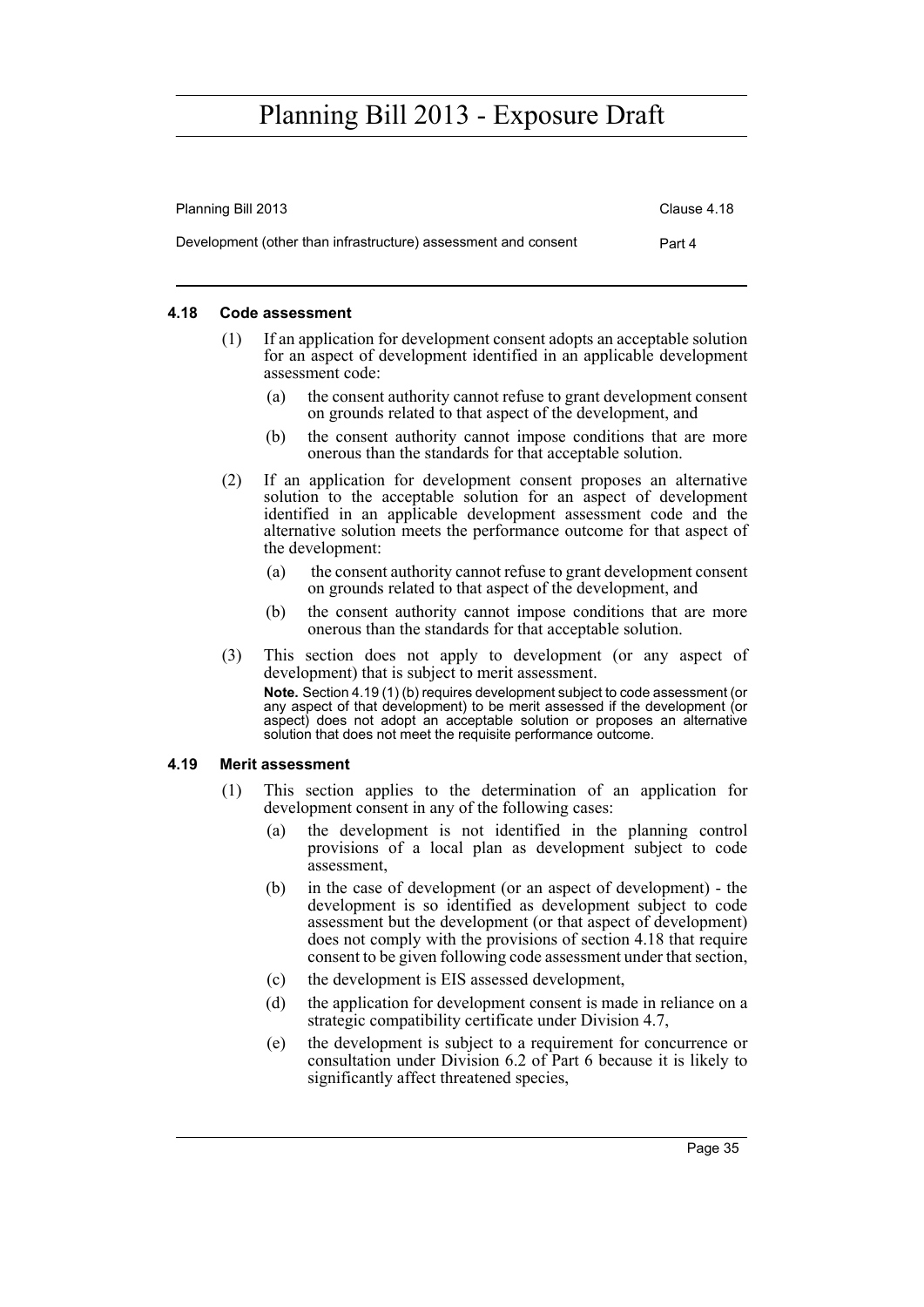Clause 4.19 Planning Bill 2013

Part 4 Development (other than infrastructure) assessment and consent

- (f) the development is subject to one stop referrals and decisions under Division 6.3 of Part 6.
- (2) In determining an application for development consent to which this section applies (other than for State or regionally significant development), a consent authority is to take into consideration the following matters:
	- (a) whether the development is consistent with the strategic context provisions of the local plan and the objectives of the land use zone of the land concerned (including proposed planning control provisions of the local plan that have been publicly exhibited under Part 1 of Schedule 2),
	- (b) any submissions (or a summary of submissions) duly received during public exhibition under Part 1 of Schedule 2 in connection with the application,
	- (c) the likely impacts of the development, including:
		- (i) any environmental impacts on the natural or built environment, and
		- (ii) any economic or social impacts in the locality,
	- (d) the public interest (in particular whether any public benefit outweighs any adverse impact of the development).
- (3) In determining an application for development consent to which this section applies (being State or regionally significant development), a consent authority is to take into consideration the following matters:
	- (a) whether the development is consistent with applicable NSW planning policies, regional growth plans and subregional delivery plans (including any such proposed policies and plans that have been publicly exhibited under Part 1 of Schedule 2),
	- (b) any submissions (or a summary of submissions) duly received during public exhibition under Part 1 of Schedule 2 in connection with the application,
	- (c) the likely impacts of the development, including:
		- (i) any environmental impacts on the natural or built environment, and
		- (ii) any economic or social impacts in the locality,
	- (d) the public interest (in particular whether any public benefit outweighs any adverse impact of the development).
- (4) In the case of an application for development consent that is made in reliance on a strategic compatibility certificate under Division 4.7:
	- (a) the consent authority is also to take into consideration the terms and conditions of the certificate, and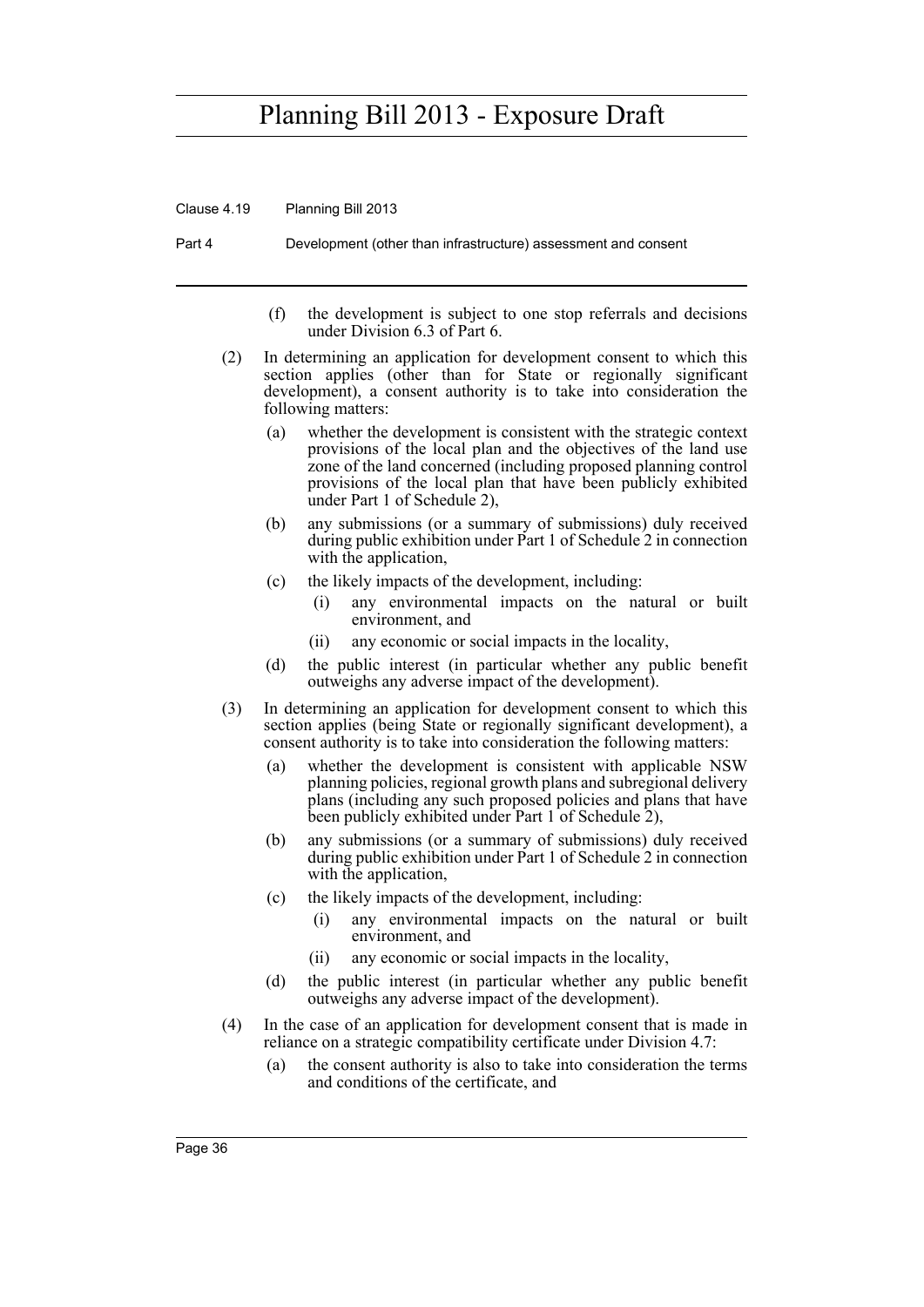| Planning Bill 2013                                             | Clause 4.20 |
|----------------------------------------------------------------|-------------|
| Development (other than infrastructure) assessment and consent | Part 4      |

- (b) the determination of the application is subject to section 4.36 (Development consents to be granted consistently with certificate).
- (5) Development assessment codes (and their acceptable solutions and performance outcomes) are also to be taken into consideration as a guide to appropriate development if those codes relate to the development assessed under this section. The regulations may restrict refusal to grant consent or the imposition of conditions where the development adopts acceptable solutions or satisfies performance outcomes under any such development assessment code.

#### **4.20 EIS assessed development that is not State significant development-additional requirements**

- (1) An application for development consent for EIS assessed development must be accompanied by an environmental impact statement prepared by or on behalf of the applicant in accordance with the regulations. **Note.** Part 1 of Schedule 2 requires the application (and accompanying EIS) to be publicly exhibited for at least 28 days.
- (2) If submissions have been duly made during the period of public exhibition, the consent authority is not to determine the application until the expiry of the period of 21 days (or other prescribed period) following the date on which a copy of the submissions is forwarded to the Director-General.
- (3) Subsection (2) does not apply:
	- (a) if the consent authority is the Minister or the Director-General, or
	- (b) if the Director-General has waived the requirement that submissions be forwarded to the Director-General for a specified development application or for a specified class of development applications.
- (4) This section does not apply to EIS assessed development that is also State significant development. **Note.** Division 4.6 requires an EIS for EIS assessed development that is also State significant development.

## **4.21 Determination must await any PAC review**

- (1) This section applies to an application for development consent where a review by the Planning Assessment Commission in relation to all or any aspect of the development has been requested under the planning legislation by the Minister (whether or not the review includes a public hearing).
- (2) The consent authority must not determine the application until:
	- (a) the review has been conducted, and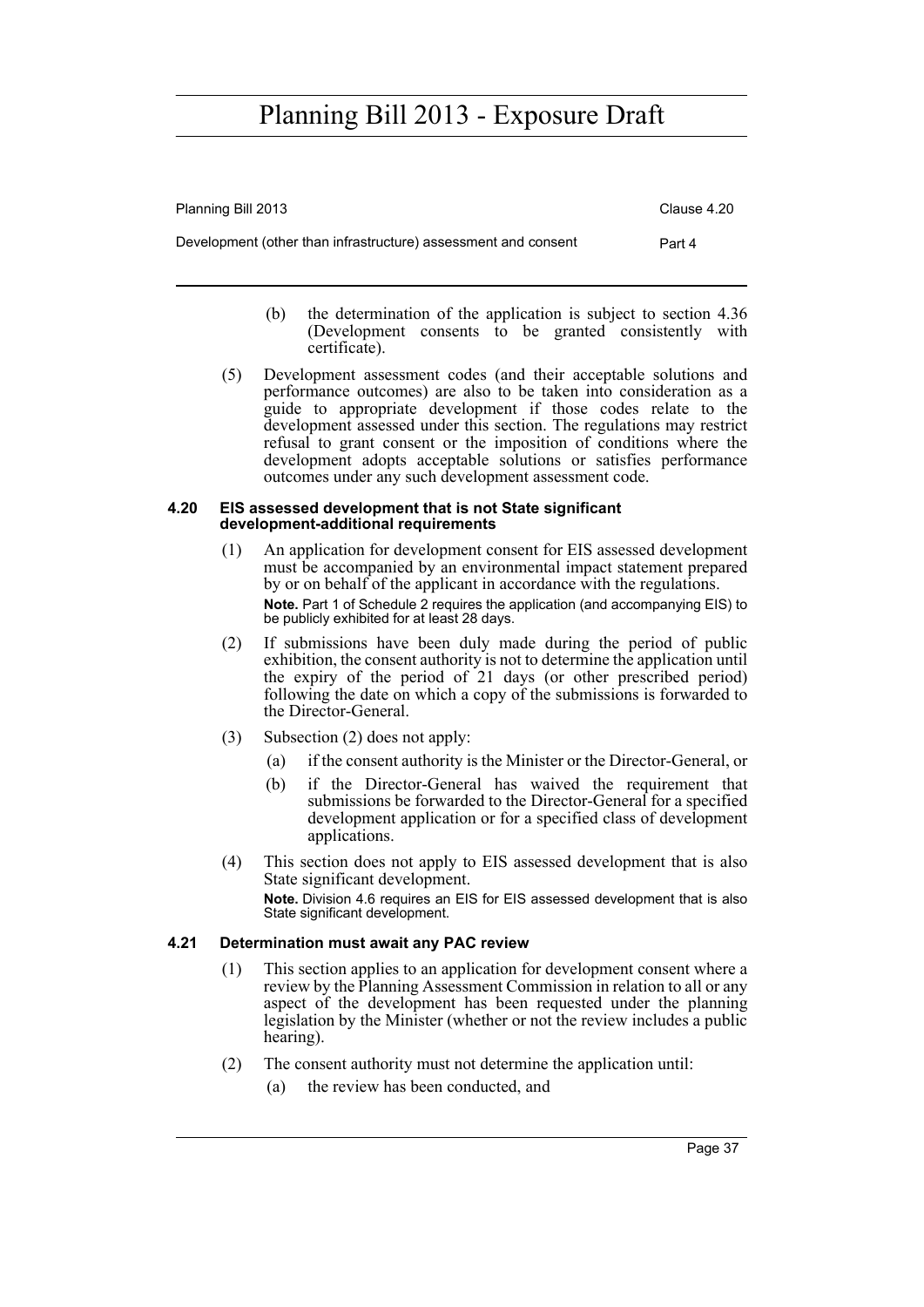Clause 4.22 Planning Bill 2013

Part 4 Development (other than infrastructure) assessment and consent

- (b) the consent authority has considered the findings and recommendations of the Planning Assessment Commission, and
- (c) if the Minister is not the consent authority, the consent authority has considered any comments made by the Minister that accompanied those findings and recommendations when they were forwarded to the consent authority.

#### **4.22 Staged development applications and consents** [cf ss 83B, 83C]

- (1) For the purposes of this Part, a *staged development application* is an application for development consent that sets out concept proposals for the development and for which detailed proposals for separate parts of the development are to be the subject of subsequent applications for development consent. The application may set out detailed proposals for the first stage of development.
- (2) An application for development consent is not to be treated as a staged development application unless the applicant requests it to be treated as a staged development application.
- (3) A local plan cannot require the making of a staged development application before development is carried out.
- (4) A staged development application is to be determined in accordance with the applicable provisions relating to applications for development consent (subject to any special provisions that apply to staged development applications).
- (5) If development consent is granted on the determination of a staged development application (a *staged development consent*), the consent does not authorise the carrying out of any part of the development unless:
	- (a) development consent is subsequently granted to carry out that part of the development following a further application for development consent in respect of that part of the development, or
	- (b) the staged development application also provided the requisite details of that part of the development and development consent is granted for that part of the development without the need for further consent.

The terms of a staged development consent are to reflect the operation of this subsection.

(6) While any staged development consent remains in force, the determination of any further application for development consent for the development concerned cannot be inconsistent with the staged development consent. This subsection does not prevent the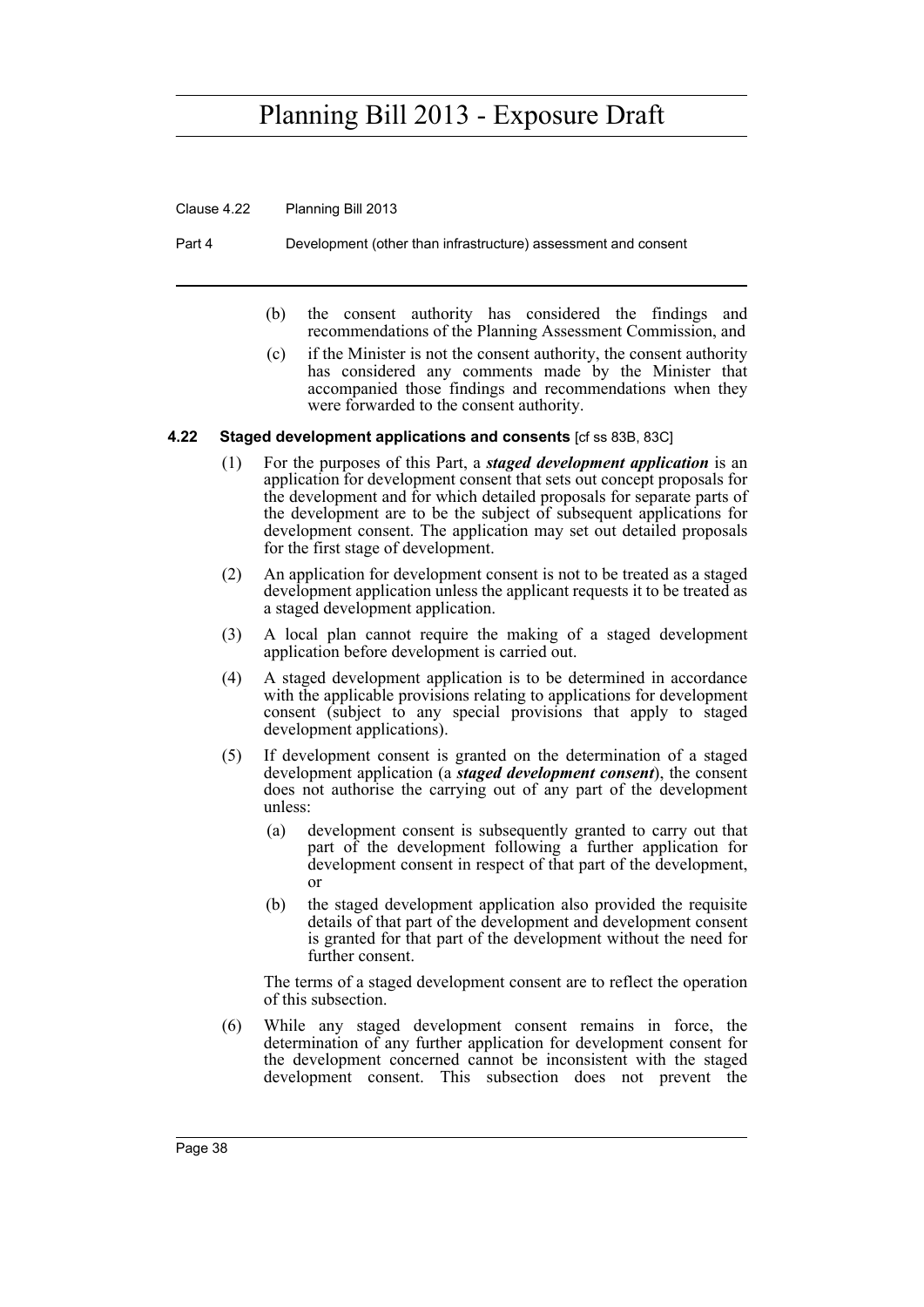| Planning Bill 2013                                             | Clause 4.23 |
|----------------------------------------------------------------|-------------|
| Development (other than infrastructure) assessment and consent | Part 4      |

modification in accordance with this Act of a staged development consent.

### **4.23 Date from which development consent has effect** [cf s 83]

- (1) A development consent for any development has effect on and from the date that is endorsed on the notice of the development consent given to the applicant under this Act, except as provided by subsection  $(2)$ .
- (2) A development consent for EIS assessed development has effect on and from the end of 28 days after notice of the decision was given to the applicant under this Act unless:
	- (a) the development consent was granted following a review that included a public hearing by the Planning Assessment Commission, or
	- (b) the development is State significant development.

**Note.** The date of effect of a consent for any such EIS assessed development is delayed by the period within which an objector may appeal to the Land and Environment Court against the grant of consent.

(3) This section is subject to Part 9.

## **Division 4.5 Conditions of development consent**

### **4.24 Imposition of conditions - general** [cf s 80A]

- (1) The following conditions of development consent may be imposed:
	- (a) a condition that relates to any matter that is required by this Part to be taken into consideration in the assessment of whether the development consent is to be granted,
	- (b) a condition that requires the modification or surrender of a development consent, or an existing or continuing use right under Division 11.4 of Part 11, in relation to the land the subject of the application for development consent,
	- (c) a condition that requires the modification or cessation of development (including the removal of buildings and works used in connection with the development) carried out on the land subject to the application for development consent or on other land,
	- (d) a condition that limits the period during which development may be carried out in accordance with the consent so granted (or that requires the removal of buildings and works at the end of that period),
	- (e) a condition that requires the carrying out of works (relating to any matter that is required by this Part to be taken into consideration in the assessment of whether the development consent is to be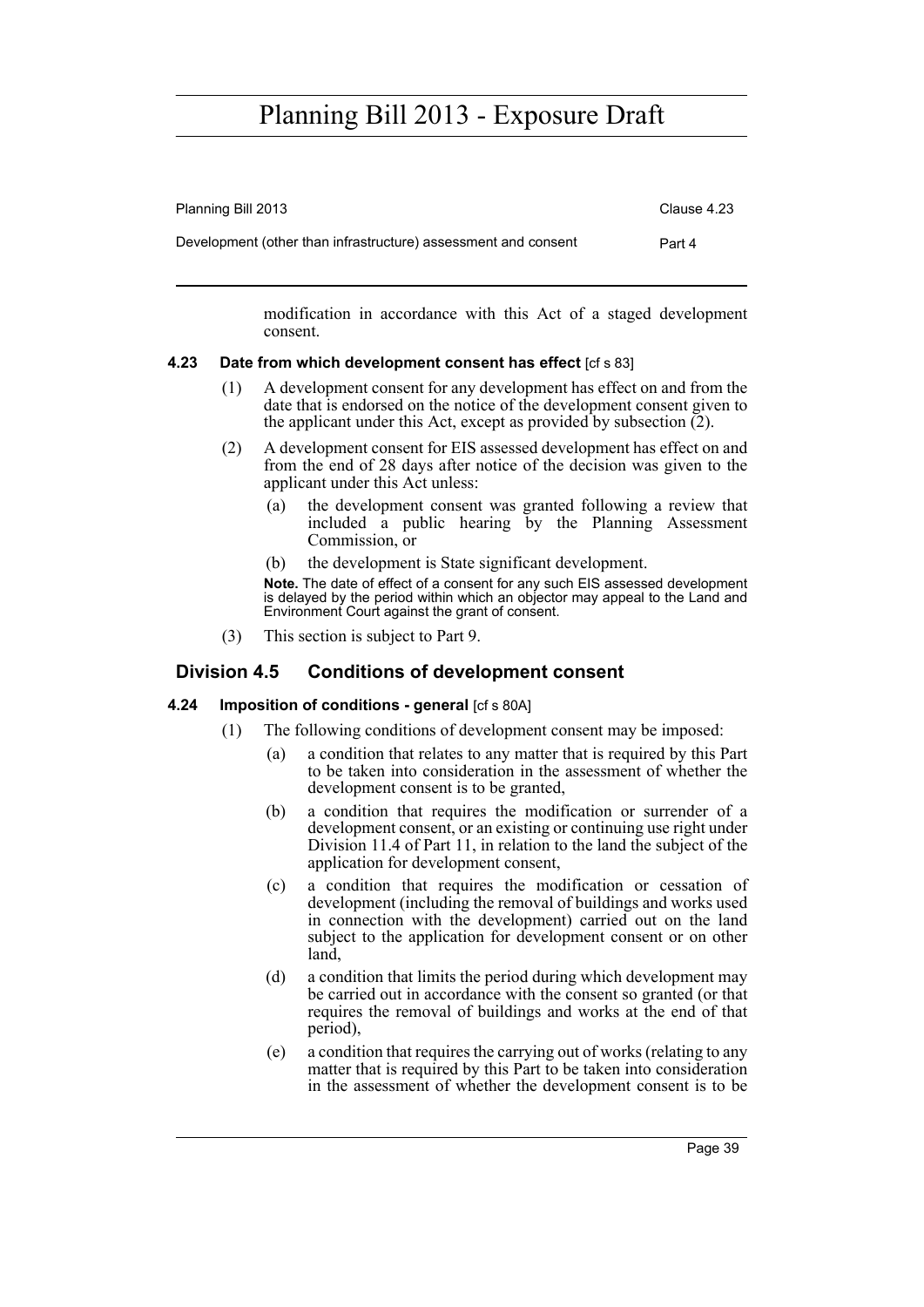Clause 4.25 Planning Bill 2013

Part 4 Development (other than infrastructure) assessment and consent

granted) on land not subject to the application for development consent, if those works are reasonably required and the imposition of the condition complies with the regulations,

- (f) a condition that modifies details of the development,
- (g) a condition that requires a specified aspect of the development that is ancillary to the core purpose of the development to be carried out to the satisfaction of the consent authority or of a person specified by the consent authority (as determined in accordance with the regulations),
- (h) a condition that is authorised to be imposed under any other provision of the planning legislation.
- (2) A condition of a development consent has no effect to the extent that:
	- (a) it is inconsistent with a condition prescribed by the regulations to which the development consent is made subject by the regulations, or
	- (b) it is substantially the same condition as any such condition prescribed by the regulations.
- (3) A condition of a development consent has no effect to the extent that it requires a compliance certificate under Part 8 to be obtained in respect of any development.

#### **4.25 Conditions that identify outcomes** [cf s 80A (4)]

A development consent may be granted subject to a condition that is expressed in a manner that identifies both of the following:

- (a) one or more express outcomes that the development or a specified aspect of the development must achieve,
- (b) clear criteria against which achievement of the outcome can be assessed.

#### **4.26 "Deferred commencement" conditions** [cf s 80 (3)]

- (1) A development consent may be granted subject to a condition that the consent is not to operate until the applicant satisfies the consent authority as to any matter specified in the condition.
- (2) Nothing in the planning legislation prevents a person from doing anything necessary to comply with the condition.
- **4.27 Reviewable conditions of development consent** [cf s 80A (10B)–(10E)]
	- (1) A development consent that is granted subject to a reviewable condition may also be made subject to a further condition that the reviewable condition may be reviewed by the consent authority at any time or at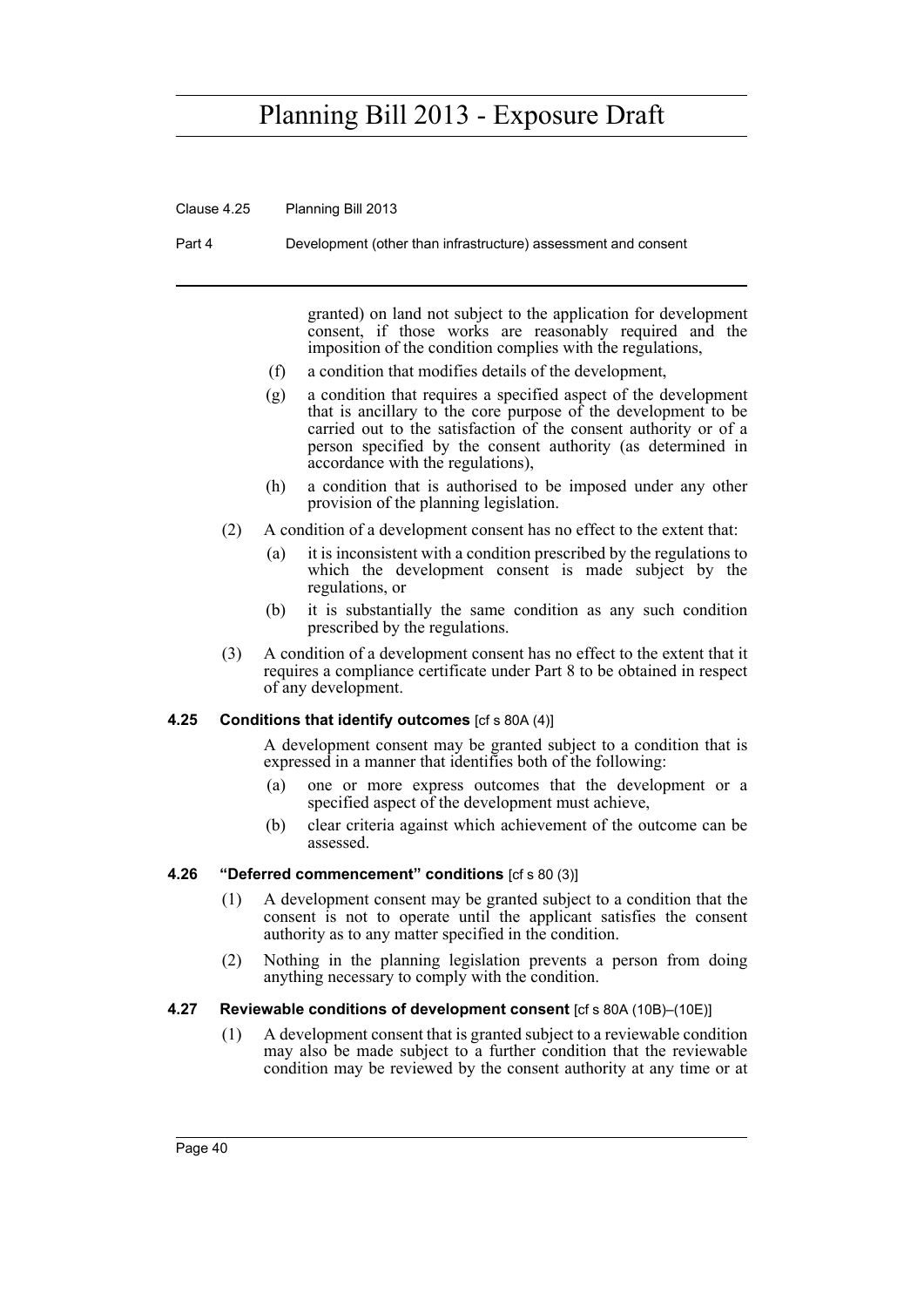| Planning Bill 2013                                             | Clause 4.28 |
|----------------------------------------------------------------|-------------|
| Development (other than infrastructure) assessment and consent | Part 4      |

intervals specified in the consent and that the reviewable condition may be changed on any such review.

(2) A decision by a consent authority to change a reviewable condition on a review is taken to be a determination of a development consent for the purposes of this Act.

**Note.** As a consequence, the decision to change the reviewable condition may be subject to review or appeal under Part 9.

- (3) In this section, a *reviewable condition* means any of the following:
	- (a) a condition that permits extended hours of operation (in addition to other specified hours of operation),
	- (b) a condition that increases the maximum number of persons permitted in a building (in addition to the maximum number otherwise permitted),
	- (c) a condition of a kind prescribed by the regulations.

#### **4.28 Conditions and arrangements relating to securities for development requirements or damage** [cf s 80A (6)–(10)]

- (1) A development consent may be granted subject to a condition, or a consent authority may enter into an agreement with an applicant for development consent, that the applicant must provide security for the payment of the cost of any one or more of the following:
	- (a) making good any damage caused to any property of the consent authority as a consequence of the doing of anything to which the consent relates,
	- (b) completing any public work (such as road work, curbing and guttering, footway construction, stormwater drainage and environmental controls) required in connection with the consent,
	- (c) remedying any defects in any such public work that arise within 6 months after the work is completed.
- (2) The security is to be for such reasonable amount as is determined by the consent authority.
- (3) The security may be provided, at the applicant's choice, by way of:
	- (a) deposit with the consent authority, or
	- (b) a guarantee satisfactory to the consent authority.
- (4) The security is to be provided before carrying out any work in accordance with the development consent or at such other time as may be agreed to by the consent authority.
- (5) The regulations may limit the security that an applicant for development consent may be required to provide.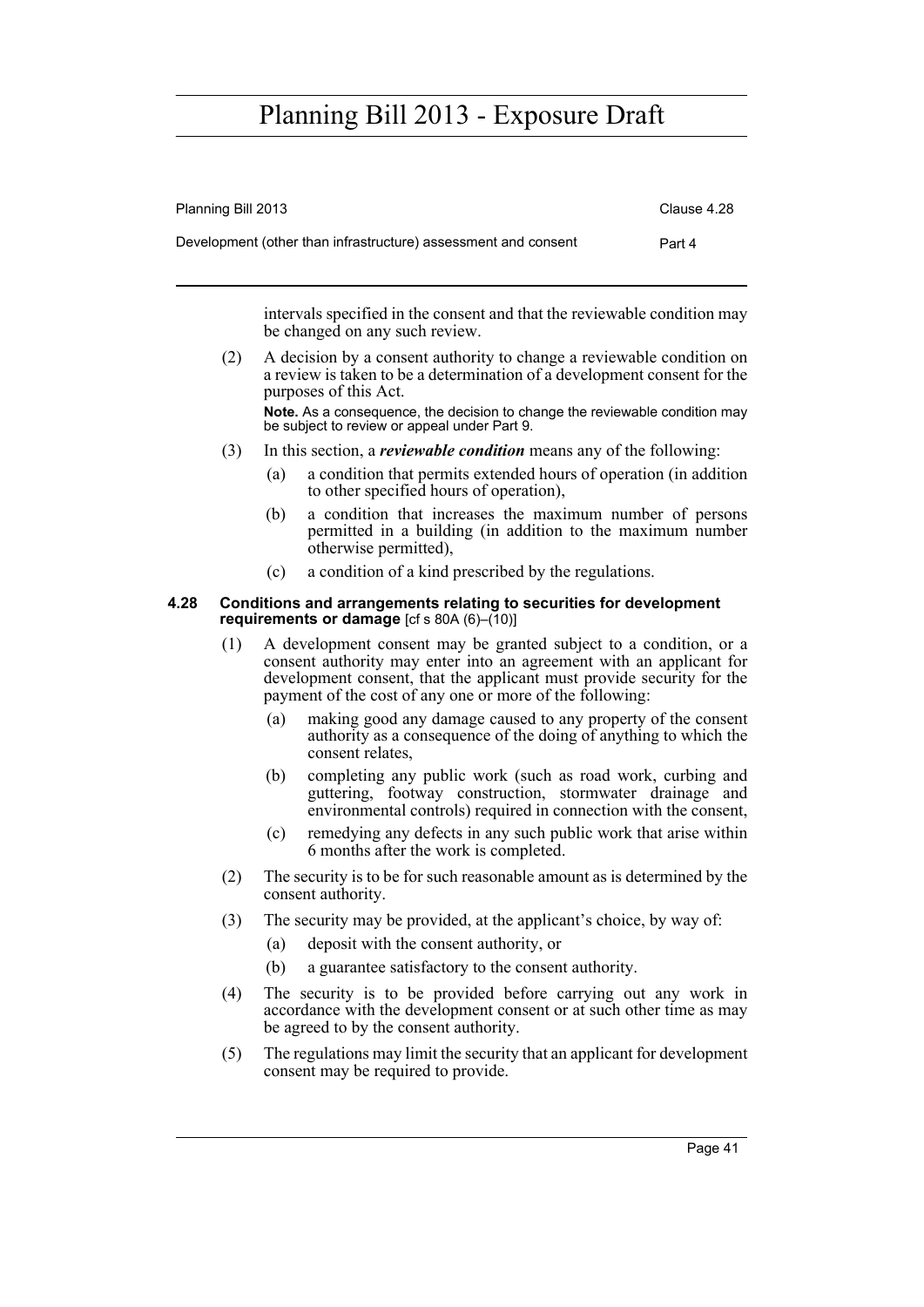Clause 4.29 Planning Bill 2013

Part 4 Development (other than infrastructure) assessment and consent

(6) The funds realised from a security may be paid out to meet any cost for which the security was provided. Any balance remaining is to be refunded to, or at the direction of, the persons who provided the security.

### **Division 4.6 State significant development - additional provisions**

### **4.29 "Call in" of development as State significant development**

- (1) The Minister may, by Ministerial planning order, declare specified development on specified land to be State significant development.
- (2) The Minister may make that declaration only if the Minister has first obtained and made publicly available advice from the Planning Assessment Commission about the State or regional planning significance of the development.
- (3) Any development for which consent is granted (or purports to be granted) by the Minister as State significant development is taken to be State significant development, and to have been such development for the purposes of any application or other matter under this Part in relation to the development.

#### **4.30 Environmental impact assessment for, and consent to, State significant development etc**

- (1) An application for development consent for State significant development is (if it is also EIS assessed development) to be accompanied by an environmental impact statement prepared by or on behalf of the applicant in accordance with the regulations. **Note.** Part 1 of Schedule 2 requires the application (and accompanying EIS) to be publicly exhibited for at least 28 days.
- (2) In the case of State significant development that is not also EIS assessed development and that is of a class prescribed by the regulations:
	- (a) the Director-General may issue environmental assessment requirements for an application for development consent for that development, and
	- (b) the application is to be accompanied by a statement of the environmental effects of the development prepared by or on behalf of the applicant in accordance with the regulations.
- (3) Development consent may not be granted for State significant development if the development is wholly prohibited by the planning control provisions of the local plan.
- (4) However, development consent may be granted for State significant development despite the development being partly prohibited by the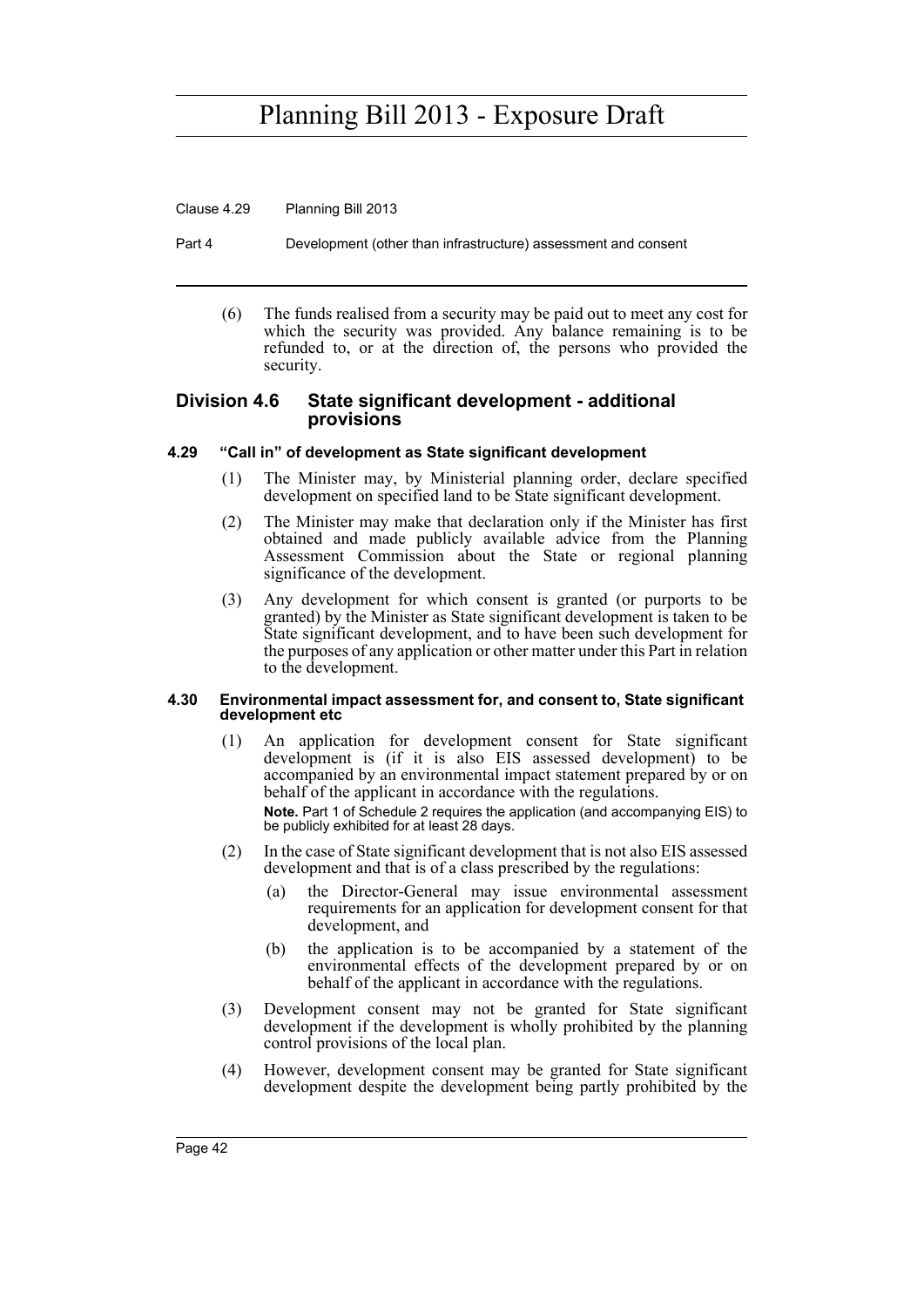| Planning Bill 2013                                             | Clause 4.31 |
|----------------------------------------------------------------|-------------|
| Development (other than infrastructure) assessment and consent | Part 4      |

planning control provisions of the local plan. If development consent is granted, any such prohibition does not apply to the carrying out of the development.

- (5) If part of a single proposed development that is State significant development requires development consent to be carried out and the other part may be carried out without development consent:
	- (a) Divisions 5.1 and 5.2 of Part 5 do not apply to that other part of the proposed development, and
	- (b) that other part of the proposed development is taken to be development requiring development consent under this Part.

This subsection does not apply if the Director-General determines that the other part of the proposed development is not sufficiently related to the State significant development, or if it is specified development on specified land declared to be State infrastructure development by the Minister under Division 5.2 of Part 5.

- (6) The Minister may also grant development consent for State significant development with such modifications of the proposed development as the Minister may determine.
- (7) The Minister in determining an application for development consent for State significant development may impose such conditions on the development consent as the Minister determines, despite any restriction in this Part on the kinds of conditions that may be imposed.

### **4.31 Staged development applications for State significant development**

- (1) When determining a staged development application to carry out State significant development, the Minister may make any (or any combination) of the following determinations:
	- (a) the Minister may determine the further environmental impact assessment requirements for development consent to carry out the subsequent stages of the development (in which case those requirements have effect for the purposes of this Part),
	- (b) the Minister may determine that no further environmental impact assessment is required for development consent to carry out the development or subsequent stages of the development (in which case development consent may be granted or refused without further application or assessment under this Part),
	- (c) the Minister may determine that a subsequent stage of the development is to be complying development, regionally significant development, EIS assessed development, development, EIS assessed development, development for which the council is the consent authority or Part 5 environmental impact assessment development (in which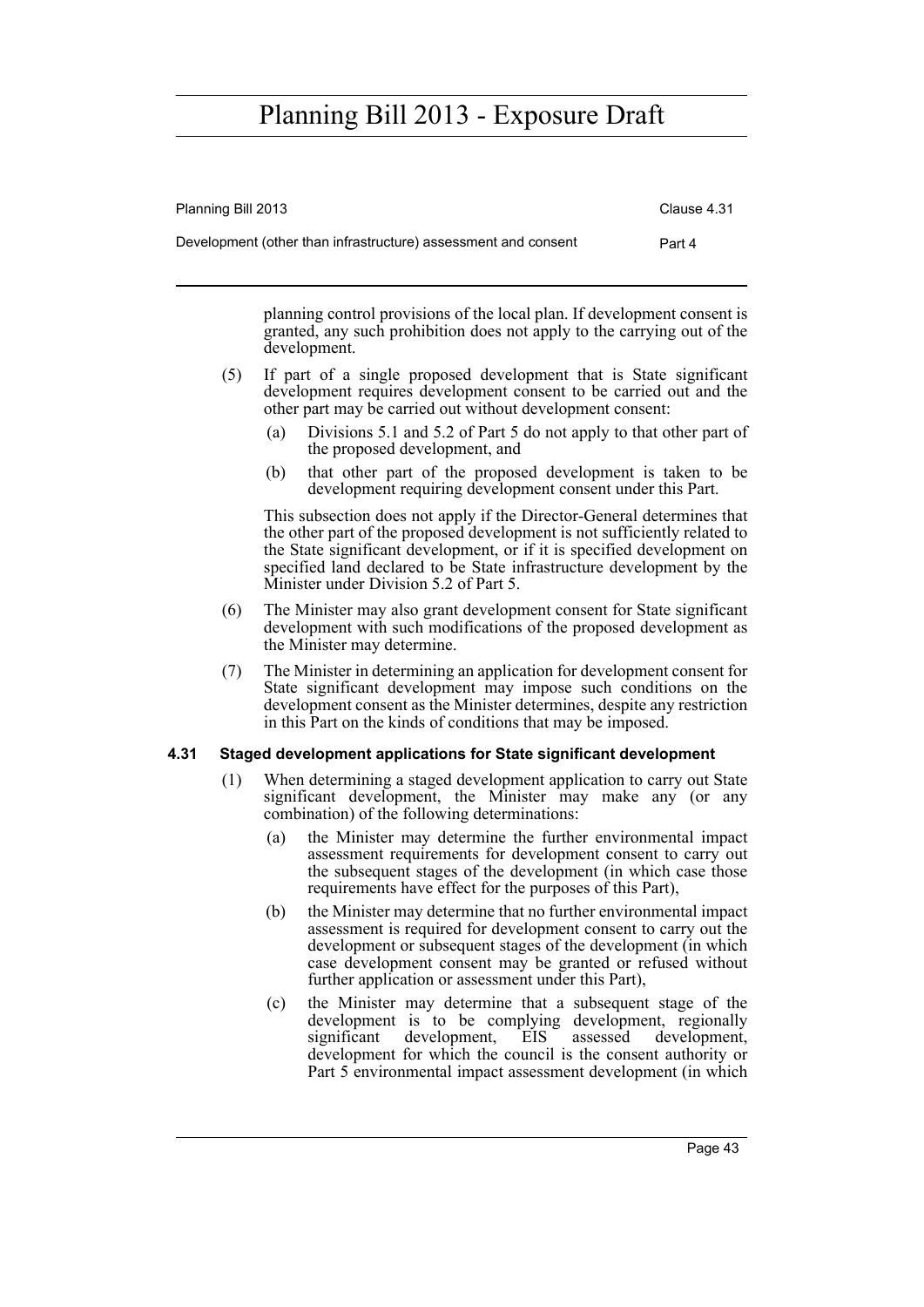Clause 4.32 Planning Bill 2013

Part 4 Development (other than infrastructure) assessment and consent

case that stage of the development ceases to be State significant development),

- (d) the Minister may determine the conditions that are to apply to any development consent for a subsequent stage of the development that the Minister has determined will not be dealt with as State significant development (in which case the subsequent development consent is to be generally consistent with those conditions),
- (e) the Minister may determine that the planning control provisions of a local plan that would otherwise prohibit any subsequent stage of the development do not apply when a council or regional planning panel determines an application to carry out that stage of the development (in which case those provisions have effect subject to that determination).
- (2) A determination under this section is taken to form part of the determination of the staged development application.
- (3) The Minister may vary or revoke a determination under this section on the application of the staged development applicant or a person having the benefit of the staged development consent.

### **Division 4.7 Strategic compatibility certificates - development not permissible under local plan**

#### **4.32 Prohibited development permissible with consent if strategic compatibility certificate issued**

- (1) A strategic compatibility certificate is a certificate issued by the Director-General that certifies that the carrying out of specified development on specified land is permissible with development consent under this Part, despite any prohibition on the carrying out of the development under the planning control provisions of the local plan.
- (2) A strategic compatibility certificate has effect as if it formed part of the planning control provisions of the local plan.
- (3) Despite anything to the contrary in the planning control provisions of the local plan, merit assessment under section 4.19 (Merit assessment) applies to the determination of an application for development consent made in reliance on the certificate. Those planning control provisions determine whether the development is EIS assessed development, regionally significant development or State significant development.

#### **4.33 Grounds on which certificate may be issued**

A strategic compatibility certificate may be issued for development only if the Director-General is satisfied that: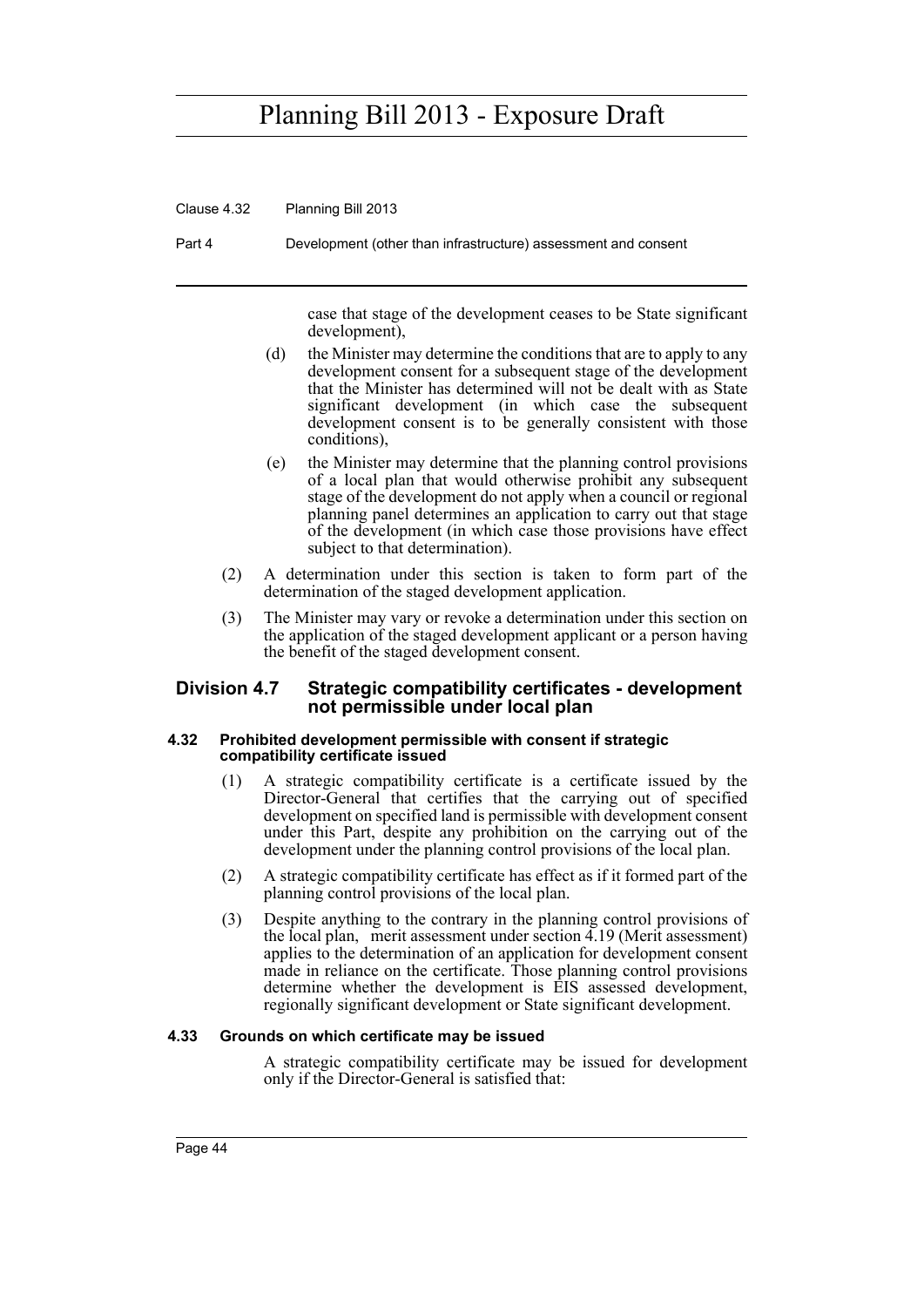| Planning Bill 2013                                             | Clause 4.34 |
|----------------------------------------------------------------|-------------|
| Development (other than infrastructure) assessment and consent | Part 4      |

- (a) a regional growth plan or subregional delivery plan has been made that applies to the development, and
- (b) the planning control provisions prohibiting the development have not yet been amended to give effect to the relevant provisions of that plan, and
- (c) the development is consistent with that plan, and
- (d) the development will not have any significant adverse impact on likely future uses of the surrounding land.

### **4.34 Requirements before certificate is issued**

- (1) A strategic compatibility certificate is not to be issued unless an application is duly made for the certificate by the owner of the land concerned or a person who has the consent of the owner to make the application.
- (2) Before issuing a strategic compatibility certificate, the Director-General is to consult the relevant council and seek advice from the applicable regional planning panel.
- (3) In determining an application for the certificate, the Director-General is to take into account:
	- (a) the views of the relevant council, and
	- (b) the advice provided by the regional planning panel.
- (4) The Director-General is required to publish reasons for any determination of an application for a certificate that is contrary to the advice provided by the regional planning panel.

### **4.35 Conditions and duration of certificate**

- (1) A strategic compatibility certificate may be issued subject to conditions relating to the standards for the development, environmental impact assessment or community participation requirements or other relevant matter
- (2) The conditions on any matter to which a strategic compatibility certificate is subject replace the otherwise applicable provisions of the planning control provisions of the local plan on that matter.
- (3) An application under this Part for the carrying out of development permitted by a strategic compatibility certificate may only be made in reliance on the certificate within 2 years after the certificate is issued.
- (4) If an application is not made within that period, or if development consent is refused on the determination of an application made within that period (including after any review or appeal), the certificate then ceases to have effect.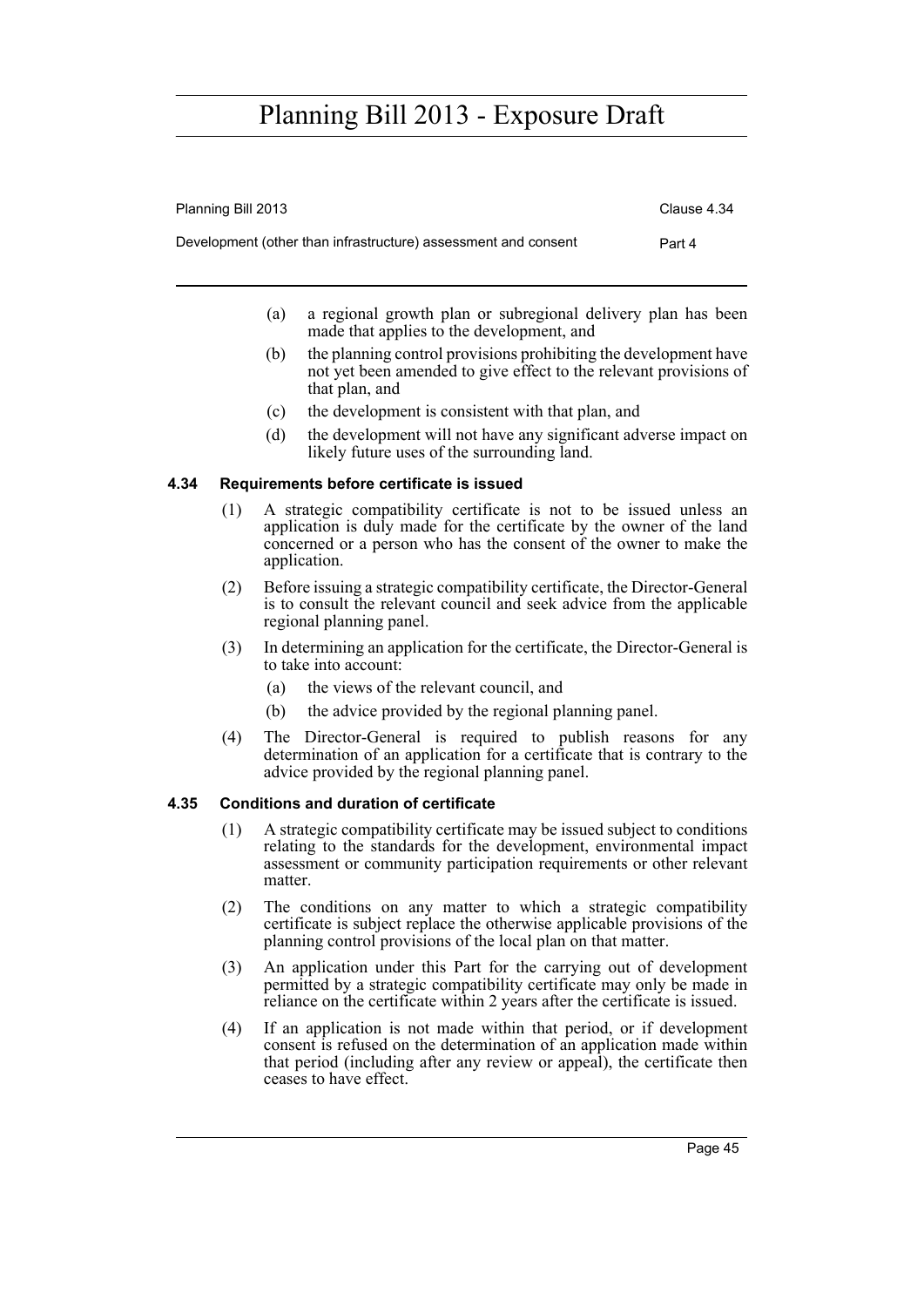Clause 4.36 Planning Bill 2013

Part 4 Development (other than infrastructure) assessment and consent

#### **4.36 Development consents to be granted consistently with certificate**

- (1) An application for development consent that is made in reliance on a strategic compatibility certificate cannot be refused, and conditions cannot be imposed on the development consent, if the grounds for refusal or the imposition of conditions relate to matters dealt with in the conditions of the certificate.
- (2) This section does not affect the refusal to grant development consent or the imposition of conditions on other grounds.

### **Division 4.8 Modification of development consents**

#### **4.37 Who may make application for modification of development consent**

A development consent may be modified under this Division only on the application of the applicant for the development consent or of a person having the benefit of the development consent.

#### **4.38 Modifications of development consents**

- (1) A consent authority may modify a development consent granted by the consent authority (subject to and in accordance with the regulations) if:
	- (a) it is satisfied that the development to which the consent as proposed to be modified relates is substantially the same development as the development for which the consent was originally granted and before that consent as originally granted was modified (if at all), and
	- (b) the development as proposed to be modified is development for which the consent authority may grant development consent in accordance with this Part.
- (2) The obligations of a consent authority under this Part to determine an application for development by granting development consent (and the restrictions on imposing conditions of development consent) extend to applications for the modification of development consents.
- (3) The power of a consent authority to modify a development consent under this section extends to a development consent granted by the Land and Environment Court, but only if the consent authority has notified, or made reasonable attempts to notify, each person who made a submission in respect of the relevant development application of the proposed modification by sending written notice to the last address known to the consent authority of the person.
- (4) The Land and Environment Court may also exercise the powers of a consent authority under this section to modify a development consent granted by the Court.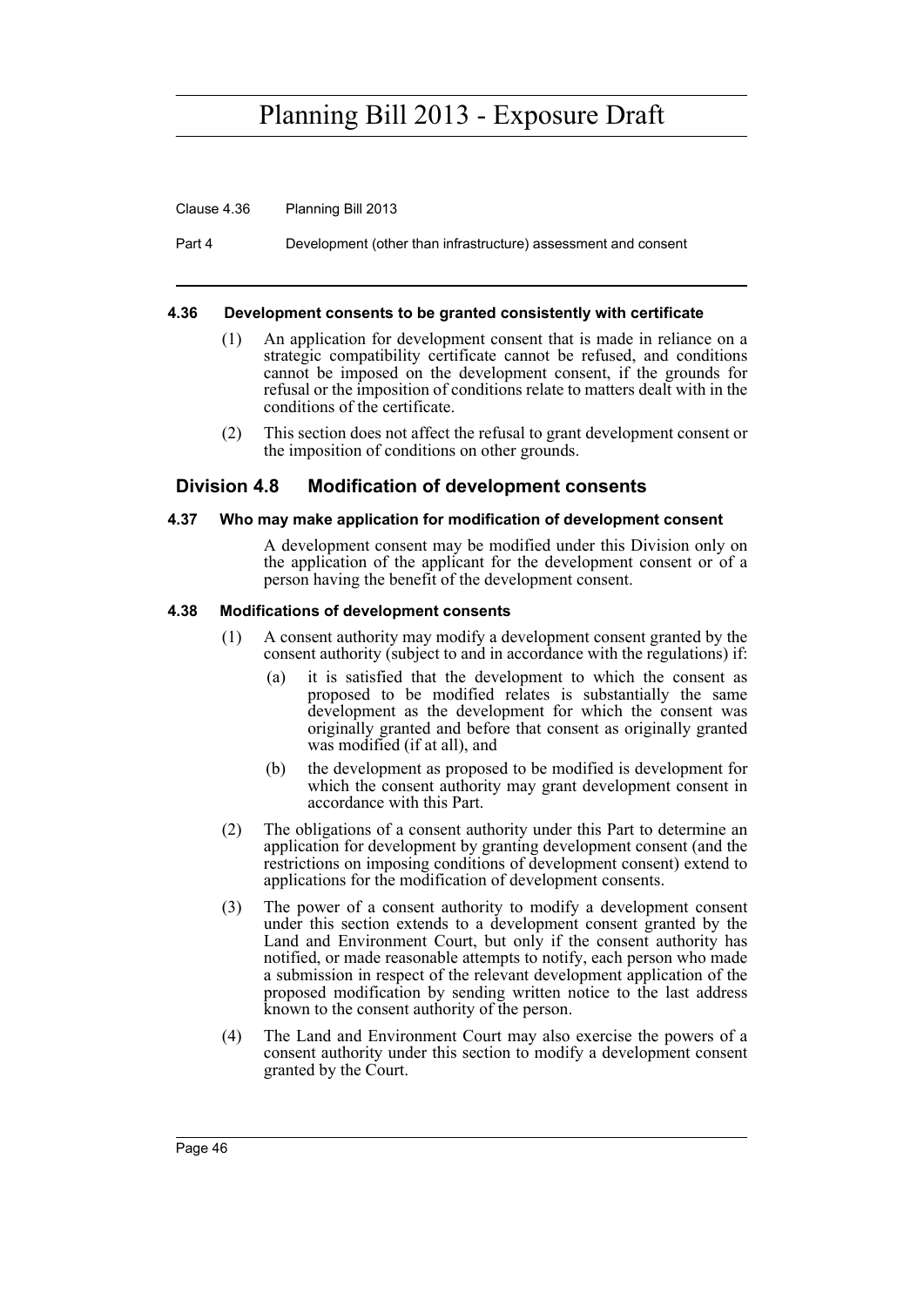| Planning Bill 2013                                             | Clause 4.39 |
|----------------------------------------------------------------|-------------|
| Development (other than infrastructure) assessment and consent | Part 4      |

### **4.39 Effect of modification of development consent** [cf s 96A (4), 96AA(1C)]

The modification of a development consent in accordance with this Division is taken not to be the granting of development consent under this Part, but a reference in this or any other Act to a development consent is a reference to a development consent as so modified.

### **Division 4.9 Miscellaneous**

### **4.40 Long service leave levy**

[cf s 85A (10A)]

A certifier is not to give a completed complying development certificate to the applicant unless any long service levy payable under section 34 of the *Building and Construction Industry Long Service Payments Act 1986* in respect of the development (or, where such a levy is payable by instalments, the first instalment of the levy) has been paid. Maximum penalty: Tier 3.

### **4.41 Determination of Crown development applications**

- (1) A consent authority (other than the Minister) must not:
	- (a) refuse to grant development consent when determining a Crown development application, or
	- (b) impose a condition on development consent when determining a Crown development application, except with the approval of the applicant.
- (2) If the consent authority fails to determine a Crown development application within the period prescribed by the regulations, the applicant may refer the application to the Director-General.
- (3) A consent authority for a Crown development application may refer the application to the Director-General at any time.
- (4) If a Crown development application is referred to the Director-General, the Minister may exercise the function of the consent authority in determining the application.
- (5) This section applies to applications for modification of a development consent granted on a Crown development application in the same way as it applies to Crown development applications.
- (6) In this section:

*Crown* has the meaning given to that expression by the regulations.

*Crown development application* means an application for development consent, or an application for a complying development certificate, for development to be carried out by or on behalf of the Crown.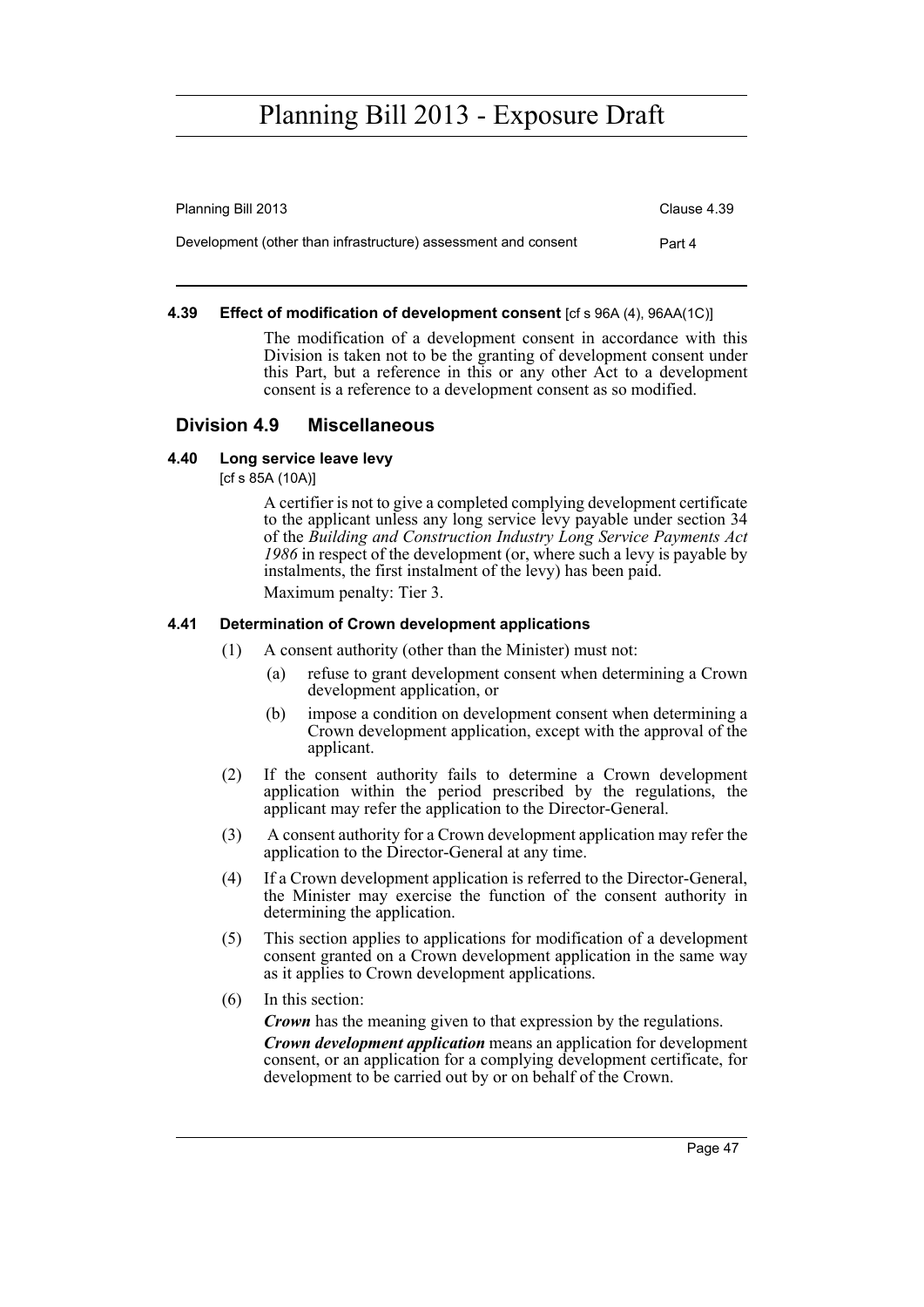Clause 4.42 Planning Bill 2013

Part 4 Development (other than infrastructure) assessment and consent

### **4.42** When species impact statement required [cf s 78A (8) (b)]

- (1) If proposed development is likely to significantly affect threatened species, the application for development consent (or an environmental impact statement accompanying the application) is to include or be accompanied by a species impact statement.
- (2) This section does not apply to State significant development.

### **4.43 Lapsing of development consent**

- (1) A development consent (other than a complying development certificate) lapses 5 years after the date from which it takes effect. **Note.** For lapsing of complying development certificate see section 4.13.
- (2) The period specified by this section is subject to the reductions and changes permitted by Schedule 4.

[*Note: Amendments are to be made to Mining Act, Petroleum (Onshore) Act and Pipelines Act so that if approved development under those Acts includes a road closure, the portfolio Minister for those Acts may transfer the road to the lessee or licensee following the issue of the mining etc title. Upon transfer compensation to the roads authority is to be payable by the lessee or licensee as if there had been a compulsory acquisition*.]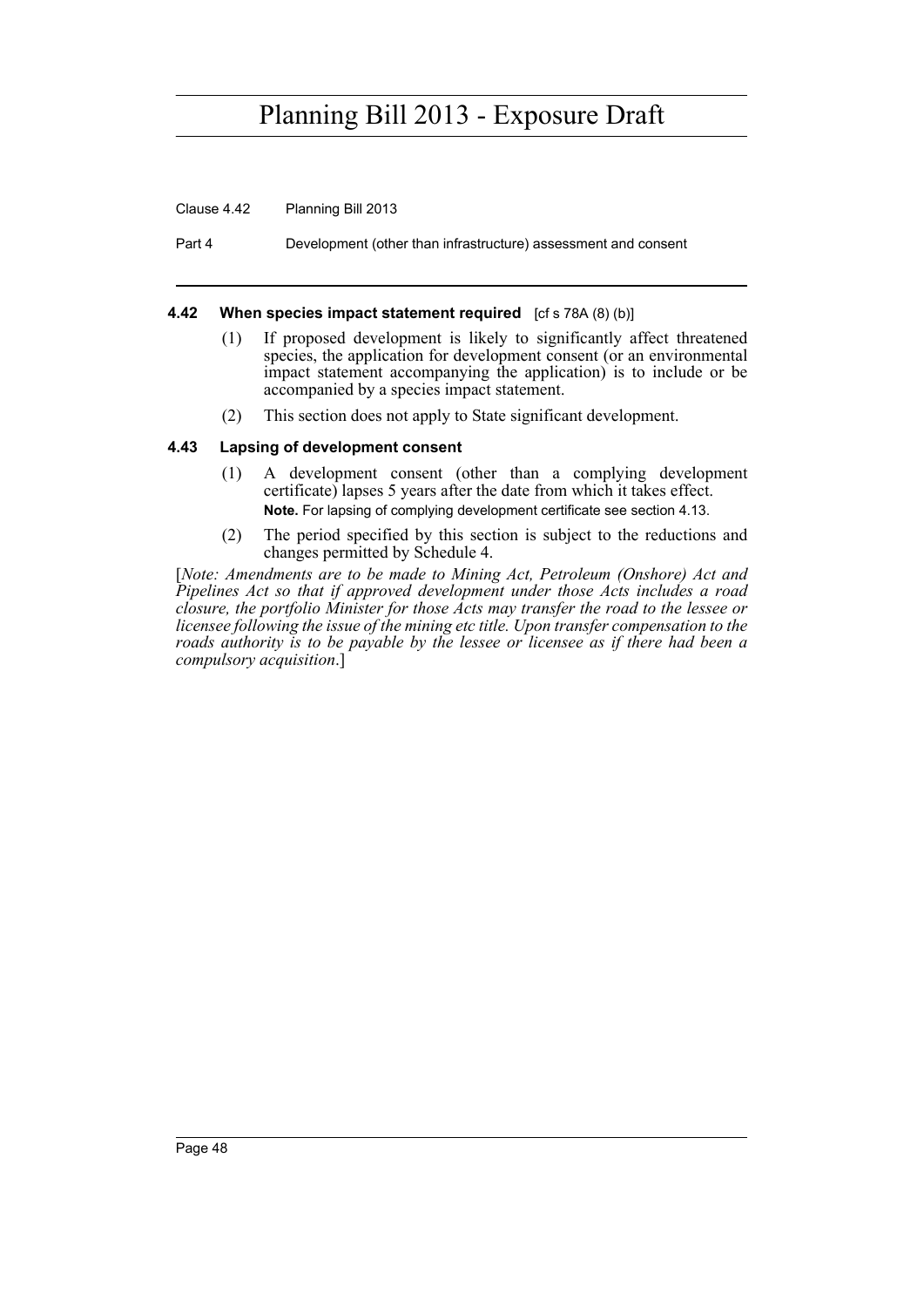Planning Bill 2013 Clause 5.1 Infrastructure and environmental impact assessment example and Part 5

## **Part 5 Infrastructure and environmental impact assessment**

### **Division 5.1 Environmental impact assessment (except for State or public priority infrastructure)**

### **5.1 Definitions: Division 5.1** [cf s 110]

In this Division:

*approval* includes:

- (a) a consent, licence or permission or any form of authorisation, and
- (b) a provision of financial accommodation by a determining authority to another person (not being a provision of any such financial accommodation that is excluded by the regulations from this definition),

but does not include development consent under Part 4, approval under Division 5.2 of this Part, a declaration of public priority infrastructure or any other approval excluded by the regulations.

*determining authority* for relevant development means the Minister or public authority by or on whose behalf the development is or is to be carried out or any Minister or public authority whose approval is required in order to enable the development to be carried out.

*obtain* an environmental impact statement, includes being furnished with such a statement.

### **5.2 Relevant development to which this Division applies**

- (1) This Division applies to any development other than the following:
	- (a) development for the purposes of public priority infrastructure,
	- (b) any act, matter or thing for which development consent or State infrastructure approval is required or has been obtained,
	- (c) any act, matter or thing that is prohibited under the planning control provisions of a local plan,
	- (d) exempt development,
	- (e) development carried out in compliance with a development control order,
	- (f) any project or development for which an approval from the Minister was obtained under the former Act,
	- (g) development that is excluded from this Division by the regulations.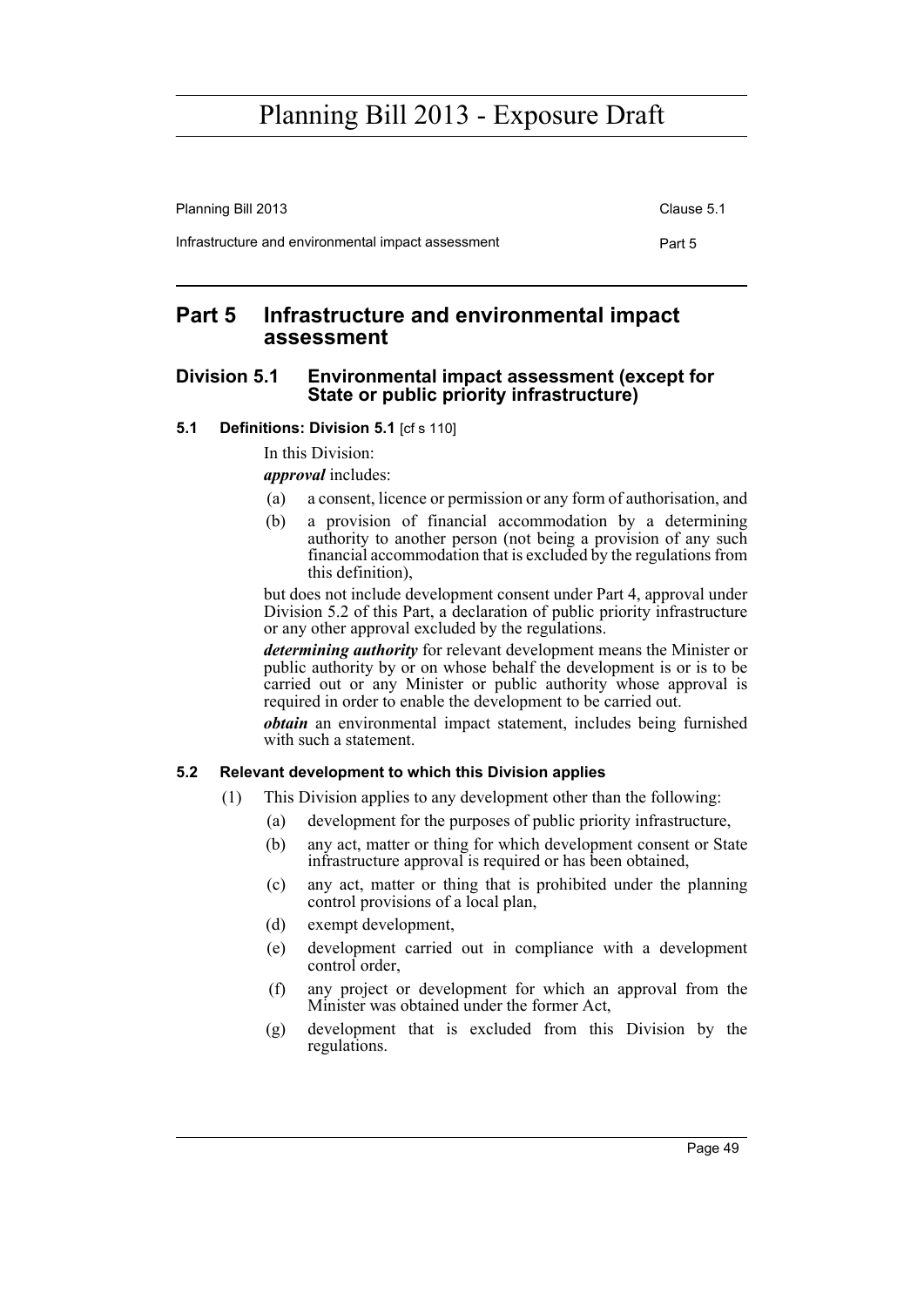Clause 5.3 Planning Bill 2013

Part 5 Infrastructure and environmental impact assessment

(2) In this Division, the development to which this Division applies is referred to as *relevant development* (but referred to elsewhere in this Act as *Part 5 environmental impact assessment development*).

#### **5.3 General duty to consider environmental impact of relevant development**  [cf s 111 (1)]

- (1) A determining authority is, in its consideration of any relevant development, to examine and take into account the matters affecting or likely to affect the environment because of the carrying out of that development.
- (2) The obligation under this section is in addition to any obligation of a determining authority under the other provisions of or made under this Act or any other Act.

#### **5.4 Determining authority to obtain and consider EIS for relevant development likely to significantly affect the environment** [cf ss 112, 113]

- (1) A determining authority is not to carry out any relevant development, or grant an approval for any relevant development, that is likely to significantly affect the environment unless:
	- (a) the determining authority has obtained and considered an environmental impact statement in respect of the development prepared by or on behalf of the proponent in accordance with the regulations, and

**Note.** Part 1 of Schedule 2 requires the EIS to be publicly exhibited for at least 28 days.

- (b) the determining authority has considered any submissions (or summary of submissions) duly made during the period of public exhibition of the environmental impact statement under Part 1 of Schedule 2, and
- (c) if the determining authority receives notice from the Director-General that the Planning Assessment Commission is to review the relevant development, the review has been undertaken and the determining authority has considered the findings and recommendations of the Commission and any advice of the Minister that has been provided to it, and
- (d) if the determining authority receives notice from the Director-General that the Director-General has decided to undertake an examination of the environmental impact statement, the examination has been undertaken and the determining authority has considered the findings and recommendations in the report of the examination that has been provided to it.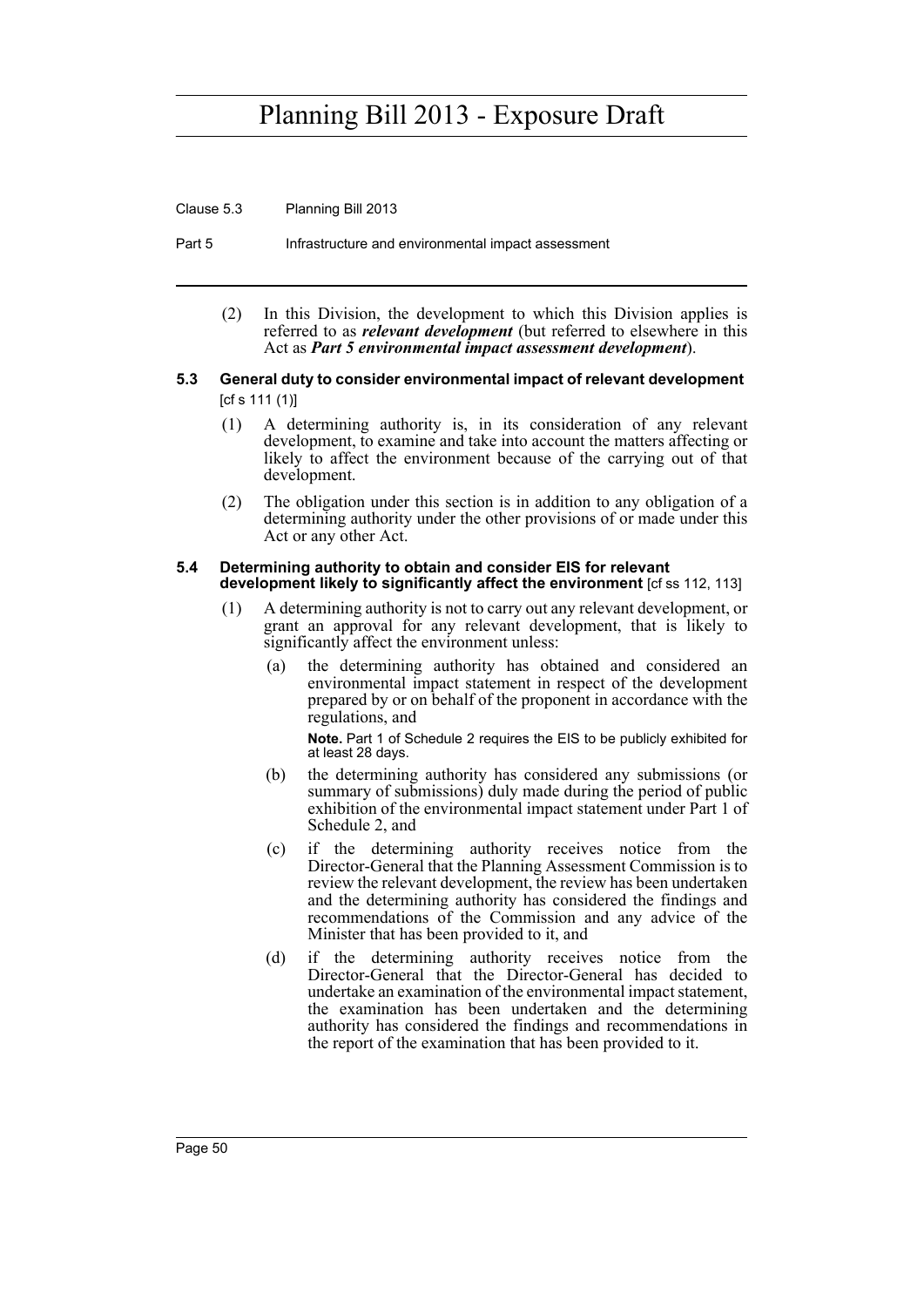| Planning Bill 2013                                 | Clause 5.5 |
|----------------------------------------------------|------------|
| Infrastructure and environmental impact assessment | Part 5     |

**Note.** See also Division 6.2 of Part 6 for consultation and concurrence requirements if relevant development likely to significantly affect threatened species.

- (2) The regulations may declare that any relevant development or class of relevant development is taken to significantly affect the environment for the purposes of this section.
- (3) The determining authority is required to provide the Director-General with:
	- (a) a copy of any environmental impact statement under this Division as soon as practicable after it obtains the statement, and
	- (b) as soon as practicable and not less than 21 days before carrying out the relevant development concerned or before granting an approval for the relevant development concerned, a copy of any submissions duly made to it during the public exhibition period of the environmental impact statement.
- (4) The determining authority must, at the time it forwards copies of those submissions to the Director-General, also forward copies of those submissions to the Environment Protection Authority if the activity is a scheduled activity under the *Protection of the Environment Operations Act 1997*.

#### **5.5 Significant effect on environment requiring EIS includes significant effect on threatened species** [cf s 112 (1), (1B)]

- (1) For the purposes of this Division, relevant development is to be regarded as development likely to significantly affect the environment if it is likely to significantly affect threatened species.
- (2) In that case, the environmental impact statement is to include or be accompanied by a species impact statement*.*
- (3) If the likely significant effect on threatened species is the only likely significant effect on the environment, a species impact statement may be obtained instead of an environmental impact statement and this Division applies as if references to an environmental impact statement were references to a species impact statement.

#### **5.6 Decision of determining authority where EIS obtained for relevant development** [cf s 112 (4)]

- (1) A determining authority that is not the proponent of relevant development for which an environmental impact statement has been obtained and considered under this Division may, if satisfied the development will adversely affect the environment:
	- (a) on the grant of approval for the proposed development, impose such conditions or require such modifications as will in its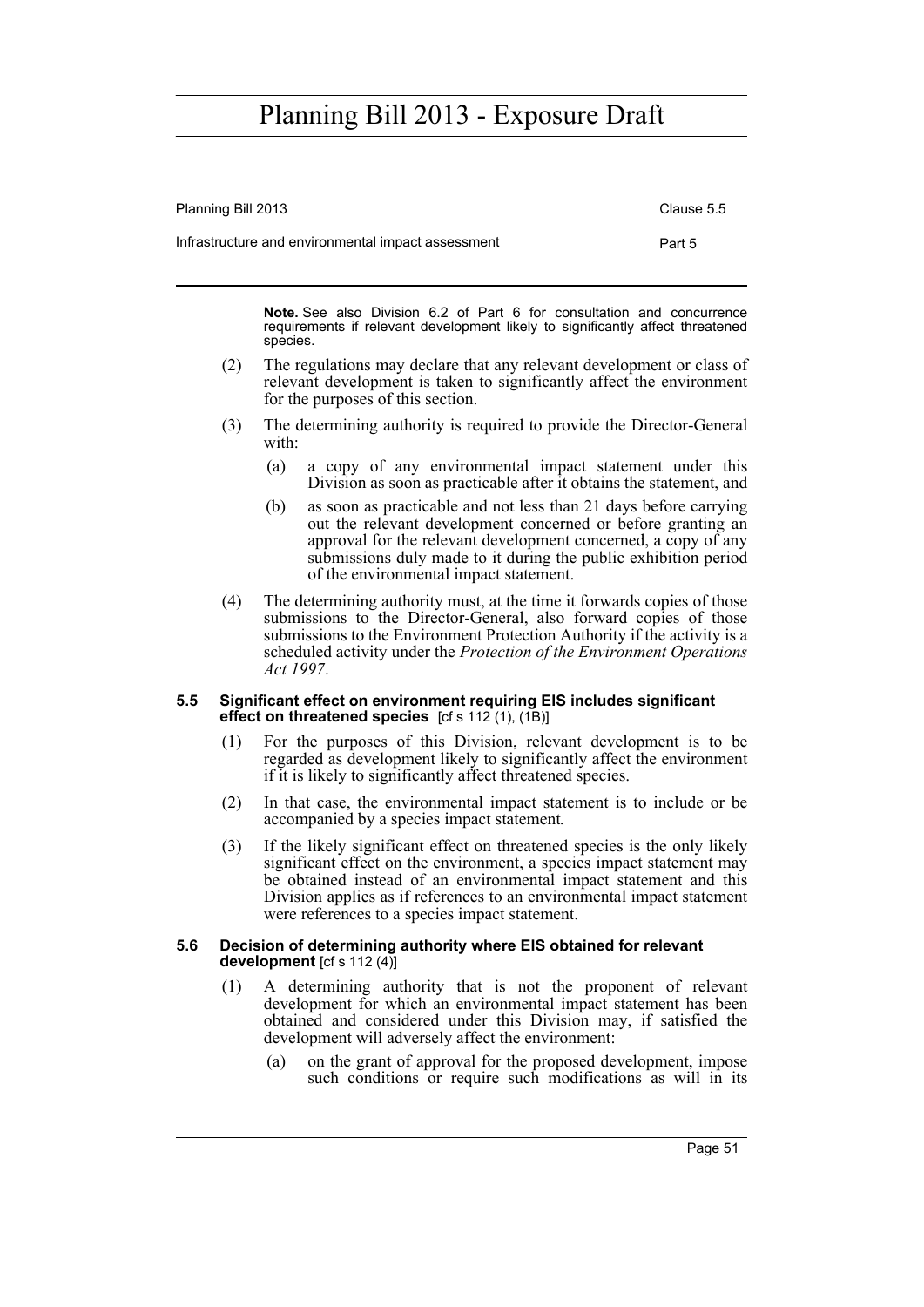Clause 5.7 Planning Bill 2013

Part 5 Infrastructure and environmental impact assessment

opinion eliminate or reduce the adverse effect of the development on the environment, or

(b) refuse to grant approval for the proposed development.

The determining authority is required to give the proponent notice in writing of its reasons for any action taken under this subsection.

- (2) A determining authority that is the proponent of relevant development for which an environmental impact statement has been obtained and considered under this Division may, if satisfied the development will adversely affect the environment:
	- (a) modify the proposed development so as to eliminate or reduce the adverse effect of the development on the environment, or
	- (b) refrain from carrying out the proposed development.
- (3) This section has effect despite any other Act or despite any instrument made under this or any other Act.

#### **5.7 Review by Planning Assessment Commission** [cf s 114]

If the Planning Assessment Commission has under the planning legislation reviewed relevant development and reported to the Minister:

- (a) the Minister is to consider the findings and recommendations of the Commission and forward to relevant determining authorities a copy of the findings and recommendations and any advice the Minister wishes to give as to whether, in the Minister's opinion:
	- (i) there are no environmental grounds which would preclude the carrying out of the development to which the findings and recommendations relate in accordance with the proponent's proposal, or
	- (ii) there are no environmental grounds which would preclude the carrying out of the development subject to its being modified in the manner specified in the advice, or
	- (iii) there are no environmental grounds which would preclude the carrying out of the development subject to the observance of conditions specified in the advice, or
	- (iv) there are environmental grounds which would preclude the carrying out of the development, and
- (b) any public authority or body to which an appeal may be made by or under any Act in relation to the development is, in deciding the appeal, to consider and take into account the findings and recommendations of the Planning Assessment Commission and any such advice given by the Minister.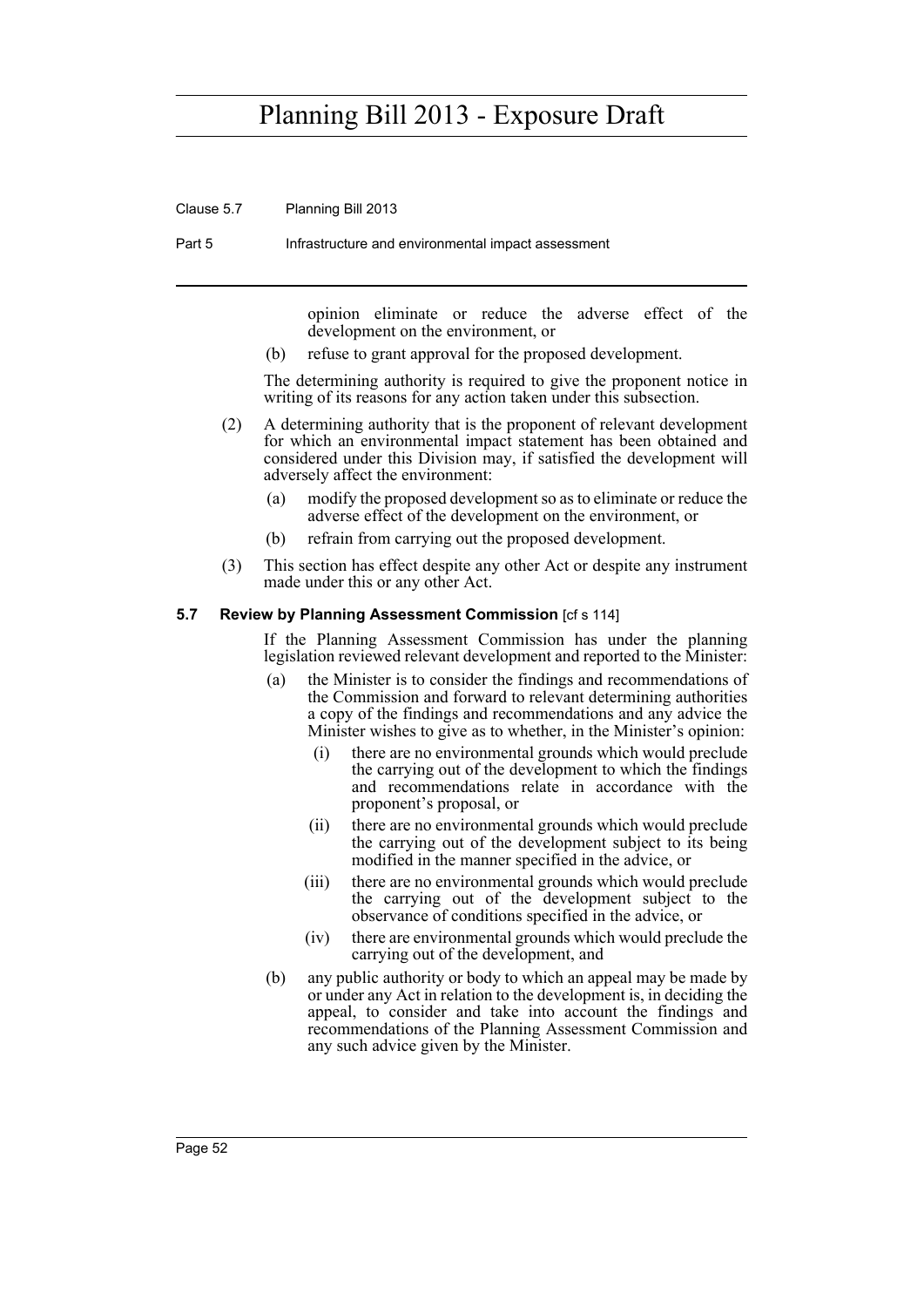| Planning Bill 2013                                 | Clause 5.8 |
|----------------------------------------------------|------------|
| Infrastructure and environmental impact assessment | Part 5     |

### **5.8 Examination of EIS by Director-General [cf s 113 (5)–(7)]**

- (1) This section does not apply to relevant development (or any aspect of relevant development) that the Planning Assessment Commission reviews or is to review under the planning legislation.
- (2) The Director-General may undertake in the Department an examination of an environmental impact statement obtained by a determining authority under this Division and any submissions made under this Division in connection with the relevant development.
- (3) The Director-General is to forward to the determining authority, as soon practicable, a report of the findings of the examination and any recommendations arising from those findings. The Director-General is to make the report public.
- (4) Any public authority or body to which an appeal may be made by or under any Act in relation to the relevant development that is the subject of the examination is, in deciding the appeal, to consider and take into account the report forwarded to the determining authority.

### **5.9 Exemptions** [cf s 110E]

This Division does not apply to or in respect of the following:

- (a) a modification of any relevant development (whose environmental effect has already been considered) that will reduce or not increase its overall environmental effect,
- (b) a routine activity (such as the maintenance of infrastructure) if the Minister determines it has a low environmental effect and it is carried out in an approved manner determined by the Minister,
- (c) any relevant development that has been approved, or is to be carried out, by another determining authority after the environmental impact assessment has been carried out in accordance with this Division.

### **Division 5.2 State infrastructure development**

### **5.10 Declaration of State infrastructure development** [cf s 115U]

- (1) For the purposes of this Act, *State infrastructure development* is development that is declared under this section to be State infrastructure development.
- (2) The planning control provisions of a local plan may declare any specified class or description of development to be State infrastructure development.
- (3) The Minister may, by Ministerial planning order, declare specified development on specified land to be State infrastructure development.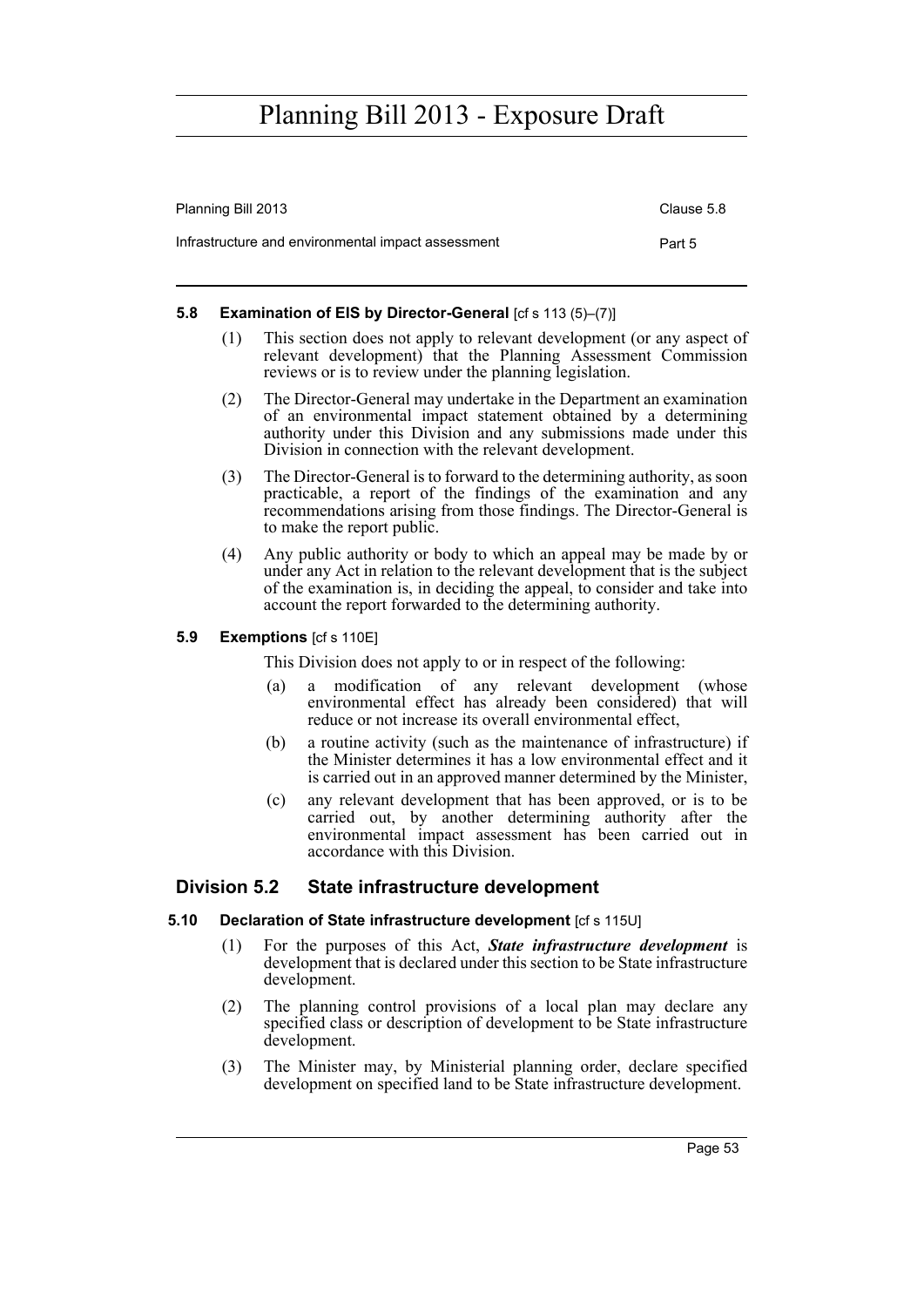Clause 5.11 Planning Bill 2013

Part 5 Infrastructure and environmental impact assessment

- (4) If a single proposed development comprises development that is only partly State infrastructure development so declared, the remainder of the development (if it is not State significant development):
	- (a) may be carried out without development consent under Part 4, and
	- (b) is also declared to be State infrastructure development.

This subsection does not apply to so much of the remainder of the development that the Director-General determines is not sufficiently related to the State infrastructure development.

- (5) Development which (but for this subsection) would be both State infrastructure development and State significant development is:
	- (a) State significant development and not State infrastructure development (subject to paragraph (b)), or
	- (b) State infrastructure development and not State significant development if it is specified development on specified land declared to be State infrastructure development by the Minister under subsection (3).

#### **5.11 State infrastructure development not subject to Part 4 or to prohibitions or restrictions in planning control provisions** [cf s 115ZF]

(1) State infrastructure development does not require development consent under Part 4 to be carried out.

**Note.** Section 1.16 requires the approval of the Minister under this Division to the carrying out of State infrastructure development (unless it is exempt development or public priority infrastructure).

(2) State infrastructure development that is approved under this Division is not subject to any prohibition or restriction in the planning control provisions of a local plan on the carrying out of the development (despite anything to the contrary in those provisions).

**Note.** For application of other legislation in relation to State infrastructure development - see Division 6.1 of Part 6. For payment of contributions where the proponent of State infrastructure development is not a public authority - see Part 7.

### **5.12** Application for approval of State infrastructure development  $[cf s 115X]$

- (1) The proponent may apply for the approval of the Minister under this Division to carry out State infrastructure development.
- (2) The application is to:
	- (a) describe the State infrastructure development, and
	- (b) contain any other matter required by the Director-General.
- (3) The application is to be lodged with the Director-General.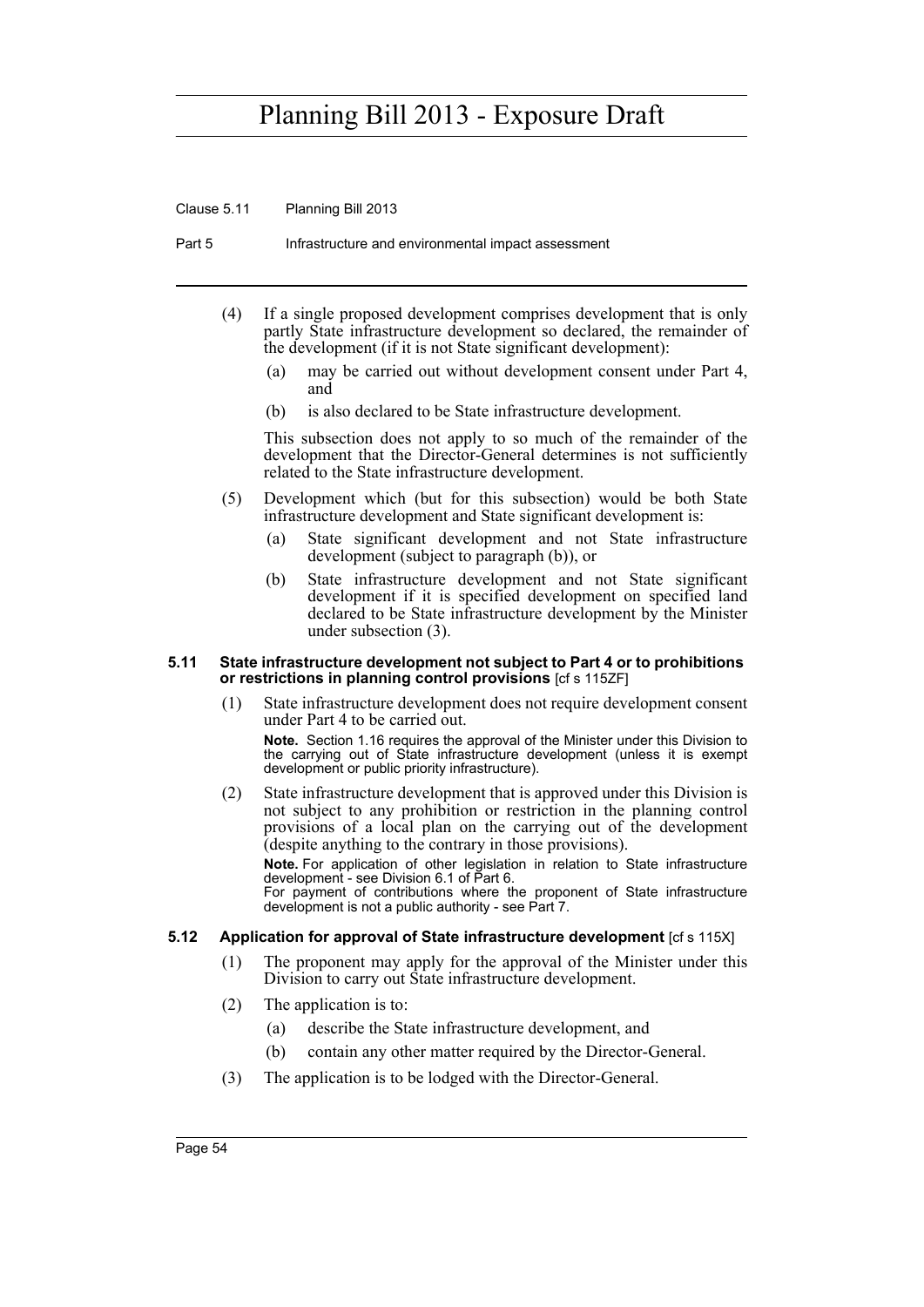| Planning Bill 2013                                 | Clause 5.13 |
|----------------------------------------------------|-------------|
| Infrastructure and environmental impact assessment | Part 5      |

### **5.13 Environmental impact assessment requirements for approval** [cf s 115Y]

- (1) When an application is made for the Minister's approval for State infrastructure development, the Director-General is to prepare environmental impact assessment requirements in respect of the development.
- (2) For the purposes of the environmental impact assessment, the environmental impact assessment requirements must require an environmental impact statement to be prepared by or on behalf of the proponent in accordance with the regulations.
- (3) In preparing the environmental impact assessment requirements, the Director-General is to consult relevant public authorities and have regard to the need to assess any key issues raised by those public authorities.
- (4) The Director-General is to notify the proponent of the environmental impact assessment requirements. The Director-General may modify those requirements by further notice to the proponent.

#### **5.14 Environmental impact assessment and public consultation** [cf s 115Z]

- (1) The proponent is to submit to the Director-General the environmental impact statement required under this Division for approval to carry out the State infrastructure development.
- (2) The Director-General may require the proponent to submit a revised environmental impact statement to address the matters notified to the proponent.
- (3) The Director-General is to publicly exhibit the environmental impact statement in accordance with the requirements of Part 1 of Schedule 2. **Note.** Part 1 of Schedule 2 requires the EIS to be publicly exhibited for at least 28 days and for making submissions during the public exhibition period.
- (4) The Director-General is to provide copies of submissions duly received by the Director-General or a report of the issues raised in those submissions to:
	- (a) the proponent, and
	- (b) if the State infrastructure development will require an environment protection licence under Chapter 3 of the *Protection of the Environment Operations Act 1997*—the Environment Protection Authority, and
	- (c) any other public authority the Director-General considers appropriate.
- (5) The Director-General may require the proponent to submit to the Director-General: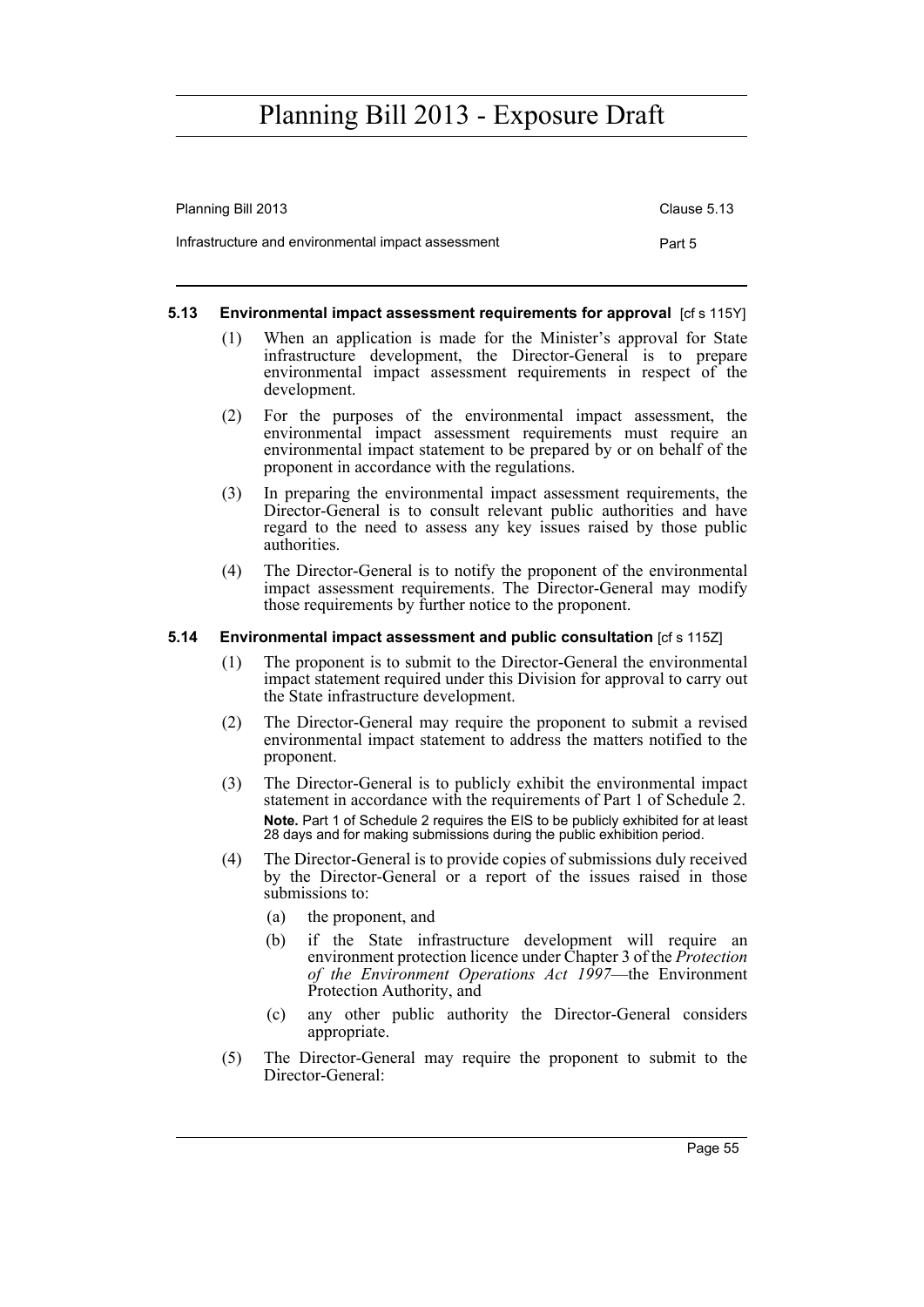Clause 5.15 Planning Bill 2013

Part 5 Infrastructure and environmental impact assessment

- (a) a response to the issues raised in those submissions, and
- (b) a preferred State infrastructure development report that outlines any proposed changes to the State infrastructure development to minimise its environmental impact or to deal with any other issue raised during the assessment of the application concerned.
- (6) If the Director-General considers that significant changes are proposed to the nature of the State infrastructure development, the Director-General may make the preferred State infrastructure development report available to the public.

### **5.15 Director-General's environmental impact assessment report** [cf s 115ZA]

- (1) The Director-General is to give a report on the State infrastructure development to the Minister for the purposes of the Minister's consideration of the application for approval to carry out the development.
- (2) The Director-General's report is to include:
	- (a) a copy of the proponent's environmental impact statement and any preferred State infrastructure development report, and
	- (b) any advice provided by public authorities on the State infrastructure development, and
	- (c) a copy of any report or advice of the Planning Assessment Commission in respect of the State infrastructure development, and
	- (d) any environmental impact assessment undertaken by the Director-General or other matter the Director-General considers appropriate.

#### **5.16 Giving of approval by Minister to carry out State infrastructure development** [cf s 115ZB]

- (1) If:
	- (a) the proponent makes an application for the approval of the Minister under this Division to carry out State infrastructure development, and
	- (b) the Director-General has given his or her report on the State infrastructure development to the Minister,

the Minister may approve or disapprove of the carrying out of the State infrastructure development.

(2) The Minister, when deciding whether or not to approve the carrying out of State infrastructure development, is to consider: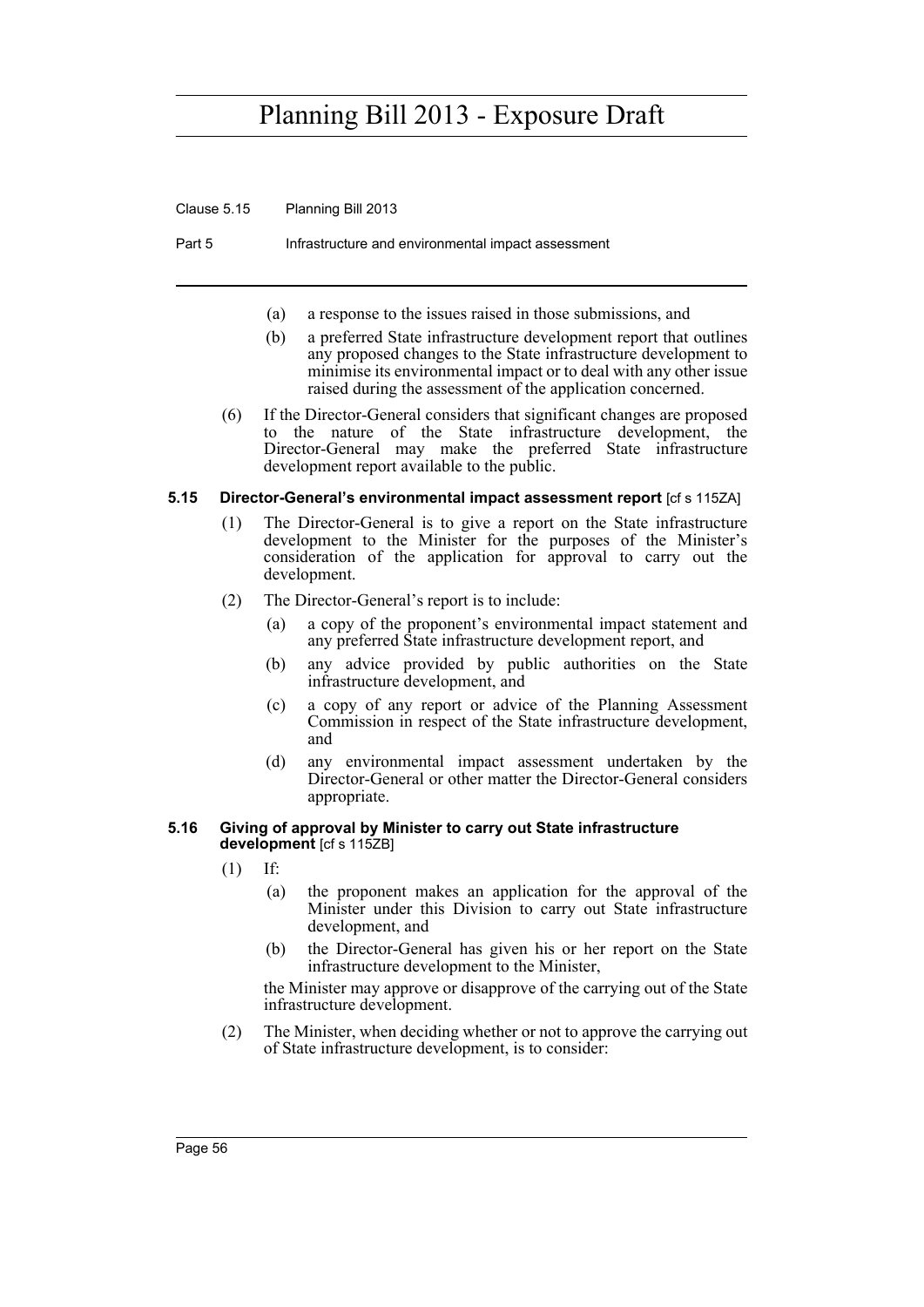| Planning Bill 2013                                 | Clause 5.17 |
|----------------------------------------------------|-------------|
| Infrastructure and environmental impact assessment | Part 5      |

- (a) the Director-General's report on the State infrastructure development and the reports, advice and recommendations contained in the report, and
- (b) any advice provided by the Minister having portfolio responsibility for the proponent, and
- (c) any findings or recommendations of the Planning Assessment Commission following a public hearing or review in respect of the State infrastructure development.
- (3) State infrastructure development may be approved under this Division with such modifications of the development or on such conditions as the Minister may determine.

### **5.17 Staged State infrastructure development applications** [cf s 115ZD]

- (1) For the purposes of this Division, a *staged State infrastructure development application* is an application for approval of State infrastructure development under this Division that sets out concept proposals for the proposed development, and for which detailed proposals for separate parts of the development are to be the subject of subsequent applications for approval. The application may set out detailed proposals for the first stage.
- (2) If approval is granted under this Division on the determination of a staged State infrastructure development application, the approval does not authorise the carrying out of any part of the State infrastructure development unless:
	- (a) approval is subsequently granted to carry out that part of the development following a further application for approval in respect of that part of the development, or
	- (b) the staged State infrastructure development application also provided the requisite details of that part of the development and approval is granted for that first stage without the need for further approval.
- (3) The terms of an approval granted on the determination of a staged State infrastructure development application are to reflect the operation of subsection (2).

#### **5.18 Status of staged State infrastructure development applications and approvals** [cf s 115ZE]

(1) The provisions of or made under this or any other Act relating to applications for approval and approvals under this Division apply, except as otherwise provided by or under this or any other Act, to a staged State infrastructure development application and an approval granted on the determination of any such application.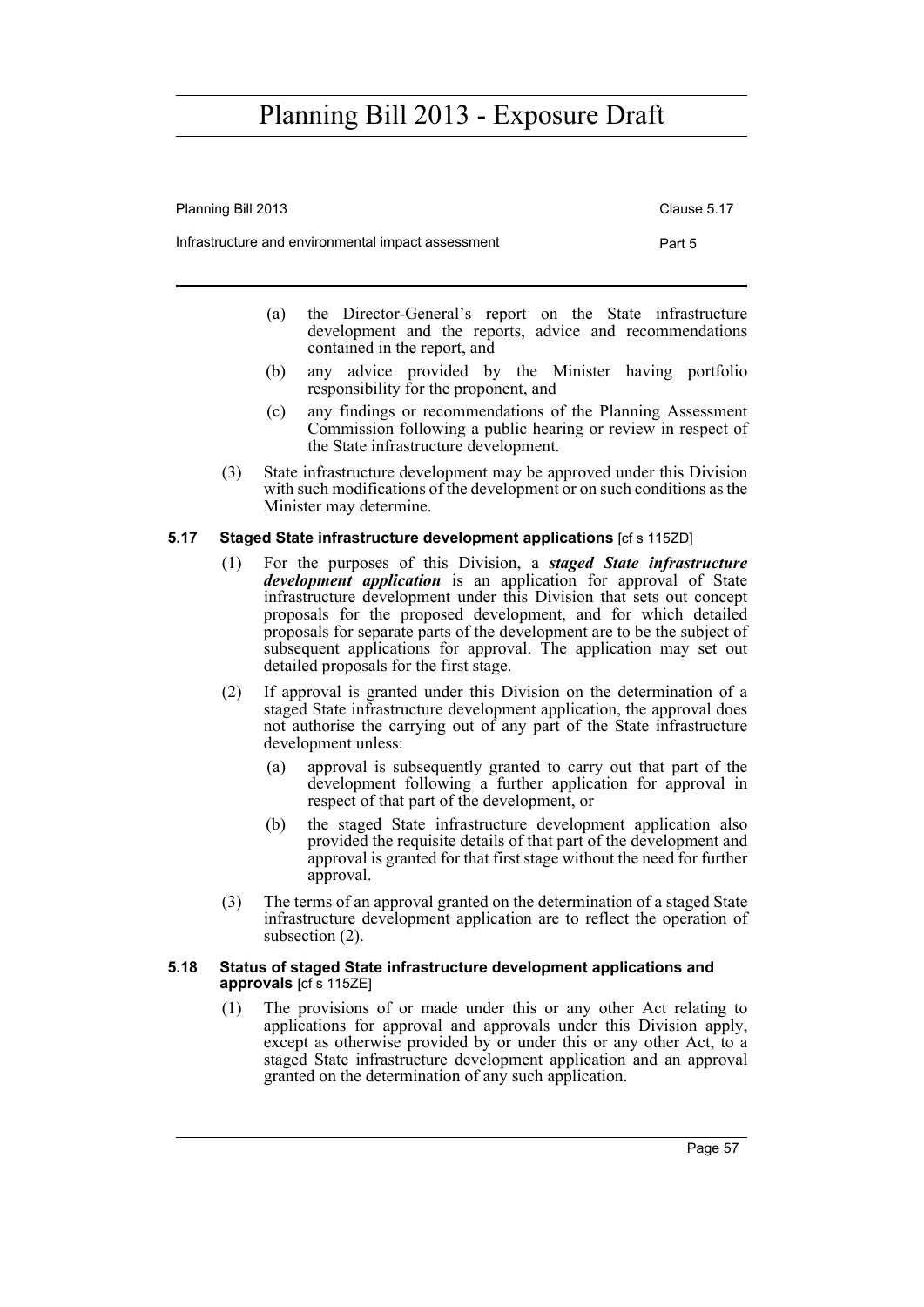Clause 5.19 Planning Bill 2013

Part 5 Infrastructure and environmental impact assessment

(2) An approval granted on the determination of a staged State infrastructure development application for State infrastructure development does not have any effect to the extent that it is inconsistent with the determination of any further application for approval in respect of that development.

#### **5.19 Determinations with respect to development subject to an approved staged State infrastructure development application** [cf s 75P]

- (1) When an approval is granted under this Division on the determination of a staged State infrastructure development application, the Minister may make any (or any combination) of the following determinations:
	- (a) the Minister may determine the further environmental impact assessment requirements for approval to carry out the development or any particular stage of the development under this Division (in which case those requirements have effect for the purposes of this Division),
	- (b) the Minister may determine that approval to carry out the development or any particular stage of the development is to be subject to Part 4 of this Act (in which case it ceases to be State infrastructure development and subsection (2) applies),
	- (c) the Minister may determine that approval to carry out the development or any particular stage of the development is to be subject to Division 5.1 of this Part (in which case it ceases to be State infrastructure development and subsection (3) applies),
	- (d) the Minister may determine that no further environmental impact assessment is required for the development or any particular stage of the development (in which case the Minister may, under this Division, approve or disapprove its carrying out without further application, environmental impact assessment or report under this Division).
- (2) If the Minister determines under subsection (1) (b) that approval to carry out the development or any particular stage of the development is to be subject to Part 4, the following provisions apply:
	- (a) the determination of a relevant development application under Part 4 is to be generally consistent with the terms of the approval of the staged State infrastructure development application,
	- (b) any development consent under Part 4 is to be granted subject to such conditions as the Minister determines,
	- (c) the provisions of Part 4 relating to EIS assessed development do not apply,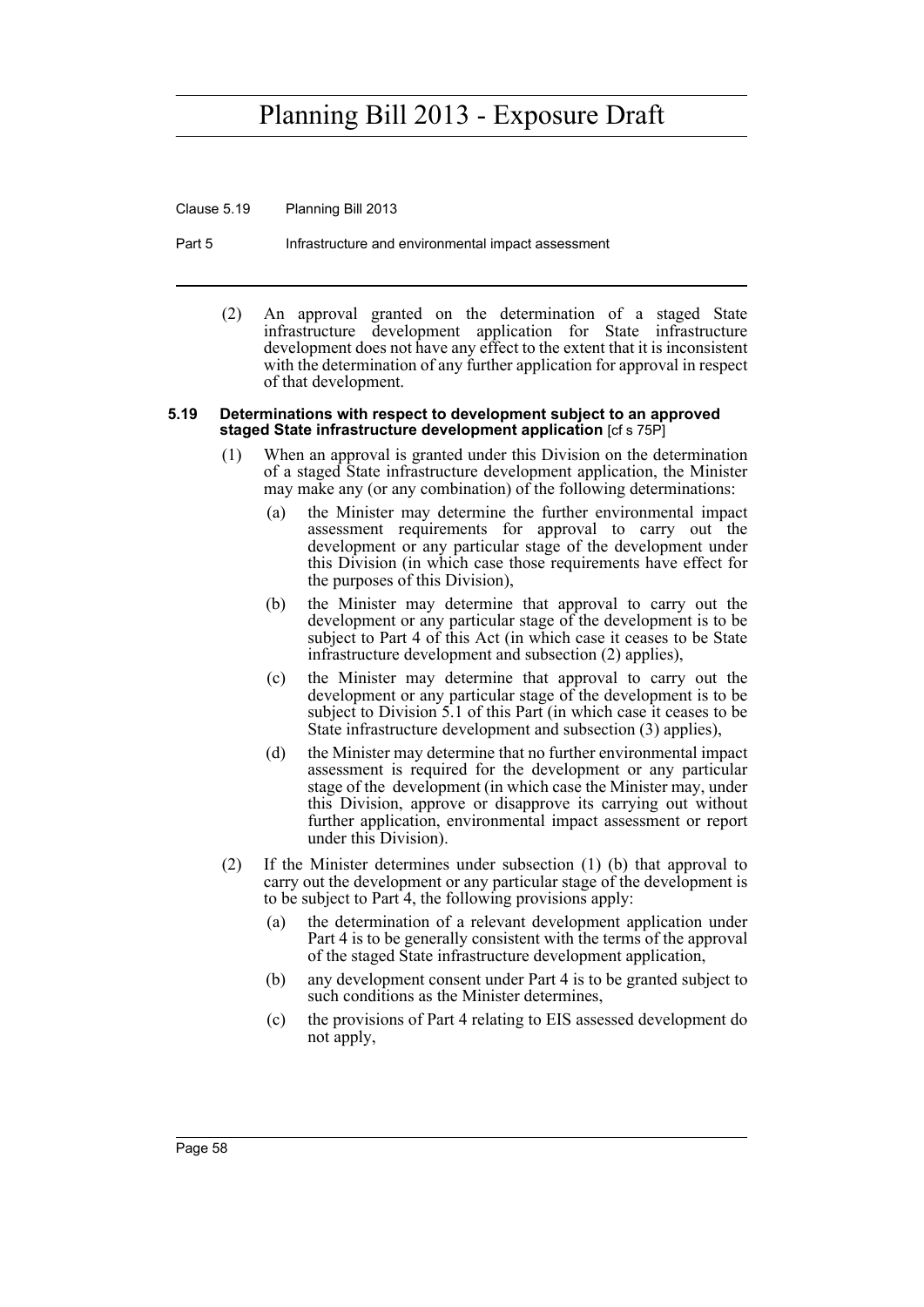| Planning Bill 2013                                 | Clause 5.20 |
|----------------------------------------------------|-------------|
| Infrastructure and environmental impact assessment | Part 5      |

- (d) that stage of the development (or any part of it) is exempt or complying development for the purposes of Part 4 if the Minister so determines,
- (e) a planning control provision of a local plan prohibiting or restricting the carrying out of the development or that stage of the development does not have effect if the Minister so determines.
- (3) If the Minister determines under subsection (1) (c) that approval to carry out the development or any particular stage of the development is to be subject to Division 5.1 of this Part, the following provisions apply:
	- (a) the development or that stage of the development becomes development that may be carried out without development consent under Part 4,
	- (b) any further environmental impact assessment is to be undertaken in accordance with any requirements determined by the Minister,
	- (c) a planning control provision of a local plan prohibiting or restricting the carrying out of the development or that stage of the development does not have effect if the Minister so determines.
- (4) The Minister may vary or revoke a determination under this section on the application of the proponent.

### **5.20 Modification of Minister's approval** [cf s 115ZI]

(1) In this section:

*Minister's approval* means an approval to carry out State infrastructure development under this Division, and includes an approval granted on the determination of a staged State infrastructure development application.

*modification* of an approval means changing the terms of the approval, including revoking or varying a condition of the approval or imposing an additional condition on the approval.

- (2) The proponent may request the Minister to modify the Minister's approval for State infrastructure development. The Minister's approval for a modification is not required if the development as modified will be consistent with the existing approval under this Division.
- (3) The request for the Minister's approval is to be lodged with the Director-General. The Director-General may notify the proponent of environmental impact assessment requirements with respect to the proposed modification that the proponent must comply with before the matter will be considered by the Minister.
- (4) The Minister may modify the approval (with or without conditions) or disapprove of the modification.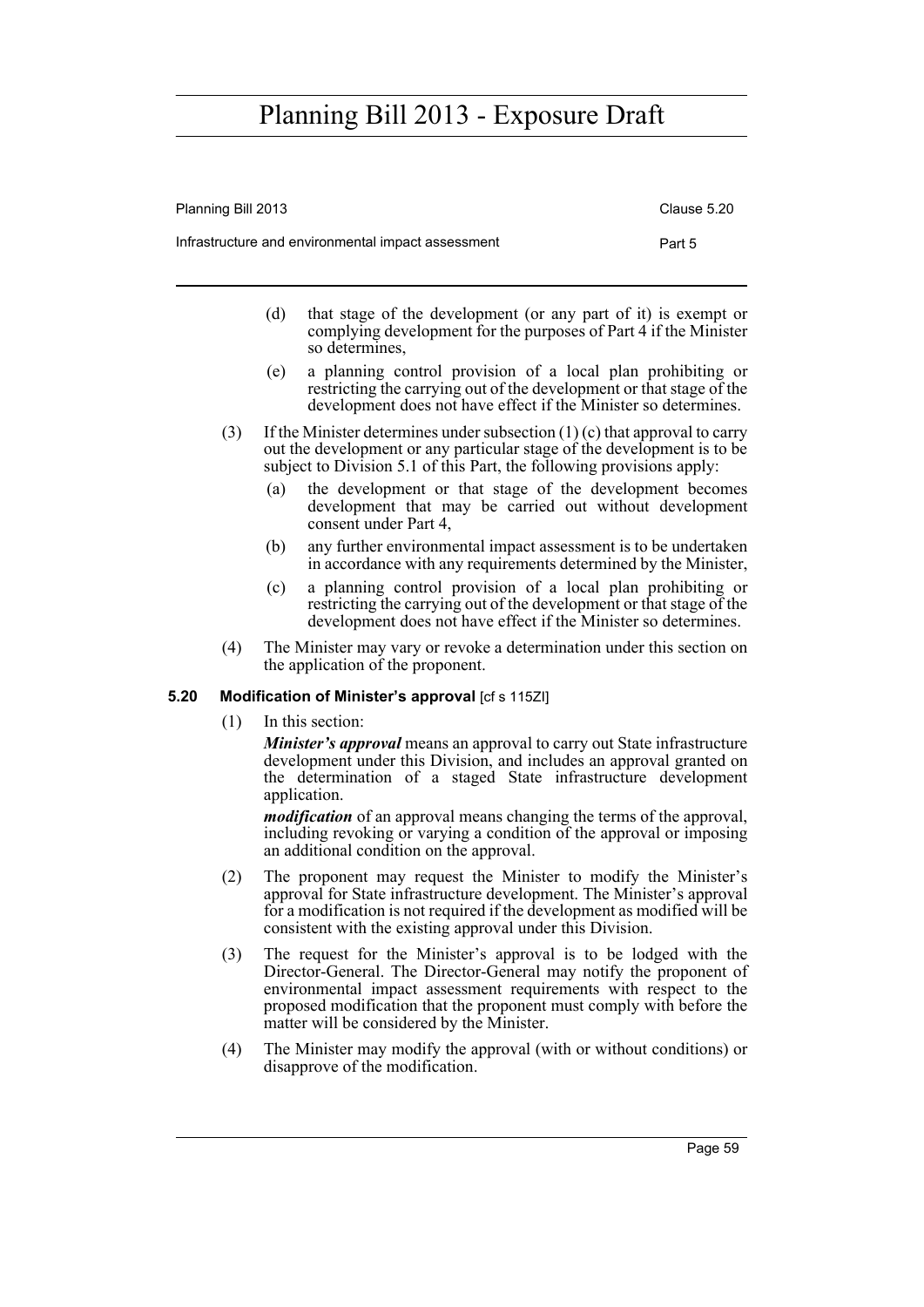Clause 5.21 Planning Bill 2013

Part 5 Infrastructure and environmental impact assessment

#### **5.21 Validity of action under this Division** [cf s 115ZJ]

Any development that has been approved (or purports to be approved) by the Minister under this Division is taken to be State infrastructure development to which this Division applies, and to have been such development for the purposes of any application or other matter under this Division in relation to the development.

#### **5.22 Miscellaneous provisions relating to approvals under this Division** [cf s 115ZL]

- (1) The following documents under this Division in relation to State infrastructure development are to be made publicly available by the Director-General in accordance with the regulations:
	- (a) applications to carry out State infrastructure development,
	- (b) environmental impact assessment requirements for State infrastructure development,
	- (c) environmental impact statements placed on public exhibition and responses provided to the Director-General by the proponent after the end of the public exhibition period,
	- (d) environmental impact assessment reports of the Director-General to the Minister,
	- (e) any advice, recommendations or reports received from the Planning Assessment Commission,
	- (f) approvals to carry out State infrastructure development given by the Minister,
	- (g) any determination made by the Minister in connection with the approval of a staged State infrastructure development application and any modification of any such determination,
	- (h) requests for modifications of approvals given by the Minister and any modifications made by the Minister,
	- (i) any reasons given to the proponent by the Minister as referred to in subsection (2),
	- (j) any other matter prescribed by the regulations.
- (2) The Minister is to give reasons to the proponent for a decision:
	- (a) not to approve State infrastructure development under this Division, or
	- (b) to modify the State infrastructure development for which the proponent has sought approval under this Division, or
	- (c) not to approve a request by the proponent to modify a State infrastructure approval under this Division.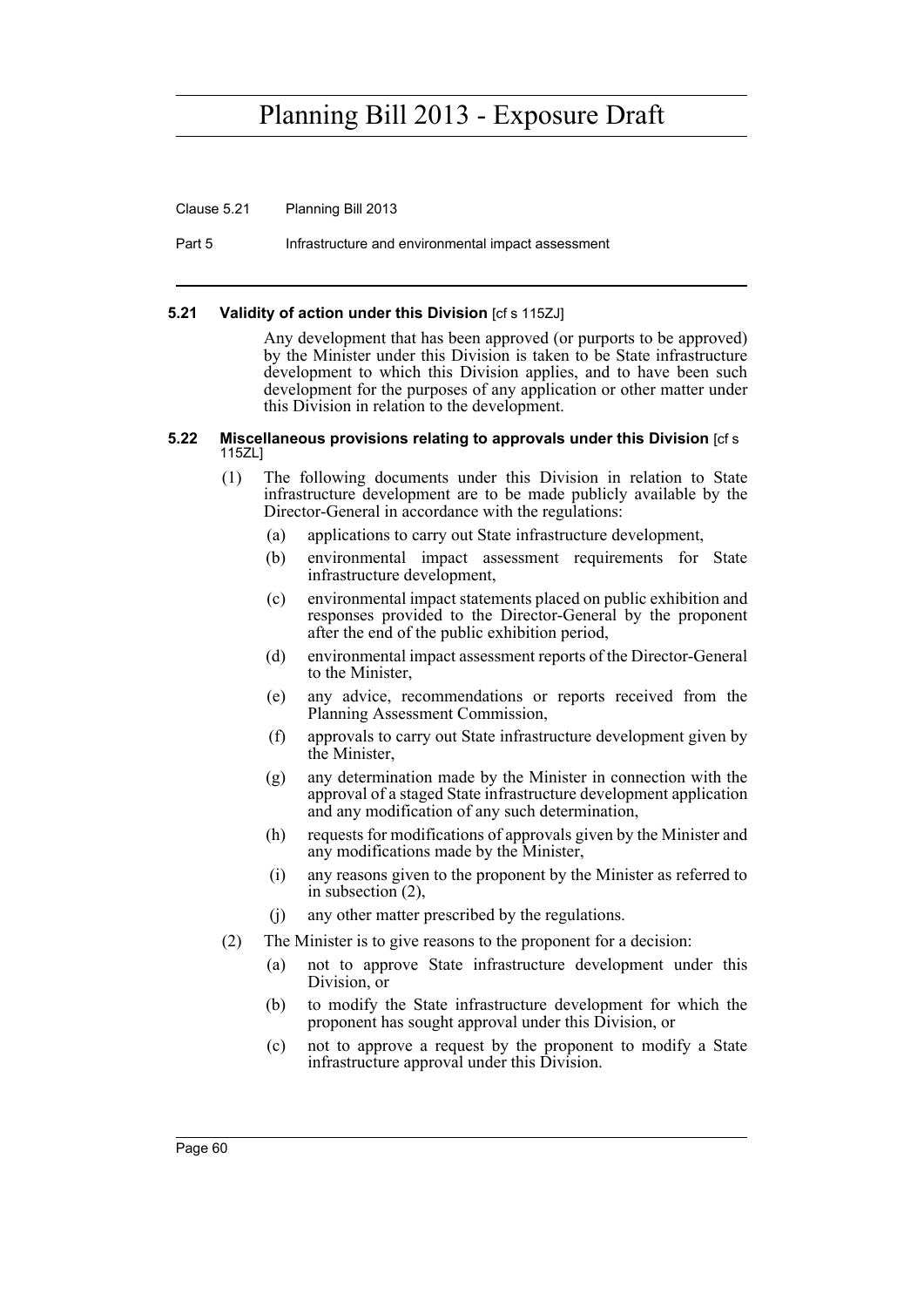| Planning Bill 2013                                 | Clause 5.23 |
|----------------------------------------------------|-------------|
| Infrastructure and environmental impact assessment | Part 5      |

- (3) An approval under this Division may be subject to a condition that it lapses on a specified date unless specified action with respect to the approval has been taken (such as the commencement of work on the development). Any such condition may be modified to extend the lapsing period.
- (4) An approval under this Division may be surrendered, subject to and in accordance with the regulations, by any person entitled to act on the approval.
- (5) A condition of the approval of State infrastructure development under this Division may require any one or more of the following:
	- (a) the surrender of any other planning approval under this Act (or the former Act) relating to the development or the land concerned,
	- (b) the surrender of any existing or continued use rights under Division 11.4 of Part 11 relating to the development or the land concerned.

### **Division 5.3 Public priority infrastructure**

### **5.23 Declaration of public priority infrastructure**

- (1) The Minister may, by Ministerial planning order, declare that particular development is public priority infrastructure for the purposes of this Act.
- (2) A declaration under this section may only be made if:
	- (a) the particular development is generally of the kind that is identified in a strategic plan (other than a local plan) or in a growth infrastructure plan as priority infrastructure for the area to which the plan applies, or
	- (b) a Minister with portfolio responsibility for the carrying out of the particular development applies for the declaration and the Minister administering this Act is of the opinion that the development is essential for the economic, environmental or social well-being of the State.
- (3) A declaration under this section may provide that future variations of a particular kind in relation to the development are covered by the declaration.
- (4) If a single proposed development comprises development that is only partly public priority infrastructure, the remainder of the development is also declared to be public priority infrastructure. This subsection does not apply to so much of the remainder of the development that the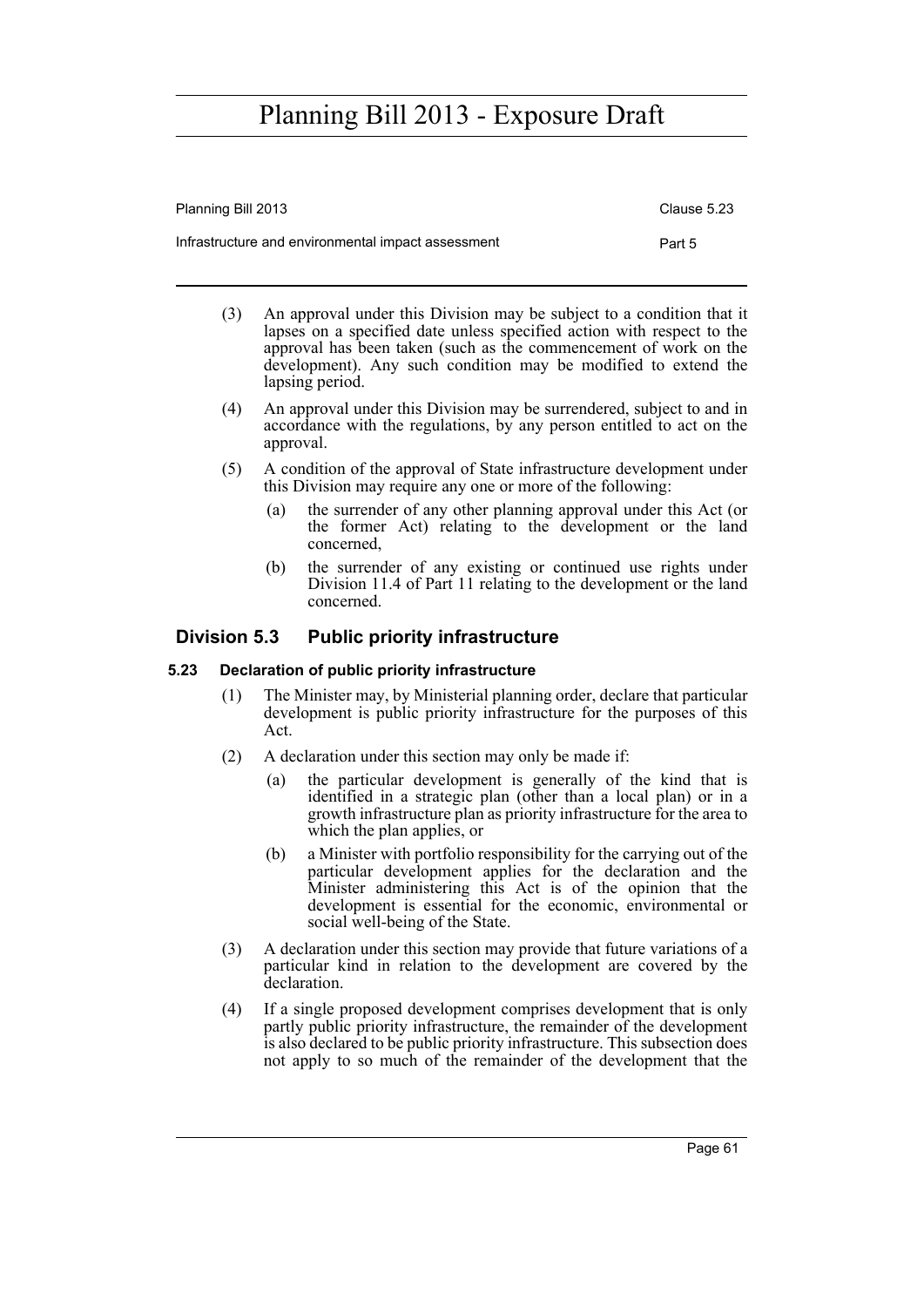Clause 5.24 Planning Bill 2013

Part 5 Infrastructure and environmental impact assessment

Director-General determines is not sufficiently related to the public priority infrastructure.

- (5) The Minister is to make publicly available his or her reasons for making a declaration under this section.
- (6) A declaration under this section is not affected by any subsequent change to a strategic or infrastructure plan on which the declaration was based.

#### **5.24 Amendment or revocation of declaration**

- (1) The Minister may, from time to time, amend or revoke a declaration of public priority infrastructure by further Ministerial planning order.
- (2) The declaration may be amended or revoked at any time after it is made. However, a declaration cannot be revoked during or after the carrying out of development for the purposes of the public priority infrastructure concerned.
- (3) The regulations may make provision with respect to the application of the planning legislation as a consequence of the amendment or revocation of a declaration.

#### **5.25 Declared public priority infrastructure may be carried out**

(1) Development for the purposes of public priority infrastructure may be carried out without any planning approval under this Act and despite any provision of or made under the planning legislation, other than this Division.

**Note.** For application of other legislation - see Division 6.1 of Part 6.

- (2) The Minister may, by an instrument published on the NSW legislation website, make or amend the planning control provisions of a local plan so that the local plan reflects the land use authorised by this section or to change land use and development controls for land in the vicinity of the public priority infrastructure. Any such instrument may zone land for use for the infrastructure.
- (3) Any such planning control provisions may be made or amended without the need to comply with any condition precedent under Part 3 relating to the making or amendment of those provisions.

#### **5.26 Project definition report by proponent of public priority infrastructure**

- (1) Before the carrying out of development for the purposes of public priority infrastructure:
	- (a) the proponent is required to prepare a report on the carrying out of that development (the *project definition report*), and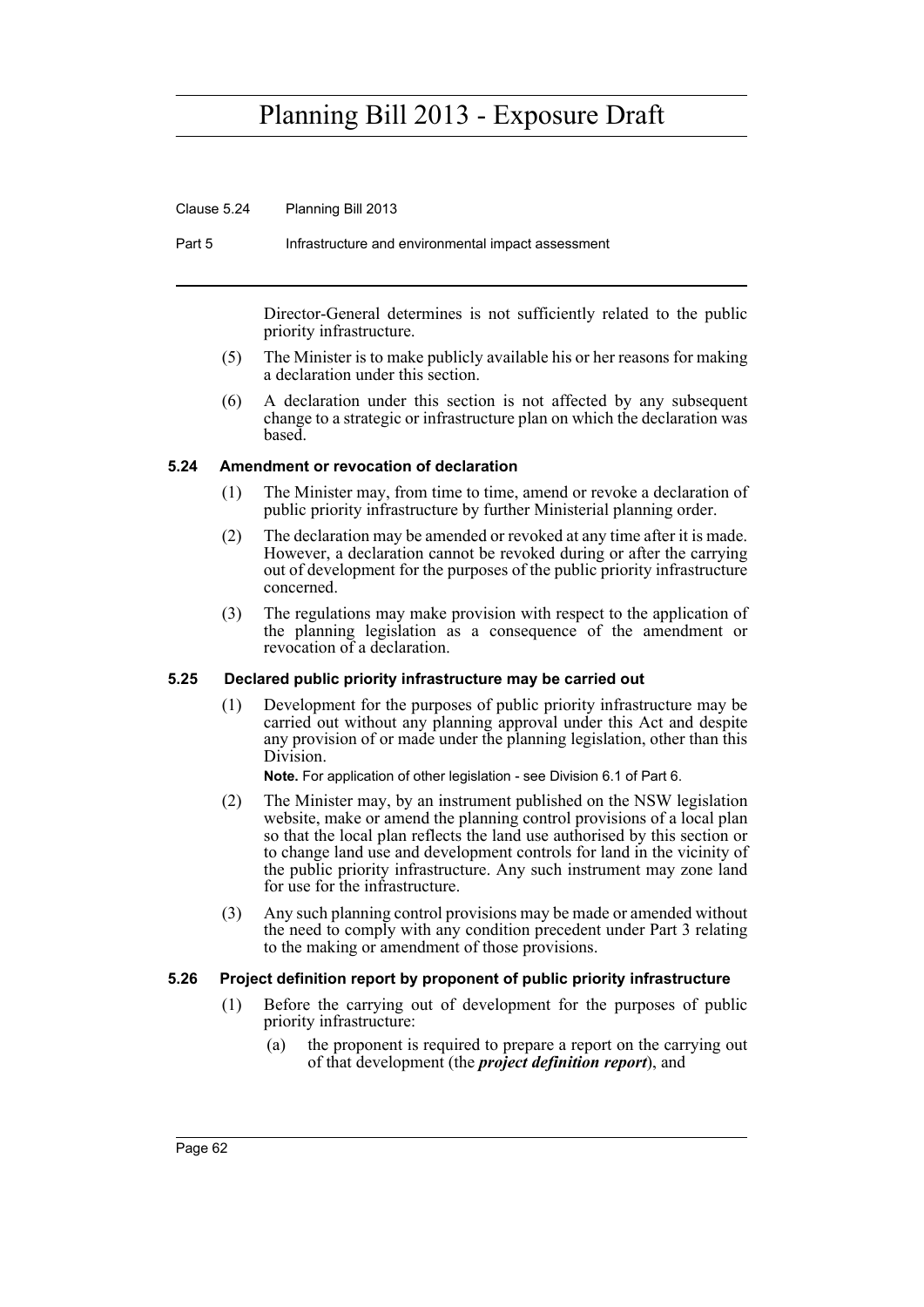| Planning Bill 2013                                 | Clause 5.27 |
|----------------------------------------------------|-------------|
| Infrastructure and environmental impact assessment | Part 5      |

- (b) the report is to be publicly exhibited for a period of at least 28 days.
- (2) The project definition report is to set out the following:
	- (a) a description of the development (including any staging of the carrying out of the development),
	- (b) the measures that the proponent will take to avoid, minimise or mitigate any adverse impacts of the development,
	- (c) the monitoring, auditing and reporting that the proponent will undertake in relation to the environmental impacts of the development during the construction and operation stages of the development,
	- (d) any other matter prescribed by the regulations.
- (3) Before publicly exhibiting the project definition report, the proponent is to submit a copy of the report to the Director-General and to revise the report to address any matters notified to the proponent by the Director-General and submit a copy of the revised report to the Director-General.
- (4) A copy of the project definition report, as revised by the proponent following public exhibition of the report (including to address any further matters notified to the proponent by the Director-General), is to be published on the NSW planning website.

#### **5.27 Application of provisions of this Act to public priority infrastructure**

- (1) The following provisions of this Act (and the ancillary Schedules to this Act that relate to those provisions) do not apply to development for the purposes of public priority infrastructure:
	- (a) Division 1.3 of Part 1,
	- (b) Part 3 (other than provisions relating to the identification of priority infrastructure by strategic plans),
	- (c) Part 4,
	- (d) Divisions 5.1 and 5.2 of this Part,
	- (e) Part 6 (other than Division 6.1),
	- (f) Part 7 (other than provisions relating to the identification of priority infrastructure by growth infrastructure plans),
	- (g) Parts 8 and 9,
	- (h) Part 10 (except section 10.12 and provisions relating to development control orders to the extent they apply to a kind of order that refers specifically to public priority infrastructure).

**Note.** See general order, item 14 of Division 1 of Part 2 of Schedule 10.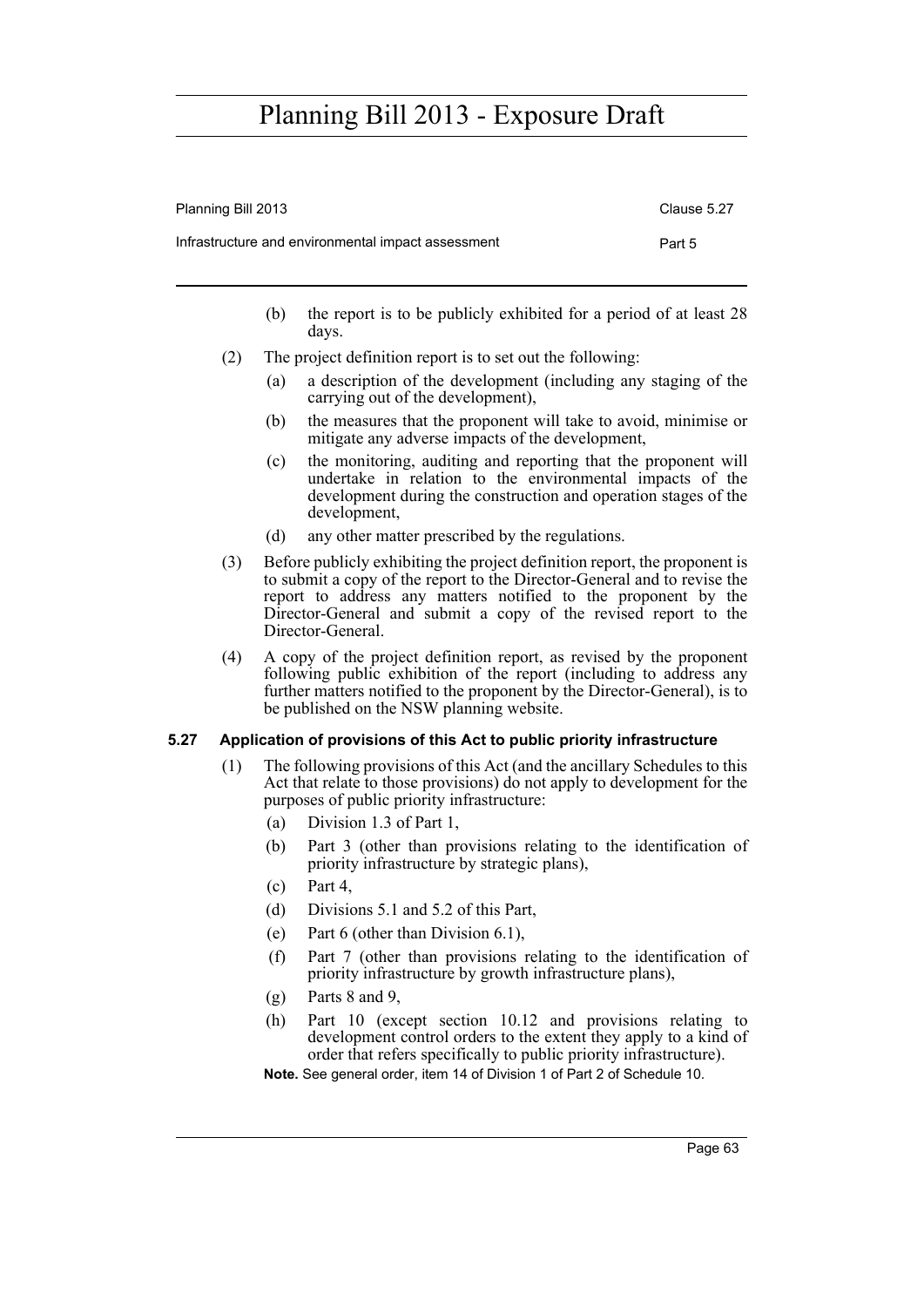Clause 5.27 Planning Bill 2013

- Part 5 **Infrastructure and environmental impact assessment** 
	- (2) Despite subsection (1), the regulations may apply particular provisions excluded by subsection (1) to development for the purposes of public priority infrastructure.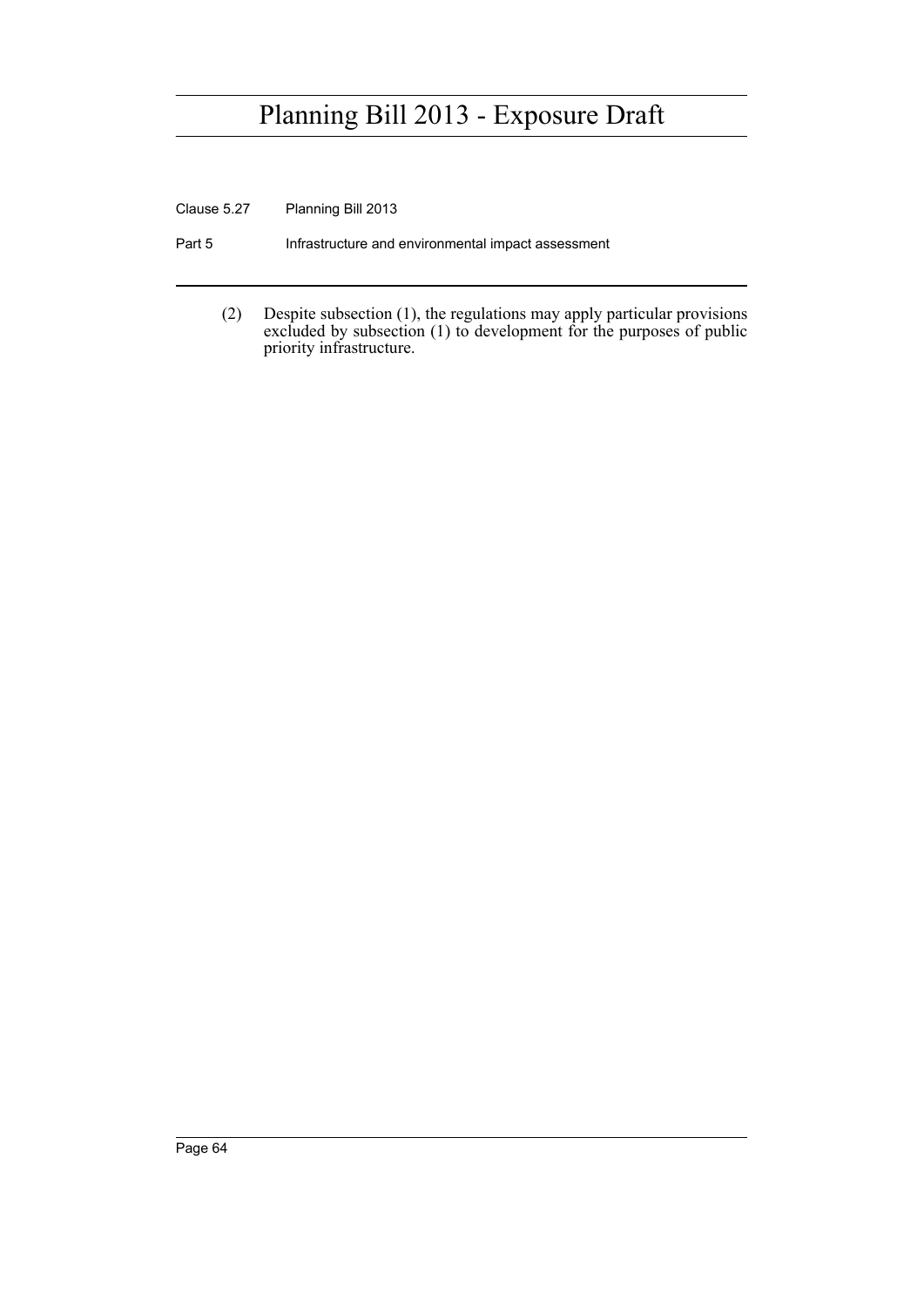| Planning Bill 2013                                         | Clause 6.1 |
|------------------------------------------------------------|------------|
| Concurrences, consultation and other legislative approvals | Part 6     |

### **Part 6 Concurrences, consultation and other legislative approvals**

### **Division 6.1 Approvals under other legislation-public priority infrastructure, State infrastructure development and State significant development**

### **6.1 Application and interpretation: Division 6.1**

- (1) This Division applies to the carrying out of:
	- (a) development for the purposes of public priority infrastructure, and
	- (b) State infrastructure development approved under this Act, and
	- (c) State significant development approved under this Act.
- (2) Development for the purposes of public priority infrastructure includes any investigative or other activities that are required to be carried out for the purpose of the preparation of the project definition report for the development.
- (3) For the purposes of this Division:
	- (a) State infrastructure development is approved under this Act if the Minister has under Division 5.2 of Part 5 approved the carrying out of the development, and
	- (b) State significant development is approved under this Act if the Minister has granted development consent to the carrying out of the development under Part 4.

Any such development includes any investigative or other activities that are required to be carried out for the purpose of complying with any environmental impact assessment requirements under this Act in connection with an application for approval to carry out the development.

- (4) A reference in subsection (3) to an approval or consent to the carrying out of development is a reference to an approval or consent as modified from time to time under this Act.
- (5) For the purposes of this Division, *approval* includes a consent, licence or permission or any other form of authorisation.

#### **6.2 Approvals that do not apply to public priority infrastructure, State infrastructure development or State significant development**

(1) The approvals of the kind set out in Table 1 to this section are not required for the carrying out of development to which this Division applies.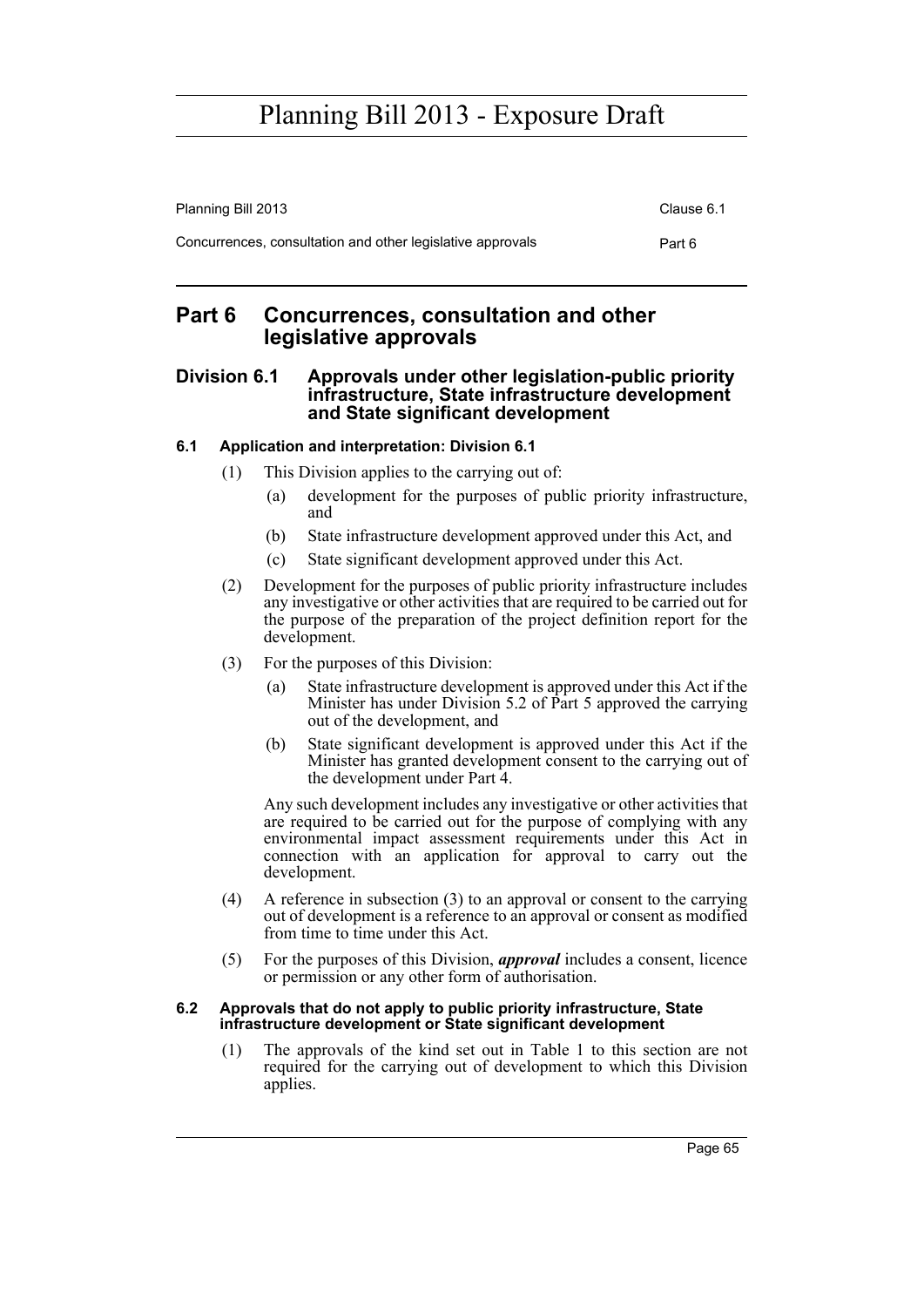#### Clause 6.3 Planning Bill 2013

Part 6 Concurrences, consultation and other legislative approvals

(2) Accordingly, the provisions of or made under any Act that would prohibit an activity without any such approval do not apply.

#### **Table 1: Approvals that do not apply**

| <b>Coastal Protection Act</b><br>1979   | Concurrence of Minister administering Act<br>under Part 3                                                                                                                                                |
|-----------------------------------------|----------------------------------------------------------------------------------------------------------------------------------------------------------------------------------------------------------|
| <b>Fisheries Management</b><br>Act 1994 | Permit referred to in section 201, 205 or 219                                                                                                                                                            |
| Heritage Act 1977                       | Approval under Subdivision 1 of Division 3 of<br>Part 4 or excavation permit under section 139                                                                                                           |
| National Parks and<br>Wildlife Act 1974 | Aboriginal heritage impact permit under section<br>90                                                                                                                                                    |
| Native Vegetation Act<br>2003           | Approval referred to in section 12 to clear<br>native vegetation (including approval to clear<br>vegetation on State protected land under<br>repealed provisions continued in force under<br>Schedule 3) |
| Rural Fires Act 1997                    | Bush fire safety authority under section 100B                                                                                                                                                            |
| Water Management Act<br>2000            | Approval under Part 3 of Chapter 3 (including<br>water use approval, water management work<br>approval and controlled activity approval or<br>aquifer interference approval)                             |

#### **6.3 Approvals that must be issued consistently for public priority infrastructure, State infrastructure development or State significant development**

- (1) An approval of the kind set out in Table 2 to this section cannot be refused if the approval is necessary for the carrying out of development to which this Division applies.
- (2) In the case of development for public priority infrastructure, any such approval is to be substantially consistent with the authority conferred by Division 5.3 of Part 5 for the carrying out of the development and with the project definition report under that Division.
- (3) In the case of State infrastructure development or State significant development, any such approval is to be substantially consistent with an approval or consent under this Act for the carrying out of the development.
- (4) This section does not apply to: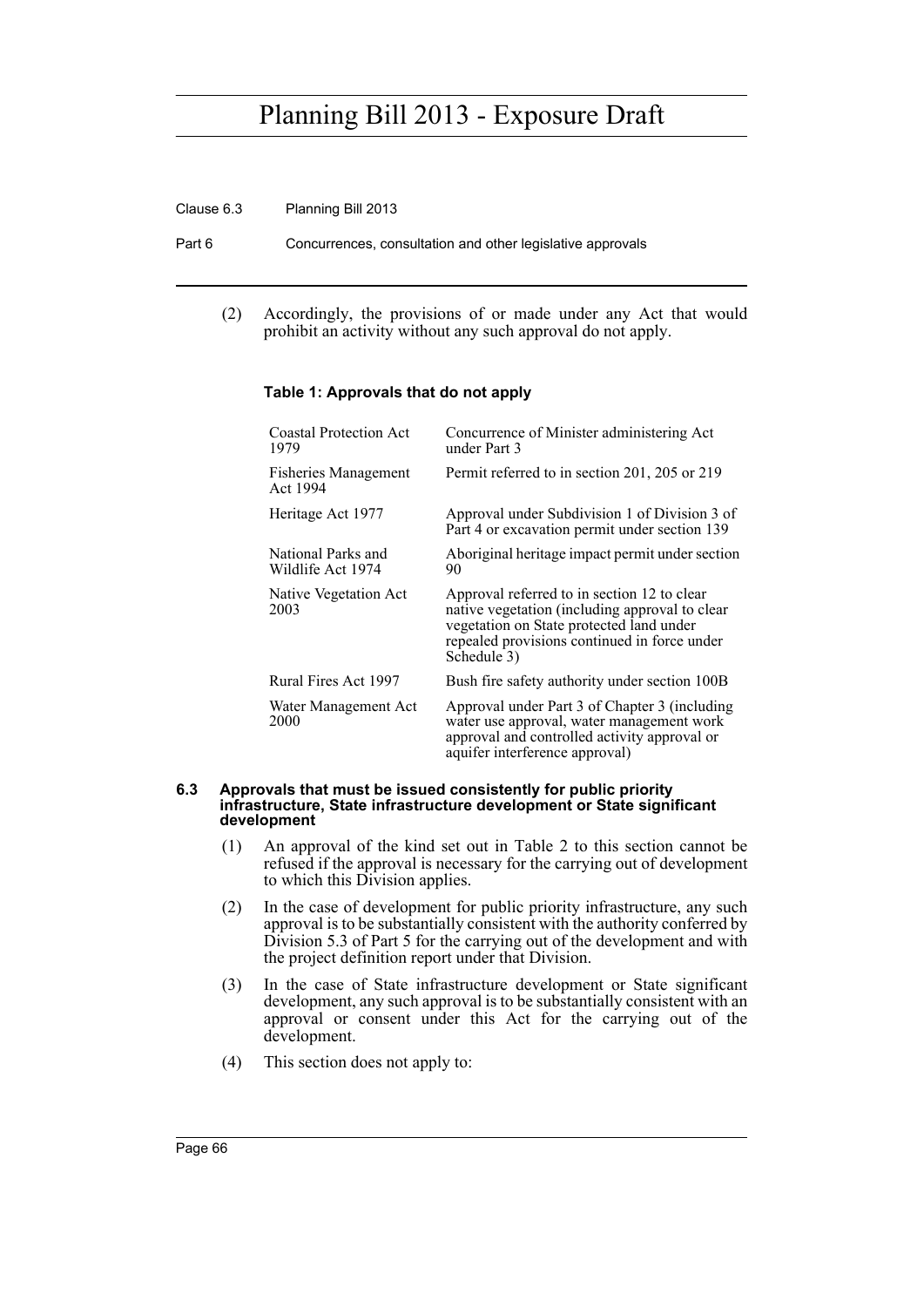Planning Bill 2013 **Clause 6.4** 

|     | Concurrences, consultation and other legislative approvals                                                                                                                                                                 |                                                   | Part 6 |
|-----|----------------------------------------------------------------------------------------------------------------------------------------------------------------------------------------------------------------------------|---------------------------------------------------|--------|
|     | an application for the renewal of any such approval or a renewed<br>(a)<br>approval, or                                                                                                                                    |                                                   |        |
|     | (b)<br>an application for a further such approval or a further approval<br>following the expiry or lapsing of any such approval, or                                                                                        |                                                   |        |
|     | in the case of an environment protection licence under the<br>(c)<br>Protection of the Environment Operations Act 1997—any period<br>after the first review of the licence under section 78 of that Act.                   |                                                   |        |
| (5) | A reference in this section to an approval includes a reference to any<br>conditions of the approval.                                                                                                                      |                                                   |        |
| (6) | This section applies to a person, court or tribunal that deals with an<br>objection, appeal or review conferred on a person in relation to an<br>approval in the same way as it applies to the person giving the approval. |                                                   |        |
|     | Table 2: Approvals that must be issued consistently                                                                                                                                                                        |                                                   |        |
|     | Fisheries Management Act 1994                                                                                                                                                                                              | Aquaculture permit under section 144              |        |
|     | Mine Subsidence Compensation<br>Act 1961                                                                                                                                                                                   | Approval under section 15                         |        |
|     | Mining Act 1992                                                                                                                                                                                                            | Mining lease under section 63 or 64               |        |
|     | Petroleum (Onshore) Act 1991                                                                                                                                                                                               | Production lease under section 42                 |        |
|     | Pipelines Act 1967                                                                                                                                                                                                         | Licence under Part 3                              |        |
|     | Protection of the Environment<br>Operations Act 1997                                                                                                                                                                       | Environment protection licence under<br>Chapter 3 |        |
|     | Roads Act 1993                                                                                                                                                                                                             | Consent under Division 3 of Part 9                |        |

#### **6.4 Statutory directions, orders etc that cannot be made or given**

#### (1) **Public priority infrastructure**

The following directions, orders or notices cannot be made or given so as to prevent or interfere with the carrying out of public priority infrastructure:

- (a) an interim protection order (within the meaning of the *National Parks and Wildlife Act 1974* or the *Threatened Species Conservation Act 1995*),
- (b) an order under Division 1 (Stop work orders) of Part 6A of the *National Parks and Wildlife Act 1974*, Division 1 (Stop work orders) of Part 7 of the *Threatened Species Conservation Act 1995* or Division 7 (Stop work orders) of Part 7A of the *Fisheries Management Act 1994*,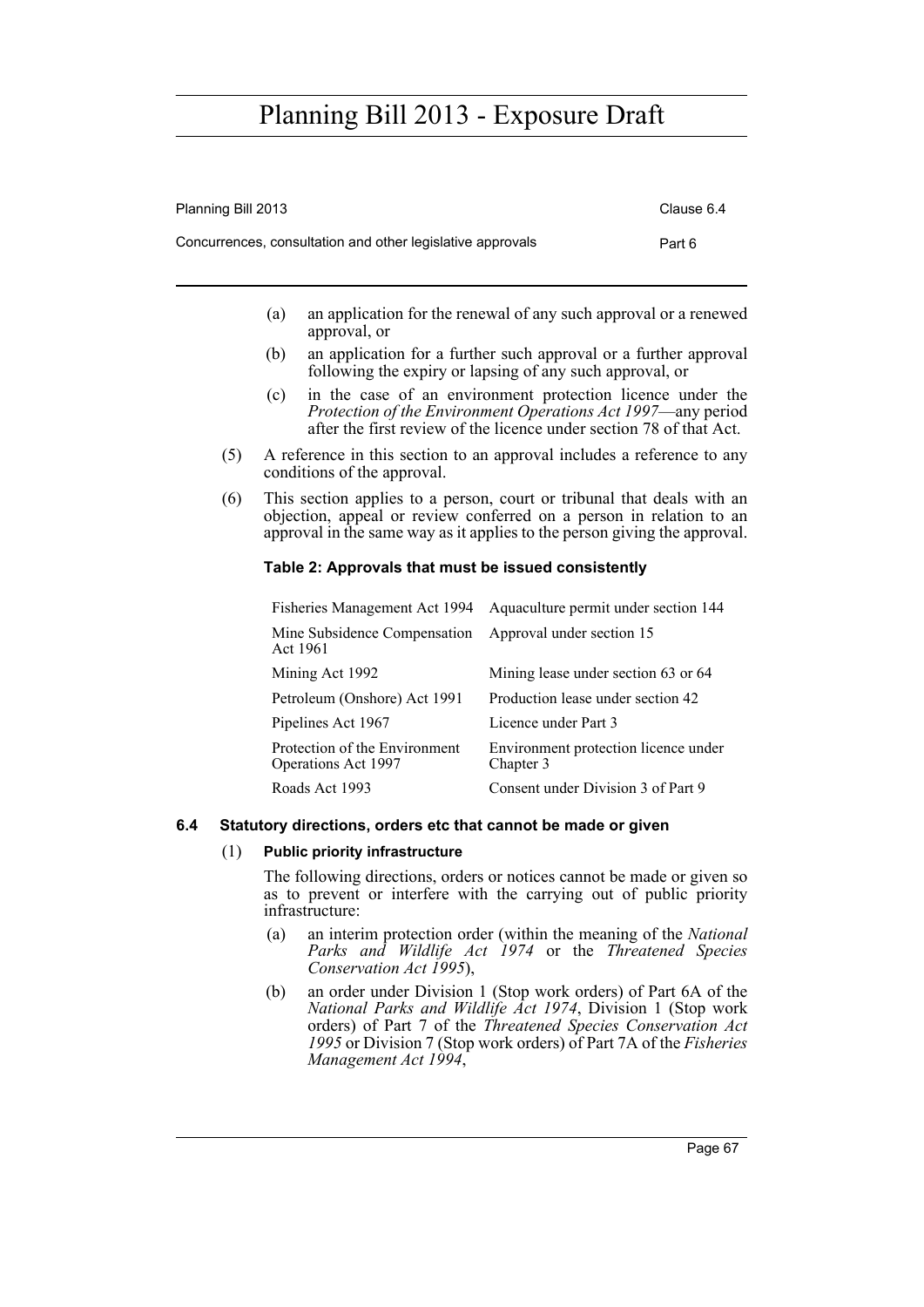Clause 6.5 Planning Bill 2013

Part 6 Concurrences, consultation and other legislative approvals

- (c) a remediation direction under Division 3 (Remediation directions) of Part 6A of the *National Parks and Wildlife Act 1974*,
- (d) an environment protection notice under Chapter 4 of the *Protection of the Environment Operations Act 1997*,
- (e) an order under section 124 of the *Local Government Act 1993*.

#### (2) **All development to which Division applies**

The following order cannot be made so as to prevent or interfere with the carrying out of development to which this Division applies:

an order under section 136 of the *Heritage Act 1977.*

(3) A direction, order or notice made or given in contravention of this section has no effect.

#### **Division 6.2 Concurrences, consultation and other legislative approvals - general provisions**

#### **6.5 Consultation with Minister administering threatened species legislation if a Minister is consent authority or determining authority**  [cf s 112B]

- (1) This section applies to the following:
	- (a) development (not being State significant development or complying development) that requires development consent under Part 4 when a Minister is the consent authority,
	- (b) development that requires environmental impact assessment under Division 5.1 of Part 5 when a Minister is the determining authority.
- (2) For the purposes of determining the application for that development consent or of that environmental impact assessment, the Minister concerned is to consult the Minister administering the threatened species legislation if the development is likely to significantly affect threatened species.
- (3) In so consulting, the Minister administering the threatened species legislation is to provide the Minister who is the consent authority or the determining authority with any recommendations made by the Department head of the Department to which the administration of that legislation is assigned.

#### **6.6 Concurrence of or consultation with responsible Department administering threatened species legislation if a Minister is not consent authority or determining authority** [cf ss 79B, 112C, 112D]

(1) This section applies to the following: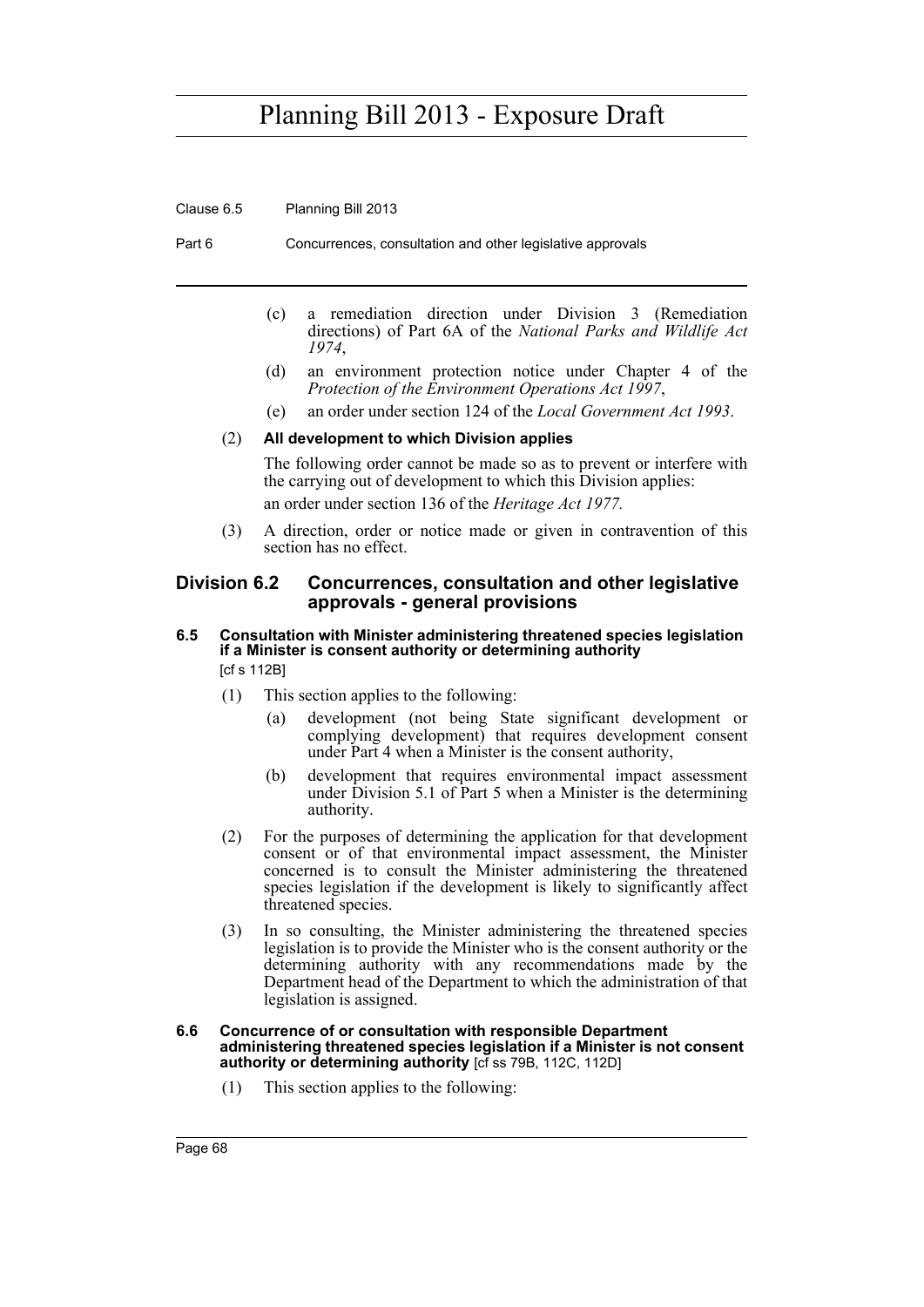| Planning Bill 2013 |     |                                                                                                                                                                                                                                                                                                                                                                                                           | Clause 6.6 |
|--------------------|-----|-----------------------------------------------------------------------------------------------------------------------------------------------------------------------------------------------------------------------------------------------------------------------------------------------------------------------------------------------------------------------------------------------------------|------------|
|                    |     | Concurrences, consultation and other legislative approvals                                                                                                                                                                                                                                                                                                                                                | Part 6     |
|                    | (a) | development (not being State significant development or<br>complying development) that requires development consent<br>under Part 4 when a Minister is not the consent authority,                                                                                                                                                                                                                         |            |
|                    | (b) | development that requires environmental impact assessment<br>under Division 5.1 of Part 5 when a Minister is not the<br>determining authority.                                                                                                                                                                                                                                                            |            |
| (2)                |     | The consent authority is not to grant development consent if the<br>development is likely to significantly affect threatened species, unless<br>the consent authority has obtained the concurrence of the Department<br>head of the Department to which the administration of the threatened<br>species legislation is assigned.                                                                          |            |
| (3)                |     | The determining authority is not to carry out the development, or grant<br>an approval to carry out the development, if the development is likely<br>to significantly affect threatened species, unless the determining<br>authority has obtained the concurrence of the Department head of the<br>Department to which the administration of the threatened species<br>legislation is assigned.           |            |
| (4)                |     | However, if the Minister administering the threatened species<br>legislation considers that it is appropriate, that Minister may elect to act<br>in the place of the relevant Department head. That Minister is required,<br>in giving any concurrence, to consult that Department head and to give<br>public notice of any recommendation of that Department head that the<br>Minister has not accepted. |            |
| (5)                |     | In determining whether to give a concurrence under this section, the<br>Department head or Minister (as the case requires) is to have regard to<br>the following:                                                                                                                                                                                                                                         |            |
|                    | (a) | any species impact statement prepared for the development and<br>submissions made in response to it,                                                                                                                                                                                                                                                                                                      |            |
|                    | (b) | any assessment report prepared by or on behalf of the proponent,                                                                                                                                                                                                                                                                                                                                          |            |
|                    | (c) | any relevant recovery plan or threat abatement plan,                                                                                                                                                                                                                                                                                                                                                      |            |
|                    | (d) | whether the development is likely to reduce the long-term<br>viability of the threatened species, populations or ecological<br>communities in the region,                                                                                                                                                                                                                                                 |            |
|                    | (e) | whether the development is likely to accelerate the extinction of<br>the threatened species, populations or ecological communities or<br>place them at risk of extinction,                                                                                                                                                                                                                                |            |
|                    | (f) | the likely economic and social consequences of granting or of not<br>granting concurrence.                                                                                                                                                                                                                                                                                                                |            |

(6) The terms of a concurrence under this section may be varied by the person who gave the concurrence at the request of the consent authority or determining authority concerned.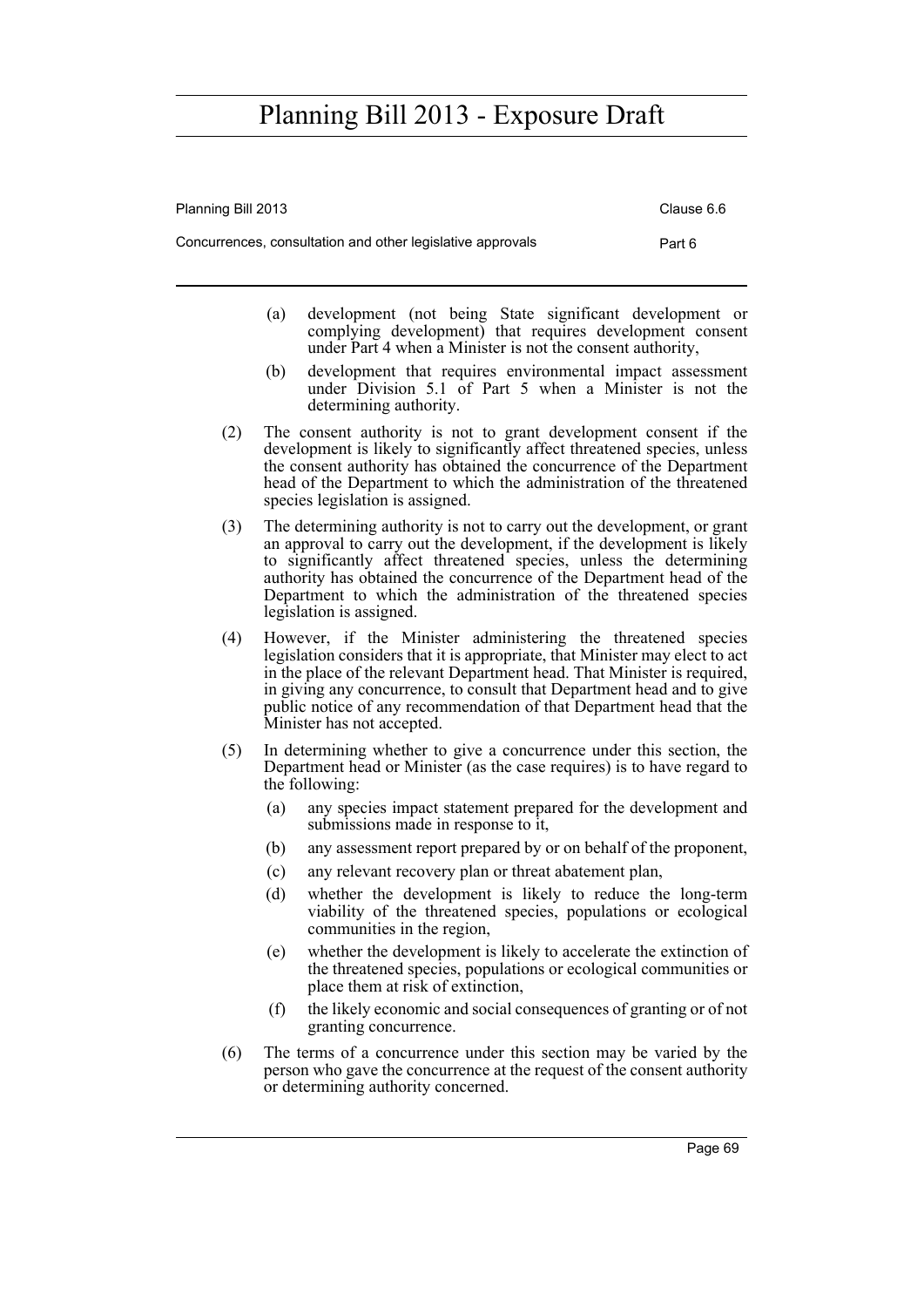Clause 6.7 Planning Bill 2013

Part 6 Concurrences, consultation and other legislative approvals

#### **6.7 Other consultation and concurrence requirements under planning control provisions** [cf s 79B]

- (1) This section applies to development (not being State significant development or complying development) that requires development consent under Part 4 when the planning control provisions of a local plan require the consent authority to consult with or to obtain the concurrence of a person before granting consent to the development.
- (2) The consent authority is required to consult with or obtain the concurrence of that person unless the consent authority determines to refuse to grant development consent.
- (3) However, if the consent authority is a Minister, then that Minister is required only to consult with that person.
- (4) A person whose concurrence to development is required may:
	- (a) grant concurrence to the development, either unconditionally or subject to conditions, or
	- (b) refuse concurrence to the development.

In deciding whether to grant concurrence, the person must take into consideration only the matters that the planning control provisions concerned require that person to take into account.

- (5) A consent authority that grants consent to the carrying out of development for which a concurrence has been granted must grant the consent subject to any conditions of the concurrence. This does not affect the right of the consent authority to impose other conditions not inconsistent with the conditions of the concurrence or to refuse consent.
- (6) If the person whose concurrence to development is required fails to inform the consent authority of the decision concerning concurrence within the time allowed by the regulations for doing so, the consent authority may determine the development application without the concurrence of that person.
- **6.8 Consultation and development consent—certain bush fire prone land**  [cf s 79BA]
	- (1) This section applies to development (not being State significant development or complying development) that requires development consent under Part 4, being development for any purpose other than:
		- (a) a subdivision of land that could lawfully be used for residential or rural residential purposes, or
		- (b) development for a special fire protection purpose (within the meaning of section 100B of the *Rural Fires Act 1997*).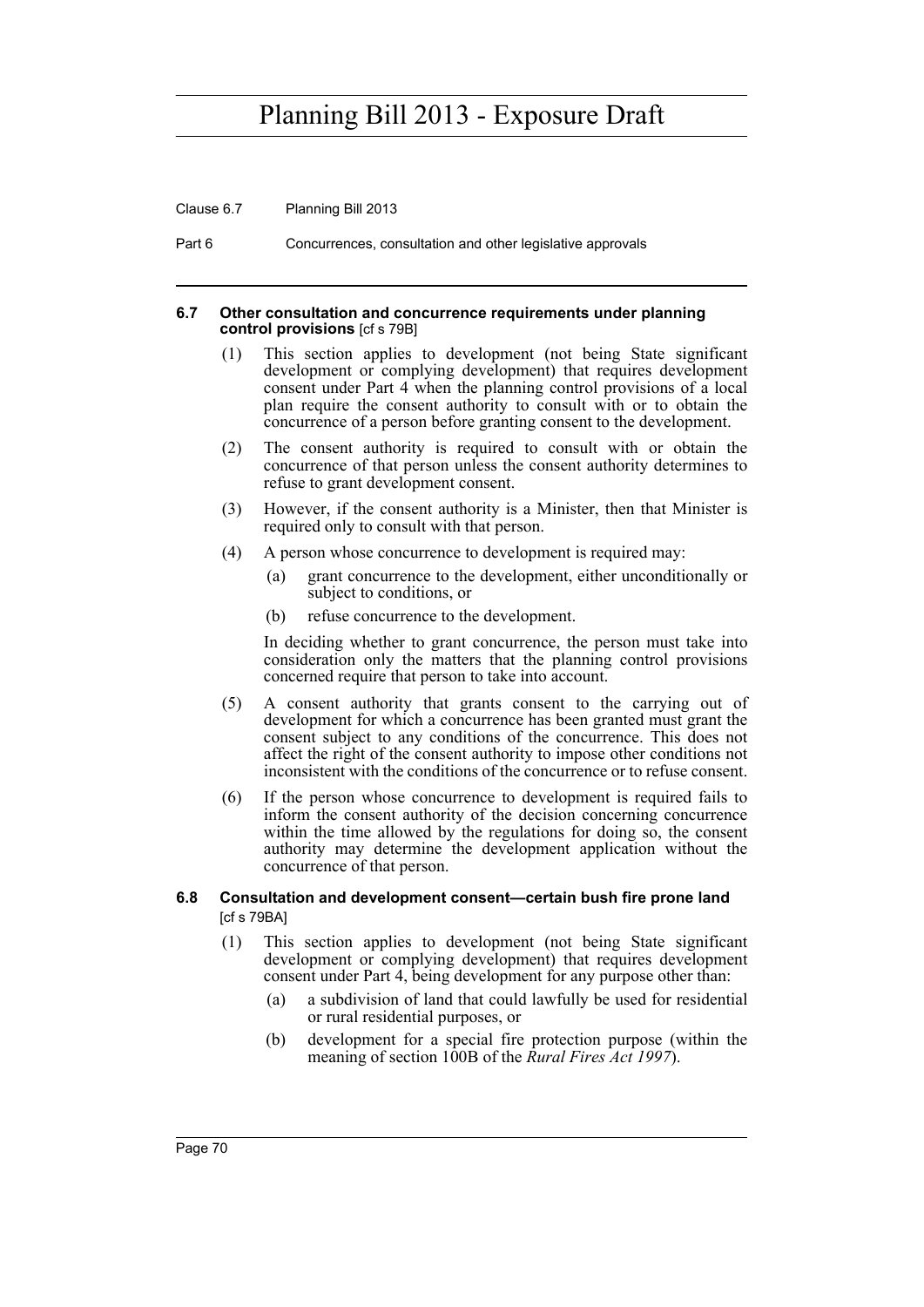| Planning Bill 2013                                         | Clause 6.9 |
|------------------------------------------------------------|------------|
| Concurrences, consultation and other legislative approvals | Part 6     |

- (2) Development consent cannot be granted for the carrying out of development to which this section applies on bush fire prone land unless the consent authority:
	- (a) is satisfied that the development conforms to the specifications and requirements prescribed or adopted by the regulations for the purposes of this section, or
	- (b) has been provided with a certificate by a person who is recognised by the NSW Rural Fire Service as a qualified consultant in bush fire risk assessment stating that the development conforms to the relevant specifications and requirements.
- (3) If the consent authority is satisfied that the development does not conform to the relevant specifications and requirements, the consent authority may, despite subsection (2), grant consent to the carrying out of the development but only if it has consulted with the Commissioner of the NSW Rural Fire Service concerning measures to be taken with respect to the development to protect persons, property and the environment from danger that may arise from a bush fire.
- (4) The regulations may exclude development from the application of this section subject to compliance with any requirements of the regulations. The regulations may (without limiting the requirements that may be made):
	- (a) require the issue of a certificate by the Commissioner of the NSW Rural Fire Service or other qualified person in relation to the bush fire risk of the land concerned, and
	- (b) authorise the payment of a fee for the issue of any such certificate.

#### **6.9 Minister may amend local plan for purpose of removing consultation, concurrence and other legislative provisions** [cf s 28]

- (1) This section applies to:
	- (a) any consultation or concurrence requirement imposed by this Division, or
	- (b) any consultation or concurrence requirement imposed by planning control provisions referred to in this Division, or
	- (c) the statutory provisions that require any approval of the kind set out in Table 3 to Division 6.3, or
	- (d) any provision of or made under any other Act that relates to the carrying out of development to which Part 4 or Part 5 applies (being a provision declared by the regulations to be a statutory provision to which this section applies).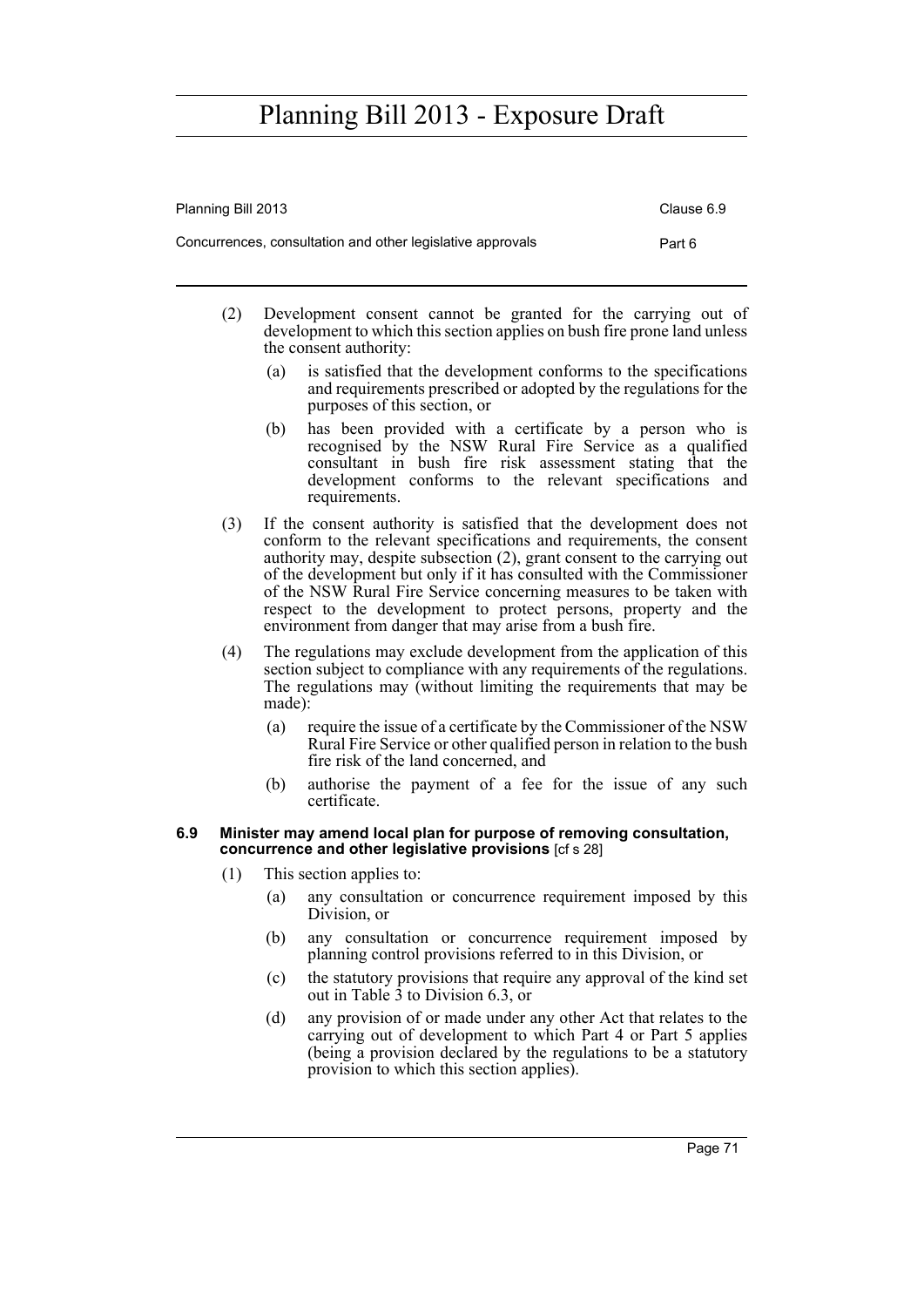Clause 6.9 Planning Bill 2013

Part 6 Concurrences, consultation and other legislative approvals

- (2) The Minister may, for the purpose of facilitating the carrying out of any particular development or any particular kind of development, amend the planning control provisions of a local plan to provide that a consultation or concurrence requirement, or a relevant statutory provision, to which this section applies does not apply to that development.
- (3) Any such amendment requires the approval of the Minister with portfolio responsibility for the matter that is the subject of the relevant consultation or concurrence requirement or for the relevant statutory provision. This subsection does not apply to an amendment of consultation or concurrence requirements referred to in subsection (1) (b).
- (4) The Minister may, under Part 3, amend the planning control provisions of the relevant local plan for any of the following purposes:
	- (a) to impose additional or alternative environmental impact assessment requirements or conditions that apply to that development,
	- (b) to prescribe matters to be included in an application for planning approval for that development,
	- (c) to prescribe matters to be taken into account in determining any such application,
	- (d) to prescribe standard conditions of development consent that are to apply to any consent for that development,
	- (e) to prescribe any other matter relating to the assessment, determination or carrying out of that development.
- (5) If any such amendment prescribes standard conditions of a development consent:
	- (a) the development consent is taken to be subject to those conditions, whether or not they are set out in the development consent, and
	- (b) any other conditions of development consent imposed by the consent authority that are inconsistent with the standard conditions, or that deal with the same matter as and are more onerous than the standard conditions, do not have any effect, and
	- (c) the standard conditions imposed cannot be modified without the approval of the Minister.
- (6) The Minister may amend the provisions of a local plan for the purposes of this section without compliance with the provisions of the planning legislation relating to the conditions precedent to doing so.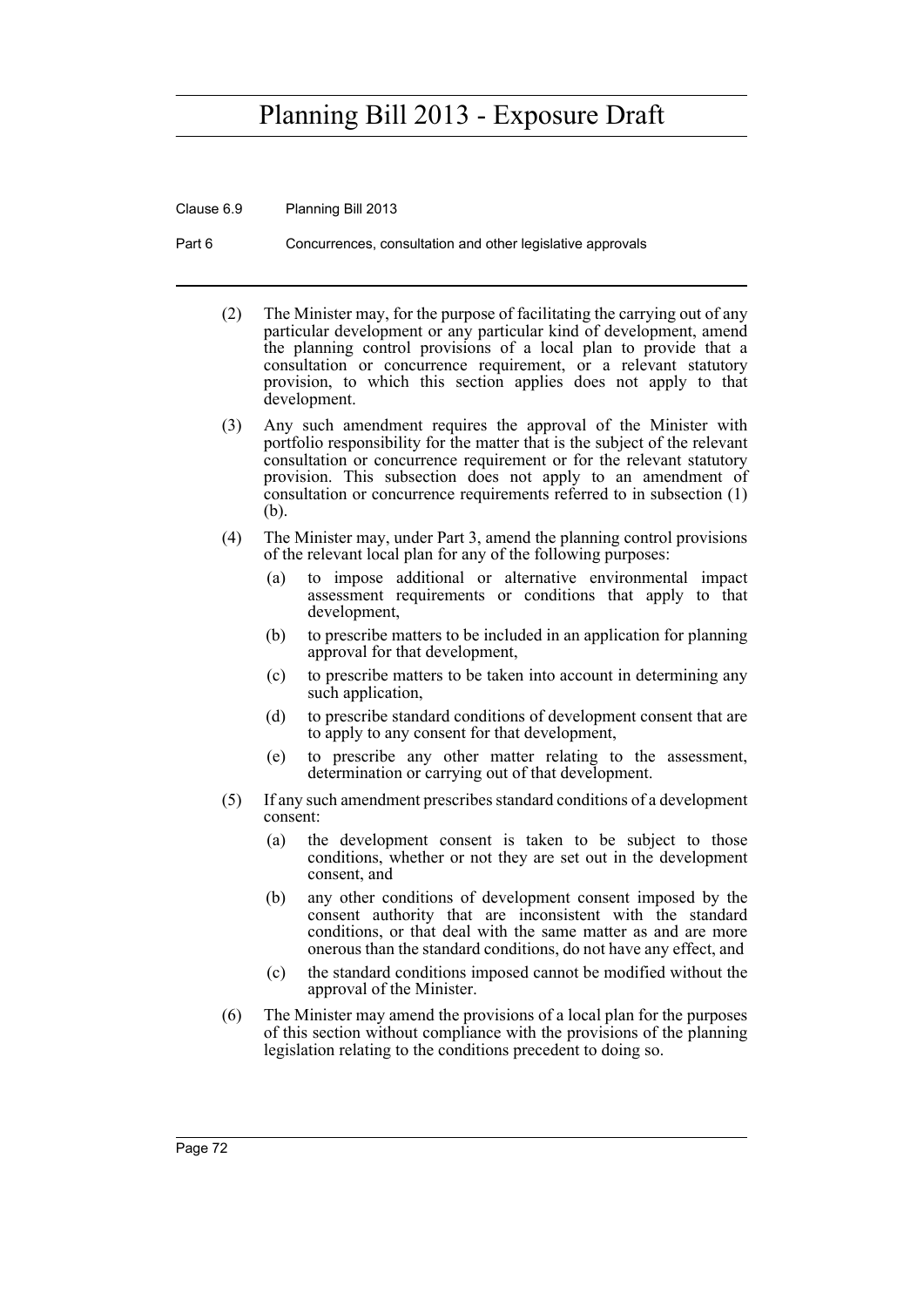| Planning Bill 2013                                         | Clause 6.10 |
|------------------------------------------------------------|-------------|
| Concurrences, consultation and other legislative approvals | Part 6      |

(7) This section has effect despite any provisions of or made under this Act requiring the relevant consultation or concurrence and despite the relevant statutory provisions of or made under any other Act.

### **Division 6.3 One stop referrals and decisions for other legislative approvals and for concurrences and consultation**

### **6.10 Application and interpretation: Division 6.3**

- (1) This Division applies to development that requires development consent under Part 4 (other than State significant development or complying development) and that:
	- (a) requires any approval of the kind set out in Table 3 to this Division, or
	- (b) is subject to any consultation or concurrence requirement imposed by Division 6.2 or by any planning control provision of a local plan referred to in Division 6.2.

The regulations may prescribe circumstances in which this Division does not apply.

#### (2) In this Division:

*approval body* means the person or body that may, under the relevant Act, grant an approval of the kind set out in Table 3 to this Division.

*first renewal* of an approval means, in the case of an environment protection licence under the *Protection of the Environment Operations Act 1997*, the first review of the licence under section 78 of that Act.

*give* an approval, includes grant or issue an approval.

*one stop referrals development* means development to which this Division applies.

### **6.11 Referral to and consultation by Director-General**

- (1) The consent authority is required to refer a copy of any application for development consent for proposed one stop referrals development to the Director-General (unless the consent authority has determined to refuse to grant development consent).
- (2) The regulations may require the provision of information to the Director-General and the payment of any part of the fee for the development application to the Director-General.
- (3) The Director-General is, when exercising functions under this Division, required to have regard to any advice on the matter that is provided by the relevant approval body or other relevant person or body for whom the Director-General acts under this Division.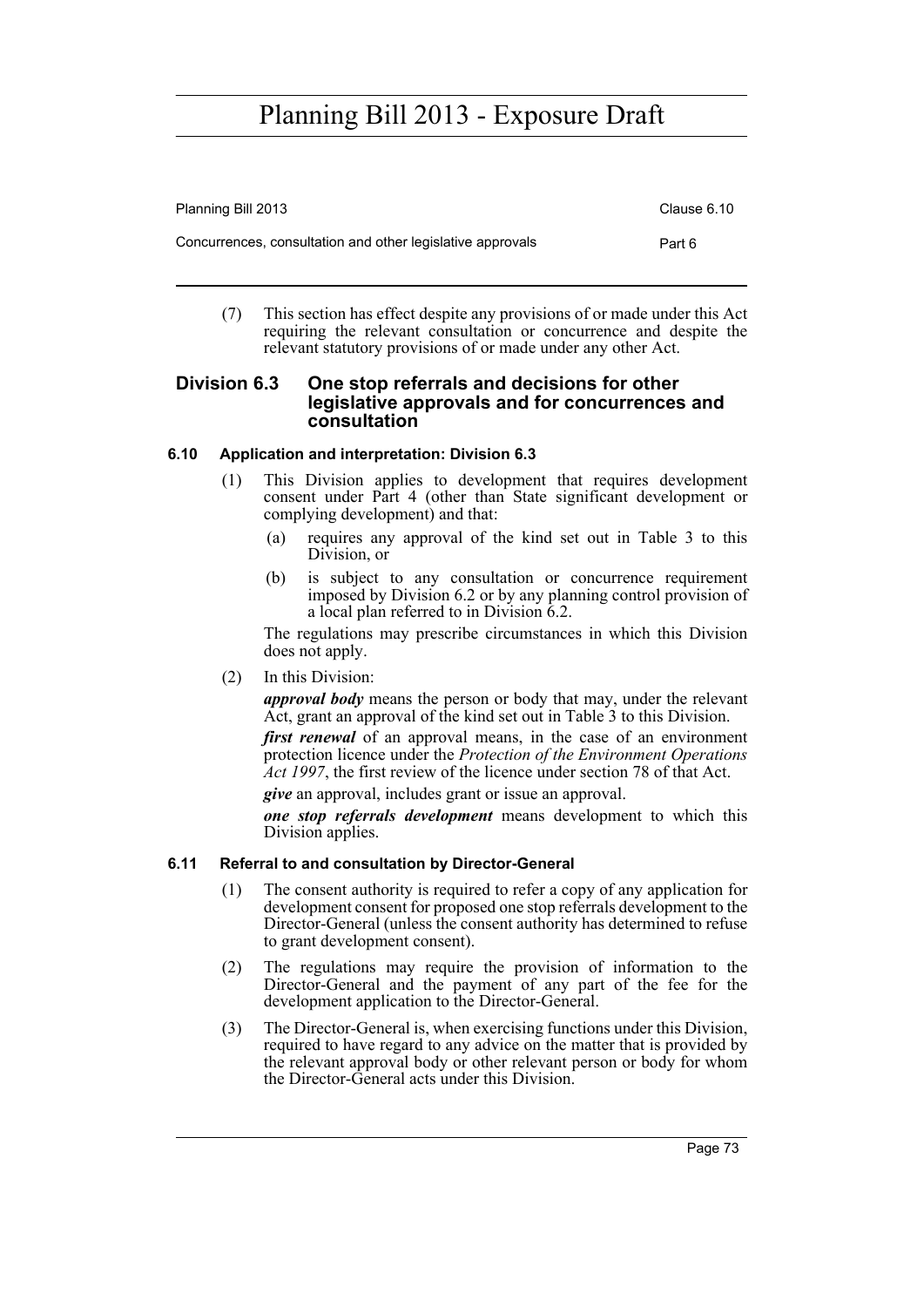Clause 6.12 Planning Bill 2013

Part 6 Concurrences, consultation and other legislative approvals

(4) The Director-General may, when exercising functions under this Division in respect of more than one legislative approval or matter, issue or give combined general terms of approval, concurrence or advice.

#### **6.12 One stop referrals and decisions for other legislative approvals**

- (1) If proposed one stop referrals development requires an approval of the kind set out in Table 3 to this Division, the Director-General is to determine, in accordance with the relevant Act relating to the approval, whether the approval should be given and, if so, the general terms of any such approval. For the purposes of this subsection, the Director-General acts in the place of (and as if he or she were) the approval body that would otherwise give that approval.
- (2) If the consent authority grants development consent for the proposed one stop referrals development, the consent is to be consistent with the general terms of approval of the Director-General of which the consent authority has been informed. For that purpose, the consent authority has the power to impose any condition that could be imposed under the relevant Act by the approval body on the giving of the approval under that Act.
- (3) The consent authority is not to grant development consent for the proposed one stop referrals development if the Director-General informs the consent authority that general terms of approval will not be issued because he or she has determined that the approval should not be given under the relevant Act.
- (4) If the consent authority grants development consent for the proposed one stop referrals development, the approval body must give the approval under the relevant Act if an application for that approval is made within 3 years of the grant of development consent and the development consent is still in force. The approval is to be substantially consistent with the general terms of approval determined by the Director-General.
- (5) This section does not limit the imposition of conditions (including conditions as to security) by the approval body on the giving of an approval that are not inconsistent with the development consent for the one stop referrals development.
- (6) This section does not apply to or limit the giving of approval by the approval body pursuant to an application for renewal of an approval or the exercise by the approval body of any of its other functions, such as the issuing of orders, the suspension or cancellation of an approval or the prosecution of offences.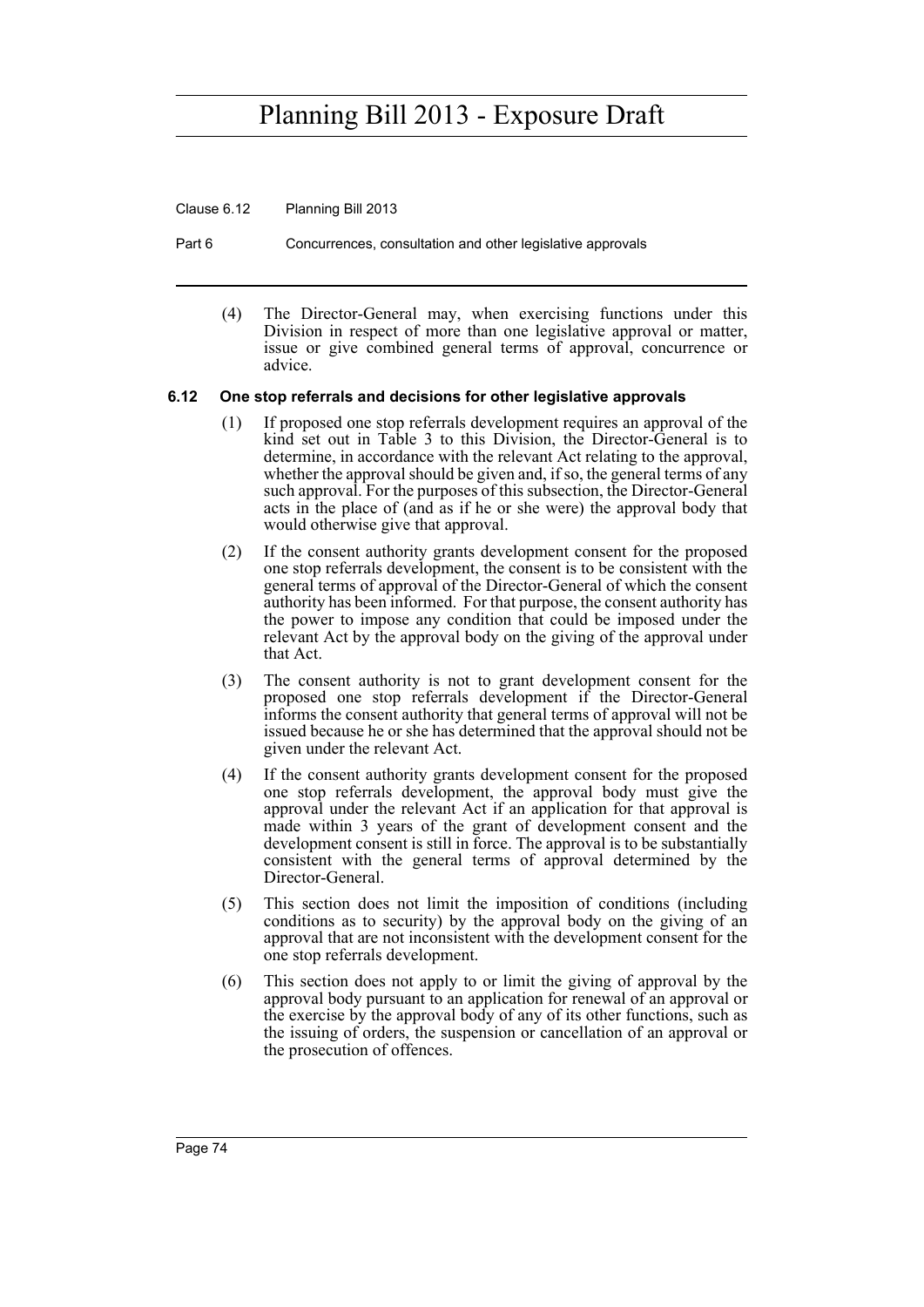| Planning Bill 2013                                         | Clause 6.13 |
|------------------------------------------------------------|-------------|
| Concurrences, consultation and other legislative approvals | Part 6      |

- (7) However, an approval body must not vary the terms of an approval subject to this section before the expiration, lapsing or first renewal of the approval (whichever first occurs) in a manner that is inconsistent with the relevant general terms of approval. This subsection does not apply to a variation that is consistent with a modification made to the conditions of the development consent.
- (8) The regulations may provide that any public or other notice requirements for an application for approval under a relevant Act are taken to be satisfied by public notice given in relation to the determination of the application for development consent.
- (9) This section does not affect any rights of objection, review or appeal of an applicant for approval under a relevant Act, but this section applies to a person, court or tribunal that deals with any such objection, review or appeal in the same way as it applies to the person giving the approval.
- (10) The Director-General is to notify the relevant approval body of a determination made by the Director-General under this section.
- (11) The consent authority is to notify the Director-General and relevant approval bodies of its determination of an application to carry out one stop referrals development.
- (12) This section has effect despite the provisions of or made under any other Act that relates to the giving of an approval to which this section applies.

#### **6.13 One stop referrals and decisions for consultation and concurrences**

- (1) If proposed one stop referrals development requires any concurrence imposed by Division 6.2 or by the planning control provisions of a local plan referred to in Division 6.2, the Director-General is, in accordance with this Act or the relevant planning control provisions, to give or refuse to give that concurrence in the place of (and as if he or she were) the person or body that would otherwise give or refuse to give concurrence.
- (2) If the proposed one stop referrals development requires any consultation imposed by Division 6.2 or by the planning control provisions of a local plan referred to in Division 6.2, the Director-General is, in accordance with this Act or the relevant planning control provisions, to give consideration to the matter and provide any relevant advice in the place of (and as if he or she were) the person or body with whom the consent authority was otherwise required to consult.
- (3) The consent authority is to notify the Director-General and relevant persons or bodies on whose behalf the Director-General has acted under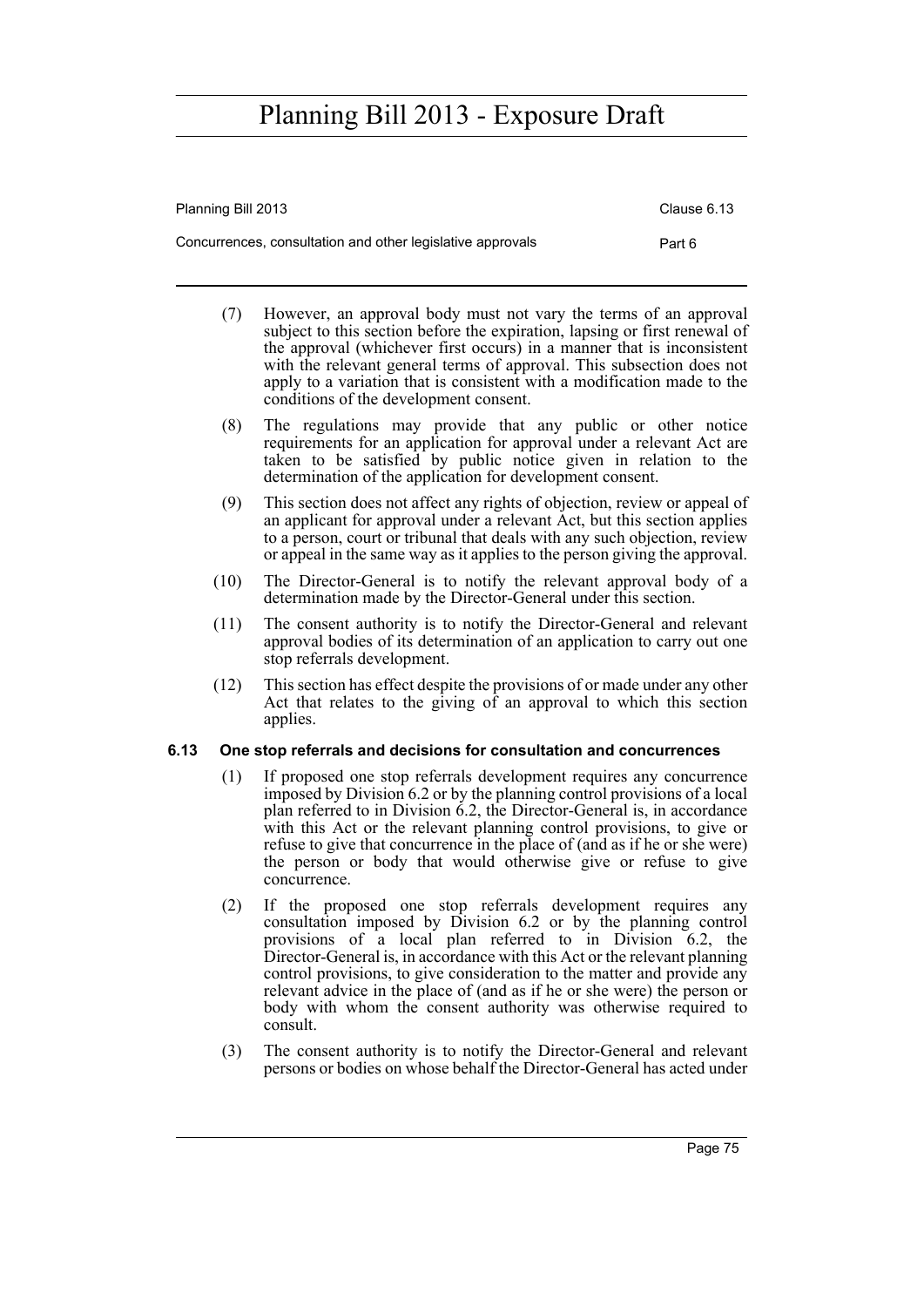Clause 6.14 Planning Bill 2013

Part 6 Concurrences, consultation and other legislative approvals

this section of his or her determination of an application to carry out one stop referrals development.

(4) This section has effect despite any other provisions of or made under this Act requiring the relevant consultation or concurrence.

#### **6.14 Special heritage provision**

A consent authority is not to refuse development consent on heritage grounds for one stop referrals development if the same development is the subject of an approval under Subdivision 1 of Division 3 of Part 4 of the *Heritage Act 1977.*

#### **Table 3: One stop referrals and decisions for legislative approvals**

| Fisheries Management Act 1994                        | Permit referred to in section 144, 201, 205 or 219                                                                                                                                                              |
|------------------------------------------------------|-----------------------------------------------------------------------------------------------------------------------------------------------------------------------------------------------------------------|
| Heritage Act 1977                                    | Approval under Subdivision 1 of Division 3 of<br>Part 4                                                                                                                                                         |
| Mine Subsidence Compensation Act<br>1961             | Approval under section 15                                                                                                                                                                                       |
| Mining Act 1992                                      | Mining lease under section 63 or 64                                                                                                                                                                             |
| National Parks and Wildlife Act 1974                 | Aboriginal heritage impact permit under section<br>90                                                                                                                                                           |
| Native Vegetation Act 2003                           | Development consent referred to in section 12 to<br>clear native vegetation (including consent to clear<br>vegetation on State protected land under repealed<br>provisions continued in force under Schedule 3) |
| Petroleum (Onshore) Act 1991                         | Production lease under section 42                                                                                                                                                                               |
| Protection of the Environment<br>Operations Act 1997 | Environment protection licence under Chapter 3                                                                                                                                                                  |
| Roads Act 1993                                       | Consent under Division 3 of Part 9                                                                                                                                                                              |
| Rural Fires Act 1997                                 | Bush fire safety authority under section 100B                                                                                                                                                                   |
| Water Management Act 2000                            | Approval under Part 3 of Chapter 3 (including<br>water use approval, water management work<br>approval and controlled activity approval or<br>aquifer interference approval)                                    |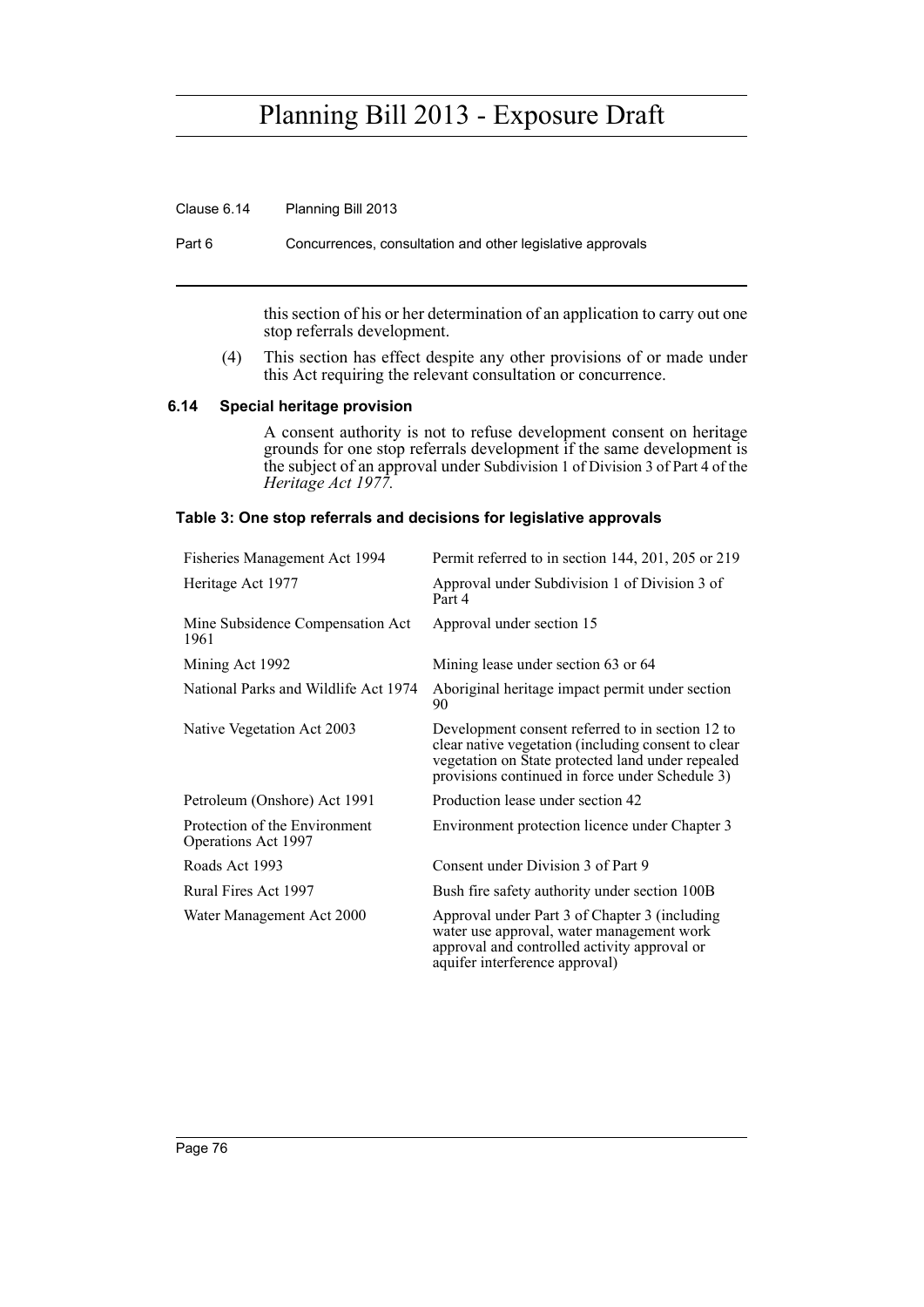Planning Bill 2013 Clause 7.1

Infrastructure and other contributions **Part 7** 

### **Part 7 Infrastructure and other contributions**

### **Division 7.1 Introductory**

#### **7.1 Definitions**

In this Part:

*biodiversity offset contribution* means a contribution imposed under Division 7.4.

*growth infrastructure plan* means a growth infrastructure plan made under Division 7.3 for regional infrastructure in a subregion of the State. *infrastructure contribution* means a local infrastructure contribution or regional infrastructure contribution.

*local infrastructure* means each of the following:

- (a) local roads,
- (b) local drainage works,
- (c) open space,
- (d) community facilities.

*local infrastructure contribution* means a contribution imposed under Division 7.2.

*local infrastructure plan* means a local infrastructure plan made under Division 7.2 for local infrastructure in a local government area.

*local plan* means the contribution provisions of a local plan.

*planning agreement* means a planning agreement provided for in Division 7.5.

*public authority* includes any Minister.

*regional infrastructure* means each of the following:

- (a) regional or State roads,
- (b) land for drainage,
- (c) transport infrastructure,
- (d) regional open space,
- (e) educational establishments.

*regional infrastructure contribution* means a contribution imposed under Division 7.3.

#### **7.2 Application of Part**

(1) This Part applies to development that requires development consent under Part 4.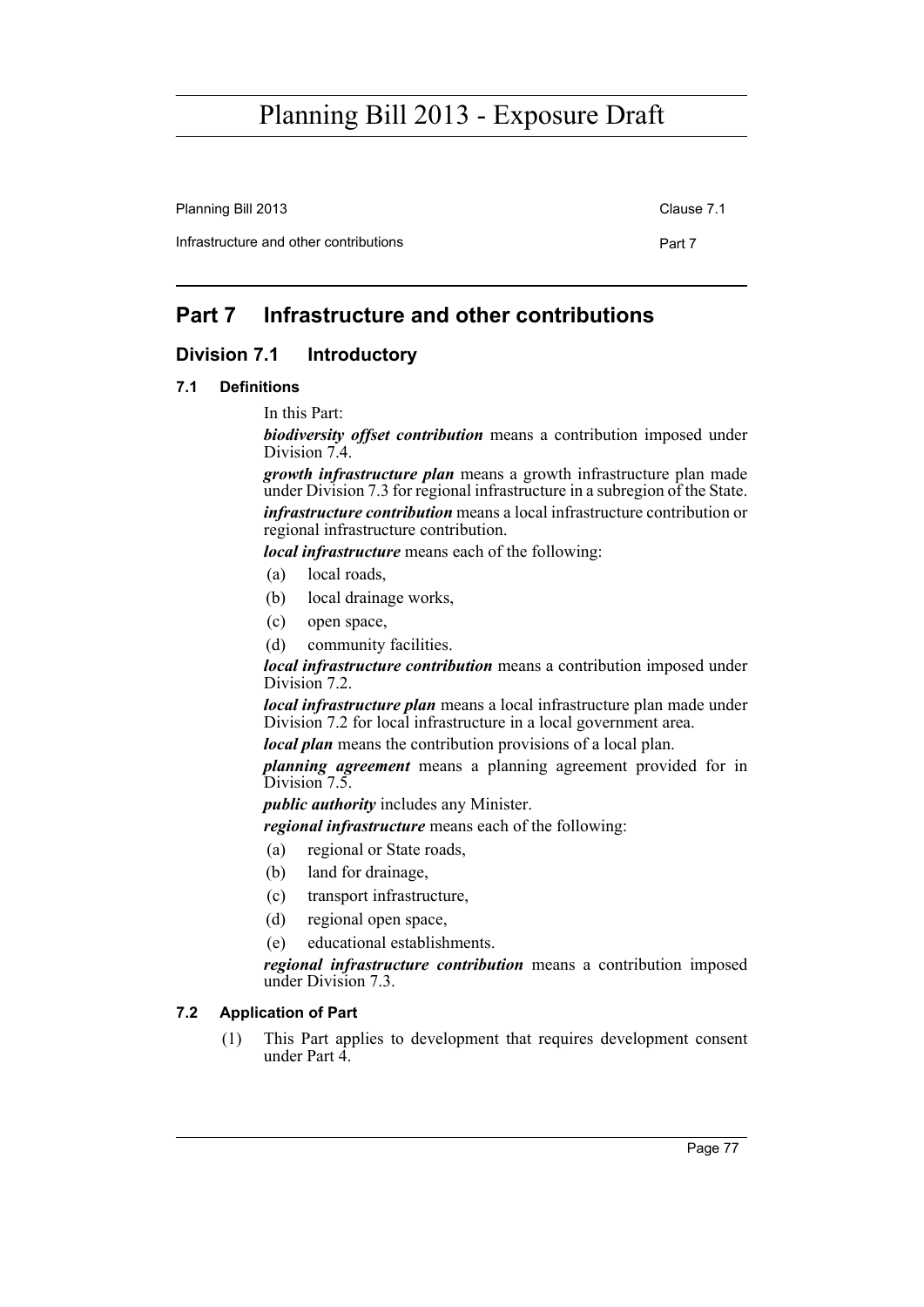Clause 7.3 Planning Bill 2013

Part 7 **Infrastructure and other contributions** 

**Note.** This Part accordingly applies where a consent authority grants development consent, including where a council or other certifier grants a complying development certificate.

(2) This Part also applies to State infrastructure development that requires approval under Part 5 and that is not carried out by or on behalf of a public authority in the same way as it applies to development that requires development consent under Part 4, subject to any necessary modifications and any modifications prescribed by the regulations.

#### **7.3 Principles for infrastructure contributions**

The following are the principles for infrastructure contributions for the purposes of this Part:

- **Principle 1:** The local or regional infrastructure that is proposed to be funded by an infrastructure contribution should be able to be provided within a reasonable time.
- **Principle 2:** The impact of the proposed infrastructure contribution on the affordability of housing should be considered.
- **Principle 3:** The proposed infrastructure contribution should be based on a reasonable apportionment between existing demand and new demand for local or regional infrastructure to be created by the proposed development to which the contribution relates.
- **Principle 4:** The proposed infrastructure contribution should be based on a reasonable estimate of the cost of proposed local or regional infrastructure.
- **Principle 5:** The estimates of demand for each item of local or regional infrastructure to which the infrastructure contribution relates should be reasonable.

**Note.** See Schedule 7 for the making of regulations with respect to transparency and accountability relating to development contributions and with respect to planning agreements and other matters.

### **Division 7.2 Local infrastructure contributions**

#### **7.4 Local infrastructure contributions for proposed development**

- (1) A consent authority can impose a local infrastructure contribution on development to fund the provision by a council of local infrastructure in the area in which development is proposed to be carried out.
- (2) In this Division, the *provision* of local infrastructure includes: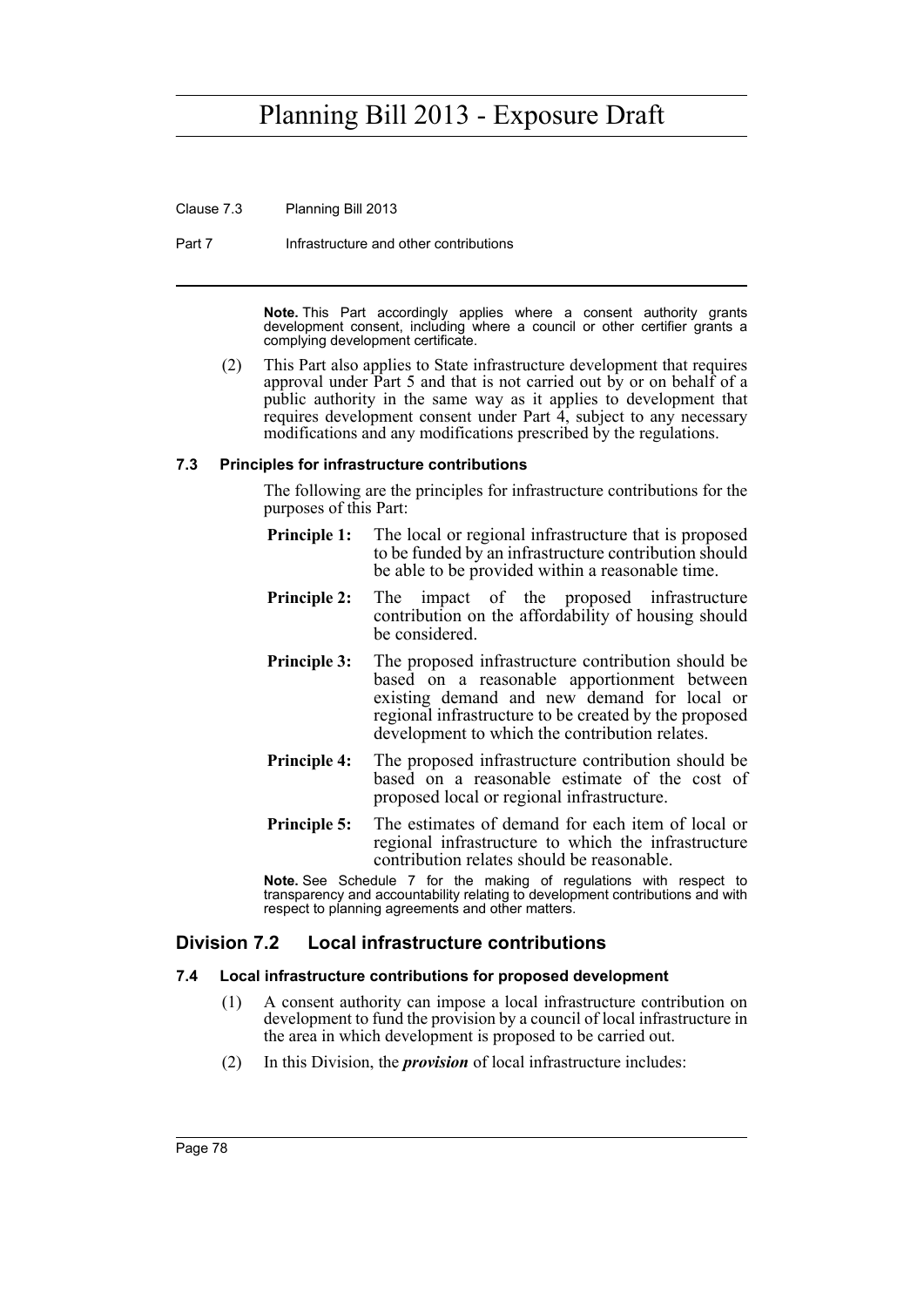| Planning Bill 2013                     | Clause 7.5 |
|----------------------------------------|------------|
| Infrastructure and other contributions | Part 7     |

- (a) the extension or augmentation of local infrastructure and recoupment of the cost of providing, extending or augmenting local infrastructure, and
- (b) the exercise of any function of a council in connection with the administration of this Division (including the carrying out of any research or investigation and the preparation of any report, study or instrument in connection with the administration of this Division).
- (3) A local infrastructure contribution is imposed by means of a condition of development consent for the development concerned.

#### **7.5 Contributions to be in accordance with contributions provisions of local plan**

- (1) A local infrastructure contribution must be in accordance with the local plan for the area, that is:
	- (a) a local infrastructure contribution can only be imposed in respect of development or a class of development that the local plan provides can be the subject of a local infrastructure contribution, and
	- (b) the amount of a local infrastructure contribution is to be determined in accordance with the local plan.
- (2) A local infrastructure contribution is imposed in respect of the local infrastructure that the local infrastructure plan provides is to be the subject of the local infrastructure contribution. Accordingly, a local infrastructure contribution cannot be imposed unless there is a local infrastructure plan.
- (3) Despite subsections (1) and (2), if the Minister is the consent authority, the Minister can impose a local infrastructure contribution that is not in accordance with the local plan for the area but must have regard to that local plan and the local infrastructure plan when imposing the contribution.

#### **7.6 Kinds of local infrastructure contributions–direct and indirect**

- (1) There are 2 kinds of local infrastructure contribution, as follows:
	- (a) a *direct contribution*, which is a contribution requiring the payment of money as a reasonable contribution towards the provision of local infrastructure,
	- (b) an *indirect contribution*, which is a contribution requiring the payment of an amount of money that is a percentage of the capital investment value of the proposed development or that is calculated by reference to the area of the proposed development or calculated in a manner authorised by the regulations.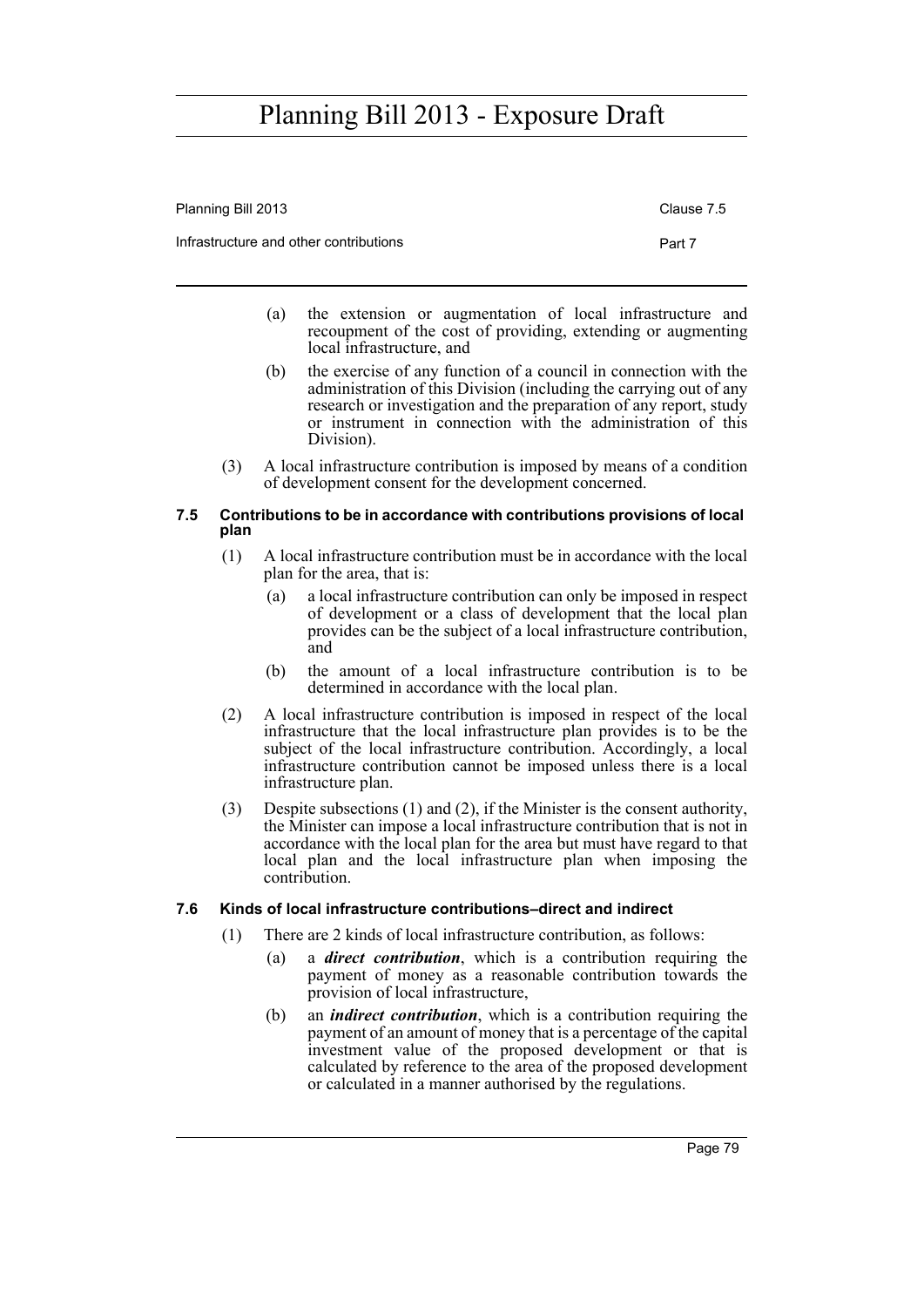Clause 7.7 Planning Bill 2013

Part 7 **Infrastructure and other contributions** 

- (2) An indirect contribution cannot be imposed in respect of development that is subject to a direct contribution (that is, only one or the other can be imposed).
- (3) Once a direct contribution has been imposed in respect of development comprising the subdivision of land (the *initial development*), no direct or indirect contribution can be imposed in respect of other development on that land unless that other development will or is likely to increase the demand for local infrastructure beyond the increase in demand attributable to the initial development.
- (4) For the purposes of a direct contribution, the cost of providing existing local infrastructure is that cost as indexed in accordance with the regulations.
- (5) For the purposes of an indirect contribution, the regulations may make provision for or with respect to the means by which the capital investment value or the area of the proposed development is to be estimated or determined.

#### **7.7 Nexus for contributions**

- (1) A direct contribution for the provision, extension or augmentation of local infrastructure within an area can only be imposed if the consent authority is satisfied that the development concerned will or is likely to require the provision of or increase the demand for that local infrastructure.
- (2) A direct contribution for recoupment of the cost of providing existing local infrastructure within the area can only be imposed if:
	- (a) the consent authority is satisfied that the development concerned will, if carried out, benefit from the provision of the existing local infrastructure, and
	- (b) the existing local infrastructure was (at any time, whether before or after the commencement of this Act) provided within the area by a council in preparation for or to facilitate the carrying out of development in the area.
- (3) For an indirect contribution there is not required to be any connection between the development the subject of the contribution and the object of expenditure of any money required to be paid.

#### **7.8 Payment of local infrastructure contributions**

(1) A local infrastructure contribution is payable to the council (the *relevant council*) of the area in which the development concerned is to be carried out.

**Note.** Payment to the council is required even if the council is not the consent authority.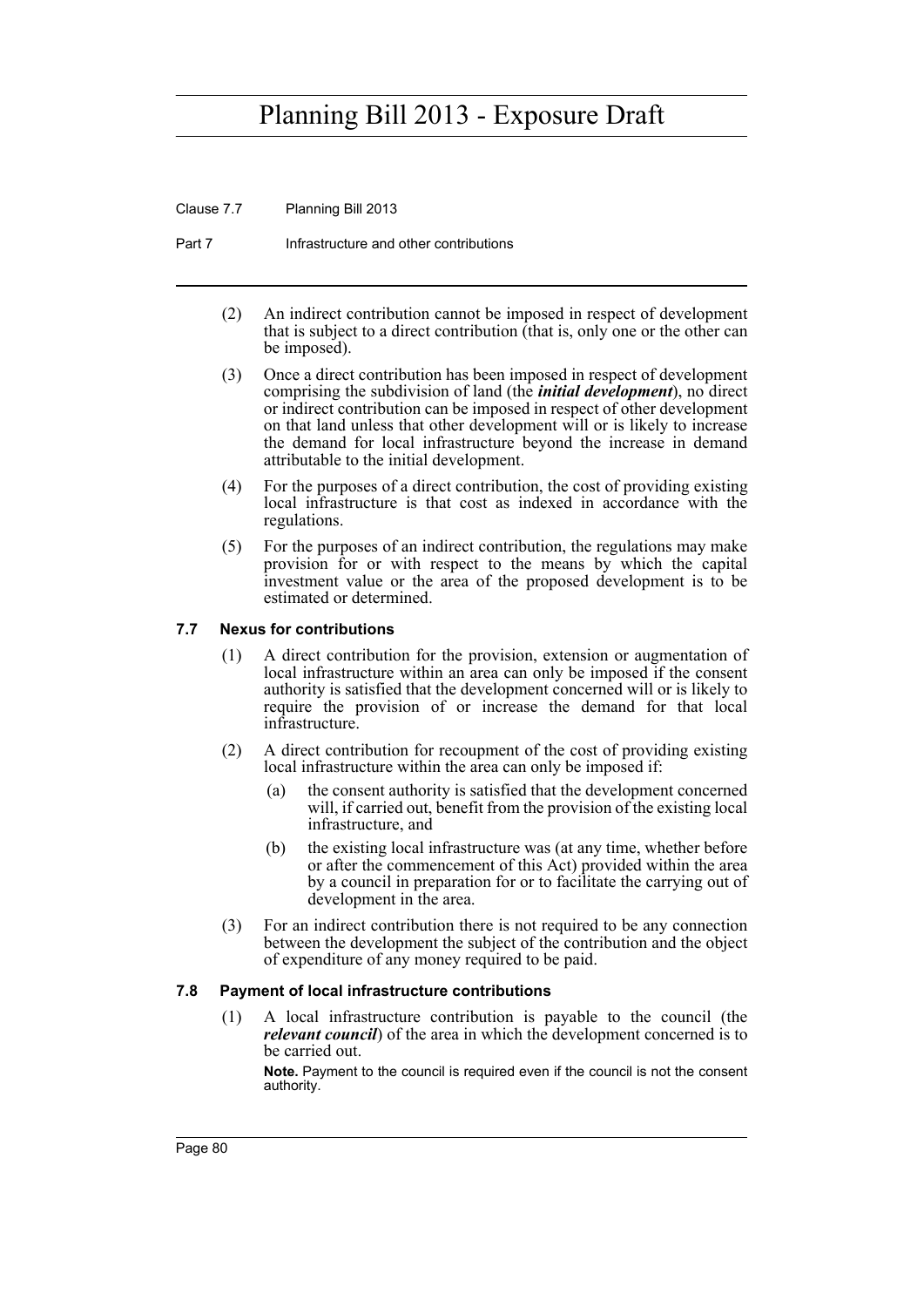| Planning Bill 2013                     | Clause 7.9 |
|----------------------------------------|------------|
| Infrastructure and other contributions | Part 7     |

(2) The time for payment of a local infrastructure contribution is as required by the local plan.

[*Provision to be included to enable deferral of the payment of local infrastructure contributions up to the transfer of the land to which they relate and to ensure that contributions are paid before the land can be transferred (whether by statutory charge on the land or otherwise).*]

- (3) The relevant council can accept the dedication of land or the carrying out of works-in-kind in part or full payment of a local infrastructure contribution. Land dedicated in satisfaction of a local infrastructure contribution is to be transferred to the relevant council.
- (4) The local plan can provide for the indexation of local infrastructure contributions under the plan by providing for a contribution to increase at a specified rate of indexation between the date the contribution is imposed and the date of payment of the contribution. The amount payable in satisfaction of a contribution is to be increased in accordance with the indexation provisions of the local plan.

#### **7.9 Use of local infrastructure contributions**

- (1) A council is to hold any money paid to it in satisfaction of a local infrastructure contribution for the purpose for which the contribution was imposed and apply the money towards that purpose. Money paid for different purposes may be pooled and applied progressively for those purposes.
- (2) Land dedicated in satisfaction of a local infrastructure contribution is to be made available by the council for the purpose for which the contribution was imposed.
- (3) The money paid in satisfaction of a local infrastructure contribution includes any additional amount earned from investment of that money and any proceeds of sale of land received in satisfaction of a local infrastructure contribution.
- (4) If the Minister considers that a council is not complying with this section in a timely manner, the Minister may direct the council on how the money held by the council is to be applied to further the local infrastructure requirements of the relevant subregion and the council is required to comply with any such direction. A direction is to be consistent with the infrastructure priorities in the subregional delivery plan and may require money collected in one local government area to be applied in another local government area in the subregion.

**Note.** The *Planning Administration Act 2013* enables the Minister to delegate to a subregional planning board the power to give directions to a council under this subsection.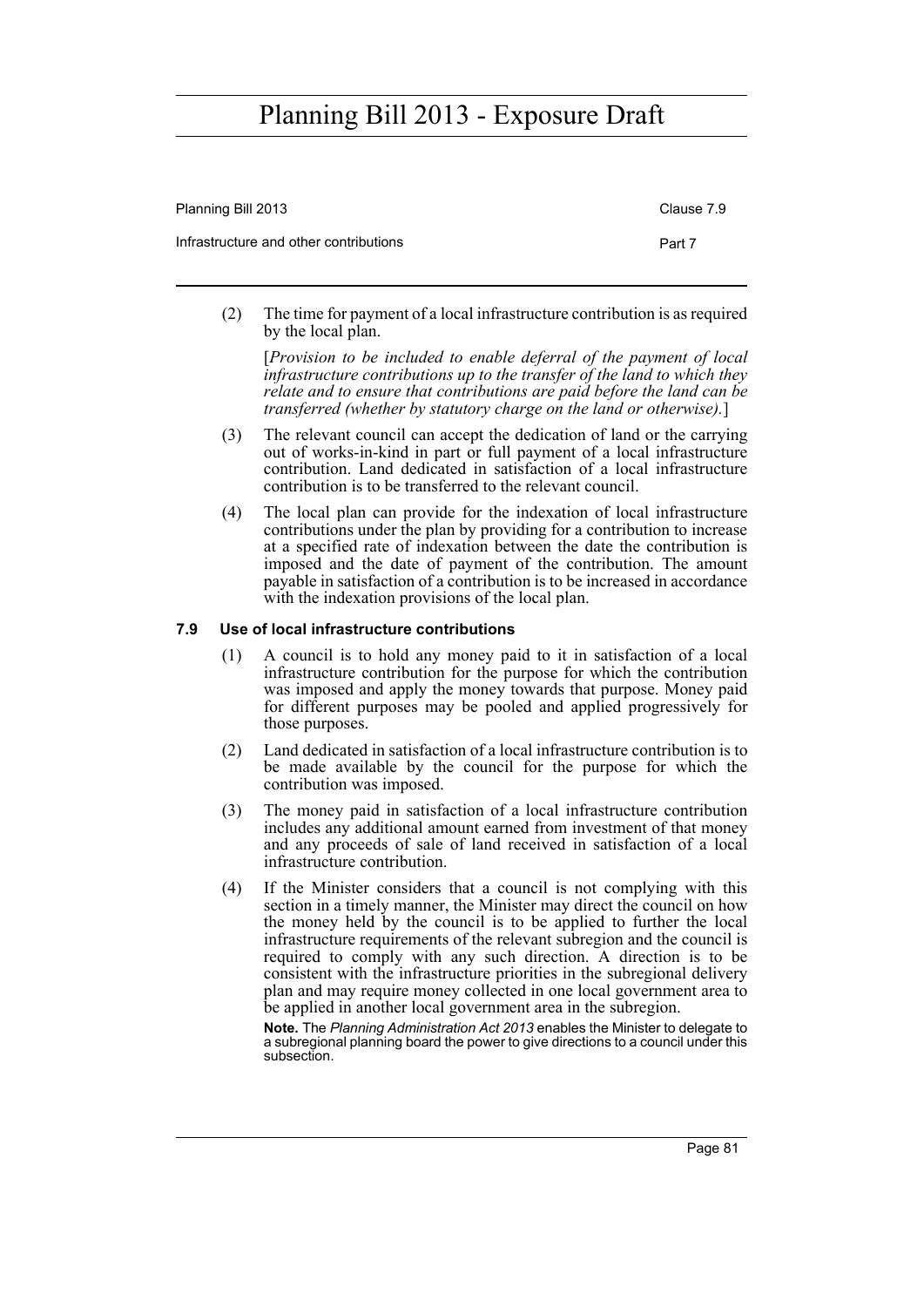Clause 7.10 Planning Bill 2013

Part 7 **Infrastructure and other contributions** 

(5) Money is to be applied, and land made available, under this section within 3 years for the purposes for which the contribution was imposed. The Minister may extend that period by 3 years in a particular case at the request of the council.

#### **7.10 Complying development**

- (1) A local plan must specify whether or not a local infrastructure contribution for which the plan provides is to be imposed on development when a complying development certificate is issued for the development.
- (2) A certifier (other than a council) cannot accept the dedication of land or the carrying out of works-in-kind in payment of a local infrastructure contribution.
- (3) A certifier must impose a condition on a complying development certificate requiring payment of a local infrastructure contribution if the local plan so requires (with the amount of the contribution to be as required by the local plan).
- (4) If a certifier fails to impose the necessary condition, such a condition has effect as if it had been imposed by the certifier.

#### **7.11 Local infrastructure plans**

- (1) A council may prepare a draft local infrastructure plan for its area and submit the draft plan to the Minister.
- (2) In preparing a draft local infrastructure plan, the council must have regard to the principles for infrastructure contributions (established by section 7.3) and to any applicable NSW planning policy.
- (3) A local infrastructure plan is to identify the local infrastructure for which a local infrastructure contribution is to be imposed. The plan may also identify other infrastructure for the area.
- (4) The Minister may make a local infrastructure plan in the form in which it was submitted or with such modifications as the Minister considers appropriate. The Minister may decide not to make the draft plan. **Note.** Part 1 of Schedule 2 requires any such draft plan to be publicly exhibited for at least 28 days.
- (5) In making a local infrastructure plan, the Minister must have regard to the principles for infrastructure contributions (established by section 7.3) and to any applicable NSW planning policy.
- (6) A local infrastructure plan is required to be published on the NSW planning website.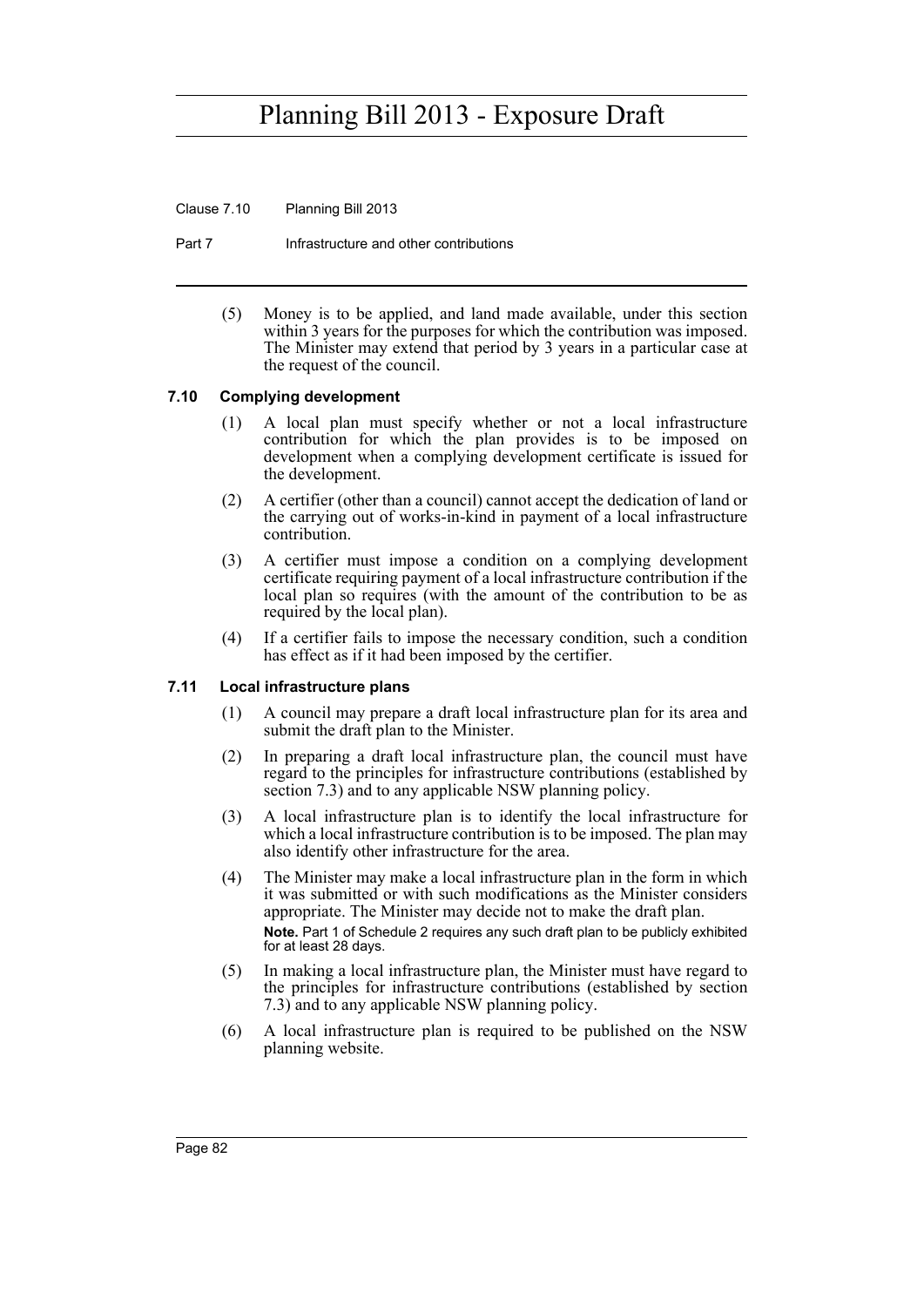| Planning Bill 2013                     | Clause 7.12 |
|----------------------------------------|-------------|
| Infrastructure and other contributions | Part 7      |
|                                        |             |

(7) A local infrastructure plan may be amended or repealed by a further local infrastructure plan published on the NSW planning website.

### **7.12 Cross-boundary issues**

- (1) A local infrastructure contribution may be imposed for the benefit (or partly for the benefit) of an area that adjoins the local government area in which the development concerned is to be carried out.
- (2) Any money payable pursuant to such a contribution is to be apportioned among the relevant councils:
	- (a) in accordance with the local plans for the areas concerned, or
	- (b) if provision is not made for the apportionment in those local plans—in accordance with the terms of the development consent for the development.
- (3) Any dispute between the councils concerned is to be referred to the Director-General and resolved in accordance with any direction given by the Director-General.

### **7.13 Local infrastructure may be provided outside NSW**

A direct contribution may, with the written approval of the Minister, be imposed for the provision of local infrastructure on land in another State or Territory if the area in which the development the subject of the contribution is to be carried out adjoins the other State or Territory.

#### **7.14 Appeals**

- (1) A condition of development consent that imposes a local infrastructure contribution as a direct contribution may be disallowed or amended by the Land and Environment Court on appeal under Part 9 because it is not reasonable in the particular circumstances of the case, even if it was in accordance with the local plan and the local infrastructure plan. The Court cannot disallow or amend the local plan.
- (2) A condition of development consent that imposes a local infrastructure contribution as an indirect contribution that is in accordance with the local plan cannot be disallowed or amended by the Land and Environment Court on appeal under Part 9.

### **Division 7.3 Regional infrastructure contributions**

### **7.15 Imposition of regional infrastructure contributions**

(1) A local plan can impose a regional infrastructure contribution on development as a contribution towards the provision of regional infrastructure by the State.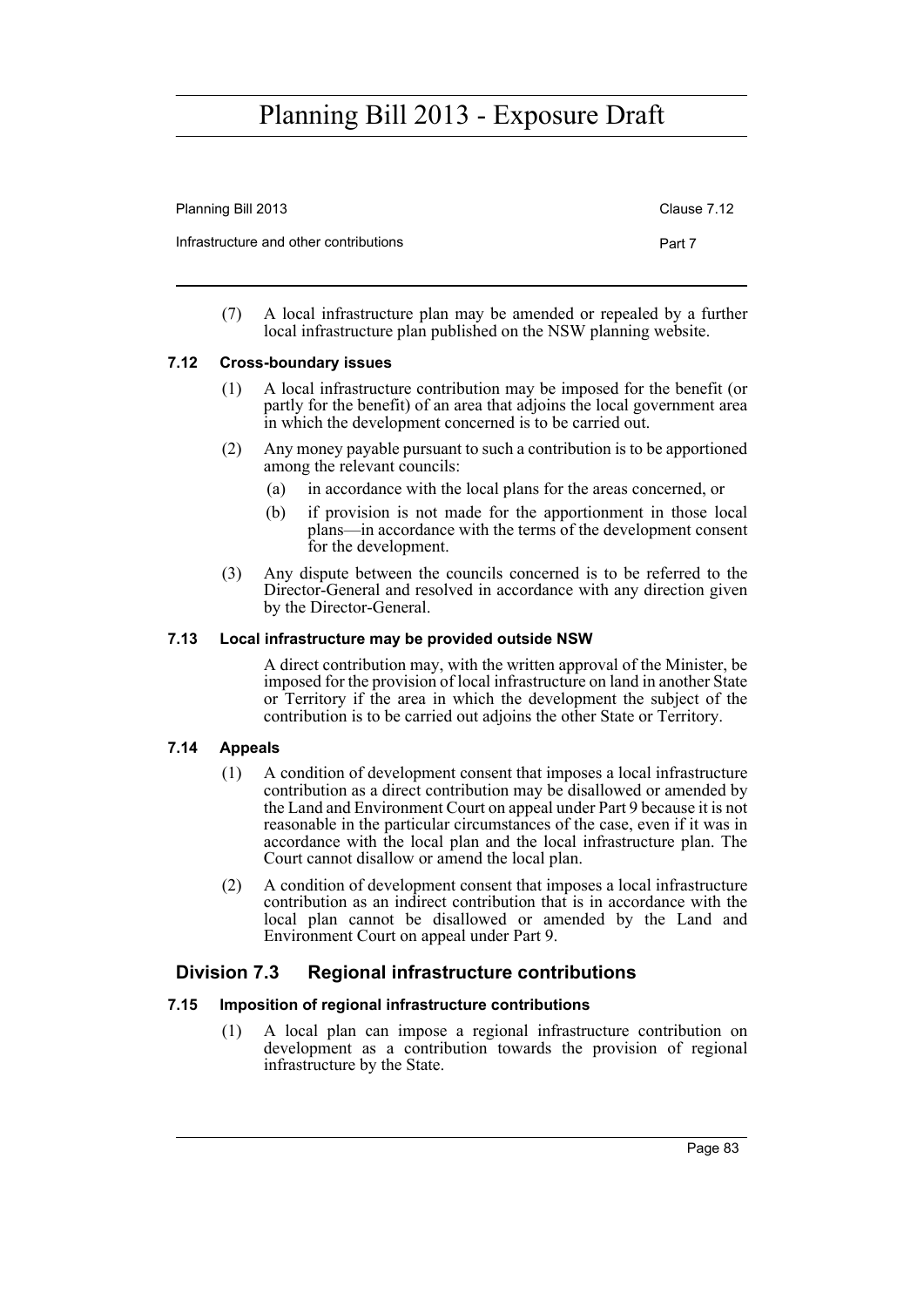Clause 7.16 Planning Bill 2013

Part 7 **Infrastructure and other contributions** 

- (2) In this Division, the *provision* of regional infrastructure includes:
	- (a) the extension or augmentation of regional infrastructure and recoupment of the cost of providing, extending or augmenting regional infrastructure, and
	- (b) any action of a public authority in connection with the exercise of any statutory function under the planning legislation in connection with regional infrastructure, including the carrying out of any research or investigation and the preparation of any report, study or instrument.
- (3) The local plan is to specify the development or class of development in respect of which a regional infrastructure contribution is imposed, the amount of the contribution, the time for payment of the contribution and any indexation of that amount at the date of payment.

[*Provision to be included to enable deferral of the payment of regional infrastructure contributions up to the transfer of the land to which they relate and to ensure that contributions are paid before the land can be transferred (whether by statutory charge on the land or otherwise).*]

- (4) The amount of a regional infrastructure contribution can only be a percentage of the capital investment value of the proposed development or calculated by reference to the area of the proposed development or calculated in a manner authorised by the regulations. The regulations may make provision for or with respect to the means by which the capital investment value or area of proposed development is to be estimated or determined.
- (5) The regional infrastructure for which a regional infrastructure contribution can be imposed extends to regional infrastructure outside the subregion concerned or outside New South Wales.
- (6) A regional infrastructure contribution is in addition to any local infrastructure contribution imposed under Division 7.2.

#### **7.16 How regional infrastructure contributions are imposed**

- (1) The consent authority for development on which a regional infrastructure contribution is imposed is to impose the contribution as a condition of development consent for the development.
- (2) If a consent authority fails to impose the necessary condition on development consent, such a condition has effect as if it had been imposed by the consent authority.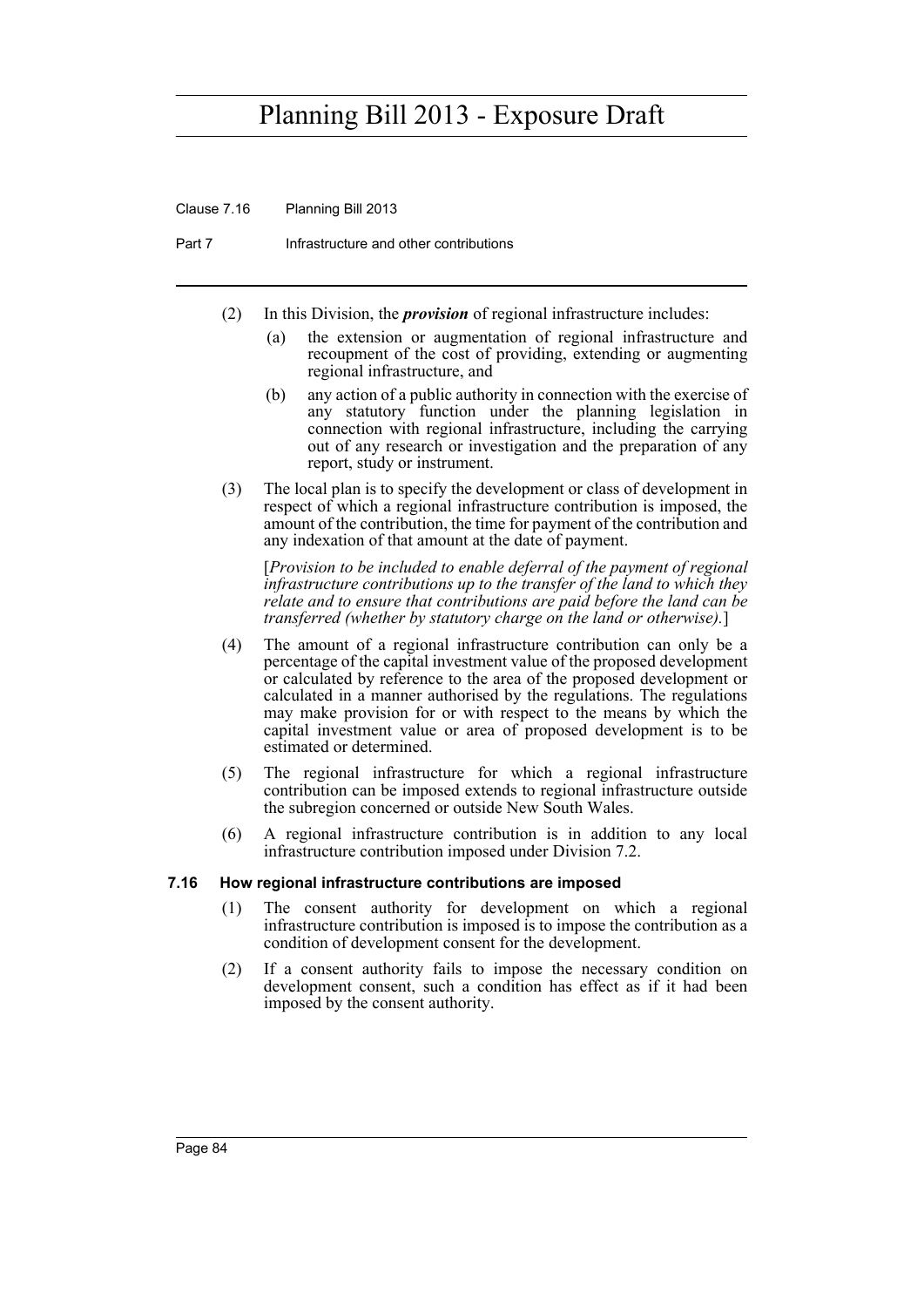| Planning Bill 2013                     | Clause 7.17 |
|----------------------------------------|-------------|
| Infrastructure and other contributions | Part 7      |

#### **7.17 Payment of regional infrastructure contributions**

- (1) A regional infrastructure contribution (and any proceeds of sale of land accepted in payment of a regional infrastructure contribution) are payable into:
	- (a) the Regional Contributions Fund under Division 7.6, subject to paragraph (b), or
	- (b) in the case of regional infrastructure contributions for land for drainage or land for regional open space - the Planning Growth Fund for the region under Schedule 1 to the *Planning Administration Act 2013*.

**Note.** Division 7.6 provides for payments from the Regional Contributions Fund for the provision of regional infrastructure identified in a growth infrastructure plan.

- (2) The Minister may accept the dedication of land or the carrying out of works-in-kind in part or full payment of a regional infrastructure contribution but only if the land or work relates to the regional infrastructure to which the contribution relates.
- (3) The Minister may sell all or part of any land received under this Division in respect of a contribution or direct the transfer of any such land to a public authority that is to provide, or has provided, infrastructure in relation to the development or class of development to which the contribution relates.

#### **7.18 Complying development**

- (1) The local plan must specify whether or not a regional infrastructure contribution for which the local plan provides is to be imposed on development when a complying development certificate is issued for the development.
- (2) A certifier must impose a condition on a complying development certificate requiring payment of a regional infrastructure contribution if the local plan so requires (with the amount of the contribution to be as required by the local plan).
- (3) If a certifier fails to impose the necessary condition, such a condition has effect as if it had been imposed by the certifier.
- (4) A certifier cannot accept the dedication of land or the carrying out of works-in-kind in payment of a regional infrastructure contribution.

#### **7.19 Planning control provisions of local plan for satisfactory arrangements for regional infrastructure**

(1) The planning control provisions of a local plan can include provision to the effect that development consent is not to be granted for specified development or development of a specified class unless arrangements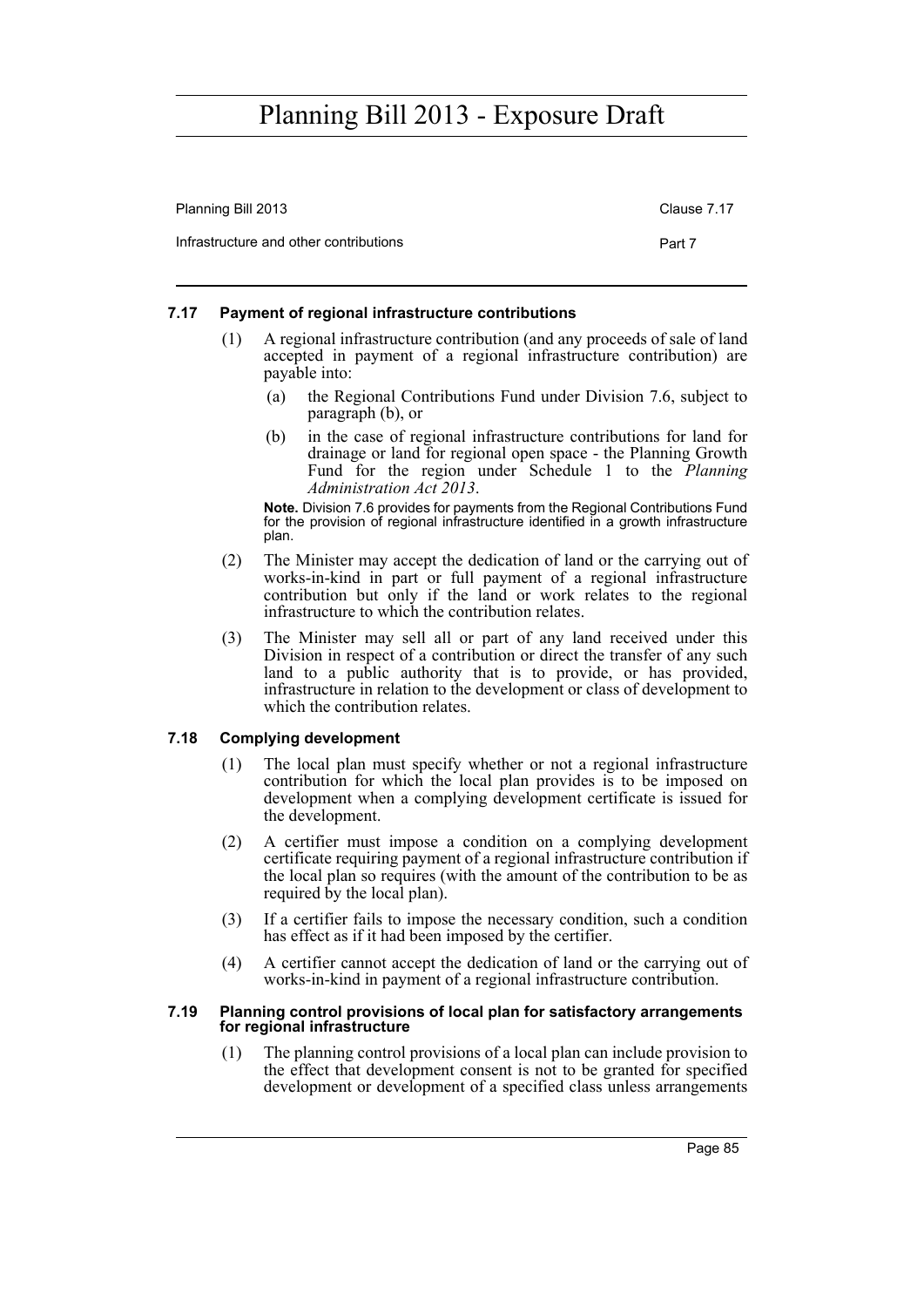Clause 7.20 Planning Bill 2013

Part 7 **Infrastructure and other contributions** 

satisfactory to the Director-General have been made for the making of a contribution towards the provision of regional infrastructure by the State in relation to the development.

- (2) In deciding for the purposes of any such provision whether satisfactory arrangements have been made for the making of a contribution towards the provision of regional infrastructure by the State in relation to development, the Director-General must have regard to the principles for infrastructure contributions (established by section 7.3).
- (3) If a regional infrastructure contribution is imposed in respect of development as a condition of development consent, a contribution towards the provision of regional infrastructure in respect of the development cannot be required under the planning control provisions of the local plan.

#### **7.20 Growth infrastructure plans**

- (1) The Director-General may prepare a draft growth infrastructure plan for any subregion of the State and submit the draft plan to the Minister. **Note.** Part 1 of Schedule 2 requires any such draft plan to be publicly exhibited for at least 28 days.
- (2) A growth infrastructure plan is to identify the regional infrastructure for which a regional infrastructure contribution may be imposed. The plan may also identify priority infrastructure for the region and other infrastructure for the subregion.
- (3) A growth infrastructure plan is to include a contestability assessment, being an assessment of the opportunities for infrastructure identified in the plan to be provided and operated by the private sector.
- (4) The Minister may make a growth infrastructure plan in the form in which it was submitted or with such modifications as the Minister considers appropriate. The Minister may decide not to make the draft plan.
- (5) The making of a growth infrastructure plan requires the concurrence of the Treasurer or (if the cost of the infrastructure concerned is less than \$30 million) the Secretary of the Treasury.
- (6) In making a growth infrastructure plan, the Minister must have regard to the principles for infrastructure contributions (established by section 7.3).
- (7) A growth infrastructure plan is required to be published on the NSW planning website.
- (8) A growth infrastructure plan may be amended or repealed by a further growth infrastructure plan published on the NSW planning website.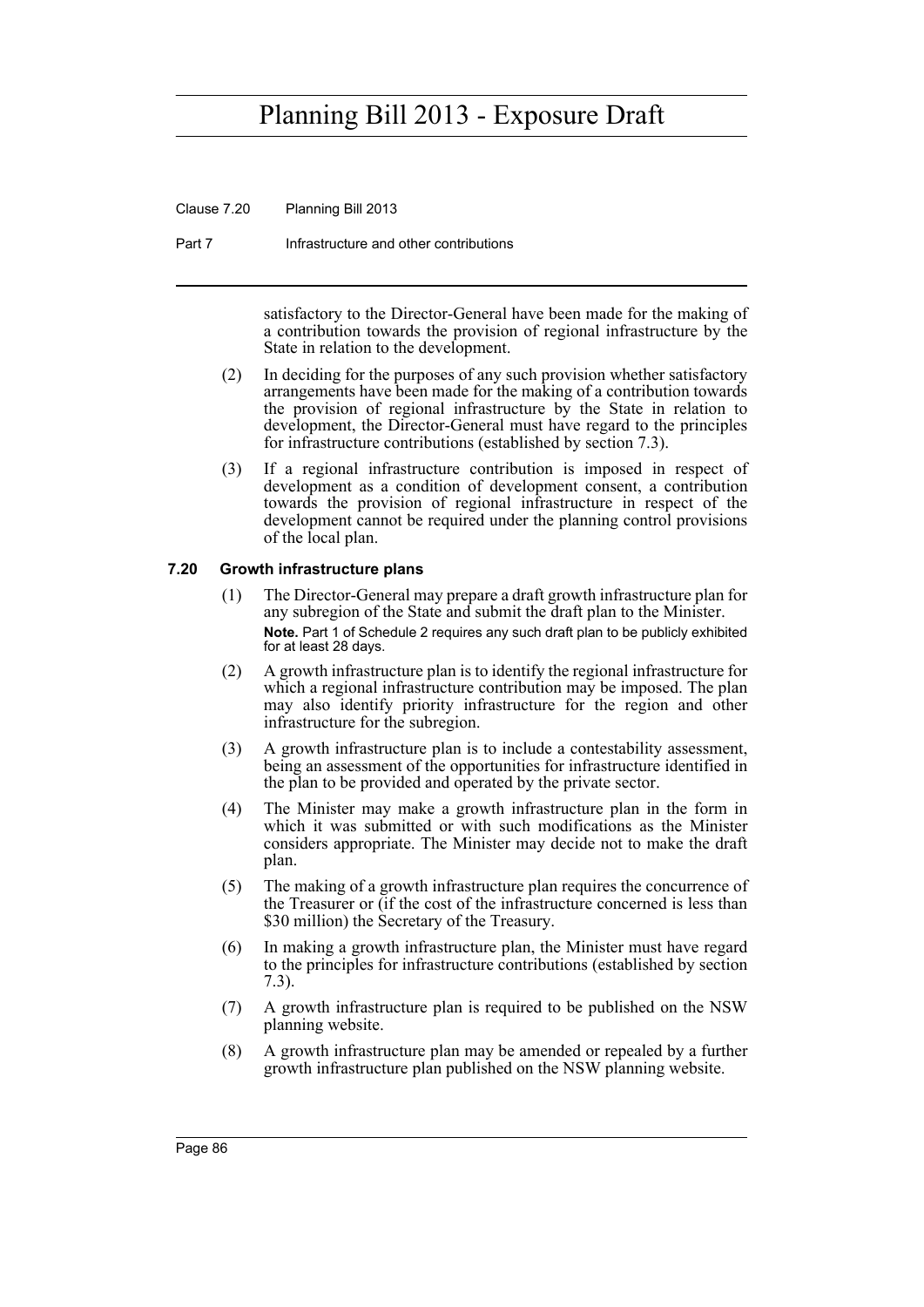| Planning Bill 2013                     | Clause 7.21 |
|----------------------------------------|-------------|
| Infrastructure and other contributions | Part 7      |

#### **7.21 Restrictions on appeals and changes to conditions**

- (1) A condition of development consent that imposes a regional infrastructure contribution in accordance with the local plan may not be disallowed or amended by the Land and Environment Court on appeal under Part 9.
- (2) A condition of development consent that imposes a regional infrastructure contribution cannot be modified without the approval of the Minister.

### **Division 7.4 Biodiversity offset contributions**

#### **7.22 Imposition of biodiversity offset contributions**

- (1) A local plan can impose a biodiversity offset contribution on development as a contribution towards the conservation or enhancement of the natural environment of the State.
- (2) The local plan is to specify the development or class of development in respect of which a biodiversity offset contribution is imposed, the amount of the contribution, the time for payment of the contribution and any indexation of that amount at the date of payment.
- (3) The natural environment for which a biodiversity offset contribution can be imposed extends to natural environment outside the locality of the proposed development.
- (4) A biodiversity offset contribution is in addition to any local or regional infrastructure contribution imposed under this Part. **Note.** Sections 3.5 and 3.6 require regional growth plans and subregional delivery plans to identify any proposed biodiversity offsets in connection with development to which the plans apply and the kinds of development for which they are proposed.

#### **7.23 How biodiversity offset contributions are imposed**

- (1) The consent authority for development on which a biodiversity offset contribution is imposed is to impose the contribution as a condition of development consent for the development.
- (2) If a consent authority fails to impose the necessary condition on development consent, such a condition has effect as if it had been imposed by the consent authority.

#### **7.24 Payment of biodiversity offset contributions**

(1) A biodiversity offset contribution (and any proceeds of sale of land accepted in payment of a biodiversity offset contribution) are payable into the Biodiversity Offset Fund under section # of the *Threatened Species Conservation Act 1995*.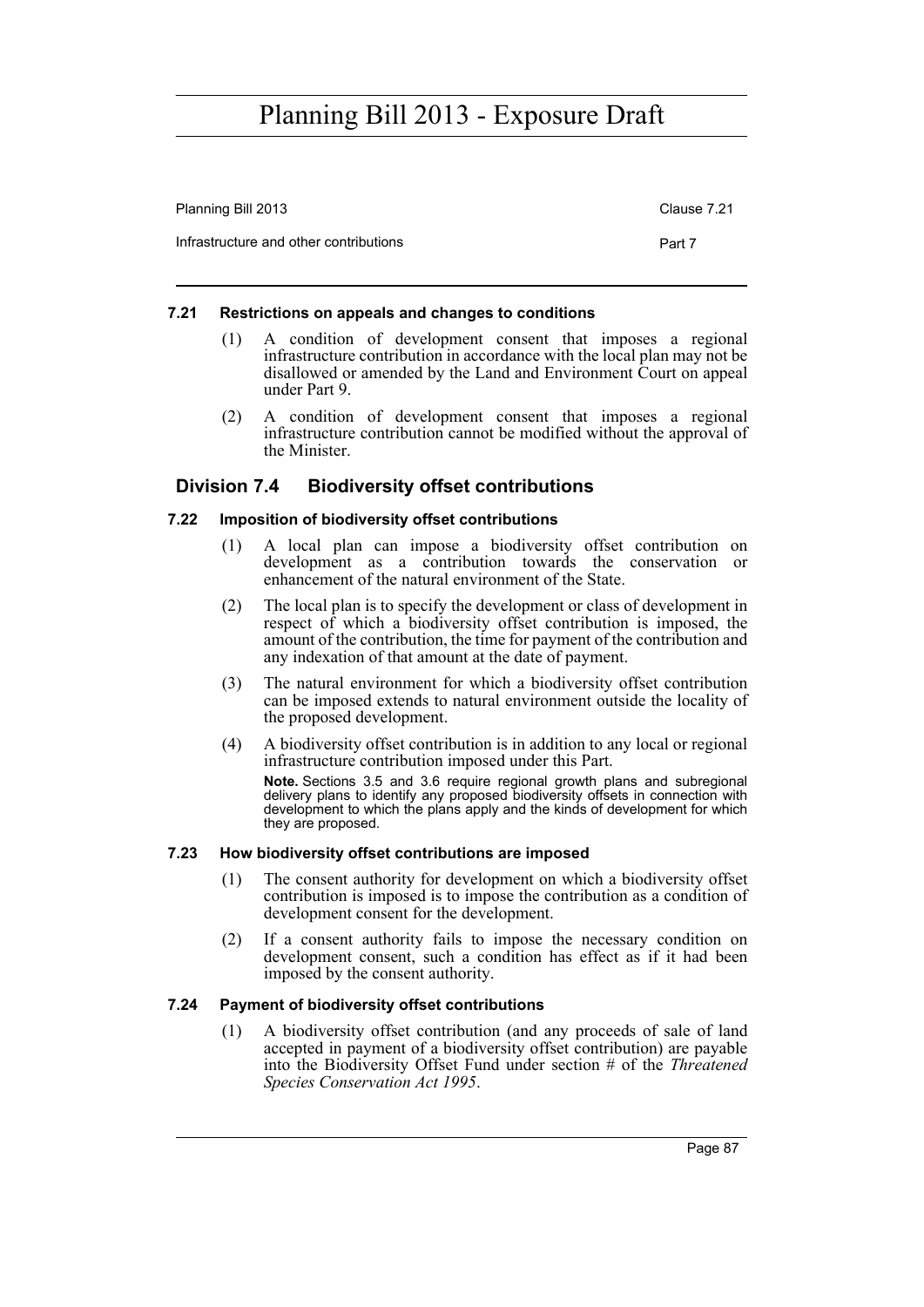Clause 7.25 Planning Bill 2013

Part 7 **Infrastructure and other contributions** 

**Note.** Amendments to that Act will establish the Fund in the special deposits account, with offset contributions for the aquatic natural environment kept separately within the Fund. The Fund will be applied for purposes determined by the relevant Minister administering the threatened species legislation that will conserve or enhance the natural environment of the State, having regard to the relevant subregional delivery plan.

- (2) A Minister administering the threatened species legislation may accept the dedication of land, or the carrying out of environmental works or activities that conserve or enhance the natural environment of the State, in part or full payment of a biodiversity offset contribution.
- (3) A Minister administering the threatened species legislation may sell all or part of any land received under this Division in respect of a contribution.

#### **7.25 Complying development**

- (1) The local plan must specify whether or not a biodiversity offset contribution for which the plan provides is to be imposed on development when a complying development certificate is issued for the development.
- (2) A certifier must impose a condition on a complying development certificate requiring payment of a biodiversity offset contribution if the local plan so requires (with the amount of the contribution to be as required by the local plan).
- (3) If a certifier fails to impose the necessary condition, such a condition has effect as if it had been imposed by the certifier.
- (4) A certifier cannot accept the dedication of land or the carrying out of works or activities in payment of a biodiversity offset contribution.

#### **7.26 Planning control provisions of local plan for satisfactory arrangements for biodiversity offsets**

- (1) The planning control provisions of a local plan can include provision to the effect that development consent is not to be granted for specified development or development of a specified class unless arrangements satisfactory to the Director-General have been made for a biodiversity offset contribution towards the conservation or enhancement of the natural environment in connection with the development.
- (2) If a biodiversity offset contribution is imposed in respect of development as a condition of development consent, such a contribution in respect of the development cannot be required under the planning control provisions of the local plan.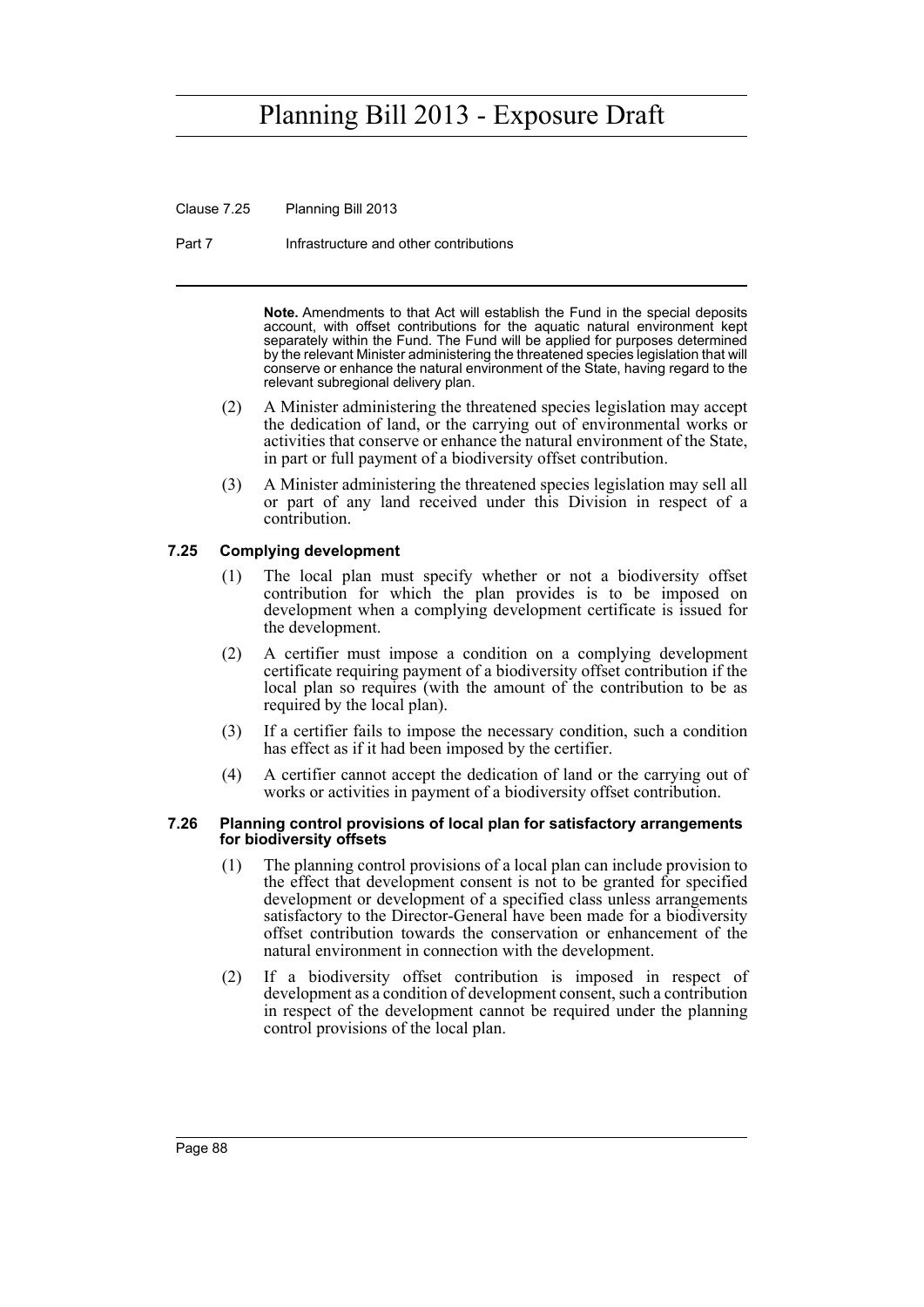| Planning Bill 2013                     | Clause 7.27 |
|----------------------------------------|-------------|
| Infrastructure and other contributions | Part 7      |

#### **7.27 Restrictions on appeals and changes to conditions**

- (1) A condition of development consent that imposes a biodiversity offset contribution in accordance with a local plan may not be disallowed or amended by the Land and Environment Court on appeal under Part 9.
- (2) A condition of development consent that imposes a biodiversity offset contribution cannot be modified without the approval of a Minister administering the threatened species legislation.

### **Division 7.5 Planning agreements**

#### **7.28 Developers can enter into planning agreements**

- (1) A *planning agreement* is a voluntary agreement between one or more public authorities and a person (the *developer*) under which the developer is required to dedicate land free of cost, pay money, or to carry out public or other works, or any combination of them, to be used for or applied towards the following:
	- (a) the provision of infrastructure that is identified in a local infrastructure plan or growth infrastructure plan,
	- (b) the provision of infrastructure that is identified in a Ministerial planning order where there is no local infrastructure plan applying to the land concerned or where there is no growth infrastructure plan applying to the land concerned,
	- (c) the provision of affordable housing that is identified in a strategic plan,
	- (d) the conservation or enhancement of the natural environment of the State.
- (2) The developer must be:
	- (a) a person who has sought a change to or the making or revocation of the planning control provisions of a local plan, or
	- (b) a person who has made, or proposes to make, a development application, or
	- (c) a person who has entered into an agreement with, or is otherwise associated with, a person to whom paragraph (a) or (b) applies.
- (3) When entering into a planning agreement that relates to the provision of infrastructure, a public authority must have regard to the principles for infrastructure contributions (established by section 7.3).
- (4) In this Division, the *provision* of infrastructure includes:
	- (a) the extension or augmentation of infrastructure and the recoupment of the cost of providing, extending or augmenting infrastructure, and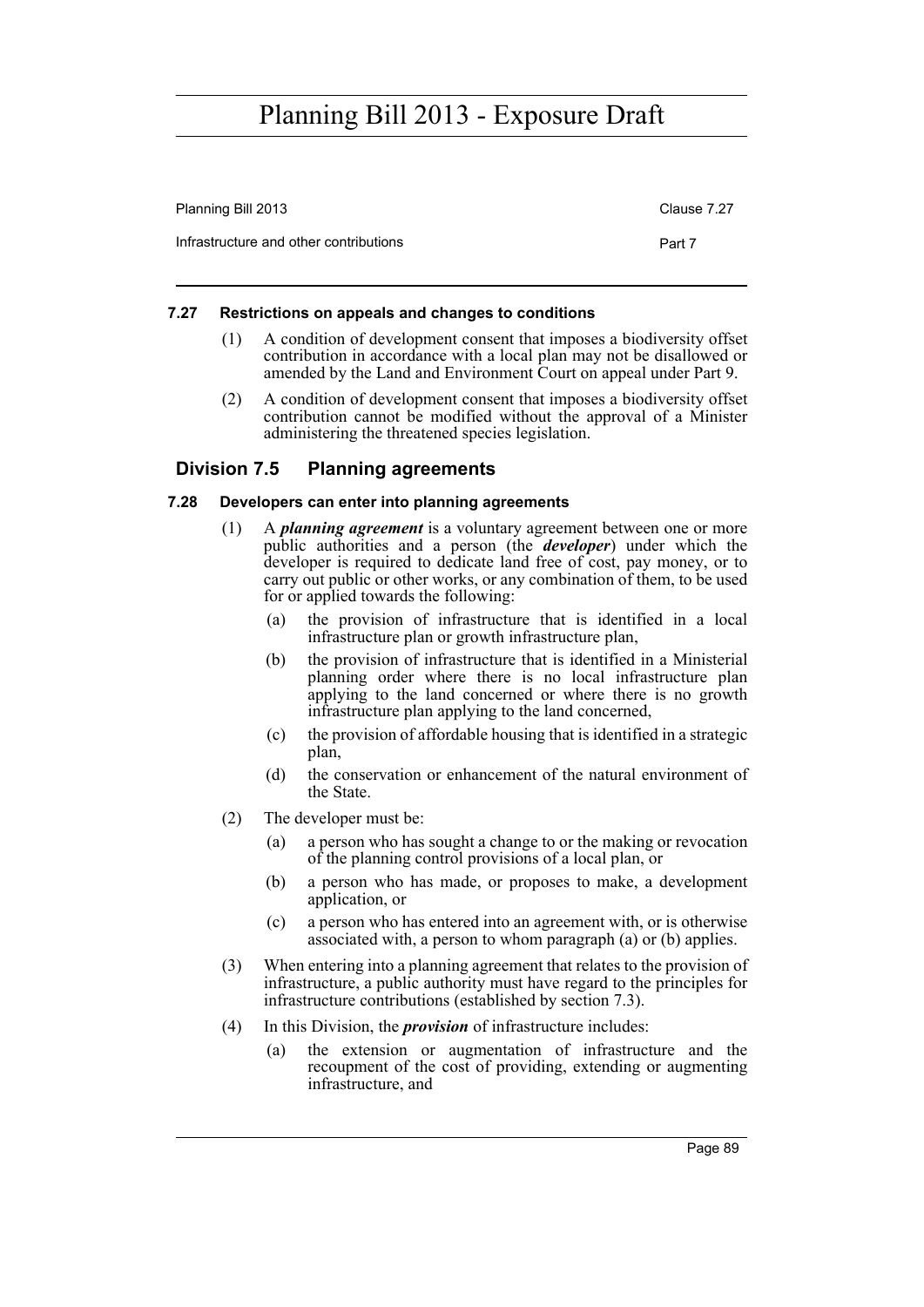Clause 7.29 Planning Bill 2013

Part 7 **Infrastructure and other contributions** 

- (b) the funding of recurrent expenditure relating to the provision, extension or augmentation of infrastructure, and
- (c) any action of a public authority in connection with the exercise of any statutory function under the planning legislation, including the carrying out of any research or investigation and the preparation of any report, study or instrument.

#### **7.29 Planning agreements can limit contribution requirements**

- (1) A planning agreement can exclude the application in respect of development of any provision of Division 7.2 (Local infrastructure contributions), Division 7.3 (Regional infrastructure contributions) or Division 7.4 (Biodiversity offset contributions), subject to the following restrictions:
	- (a) a planning agreement cannot exclude the application of a provision of Division 7.2 in respect of development unless the consent authority for the development or the Minister is a party to the agreement,
	- (b) a public authority is not to enter into a planning agreement excluding the application of Division 7.3 unless the public authority is the Minister or does so with the approval of the Minister,
	- (c) a public authority is not to enter into a planning agreement excluding the application of Division 7.4 unless the public authority is a Minister administering the threatened species legislation or does so with the approval of any such Minister.
- (2) If a planning agreement excludes the application of any provision of Division 7.2, 7.3 or 7.4 to particular development, a consent authority cannot impose a contribution in respect of that development under the excluded provisions (except in respect of the application of any part of those provisions that is not excluded by the agreement).

#### **7.30 Use of planning agreement contributions**

- (1) A public authority is to hold any money paid to it under a planning agreement for the purpose for which the payment was required and apply the money towards that purpose. Money paid for different purposes may be pooled and applied progressively for those purposes.
- (2) Land dedicated under a planning agreement is to be made available by the public authority for the purpose for which the dedication was required.
- (3) The money paid under a planning agreement includes any additional amount earned from investment of that money.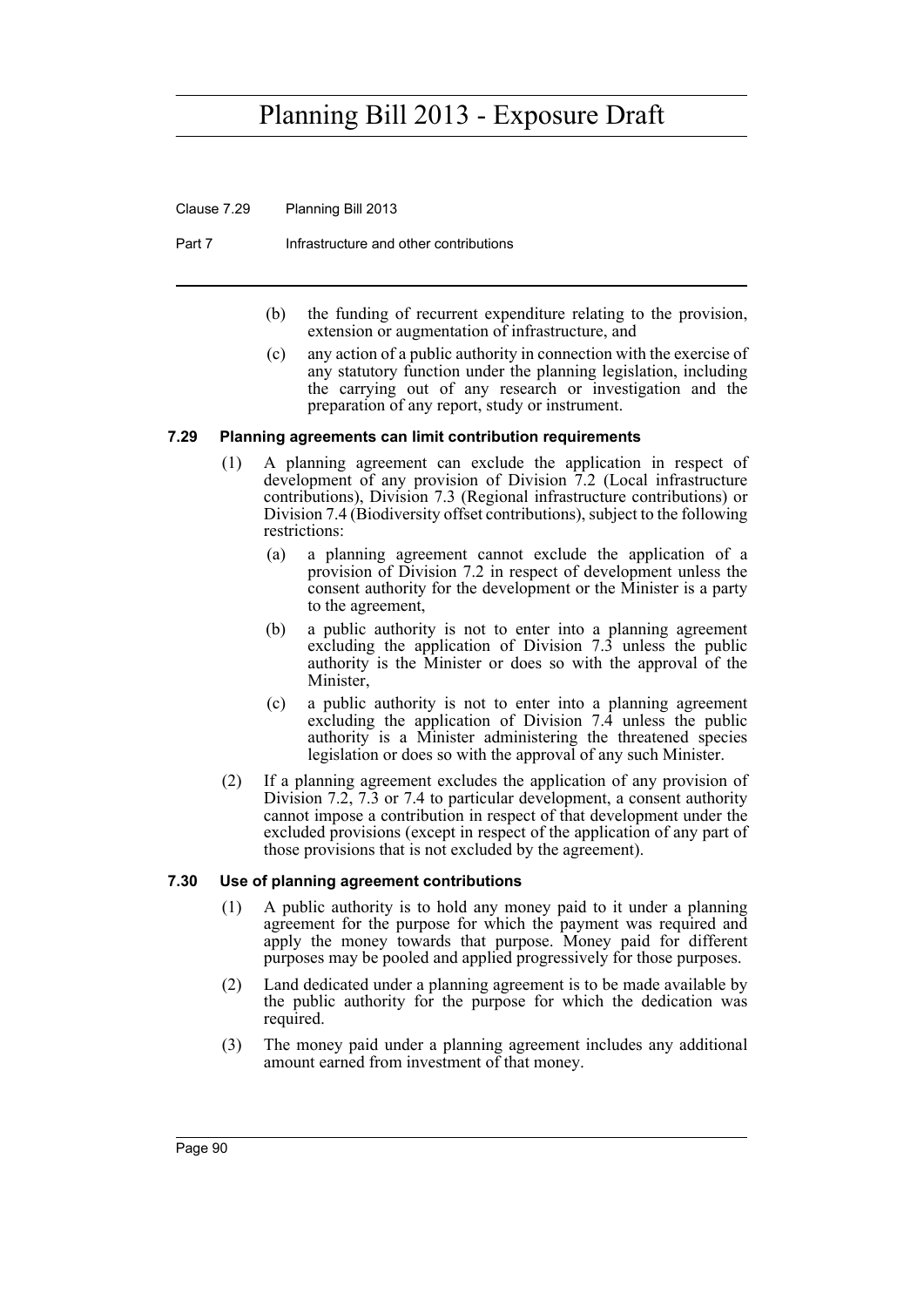| Planning Bill 2013                     | Clause 7.31 |
|----------------------------------------|-------------|
| Infrastructure and other contributions | Part 7      |

#### **7.31 Parties to planning agreements**

- (1) Any Minister, public authority or other person approved by the Minister is entitled to be an additional party to a planning agreement and to receive a benefit under the agreement on behalf of the State.
- (2) A council is not precluded from entering into a joint planning agreement with another council or other public authority merely because it applies to any land not within, or any purposes not related to, the area of the council.

#### **7.32 Limitations on planning agreements**

- (1) A planning agreement cannot impose an obligation on a public authority to grant development consent, or to exercise any function under the planning legislation in relation to a change to or the making or revocation of the planning control provisions of a local plan.
- (2) A planning agreement is void to the extent, if any, to which it requires or allows anything to be done that, when done, would breach a provision of this Act, the planning control provisions of a local plan or a development consent applying to the land concerned.

#### **7.33 Contents of planning agreements**

- (1) A planning agreement must provide for the following:
	- (a) a description of the land to which the agreement applies,
	- (b) a description of the change to or the making or revocation of the planning control provisions of the local plan, or a description of the development, to which the agreement applies,
	- (c) the nature and extent of the contribution to be made by the developer under the agreement, the time or times by which the contribution is to be made and the manner by which the contribution is to be made,
	- (d) in the case of development, whether the agreement excludes (wholly or in part) or does not exclude the application of Divisions 7.2, 7.3 and 7.4 to the development,
	- (e) if the agreement does not exclude the application to the development of provisions of Division 7.2 for imposing a direct contribution, whether benefits under the agreement are or are not to be taken into consideration in connection with imposing such a contribution,
	- (f) the terms of an offer referred to in section 7.35 (3) relating to the agreement,
	- (g) a mechanism for the resolution of disputes under the agreement,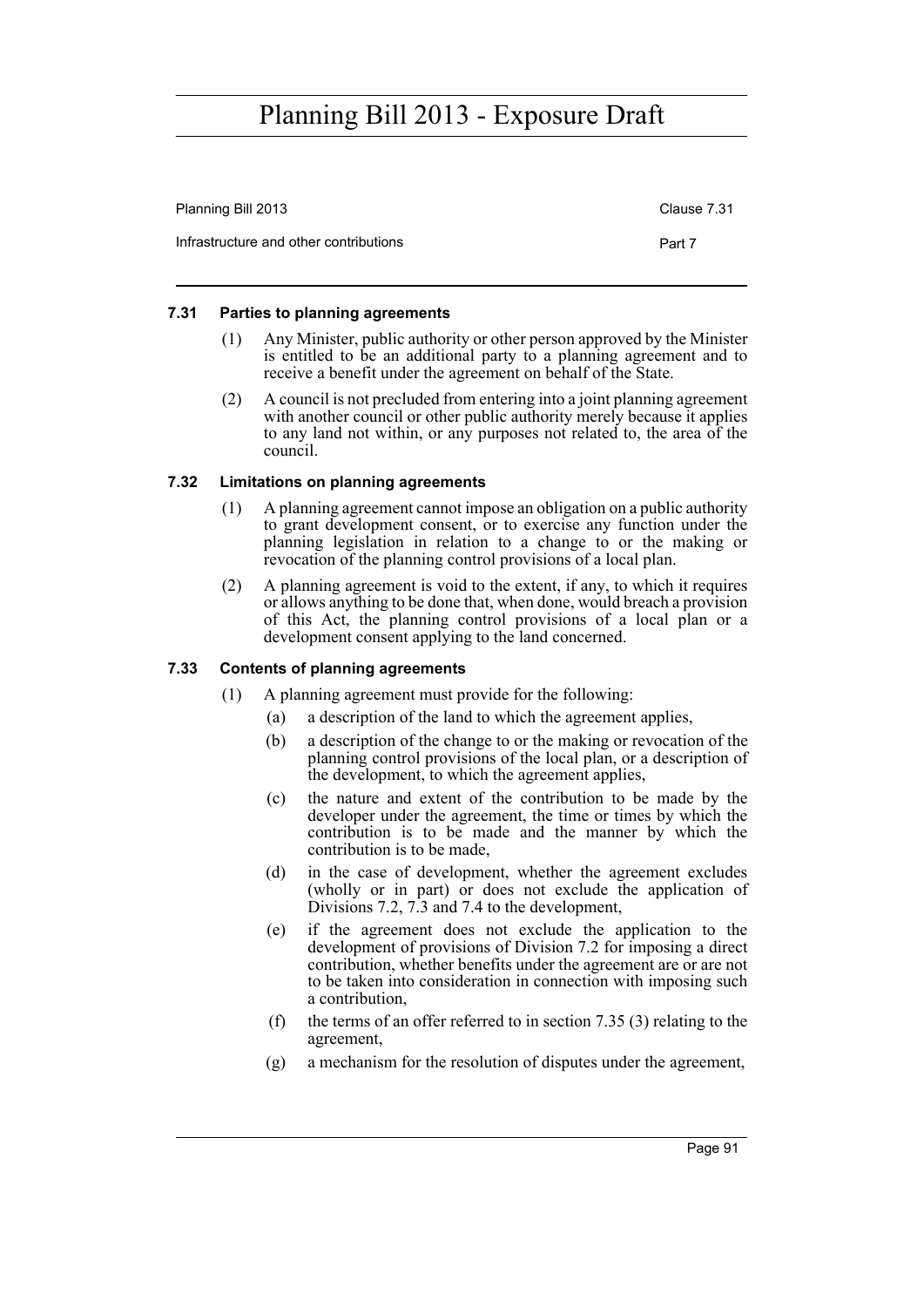Clause 7.34 Planning Bill 2013

Part 7 **Infrastructure and other contributions** 

- (h) the enforcement of the agreement by a suitable means, such as the provision of a bond or guarantee, in the event of a breach of the agreement by the developer.
- (2) There is not required to be any connection between the development to which a planning agreement applies and the object of expenditure of any money required to be paid by the agreement. **Note.** See section 7.30, which requires money paid under a planning agreement to be applied for the purpose for which it was paid.

#### **7.34 Registered planning agreements to run with land**

- (1) A planning agreement can be registered under this section if the following persons agree to its registration:
	- (a) if the agreement relates to land under the *Real Property Act 1900*—each person who has an estate or interest in the land registered under that Act,
	- (b) if the agreement relates to land not under the *Real Property Act 1900*—each person who is seised or possessed of an estate or interest in the land.
- (2) On lodgment of an application for registration in a form approved by the Registrar-General, the Registrar-General is to register the planning agreement:
	- (a) by making an entry in the relevant folio of the Register kept under the *Real Property Act 1900* if the agreement relates to land under that Act, or
	- (b) by registering the agreement in the General Register of Deeds if the agreement relates to land not under the *Real Property Act 1900*.
- (3) A planning agreement that has been registered by the Registrar-General under this section is binding on, and is enforceable against, the owner of the land from time to time as if each owner for the time being had entered into the agreement.
- (4) A reference in this section to a planning agreement includes a reference to any amendment or revocation of a planning agreement.

#### **7.35 Circumstances in which planning agreements can or cannot be required to be made**

(1) A planning control provision of a local plan (other than a provision of a transitional planning instrument made before 8 July 2005) has no effect to the extent that the provision: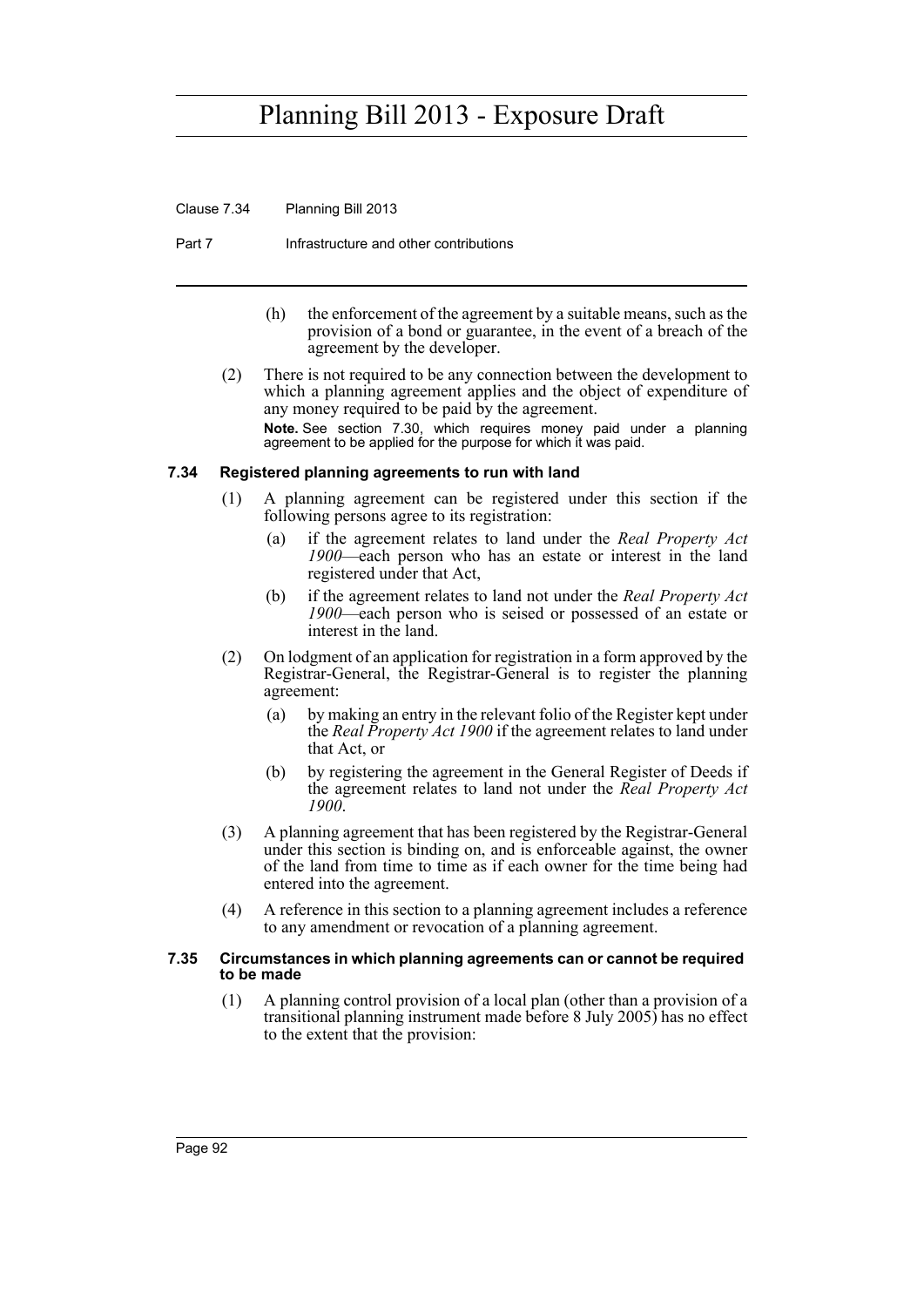| Planning Bill 2013                     | Clause 7.36 |
|----------------------------------------|-------------|
| Infrastructure and other contributions | Part 7      |

- (a) expressly requires a planning agreement to be entered into before a development application can be made, considered or determined, or
- (b) expressly prevents a development consent from being granted or having effect unless or until a planning agreement is entered into.
- (2) A consent authority cannot refuse to grant development consent on the ground that a planning agreement has not been entered into in relation to the proposed development or that the developer has not offered to enter into such an agreement.
- (3) However, a consent authority can require a planning agreement to be entered into as a condition of a development consent, but only if it requires a planning agreement that is in the terms of an offer made by the developer in connection with the development application, or a change to or the amendment or revocation of the planning control provisions of the local plan sought by the developer for the purposes of making the development application.
- (4) An offer referred to in subsection (3) must include all the matters for which a planning agreement must make provision under this Part.
- (5) In this section, *planning agreement* includes any agreement (however described) containing provisions similar to those contained in a planning agreement.

#### **7.36 No appeals**

- (1) A person cannot appeal to the Land and Environment Court under Part 9 against the failure of a public authority to enter into a planning agreement or against the terms of a planning agreement.
- (2) This section does not affect the jurisdiction of the Land and Environment Court under Division 10.3 of Part 10 (Civil enforcement proceedings).

#### **7.37 Procedures and other requirements relating to planning agreements**

- (1) The Minister may determine:
	- (a) the procedures to be followed in negotiating a planning agreement, or
	- (b) the publication of those procedures, or
	- (c) other standard requirements with respect to planning agreements.
- (2) A determination made in respect of a particular case is to be made by notice in writing served on the public authority concerned.
- (3) A determination made generally or in a particular class of cases is to be made by Ministerial planning order.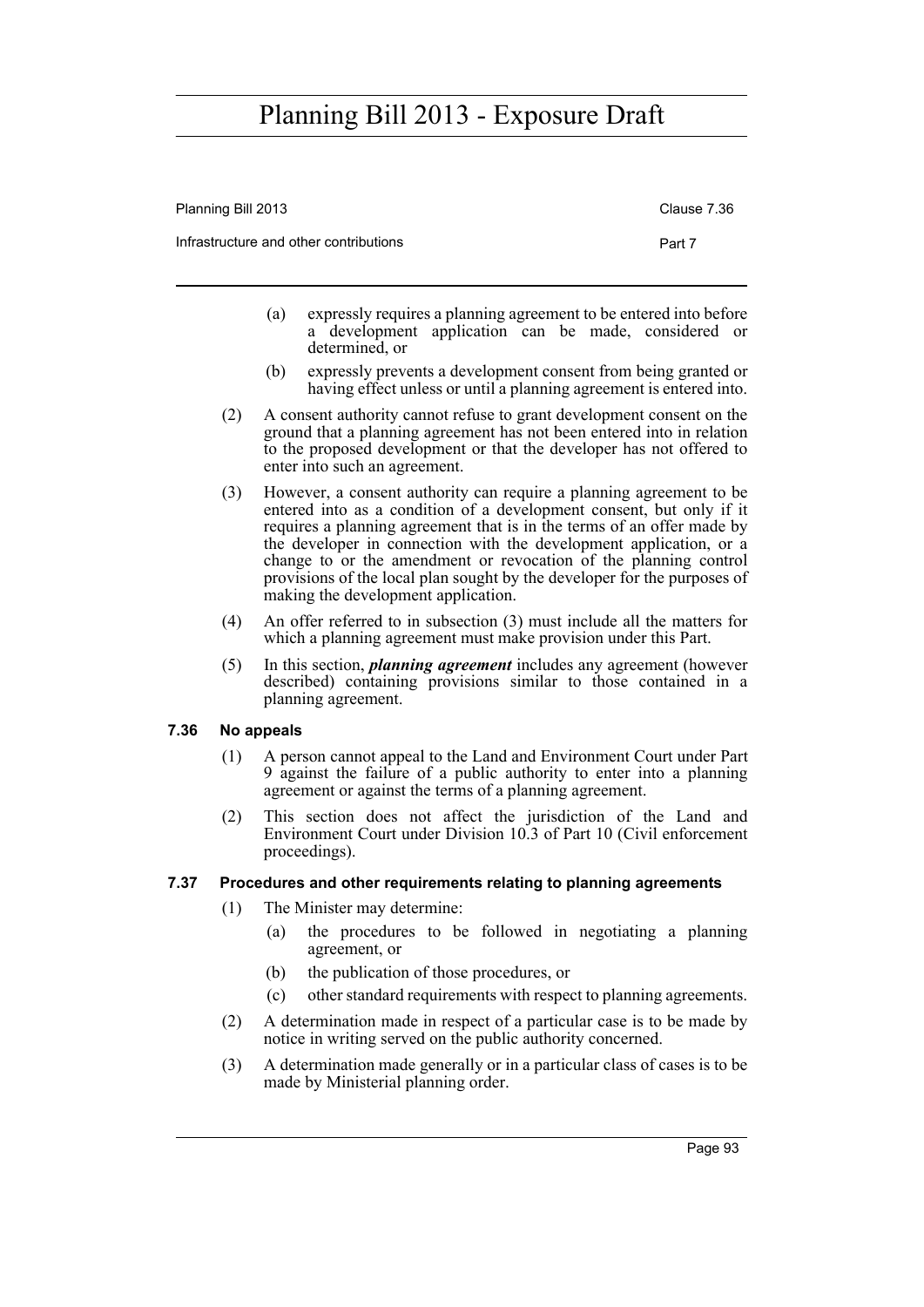Clause 7.38 Planning Bill 2013

Part 7 **Infrastructure and other contributions** 

### **Division 7.6 Regional Contributions Fund**

#### **7.38 Definition**

In this Division:

*the Fund* means the Regional Contributions Fund established under this Division.

#### **7.39 Establishment of Fund**

- (1) There is to be established in the Special Deposits Account a fund called the Regional Contributions Fund.
- (2) The Fund is to be administered by the Secretary of the Treasury. The Secretary is to consult the Director-General in relation to the administration of the Fund.
- (3) The Secretary of the Treasury is also responsible for investing or making arrangements for investment of money in the Fund.

#### **7.40 Payments into Fund**

The following is to be paid into the Fund:

- (a) money, and the proceeds of sale of any land, received in payment of a regional infrastructure contribution under Division 7.3 (unless required by that Division to be paid into the Planning Growth Fund for the region under Schedule 1 to the *Planning Administration Act 2013*),
- (b) any money appropriated by Parliament for the purposes of the Fund,
- (c) the proceeds of the investment of money in the Fund,
- (d) any other money required to be paid into the Fund by the planning legislation or any other legislation.

#### **7.41 Payments out of Fund**

- (1) The assets of the Fund can be applied for the following purposes (and only those purposes):
	- (a) payments to public authorities and other persons for the provision of regional infrastructure identified in a growth infrastructure plan to be the subject of a regional infrastructure contribution,
	- (b) any money required to meet administrative expenses in relation to the Fund,
	- (c) all other money directed or authorised to be paid from the Fund by the planning legislation.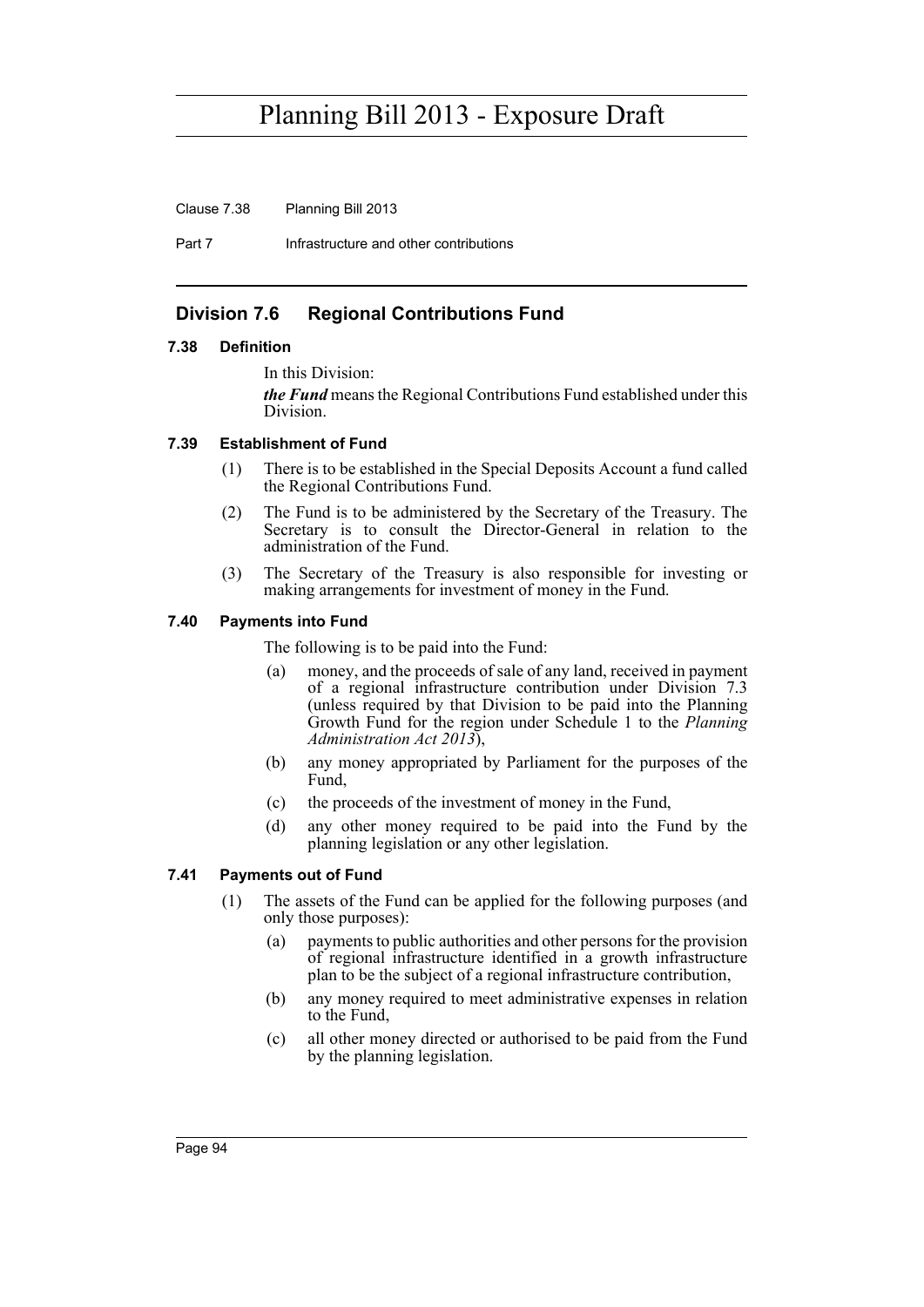| Planning Bill 2013                     | Clause 7.41 |
|----------------------------------------|-------------|
| Infrastructure and other contributions | Part 7      |

(2) Priorities for expenditure from the Fund in a region are to be determined in consultation with any relevant subregional planning board.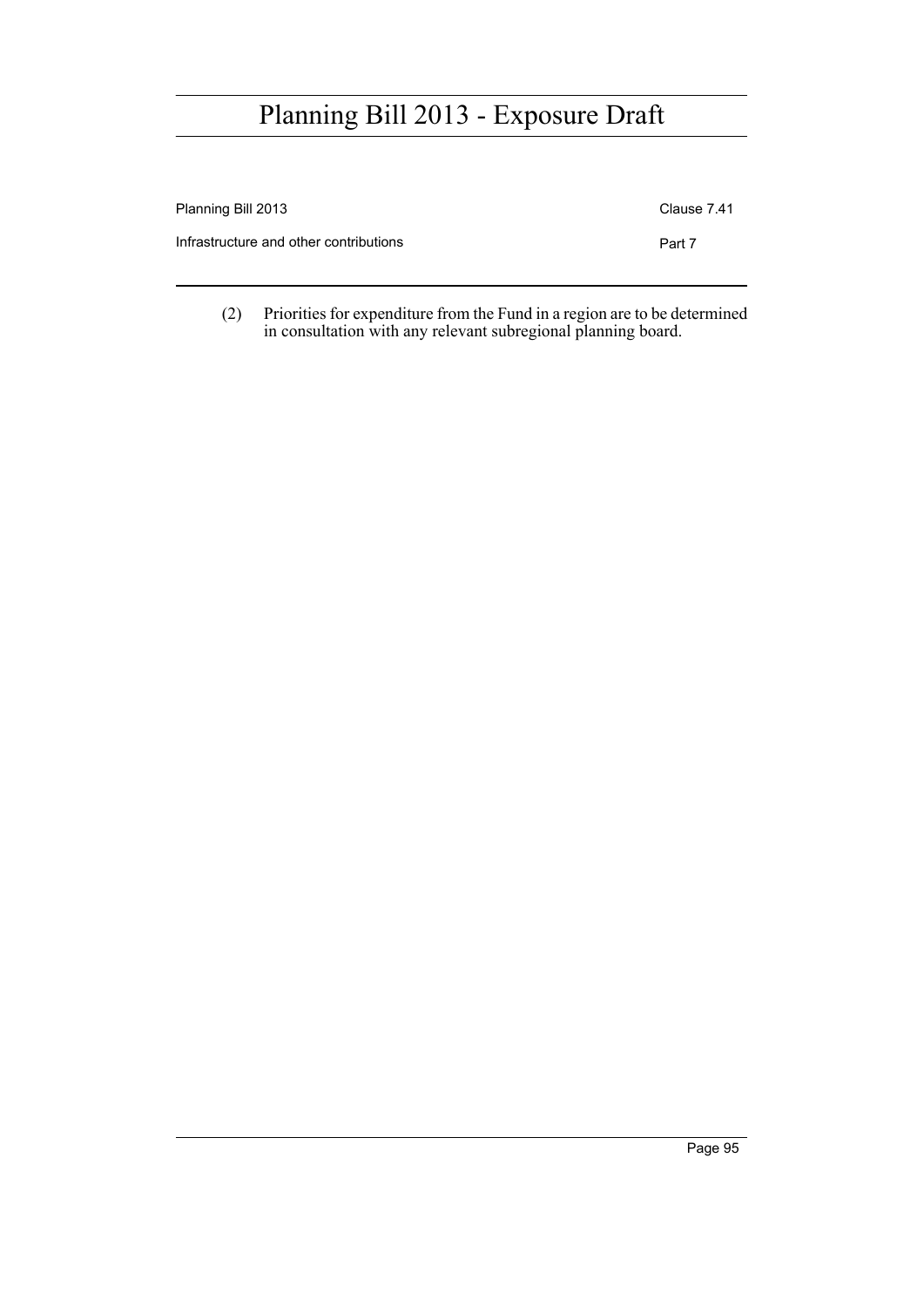Clause 8.1 Planning Bill 2013

Part 8 Building and subdivision

### **Part 8 Building and subdivision**

#### **Division 8.1 Introductory**

#### **8.1 Interpretation: Part 8**

In this Part:

*building work* -see section 1.10.

*certifier* means a building certifier or subdivision certifier.

**Note.** The Dictionary in Schedule 1 contains the following definitions of building certifier and subdivision certifier:

*building certifier* means a council or the holder of a certificate of accreditation as a building certifier under the *Building Professionals Act 2005* acting in relation to matters to which the accreditation applies.

*subdivision certifier* means a council or the holder of a certificate of accreditation as a subdivision certifier under the *Building Professionals Act 2005* acting in relation to matters to which the accreditation applies.

*change of building use* means a change of the use of a building from a use as a class of building recognised by the *Building Code of Australia* to a use as a different class of building recognised by the *Building Code of Australia*.

*new building* includes an altered part of, or an extension to, an existing building.

*principal contractor* for building work means the person responsible for the overall co-ordination and control of the carrying out of the building work.

*residential building work, owner-builder, contractor licence* - see *Home Building Act 1989*.

*subdivision work* - see section 1.10.

**Note.** The Dictionary in Schedule 1 includes a complying development certificate in the definition of "development consent" for the purposes of the Act.

#### **8.2 Kinds of certificates under Part 8**

There are the following kinds of certificates under this Part:

- (a) *construction certificate* a certificate to the effect that building work completed in accordance with specified plans and specifications or standards will comply with the requirements of the regulations.
- (b) *subdivision works certificate* a certificate to the effect that subdivision work completed in accordance with specified plans and specifications will comply with the requirements of the regulations.
- (c) *occupation certificate* a certificate that authorises: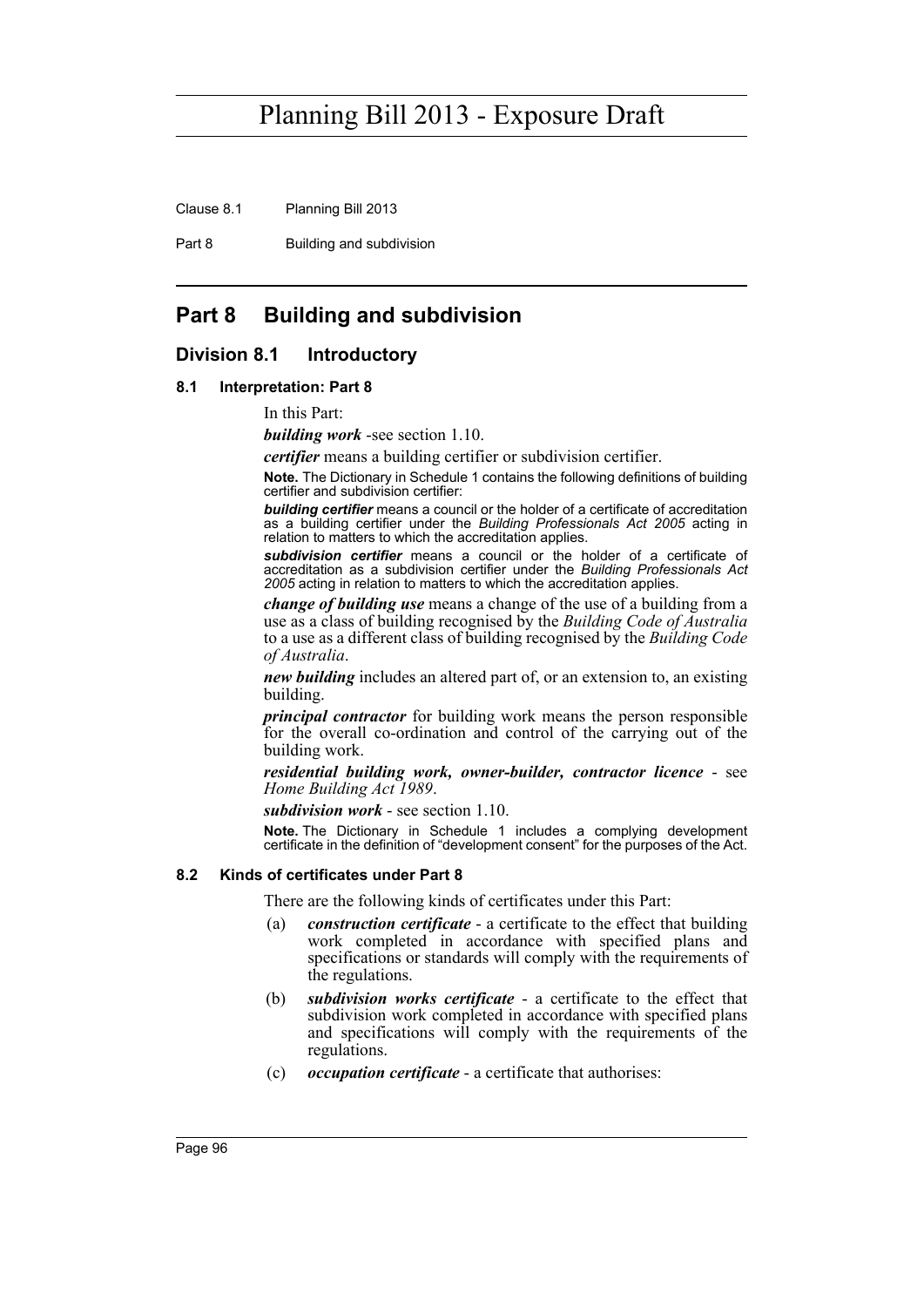Planning Bill 2013 Clause 8.3

| Building and subdivision |                                                                                                                                                                                                                     | Part 8 |
|--------------------------|---------------------------------------------------------------------------------------------------------------------------------------------------------------------------------------------------------------------|--------|
|                          | (i)<br>the occupation and use of a new building in accordance<br>with a development consent, or                                                                                                                     |        |
|                          | a change of building use for an existing building in<br>(ii)<br>accordance with a development consent.                                                                                                              |        |
|                          | When issued, an occupation certificate is taken to be part of the<br>development consent to which it relates.                                                                                                       |        |
| (d)                      | subdivision certificate - a certificate that authorises the<br>registration of a plan of subdivision under Part 23 of the<br>Conveyancing Act 1919.                                                                 |        |
|                          | When issued, a subdivision certificate is taken to be part of the<br>development consent that authorised the carrying out of the<br>subdivision.                                                                    |        |
|                          | Note. Section 195A of the Conveyancing Act 1919 requires a person to<br>lodge a subdivision certificate when lodging a plan of subdivision for<br>registration under that Act.                                      |        |
| (e)                      | <i>compliance certificate</i> - a certificate to the effect that:                                                                                                                                                   |        |
|                          | specified building work or subdivision work has been<br>(i)<br>completed as specified in the certificate and complies with<br>specified plans and specifications or with specified<br>standards or requirements, or |        |
|                          | a condition with respect to specified building work or<br>(ii)<br>subdivision work (being a condition attached to a planning<br>approval) has been duly complied with, or                                           |        |
|                          | a specified building or proposed building has a specified<br>(iii)<br>classification identified in accordance with the Building<br>Code of Australia, or                                                            |        |
|                          | (iv)<br>any specified aspect of development (including design of<br>development) complies with standards or requirements<br>specified in the certificate with respect to the development,<br>$\alpha$               |        |
|                          | (v)<br>any specified aspect of development complies with the<br>requirements of provisions prescribed by the regulations.                                                                                           |        |
|                          | <b>Note.</b> A complying development certificate is a form of development consent                                                                                                                                   |        |

**Note.** A complying development certificate is a form of development consent that is issued under Part 4 that authorises the carrying out of complying development. Unlike other development consents, construction certificates or subdivision works certificates are not required for building or subdivision work authorised by a development consent in the form of a complying development certificate.

### **8.3 Functions of building certifiers and subdivision certifiers**

- (1) A building certifier has the following functions:
	- (a) issuing construction certificates for building work,
	- (b) carrying out inspections of building work,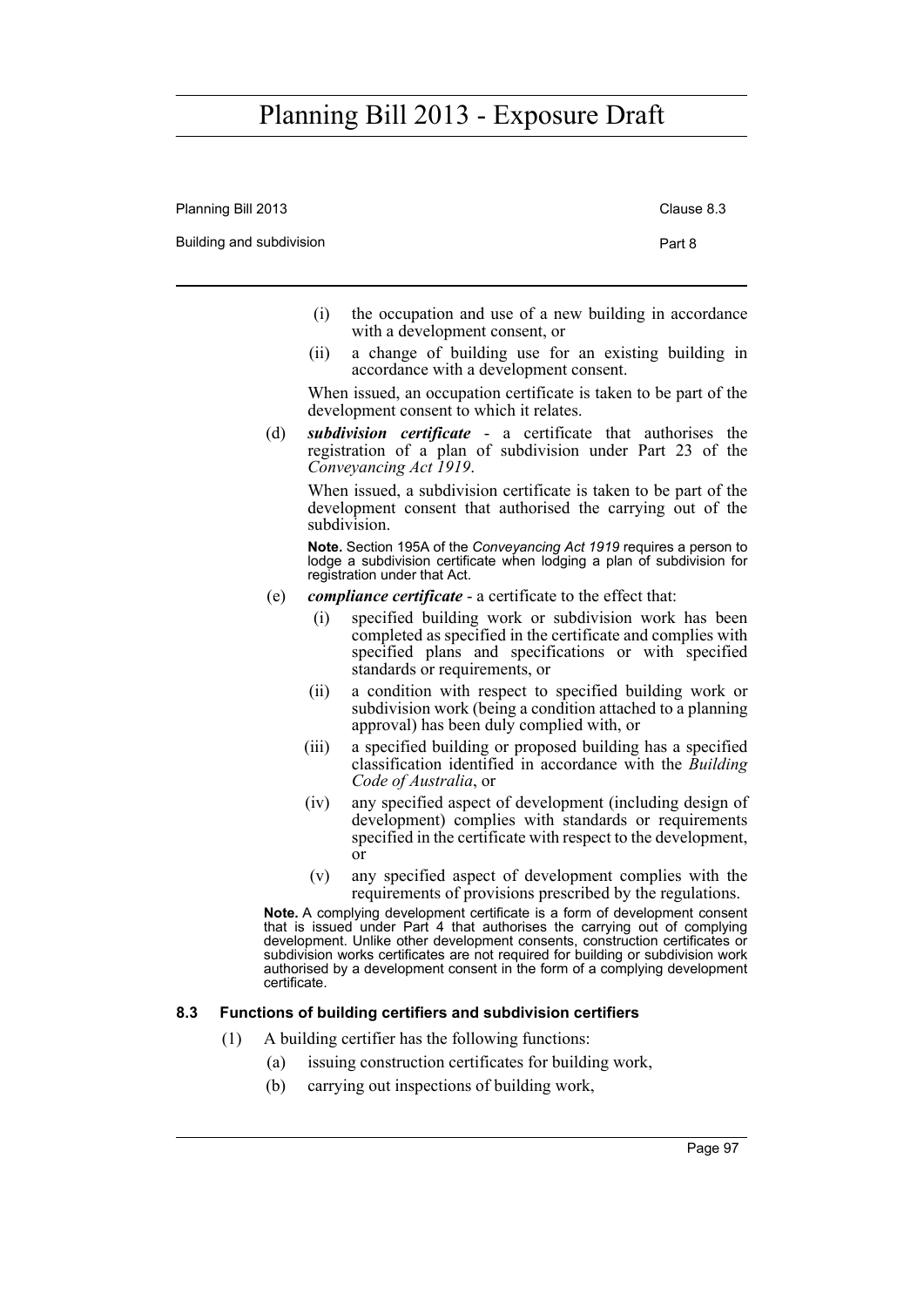Clause 8.4 Planning Bill 2013

Part 8 Building and subdivision

- (c) issuing occupation certificates,
- (d) preparing and providing building manuals to the owners of buildings,
- (e) any other function conferred or imposed on a building certifier under this or any other Act.

**Note.** The regulations are authorised to confer functions on a building certifier of the kind set out in s 109E (3) of the former Act.

- (2) A subdivision certifier has the following functions:
	- (a) issuing subdivision works certificates for subdivision work,
	- (b) carrying out inspections of subdivision work,
	- (c) issuing subdivision certificates,
	- (d) any other function conferred or imposed on a subdivision certifier under this or any other Act.
- (3) A building certifier or subdivision certifier must not issue a certificate under this Part in any case in which this Part provides that the certificate is not to be issued. Maximum penalty: Tier 3.

### **Division 8.2 Building work and certificates relating to building**

#### **8.4 Requirements before building work commences** [cf s 81A]

- (1) The following requirements apply before the commencement of building work in accordance with a development consent:
	- (a) the person having the benefit of the development consent has appointed a building certifier for the building work,
	- (b) the building certifier has, no later than 2 days before the building work commences:
		- (i) notified the consent authority and the council (if the council is not the consent authority) of his or her appointment, and
		- (ii) notified the person having the benefit of the development consent of any inspections that are required to be carried out in respect of the building work,
	- (c) the person carrying out the building work has notified the building certifier that the person will carry out the building work as an owner-builder, if that is the case,
	- (d) the person having the benefit of the development consent, if not carrying out the work as an owner-builder, has: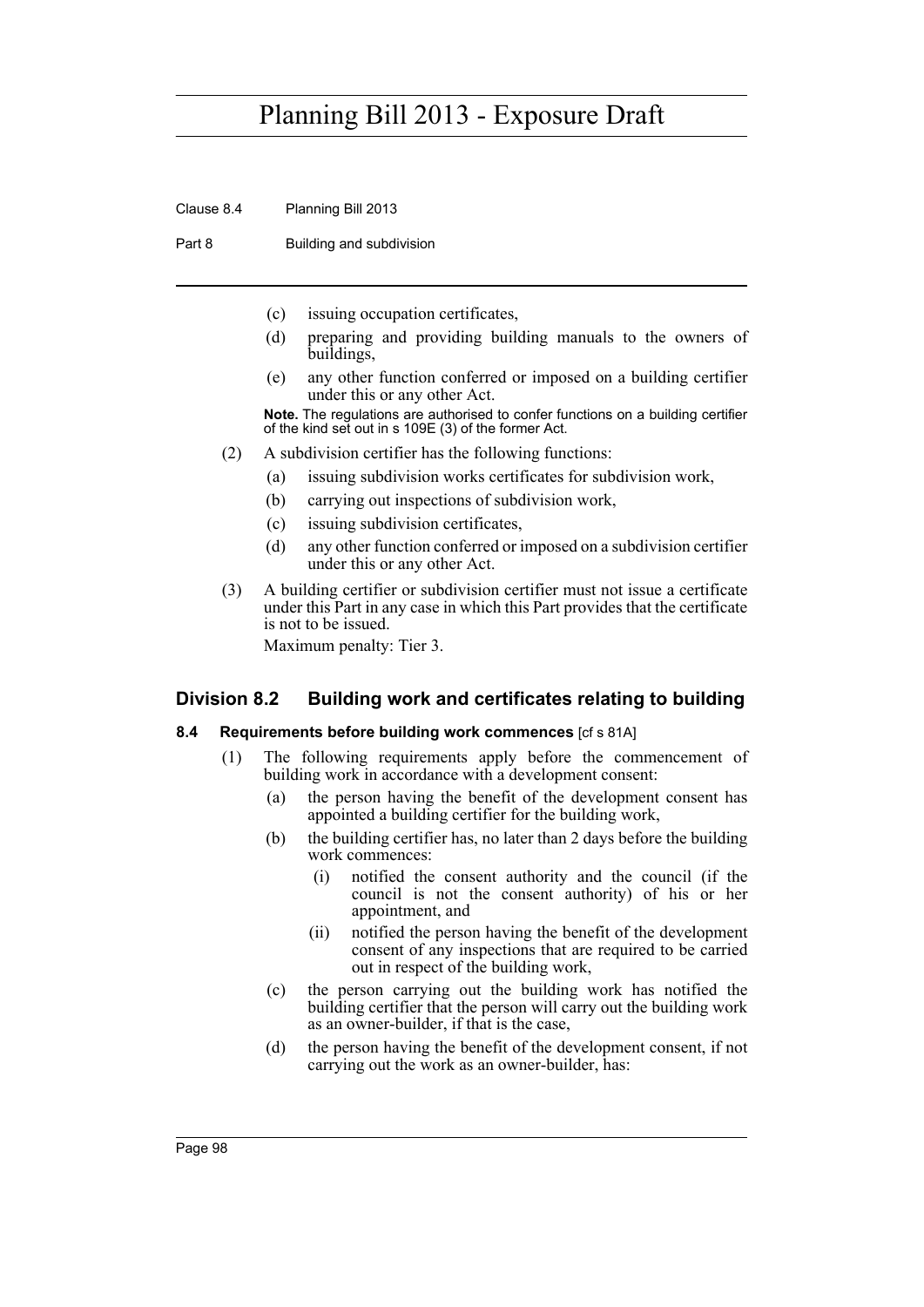|     | Planning Bill 2013 |                          |       |                                                                                                                                                                                                                                                                                                          | Clause 8.5 |
|-----|--------------------|--------------------------|-------|----------------------------------------------------------------------------------------------------------------------------------------------------------------------------------------------------------------------------------------------------------------------------------------------------------|------------|
|     |                    | Building and subdivision |       |                                                                                                                                                                                                                                                                                                          | Part 8     |
|     |                    |                          | (i)   | appointed a principal contractor for the building work who<br>must be the holder of a contractor licence if any residential<br>building work is involved, and                                                                                                                                            |            |
|     |                    |                          | (i)   | notified the building certifier of the appointment, and                                                                                                                                                                                                                                                  |            |
|     |                    |                          | (iii) | unless that person is the principal contractor, notified the<br>principal contractor of any inspections that are required to<br>be carried out in respect of the building work,                                                                                                                          |            |
|     |                    | (e)                      |       | the person having the benefit of the development consent has<br>given at least 2 days' notice to the council, and the building<br>certifier if that is not the council, of the person's intention to<br>commence the erection of the building,                                                           |            |
|     |                    | (f)                      | with. | any other requirements of the regulations have been complied                                                                                                                                                                                                                                             |            |
|     | (2)                |                          |       | A person must not fail to make an appointment or give a notice that the<br>person is required to make or give under subsection (1).                                                                                                                                                                      |            |
|     |                    |                          |       | Maximum penalty: Tier 3.                                                                                                                                                                                                                                                                                 |            |
|     | (3)                |                          |       | For the purposes of subsection $(1)$ $(a)$ , the person having the benefit of<br>a development consent does not include any contractor or other person<br>who will carry out the building work unless the contractor or other<br>person is the owner of the land on which the work is to be carried out. |            |
|     | (4)                |                          |       | This section does not apply to Crown building work that is certified<br>under this Part to comply with the <i>Building Code of Australia</i> .                                                                                                                                                           |            |
| 8.5 |                    |                          |       | <b>Requirement for construction certificate</b>                                                                                                                                                                                                                                                          |            |
|     | (1)                |                          |       | A construction certificate is required for the erection of a building in<br>accordance with a development consent.                                                                                                                                                                                       |            |
|     | (2)                |                          |       | However, a construction certificate is not required for the following:                                                                                                                                                                                                                                   |            |
|     |                    | (a)                      |       | the erection of a building in accordance with a complying<br>development certificate,                                                                                                                                                                                                                    |            |
|     |                    | (b)                      |       | Crown building work that is certified under this Part to comply<br>with the Building Code of Australia.                                                                                                                                                                                                  |            |

**Note.** Section 1.18 makes it an offence if a person does building work without a construction certificate that is required by this section.

### **8.6 Restriction on issue of construction certificate** [cf s 109F]

- (1) A construction certificate must not be issued with respect to the plans and specifications for any building work unless:
	- (a) the requirements of the regulations have been complied with, and
	- (b) any long service levy payable under section 34 of the *Building and Construction Industry Long Service Payments Act 1986* (or,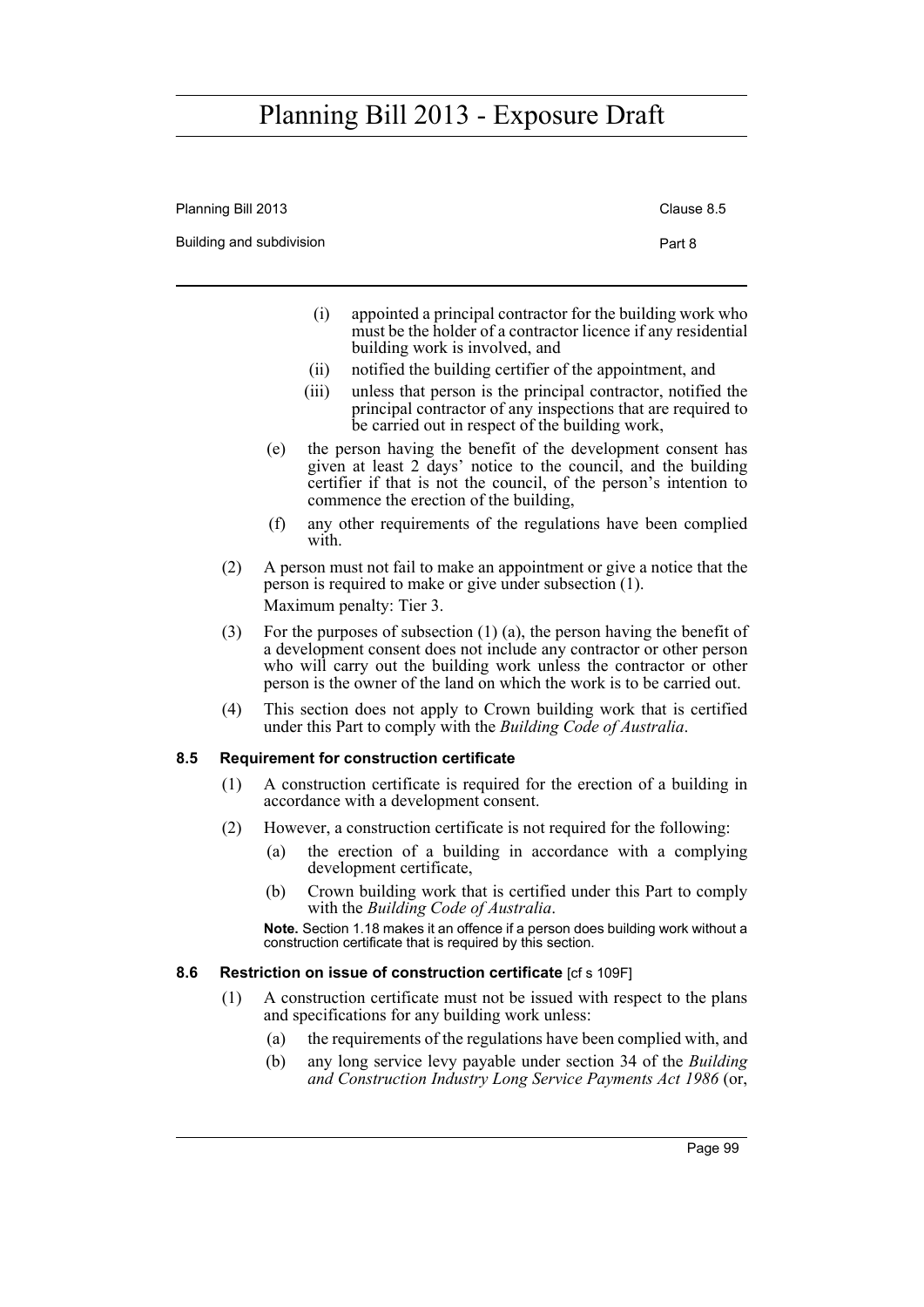Clause 8.7 Planning Bill 2013

Part 8 Building and subdivision

where such a levy is payable by instalments, the first instalment of the levy) has been paid.

(2) A construction certificate has no effect if it is issued after the building work to which it relates is physically commenced on the land to which the relevant development consent applies.

#### **8.7 Requirement for occupation certificate** [cf ss 109H (1), 109M, 109N]

- (1) An occupation certificate is required for:
	- (a) the commencement of the occupation or use of the whole or any part of a new building, or
	- (b) the commencement of a change of building use for the whole or any part of an existing building.

**Note.** Section 1.18 makes it an offence if a person engages in any activity without an occupation certificate that is required by this section.

- (2) However, an occupation certificate is not required:
	- (a) for the commencement of the occupation or use of a new building:
		- (i) for any purpose if the erection of the building is or forms part of exempt development or development that does not otherwise require development consent, or
		- (ii) that is the subject of a compliance certificate for the completion of the erection of the new building in circumstances in which that certificate is an authorised alternative to an occupation certificate (such as a swimming pool or altered part of an existing building), or
		- (iii) by such persons or in such circumstances as may be prescribed by the regulations, or
		- (iv) that has been erected by or on behalf of the Crown, or
	- (b) for the commencement of a change of building use for the whole or any part of an existing building:
		- (i) if the change of building use is or forms part of exempt development or development that does not otherwise require development consent, or
		- (ii) by such persons or in such circumstances as may be prescribed by the regulations, or
		- (iii) if the existing building has been erected by or on behalf of the Crown or by or on behalf of a person prescribed by the regulations.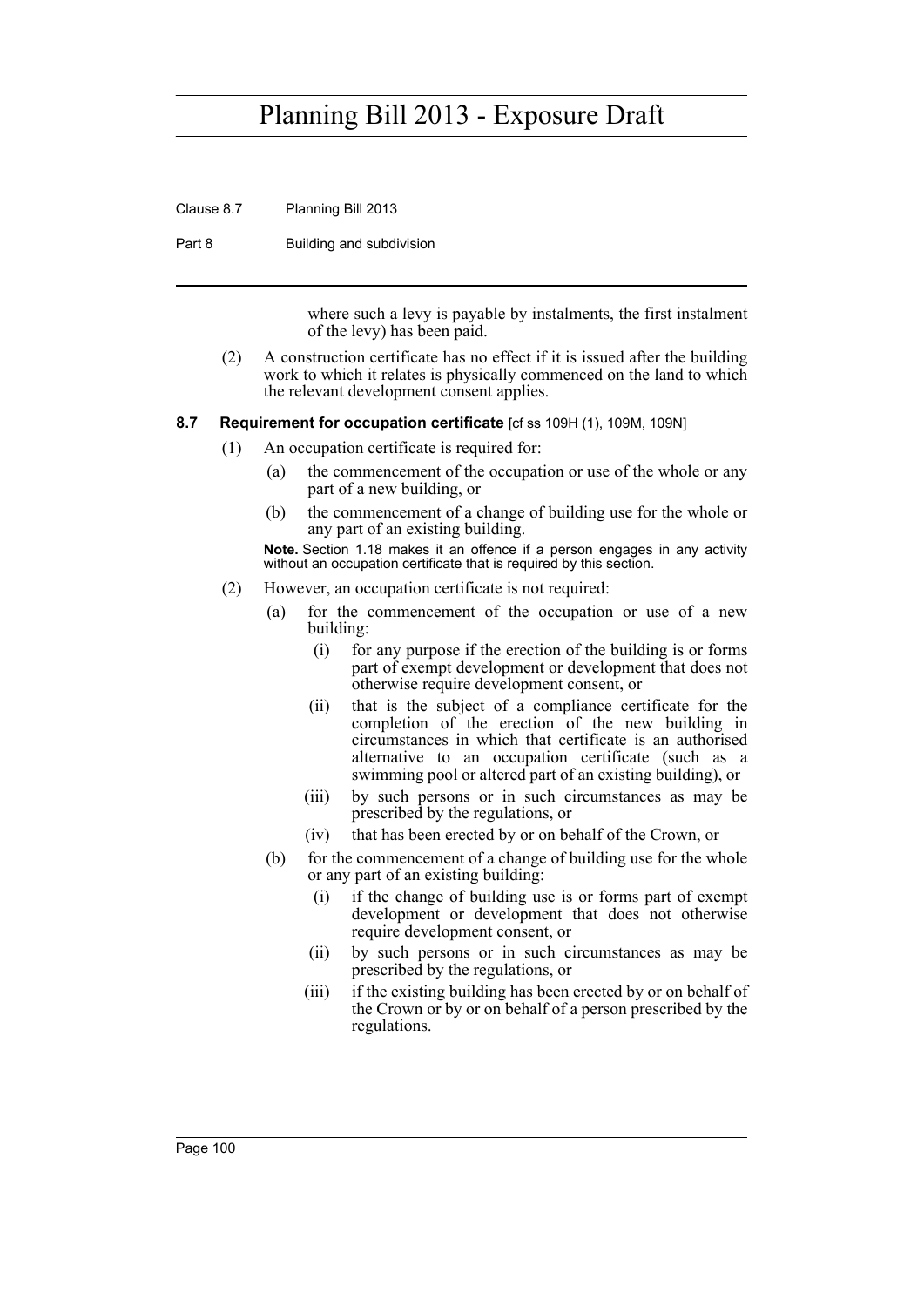| Restrictions on issue of occupation certificates [cf s 109H]<br>8.8 |            |
|---------------------------------------------------------------------|------------|
| Building and subdivision                                            | Part 8     |
| Planning Bill 2013                                                  | Clause 8.8 |

- (1) An occupation certificate must not be issued unless any preconditions to the issue of the certificate that are specified in a development consent have been complied with.
- (2) An occupation certificate must not be issued to authorise a person to commence occupation or use of a new building (or part of a new building) unless:
	- (a) a development consent is in force with respect to the building (or part of the building), and
	- (b) in the case of a building erected pursuant to a development consent (other than a complying development certificate), a construction certificate has been issued with respect to the plans and specifications for the building (or part of the building), and
	- (c) the completed building (or part of the building) is suitable for occupation or use in accordance with its classification under the *Building Code of Australia*, and
	- (d) such other requirements as are required by the regulations to be complied with before such a certificate may be issued have been complied with.
- (3) An occupation certificate must not be issued to authorise a person to commence a new use of a building (or of part of a building) resulting from a change of building use for an existing building unless:
	- (a) a development consent is in force with respect to the change of building use, and
	- (b) the building (or part of the building) is suitable for occupation or use in accordance with its classification under the *Building Code of Australia*, and
	- (c) such other requirements as are required by the regulations to be complied with before such a certificate may be issued have been complied with.
- **8.9 Effect of occupation certificate on earlier occupation certificates** [cf s 109I]
	- (1) An occupation certificate for a building revokes any earlier occupation certificate for that building.
	- (2) An occupation certificate for a part of a building revokes any earlier occupation certificate to the extent to which it applies to that part.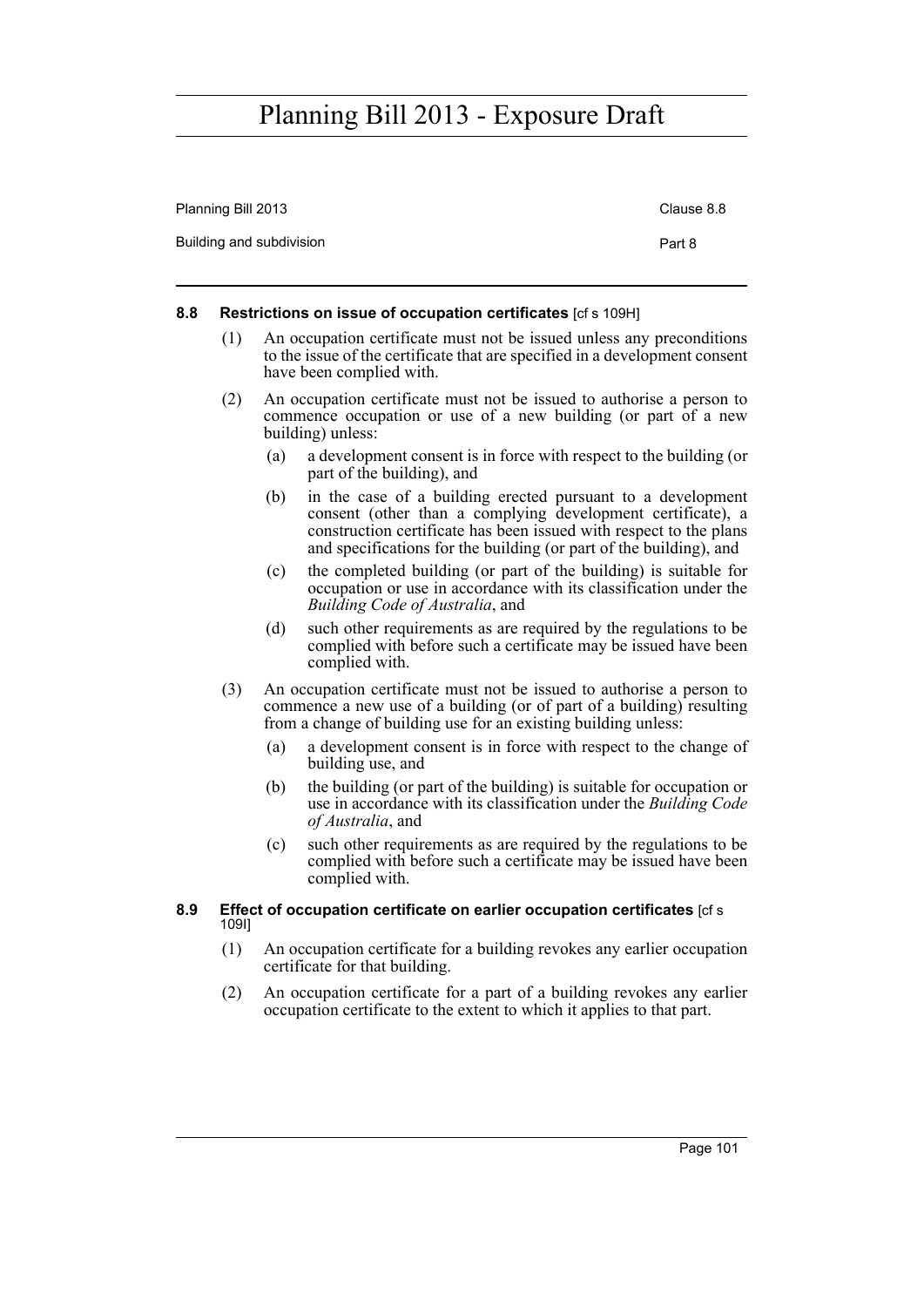Clause 8.10 Planning Bill 2013

Part 8 Building and subdivision

### **Division 8.3 Subdivision work and certificates relating to subdivision**

#### **8.10 Requirements before subdivision work commences**

- (1) The following requirements apply before the commencement of subdivision work in accordance with a development consent:
	- (a) the person having the benefit of the development consent has appointed a subdivision certifier for the subdivision work,
	- (b) the subdivision certifier has, no later than 2 days before the subdivision work commences:
		- (i) notified the consent authority and the council (if the council is not the consent authority) of his or her appointment, and
		- (ii) notified the person having the benefit of the development consent of any inspections that are required to be carried out in respect of the subdivision work,
	- (c) the person having the benefit of the development consent has given at least 2 days' notice to the council, and the subdivision certifier if that is not the council, of the person's intention to commence the subdivision work.
- (2) A person must not fail to make an appointment or give a notice that the person is required to make or give under subsection (1). Maximum penalty: Tier 3.
- (3) For the purposes of subsection (1) (a), the person having the benefit of a development consent does not include any contractor or other person who will carry out the subdivision work unless the contractor or other person is the owner of the land on which the work is to be carried out.
- (4) This section does not apply to Crown building work that is certified under this Part to comply with the *Building Code of Australia*.

#### **8.11 Requirement for subdivision works certificate**

- (1) A subdivision works certificate is required for the carrying out of subdivision work in accordance with a development consent.
- (2) However, a subdivision works certificate is not required for the following:
	- (a) subdivision work carried out in accordance with a complying development certificate,
	- (b) Crown building work that comprises subdivision work and that is certified under this Part to comply with the *Building Code of Australia*.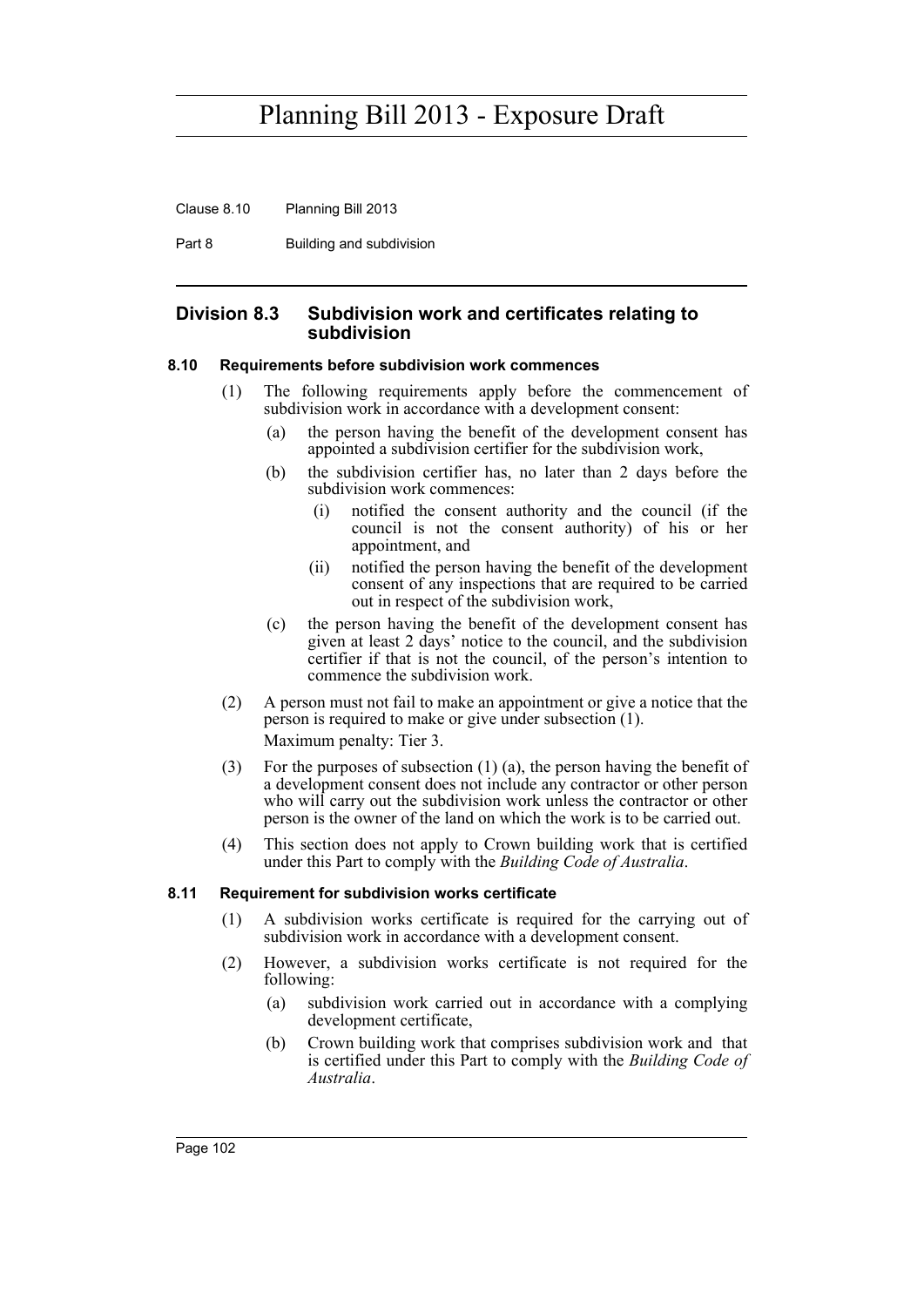| Planning Bill 2013       | Clause 8.12 |
|--------------------------|-------------|
| Building and subdivision | Part 8      |
|                          |             |

**Note.** Section 1.18 makes it an offence if a person does subdivision work without a subdivision works certificate that is required by this section.

#### **8.12 Restriction on issue of subdivision works certificate** [cf s 109F]

- (1) A subdivision works certificate must not be issued with respect to the plans and specifications for any subdivision work unless:
	- (a) the requirements of the regulations have been complied with, and
	- (b) any long service levy payable under section 34 of the *Building and Construction Industry Long Service Payments Act 1986* (or, where such a levy is payable by instalments, the first instalment of the levy) has been paid.
- (2) A subdivision works certificate has no effect if it is issued after the subdivision work to which it relates is physically commenced on the land to which the relevant development consent applies.

#### **8.13 Restriction on issue of subdivision certificates** [cf s 109J]

- (1) A subdivision certificate must not be issued for a subdivision unless:
	- (a) the subdivision is not prohibited by or under this Act, and
	- (b) in the case of subdivision that may not be carried out except with development consent, a development consent is in force with respect to the subdivision, and
	- (c) in the case of subdivision for which a development consent has been granted, all the conditions of the development consent that, by its terms, are required to be complied with before a subdivision certificate may be issued in relation to the plan of subdivision have been complied with, and
	- (d) in the case of subdivision of land to which a planning agreement under Part 7 applies, all the requirements of the agreement that, by its terms, are required to be complied with before a subdivision certificate is issued in relation to the plan of subdivision have been complied with, and
	- (e) in the case of subdivision for which the operation of the development consent has been deferred under Part 4, the applicant has satisfied the consent authority concerning all matters as to which the consent authority must be satisfied before the development consent can operate, and
	- (f) in the case of subdivision that relates to land within a water supply authority's area of operations, the applicant has obtained a certificate of water supply compliance from the water supply authority with respect to the subdivision of the land, and
	- (g) in the case of subdivision the subject of an order made by the Court under section 40 of the *Land and Environment Court Act*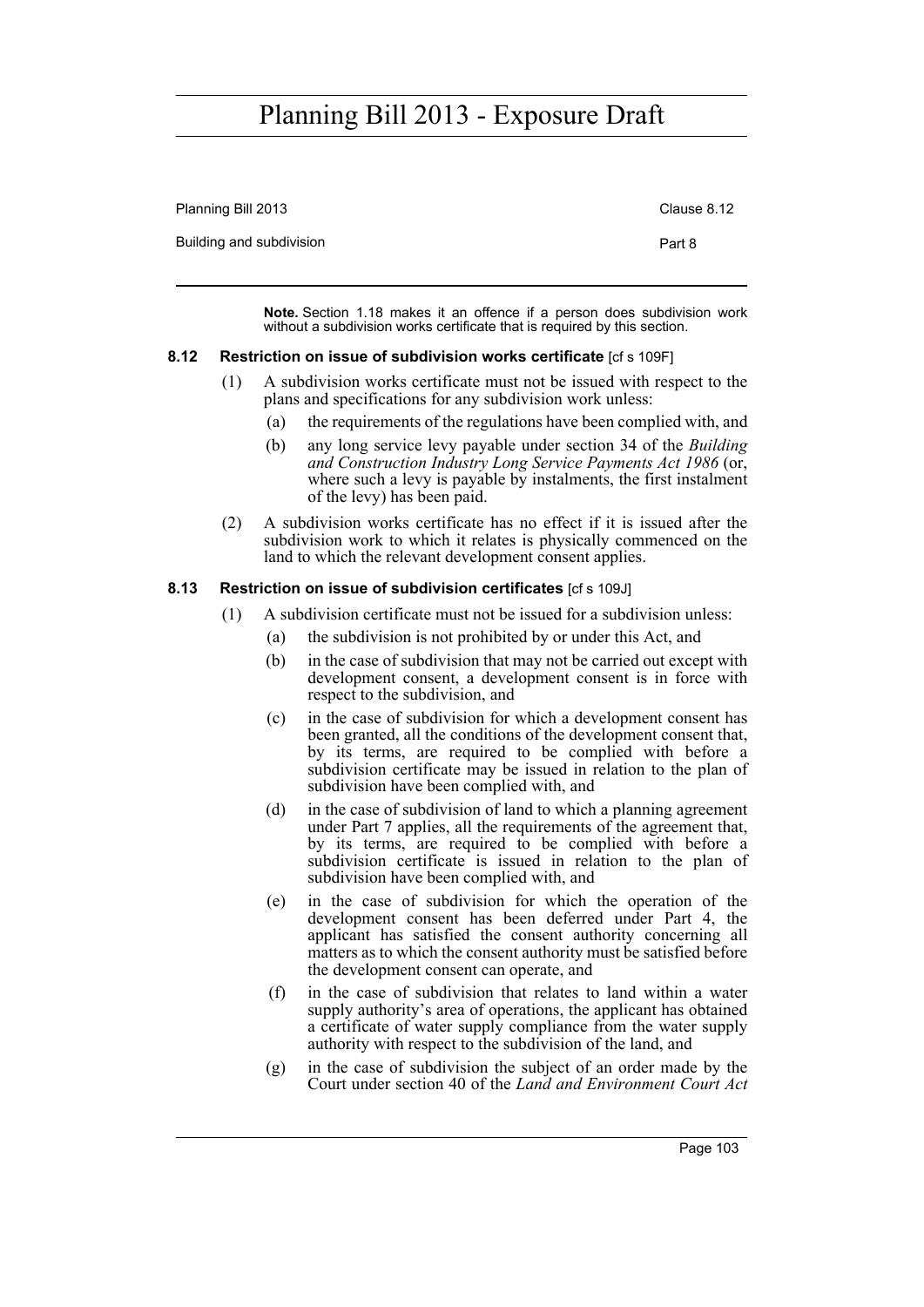Clause 8.13 Planning Bill 2013

Part 8 Building and subdivision

*1979* concerning the provision of drainage easements, all such drainage easements have been acquired by the council as referred to in that order, and

- (h) in the case of subdivision the subject of a development consent for which the consent authority is required by or under this Act to notify any objector:
	- (i) at least 28 days have elapsed since the objector was notified, or
	- (ii) if an appeal has been made by the objector within that time, the appeal has been finally determined.
- (2) Without limiting subsection (1), a subdivision certificate must not be issued for a subdivision that involves subdivision work unless:
	- (a) the work has been completed, or
	- (b) agreement has been reached between the applicant for the certificate and the consent authority:
		- (i) as to the payment by the applicant to the consent authority of the cost of carrying out the work, and
		- (ii) as to when the work will be completed by the consent authority, or
	- (c) agreement has been reached between the applicant for the certificate and the consent authority:
		- (i) as to the security to be given by the applicant to the consent authority with respect to the work to be completed, and
		- (ii) as to when the work will be completed by the applicant.
- (3) Subsection (2) does not prevent the issue of a subdivision certificate for part only of land that may be subdivided in accordance with a development consent as long as the requirements of that subsection have been complied with in relation to that part.
- (4) In this section:

*certificate of water supply compliance*, in relation to a water supply authority, means a certificate of compliance issued by the water supply authority under the Act under which the water supply authority is constituted.

#### *water supply authority* means:

- (a) the Sydney Water Corporation, the Hunter Water Corporation or a water supply authority within the meaning of the *Water Management Act 2000*, or
- (b) a council or county council exercising water supply, sewerage or stormwater drainage functions under Division 2 of Part 3 of Chapter 6 of the *Local Government Act 1993*.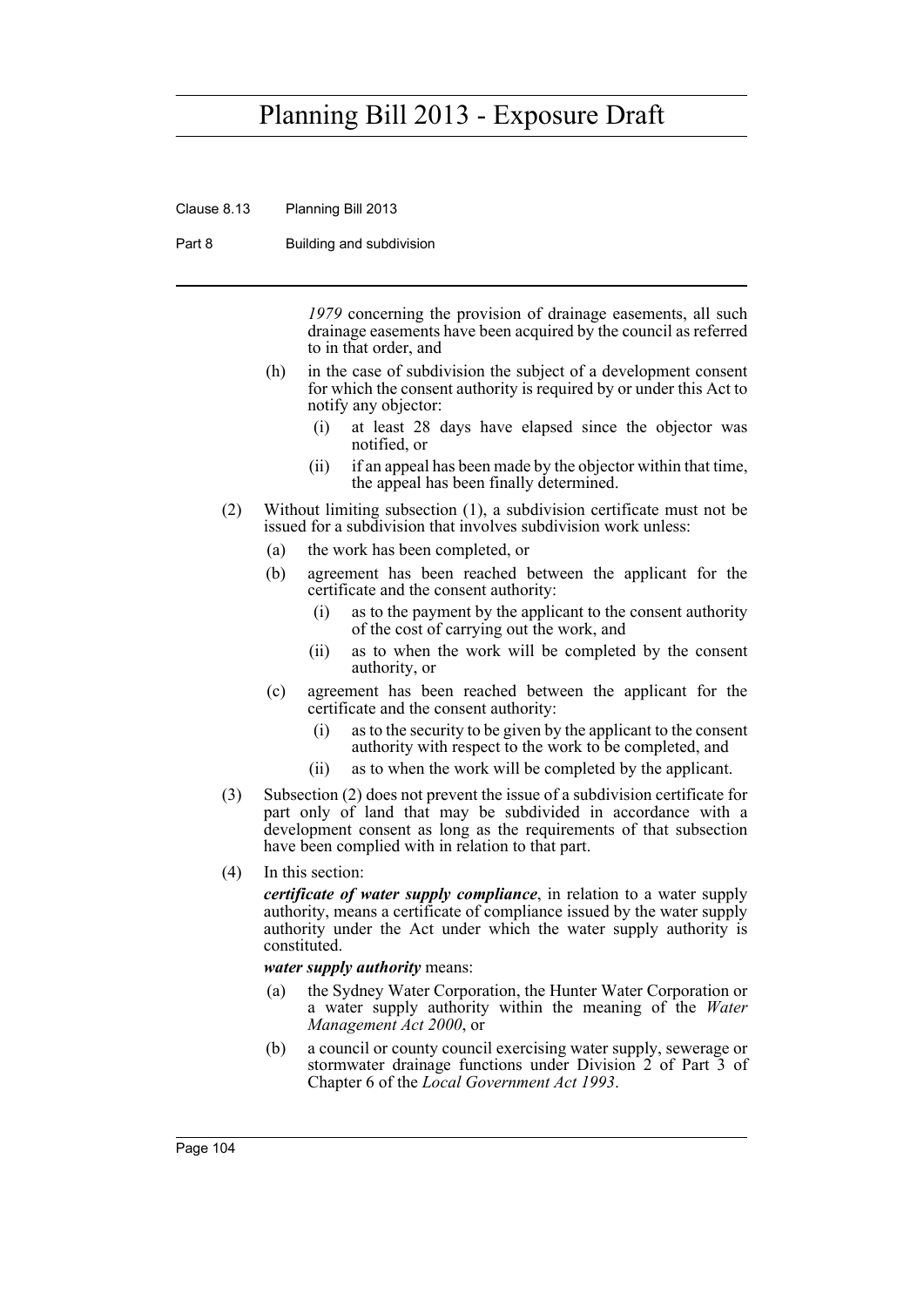Planning Bill 2013 Clause 8.14 Building and subdivision **Part 8** 

### **Division 8.4 Compliance certificates**

#### **8.14 Requirement for compliance certificate** [cf s 109C]

(1) A compliance certificate is required in relation to building work or subdivision work in such circumstances as are prescribed by the regulations.

**Note 1.** For example, the regulations require compliance certificates to be obtained for certain fire safety aspects of development before a complying development certificate, construction certificate or occupation certificate can be issued and require compliance certificates to be obtained for certain alternative solutions to the BCA before a complying development certificate can be issued. See also section 8.7 (2) (a) (ii).

**Note 2.** Section 4.24 (3) provides that a condition of development consent has no effect to the extent it requires a compliance certificate to be obtained in respect of any development.

(2) A certifier may obtain a compliance certificate from another person in relation to building work or subdivision work for which the certifier is responsible even if a compliance certificate is not required.

#### **8.15 Persons who may issue compliance certificates**

A compliance certificate may be issued by:

- (a) a certifier, or
	- **Note.** A certifier includes a council.
- (b) a person of a class prescribed by the regulations as being authorised to issue a compliance certificate in relation to the matters to be certified.

#### **8.16 Restriction on issue of compliance certificates** [cf s 109G]

The regulations may prevent the issue of particular kinds of compliance certificates for building work or subdivision work unless a planning approval is in force with respect to the building or subdivision to which the work relates.

### **Division 8.5 Liability for defective building or subdivision work**

### **8.17 Definitions** [cf s 109ZI]

In this Division:

*building work* includes the design or inspection of building work and the issue of a complying development certificate or a certificate under this Part in respect of building work.

*civil action* includes a counter-claim.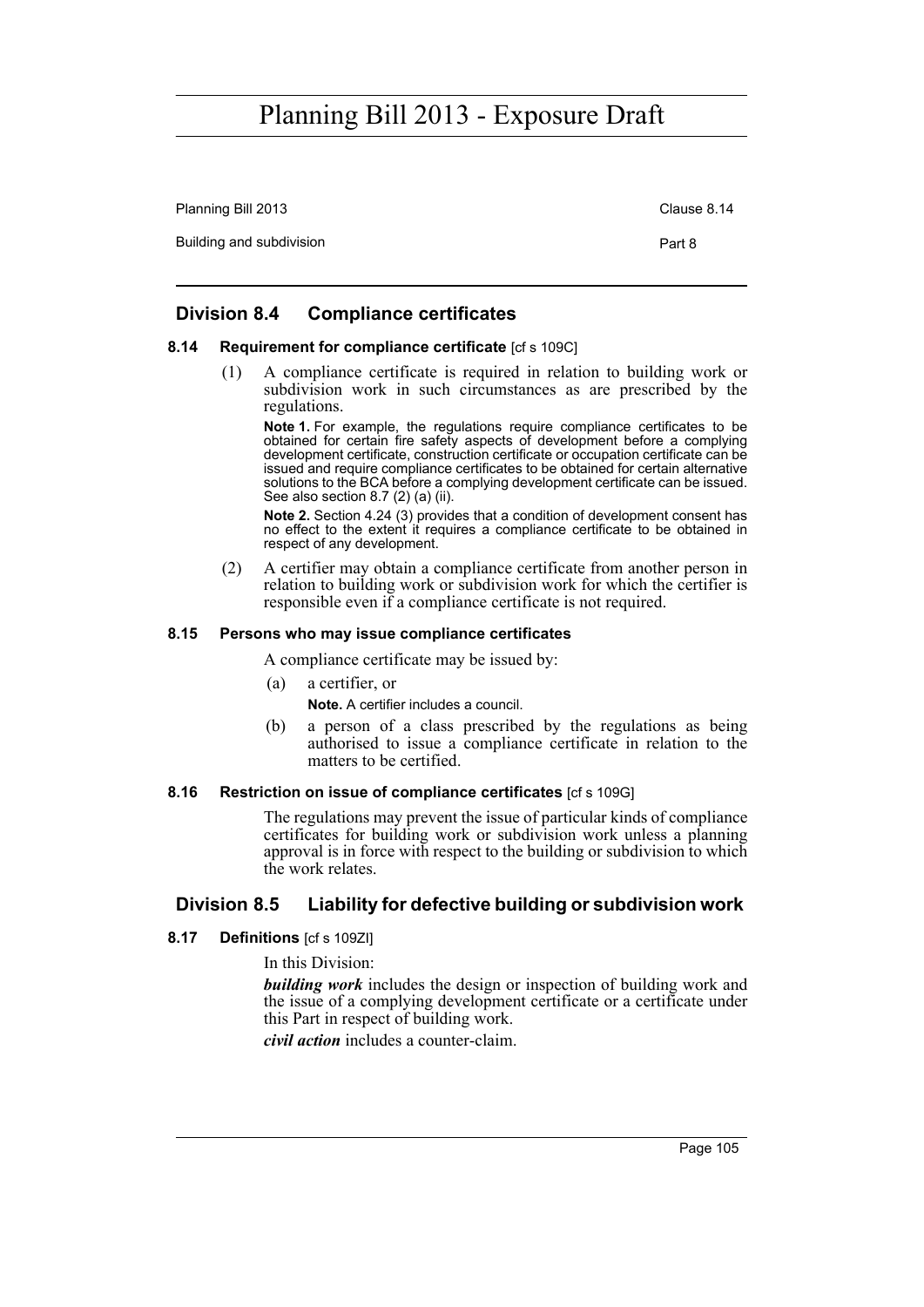Clause 8.18 Planning Bill 2013

Part 8 Building and subdivision

*subdivision work* includes the design or inspection of subdivision work and the issue of a complying development certificate or a certificate under this Part in respect of subdivision work.

#### **8.18 Limitation on time when action for defective building or subdivision work may be brought** [cf s 109ZK]

- (1) A civil action for loss or damage arising out of or in connection with defective building work or defective subdivision work may not be brought more than:
	- (a) in the case of residential building work 6 years, or
	- (b) in any other case 10 years,

after the date of completion of the work.

- (2) Building work is taken to be completed on:
	- (a) the date on which an occupation certificate is issued that authorises the occupation of the building or part of the building for which the work was carried out (or if an occupation certificate is not required, the date on which a compliance certificate is issued for the completed building work), or
	- (b) if no such certificate has been issued the date on which a required inspection of the completed building work was carried out by a building certifier, or
	- (c) if no such certificate has been issued and no such inspection carried out - the date on which the building or part of the building for which the work was carried out is first occupied or used.
- (3) Subdivision work is taken to be completed on:
	- (a) if the work was completed before the issue of a subdivision certificate in respect of the subdivision for which the work was carried out - the date on which that certificate is issued, or
	- (b) if the work was completed after the issue of that certificate the date on which a compliance certificate is issued that certifies the work has been completed.
- (4) This section has effect despite any other Act or law, but does not operate to extend any period of limitation under the *Limitation Act 1969*.

#### **8.19 Division not to affect rights to recover damages for death or personal injury** [cf s 109ZL]

Nothing in this Division applies to or affects any right to recover damages for death or personal injury arising out of or concerning defective building work or subdivision work.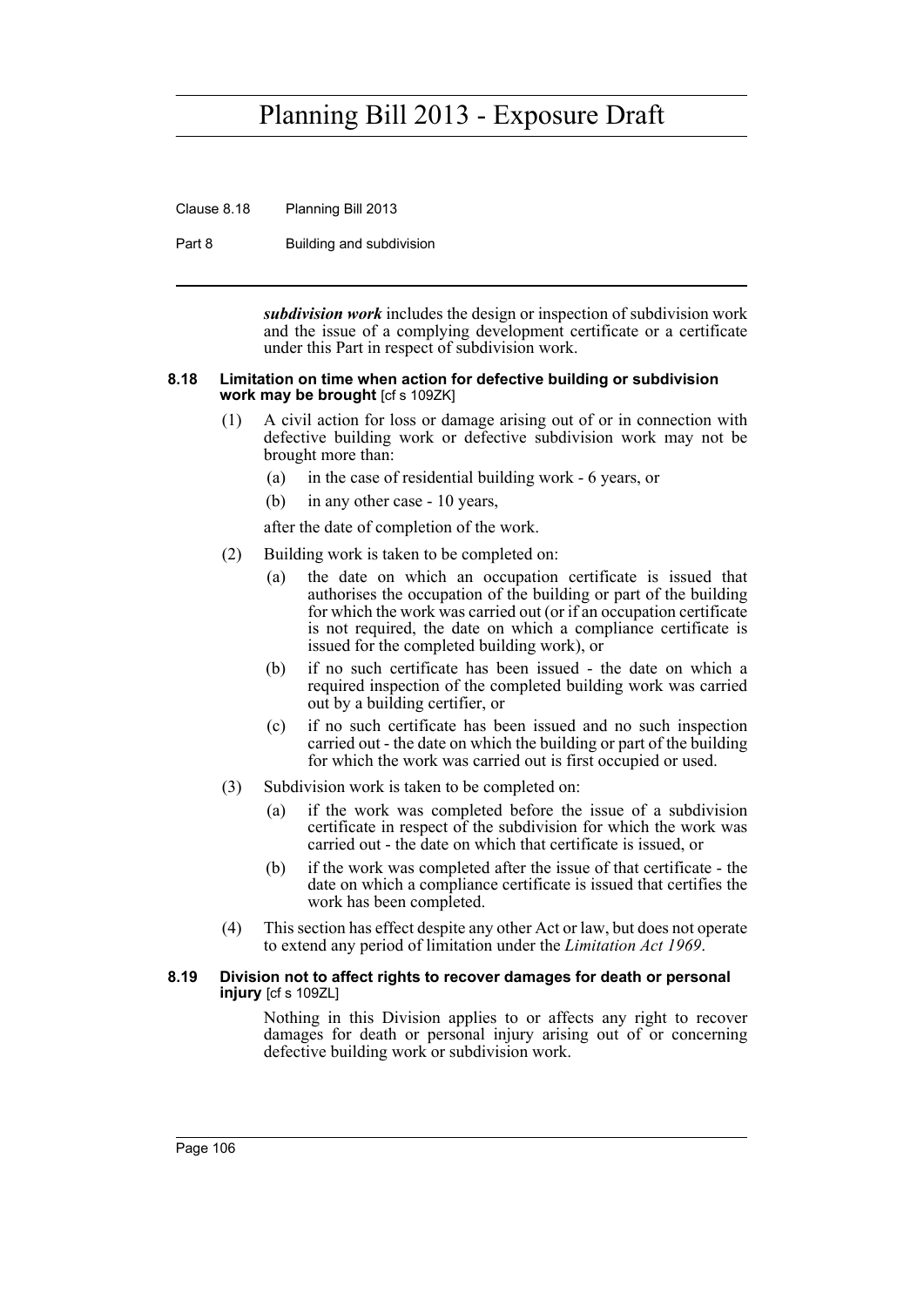| Planning Bill 2013       | Clause 8.20 |
|--------------------------|-------------|
| Building and subdivision | Part 8      |

### **Division 8.6 Miscellaneous**

### **8.20 Owners building manual**

(1) The certifier who issues an occupation certificate for a building that is of a class prescribed by the regulations is to prepare and provide to the owner of the building a building manual for the building in accordance with the requirements of the regulations. The regulations may extend the circumstances in which a certifier is required to prepare and provide a building manual under this section.

*Note: Classes 1b to 9 of the BCA are currently proposed to be covered by the regulations.*

- (2) The regulations may make provision for or with respect to building manuals and, in particular, for or with respect to the following:
	- (a) the preparation, form and maintenance of building manuals,
	- (b) the content of a building manual (including requirements that a building manual identify in a consolidated format matters for ongoing compliance in relation to the building concerned),
	- (c) the inspection of building manuals.

### **8.21 Crown building, demolition and incidental work** [cf s 109R]

(1) In this section:

*Crown* has the meaning given to that expression by the regulations.

*Crown building work* means development (other than exempt development), or Part 5 environmental impact assessment development, by the Crown that comprises:

- (a) the erection of a building, or
- (b) the demolition of a building or work, or
- (c) the doing of anything that is incidental to the erection of a building or the demolition of a building or work.
- (2) Crown building work cannot be commenced unless the Crown building work is certified by or on behalf of the Crown to comply with the *Building Code of Australia* in force as at:
	- (a) the date of the invitation for tenders to carry out the Crown building work, or
	- (b) in the absence of tenders, the date on which the Crown building work commences, except as provided by this section.
- (3) A Minister, by order in writing, may at any time determine in relation to buildings generally or a specified building or buildings of a specified class that a specified provision of the *Building Code of Australia*:
	- (a) does not apply, or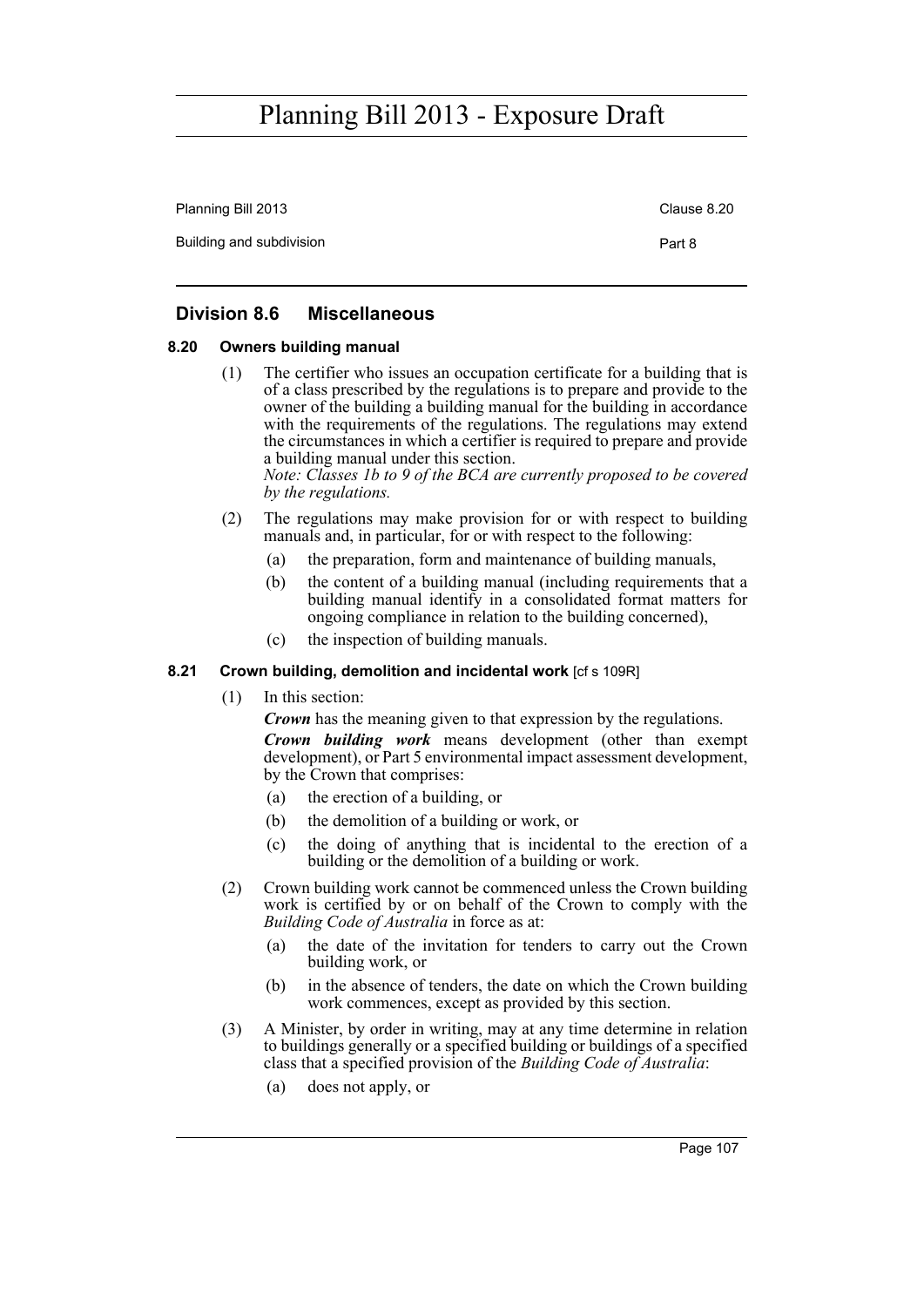Clause 8.22 Planning Bill 2013

Part 8 Building and subdivision

- (b) does apply, but with such exceptions and modifications as may be specified.
- (4) A determination of a Minister applies only to:
	- (a) a building erected on behalf of the Minister, or
	- (b) a building erected by or on behalf of a person appointed, constituted or regulated by or under an Act administered by the Minister.
- (5) A determination of a Minister has effect according to its tenor.

#### **8.22 Certifiers may be satisfied as to certain matters** [cf s 109O]

- (1) For the purpose of enabling a certificate under this Part (or a complying development certificate) to be issued, the regulations may provide that any requirement for a consent authority or council to be satisfied as to any specified matter is taken to have been complied with if the person or body issuing the certificate is satisfied as to that matter.
- (2) This section applies whether the requirement is imposed by or under this Act, the regulations or a local plan or the terms of a development consent.

#### **8.23 Satisfaction as to compliance with conditions precedent to the issue of certificates** [cf s 109P]

- (1) A person who exercises functions under the planning legislation in reliance on a certificate under this Part or complying development certificate is entitled to assume:
	- (a) that the certificate has been duly issued, and
	- (b) that all conditions precedent to the issuing of the certificate have been duly complied with, and
	- (c) that all things that are stated in the certificate as existing or having been done do exist or have been done,

and is not liable for any loss or damage arising from any matter in respect of which the certificate has been issued.

(2) This section does not apply to a certifier (other than a council) in relation to any certificate that he or she has issued.

#### **8.24 Directions by certifiers** [cf s 109EB (uncommenced)]

- (1) A reference in this section to a non-compliance in respect of an aspect of development is a reference to:
	- (a) a failure to comply with a condition of a development consent (or a construction or subdivision works certificate) relating to the manner in which construction of that aspect of development is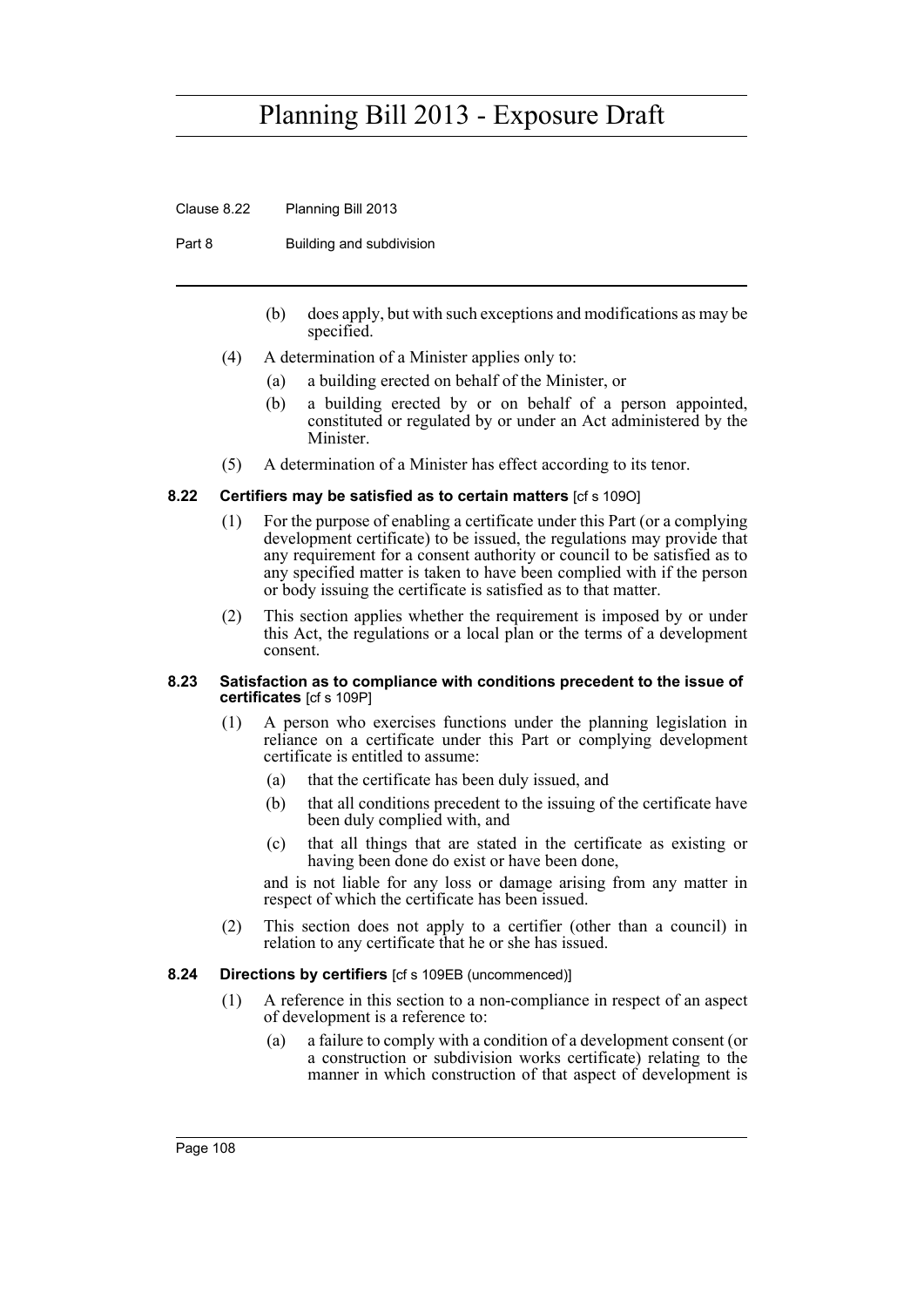| Planning Bill 2013                 |     |                                                                                                                                                                                                                                                                                                                                                                                                                                                             | Clause 8.24 |  |
|------------------------------------|-----|-------------------------------------------------------------------------------------------------------------------------------------------------------------------------------------------------------------------------------------------------------------------------------------------------------------------------------------------------------------------------------------------------------------------------------------------------------------|-------------|--|
| Building and subdivision<br>Part 8 |     |                                                                                                                                                                                                                                                                                                                                                                                                                                                             |             |  |
|                                    |     | carried out on the relevant site (including, for example, a<br>condition relating to the hours during which construction may be<br>carried out or the measures to be taken to reduce impacts on<br>adjoining land), and                                                                                                                                                                                                                                     |             |  |
|                                    | (b) | any matter arising during the course of carrying out that aspect of<br>development that would prevent the issuing of an occupation<br>certificate or a subdivision certificate in respect of that aspect of<br>development.                                                                                                                                                                                                                                 |             |  |
| (2)<br>development:                |     | If a certifier for an aspect of development becomes aware of any<br>non-compliance in respect of the aspect of development, the certifier<br>must issue (or, if the certifier is a council, may issue) a notice in writing<br>to the person responsible for carrying out that aspect of the                                                                                                                                                                 |             |  |
|                                    | (a) | identifying the matter that has resulted or would result in the<br>non-compliance, and                                                                                                                                                                                                                                                                                                                                                                      |             |  |
|                                    | (b) | directing the person to take specified action within a specified<br>period to remedy the matter.                                                                                                                                                                                                                                                                                                                                                            |             |  |
| (3)                                |     | If a certifier gives a direction under this section and the direction is not<br>complied with within the time specified in the notice containing the<br>direction, the certifier who issued the direction (if not the consent<br>authority) is, within the period prescribed by the regulations, to send a<br>copy of the notice to the consent authority and to notify the consent<br>authority of the fact that the direction has not been complied with. |             |  |
| (4)                                |     | The regulations may make provision for or with respect to the<br>following:                                                                                                                                                                                                                                                                                                                                                                                 |             |  |
|                                    | (a) | the procedure for issuing notices under this section,                                                                                                                                                                                                                                                                                                                                                                                                       |             |  |
|                                    | (b) | requirements in relation to follow-up action,                                                                                                                                                                                                                                                                                                                                                                                                               |             |  |
|                                    | (c) | the keeping of records in relation to notices given and follow-up<br>action taken.                                                                                                                                                                                                                                                                                                                                                                          |             |  |
|                                    | (d) | requirements for any matter or record relating to a notice or<br>follow-up action to be notified to specified persons.                                                                                                                                                                                                                                                                                                                                      |             |  |
| (5)                                |     | In this section:                                                                                                                                                                                                                                                                                                                                                                                                                                            |             |  |
|                                    |     | <i>certifier</i> includes any person authorised to issue a compliance                                                                                                                                                                                                                                                                                                                                                                                       |             |  |

certificate under this Part.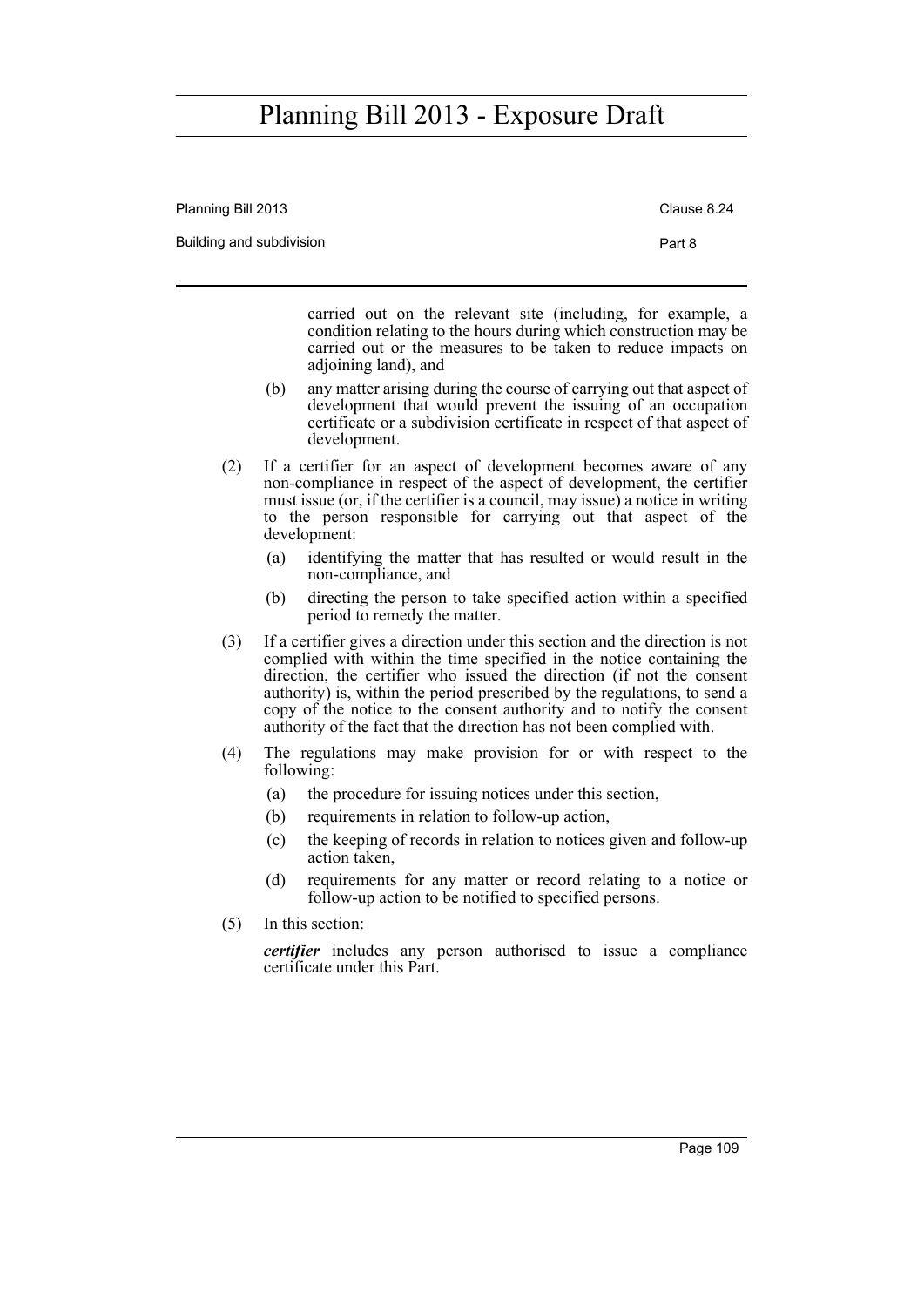Clause 9.1 Planning Bill 2013

Part 9 Reviews and appeals

### **Part 9 Reviews and appeals**

### **Division 9.1 Introductory**

#### **9.1 Interpretation: Part 9**

In this Part:

*appeal* means an appeal to the Court under Divisions 9.3, 9.4, 9.5 and 9.6.

*Court* means the Land and Environment Court.

*review* means a review by a consent authority under Division 9.2.

### **Division 9.2 Reviews**

#### **9.2 Determinations and decisions subject to review**

- (1) The following determinations or decisions of a consent authority under Part 4 are subject to review under this Division:
	- (a) the determination of an application for development consent by a council, a regional planning panel or the Planning Assessment Commission acting as delegate of the Minister,
	- (b) the determination of an application for the modification of a development consent by a council, a regional planning panel or the Planning Assessment Commission acting as delegate of the Minister,
	- (c) the decision of a council to reject and not determine an application for development consent.
- (2) However, a determination or decision in connection with an application relating to the following is not subject to review under this Division:
	- (a) a complying development certificate,
	- (b) EIS assessed development,
	- (c) development that is subject to one stop referrals and decisions under Division 6.3 of Part 6,
	- (d) Crown development (referred to in section 4.41),
	- (e) a determination or decision that was made after a public hearing into the matter by the Planning Assessment Commission.
- (3) A determination or decision reviewed under this Division is not subject to further review under this Division.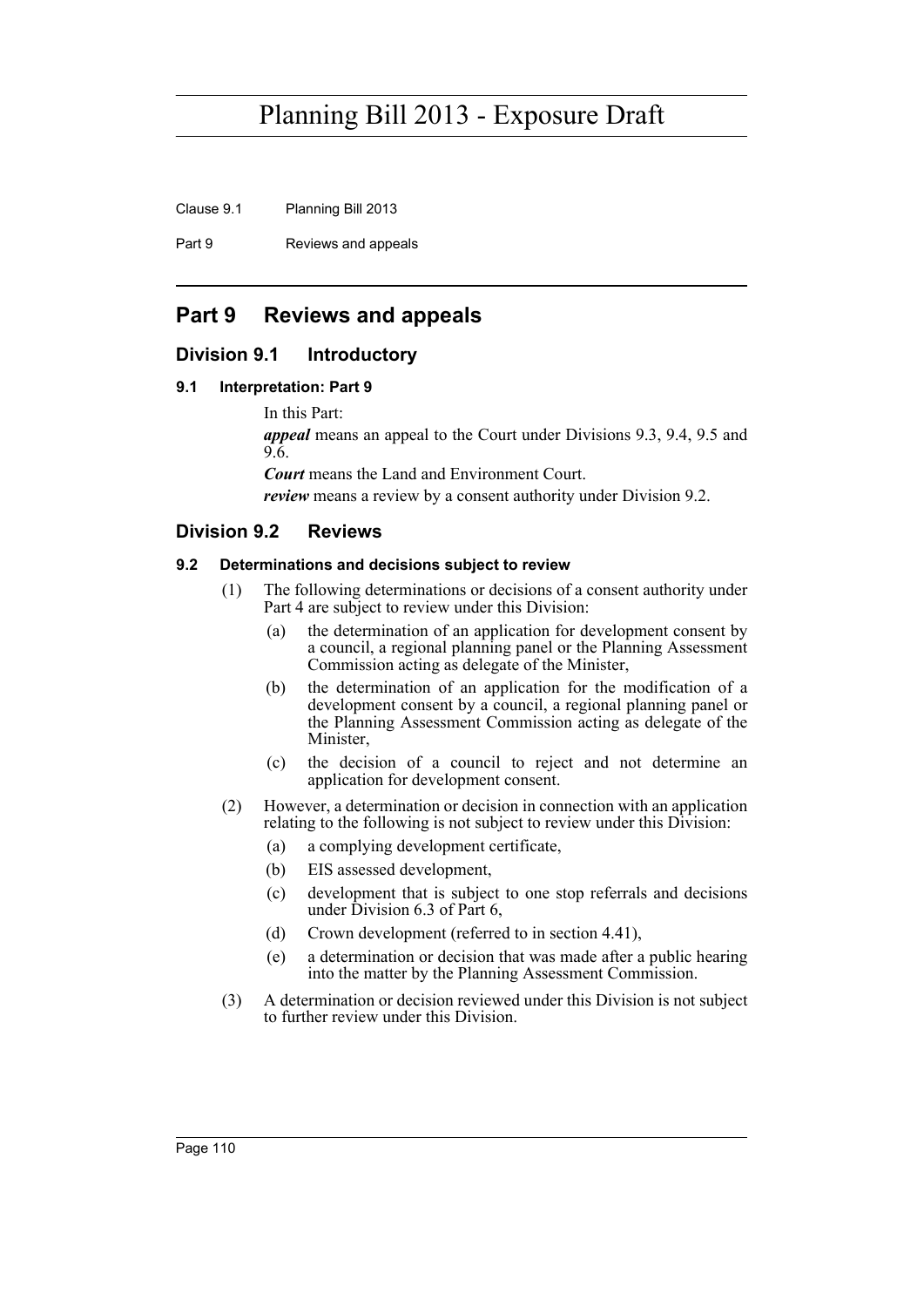| Planning Bill 2013  | Clause 9.3 |
|---------------------|------------|
| Reviews and appeals | Part 9     |

#### **9.3 Application for and conduct of review**

- (1) An applicant may request a consent authority to review a determination or decision made by the consent authority. The consent authority is to review the determination or decision if duly requested to do so under this Division.
- (2) If there is a right of appeal to the Court against a determination, the determination cannot be reviewed under this Division:
	- (a) after the period within which such an appeal may be made has expired if no appeal was made, or
	- (b) after the Court has disposed of an appeal against the determination.
- (3) In requesting a review, the applicant may amend the proposed development the subject of the original application for development consent or for modification of development consent. The consent authority may review the matter having regard to the amended development, but only if it is satisfied that it is substantially the same development.
- (4) The review of a determination or decision made by a delegate of a council as the consent authority is to be conducted by the council or by another delegate of the council who is not subordinate to the delegate who made the determination or decision. The review of a determination or decision made by the council is to be conducted by the council and not by a delegate.
- (5) If an independent hearing and assessment panel acted as the delegate of the council as the consent authority in respect of a determination or decision subject to review under this Division, the panel is also to act as delegate of the council in reviewing the determination or decision.
- (6) If the Planning Assessment Commission acted as the delegate of the Minister as the consent authority in respect of a determination or decision subject to review under this Division, the Commission is also to act as delegate of the Minister in reviewing the determination or decision.

#### **9.4 Outcome of review**

After conducting its review of a determination or decision, the consent authority may confirm or change the determination or decision.

#### **9.5 Miscellaneous provisions relating to reviews**

(1) The regulations may make provision for or with respect to reviews under this Division, including: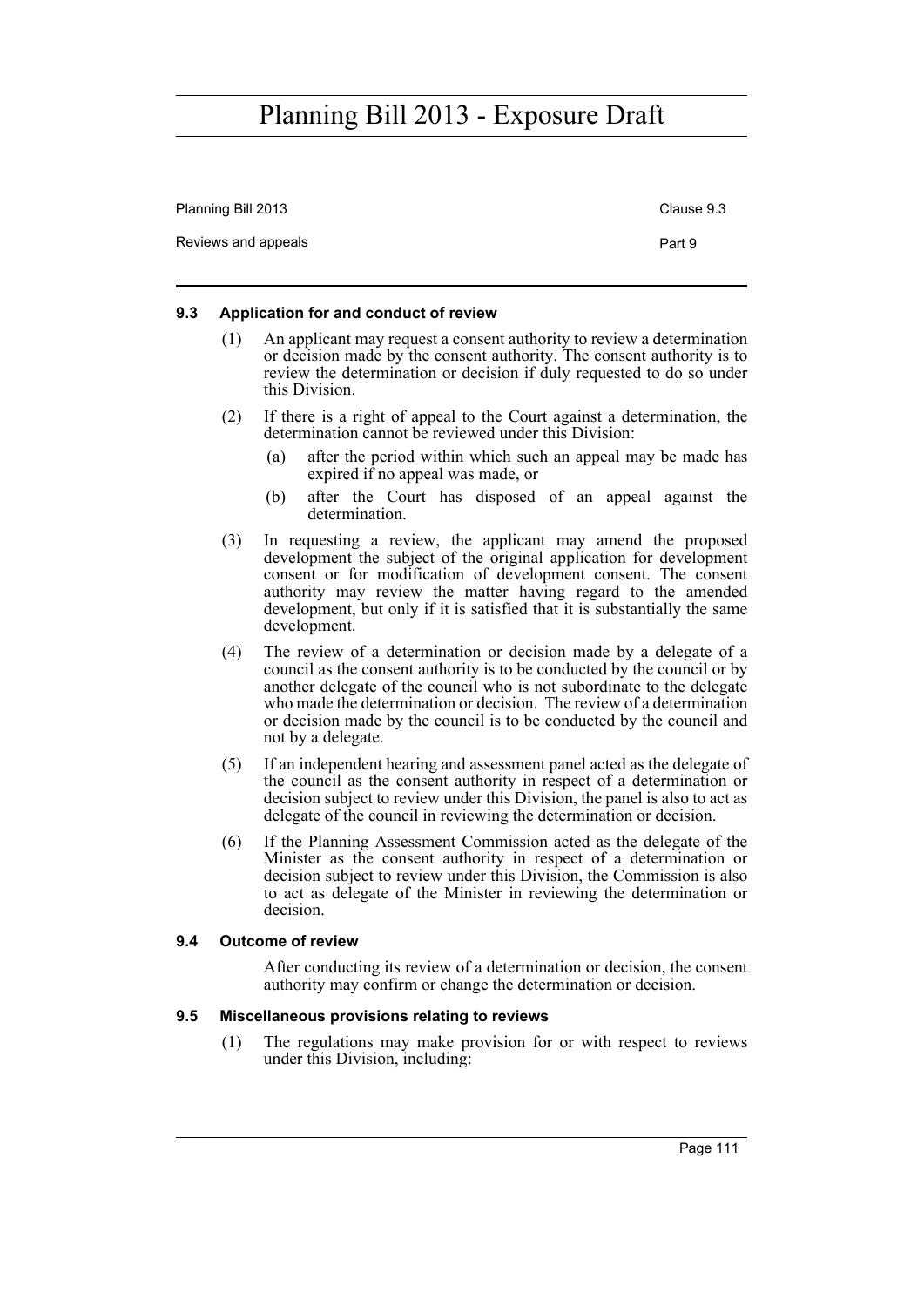Clause 9.6 Planning Bill 2013

Part 9 Reviews and appeals

- (a) specifying the person or body with whom applications for reviews are to be lodged and by whom applications for reviews and the results of reviews are to be notified, and
- (b) setting the period within which reviews must be finalised, and
- (c) declaring that a failure to finalise a review within that time is taken to be a confirmation of the determination or decision subject to review.

**Note.** Division 11.2 of Part 11 enables regulations to prescribe the fee for a request for a review.

- (2) The functions of a consent authority in relation to a matter subject to review under this Division are the same as the functions in connection with the original application or determination.
- (3) If a decision to reject a development application is changed on review, the development application is taken to have been lodged on the date the decision is made on the review.
- (4) If a determination is changed on review, the changed determination replaces the earlier determination on the date the decision is made on the review.
- (5) Notice of a decision on a review to grant or vary development consent is to specify the date from which the consent (or the consent as varied) operates.
- (6) A decision after the conduct of a review is taken for all purposes to be the decision of the consent authority.
- (7) If on a review of a determination the consent authority grants development consent or varies the conditions of a development consent, the consent authority is entitled (with the consent of the applicant and without prejudice to costs) to have an appeal against the determination made by the applicant to the Court under this Part withdrawn at any time prior to the determination of that appeal.

### **Division 9.3 Appeals - development consents**

### **9.6 Decisions subject to appeal to Court under this Division**

- (1) A decision of a consent authority under Part 4 in relation to an application for development consent or a development consent is (if this Division so provides) subject to appeal to the Court under this Division.
- (2) A decision subject to appeal includes a decision made after a review under Division 9.2.
- (3) There is no right of appeal under this Division against the following decisions: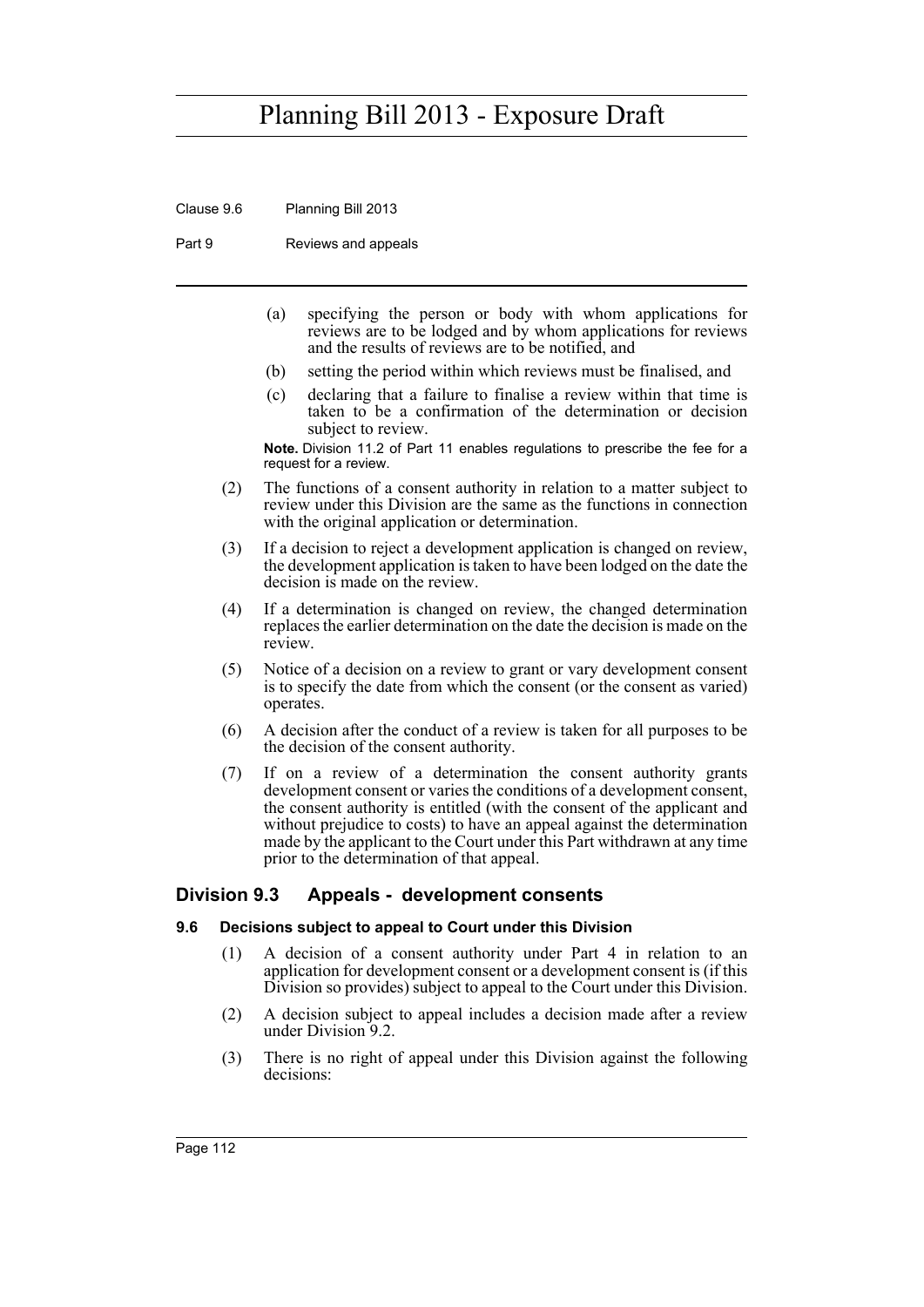| Planning Bill 2013  | Clause 9.7 |
|---------------------|------------|
| Reviews and appeals | Part 9     |
|                     |            |

- (a) a decision of a consent authority under this Act in relation to the carrying out of any development that is made after a public hearing by the Planning Assessment Commission into the carrying out of that development,
- (b) the determination of, or a failure to determine, an application for a complying development certificate,
- (c) a decision of a council to issue or not to issue a variation certificate for complying development.

**Note.** See sections 7.14 and 7.21 for restrictions on the power of the Court to vary conditions of development consent relating to infrastructure contributions.

#### **9.7** Appeal by applicant—applications for development consent [cf s 97]

- (1) An applicant for development consent who is dissatisfied with the determination of the application by the consent authority may appeal to the Court against the determination.
- (2) For the purposes of this section, the determination of an application by a consent authority includes:
	- (a) any decision subsequently made by the consent authority or other person of an aspect of the development that under the conditions of development consent was required to be carried out to the satisfaction of the consent authority or other person, or
	- (b) any decision subsequently made by the consent authority as to a matter of which the consent authority must be satisfied before a deferred commencement consent can operate.
- (3) An appeal under this section relating to an application for development consent to carry out EIS assessed development in respect of which an objector may appeal under this Division may not be heard until after the expiration of the period within which the objector may appeal to the Court.

#### **9.8 Appeal by an objector -EIS assessed development applications** [cf s 98]

- (1) This section applies to the determination of an application for development consent for EIS assessed development (including any such development that is State significant development), being a determination to grant development consent, either unconditionally or subject to conditions.
- (2) A person who duly made a submission by way of objection during the public exhibition of the application for development consent (an *objector*) and who is dissatisfied with the determination of the consent authority to grant consent may appeal to the Court against the determination.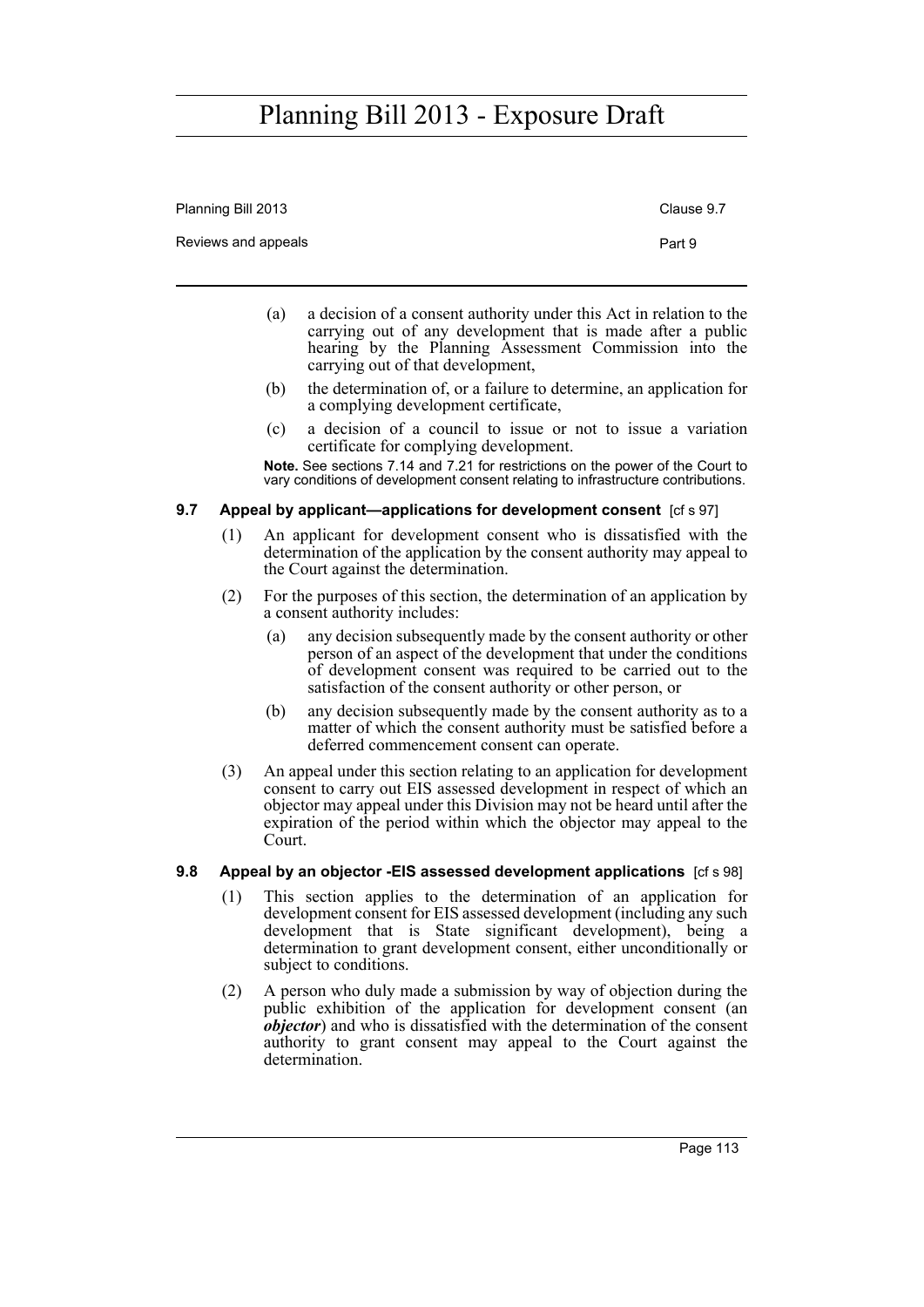Clause 9.9 Planning Bill 2013

Part 9 Reviews and appeals

#### **9.9 Appeal by applicant—modifications of development consent** [cf s 97AA]

An applicant for the modification of a development consent who is dissatisfied with the determination of the application by the consent authority may appeal to the Court against the determination.

#### **9.10 Time within which appeals may be made**

- (1) An appeal under this Division (except by an objector) may only be made within 6 months after the date of notification of the decision appealed against or after the date of deemed refusal under section 9.11.
- (2) An appeal under this Division by an objector may only be made within 28 days after the date the objector is notified of the decision appealed against.

#### **9.11 Circumstances in which consent taken to have been refused for purposes of appeal rights** [cf s 82]

- (1) A consent authority that has not determined an application for development consent (or for the modification of a development consent) within the period prescribed by the regulations for the determination of the application is, for the purpose only of this Division, taken to have determined the application by refusing development consent (or to modify development consent) when that period ends.
- (2) Subsection (1) does not prevent a consent authority from determining an application after the end of that period.
- (3) Any such determination of an application does not affect the continuation or determination of an appeal made under this Division against the deemed refusal of consent (or modification of consent) under subsection (1).
- (4) If any such determination of an application results in the grant of development consent (or the modification of development consent), the consent authority is entitled, with the consent of the applicant and without prejudice to costs, to have the appeal withdrawn at any time prior to the determination of the appeal.

### **9.12** Notice of appeals to be given and right to be heard [cf s 97A]

- (1) The following are entitled to be given notice of an appeal made under this Division and to be heard at the hearing of the appeal as if they were a party to the appeal:
	- (a) an objector, in the case of an appeal by an applicant concerning an application for development consent in respect of which the objector has a right of appeal under this Division,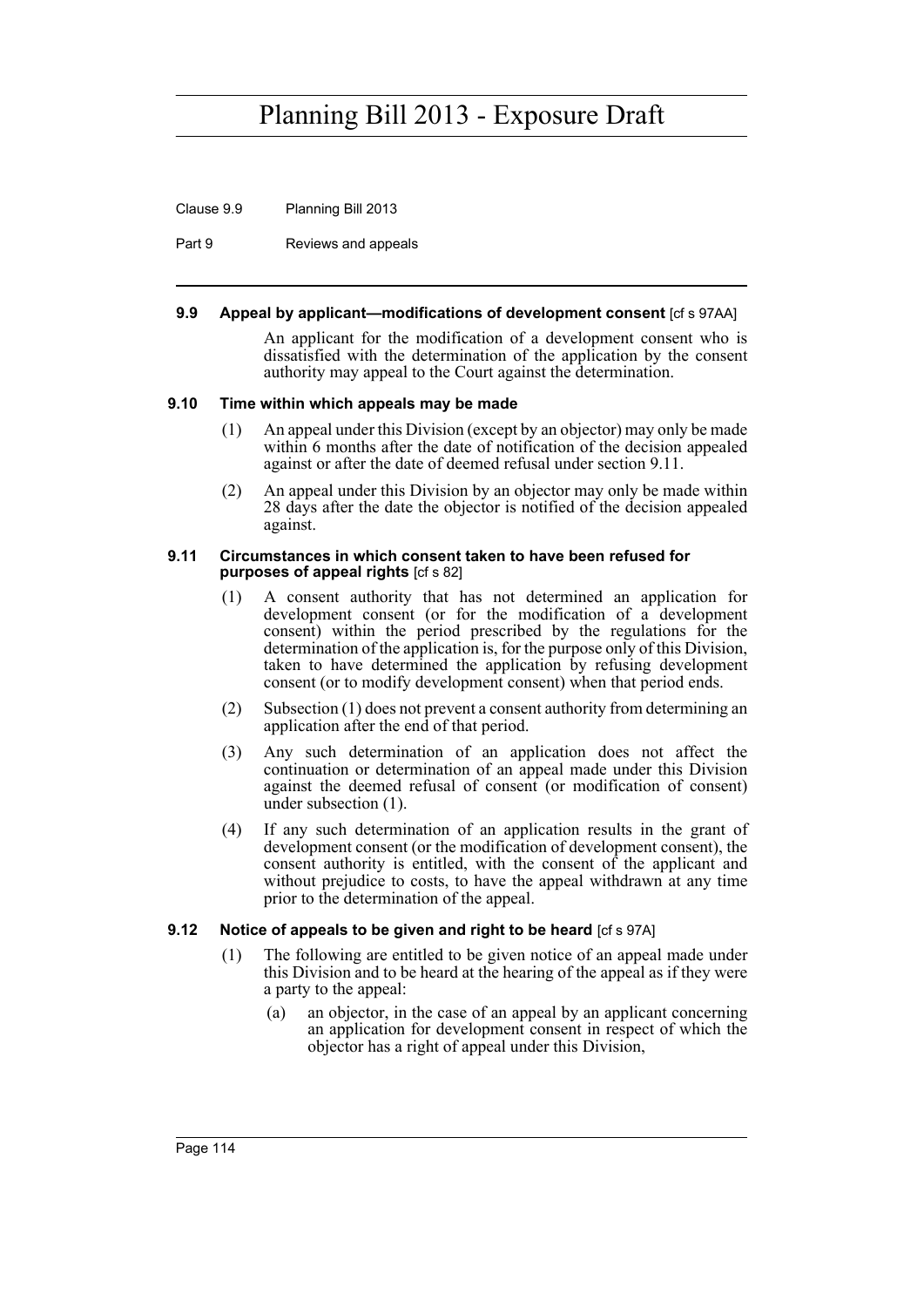Planning Bill 2013 Clause 9.13

|      |     | Reviews and appeals |                                                                                                                                                                                                                                                       | Part 9 |
|------|-----|---------------------|-------------------------------------------------------------------------------------------------------------------------------------------------------------------------------------------------------------------------------------------------------|--------|
|      |     | (b)                 | an applicant for development consent and the consent authority,<br>in the case of an appeal under this Division by an objector<br>concerning the application for development consent,                                                                 |        |
|      |     | (c)                 | a Minister or public authority, in the case of an appeal concerning<br>an application for development consent in respect of which the<br>concurrence of the Minister or public authority is required under<br>this Act.                               |        |
|      |     | (d)                 | an approval body for a legislative approval to which one stop<br>referrals and decisions apply under Division 6.3 of Part 6, in the<br>case of an application for development consent that involves the<br>approval body.                             |        |
|      | (2) | authority.          | Any such notice of appeal is to be given by the relevant consent                                                                                                                                                                                      |        |
|      | (3) |                     | Notice of appeal and any entitlement to be heard under this section is to<br>be in accordance with any applicable rules of Court.                                                                                                                     |        |
|      | (4) |                     | In this section, a reference to an application for development consent<br>includes an application to modify a development consent.                                                                                                                    |        |
| 9.13 |     |                     | <b>Effect of appeals on operation of consents</b> [cf s 83 (2)–(5)]                                                                                                                                                                                   |        |
|      | (1) |                     | If the granting of a development consent is the subject of an appeal<br>made under this Division, the consent does not have effect. This<br>subsection does not apply to State significant development.                                               |        |
|      | (2) |                     | A development consent that is granted, or confirmed, as a result of a<br>decision on an appeal under this Division is taken to be a development<br>consent duly granted under Part 4 and that consent takes effect from the<br>date of that decision. |        |
|      | (3) |                     | A development consent is void if:                                                                                                                                                                                                                     |        |
|      |     | (a)                 | development consent is refused on an appeal under this Division,<br>or                                                                                                                                                                                |        |
|      |     | (b)                 | the effect of a decision on an appeal by an objector under this<br>Division is that development consent is refused.                                                                                                                                   |        |

- (4) A development consent is taken to have effect from the date fixed by:
	- (a) a court (whether or not the Land and Environment Court) that finally determines an appeal on a question of law which confirms the validity of, or results in the granting of, the development consent, or
	- (b) the Land and Environment Court, if the validity of a development consent granted by that Court is confirmed by, or the development consent is granted by that Court as a result of, such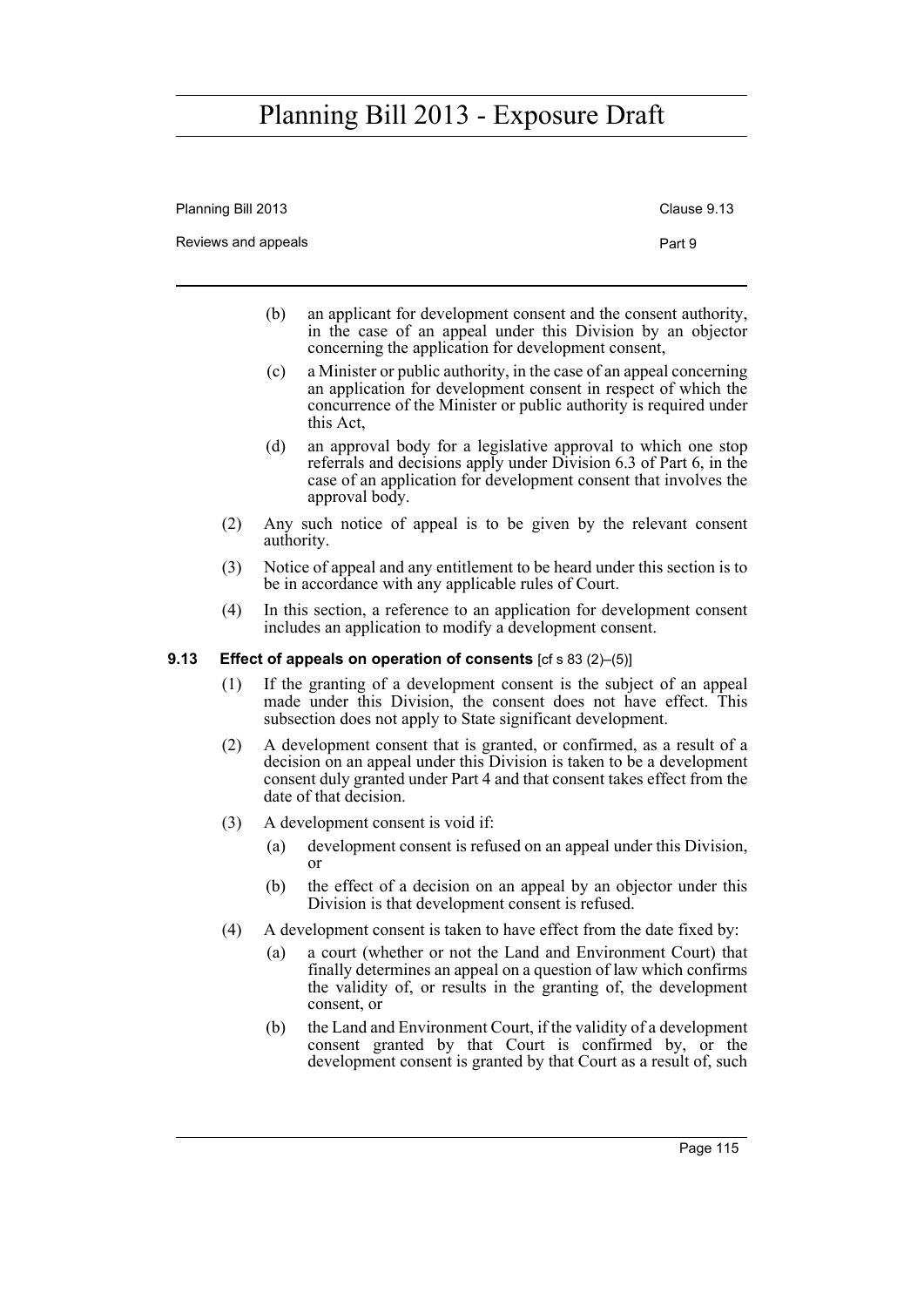Clause 9.14 Planning Bill 2013

Part 9 Reviews and appeals

a final determination made by another court that has not fixed that date.

#### **9.14 Powers of Court on appeals** [cf s 39 Land and Environment Court Act]

- (1) In addition to any other functions and discretions that the Court has apart from this subsection, the Court has, for the purposes of hearing and disposing of an appeal under this Division, all the functions and discretions which the consent authority whose decision is the subject of the appeal had in respect of the matter the subject of the appeal.
- (2) The decision of the Court on an appeal under this Division is, for the purposes of this or any other Act or instrument, taken to be the final decision of that consent authority and is to be given effect to accordingly.
- (3) If the consent authority was under this Act required to consult or obtain the concurrence of another person or body before making the decision the subject of an appeal under this Division:
	- (a) the Court may determine the appeal whether or not the consultation has taken place and whether or not the concurrence has been granted, and
	- (b) in a case where the concurrence has been granted—the Court may vary or revoke any conditions imposed by that person or body or may impose any conditions that could have been imposed by that person or body.

[*Note: Provisions equivalent to those currently in section 39 (6A) of the Land and Environment Court Act also to be included in this section*.]

#### **9.15 Miscellaneous provisions relating to appeals under this Division** [cf s 97B, s 39A Land and Environment Court Act]

- (1) Separate appeals under this Division with respect to the determination of an application for development consent are, as far as practicable, to be heard together.
- (2) On an appeal under this Division, the Court may, at any time on the application of a person or of its own motion, order the joinder of a person as a party to the appeal if the Court is of the opinion:
	- (a) that the person is able to raise an issue that should be considered in relation to the appeal but would not be likely to be sufficiently addressed if the person were not joined as a party, or
	- (b) that:
		- (i) it is in the interests of justice, or
		- (ii) it is in the public interest,

that the person be joined as a party to the appeal.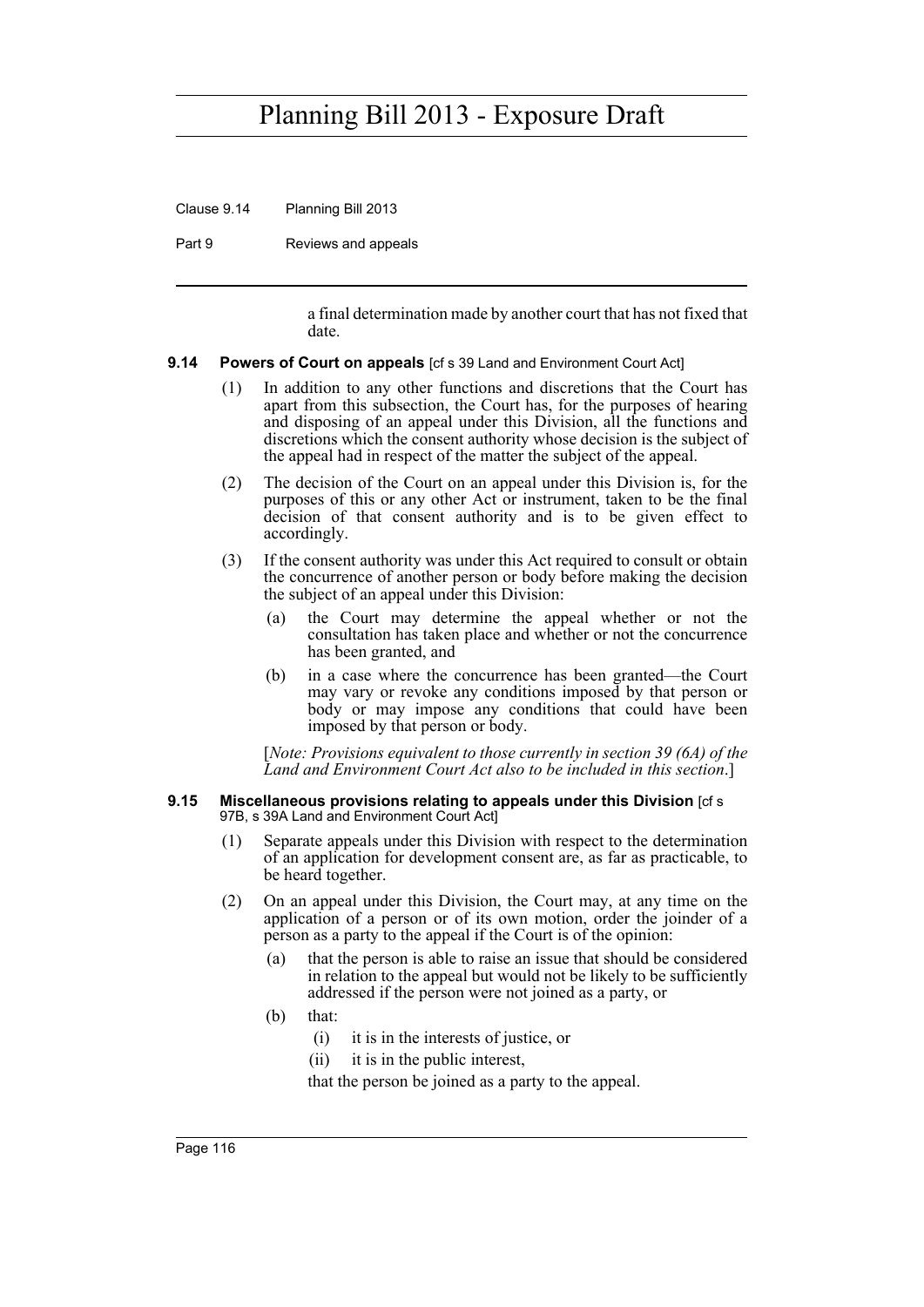| Planning Bill 2013  | Clause 9.16 |
|---------------------|-------------|
| Reviews and appeals | Part 9      |

- (3) If the Court on an appeal by an applicant under this Division allows the applicant to file an amended application for development consent (other than to make a minor amendment), the Court must make an order for the payment by the applicant of those costs of the consent authority that have been thrown away as a result of the amendment of the application for development consent.
- (4) If the determination or decision appealed against under this Division was made by a regional planning panel, the council for the area concerned is to be the respondent to the appeal but is subject to the control and direction of the panel in connection with the conduct of the appeal. The council is to give notice of the appeal to the regional planning panel.
- (5) If the Minister (for Crown development) exercised the functions of the council as consent authority in respect of a determination or decision appealed against under this Division, the council is to be the respondent to the appeal but is subject to the control and direction of the Minister in connection with the conduct of the appeal. The council is to give notice of the appeal to the Minister.

*[Note: Provision to be made Land and Environment Court Act to allow Commissioners to assist the Court in Class 4 matters and to provide for fast track appeals and other matters outlined in the White Paper.]*

### **Division 9.4 Appeals - Part 8 certificates**

### **9.16 Appeals against failure or refusal to issue Part 8 certificates** [cf s 109K]

- (1) An appeal may be made to the Court against the following decisions of a council:
	- (a) a decision to refuse to issue a construction certificate, occupation certificate, subdivision works certificate or subdivision certificate,
	- (b) a decision to issue any such certificate subject to conditions.
- (2) The appeal may be made by the applicant for the certificate concerned.
- (3) An appeal may only be made within 6 months after the date on which the decision was made.

### **9.17 Deemed refusal for purposes of appeal**

- (1) For the purposes only of an appeal under this Division, a council is taken to have made a decision to refuse to issue a certificate (*a deemed refusal*) if it has failed to issue the certificate to the applicant within the period prescribed by the regulations.
- (2) Nothing in subsection (1) prevents a council from determining an application for a construction certificate, occupation certificate,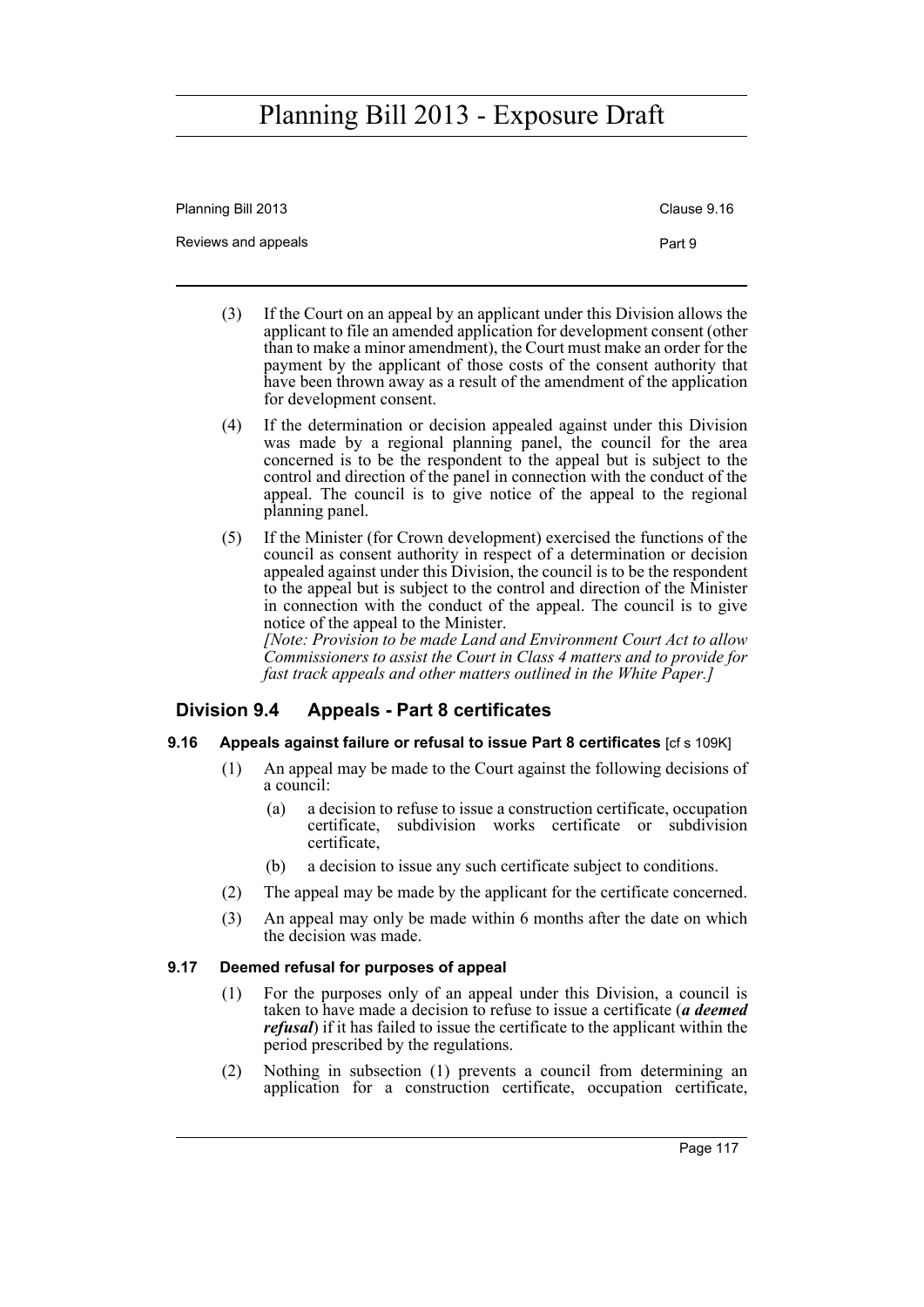Clause 9.18 Planning Bill 2013

Part 9 Reviews and appeals

subdivision works certificate or subdivision certificate after the expiration of the applicable period specified in that subsection.

- (3) A determination made after the expiration of that applicable period does not affect the continuance or determination of an appeal made under this Division in respect of a deemed refusal.
- (4) If a determination is made after the applicable period to grant the certificate concerned, the council is entitled, with the consent of the applicant and without prejudice to costs, to have any appeal under this Division against a deemed refusal withdrawn at any time prior to the determination of that appeal.

### **Division 9.5 Appeals - development control orders**

#### **9.18 Appeals concerning orders** [cf s 121ZK]

- (1) A person who is given a development control order may appeal to the Court against the order.
- (2) However, a person may not appeal against a fire safety order given by an authorised fire officer (other than an order that prevents a person using or entering premises).
- (3) The appeal may only be made:
	- (a) within 28 days after the development control order is given to the person, or
	- (b) if an order is given subsequently that forms part of the development control order, within 28 days after the subsequent order is given to the person.
- (4) On hearing an appeal, the Court may:
	- (a) revoke the development control order, or
	- (b) modify the development control order, or
	- (c) substitute for the development control order any other order that the relevant enforcement authority who gave the order could have given, or
	- (d) find that the development control order is sufficiently complied with, or
	- (e) make such order with respect to compliance with or related to the development control order as the Court thinks fit.

#### **9.19 Awarding of compensation concerning orders [cf s 121ZL]**

(1) The Court, on the hearing of an appeal or otherwise, has a discretion to award compensation to a person to whom a development control order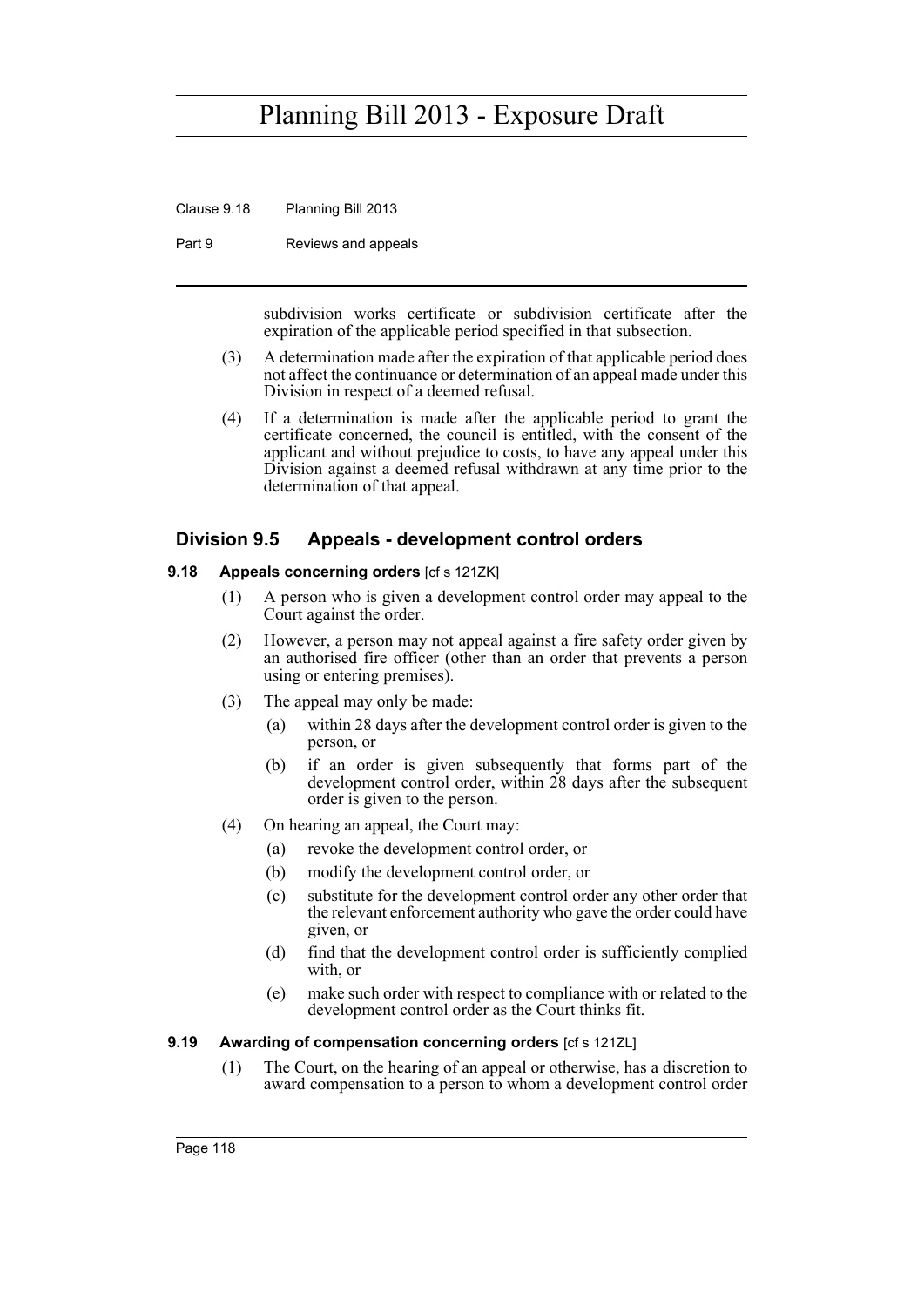| Planning Bill 2013  | Clause 9.20 |
|---------------------|-------------|
| Reviews and appeals | Part 9      |

is given for any expense incurred by the person as a consequence of the order, including the cost of any investigative work or reinstatement carried out by the person as a consequence of the order.

- (2) Compensation is to be awarded only if the person seeking the compensation satisfies the Court that the giving of the development control order was unsubstantiated or the terms of the order were unreasonable.
- (3) A claim for compensation may not be made more than 28 days after the date on which the Court gives its decision on the appeal or more than 3 months after the date of the development control order if an appeal is not made against the order.
- (4) Compensation under this section is to be awarded against the relevant enforcement authority who gave the development control order.

### **9.20 Effect of appeal on order** [cf s 121ZN]

If an appeal is duly made to the Court against a development control order, the appeal does not effect a stay of the order.

### **Division 9.6 Appeals - miscellaneous**

#### **9.21 Appeal concerning decisions on security for development requirements or damage** [cf s 98A]

- (1) This section applies in connection with a decision of a consent authority or council relating to security of the kind referred to in section 4.28.
- (2) The applicant for development consent to which the security relates, or a person having the benefit of the consent, who is dissatisfied with the decision may appeal to the Court as follows:
	- (a) an appeal may be made against a decision of the consent authority with respect to the provision of the security (otherwise than by the imposition of a condition of development consent),
	- (b) an appeal may be made against the failure or refusal of the consent authority to release a security held by it,
	- (c) an appeal may be made against the failure or refusal of a council to release a security held by it that has been provided in accordance with a condition of a complying development certificate.

**Note.** The right to appeal against the imposition of a condition of development consent is excluded because this Part provides separately for appeals against any such condition.

(3) An appeal under subsection (2) (a) may be made within 6 months after the applicant for development consent received notice of the decision.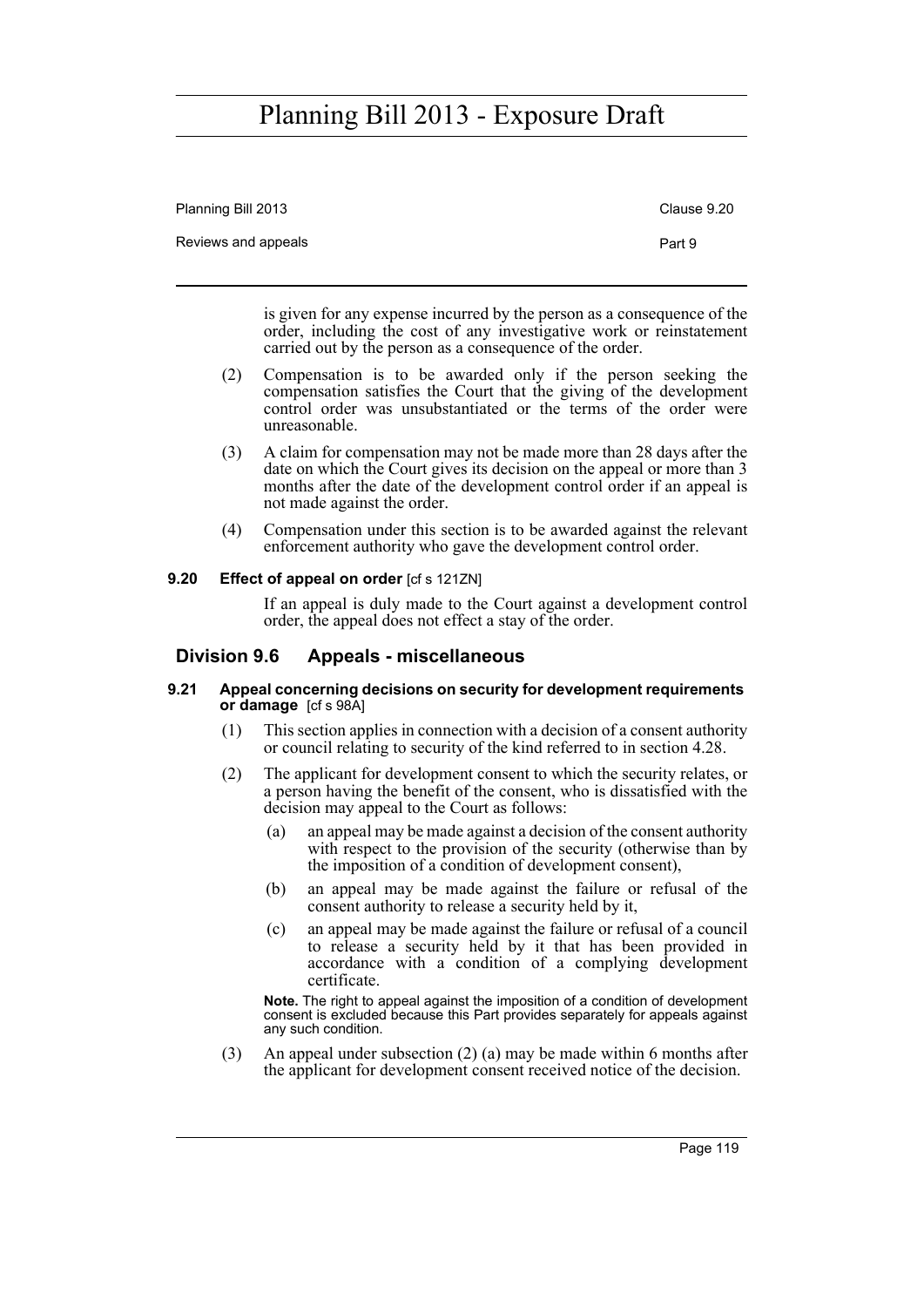Clause 9.22 Planning Bill 2013

Part 9 Reviews and appeals

- (4) An appeal under subsection (2) (b) or (c) may be made:
	- (a) except as provided by paragraph (b), within 6 months after the work to which the security relates has been completed, or
	- (b) if the security is provided in respect of contingencies that may arise on or after completion of the work to which the security relates, not earlier than 3 months and not later than 6 months after the completion of the work.

### **9.22** Appeals against refusal to extend consent lapsing period [cf s 95A (3)]

- (1) This section applies to an application under clause 4.1 of Schedule 4 for the extension of the period after which a development consent lapses.
- (2) The applicant for the extension who is dissatisfied with the determination of the application or the failure of the consent authority to determine the application within the period prescribed by the regulations, may appeal to the Court.
- (3) The appeal must be made within 6 months after the date on which the person is given notice of the decision appealed against or the end of the deemed refusal period referred to in subsection  $(2)$ .

### **9.23 Appeals concerning compliance cost notices** [cf s 121ZKA]

- (1) A person on whom a compliance cost notice is served may appeal against the notice to the Court within 28 days after the service of the notice on the person.
- (2) If an appeal is lodged against an order in relation to which a compliance cost notice has been issued:
	- (a) an appeal may be lodged against the compliance cost notice in the same way as, and at the same time as, the appeal against the development control order concerned, and
	- (b) the Court may deal with the appeal against the compliance cost notice at the same time as it deals with the appeal against the development control order.
- (3) On hearing an appeal against a compliance cost notice, the Court may:
	- (a) revoke the notice, or
	- (b) modify the notice, or
	- (c) make any other order with respect to the notice as the Court thinks fit.

### **9.24 Appeals with respect to building information certificates** [cf s 149F]

(1) An applicant: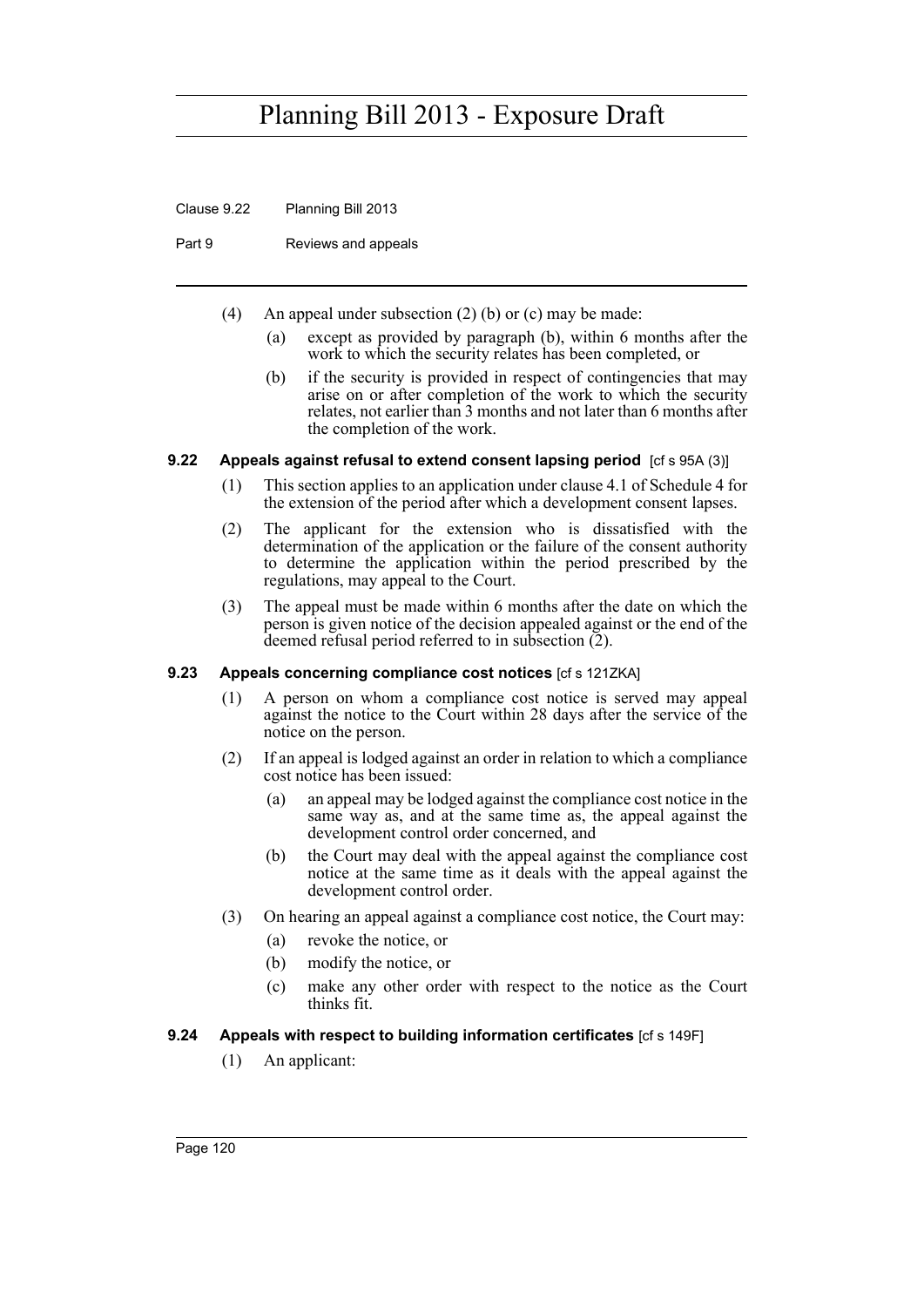| Planning Bill 2013  | Clause 9.24 |                                                                                                                                                    |
|---------------------|-------------|----------------------------------------------------------------------------------------------------------------------------------------------------|
| Reviews and appeals | Part 9      |                                                                                                                                                    |
|                     | (a)         | who is dissatisfied with a council's refusal to issue a building<br>information certificate, or                                                    |
|                     | (b)         | who is dissatisfied with a council's failure to issue a building<br>information certificate within the period prescribed by the<br>regulations, or |
|                     | (c)         | who is dissatisfied with a notice from the council to supply<br>information in connection with the application,<br>may appeal to the Court.        |
|                     |             | The enneal must be made within 6 menths often the date on which the                                                                                |

- (2) The appeal must be made within 6 months after the date on which the person is given notice of the decision appealed against or the end of the deemed refusal period referred to in subsection (1).
- (3) On hearing the appeal, the Court may do any one or more of the following:
	- (a) it may direct the council to issue a building information certificate in such terms and on such conditions as the Court thinks fit,
	- (b) it may revoke, alter or confirm a notice to supply information,
	- (c) it may make any other order that it considers appropriate.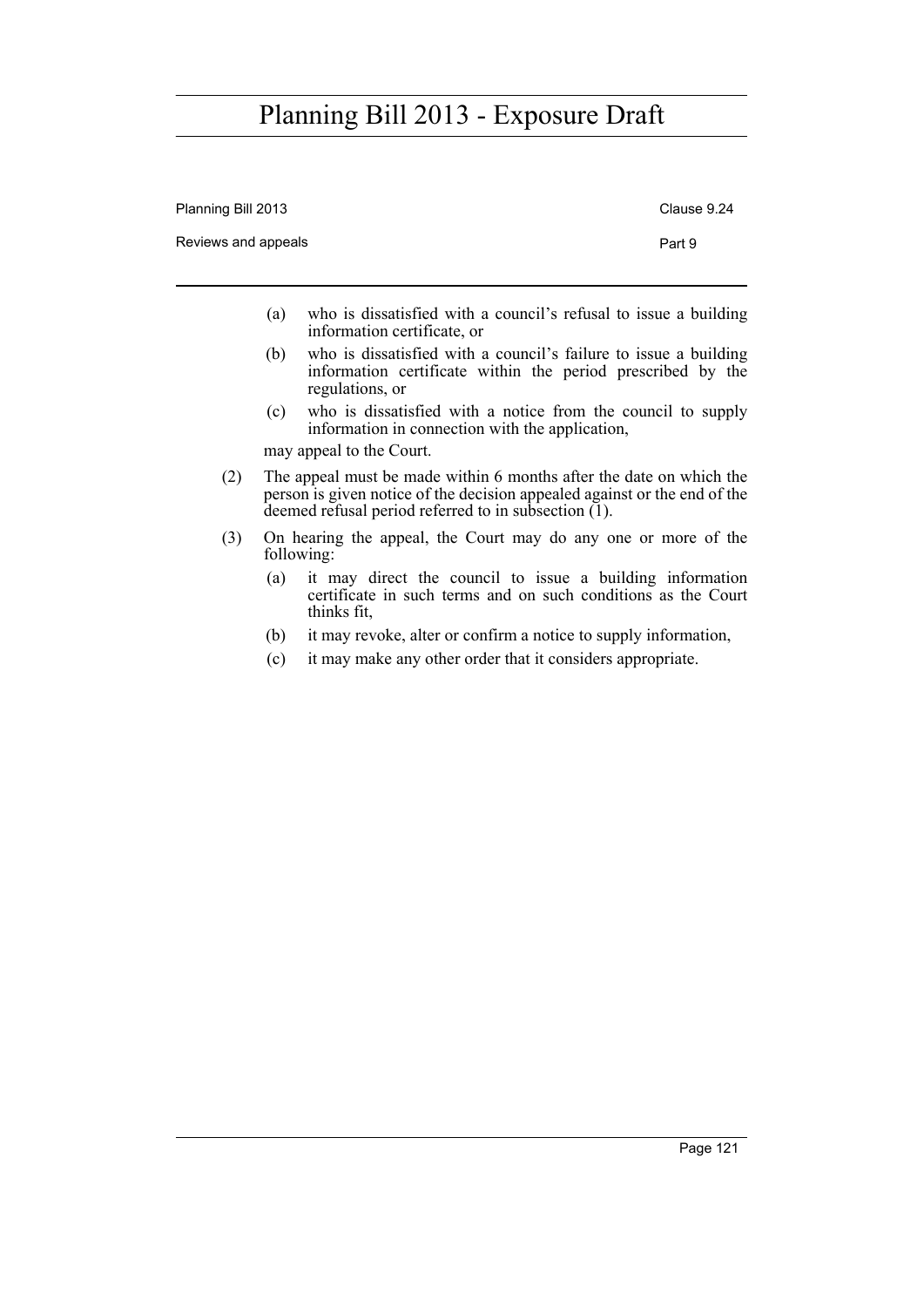Clause 10.1 Planning Bill 2013

Part 10 Enforcement

## **Part 10 Enforcement**

### **Division 10.1 Ministerial enforcement powers**

#### **10.1 Directions by the Minister** [cf s 117]

- (1) The Minister may direct a public authority or a person or body having functions under the planning legislation (including under a local plan) to exercise those functions at or within such times as are specified in the direction.
- (2) The Minister may direct a council to provide the Minister, in the manner and at the times specified in the direction, with reports, containing such information as the Minister may direct, on the council's performance in relation to planning and development matters.
- (3) A public authority, person, body or council to whom a direction is given under this section must comply, and is authorised by this section to comply, with the direction in accordance with the terms of the direction.
- (4) A direction under this section may be given:
	- (a) if it is given to a particular body or person by written notice, or
	- (b) if it is given to a class of bodies or persons by Ministerial planning order.
- (5) Before giving a direction under this section, the Minister is to consult with the responsible Minister concerned.
- (6) Before giving a direction under subsection (2), the Minister is also to consult with the Local Government and Shires Association of New South Wales and any other industry organisation the Minister considers to be relevant, in relation to the information that the Minister is proposing to seek.

### **10.2 Departmental investigations into councils' performance** [cf s 117A]

- (1) The Director-General may request that an investigation be authorised under section 430 of the *Local Government Act 1993* into any aspect of a council's performance of its functions under the planning legislation that the Director-General considers requires investigation.
- (2) The Director-General is to be provided with advice on the outcome of any such investigation from the person who authorised the investigation.
- (3) The Director-General may report and make recommendations to the Minister following the receipt of that advice.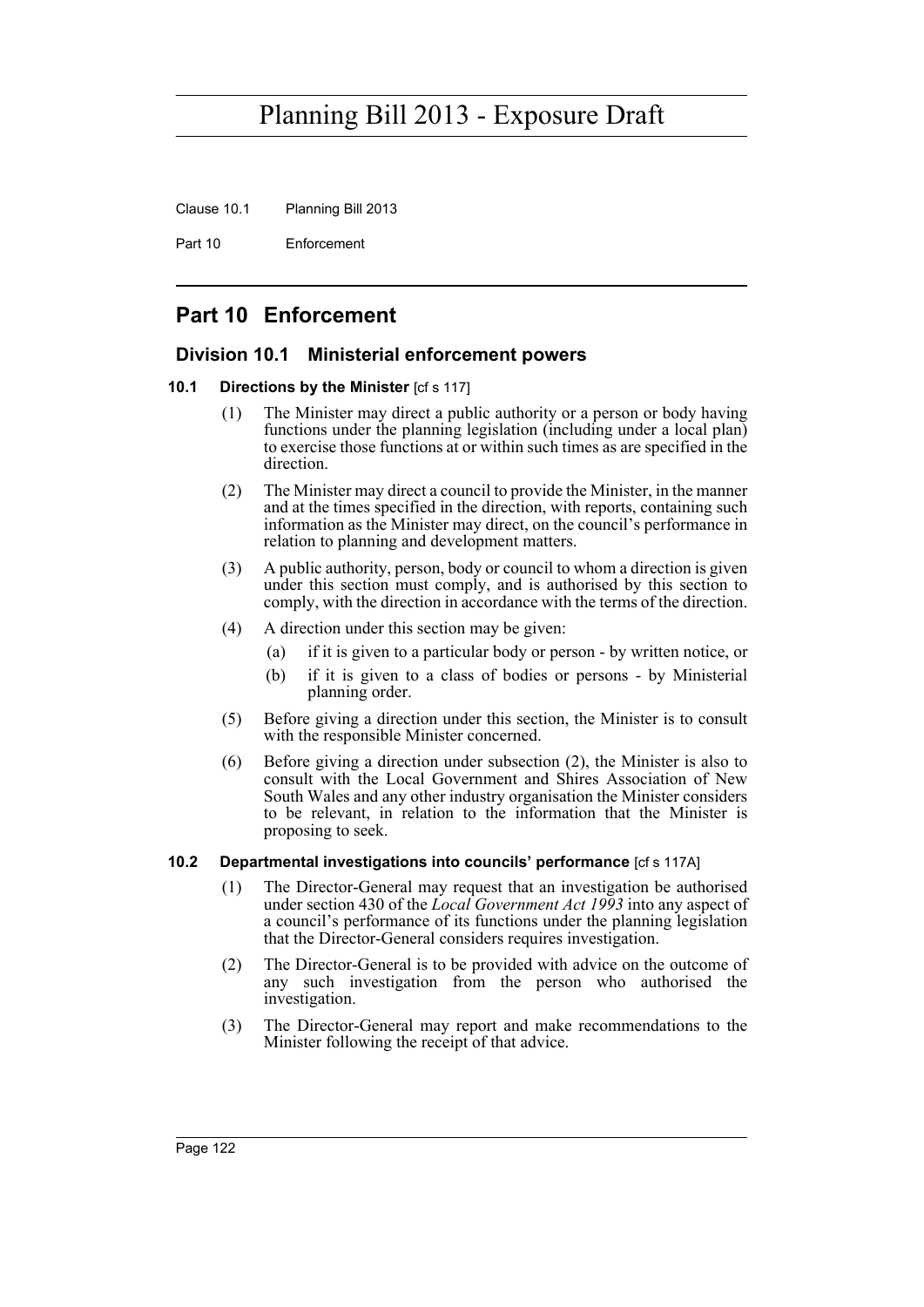| Planning Bill 2013 | Clause 10.3 |
|--------------------|-------------|
| Enforcement        | Part 10     |

#### **10.3 Settlement of planning disputes** [cf s 121]

- (1) In this section, a *planning dispute* is a dispute about the operation of, or the exercise of functions under, the planning legislation.
- (2) If a planning dispute arises between the Director-General and a public authority (other than a council), a party to the dispute may submit that dispute to the Premier for settlement in accordance with this section.
- (3) If a planning dispute arises between a public authority (other than a council) and another public authority (other than a council), a party to the dispute may submit that dispute to the Premier for settlement in accordance with this section.
- (4) If a planning dispute arises between the Director-General or other public authority and a council, a party to the dispute may submit that dispute to the Minister for settlement in accordance with this section.
- (5) On the submission of a planning dispute to the Premier or the Minister under this section, the Premier or Minister may appoint a member of the Planning Assessment Commission to hold an inquiry and make a report to the Premier or the Minister with respect to that dispute or may himself or herself arrange for an inquiry to be held with respect to the dispute.
- (6) After the completion of the inquiry and the report of the inquiry, the Premier or the Minister, may make such order with respect to the planning dispute, having regard to the public interest and to the circumstances of the case, as the Premier or the Minister thinks fit.
- (7) An order made by the Premier or the Minister under this section may direct the payment of any costs or expenses of or incidental to the holding of the inquiry.
- (8) A party to a planning dispute is to comply (and is authorised to comply) with an order of the Premier or Minister under this section.
- (9) The provisions of any other Act relating to the settlement of disputes that are inconsistent with this section do not apply to the settlement of a planning dispute.

### **Division 10.2 Development control orders**

### **10.4 Orders that may be given** [cf s 121B]

- (1) The development control orders that may be given under this Act are as follows:
	- (a) general orders in accordance with the table to Division 1 of Part 2 of Schedule 10,
	- (b) fire safety orders in accordance with the table to Division 2 of Part 2 of Schedule 10,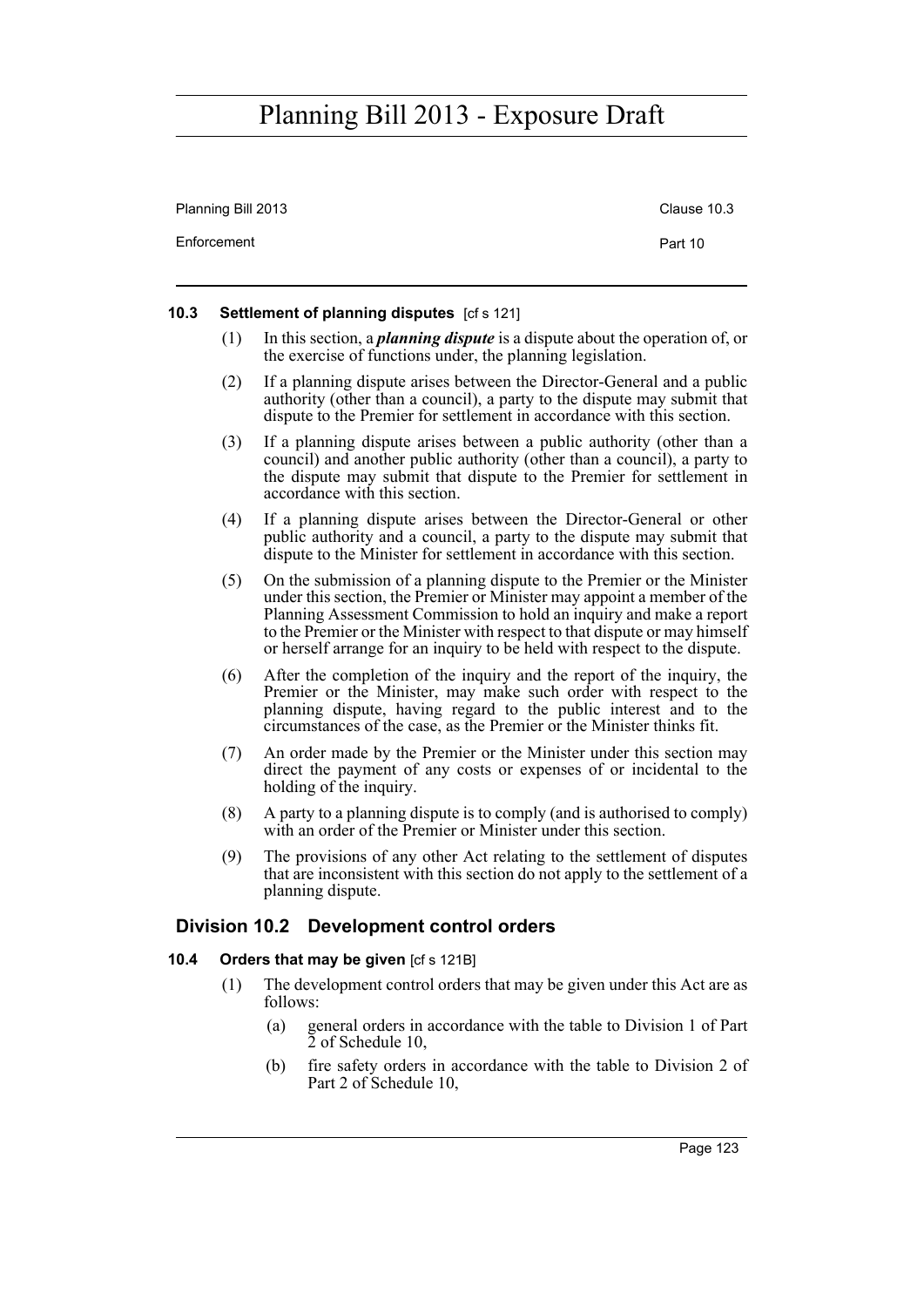Clause 10.5 Planning Bill 2013

Part 10 Enforcement

- (c) brothel closure orders in accordance with the table to Division 3 of Part 2 of Schedule 10.
- (2) The regulations may amend those tables.

#### **10.5 Relevant enforcement authorities who may give orders** [cf ss 121B, 121C]

- (1) Development control orders may be given by the following (a *relevant enforcement authority*):
	- (a) the Minister or the Director-General, but only in connection with public priority infrastructure, State infrastructure development, State significant development or any other development for which the Minister or Director-General is or has been the consent authority,
	- (b) a council,
	- (c) a consent authority (not being a council), but only in connection with development for which the authority is or has been the consent authority,
	- (d) in the case of fire safety orders (and without limiting the authority of other persons or bodies to give those orders) - the Commissioner of Fire and Rescue NSW or a member of staff of Fire and Rescue NSW, or a member of a permanent fire brigade, who is for the time being authorised by the Minister administering the *Fire Brigades Act 1989* to give fire safety orders (an *authorised fire officer*),
	- (e) in the case of brothel closure orders (and without limiting the authority of other persons or bodies to give those orders) - a person or body exercising planning or regulatory functions in respect of the area in which the premises are situated and authorised by the Minister to give brothel closure orders.
- (2) A development control order in connection with State infrastructure development or public priority infrastructure may only be given by the Minister or the Director-General.
- (3) A development control order may not be given in respect of the following land unless the written consent of the Minister has first been obtained:
	- (a) vacant Crown land within the meaning of the *Crown Lands Act 1989*,
	- (b) a reserve within the meaning of Part 5 of the *Crown Lands Act 1989*,
	- (c) a common within the meaning of the *Commons Management Act 1989*.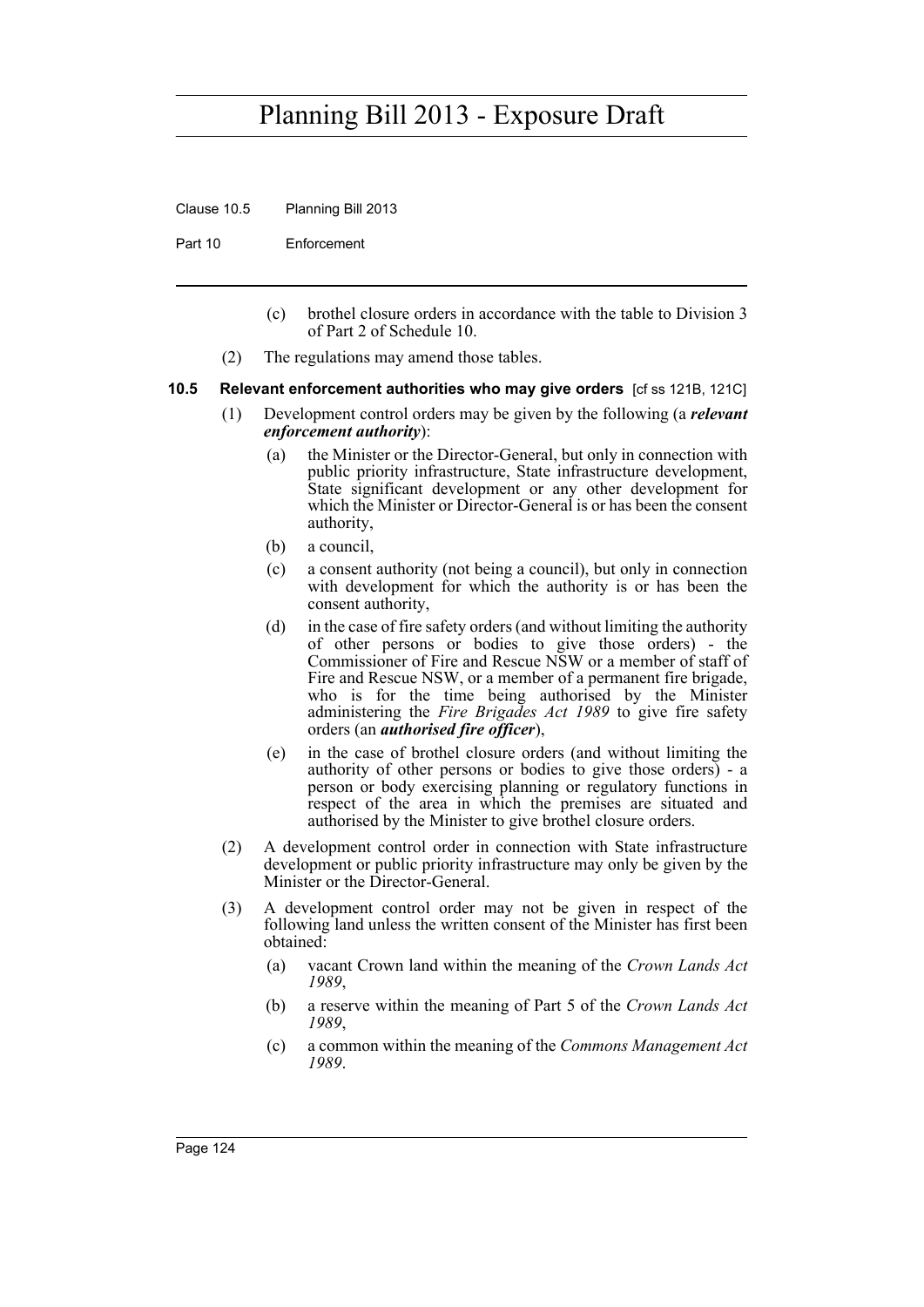| Planning Bill 2013 | Clause 10.6 |
|--------------------|-------------|
| Enforcement        | Part 10     |
|                    |             |

The Minister must not give consent in respect of vacant Crown land or a reserve within the meaning of Part 5 of the *Crown Lands Act 1989* until after the Minister has consulted the Minister administering the *Crown Lands Act 1989*.

[*Note: Above provision to be extended to national parks and other reserves under the NPW Act, State forests/flora reserves, marine parks, aquatic reserves etc*]

(4) A copy of any development control order given by a relevant enforcement authority other than a council is to be provided by that authority to the council for the area concerned.

#### **10.6 Provisions relating to orders**

Part 2 of Schedule 10 contains provisions relating to the giving of orders and related matters.

#### **10.7 Failure to comply with order - offence** [cf s 125]

- (1) A person to whom a development control order is given or is taken to have been given must comply with the terms of the order.
- (2) It is a sufficient defence to a prosecution for an offence against this section if the defendant satisfies the court that the defendant was unaware of the fact that the matter in respect of which the offence arose was the subject of an order.

Maximum penalty: Tier 1.

**Note.** For civil enforcement - see Division 10.3 of Part 10.

**Note.** Schedule 10 provides that a development control order that is given to a person binds a successor in title or occupation of the land concerned and is taken to have been given to the successor. Information about outstanding orders can be obtained under this Act by prospective successors - See Part 11, Division 11.3.

### **Division 10.3 Civil enforcement proceedings**

**10.8 Definitions** [cf s 122]

In this Division:

*breach* of this Act means:

- (a) a contravention of or failure to comply with this Act, and
- (b) a threatened or an apprehended contravention of or a threatened or apprehended failure to comply with this Act.

*judicial review proceedings* means proceedings in the Land and Environment Court in the exercise of the jurisdiction to which section 20 (2) of the *Land and Environment Court Act 1979* applies.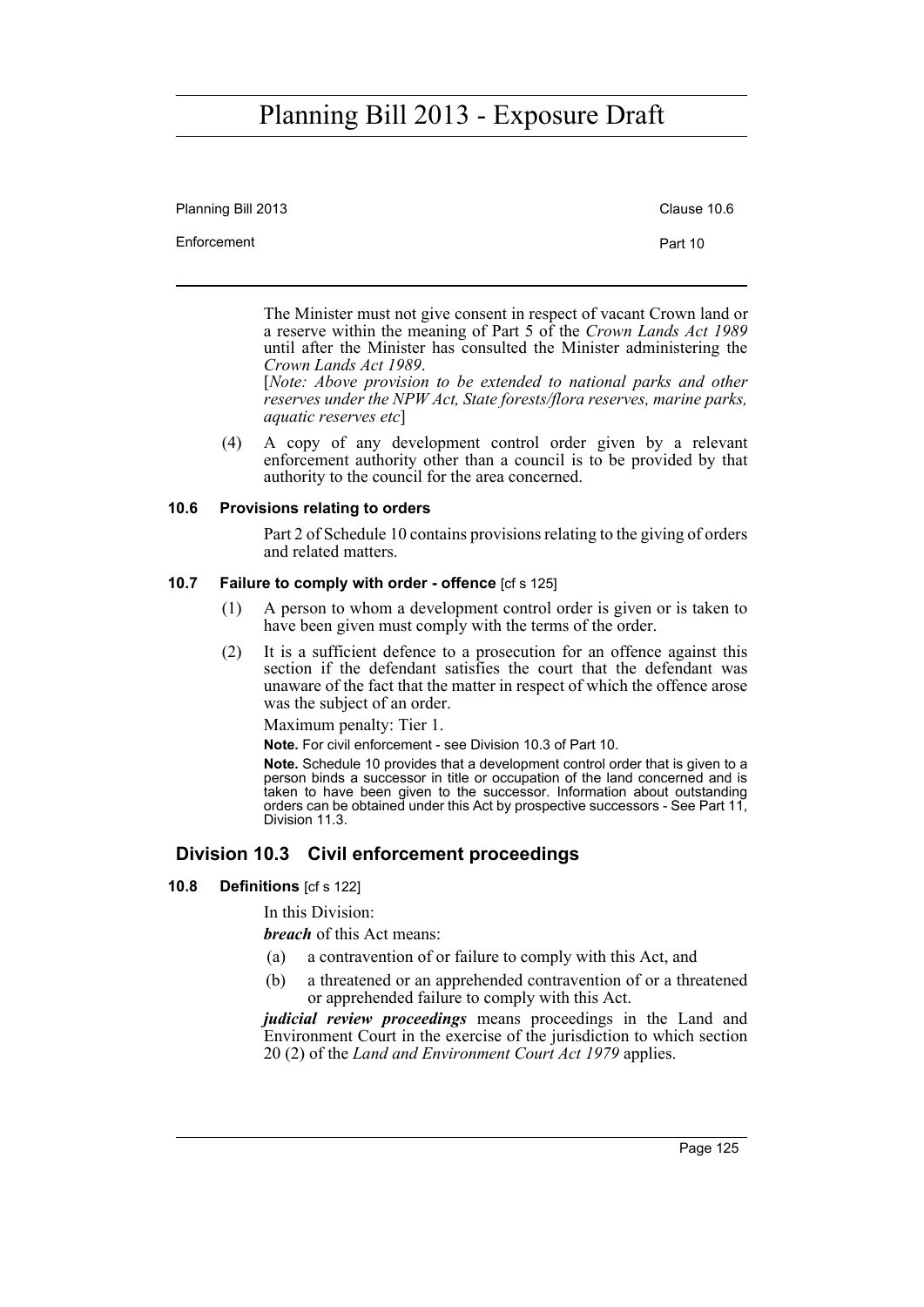Clause 10.9 Planning Bill 2013

Part 10 Enforcement

*third-party environmental appeal proceedings* means proceedings for an order under section 252 or 253 of the *Protection of the Environment Operations Act 1997*.

*this Act* includes:

- (a) the *Planning Administration Act 2013,* and
- (b) the regulations under this Act or under the *Planning Administration Act 2013,* and
- (c) the planning control provisions of a local plan, and
- (d) a planning approval, including a condition of a planning approval, and
- (e) a development control order, and
- (f) a planning agreement referred to in Part 7.

### **10.9 Restraint etc of breaches of this Act** [cf s 123]

- (1) Any person may bring proceedings in the Land and Environment Court for an order to remedy or restrain a breach of this Act.
- (2) Proceedings under this section may be brought:
	- (a) whether or not any right of the person has been or may be infringed by or as a consequence of that breach, and
	- (b) whether or not proceedings have been instituted for an offence against this Act.
- (3) Proceedings under this section may be brought by a person:
	- (a) on the person's own behalf, or
	- (b) on behalf of another person (with their consent), or of a body corporate or unincorporate (with the consent of its committee or other controlling or governing body), having like or common interests in those proceedings.
- (4) Any person on whose behalf proceedings are brought is entitled to contribute to or provide for the payment of the legal costs and expenses incurred by the person bringing the proceedings.
- (5) This section is subject to the other provisions of this Division. **Note.** Part 3 of Schedule 10 contains special evidentiary provisions relating to proceedings under this Division (eg proceedings with respect to backpackers' hostels and brothels).

### **10.10 Orders of the Court** [cf s 124]

(1) If the Land and Environment Court is satisfied that a breach of this Act has been committed or that a breach of this Act will, unless restrained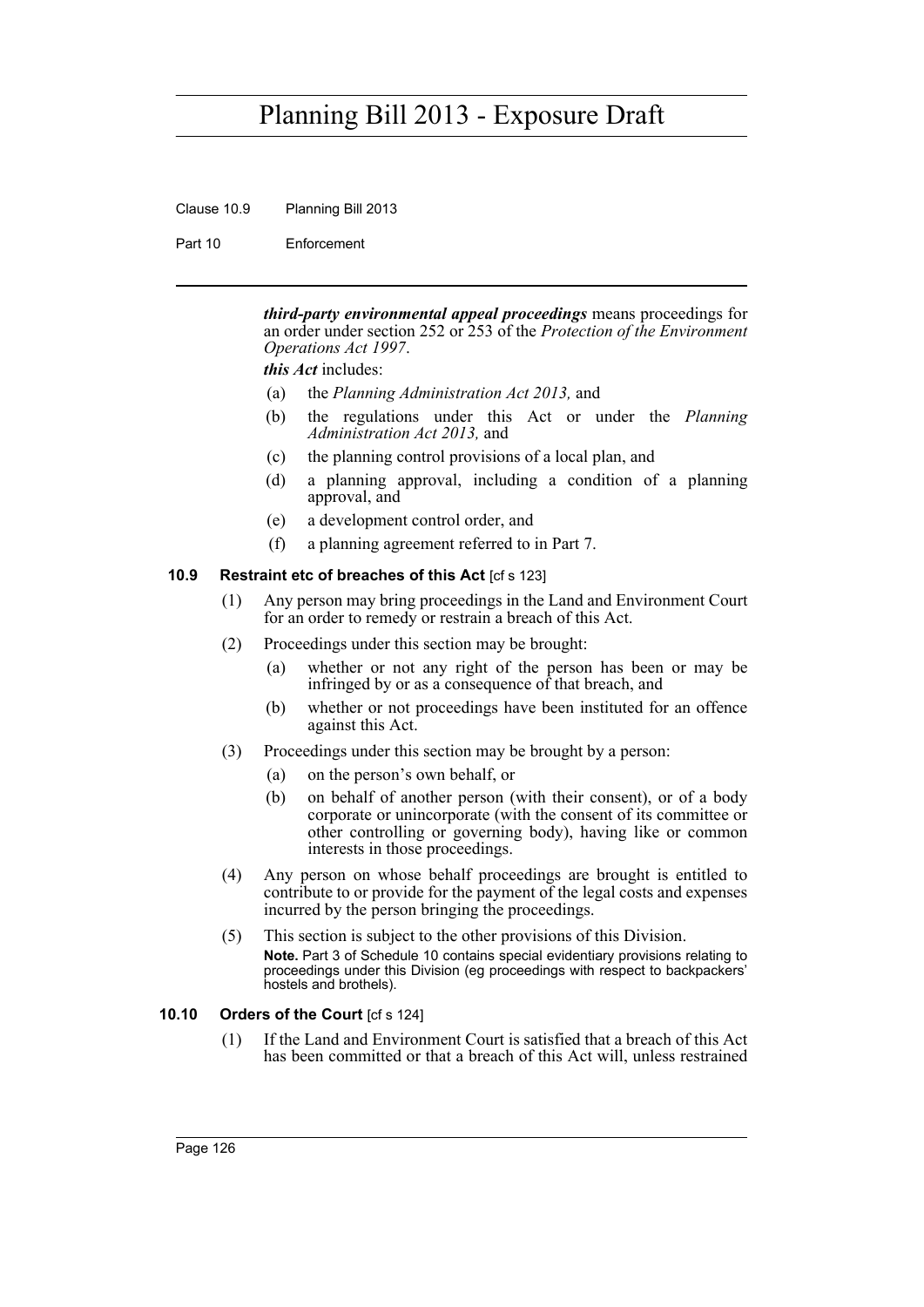| Planning Bill 2013 | <b>Clause 10.11</b> |
|--------------------|---------------------|
| Enforcement        | Part 10             |
|                    |                     |

by order of the Court, be committed, the Court may make such order as it thinks fit to remedy or restrain the breach.

- (2) Without limiting the powers of the Court under this section, an order made under this section may:
	- (a) if the breach comprises a use of any building, work or land restrain that use, or
	- (b) if the breach comprises the erection of a building or the carrying out of a work—require the demolition or removal of that building or work, or
	- (c) if the breach has the effect of altering the condition or state of any building, work or land—require the reinstatement, so far as is practicable, of that building, work or land to the condition or state the building, work or land was in immediately before the breach.
- (3) If a breach of this Act would not have been committed but for the failure to obtain a planning approval, the Court, on application being made by the defendant, may:
	- (a) adjourn the proceedings to enable an application to be made to obtain that approval, and
	- (b) in its discretion, by interlocutory order, restrain the continuance of the breach while the proceedings are adjourned.
- (4) The functions of the Court under this section are in addition to and not in derogation from any other functions of the Court (including under Division 3 of Part 3 of the *Land and Environment Court Act 1979*).
- (5) This section is subject to the other provisions of this Division.

#### **10.11 Time within which validity of planning control provisions, planning approvals etc may be challenged** [cf ss 35,101, 115ZJ (1)]

(1) In this section:

*legal proceedings* means proceedings for an order under this Division, third-party environmental appeal proceedings, judicial review proceedings and any other proceedings (other than criminal proceedings).

*planning provisions* means the planning control or other provisions of a local plan, any other strategic plan or any infrastructure plan.

- (2) The validity of any planning provisions cannot be questioned in any legal proceedings, except those commenced in the Land and Environment Court within 3 months after the date of their publication.
- (3) If public notice of the granting of a planning approval is given in accordance with this Act by or on behalf of the person who granted the approval, the validity of the planning approval cannot be questioned in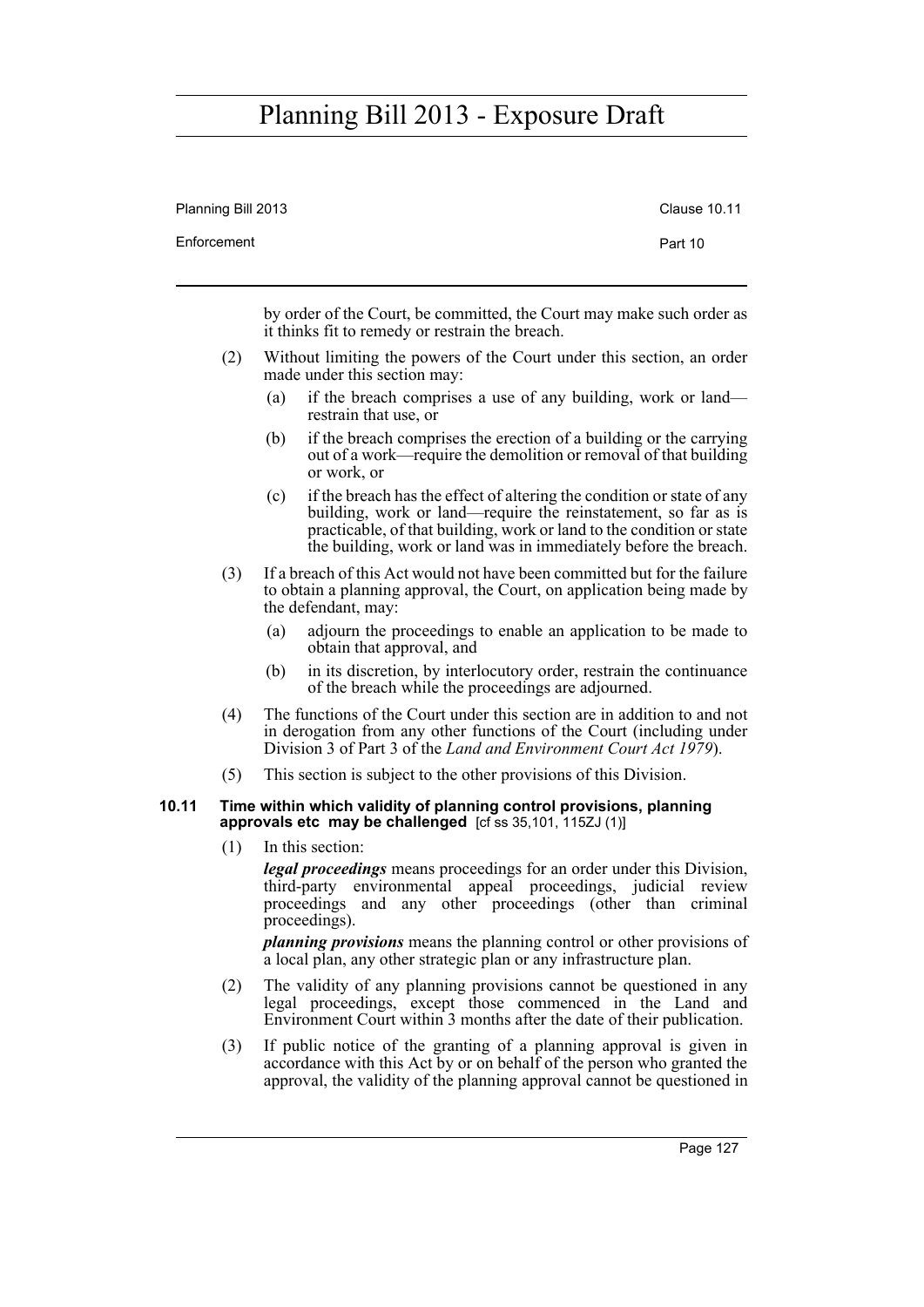Clause 10.12 Planning Bill 2013

Part 10 Enforcement

any legal proceedings, except those commenced in the Land and Environment Court within 3 months after the date on which public notice was so given.

- (4) In this section, a reference to the validity of a planning approval includes a reference to the validity of any decision made in connection with the granting of the approval.
- (5) If some of the provisions contained in an instrument are declared invalid in any legal proceedings, the remaining provisions are not invalid merely because they are contained in the same instrument.
- (6) This section does not authorise legal proceedings in respect of a matter that are excluded by this Division merely because this section refers to the commencement of legal proceedings in relation to the matter.

#### **10.12 Exclusion of legal proceedings** [cf ss 102, 115ZK, 115ZJ (2)]

- (1) Proceedings for an order under this Division, third-party environmental appeal proceedings or judicial review proceedings cannot be instituted in respect of any of the following (except in relation to an application made or approved by the Minister):
	- (a) the declaration of public priority infrastructure or any amendment or revocation of such a declaration,
	- (b) a breach of Division 5.3 of Part 5 (including in relation to a project definition report for any public priority infrastructure),
	- (c) a breach of this or any other Act arising in respect of the giving of an approval of the kind referred to in Table 2 to section 6.3 in relation to public priority infrastructure (or in respect of the conditions of such an approval).
- (2) The following provisions are not mandatory, and accordingly proceedings for an order under this Division, third-party environmental appeal proceedings or judicial review proceedings cannot be instituted to invalidate an instrument or decision under the planning legislation because of a breach of those provisions (or to prevent any such instrument or decision being made):
	- (a) the provisions of Part 2 (other than a requirement of Part 1 of Schedule 2),
	- (b) any provisions of the planning legislation concerning the conditions precedent to the making, amending or replacing of the provisions of a local plan or of any other strategic plan or of any infrastructure plan (other than a requirement of Part 1 of Schedule 2),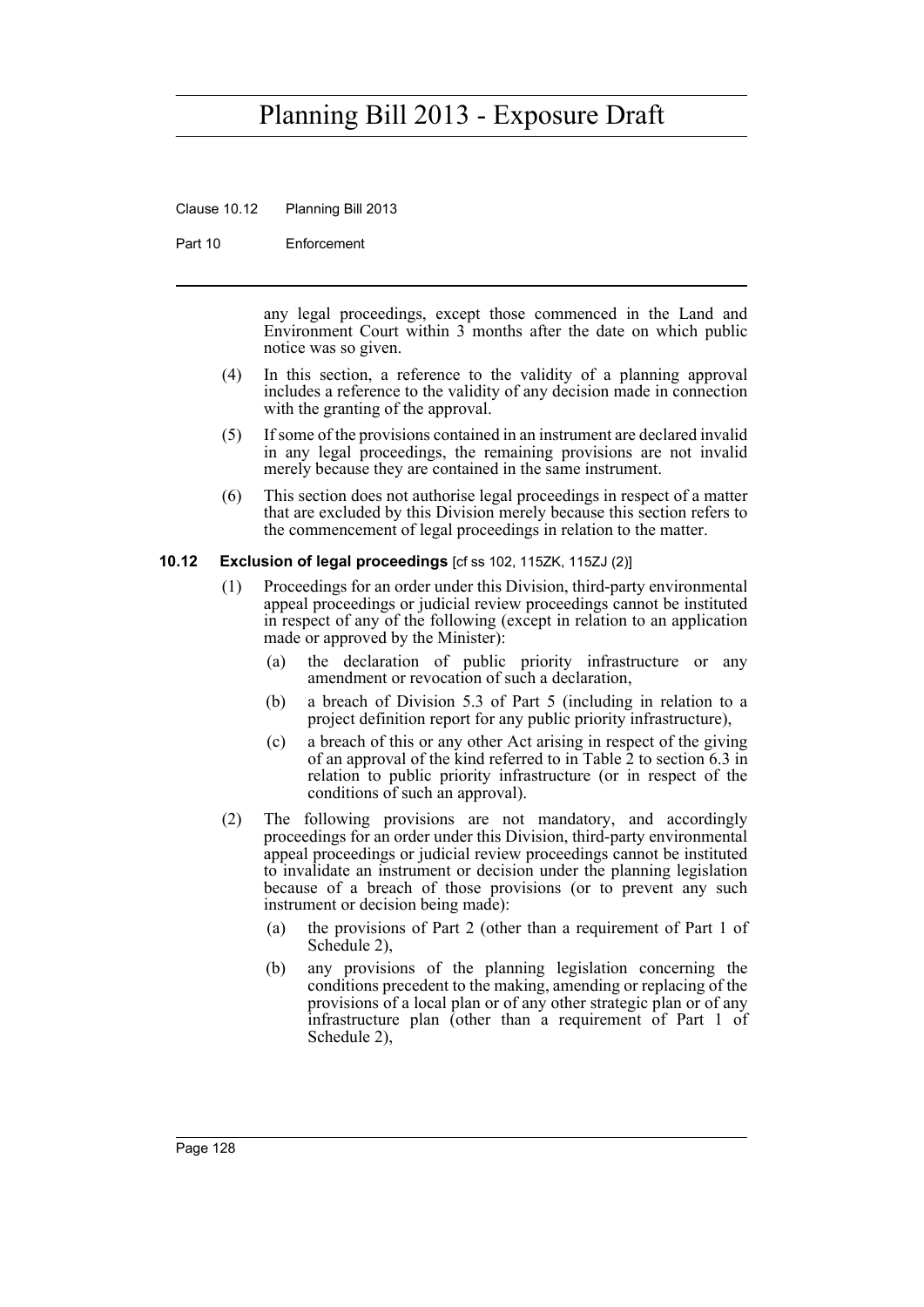Planning Bill 2013 **Clause 10.13** 

Enforcement **Part 10** 

- (c) any provisions of Part 4 relating to development consent for State significant development (other than a requirement of Part 1 of Schedule 2),
- (d) any provisions of Part 5 relating to approval for State infrastructure development (other than a requirement of Part 1 of Schedule 2).
- (3) This section applies despite any other provision of this Act or any other Act or law.

#### **10.13 Special provision where development consent tainted by corruption** [cf s 124A]

- (1) For the purposes of this section, a decision of a consent authority to grant or modify a development consent is tainted by corrupt conduct:
	- (a) if the Independent Commission Against Corruption, in a report referred to in section 74C of the *Independent Commission Against Corruption Act 1988*, recommends that consideration be given to the suspension of the development consent or modification with a view to its revocation because of serious corrupt conduct by the consent authority or by a councillor or other officer or member of staff of the consent authority in connection with the grant of the consent or modification, or
	- (b) if criminal proceedings are instituted against the consent authority or against a councillor or other officer or member of staff of the consent authority for serious corrupt conduct in connection with the grant of the consent or modification, or
	- (c) if the consent authority, councillor or other officer or member of staff makes an admission of such serious corrupt conduct.
- (2) A breach of this Act that may be remedied or restrained in proceedings instituted under this Division includes a decision of a consent authority to grant or modify a development consent that is tainted by corrupt conduct. Section 10.11 (Time within which validity of planning control provisions, planning approvals etc may be challenged) does not apply to any such proceedings.
- (3) If a decision of a consent authority to grant or modify a development consent is tainted by corrupt conduct, the Minister may, without prior notice or inquiry, suspend the decision pending the institution and determination of proceedings for an order under this Division in respect of the decision. The Minister is to give the consent authority and the applicant for the grant or modification of the development consent written notice of the suspension as soon as practicable after it is imposed.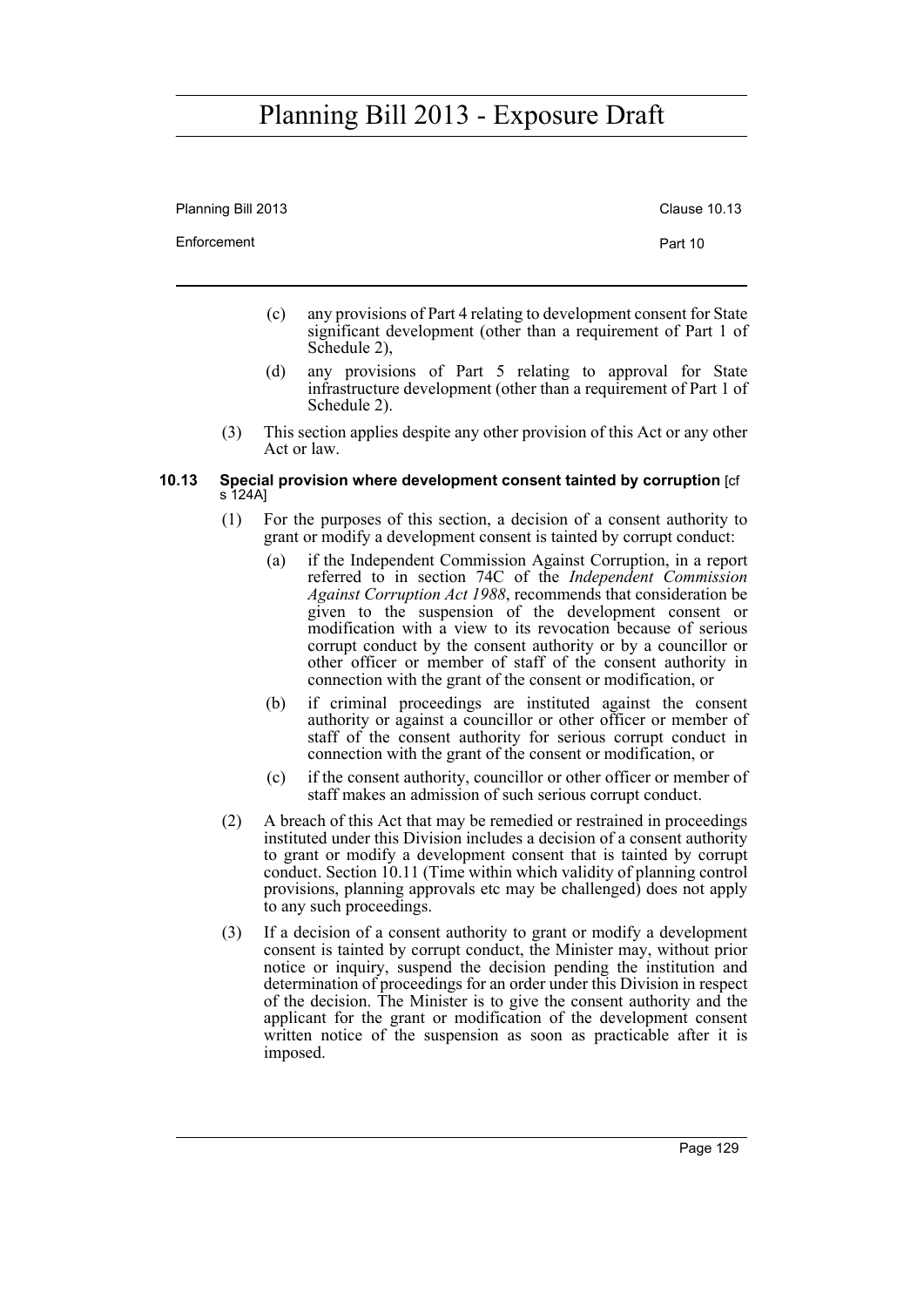Clause 10.13 Planning Bill 2013

Part 10 Enforcement

- (4) A suspension imposed by the Minister may be lifted by the Minister at any time and is taken to be lifted if the proceedings concerned are not instituted within 6 months after the suspension is imposed.
- (5) The Land and Environment Court may, in proceedings to which this section applies, suspend the decision of a consent authority to grant or modify a development consent pending the determination of the proceedings. The Court may lift a suspension imposed by the Minister under this section.
- (6) The Land and Environment Court may, in proceedings to which this section applies, revoke the decision of a consent authority to grant or modify a development consent if:
	- (a) the decision is tainted by corrupt conduct, and
	- (b) the Court is satisfied that the revocation of the decision will not significantly disadvantage any person affected by the decision who was not a party to the corrupt conduct.

The Court retains its discretion in proceedings to which this section applies as to whether to revoke a decision that is tainted by corrupt conduct.

- (7) A development consent for the erection of a building, the carrying out of a work or the demolition of a building or work (or a modification of any such consent) is not to be suspended or revoked under this section if the building, work or demolition authorised by the development consent (or by the modification) has been substantially commenced.
- (8) Compensation is not payable by the Minister or the State for any loss suffered by a person because:
	- (a) a decision is suspended under this section (whether or not the Land and Environment Court decides to revoke the decision), or
	- (b) a decision is revoked under this section.
- (9) This section applies:
	- (a) to decisions made by a consent authority before or after the commencement of this section, and
	- (b) to serious corrupt conduct, and to criminal proceedings instituted or admissions made in respect of serious corrupt conduct, before or after that commencement.
- (10) In this section:

*serious corrupt conduct* means corrupt conduct (within the meaning of the *Independent Commission Against Corruption Act 1988*) that may constitute a serious indictable offence.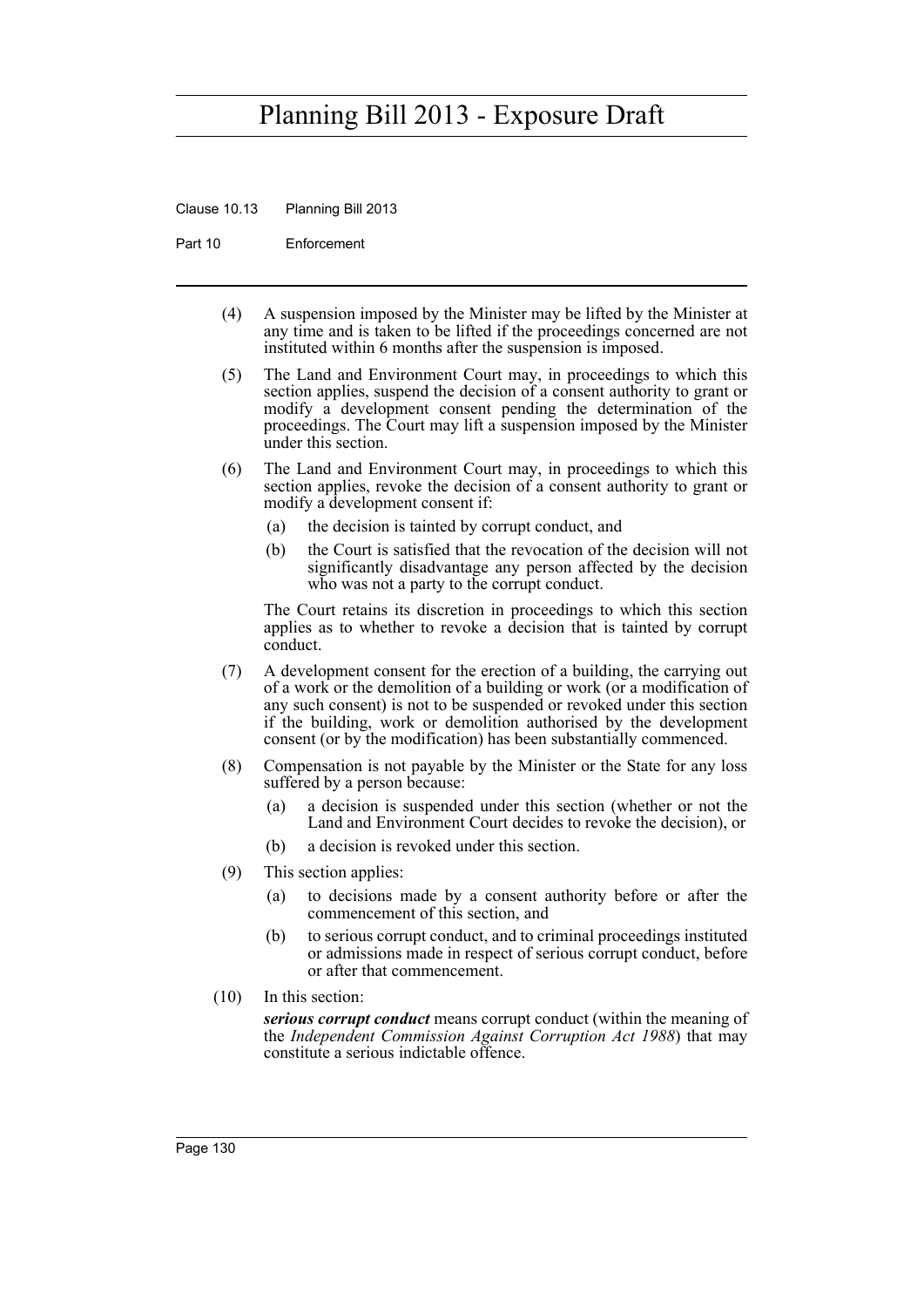Planning Bill 2013 **Clause 10.14** Clause 10.14

Enforcement **Part 10** 

### **Division 10.4 Criminal offences and proceedings**

#### **10.14 Maximum penalty - Tier 1** [cf s 126]

- (1) If *Tier 1* is specified as the maximum penalty at the end of a provision (or a number of provisions) of this Act or the *Planning Administration Act 2013*, a person who contravenes or fails to comply with that provision (or those provisions) is guilty of an offence and (subject to subsection  $(2)$ ) liable to a penalty not exceeding:
	- (a) in the case of a corporation:
		- (i) \$5 million, and
		- (ii) for a continuing offence a further \$50,000 for each day the offence continues, or
	- (b) in the case of an individual:
		- (i) \$1 million, and
		- (ii) for a continuing offence a further \$10,000 for each day the offence continues.
- (2) A Tier 1 maximum penalty applies only if the prosecution establishes (to the criminal standard of proof):
	- (a) that the offence was committed intentionally, and
	- (b) that the offence:
		- (i) caused or was likely to cause significant harm to the environment, or
		- (ii) caused the death of or serious injury or illness to a person.

For the Tier 1 maximum penalty to apply, the court attendance notice or application commencing the proceedings must allege that those factors apply to the commission of the offence.

(3) If a Tier 1 maximum penalty is specified in this Act or the *Planning Administration Act 2013* but does not apply because of subsection  $(2)$ , then a Tier 2 maximum penalty applies instead.

### **10.15 Maximum penalty - Tier 2** [cf s 126]

If *Tier 2* is specified as the maximum penalty at the end of a provision (or a number of provisions) of this Act or the *Planning Administration Act 2013*, a person who contravenes or fails to comply with that provision (or those provisions) is guilty of an offence and liable to a penalty not exceeding:

- (a) in the case of a corporation:
	- (i) \$2 million, and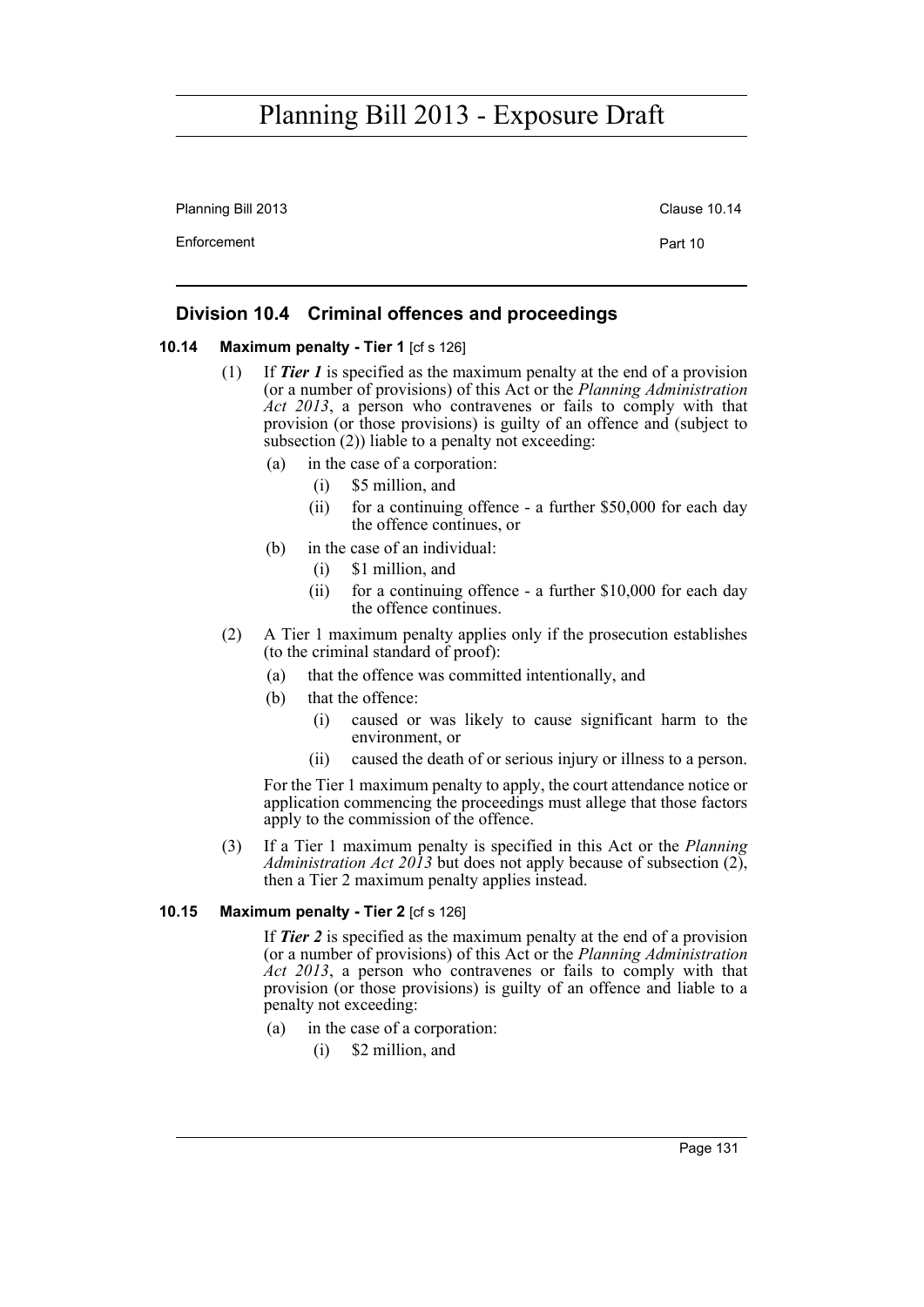Clause 10.16 Planning Bill 2013

Part 10 Enforcement

- (ii) for a continuing offence a further \$20,000 for each day the offence continues, or
- (b) in the case of an individual:
	- (i) \$500,000, and
	- (ii) for a continuing offence a further \$5,000 for each day the offence continues.

#### **10.16 Maximum penalty - Tier 3** [cf s 126]

If *Tier 3* is specified as the maximum penalty at the end of a provision (or a number of provisions) of this Act or the *Planning Administration* Act 2013, a person who contravenes or fails to comply with that provision (or those provisions) is guilty of an offence and liable to a penalty not exceeding:

- (a) in the case of a corporation:
	- (i) \$1 million, and
	- (ii) for a continuing offence a further \$10,000 for each day the offence continues, or
- (b) in the case of an individual:
	- (i) \$250,000, and
	- (ii) for a continuing offence a further  $$2,500$  for each day the offence continues.

**Note.** Section 11.1 provides that the regulations may create offences and impose a penalty for an offence against the regulations not exceeding \$110,000.

### **10.17 Proceedings for offences** [cf s 127 (1)–(4)]

- (1) Proceedings for an offence against the planning legislation may be dealt with summarily before the Local Court or before the Land and Environment Court in its summary jurisdiction.
- (2) If proceedings for an offence are brought in the Local Court, the maximum monetary penalty that the Local Court may impose for the offence is, despite any other provision of the planning legislation, \$110,000 or the maximum monetary penalty provided for the offence, whichever is the lesser.

#### **10.18 Criminal and civil enforcement proceedings in respect of same matter**  [cf s 127 (7) and (8)]

(1) A person is not to be convicted of an offence against the planning legislation where the matter constituting the offence, at the date on which the conviction would but for this subsection be made: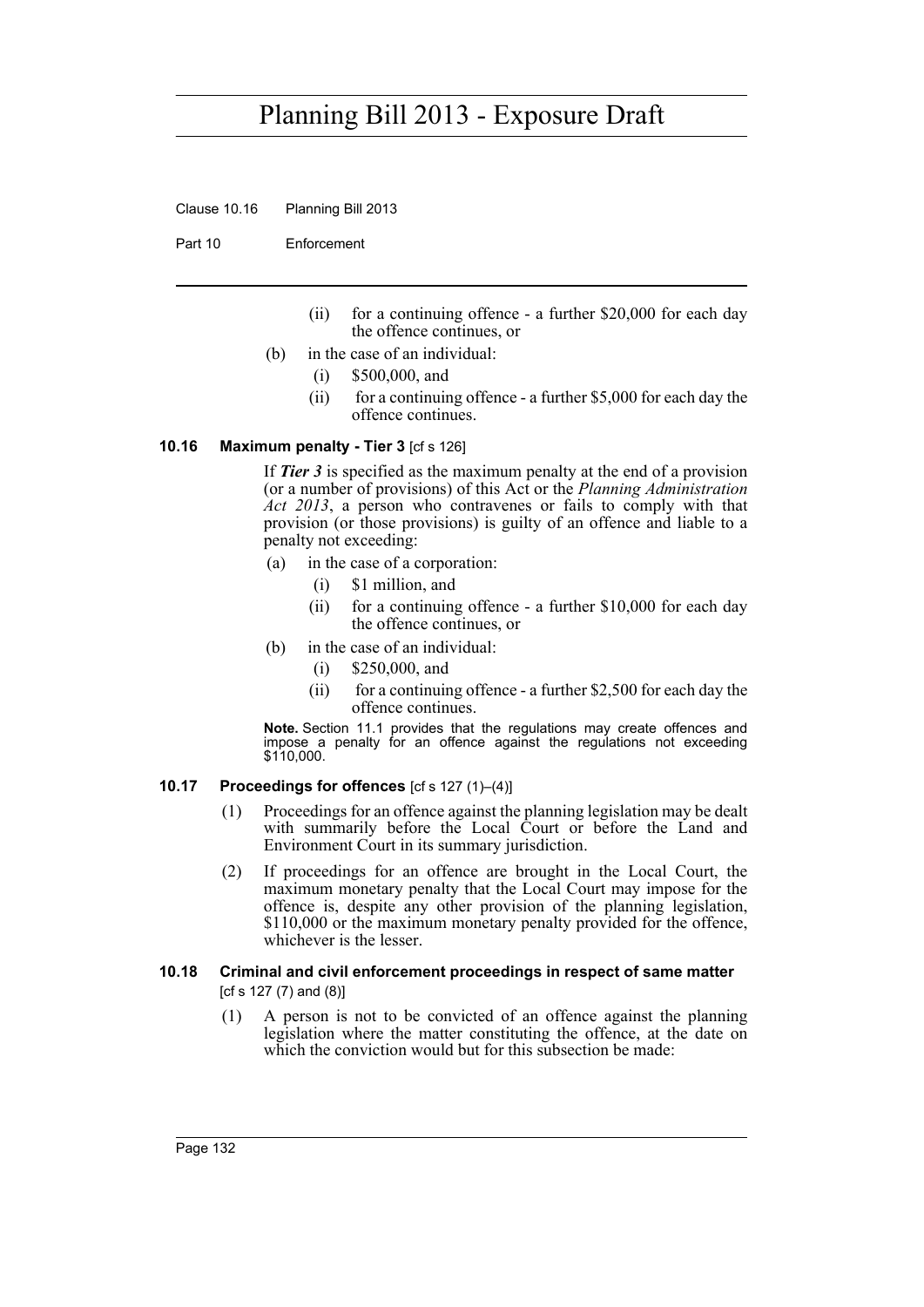| Planning Bill 2013 | <b>Clause 10.19</b> |
|--------------------|---------------------|
| Enforcement        | Part 10             |
|                    |                     |

- (a) is the subject of proceedings for an order under Division 10.3, which proceedings have not been concluded, or
- (b) is the subject of an order made under Division 10.3.
- (2) Nothing in subsection (1) (a) precludes a conviction being made where those proceedings are concluded otherwise than by the making of an order under Division 10.3.

### **10.19 Time within which proceedings may be commenced** [cf s 127 (5)–(6)]

- (1) Proceedings for an offence against the planning legislation may be commenced not later than 2 years after the date on which the offence is alleged to have been committed.
- (2) Proceedings for an offence against the planning legislation may also be commenced within, but not later than, 2 years after the date on which evidence of the alleged offence first came to the attention of any relevant investigation officer.
- (3) If subsection (2) is relied on for the purpose of commencing proceedings for an offence, the court attendance notice or application must contain particulars of the date on which evidence of the offence first came to the attention of any relevant investigation officer and need not contain particulars of the date on which the offence was committed. The date on which evidence first came to the attention of any relevant investigation officer is the date specified in the court attendance notice or application, unless the contrary is established.
- (4) This section applies despite anything in the *Criminal Procedure Act 1986* or any other Act.
- (5) In this section:

*evidence* of an offence means evidence of any act or omission constituting the offence.

*investigation officer* means an investigation officer within the meaning of Part 8 of the *Planning Administration Act 2013*, whether or not the person has the functions of an investigation officer in connection with the offence concerned.

### *relevant investigation officer* means:

- (a) in relation to proceedings for an offence instituted by or with the consent of the Director-General or other member of the staff of the Department - any investigation officer who is a member of the staff of the Department, or
- (b) in relation to proceedings for an offence instituted by or with the consent of a council or a member of staff of a council - any investigation officer who is a member of staff of that council, or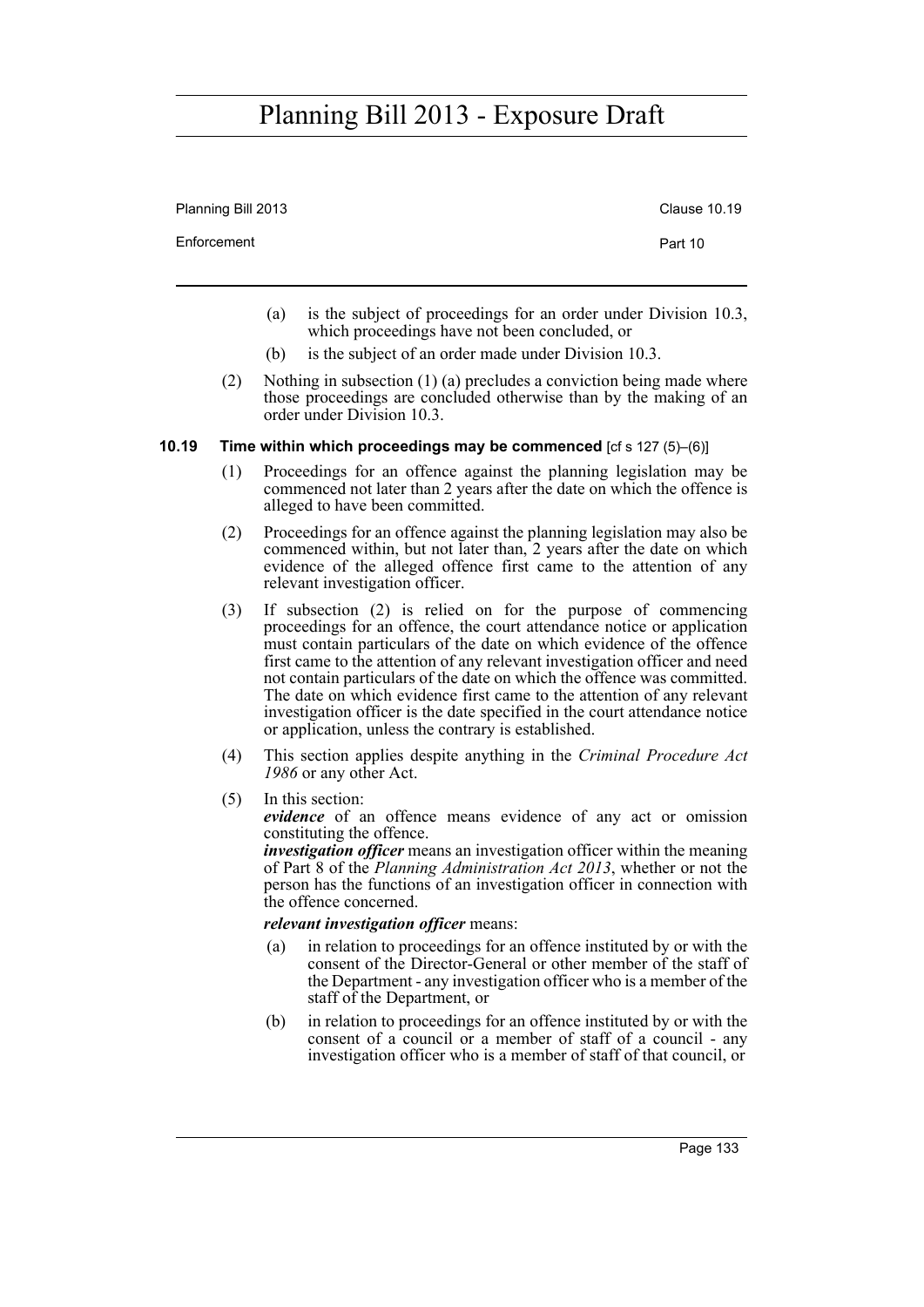Clause 10.20 Planning Bill 2013

Part 10 Enforcement

(c) in relation to proceedings for an offence instituted by any other person - any investigation officer.

### **10.20 Penalty notices for certain offences** [cf s 127A]

- (1) An authorised person may serve a penalty notice on a person if it appears to the authorised person that the person has committed an offence under the planning legislation, being an offence prescribed by the regulations.
- (2) A penalty notice is a notice to the effect that, if the person served does not wish to have the matter determined by a court, the person may pay, within the time and to the person specified in the notice, the amount of penalty prescribed by the regulations for the offence if dealt with under this section.
- (3) A penalty notice:
	- (a) may be served personally or by post, or
	- (b) if it relates to an offence involving the use of a vehicle, may be addressed to the owner (without naming the owner or stating the owner's address) and may be served by leaving it on or attaching it to the vehicle.
- (4) If the amount of penalty prescribed for an alleged offence is paid under this section, no person is liable to any further proceedings for the alleged offence.
- (5) Payment under this section is not regarded as an admission of liability for the purpose of, and does not in any way affect or prejudice, any civil claim, action or proceeding arising out of the same occurrence.
- (6) The regulations may:
	- (a) prescribe an offence for the purposes of this section by specifying the offence or by referring to the provision creating the offence, and
	- (b) prescribe the amount of penalty payable for the offence if dealt with under this section, and
	- (c) prescribe different amounts of penalties for different offences or classes of offences, and
	- (d) prescribe different amounts of penalties for the same offence, including, in the case of a continuing offence, different amounts of penalties for different periods during which the offence continues.
- (7) The amount of a penalty prescribed under this section for an offence must not exceed the maximum amount of penalty which could be imposed for the offence by a court.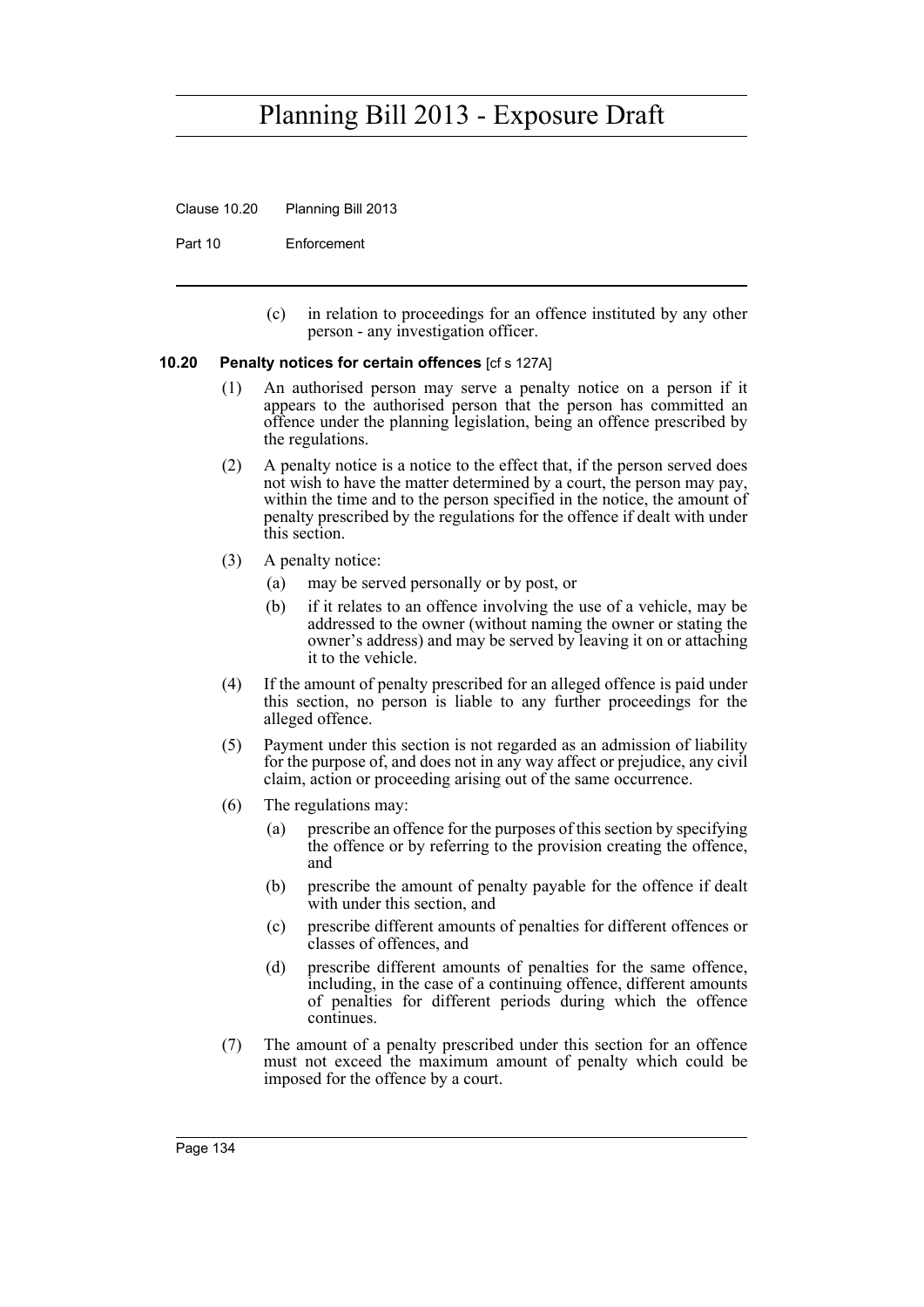| Planning Bill 2013 | <b>Clause 10.21</b> |
|--------------------|---------------------|
| Enforcement        | Part 10             |

- (8) This section does not limit the operation of any other provision of, or made under, this or any other Act relating to proceedings which may be taken in respect of offences.
- (9) In this section, *authorised person* means a person who is declared by the regulations to be an authorised person for the purposes of this section or who belongs to a class of persons so declared.

## **10.21 Ancillary offences**

A person who:

- (a) aids, abets, counsels or procures another person to commit, or
- (b) conspires to commit,

an offence under another provision of the planning legislation is guilty of an offence against that other provision and is liable, on conviction, to the same penalty applicable to an offence against that other provision.

### **10.22 Offence - false or misleading information**

- (1) A person who provides information in connection with a planning matter that the person knows, or ought reasonably to know, to be false or misleading in a material particular is guilty of an offence. Maximum penalty: Tier 3.
- (2) For the purposes of this section, a person provides information in connection with a planning matter if:
	- (a) the person is an applicant for a planning approval (or for the modification of a planning approval) and the information is provided by the applicant in or in connection with the application, or
	- (b) the person is engaged by any such applicant and the information is provided by that person for the purposes of the application, or
	- (c) the person is a proponent of proposed development and the information is provided in or in connection with a formal request to the Minister, a council, the Director-General or other planning authority for the making of provisions of a strategic or other plan or Ministerial planning order under this Act in relation to the proposed development, or
	- (d) the person provides information in connection with any other matter or thing under the planning legislation that the regulations declare to be the provision of information in connection with a planning matter for the purposes of this section.
- (3) An environmental impact statement or other document is part of information provided in connection with a matter if it forms part of or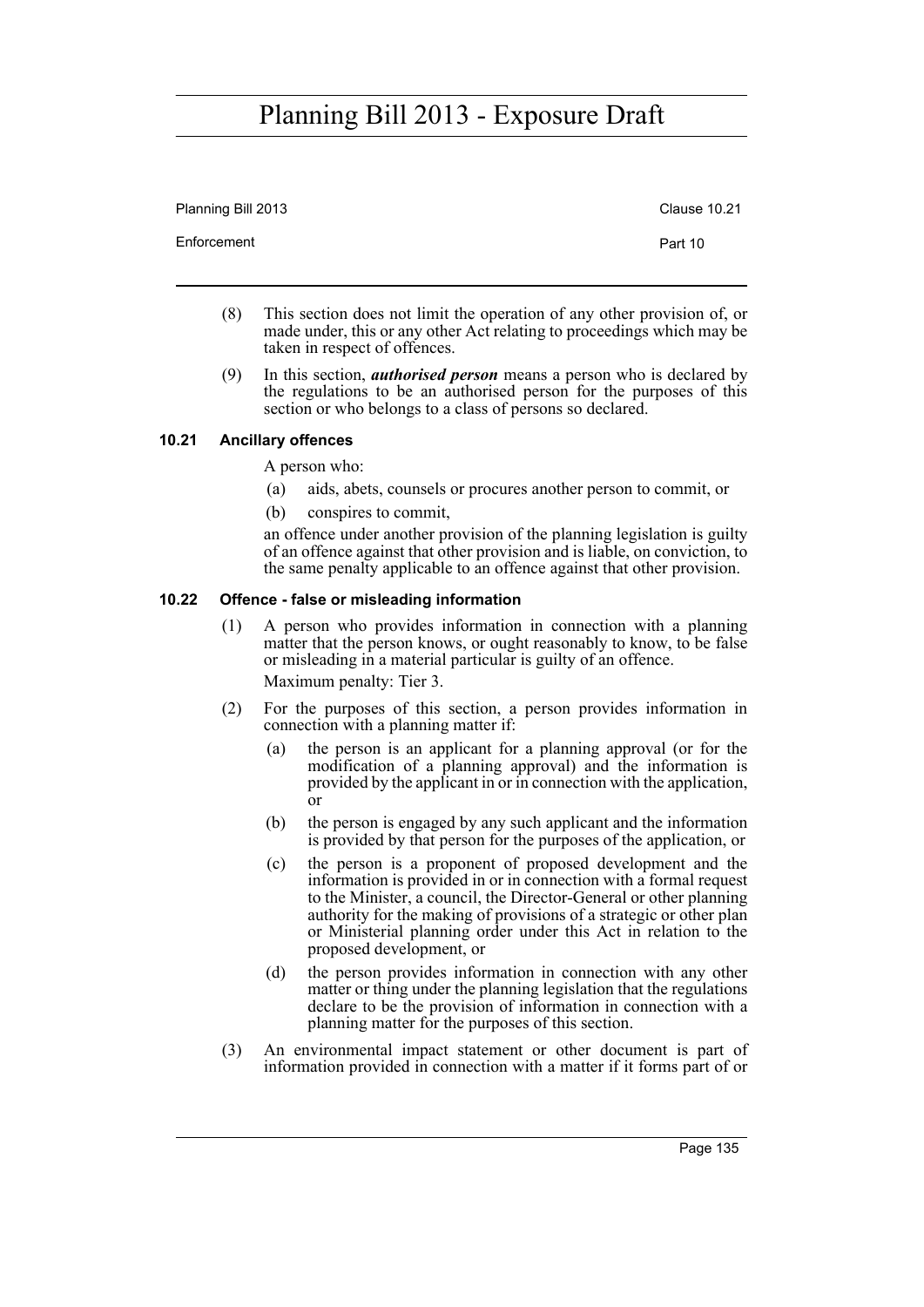Clause 10.23 Planning Bill 2013

Part 10 Enforcement

accompanies the matter or is subsequently submitted in support of the matter.

**Note.** The Crimes Act 1900 contains other offences relating to false and misleading information: section 192G (Intention to defraud by false or misleading statement-maximum penalty 5 years imprisonment); sections 307A, 307B and 307C (False or misleading applications/information/documents -maximum penalty 2 years imprisonment or \$22,000, or both).

### **10.23 Continuing obligations under orders etc** [cf s 125 (5)]

- (1) A requirement of an order, notice or other instrument under the planning legislation to do or cease to do something before a particular time or within a specified period continues, after the time has expired or the period has ended, until it is complied with or the instrument is revoked.
- (2) This section does not apply if, in the context, the planning legislation does not require continuing compliance.

### **10.24 Miscellaneous provisions**

(1) Part 8.3 of the *Protection of the Environment Operations Act 1997* (Court orders in connection with offences) applies to an offence against the planning legislation in the same way as it applies to an offence against that Act or the regulations under that Act, but only in relation to proceedings before the Land and Environment Court and subject to any modifications prescribed by the regulations.

**Note.** The regulations are intended to exclude provisions relating to the payment of money into the Environmental Trust and the provision of financial assurances to the EPA. An offence under section 251 of that Act in relation to an order will become an offence against this Act.

- (2) Where a person is guilty of an offence against the planning legislation involving the destruction of or damage to a tree, the court dealing with the offence may, in addition to or in substitution for any pecuniary penalty imposed or liable to be imposed, direct that person:
	- (a) to plant new trees and maintain those trees to a mature growth, and
	- (b) to provide security for the performance of any obligation imposed under paragraph (a).
- (3) In determining the sentence for a person who has previously been found guilty of an offence that arises from a failure to comply with a brothel closure order or the unlawful use of premises for the purposes of a brothel, a court must take into account the fact of the previous offence as an aggravating factor and is, accordingly, to impose a higher sentence than it would otherwise impose.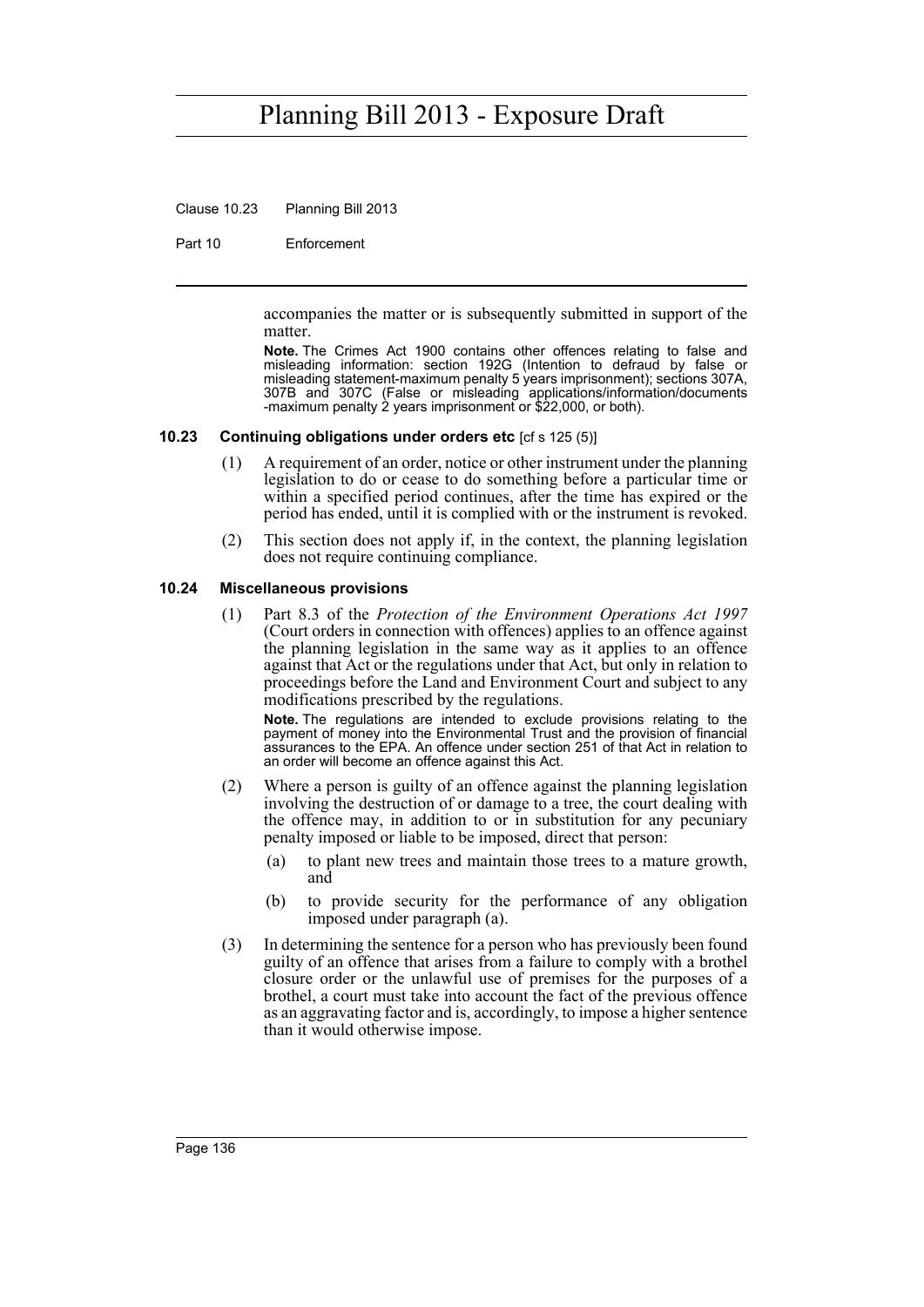Planning Bill 2013 Clause 11.1

Miscellaneous **Part 11** 

## **Part 11 Miscellaneous**

## **Division 11.1 Regulations**

### **11.1 Regulations generally [cf s 157]**

- (1) The Governor may make regulations, not inconsistent with this Act, for or with respect to any matter that by this Act is required or permitted to be prescribed or that is necessary or convenient to be prescribed for carrying out or giving effect to this Act.
- (2) Regulations that may be made in connection with a particular Part of this Act may be made separately or by amending the corresponding Schedule to this Act relating to ancillary provisions for that Part (whether by addition to, or by omission or amendment of, the ancillary provisions of that Schedule).
- (3) The regulations may create offences punishable by a penalty not exceeding \$110,000.
- (4) The regulations may make provision for or with respect to any matter that, by a provision of this Act, is to be or may be determined by the Minister or Director-General. Any such determination of the Minister or Director-General is subject to the provisions of those regulations.
- (5) A regulation may apply, adopt or incorporate any publication as in force from time to time.

### **11.2 Specific regulation-making powers**

The regulations may, in particular, make provision for or with respect to the matters set out in Part 1 of Schedule 11. Other regulation-making powers are contained in other provisions of this Act.

### **11.3 Savings and transitional regulation-making powers**

(1) The regulations may contain provisions of a savings or transitional nature consequent on the enactment of this Act, the *Planning Administration Act 2013* or any Act that amends this Act or that Act, or consequent on the making or amendment of provisions or instruments under this Act or that Act.

**Note.** See Schedule 12 for specific savings and transitional provisions consequent on the enactment of this Act and other matters.

(2) Any such provision of the regulations has effect despite anything to the contrary in Schedule 12. The regulations may make separate savings and transitional provisions or amend Schedule 12 to consolidate the savings and transitional provisions.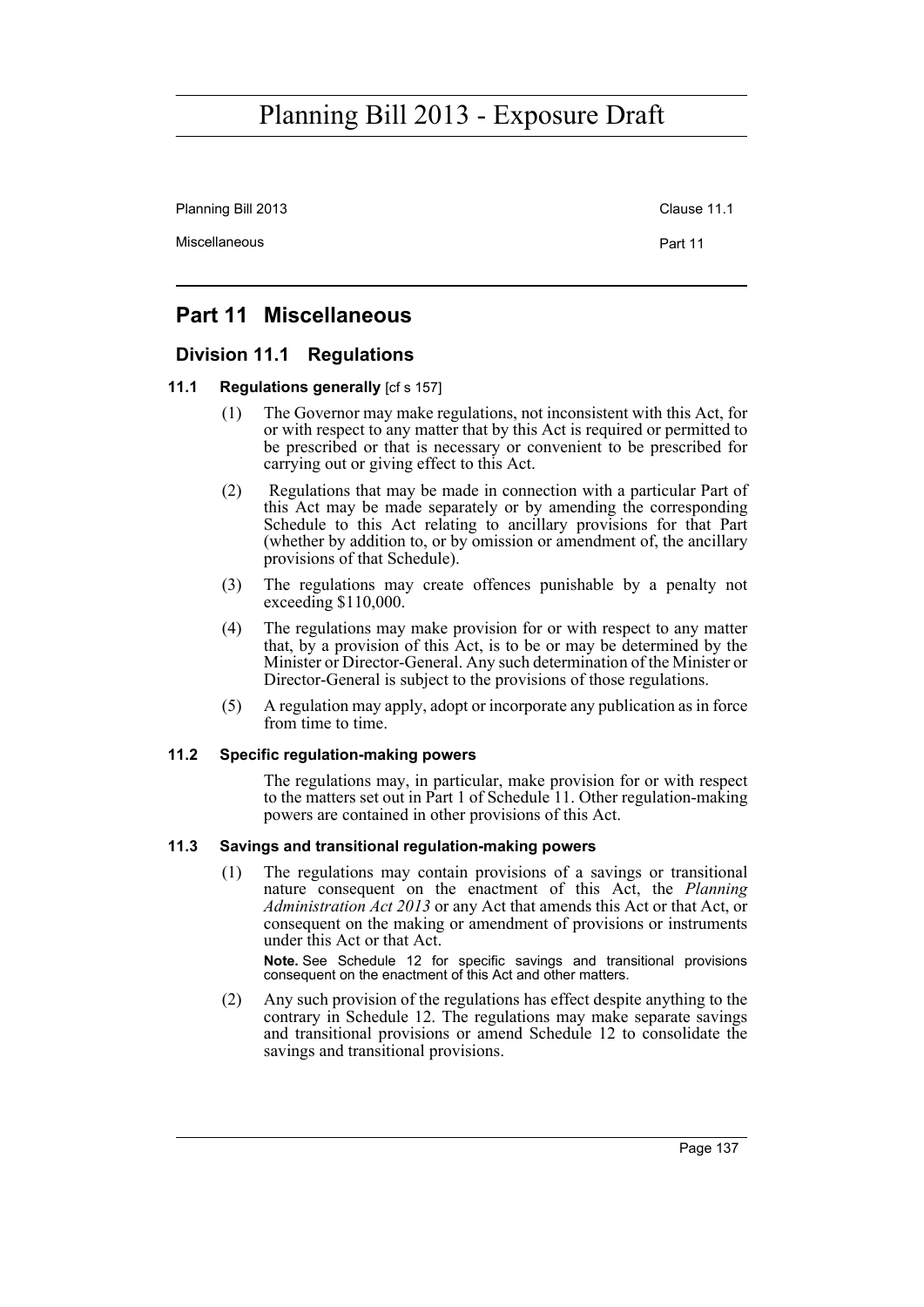Clause 11.4 Planning Bill 2013

Part 11 Miscellaneous

- (3) Any such provision of the regulations may, if the regulations so provide, take effect from the date of assent to the Act (or making of the provision or instrument) concerned or a later date.
- (4) To the extent to which any such provision of the regulations takes effect from a date that is earlier than the date of its publication on the NSW legislation website, the provision does not operate so as:
	- (a) to affect, in a manner prejudicial to any person (other than the State or an authority of the State), the rights of that person existing before the date of its publication, or
	- (b) to impose liabilities on any person (other than the State or an authority of the State) in respect of anything done or omitted to be done before the date of its publication.

## **Division 11.2 Fees and charges**

### **11.4 Fees and charges to which this Division applies**

- (1) This Division applies to the fees payable under the planning legislation by a person who makes an application for a planning approval or information certificate or who seeks the exercise of any other function under the planning legislation.
- (2) This Division also applies to fees for services provided in connection with the administration of the planning legislation by the Minister, the Planning Ministerial Corporation, the Director-General or other planning bodies.
- (3) Those fees include, but are not limited to, the administrative costs of services provided under the planning legislation and the costs associated with the functions of the Minister, the Planning Ministerial Corporation, the Director-General or other planning bodies.

## **11.5 Prescription of fees and charges and their payment**

The regulations may make provision for or with respect to the amount (or the determination of the amount) of fees and charges to which this Division applies, the time the fees and charges are due for payment and the payment and recovery of those fees and charges.

## **Division 11.3 Planning and building information certificates**

**11.6 Information certificates to which this Division applies** [cf ss 121ZP, 149, 149A–149G]

> This Division applies to the following certificates (an *information certificate*):

(a) planning information certificates,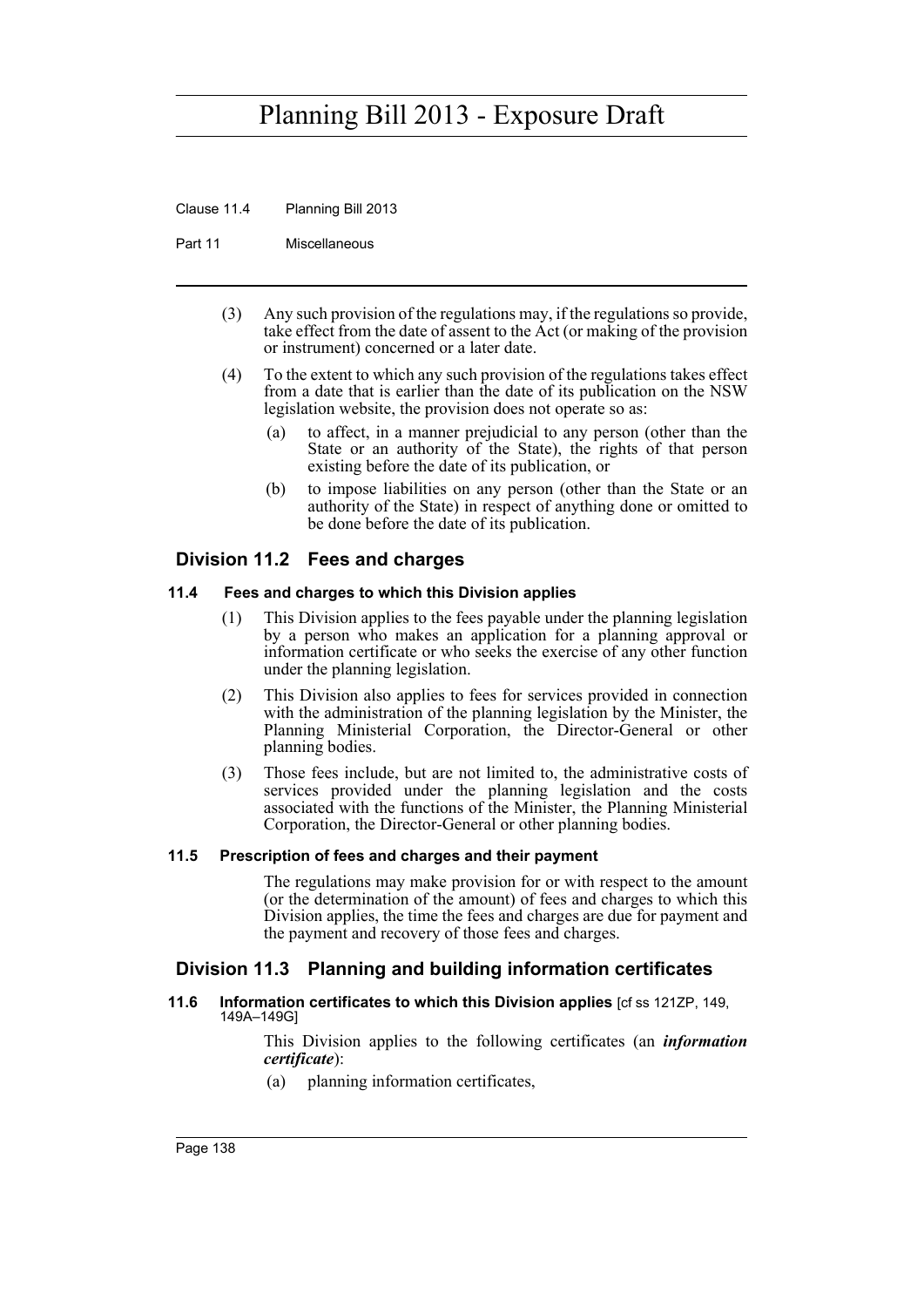| Planning Bill 2013 | Clause 11.7 |
|--------------------|-------------|
| Miscellaneous      | Part 11     |

(b) building information certificates.

**Note.** The regulations on information in planning information certificates will include information relating to the issue of development control orders for which a separate information certificate is currently provided for under section 121ZP of the former Act.

### **11.7 Who may apply for information certificates**

- (1) Any person may apply for a planning information certificate in relation to a parcel of land.
- (2) The following persons may apply for a building information certificate in relation to a building:
	- (a) the owner of the land on which the building is erected,
	- (b) any other person with the consent of the owner of that land,
	- (c) the purchaser under a contract for the sale of property that comprises or includes the building, or the purchaser's Australian legal practitioner or agent,
	- (d) a public authority that has notified the owner of that land of its intention to apply for the certificate.

### **11.8 Making of applications for information certificates**

- (1) Applications for information certificates are to be made to the council for the area in which the land to which the application relates is situated.
- (2) The regulations may provide for the procedure for making and dealing with applications for information certificates. **Note.** Division 11.2 of Part 11 enables the regulations to prescribe the fee for an application for a certificate.

### **11.9 Issue of information certificates**

- (1) A council is (subject to this Division) required to issue an information certificate as soon as practicable after an application for the certificate is made to the council.
- (2) The regulations may prescribe the form and manner in which an information certificate is issued.

### **11.10 Nature and effect of planning information certificates**

- (1) A planning information certificate is a certificate that specifies the matters relating to the land to which the certificate relates as are prescribed by the regulations (whether arising under this or any other Act or otherwise).
- (2) A council may, in a planning information certificate, include advice on such other relevant matters affecting the land of which it may be aware.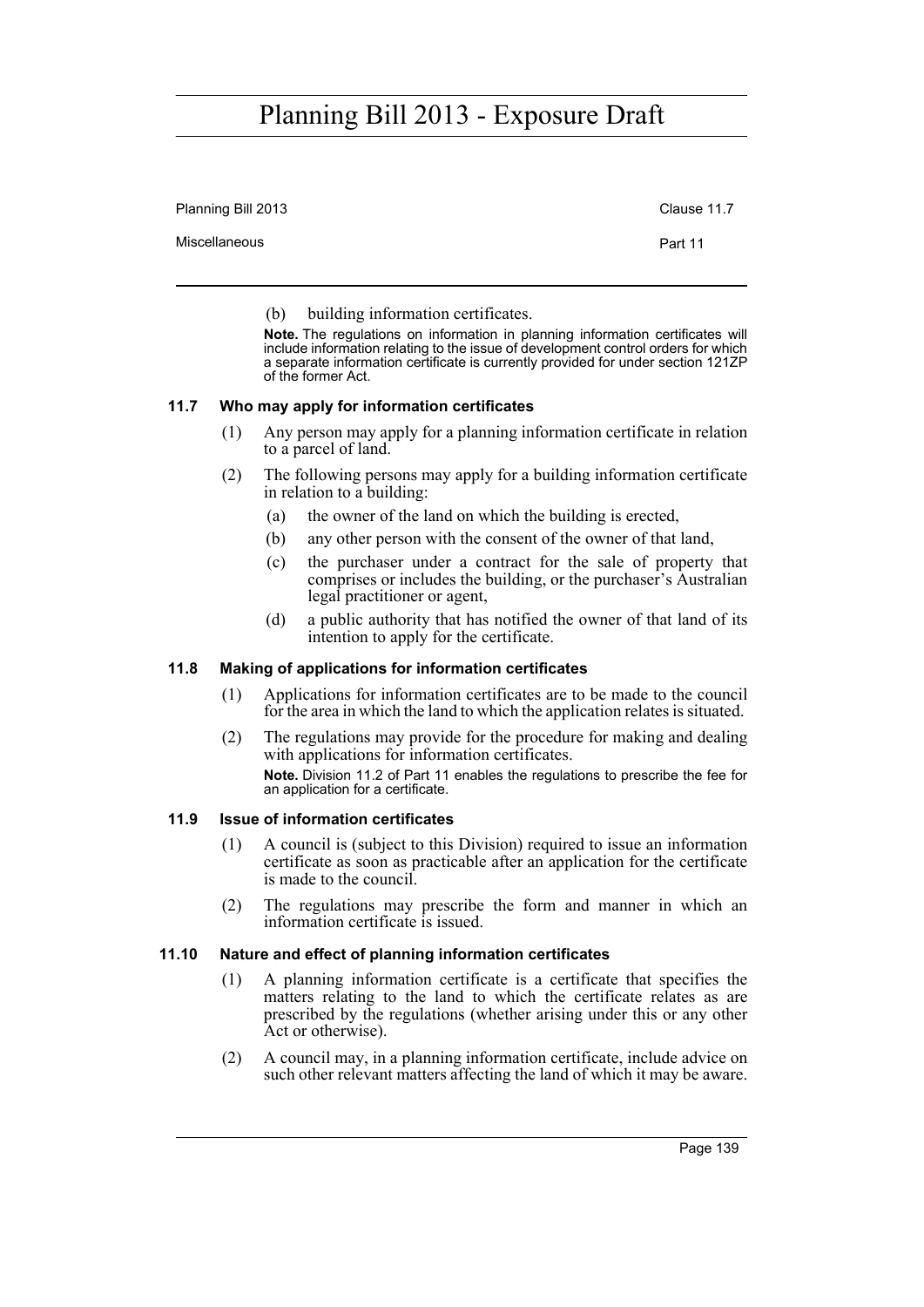Clause 11.11 Planning Bill 2013

Part 11 Miscellaneous

(3) For the purpose of any proceedings for an offence against the planning legislation which may be taken against a person who has obtained a planning information certificate or who might reasonably be expected to rely on that certificate, that certificate is, in favour of that person, conclusively presumed to be true and correct.

**Note.** A planning information certificate does not preclude civil enforcement proceedings under this Act to remedy or restrain a breach of this Act if the certificate is not in fact correct.

(4) A council does not incur any liability in respect of any advice provided in good faith under subsection (2). However, this subsection does not apply to advice provided in relation to contaminated land (including the likelihood of land being contaminated land) or to the nature or extent of contamination of land within the meaning of Division 11.5.

### **11.11 Issue, nature and effect of building information certificate**

- (1) A building information certificate is to be issued by a council only if it appears that:
	- (a) there is no matter discernible by the exercise of reasonable care and skill that would entitle the council, under this Act or the *Local Government Act 1993*:
		- (i) to order the building to be demolished, altered, added to or rebuilt, or
		- (ii) to take proceedings for an order or injunction requiring the building to be demolished, altered, added to or rebuilt, or
		- (iii) to take proceedings in relation to any encroachment by the building onto land vested in or under the control of the council, or
	- (b) there is such a matter but, in the circumstances, the council does not propose to make any such order or take any such proceedings.
- (2) A building information certificate is a certificate that states that the council will not make an order or take proceedings referred to in subsections (3) and (4).
- (3) A building information certificate operates to prevent the council:
	- (a) from making an order (or taking proceedings for the making of an order or injunction) under this Act or the *Local Government Act 1993* requiring the building to be repaired, demolished, altered, added to or rebuilt, and
	- (b) from taking civil proceedings in relation to any encroachment by the building onto land vested in or under the control of the council,

in relation to matters existing or occurring before the date of issue of the certificate.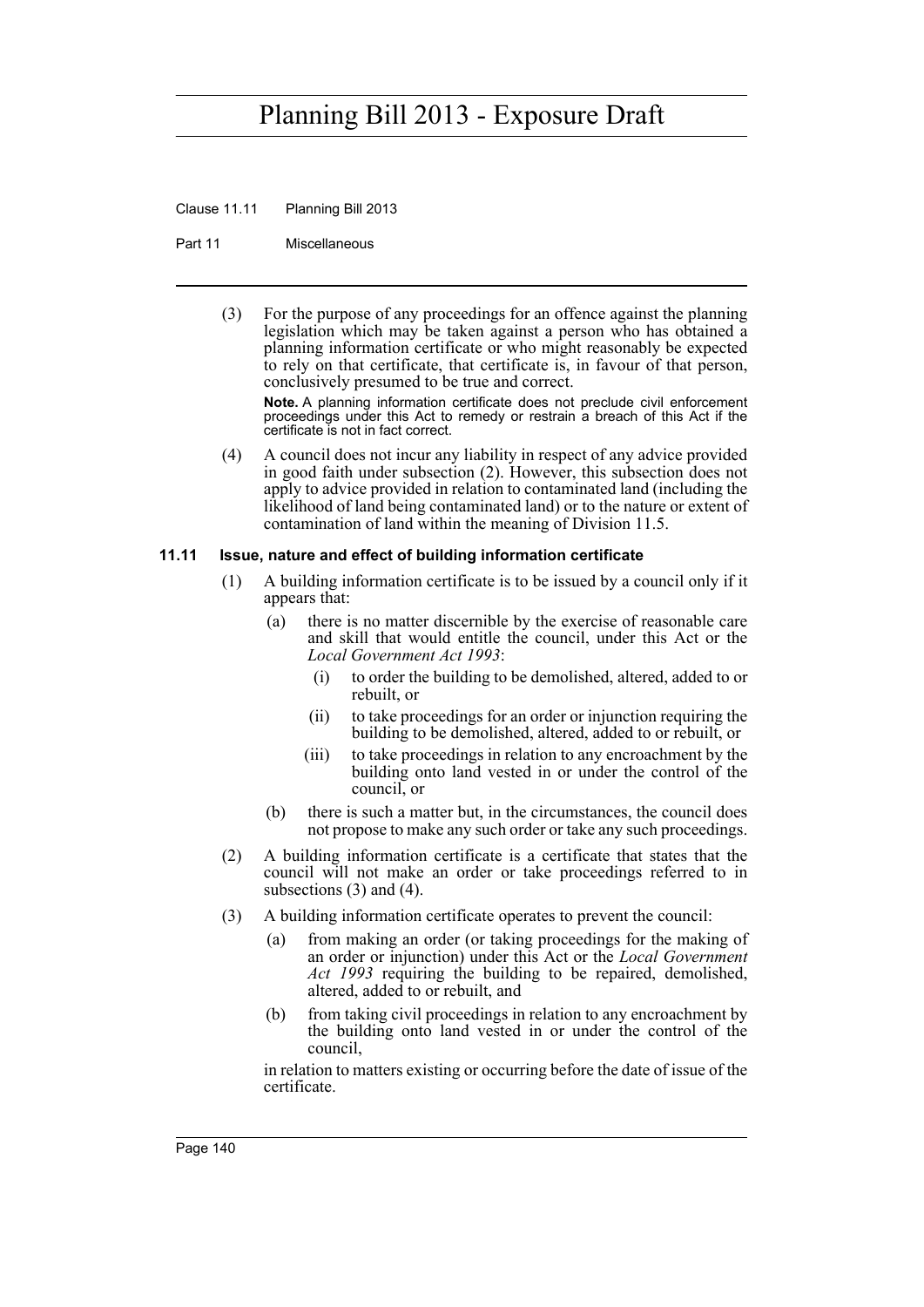| Planning Bill 2013 | <b>Clause 11.12</b> |
|--------------------|---------------------|
| Miscellaneous      | Part 11             |
|                    |                     |

- (4) A building information certificate operates to prevent the council, for a period of 7 years from the date of issue of the certificate:
	- (a) from making an order (or taking proceedings for the making of an order or injunction) under this Act or the *Local Government Act 1993* requiring the building to be repaired, demolished, altered, added to or rebuilt, and
	- (b) from taking civil proceedings in relation to any encroachment by the building onto land vested in or under the control of the council,

in relation to matters arising only from the deterioration of the building as a result solely of fair wear and tear.

- (5) However, a building information certificate does not operate to prevent a council from making a development control order that is a fire safety order.
- (6) An order or proceeding that is made or taken in contravention of this section is of no effect.

### **11.12 Miscellaneous provisions relating to building information certificates**

- (1) A building information certificate may apply to the whole or to part only of a building.
- (2) On receipt of an application for a building information certificate, the council may, by notice in writing served on the applicant, require the applicant to supply it with such information (including building plans, specifications, survey reports and certificates) as may reasonably be necessary to enable the proper determination of the application.
- (3) If the applicant is able to provide evidence that no material change has occurred in relation to the building since the date of a survey certificate which, or a copy of which, is supplied to the council by the applicant, the council is not entitled to require the applicant to supply a more recent survey certificate.
- (4) If the council refuses to issue a building information certificate, it must inform the applicant, by notice, of its decision and of the reasons for it.
- (5) The reasons must be sufficiently detailed to inform the applicant of the work that needs to be done to enable the council to issue a building information certificate.
- (6) The council must not refuse to issue or delay the issue of a building information certificate by virtue of the existence of a matter that would not entitle the council to make any order or take any proceedings of the kind referred to in section 11.11.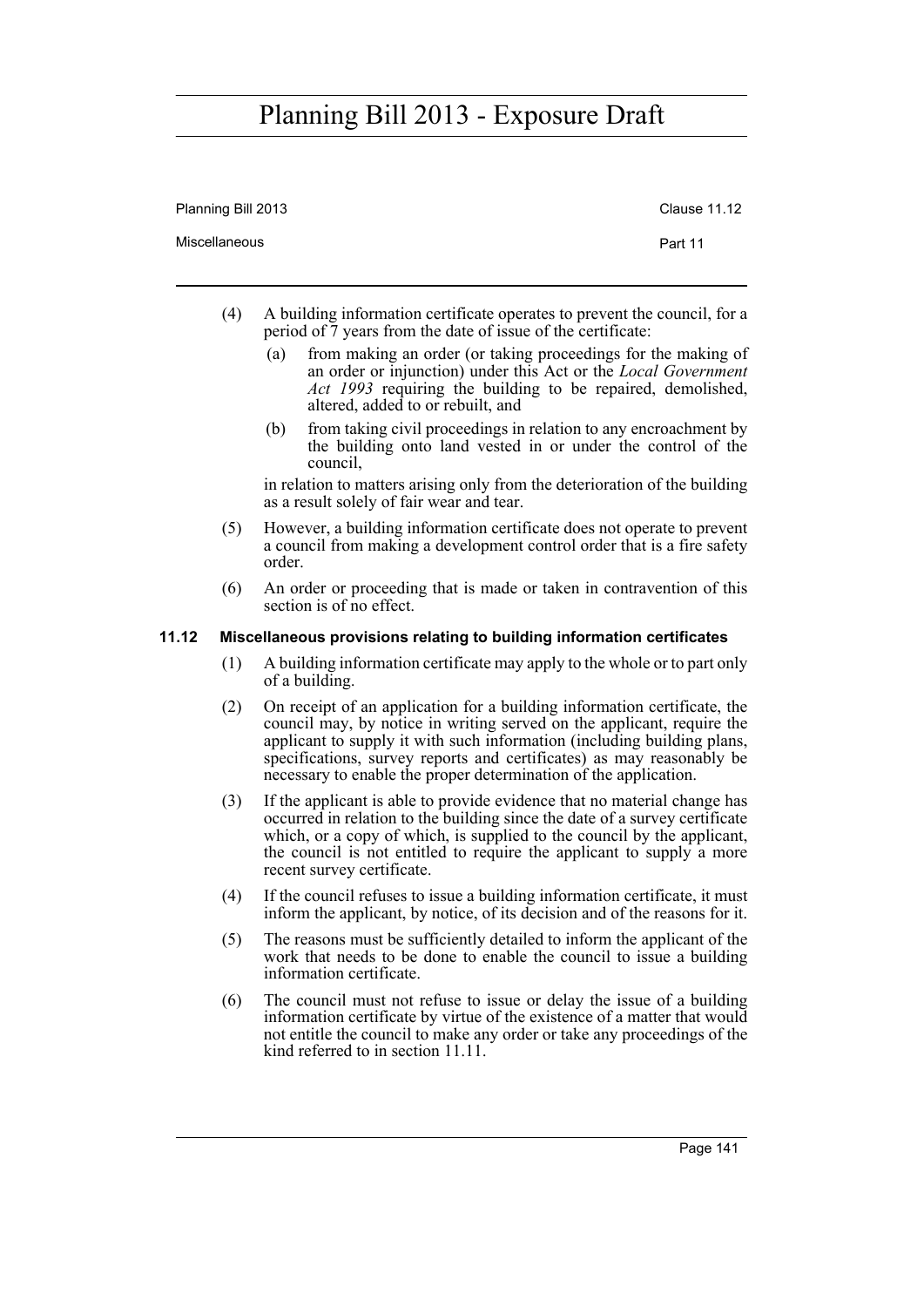Clause 11.13 Planning Bill 2013

Part 11 Miscellaneous

- (7) Nothing in this section prevents the council from informing the applicant of the work that would need to be done before the council could issue a building information certificate or from deferring its determination of the application until the applicant has had an opportunity to do that work.
- (8) The council must keep a record of building information certificates issued.
- (9) A person may inspect the record at any time during the ordinary office hours of the council.
- (10) A person may obtain a copy of a building information certificate from the record with the consent of the owner of the building.

## **Division 11.4 Existing uses**

- **11.13 Definition of "existing use" etc** [cf s 106]
	- (1) In this Division, *existing use* means:
		- (a) the use of a building, work or land for a lawful purpose immediately before the coming into force of a planning instrument which would have the effect of prohibiting that use, and
		- (b) the use of a building, work or land:
			- (i) for which development consent was granted before the commencement of a provision of a planning instrument having the effect of prohibiting the use, and
			- (ii) for which development was carried out, within 1 year after the date on which that provision commenced, in accordance with the terms of the development consent and to such an extent as to ensure that the development consent would not lapse.

For the purposes of this definition, a use prohibited by a planning instrument is to be regarded as prohibited despite provisions of this Act that enable development prohibited by planning instruments to be carried out.

(2) In this Division, *planning instrument* means the planning control provisions of a local plan, including a transitional planning instrument.

## **11.14 Continuance of and limitations on existing use** [cf s 107]

(1) Nothing in this Act, the regulations or a planning instrument prevents the continuance of an existing use.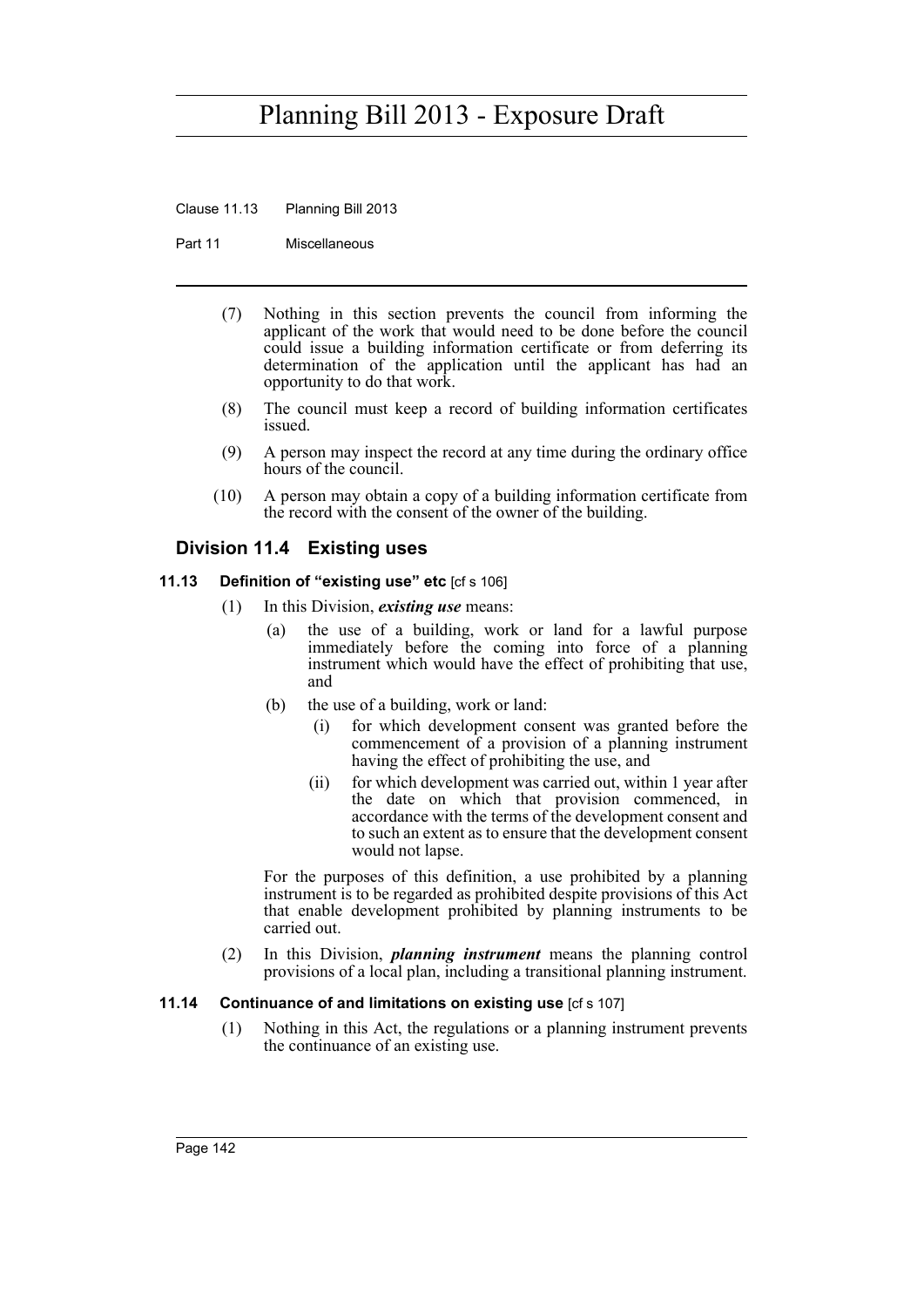| Planning Bill 2013 | Clause 11.15 |
|--------------------|--------------|
| Miscellaneous      | Part 11      |
|                    |              |

- (2) Subsection (1) is subject to any express provision of this Act or the regulations to the contrary.
- (3) Nothing in subsection (1) authorises:
	- (a) any alteration or extension to or rebuilding of a building or work, or
	- (b) any increase in the area of the use made of a building, work or land from the area actually physically and lawfully used immediately before the coming into operation of the planning instrument concerned, or
	- (c) without affecting paragraph (a) or (b), any enlargement, expansion or intensification of an existing use, or
	- (d) the continuance of the use concerned in breach of any planning approval in force under this Act in relation to that use or any condition imposed or applicable to that planning approval (including a condition relating to the modification or surrender of the existing use), or
	- (e) the continuance of the use concerned if it is abandoned.
- (4) Without limitation, a use is presumed to be abandoned (unless the contrary is established) if it ceases to be actually used for a continuous period of 12 months.

### **11.15 Regulations respecting existing use** [cf s 108]

- (1) The regulations may make provision for or with respect to existing uses and, in particular, for or with respect to:
	- (a) the carrying out of alterations or extensions to or the rebuilding of a building or work being used for an existing use, and
	- (b) the change of an existing use to another use, and
	- (c) the enlargement or expansion or intensification of an existing use.
- (2) The provisions of any such regulations that are in force have effect as if they were part of the planning control provisions of each local plan (*the incorporated provisions*).
- (3) A planning instrument may contain provisions extending, expanding or supplementing the incorporated provisions, but any such provisions that, but for this subsection, would derogate from the incorporated provisions have no force or effect while the incorporated provisions remain in force.
- (4) Any right or authority granted by the incorporated provisions or any provisions of a planning instrument extending, expanding or supplementing the incorporated provisions do not apply to or in respect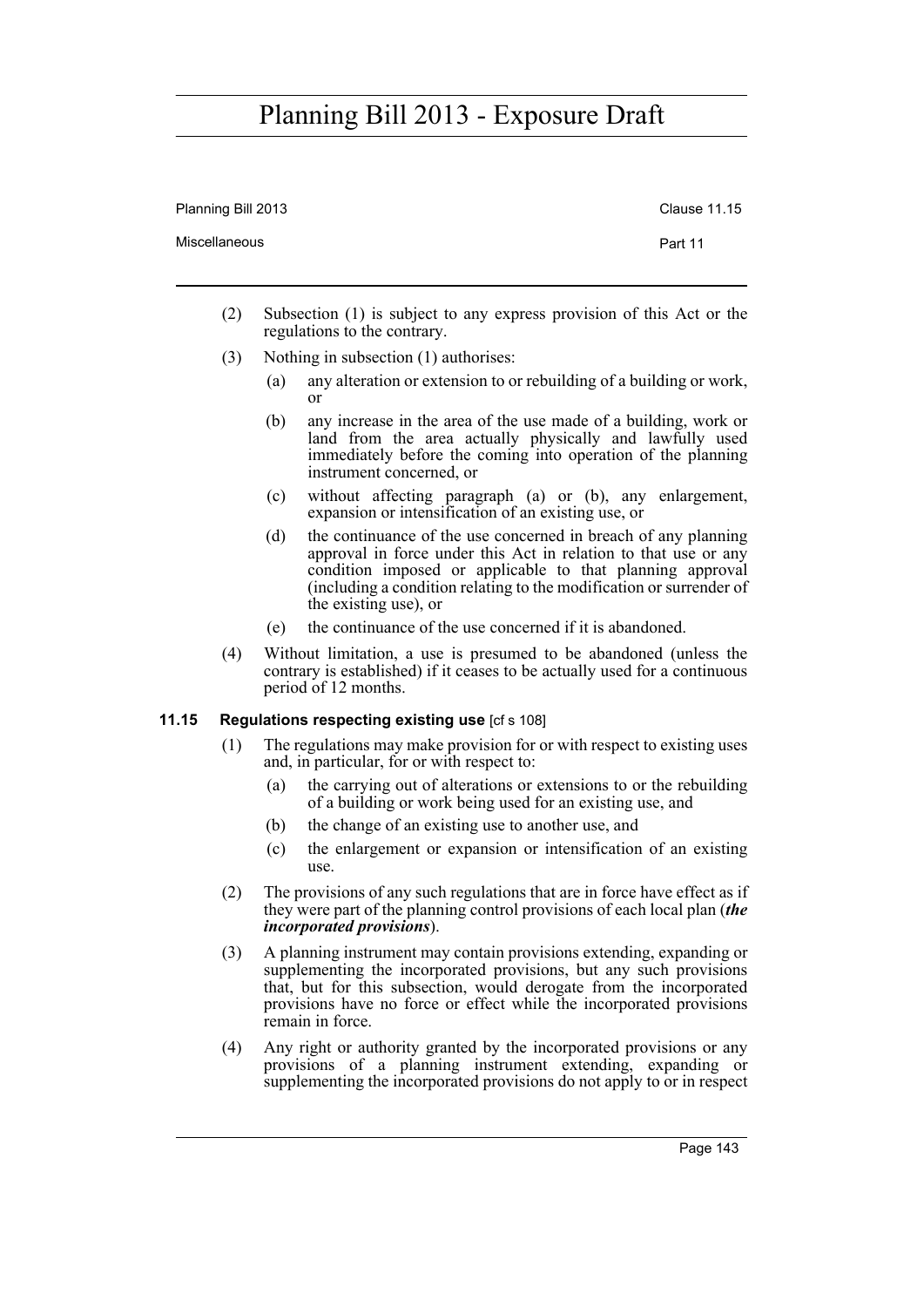Clause 11.16 Planning Bill 2013

Part 11 Miscellaneous

of an existing use which commenced pursuant to a consent of the Minister under section 4.41 (Determination of Crown development applications) to a development application for consent to carry out prohibited development.

### **11.16 Continuance of and limitations on other lawful uses** [cf s 109]

- (1) Nothing in a planning instrument operates so as to require development consent to be obtained under this Act for the continuance of a use of a building, work or land for a lawful purpose for which it was being used immediately before the coming into force of the instrument or so as to prevent the continuance of that use except with development consent under this Act being obtained.
- (2) Nothing in subsection (1) authorises:
	- (a) any alteration or extension to or rebuilding of a building or work, or
	- (b) any increase in the area of the use made of a building, work or land from the area actually physically and lawfully used immediately before the coming into operation of the planning instrument concerned, or
	- (c) without affecting paragraph (a) or (b), any enlargement or expansion or intensification of the use concerned, or
	- (d) the continuance of the use concerned in breach of any planning approval in force under this Act in relation to that use or any condition imposed or applicable to that approval (including a condition relating to the modification or surrender of the existing use), or
	- (e) the continuance of the use concerned if it is abandoned.
- (3) Without limitation, a use is presumed to be abandoned (unless the contrary is established) if it ceases to be actually used for a continuous period of 12 months.

### **11.17 Uses unlawfully commenced** [cf s 109A]

The use of a building, work or land which was unlawfully commenced is not rendered lawful by the occurrence of any subsequent event except:

- (a) the commencement of a planning instrument which permits the use without the need to obtain development consent, or
- (b) the granting of development consent to that use.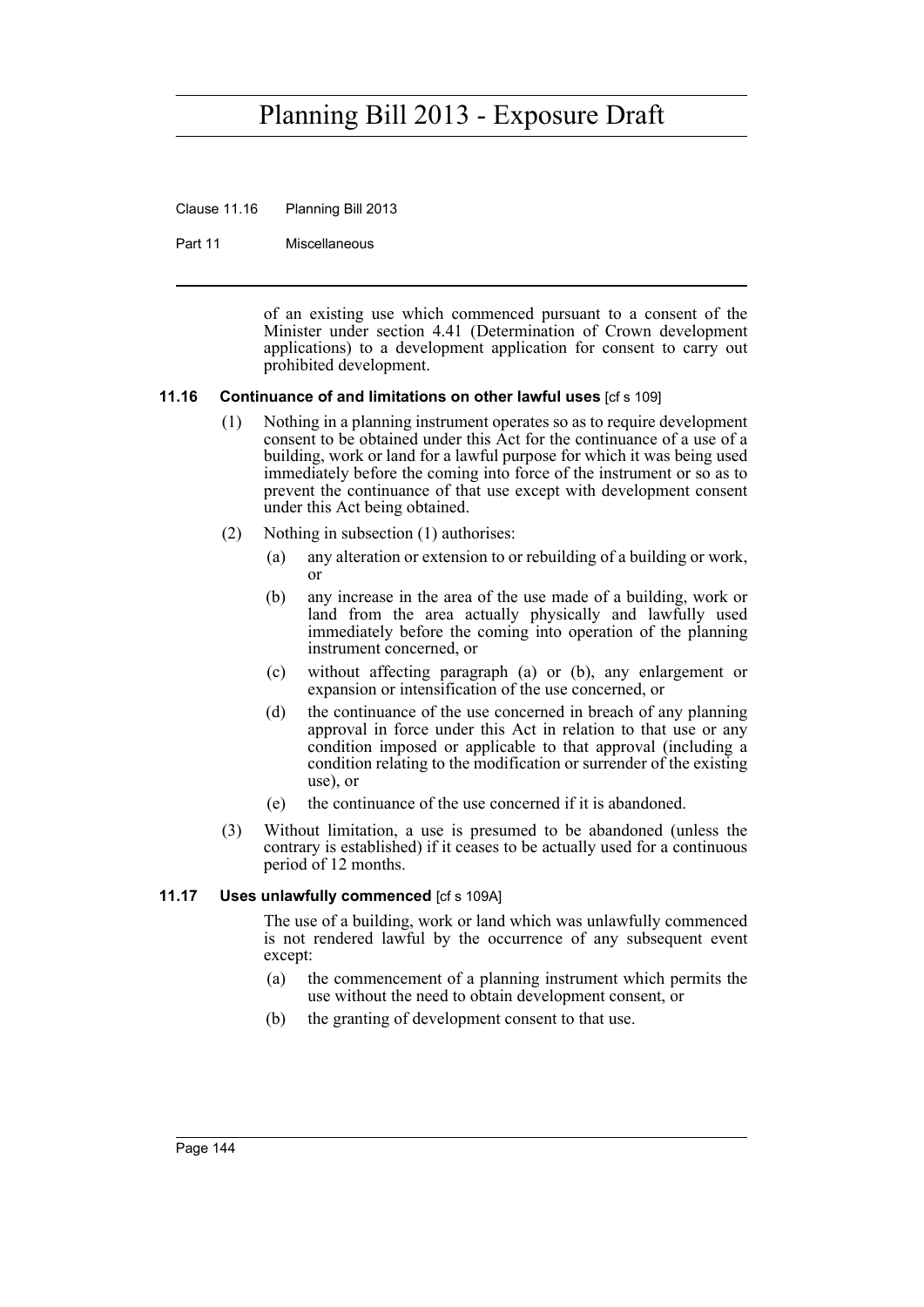| Planning Bill 2013 | <b>Clause 11.18</b> |
|--------------------|---------------------|
| Miscellaneous      | Part 11             |

### **11.18 Saving of effect of existing development consents** [cf s 109B]

- (1) Nothing in a planning instrument prohibits, or requires a further development consent to authorise, the carrying out of development in accordance with a development consent that has been granted and is in force.
- (2) This section:
	- (a) applies to development consents lawfully granted before or after the commencement of this Act, and
	- (b) does not prevent the lapsing or modification, in accordance with this Act, of a development consent, and
	- (c) has effect despite anything to the contrary in this Division.

## **Division 11.5 Contaminated land liability**

**11.19 Definitions** [cf s 145A]

In this Division:

*contaminated land* means land in, on or under which any substance is present at a concentration above the concentration at which the substance is normally present in, on or under (respectively) land in the same locality, being a presence that presents a risk of harm to human health or any other aspect of the environment.

*planning authority* means the public authority or other person or body responsible for exercising a planning function.

### *planning function* means:

- (a) the making, amendment or repeal of any provisions of a local plan or of any other strategic plan or the preparation of a draft plan or proposal under Part 3 for that purpose, or
- (b) determining an application for a planning approval or a modification of a planning approval, or
- (c) furnishing advice or information in an information certificate, or
- (d) any function under the planning legislation prescribed by the regulations, or
- (e) anything incidental or ancillary to the carrying out of any of the above functions.

## **11.20 Exemption from liability—contaminated land** [cf s 145B]

(1) A planning authority does not incur any liability in respect of anything done or omitted to be done in good faith by the authority in duly exercising any planning function of the authority in so far as it relates to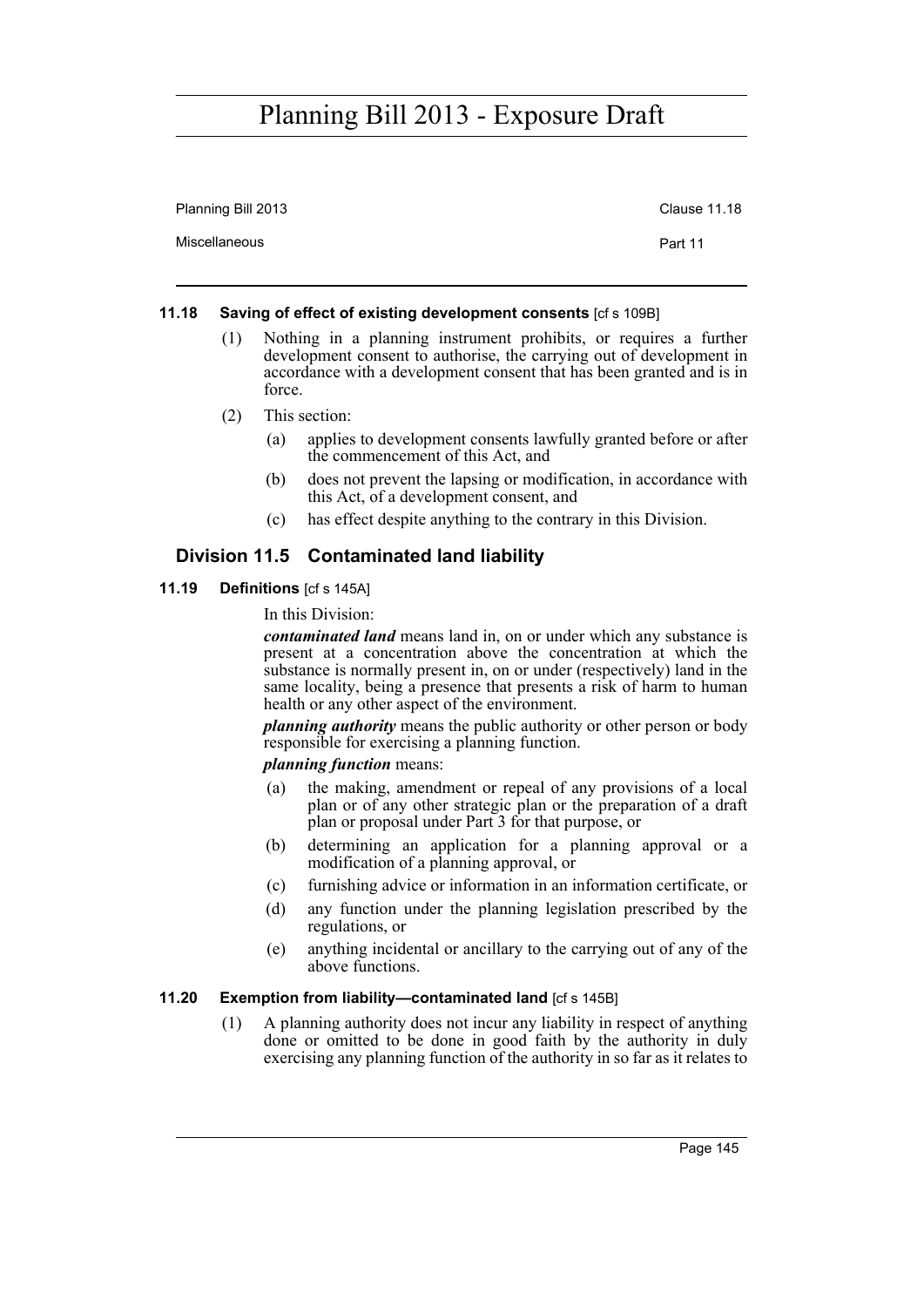Clause 11.21 Planning Bill 2013

Part 11 Miscellaneous

contaminated land (including the likelihood of land being contaminated land) or to the nature or extent of contamination of land.

- (2) Without limiting any other circumstance in which a planning authority may have acted in good faith, a planning authority is (unless the contrary is proved) taken to have acted in good faith if the thing was done or omitted to be done substantially in accordance with the contaminated land planning guidelines in force under this Division at the time the thing was done or omitted to be done.
- (3) The protection conferred on a planning authority by this section extends to its employees and agents and to the members of any governing body of the planning authority.

### **11.21 Contaminated land planning guidelines** [cf s 145C]

- (1) For the purposes of this Division, the Minister may, from time to time, issue planning guidelines relating to contaminated land (the *contaminated land planning guidelines*).
- (2) The regulations may make provision with respect to the making of contaminated land planning guidelines, including the public exhibition of draft guidelines.
- (3) The contaminated land planning guidelines (and any amendment or replacement of those guidelines) are to be published on the NSW planning website.

## **Division 11.6 Bush fire prone land**

## **11.22 Bush fire prone land** [cf s 146]

- (1) If a bush fire risk management plan applies to land within the area of a council, the council must, every 5 years:
	- (a) request the Commissioner of the NSW Rural Fire Service to designate land (if any) within the area that the Commissioner considers, having regard to the bush fire risk management plan, to be bush fire prone land, and
	- (b) must record any land so designated on a map.
- (2) The Commissioner of the NSW Rural Fire Service must, if satisfied that the land designated by the Commissioner has been recorded by the council on a map, certify the map as a bush fire prone land map for the area of the council.
- (3) The Commissioner of the NSW Rural Fire Service may, in accordance with the regulations, review the designation of land on a bush fire prone land map for an area at any time after the map is certified and revise the map accordingly. The revised map: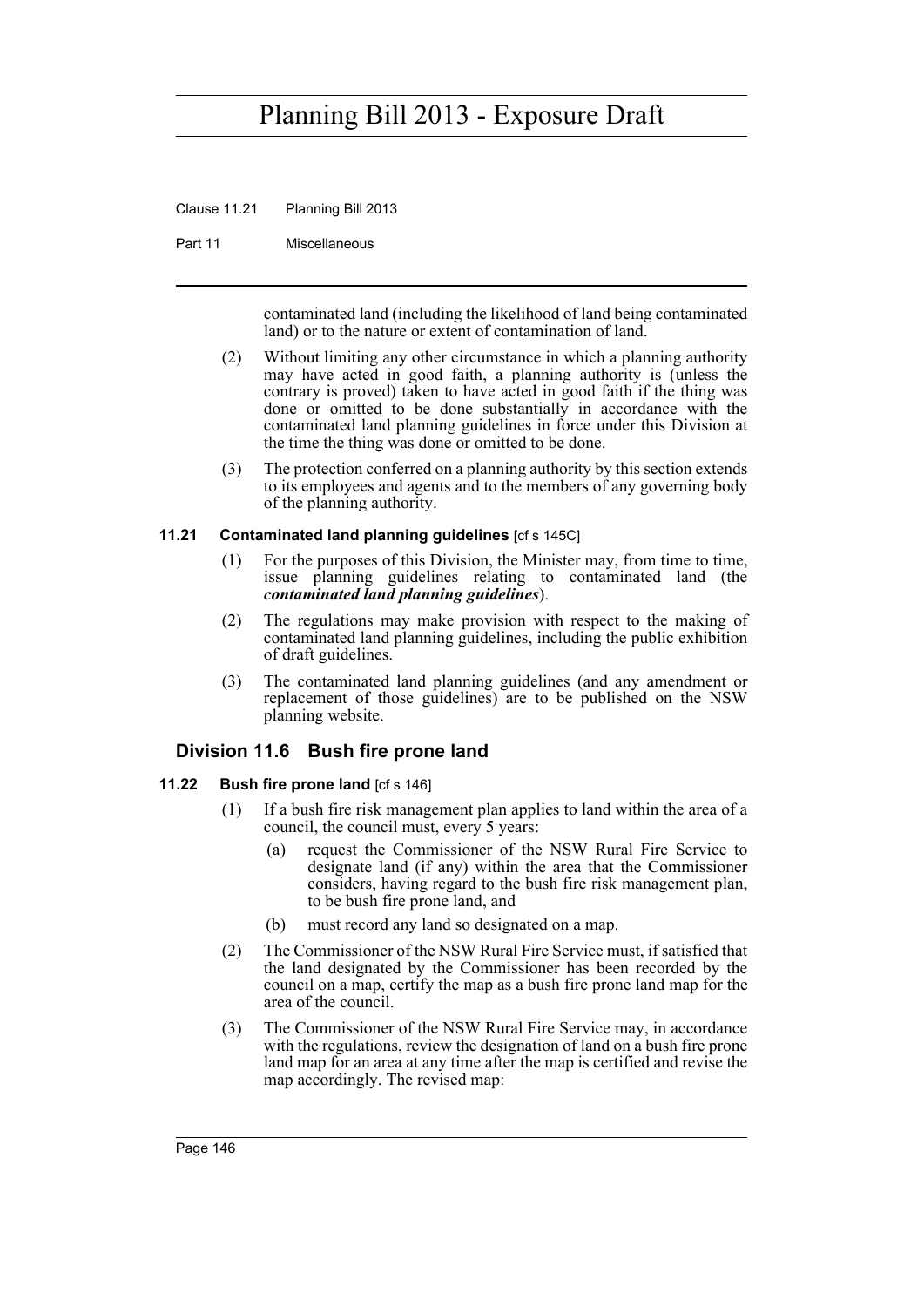| Planning Bill 2013 | <b>Clause 11.23</b> |
|--------------------|---------------------|
| Miscellaneous      | Part 11             |
|                    |                     |

- (a) becomes the bush fire prone land map for the area on being certified by the Commissioner, and
- (b) is to be provided to the council by the Commissioner.
- (4) Land recorded for the time being as bush fire prone land on a bush fire prone land map for an area is bush fire prone land for the area for the purposes of this or any other Act.
- (5) The bush fire prone land map for an area is to be available for public inspection during normal office hours for the council.
- (6) In this section:

*bush fire risk management plan* has the same meaning as it has in the *Rural Fires Act 1997*.

*map* includes spatial dataset.

**Note.** Division 8 of Part 4 of the *Rural Fires Act 1997* contains provisions relating to the carrying out of development and bush fire hazard reduction work on bush fire prone land.

## **Division 11.7 General miscellaneous**

**Note.** The following additional miscellaneous provisions are contained in Schedule 11: Paper subdivisions (Part 2 of Schedule 11).

### **11.23 Act to bind Crown** [cf s 6]

This Act binds the Crown in right of New South Wales and, in so far as the legislative power of the Parliament of New South Wales permits, the Crown in all its other capacities.

## **11.24 Disclosure of political donations** [cf s 147]

- (1) The object of this section is to require the disclosure of relevant political donations or gifts when planning applications are made to minimise any perception of undue influence by:
	- (a) requiring public disclosure of the political donations or gifts at the time planning applications (or public submissions relating to them) are made, and
	- (b) providing the opportunity for appropriate decisions to be made about the persons who will determine or advise on the determination of the planning applications.

Political donations or gifts are not relevant to the determination of any such planning application, and the making of political donations or gifts does not provide grounds for challenging the determination of any such planning application.

**Note.** This Act makes provision for planning applications to be referred to various bodies for advice or determination. Section 10.13 makes special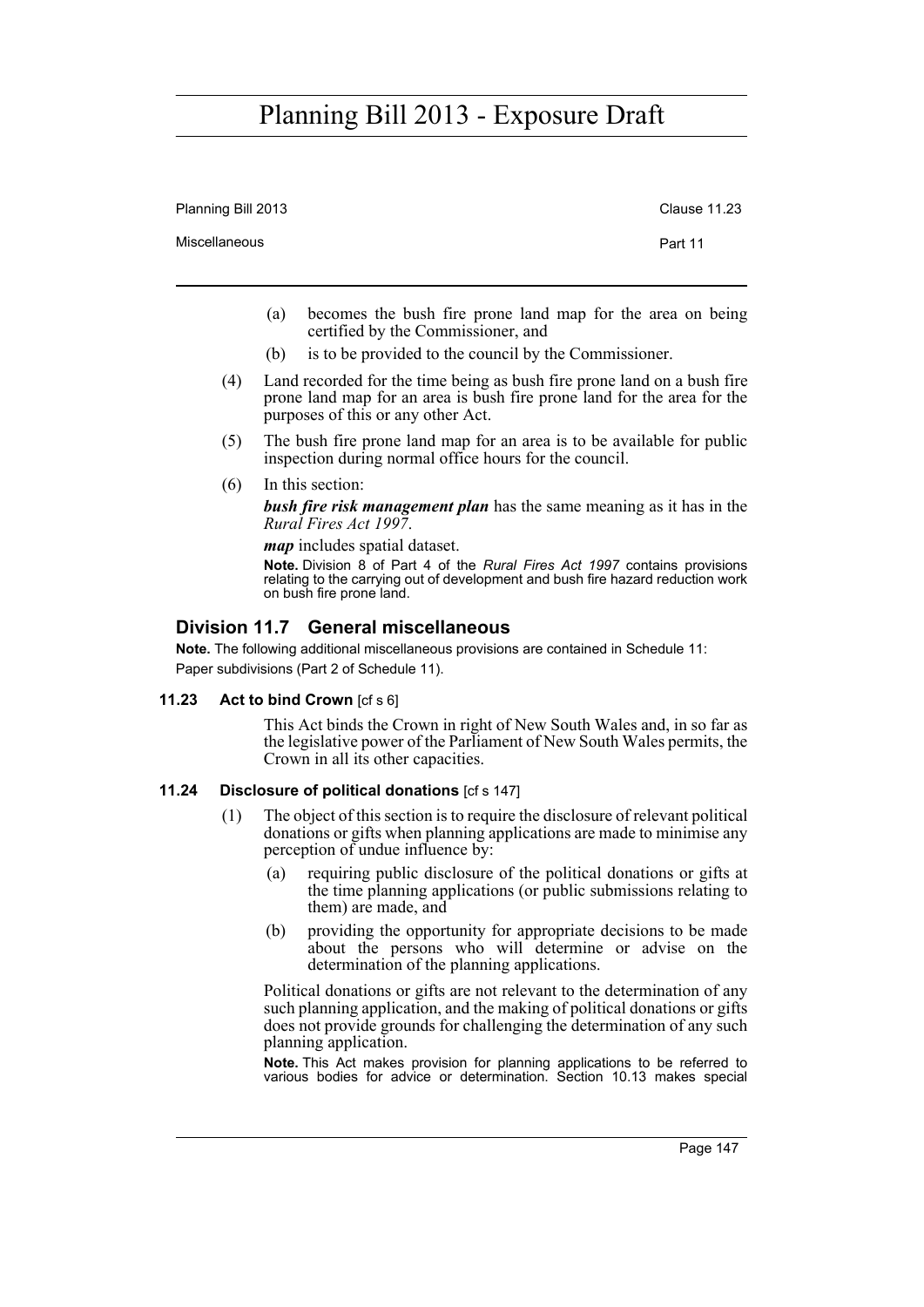Clause 11.24 Planning Bill 2013

Part 11 Miscellaneous

provision where development consent is tainted by corruption. The *Local Government Act 1993* makes provision with respect to voting by local councillors with a conflict of interest in any matter before the council.

(2) In this section:

*gift* means a gift within the meaning of Part 6 of the *Election Funding, Expenditure and Disclosures Act 1981*.

**Note.** A gift includes a gift of money or the provision of any other valuable thing or service for no consideration or inadequate consideration.

*local councillor* means a councillor (including the mayor) of the council of a local government area.

## *relevant planning application* means:

- (a) a formal request to the Minister, a council or the Director-General to initiate the making of provisions of a local plan in relation to development on a particular site, or
- (b) a formal request to the Minister or the Director-General for development on a particular site to be made State significant development or State infrastructure development, or
- (c) an application for approval of State infrastructure development (or for the modification of the approval for any such development), or
- (d) an application for development consent under Part 4 (or for the modification of a development consent), or
- (e) any other application or request under or for the purposes of the planning legislation that is prescribed by the regulations as a relevant planning application,

but does not include:

- (f) an application for (or for the modification of) a complying development certificate, or
- (g) an application or request made by a public authority on its own behalf or made on behalf of a public authority, or
- (h) any other application or request that is excluded from this definition by the regulations.

*relevant public submission* means a written submission made by a person objecting to or supporting a relevant planning application or any development that would be authorised by the granting of the application.

*reportable political donation* means a reportable political donation within the meaning of Part 6 of the *Election Funding, Expenditure and Disclosures Act 1981* that is required to be disclosed under that Part. **Note.** Reportable political donations include those of or above \$1,000.

(3) A person: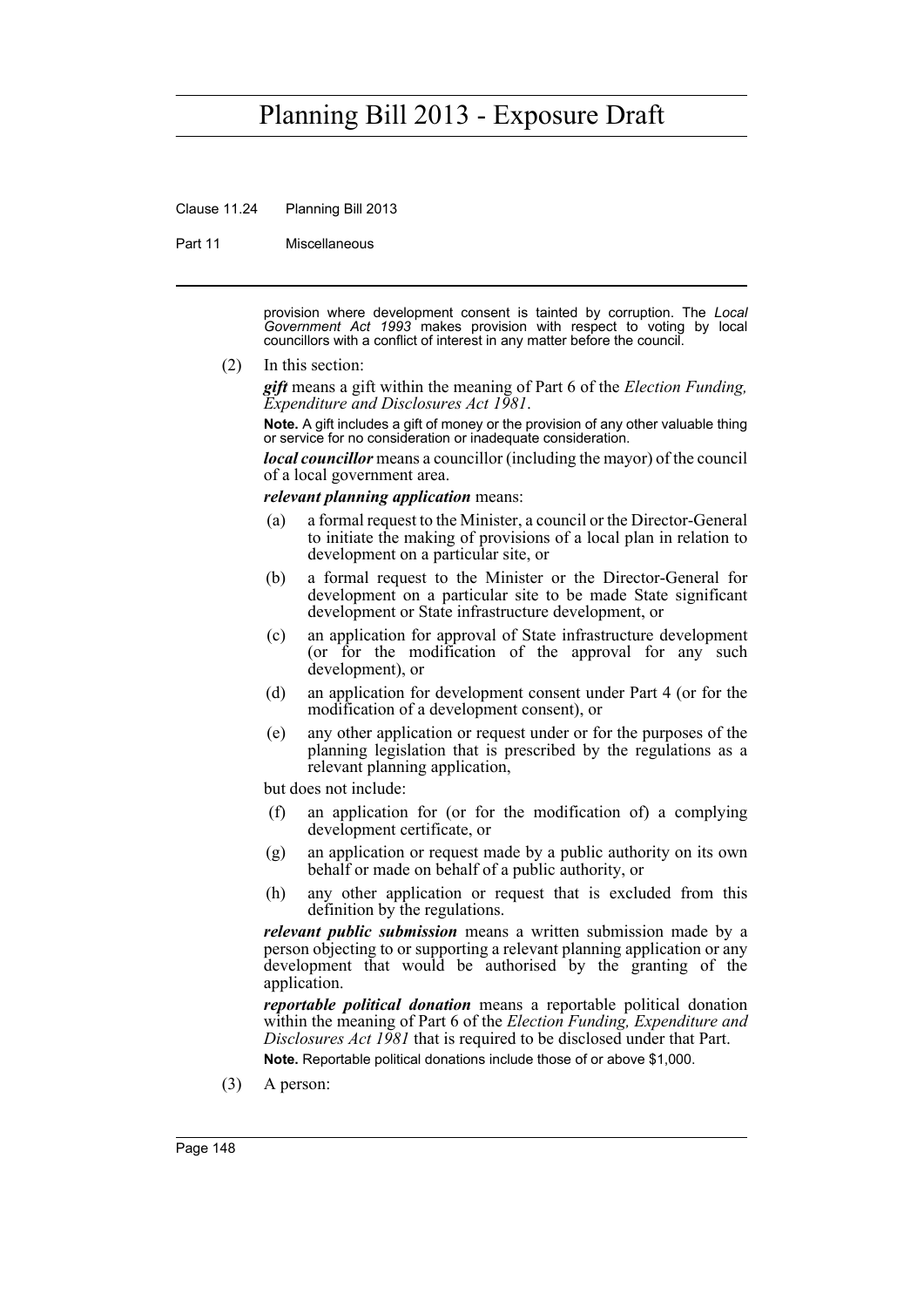| Planning Bill 2013 |                                                                                                                                                                                                                                                                                                                                                                                                                                                                                                                | Clause 11.24 |
|--------------------|----------------------------------------------------------------------------------------------------------------------------------------------------------------------------------------------------------------------------------------------------------------------------------------------------------------------------------------------------------------------------------------------------------------------------------------------------------------------------------------------------------------|--------------|
| Miscellaneous      |                                                                                                                                                                                                                                                                                                                                                                                                                                                                                                                | Part 11      |
|                    | (a)<br>who makes a relevant planning application to the Minister or the<br>Director-General is required to disclose all reportable political<br>donations (if any) made within the relevant period to anyone by<br>any person with a financial interest in the application, or                                                                                                                                                                                                                                 |              |
|                    | who makes a relevant public submission to the Minister or the<br>(b)<br>Director-General in relation to the application is required to<br>disclose all reportable political donations (if any) made within the<br>relevant period to anyone by the person making the submission<br>or any associate of that person.                                                                                                                                                                                            |              |
|                    | The relevant period is the period commencing 2 years before the<br>application or submission is made and ending when the application is<br>determined                                                                                                                                                                                                                                                                                                                                                          |              |
| (4)                | A person who makes a relevant planning application to a council is<br>required to disclose the following reportable political donations and<br>gifts (if any) made by any person with a financial interest in the<br>application within the period commencing 2 years before the<br>application is made and ending when the application is determined:<br>all reportable political donations made to any local councillor of<br>(a)                                                                            |              |
|                    | that council,<br>all gifts made to any local councillor or employee of that council.<br>(b)                                                                                                                                                                                                                                                                                                                                                                                                                    |              |
|                    | A reference in this subsection to a reportable political donation made to<br>a local councillor includes a reference to a donation made at the time the<br>person was a candidate for election to the council.                                                                                                                                                                                                                                                                                                 |              |
| (5)                | A person who makes a relevant public submission to a council in<br>relation to a relevant planning application made to the council is<br>required to disclose the following reportable political donations and<br>gifts (if any) made by the person making the submission or any<br>associate of that person within the period commencing 2 years before<br>the submission is made and ending when the application is determined:<br>all reportable political donations made to any local councillor of<br>(a) |              |
|                    | that council,<br>all gifts made to any local councillor or employee of that council.<br>(b)                                                                                                                                                                                                                                                                                                                                                                                                                    |              |
|                    | A reference in this subsection to a reportable political donation made to<br>a local councillor includes a reference to a donation made at the time the<br>person was a candidate for election to the council.                                                                                                                                                                                                                                                                                                 |              |
| (6)                | The disclosure of a reportable political donation or gift under this<br>section is to be made:                                                                                                                                                                                                                                                                                                                                                                                                                 |              |
|                    | (a)<br>in, or in a statement accompanying, the relevant planning<br>application or submission if the donation or gift is made before<br>the application or submission is made, or                                                                                                                                                                                                                                                                                                                              |              |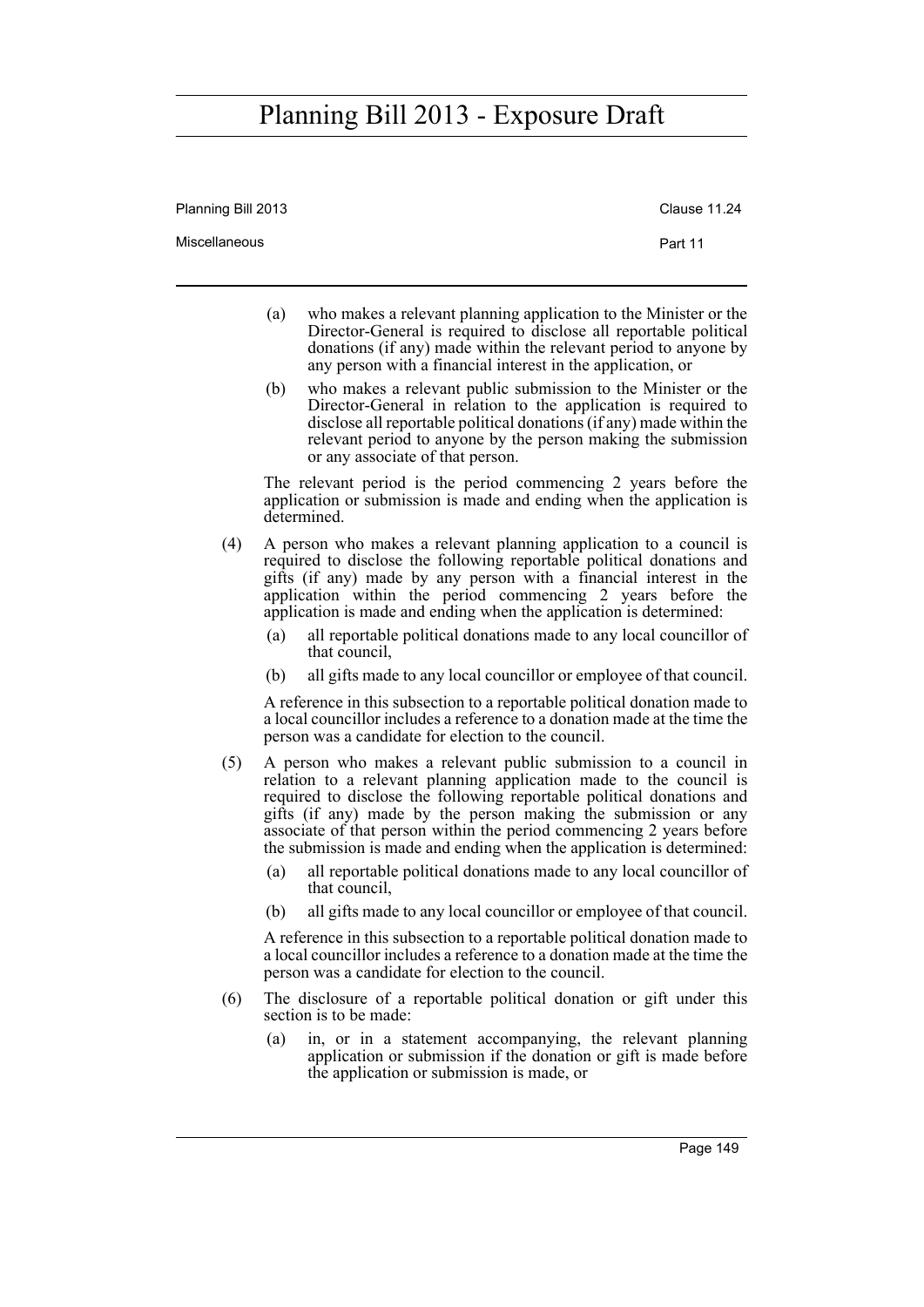Clause 11.24 Planning Bill 2013

Part 11 Miscellaneous

- (b) if the donation or gift is made afterwards, in a statement to the person to whom the relevant planning application or submission was made within 7 days after the donation or gift is made.
- (7) For the purposes of this section, a person has a financial interest in a relevant planning application if:
	- (a) the person is the applicant or the person on whose behalf the application is made, or
	- (b) the person is an owner of the site to which the application relates or has entered into an agreement to acquire the site or any part of it, or
	- (c) the person is associated with a person referred to in paragraph (a) or (b) and is likely to obtain a financial gain if development that would be authorised by the application is authorised or carried out (other than a gain merely as a shareholder in a company listed on a stock exchange), or
	- (d) the person has any other interest relating to the application, the site or the owner of the site that is prescribed by the regulations.
- (8) For the purposes of this section, persons are associated with each other if:
	- (a) they carry on a business together in connection with the relevant planning application (in the case of the making of any such application) or they carry on a business together that may be affected by the granting of the application (in the case of a relevant planning submission), or
	- (b) they are related bodies corporate under the *Corporations Act 2001* of the Commonwealth, or
	- (c) one is a director of a body corporate and the other is any such related body corporate or a director of any such related body corporate, or
	- (d) they have any other relationship prescribed by the regulations.
- (9) The disclosure of reportable political donations under this section is to include disclosure of the following details of each such donation made during the relevant disclosure period:
	- (a) the name of the party or person for whose benefit the donation was made,
	- (b) the date on which the donation was made,
	- (c) the name of the donor,
	- (d) the residential address of the donor (in the case of an individual) or the address of the registered or other official office of the donor (in the case of an entity),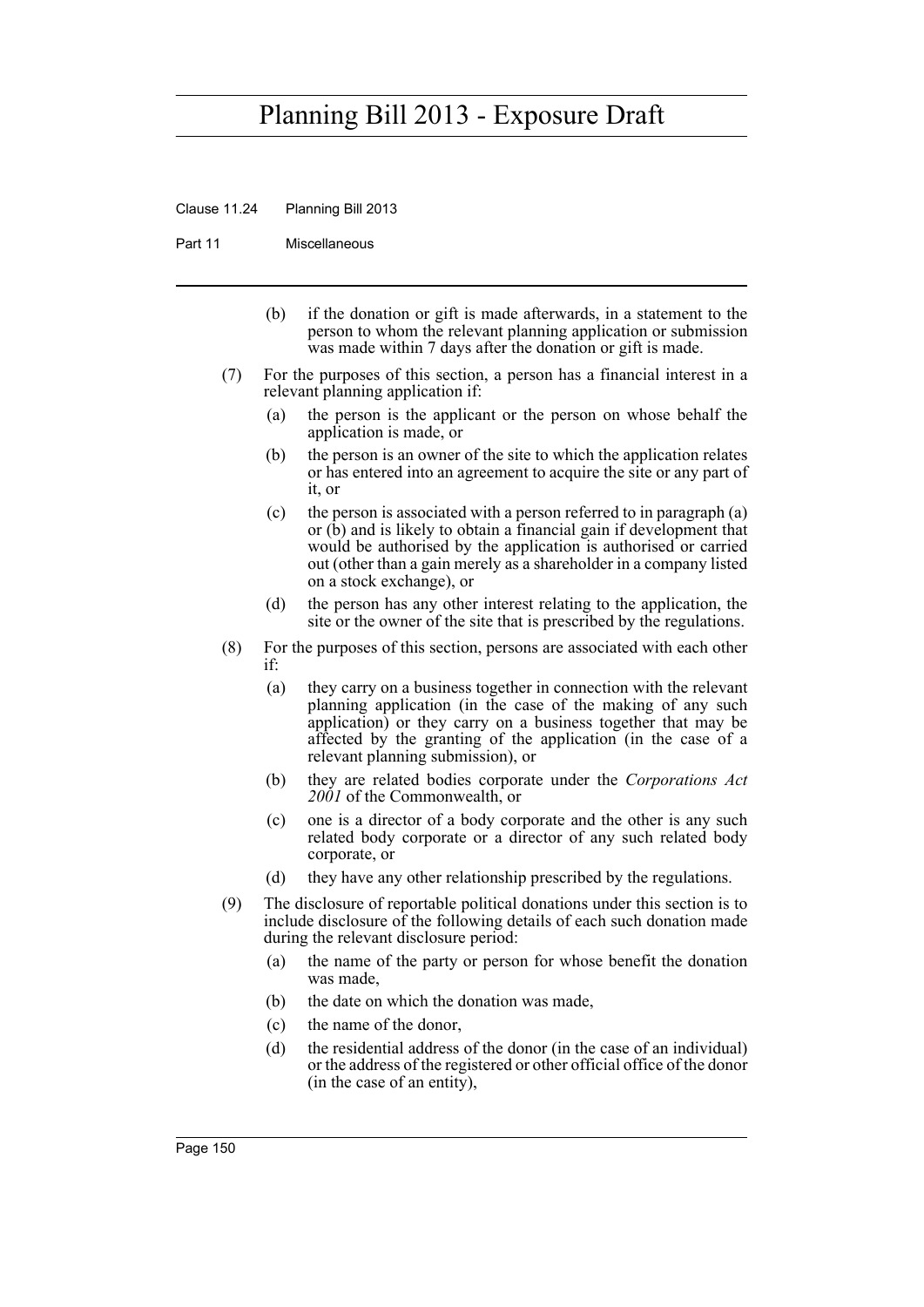| Planning Bill 2013 | Clause 11.25 |
|--------------------|--------------|
| Miscellaneous      | Part 11      |
|                    |              |

(e) the amount (or value) of the donation.

**Note.** The above details are the details required to be disclosed of political donations under Part 6 of the *Election Funding, Expenditure and Disclosures Act 1981*.

- (10) The disclosure of gifts under this section is to include disclosure of the following details of each such gift made during the relevant disclosure period:
	- (a) the name of the person to whom the gift was made,
	- (b) the date on which the gift was made,
	- (c) the name of the person who made the gift,
	- (d) the residential address of the person who made the gift (in the case of an individual) or the address of the registered or other official office of the person who made the gift (in the case of an entity),
	- (e) the amount (or value) of the gift.
- (11) This section only requires the disclosure of a political donation or gift by person in accordance with this section that the person knows, or ought reasonably to know, was made and is required to be disclosed under this section.
- (12) Disclosures of reportable political donations and gifts under this section are to be made available to the public on, or in accordance with arrangements notified on:
	- (a) a website maintained by the Department (in the case of planning applications or submissions made to the Minister or the Director-General), or
	- (b) a website maintained by the council (in the case of planning applications or submissions made to that council).

The disclosures are to be made so available within 14 days after the disclosures are made under this section.

Maximum penalty: The maximum penalty under Part 6 of the *Election Funding, Expenditure and Disclosures Act 1981* for making a false statement in a declaration of disclosures lodged under that Part.

## **11.25 Proof of ownership of land** [cf s 151]

In any legal proceedings under the planning legislation, in addition to any other method of proof available:

(a) evidence that the person proceeded against is rated in respect of any land to any rate under the *Local Government Act 1993*, otherwise than as a rate paying lessee, is, until the contrary is proved, evidence that the person is the owner of the land, or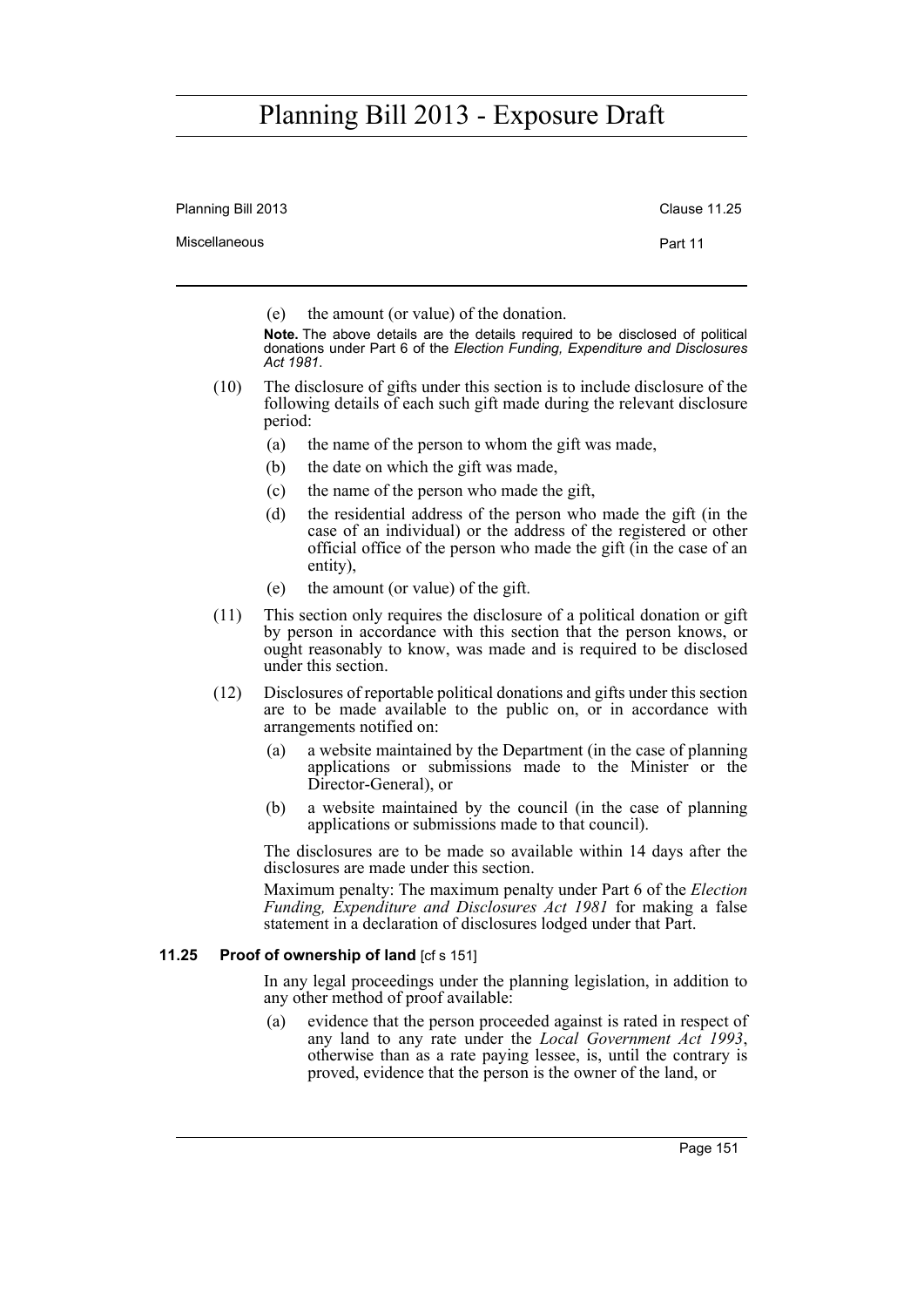Clause 11.26 Planning Bill 2013

Part 11 Miscellaneous

(b) a certificate issued by the Registrar-General as to the proprietor or owner of any land at a particular time or during a particular period is, until the contrary is proved, evidence that the person described in the certificate as the proprietor or owner of the land was the owner of that land at the relevant time or period.

### **11.26 Right to be heard-legal representation** [cf s 152]

- (1) If the planning legislation confers a right on a person to be heard, the person is entitled to be heard personally or to be represented by an Australian legal practitioner or an agent.
- (2) That entitlement is subject to the regulations.

### **11.27 Service of documents** [cf s 153]

- (1) A document that is authorised or required by or under the planning legislation to be served on any person may be served by:
	- (a) in the case of a natural person:
		- (i) delivering it to the person personally, or
		- (ii) sending it by post to the address specified by the person for the giving or service of documents or, if no such address is specified, the residential or business address of the person last known to the person giving or serving the document, or
		- (iii) sending it by facsimile transmission to the facsimile number of the person, or
		- (iv) by sending it by electronic transmission (including for example the Internet) to the person in accordance with arrangements indicated by the person as appropriate for transmitting documents to the person, or
	- (b) in the case of a body corporate:
		- (i) leaving it with a person apparently of or above the age of 16 years at, or by sending it by post to, the head office, a registered office or a principal office of the body corporate or to an address specified by the body corporate for the giving or service of documents, or
		- (ii) sending it by facsimile transmission to the facsimile number of the body corporate, or
		- (iii) by sending it by electronic transmission (including for example the Internet) to the person in accordance with arrangements indicated by the person as appropriate for transmitting documents to the person.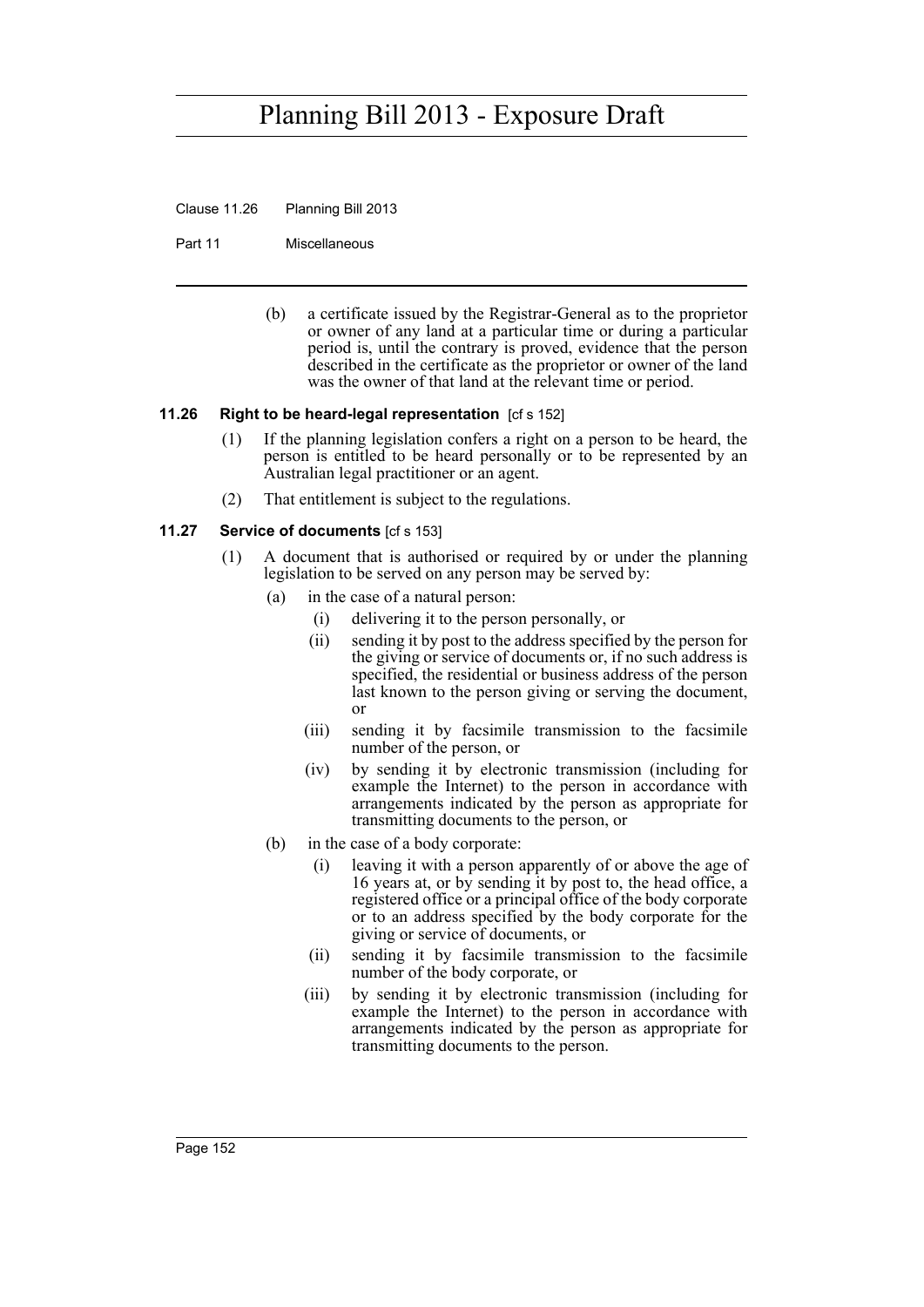| Planning Bill 2013 | Clause 11.28 |
|--------------------|--------------|
| Miscellaneous      | Part 11      |
|                    |              |

(2) Nothing in this section affects the operation of any provision of a law or of the rules of a court authorising a document to be served on a person in any other manner.

## **11.28 Review of legislation**

- (1) The Minister is to review this Act and the *Planning Administration Act 2013* to determine whether the policy objectives of the Acts remain valid and whether the terms of the Acts remain appropriate for securing those objectives.
- (2) The review is to be undertaken as soon as possible after the period of 5 years from the commencement of this Act.
- (3) A report on the outcome of the review is to be tabled in each House of Parliament within 12 months after the end of the period of 5 years.

#### **11.29 Repeal of Environmental Planning and Assessment Act 1979 and regulations under that Act**

The *Environmental Planning and Assessment Act 1979* and the regulations under that Act are repealed.

**Note.** Consequential amendments to other Acts and instruments are to be included in a separate amending Act.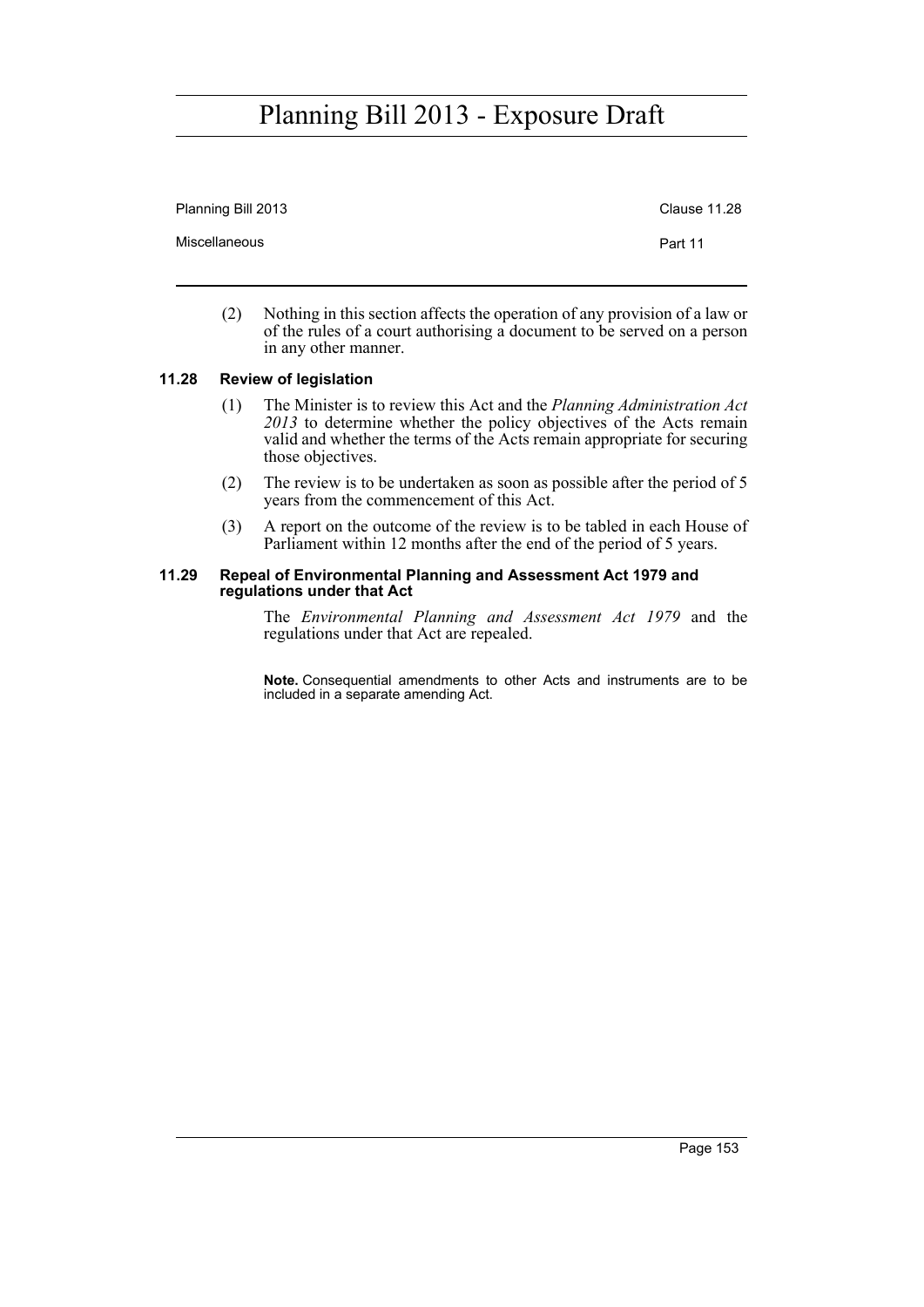Planning Bill 2013

Schedule 1 General—ancillary provisions

## **Schedule 1 General—ancillary provisions**

## **1.1 Dictionary** [cf s 4]

In this Act:

*affordable housing* means (subject to the regulations) housing for very low income households, low income households or moderate income households.

*amend* includes alter or vary (and amend provisions or document includes amend a map or spatial dataset adopted by or under the provisions or document).

*area*, in relation to council, has the same meaning as it has in the *Local Government Act 1993*.

*biodiversity offset contribution*—see section 1.9.

*brothel* means a brothel within the meaning of the *Restricted Premises Act 1943*, other than premises used or likely to be used for the purposes of prostitution by no more than one prostitute.

*building* includes:

- (a) part of a building, and
- (b) any temporary or permanent structure or part of any such structure,

but does not include a (or part of a) manufactured home, moveable dwelling or associated structure.

**building certifier** means a council or the holder of a certificate of accreditation as a building certifier under the *Building Professionals Act 2005* acting in relation to matters to which the accreditation applies.

*Building Code of Australia* means the official publication known as the *Building Code of Australia*, as in force in New South Wales from time to time.

*building information certificate* means a building information certificate under Division 11.3 of Part 11.

*Building Professionals Board* means the Building Professionals Board constituted under the *Building Professionals Act 2005.*

*building work* - see section 1.10.

*bush fire prone land* means land recorded for the time being as bush fire prone land on a bush fire prone land map for the area concerned that is certified under Division 11.6 of Part 11.

*certifier* means a building certifier or a subdivision certifier.

*change of building use* - see section 8.1.

*community participation* - see section 2.1 (2).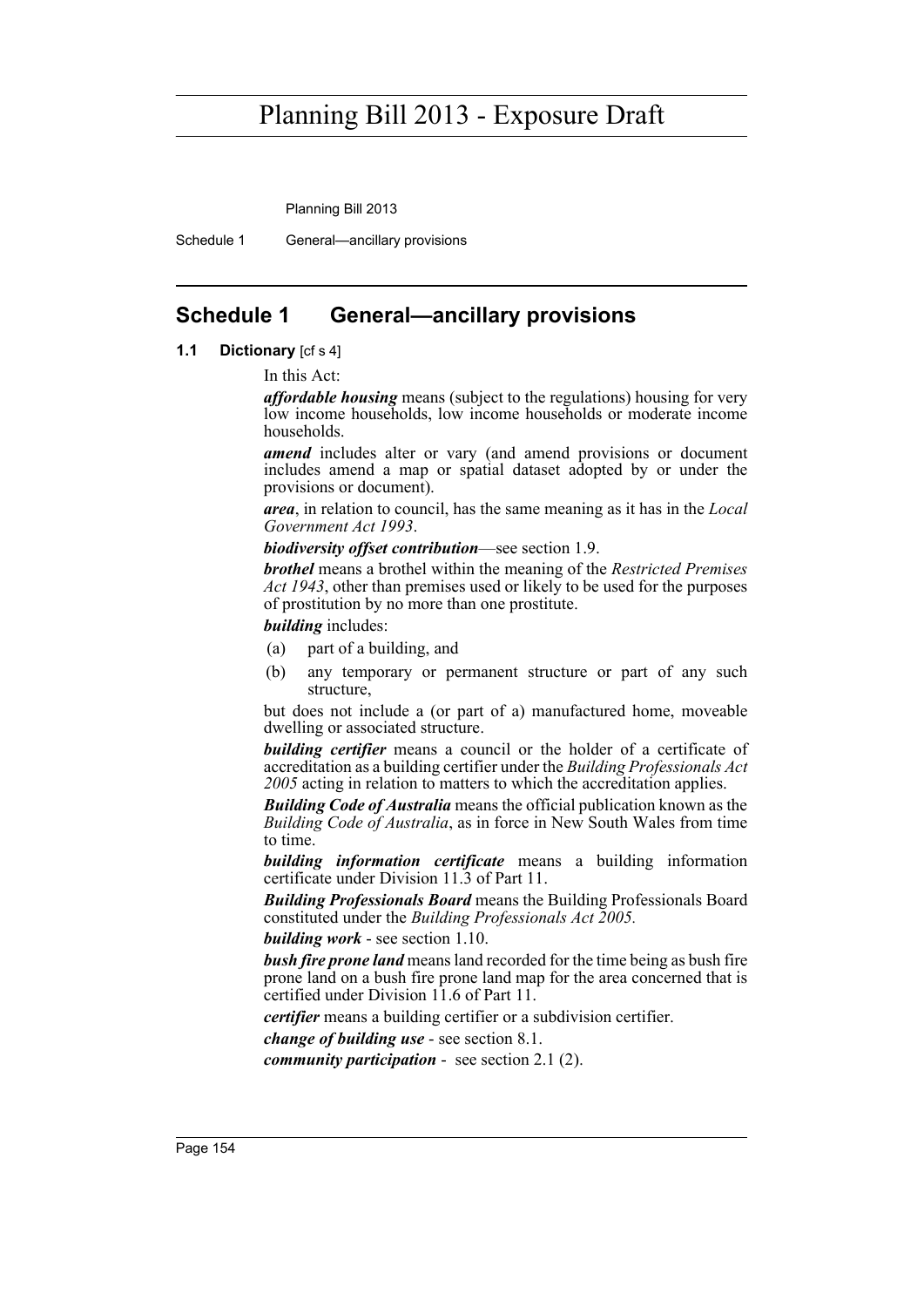Planning Bill 2013

General—ancillary provisions Schedule 1 and the Schedule 1 set of the Schedule 1

*complying development* means development requiring development consent declared by the planning control provisions of a local plan to be complying development.

*complying development application* means an application for a complying development certificate.

*complying development certificate* means a consent under Part 4 to carry out complying development that is granted following a complying development application.

*consent authority* - see section 4.5.

*controlling* development or other thing includes permitting, regulating, restricting or prohibiting the development or other thing, or conferring functions on a person or body to do so.

*critical habitat* means critical habitat within the meaning of the threatened species legislation*.*

*demolition* of a building or work includes enclosing a public place in connection with the demolition of a building or work.

*Department* means the Department of Planning and Infrastructure.

*development* - see section 1.6.

*development assessment code* - see section 4.17.

*development consent* means a consent under Part 4 to carry out development, and includes a complying development certificate.

*development control order* means an order under Division 10.2 of Part 10.

*Director-General* means the Director-General of the Department.

*EIS assessed development* means development requiring development consent declared by the planning control provisions of a local plan to be EIS assessed development.

*environment* includes all aspects of the surroundings of humans, whether affecting any humans as individuals or in their social groupings.

*erection* of a building includes:

- (a) the rebuilding of, the making of alterations to, or the enlargement or extension of, a building, or
- (b) the placing or relocating of a building on land, or
- (c) enclosing a public place in connection with the construction of a building, or
- (d) erecting an advertising structure over a public road, or
- (e) extending a balcony, awning, sunshade or similar structure or an essential service pipe beyond the alignment of a public road.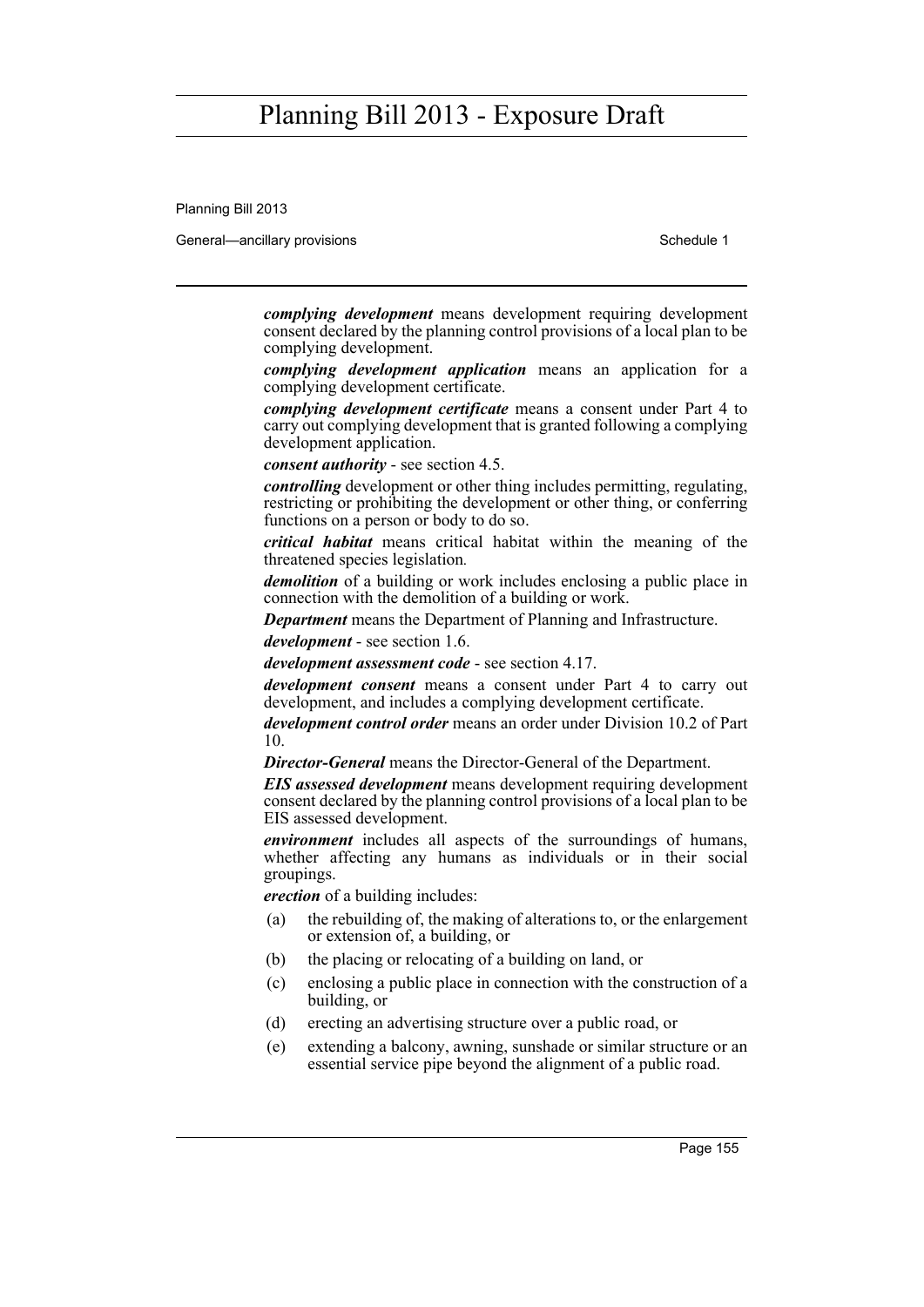Planning Bill 2013

Schedule 1 General—ancillary provisions

*exempt development* means development declared by the planning control provisions of a local plan to be exempt development because of its minor impact.

*former Act* means the *Environmental Planning and Assessment Act 1979*.

*function* includes a power, authority or duty, and *exercise* a function includes perform a duty.

*information certificate* means a planning information certificate or a building information certificate.

*infrastructure contribution* - see section 1.9

*infrastructure plan* - see section 1.9

*land* includes:

- (a) the sea and any other body of water, and
- (b) a building on the land.

*Ministerial planning order* means an order made by the Minister and published on the NSW planning website.

*NSW planning website* means the website with the URL of www.planningportal.nsw.gov.au, or any other website, used by the Director-General to provide public access to documents or other information in the NSW planning database.

*objector* - see section 9.8 (2).

*owner* has the same meaning it has in the *Local Government Act 1993.*

*Part 5 environmental impact assessment development* **means relevant** development that is subject to environmental impact assessment under Division 5.1 of Part 5.

*planning approval* - see section 1.8.

*Planning Assessment Commission* means the Planning Assessment Commission established under Part 4 of the *Planning Administration Act 2013*.

*planning body* - see section 1.11.

*planning control provisions* - see section 1.7 (2).

*planning information certificate* means a planning information certificate under Division 11.3 of Part 11.

*planning legislation* means any of the following:

- (a) this Act and the instruments under this Act,
- (b) the *Planning Administration Act 2013* and the instruments under that Act.

*Planning Ministerial Corporation* means the corporation established under Part 3 of the *Planning Administration Act 2013*.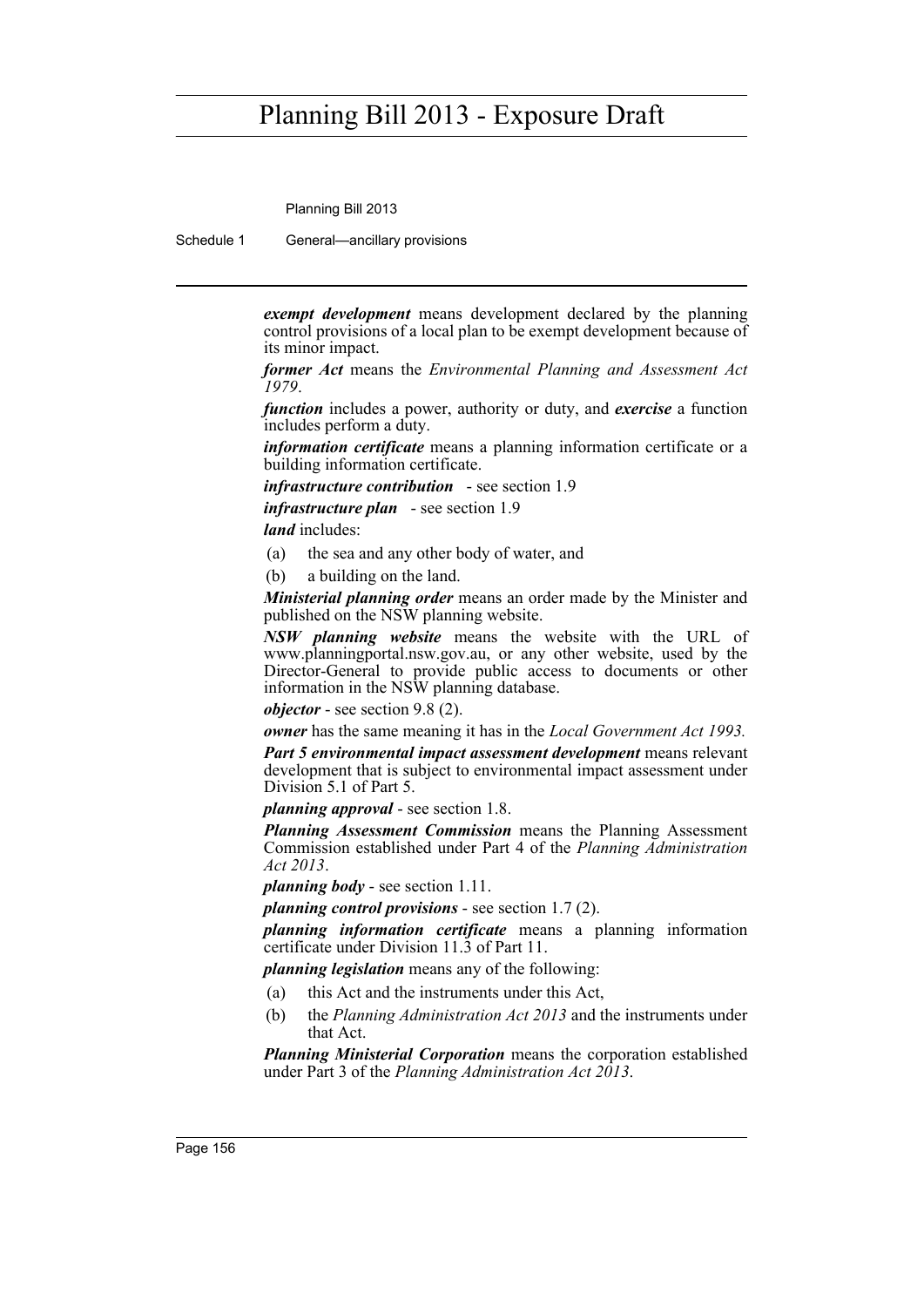Planning Bill 2013

General—ancillary provisions Schedule 1 and the Schedule 1 set of the Schedule 1

*premises* includes:

- (a) a building, or
- (b) a (or part of a) manufactured home, moveable dwelling or associated structure, or
- (c) land or place (whether enclosed or built on or not), or
- (d) a vehicle, vessel or aircraft.

*proponent* of development means the person proposing to carry out all or any of the development, and includes any person determined by the Director-General (or taken under this Act) to be the proponent.

### *public authority* means:

- (a) a public or local authority constituted by or under an Act, or
- (b) a government Department, or
- (c) a NSW government agency or statutory body representing the Crown, or
- (d) a chief executive officer within the meaning of the *Public Sector Employment and Management Act 2002* (including the Director-General), or
- (e) a statutory State owned corporation (and its subsidiaries) within the meaning of the *State Owned Corporations Act 1989* or its chief executive officer, or
- (f) a person or body declared by the regulations to be a public authority for the purposes of all or any specified provisions of the planning legislation.

*public priority infrastructure* - see Division 5.3 of Part 5.

*public road* means a public road within the meaning of the *Roads Act 1993.*

*region* means an area declared to be a region under clause 1.2.

*regional planning panel* means a regional planning panel established under Part 5 of the *Planning Administration Act 2013*.

*regionally significant development* means development requiring development consent declared by the planning control provisions of a local plan to be regionally significant development.

*relevant planning authority* for the preparation of a strategic plan - see section  $\overline{3.1}$ .

*species impact statement* means a species impact statement prepared in accordance with the threatened species legislation.

*State infrastructure approval* means an approval for carrying out State infrastructure development under Division 5.2 of Part 5.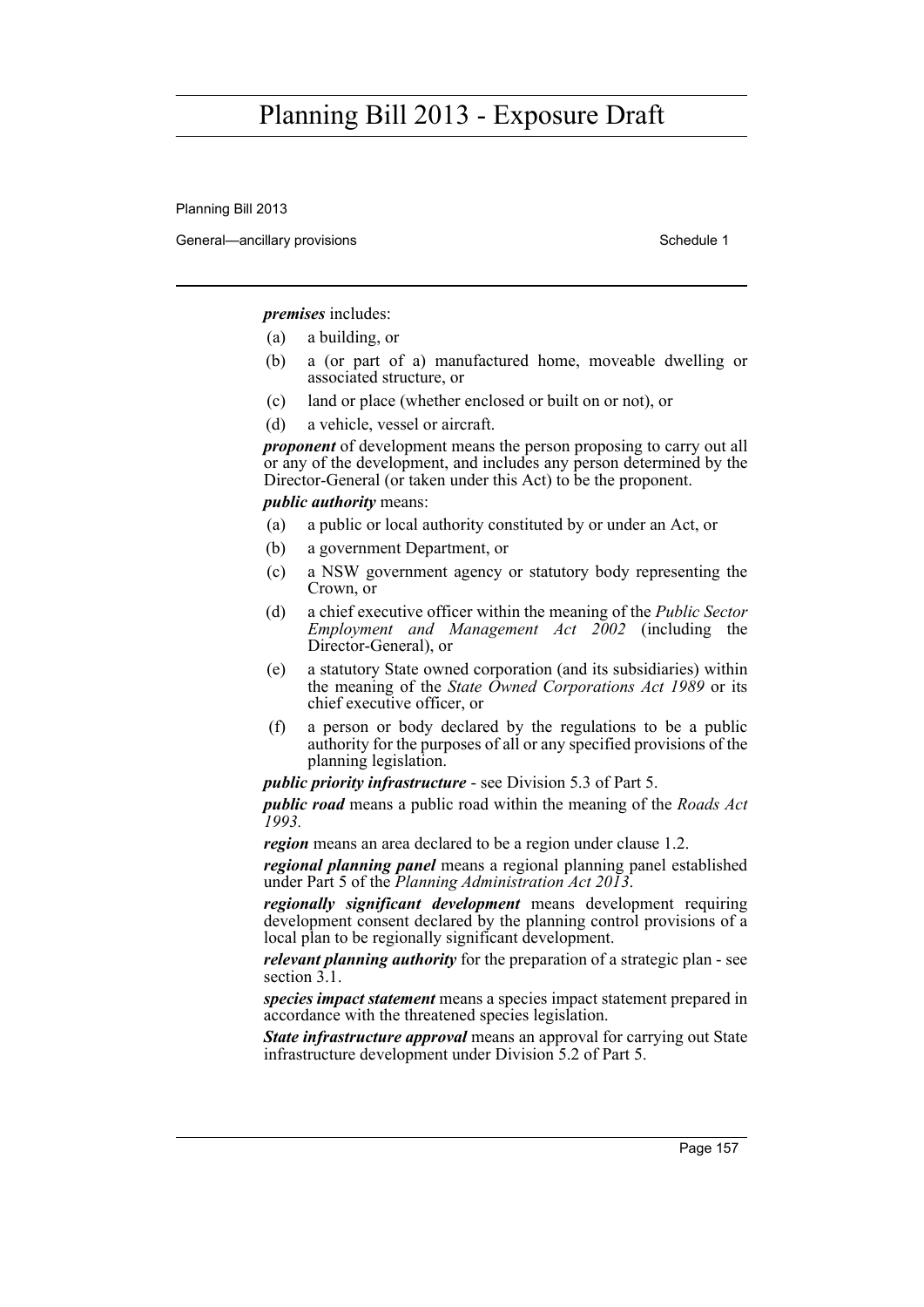Planning Bill 2013

Schedule 1 General—ancillary provisions

*State infrastructure development* means development declared by the planning control provisions of a local plan (or by the Minister under section 5.10) to be State infrastructure development - see section 5.10.

*State significant development* means development requiring development consent declared by the planning control provisions of a local plan (or by the Minister under section 4.29) to be State significant development.

*strategic compatibility certificate* means a strategic compatibility certificate in force under Division 4.7 of Part 4.

*strategic plan* - see section 1.7 (1).

*subdivision* of land - see clause 1.4 of this Schedule.

*subdivision certifier* means a council or the holder of a certificate of accreditation as a subdivision certifier under the *Building Professionals Act 2005* acting in relation to matters to which the accreditation applies.

*subdivision work* - see section 1.10.

*subregion* means an area declared to be a subregion under clause 1.2.

*subregional planning board* means a subregional planning board established under Part 6 of the *Planning Administration Act 2013*.

*temporary structure* includes a booth, tent or other temporary enclosure (whether or not part of the booth, tent or enclosure is permanent), and also includes a mobile structure.

*threatened species, populations and/or ecological communities* has the meaning given by the threatened species legislation, but does not include a vulnerable ecological community (except so much of the community as comprises a threatened species or endangered population).

*threatened species legislation* means the *Threatened Species Conservation Act 1995* or, in the case of fish or marine vegetation, Part 7A of the *Fisheries Management Act 1994*.

*Tier 1, Tier 2, Tier 3* in relation to an offence, indicates the maximum penalty that a court may impose for the offence- see sections 10.14-10.16 for the relevant maximum amounts.

*transitional planning instrument* means an environmental planning instrument, or deemed environmental planning instrument, under the former Act that is continued in force on the commencement of this Act under Schedule 12.

*use* of land includes a change of building use.

*wilderness area* means a wilderness area within the meaning of the *Wilderness Act 1987*.

*work* includes any physical activity in relation to land that is specified by a regulation to be a work for the purposes of this Act, but does not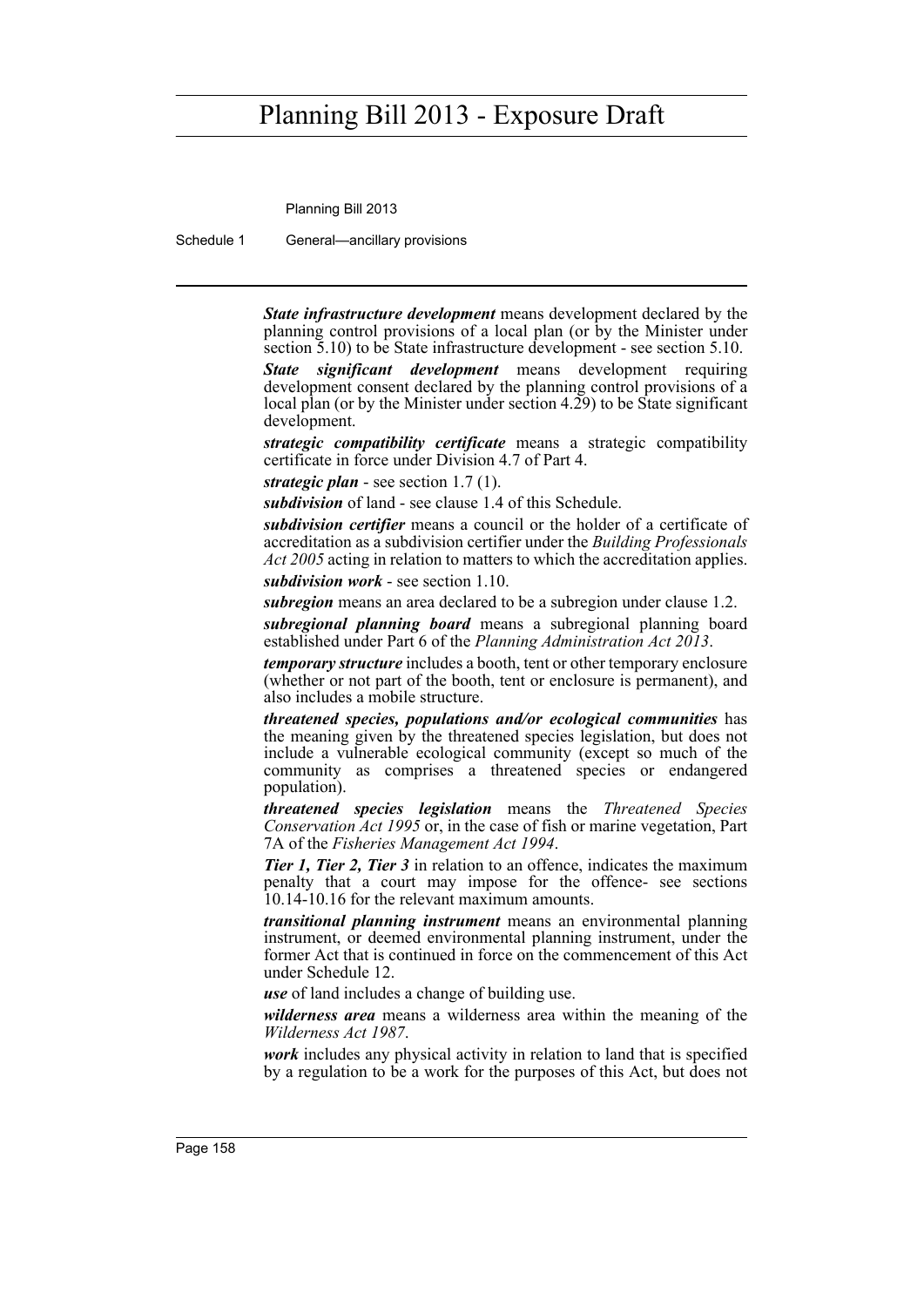Planning Bill 2013

General—ancillary provisions Schedule 1 and the Schedule 1 set of the Schedule 1

include a reference to any activity that is specified by a regulation not to be a work for the purposes of this Act. The *carrying out* of a work includes:

- (a) the rebuilding of, the making of alterations to, or the enlargement or extension of, a work, or
- (b) enclosing a public place in connection with the carrying out of a work.

### **1.2 Regions and subregions** [cf s 4 (6)]

The Minister may, by Ministerial planning order, declare any area of the State (or parts of areas of the State) to be a region or subregion for the purposes of the planning legislation.

#### **1.3 Interpretation Act 1987 provisions**

The *Interpretation Act 1987* contains provisions that affect the interpretation and operation of this Act.

**Note.** 

1. Section 21 - defined terms that apply to this Act include: [k*ey defined terms to be listed with their defined meaning*] *person* includes an individual, a corporation and a body corporate or politic.

2. The provisions of the Interpretation Act 1987 that apply to instruments apply to instruments under this Act and various sections applying to statutory rules also apply to instruments making or amending planning control provisions - see section 5 (6) of that Act.

3. Section 49 contains provisions relating to the delegation of functions under the planning legislation.

#### **1.4 Meaning of "subdivision of land"** [cf s 4B]

- (1) For the purposes of this Act, *subdivision* of land means the division of land into two or more parts that, after the division, would be obviously adapted for separate occupation, use or disposition. The division may (but need not) be effected:
	- (a) by conveyance, transfer or partition, or
	- (b) by any agreement, dealing, plan or instrument rendering different parts of the land available for separate occupation, use or disposition.
- (2) Without limiting subclause (1), *subdivision* of land includes the procuring of the registration in the office of the Registrar-General of:
	- (a) a plan of subdivision within the meaning of section 195 of the *Conveyancing Act 1919*, or
	- (b) a strata plan or a strata plan of subdivision within the meaning of the *Strata Schemes (Freehold Development) Act 1973* or the *Strata Schemes (Leasehold Development) Act 1986*.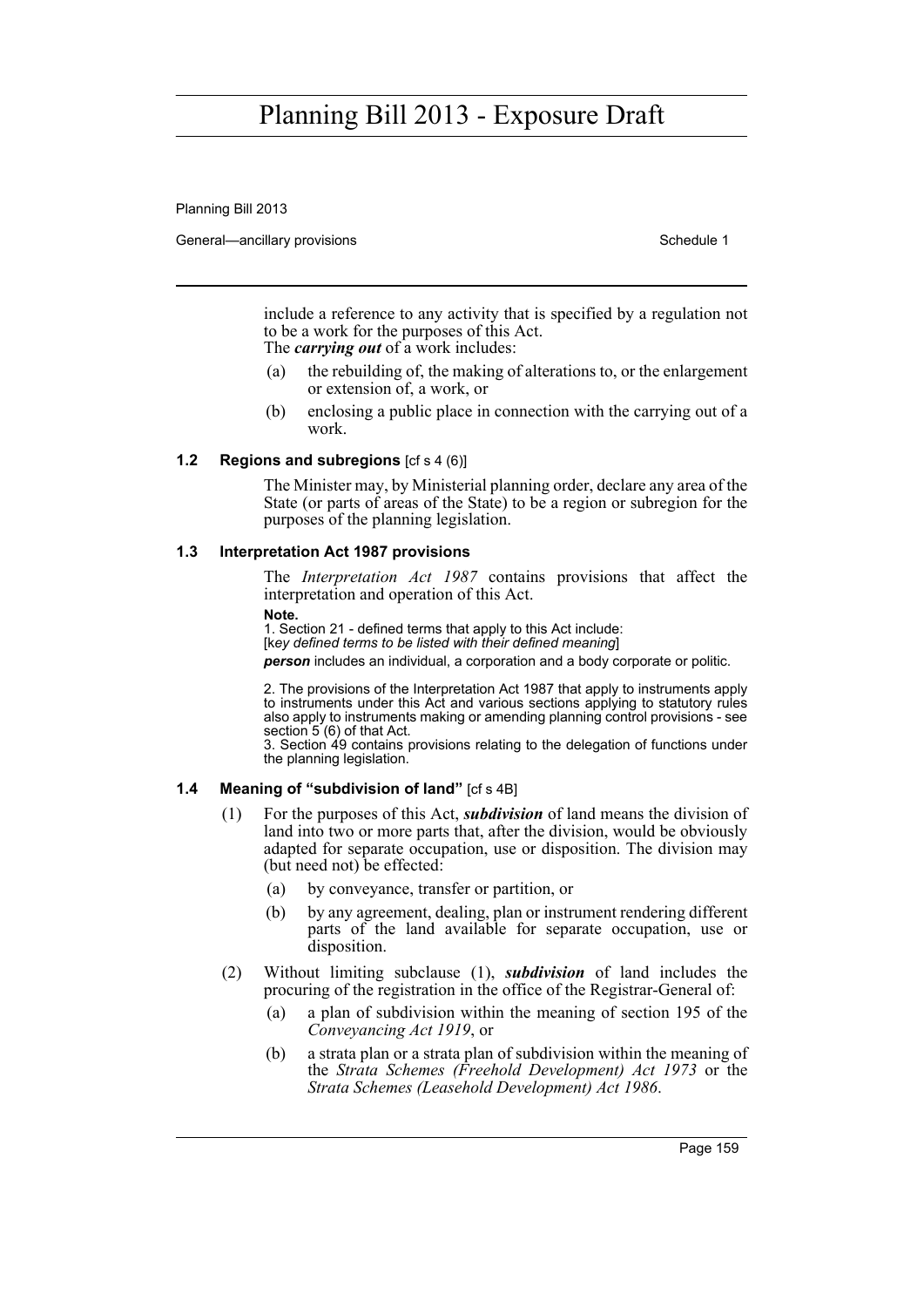Planning Bill 2013

Schedule 1 General—ancillary provisions

**Note.** The definition of *plan of subdivision* in section 195 of the *Conveyancing Act 1919* extends to plans of subdivision for lease purposes (within the meaning of section 23H of that Act) and to various kinds of plan under the *Community Land Development Act 1989*.

- (3) However, *subdivision* of land does not include:
	- (a) a lease (of any duration) of a building or part of a building, or
	- (b) the opening of a public road, or the dedication of land as a public road, by the Crown, a statutory body representing the Crown or a council, or
	- (c) the acquisition of land, by agreement or compulsory process, under a provision of an Act (including a Commonwealth Act) that authorises the acquisition of land by compulsory process, or
	- (d) a division of land effected by means of a transaction referred to in section 23G of the *Conveyancing Act 1919*, or
	- (e) the procuring of the registration in the office of the Registrar-General of:
		- (i) a plan of consolidation, a plan of identification or a miscellaneous plan within the meaning of section 195 of the *Conveyancing Act 1919*, or
		- (ii) a strata plan of consolidation or a building alteration plan within the meaning of the *Strata Schemes (Freehold Development) Act 1973* or the *Strata Schemes (Leasehold Development) Act 1986*.

#### **1.5 Determination of whether proposed development likely to significantly affect threatened species** [cf s 5A]

- (1) The following is to be taken into account for the purposes of determining under this Act whether proposed development is likely to significantly affect threatened species (unless this clause or another provision of this Act provides that it is not likely to do so or unless it is carried out in critical habitat):
	- (a) in the case of a threatened species, whether the proposed development is likely to have an adverse effect on the life cycle of the species such that a viable local population of the species is likely to be placed at risk of extinction,
	- (b) in the case of an endangered population, whether the proposed development is likely to have an adverse effect on the life cycle of the species that constitutes the endangered population such that a viable local population of the species is likely to be placed at risk of extinction,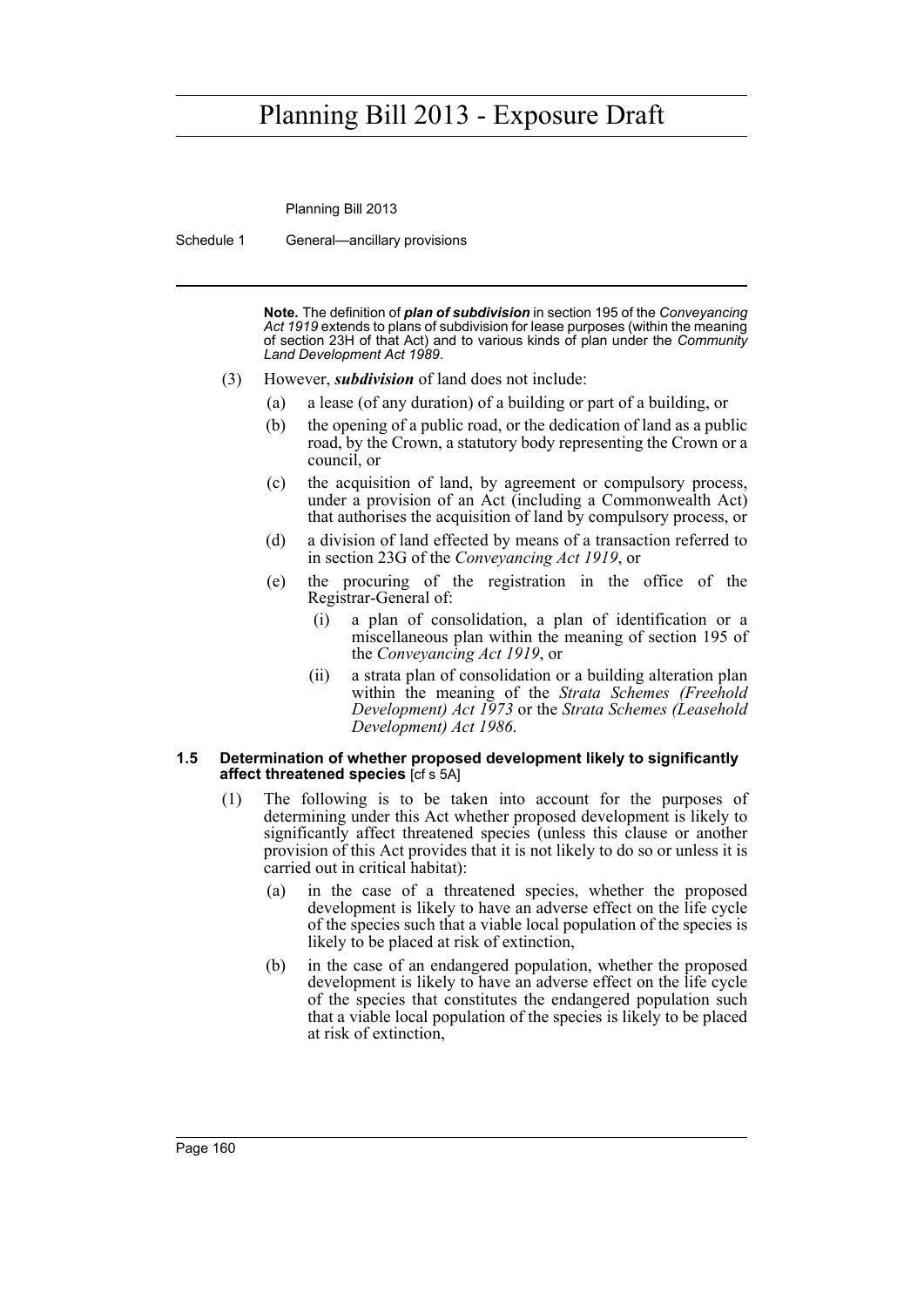Planning Bill 2013

General—ancillary provisions Schedule 1 and the Schedule 1 set of the Schedule 1

- (c) in the case of an endangered ecological community or critically endangered ecological community, whether the proposed development:
	- (i) is likely to have an adverse effect on the extent of the ecological community such that its local occurrence is likely to be placed at risk of extinction, or
	- (ii) is likely to substantially and adversely modify the composition of the ecological community such that its local occurrence is likely to be placed at risk of extinction,
- (d) in relation to the habitat of a threatened species, population or ecological community:
	- (i) the extent to which habitat is likely to be removed or modified as a result of the proposed development, and
	- (ii) whether an area of habitat is likely to become fragmented or isolated from other areas of habitat as a result of the proposed development, and
	- (iii) the importance of the habitat to be removed, modified, fragmented or isolated to the long-term survival of the species, population or ecological community in the locality,
- (e) whether the proposed development is likely to have an adverse effect on critical habitat (either directly or indirectly),
- (f) whether the proposed development is consistent with the objectives or actions of a recovery plan or threat abatement plan,
- (g) whether the proposed development constitutes or is part of a key threatening process or is likely to result in the operation of, or increase the impact of, a key threatening process.

The assessment guidelines under section 94A of the *Threatened Species Conservation Act 1995* or, in the case of fish and marine vegetation, section 220ZZA of the *Fisheries Management Act 1994* apply to the determination of whether any such proposed development is likely to significantly affect threatened species.

- (2) Proposed development is not likely to significantly affect threatened species for the purposes of this Act if:
	- (a) the proposed development is not likely to do so as determined by a biodiversity assessment procedure adopted by the regulations for the purposes of this clause (being a procedure approved by the Ministers administering the threatened species legislation and set out in the regulations or published in the Gazette), and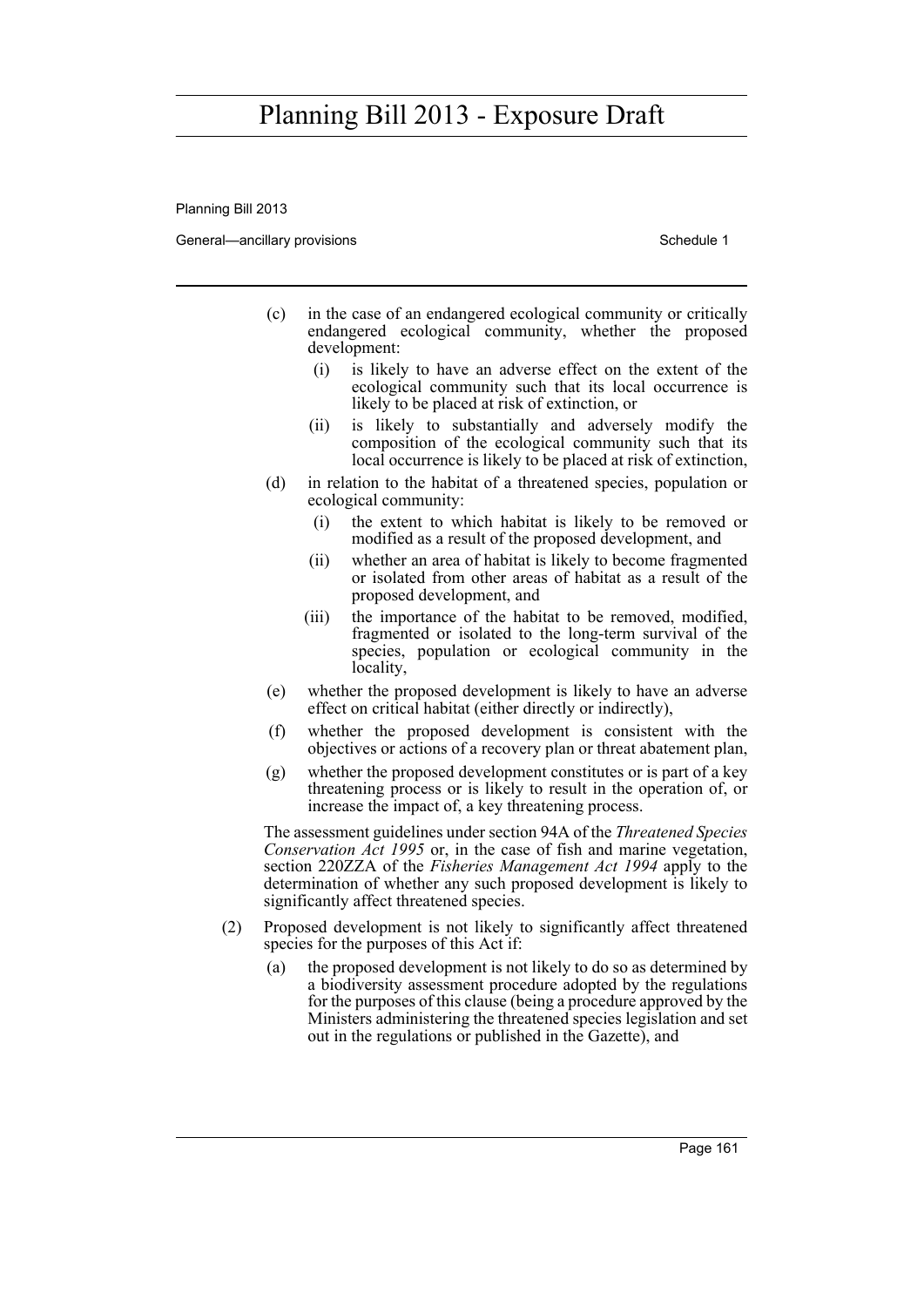Planning Bill 2013

Schedule 1 General—ancillary provisions

(b) the proposed development is of a kind that the planning control provisions of the local plan declare may be assessed in accordance with that procedure.

**Note.** The planning control provisions are to apply to development subject to either Part 4 or 5 of this Act.

(3) If a determination under subclause (2) that proposed development is not likely to significantly affect threatened species is based on measures to avoid, mitigate or offset the effect of the development, the terms and conditions of any planning approval for the development are to reflect those measures or measures having substantially the same effect.

**Note.** Development is taken not to significantly affect threatened species if:

- (a) the development is to be carried out on biodiversity certified land under the threatened species legislation, or
- (b) a biobanking statement has been issued in respect of the development under Part 7A of the *Threatened Species Conservation Act 1995*.

### **1.6 Miscellaneous interpretation provisions** [cf s 4 (2)–(14)]

- (1) Where functions are conferred or imposed under the planning legislation on a council:
	- (a) except as provided in paragraph (b), those functions may be exercised in respect of an area by the council of that area, or
	- (b) if the functions are conferred or imposed in respect of part of an area, those functions may be exercised in respect of that part by the council of that area.
- (2) Where functions are conferred or imposed under the planning legislation on a public authority that is a Department or other unincorporated group of persons, those functions may be exercised by a person who is authorised to exercise those functions on behalf of the public authority.
- (3) A reference in this Act (or in an instrument made under this Act) to an order or determination is (if the order or determination is not required to be published on the NSW planning website) a reference to an order or determination published on that website or (if not so published) in writing.
- (4) A power, express or implied, under the planning legislation to make an order or determination includes a power to revoke or amend the order or determination.
- (5) A reference in this Act to any act, matter or thing as specified in an instrument under this Act includes a reference to any act, matter or thing that is of a class or description as specified in such an instrument.
- (6) A reference in this Act to the granting of consent or approval includes a reference to the granting of consent or approval subject to conditions.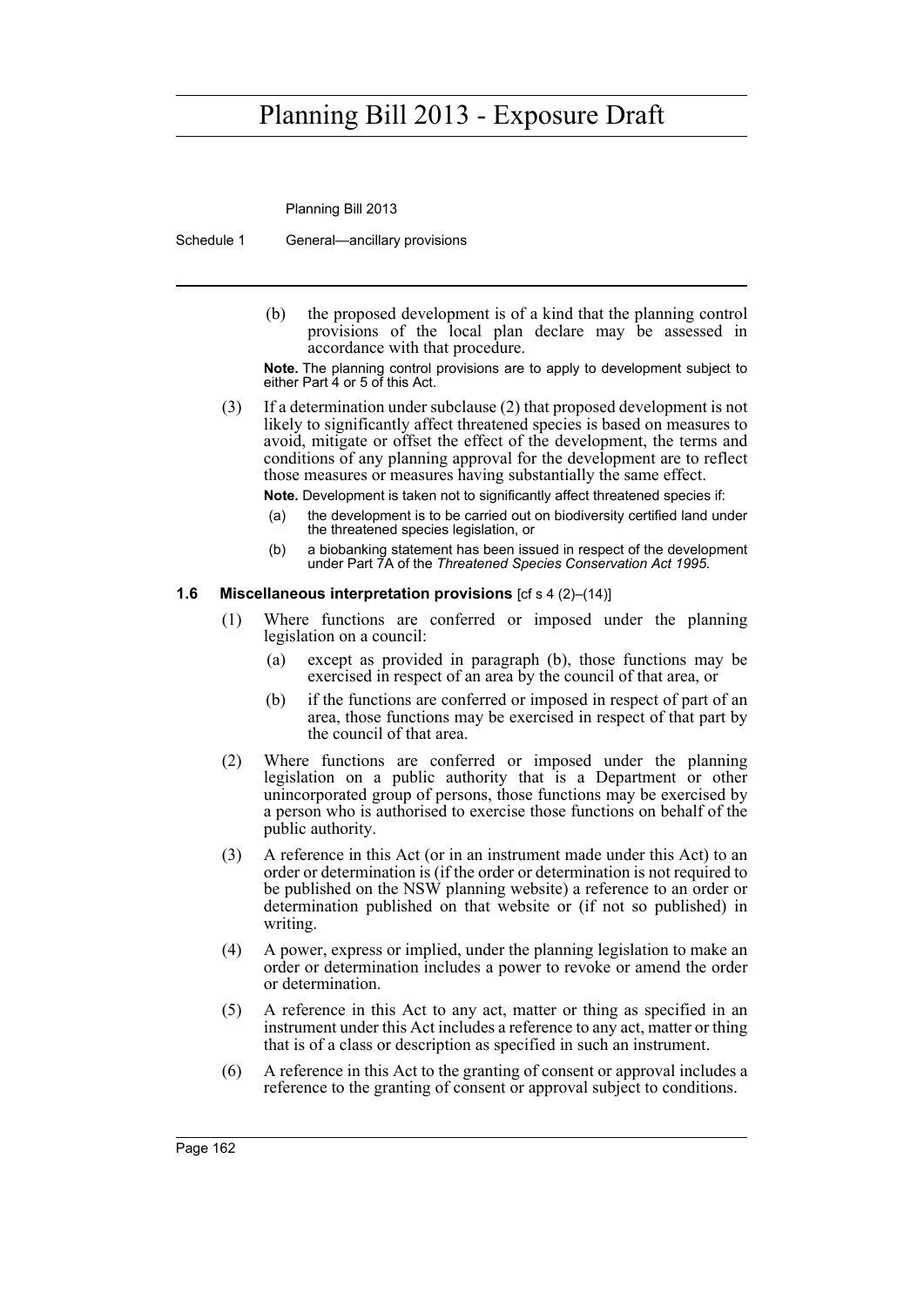Planning Bill 2013

General—ancillary provisions Schedule 1 and the Schedule 1 set of the Schedule 1

(7) Without affecting the generality of section 8 (b) of the *Interpretation Act 1987*, a reference in this Act to the owner or lessee of land includes a reference to joint or multiple owners or lessees of land.

## **1.7 Resolving inconsistencies in declarations of categories of development**

- (1) Development declared by the planning control provisions of a local plan to be exempt development is not exempt development if other planning control provisions of the local plan that prevail in the event of inconsistency prohibit that development or provide that the development cannot be carried out without development consent.
- (2) Development does not require development consent under the planning control provisions of a local plan if other planning control provisions that prevail in the event of inconsistency prohibit that development being carried out or permit that development to be carried out without development consent.
- (3) Development is not prohibited by the planning control provisions of a local plan if other planning control provisions that prevail in the event of inconsistency permit that development to be carried out with or without development consent.

## **1.8 Notes and diagrams**

Notes in this Act, or diagrams set out in sections 1.4, 3.2 and 4.4 do not form part of this Act.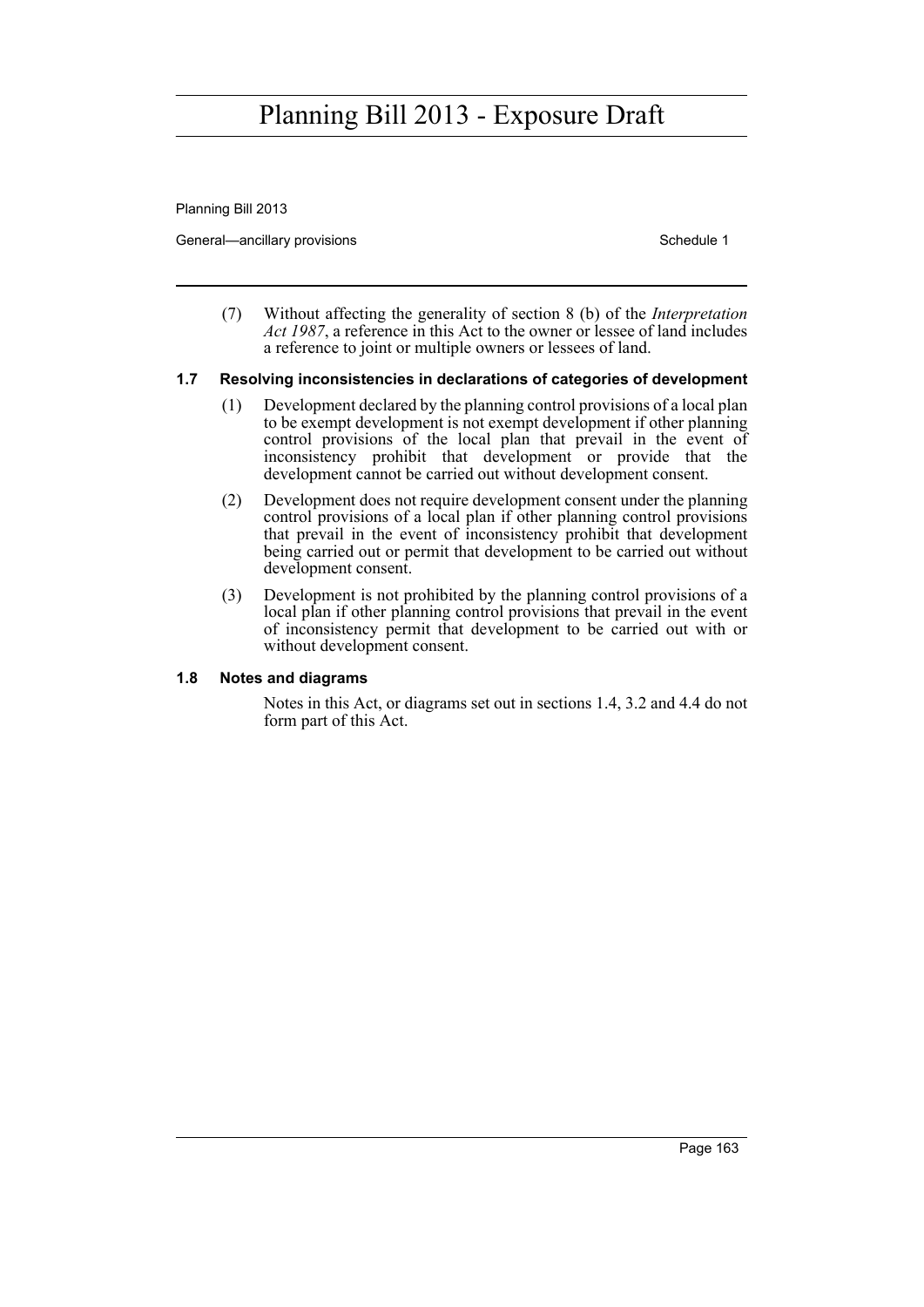Planning Bill 2013

Schedule 2 Community participation—ancillary provisions

## **Schedule 2 Community participation—ancillary provisions**

## **Part 1 Mandatory community participation requirements**

## **Division 1 Minimum public exhibition periods for strategic and other plans**

**2.1 Draft strategic plans (other than planning control provisions of local plans)**

28 days.

## **2.2 Draft infrastructure plans**

28 days.

### **2.3 Draft community participation plans**

28 days.

## **2.4 Draft amendment to any of the above plans**

The period specified in the relevant community participation plan.

## **2.5 Planning proposal for planning control provisions of local plans**

The period specified in the gateway determination for the proposal.

## **Division 2 Minimum public exhibition periods for development applications and other matters**

**2.6 Application for development consent for code assessed development in respect of any aspect of the development that requires merit assessment because it does not meet relevant performance outcomes**

> The period (if any) determined by the consent authority in accordance with the relevant community participation plan (but not less than 14) days if a period is determined).

#### **2.7 Application for development consent made in reliance on a strategic compatibility certificate**

28 days.

**2.8 Application for development consent for development that is not code assessed development and that requires merit assessment**

14 days.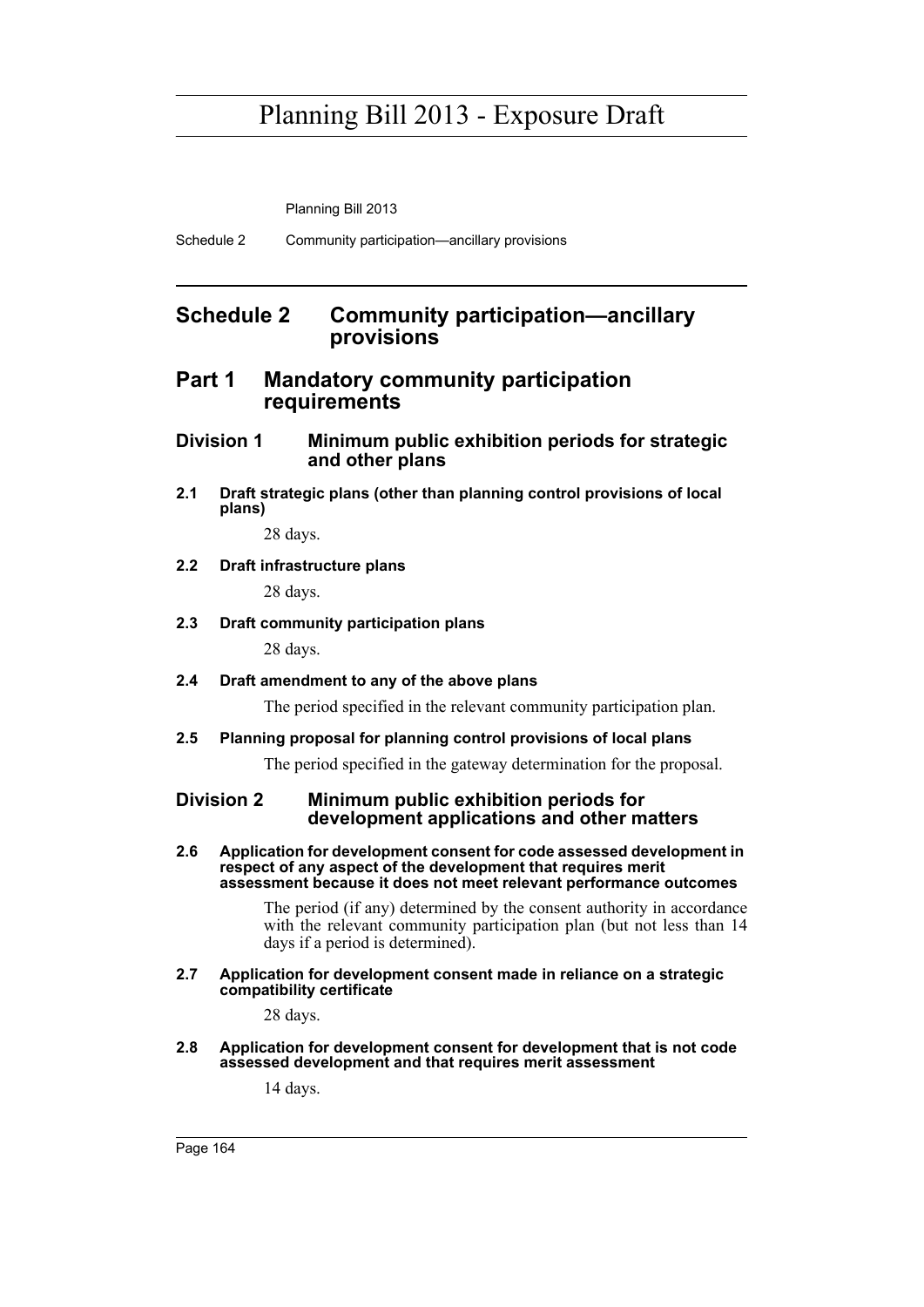Planning Bill 2013

Community participation—ancillary provisions Schedule 2 and the Schedule 2

# **2.9 Application for development consent for EIS assessed development**

28 days.

### **2.10 Application for development consent for State significant development that requires merit assessment**

28 days.

### **2.11 Application for modification of development consent that was subject to merit assessment**

The period (if any) determined by the consent authority in accordance with the relevant community participation plan.

#### **2.12 Application for modification of development consent that was subject to code assessment where modified development does not meet relevant standards etc and would have required merit assessment**

The period (if any) determined by the consent authority in accordance with the relevant community participation plan.

### **2.13 Environmental impact statement (or species impact statement) obtained under Division 5.1 of Part 5**

28 days.

### **2.14 Environmental impact statement for State infrastructure development under Division 5.2 of Part 5**

28 days.

## **2.15 Re-exhibition of any amended application or matter referred to above**

The period (if any) determined by the person or body responsible for publicly exhibiting the application or matter.

## **Division 3 Provisions relating to public exhibition**

### **2.16 Publicly exhibited plans, applications etc not to be made or determined until after exhibition period**

- (1) If this Part requires a plan, application or other matter to be publicly exhibited, the plan or application is not to be made or determined (or the other matter finalised) until after the minimum period of public exhibition under this Part.
- (2) If the plan, application or other matter is placed on public exhibition for a specified longer period, the plan or application is not to be made or determined (or the other matter finalised) until after that specified longer period.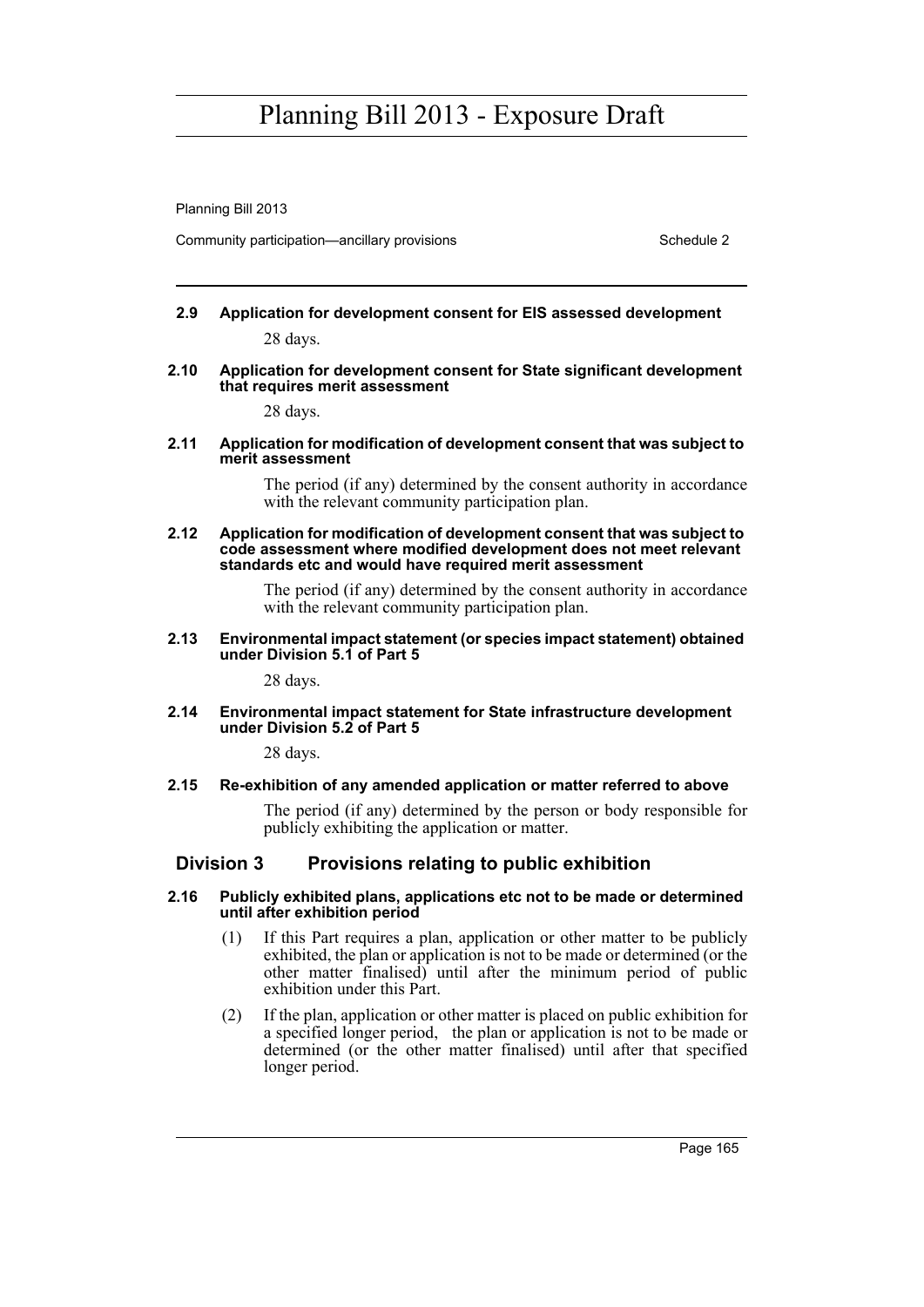Planning Bill 2013

Schedule 2 Community participation—ancillary provisions

### **2.17 Submissions during exhibition period**

- (1) Submissions with respect to a plan, application or other matter may be made during the minimum period of its public exhibition under this Part.
- (2) If the plan, application or other matter is placed on public exhibition for a specified longer period, submissions may be made during that specified longer period.

### **2.18 Exclusion of Christmas/New Year period**

The period between 20 December and 10 January (inclusive) is excluded from the calculation of a period of public exhibition. **Note.** See also section 36 (2) of the *Interpretation Act 1987* for applicable rule where an exhibition period includes a weekend or public holiday.

### **2.19 Rule where more than one exhibition period applies**

If a particular matter has different exhibition or notification periods that apply under this Part, the longer period applies.

## **2.20 Provision relating to public exhibition of EIS**

A public authority is not required to make available for public inspection any part of an environmental impact statement whose publication would, in the opinion of the public authority, be contrary to the public interest because of its confidential nature or for any other reason.

## **2.21 Re-exhibition**

- (1) The regulations may specify the circumstances in which a plan or other matter is required or not required to be re-exhibited.
- (2) Re-exhibition is not required if the environmental impact of the development has been reduced or not increased.

## **Division 4 Notification requirements for applications and decisions**

### **2.22 Development and other applications and decisions**

The mandatory notification requirements of development and other applications under this Act and of the making of decisions with respect to those applications under this Act are the requirements prescribed by the regulations.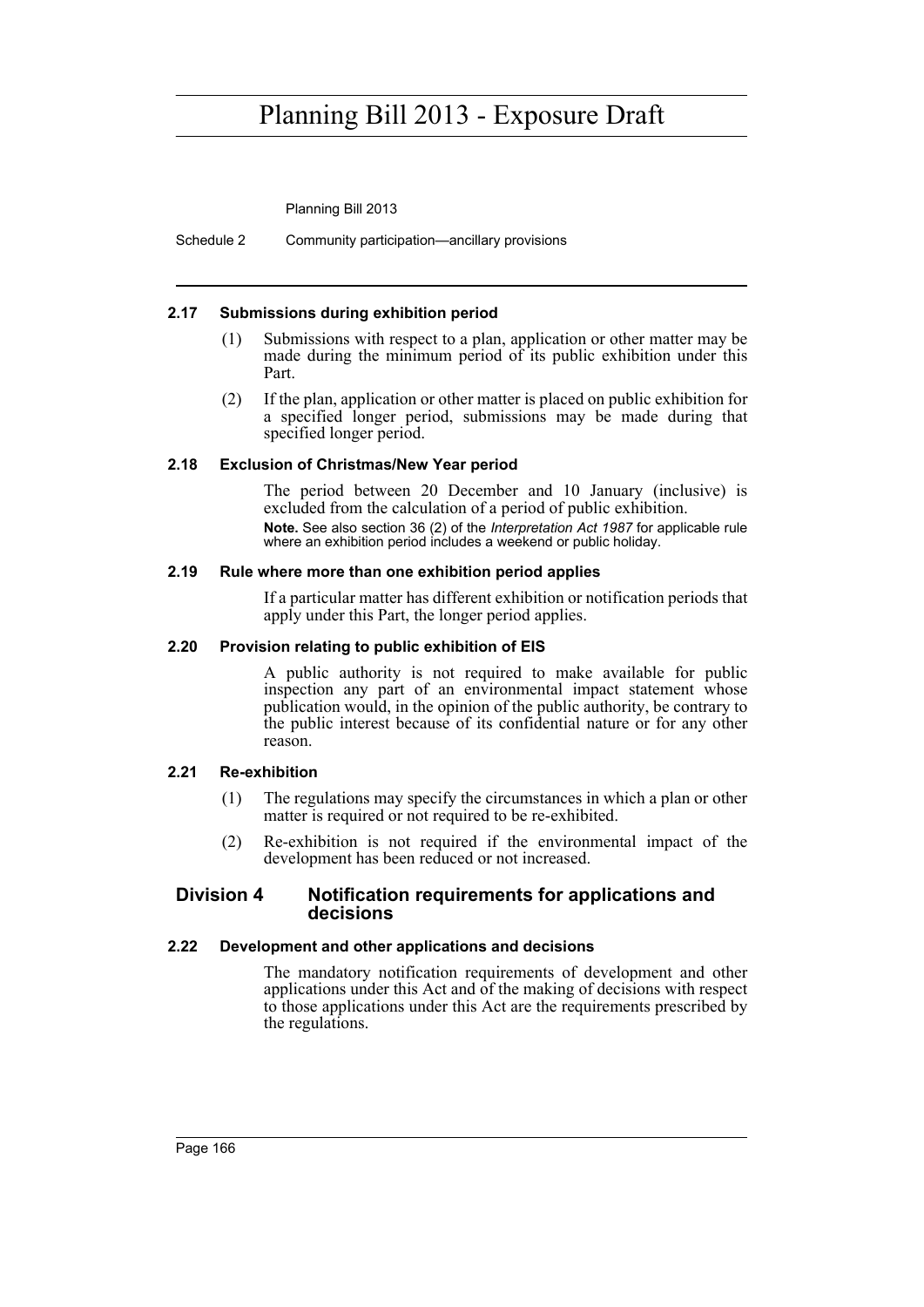Planning Bill 2013

Community participation—ancillary provisions Schedule 2 and the Schedule 2

## **Part 2 General provisions**

### **2.23 Regulations relating to public exhibition**

- (1) The regulations may set out the method of public exhibition under this Act, how people can make submissions and how people can obtain further information.
- (2) The regulations may specify the requirements for something to be considered a submission for the purposes of this Act.

#### **2.24 Copyright in documents used for purposes of planning legislation indemnification** [cf proposed s 158A]

- (1) A relevant person who is not entitled to copyright in a document that is part of a planning matter is taken to have indemnified all persons using the document for the purposes of the planning legislation against any claim or action in respect of a breach of copyright in the document.
- (2) For the purposes of this clause:
	- (a) an application for a planning approval (or to modify a planning approval) under this Act or the former Act is a planning matter, and the applicant is the relevant person, and
	- (b) an environmental impact statement or a statement of environmental effects under this Act or the former Act (including any preferred infrastructure report) is a planning matter, and the proponent of the development is the relevant person, and
	- (c) a planning proposal under Part 3 (or under the former Act) is a planning matter, and the person preparing the proposal is the relevant person, and
	- (d) a planning agreement under this Act or the former Act is a planning matter, and the developer under the agreement is the relevant person, and
	- (e) a matter or thing under the planning legislation that is declared by the regulations for the purposes of this clause is a planning matter, and the person declared by the regulations is the relevant person in respect of that matter or thing.
- (3) For the purposes of this clause, a document is part of a planning matter if it forms part of or accompanies the planning matter, or is subsequently submitted by the relevant person in support of the planning matter or is exhibited or made public in accordance with a requirement made by or under the planning legislation in relation to the planning matter.
- (4) The regulations may limit the operation of this clause.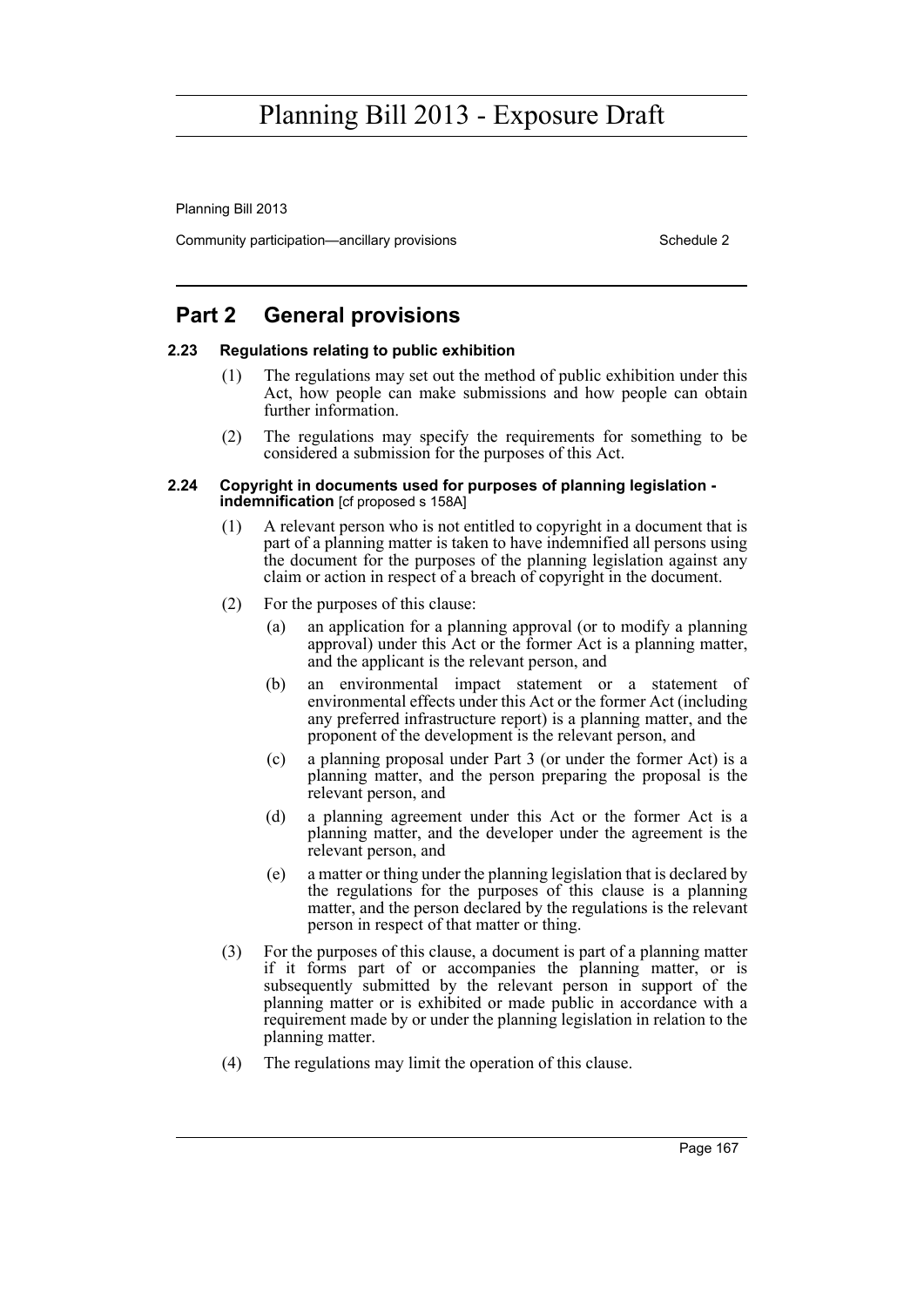Planning Bill 2013

Schedule 2 Community participation—ancillary provisions

- (5) This clause extends to planning matters in paper or electronic form.
- (6) This clause extends to a planning matter that was made or submitted before the commencement of this clause.

## **Part 3 Online delivery of planning services and information**

**Note.** Further legislative provisions may be made to facilitate the electronic register of consents and other on-line service delivery outlined in the White Paper.

### **2.25 Establishment, content and maintenance of NSW planning database**

- (1) The NSW planning database is established for the purposes of the planning legislation.
- (2) The NSW planning database is an electronic repository of:
	- (a) documents that are required under the planning legislation to be published on the NSW planning website, and
	- (b) the planning control provisions of local plans or other documents that are required under the planning legislation to be published on the NSW legislation website, and
	- (c) maps or spatial datasets that are adopted or incorporated by way of reference by those provisions or documents, and
	- (d) other documents or information relating to the administration of the planning legislation required to be published on the NSW planning website by the regulations or by the Director-General.

**Note.** Matters required to be published on the NSW planning website include Ministerial planning orders, instruments of delegation, community participation plans, NSW planning policies, regional growth plans, subregional delivery plans, various provisions of local plans, infrastructure plans, declarations of public priority infrastructure.

- (3) The NSW planning database is to maintain historical as well as current versions of documents and other material required to be published on the NSW planning website.
- (4) The NSW planning database is to be compiled and maintained as determined by the Director-General.
- (5) Any part of the NSW planning database that comprises the planning control provisions of local plans or other material published on the NSW legislation website may be compiled and maintained in the legislation database that is compiled and maintained by the Parliamentary Counsel for publication on that website.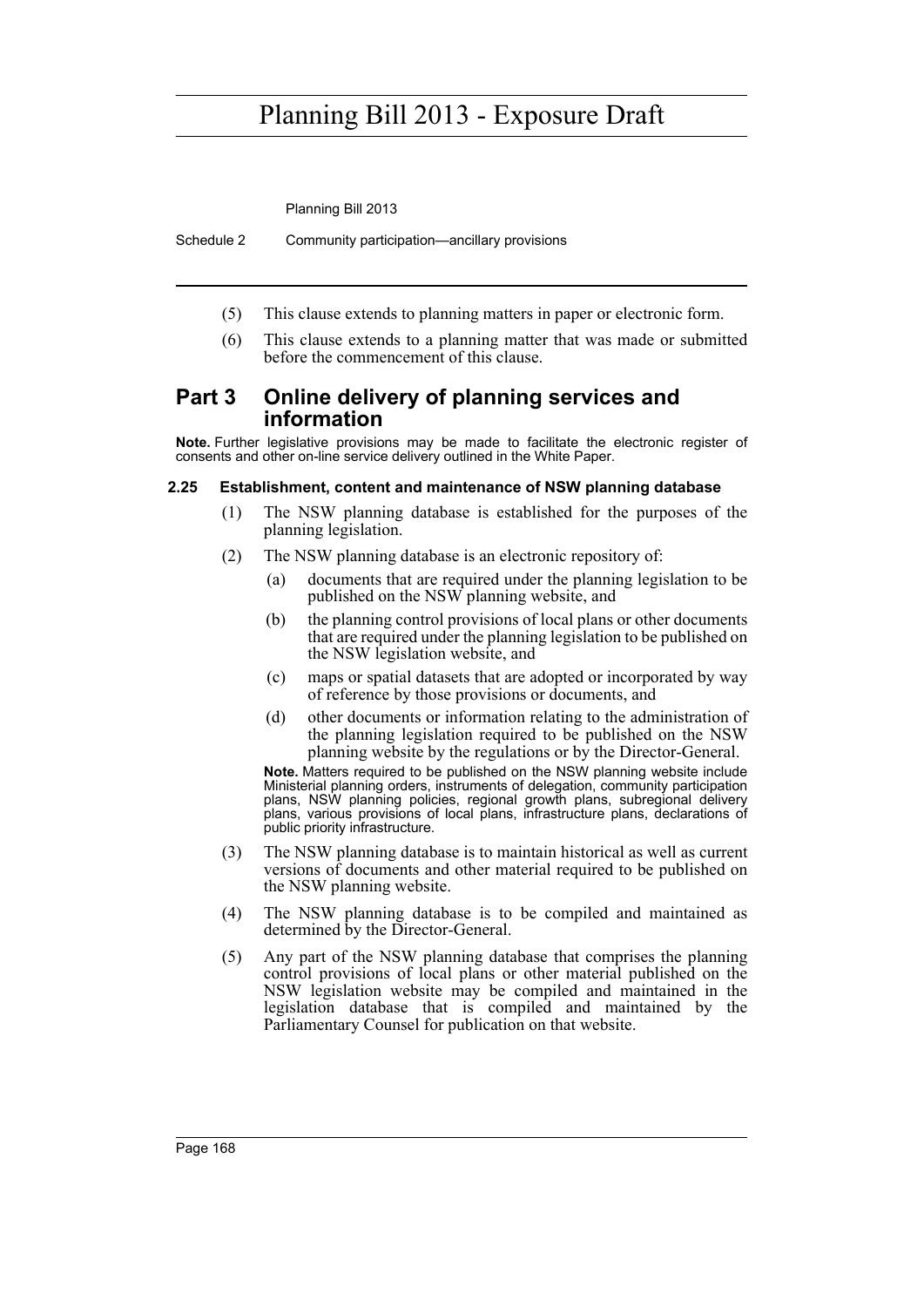Planning Bill 2013

Community participation—ancillary provisions Schedule 2 and the Schedule 2

#### **2.26 Public access to documents and information on the NSW planning website (the planning portal)**

- (1) The Director-General is to make arrangements for documents or other material in the NSW planning database to be published on the NSW planning website and such other websites as are determined by the Director-General.
- (2) The Director-General may certify the form of such documents or other information that is correct.
- (3) Planning control provisions of a local plan or other documents and information need not be published on the NSW planning website if they are published on the NSW legislation website and can be readily accessed from the NSW planning website.
- (4) If the NSW planning website is not available to publish a document or other information for technical or other reasons, the document or other information may be published in the Gazette. **Note.** The NSW planning website is defined by Schedule 1 to mean the website with the URL of www.planningportal.nsw.gov.au, or any other website, used by the Director-General to provide public access to documents or other information in the NSW planning database.

#### **2.27 Regulations and other provisions relating to online planning services and information** [cf s 33C]

- (1) The regulations may make provision for or with respect to the online delivery of planning services and information, including:
	- (a) the NSW planning website and other specialised planning portals (including the status of services and information delivered online), and
	- (b) access to information (and issue of certificates) about land use zoning and development standards or guides relating to particular land, and
	- (c) the lodgement or submission of applications and other things under the planning legislation, and
	- (d) the assessment of categories of development for which there are codified criteria or standards, and
	- (e) the registration of planning approvals (including provision for approvals to have effect on registration).
- (2) For the purpose of facilitating online delivery of planning services and information:
	- (a) the Director-General may determine standard technical requirements with respect to: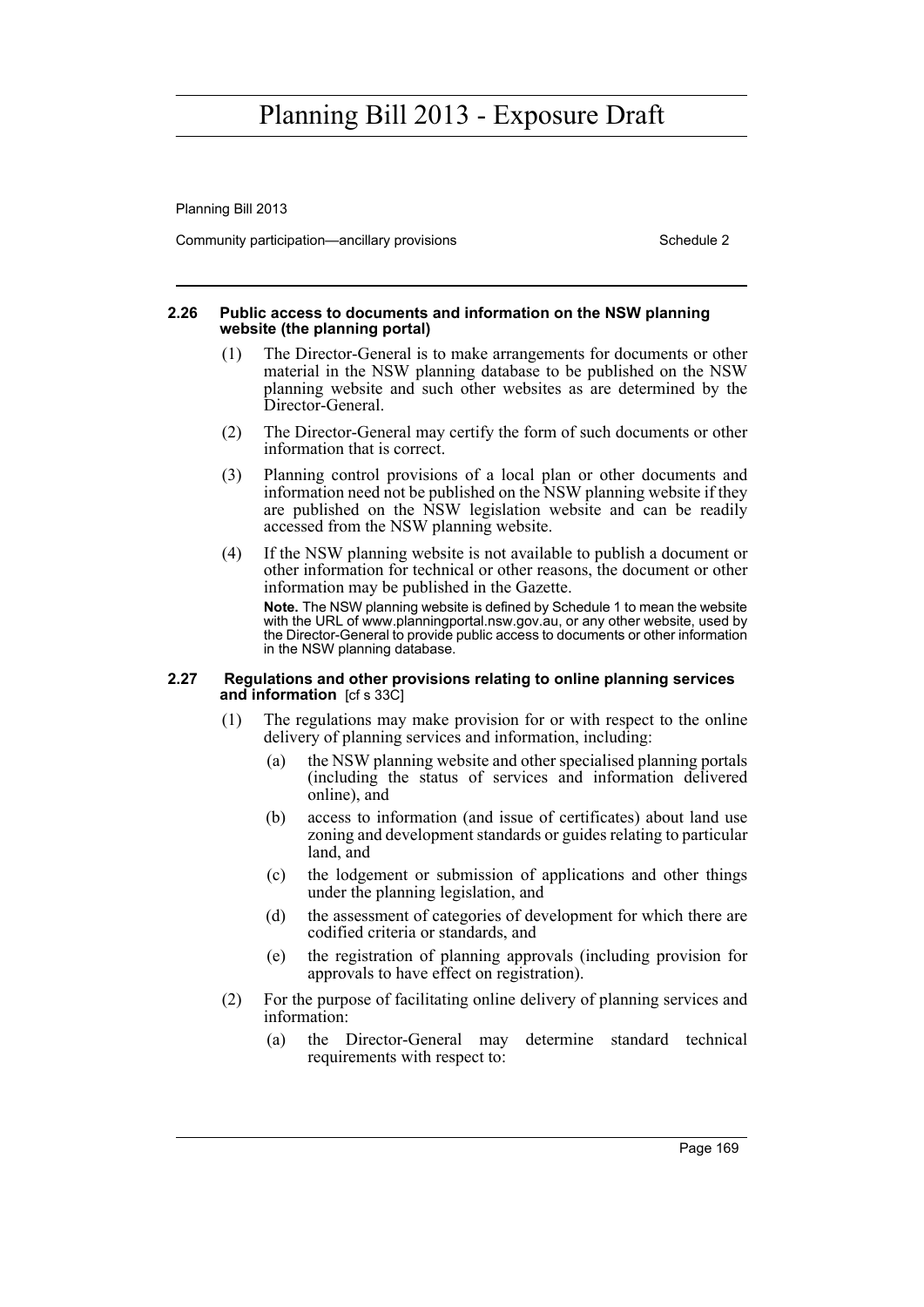Planning Bill 2013

Schedule 2 Community participation—ancillary provisions

- (i) the preparation of strategic and other plans, or other documents and of any maps or spatial datasets that are referred to in (or adopted under) them, and
- (ii) the form of applications for planning approvals and planning approvals, and
- (b) a council or other planning body is to provide the Director-General, when requested, with electronic files (in a specified format) of any such plans, other documents, maps or spatial datasets prepared or held by it.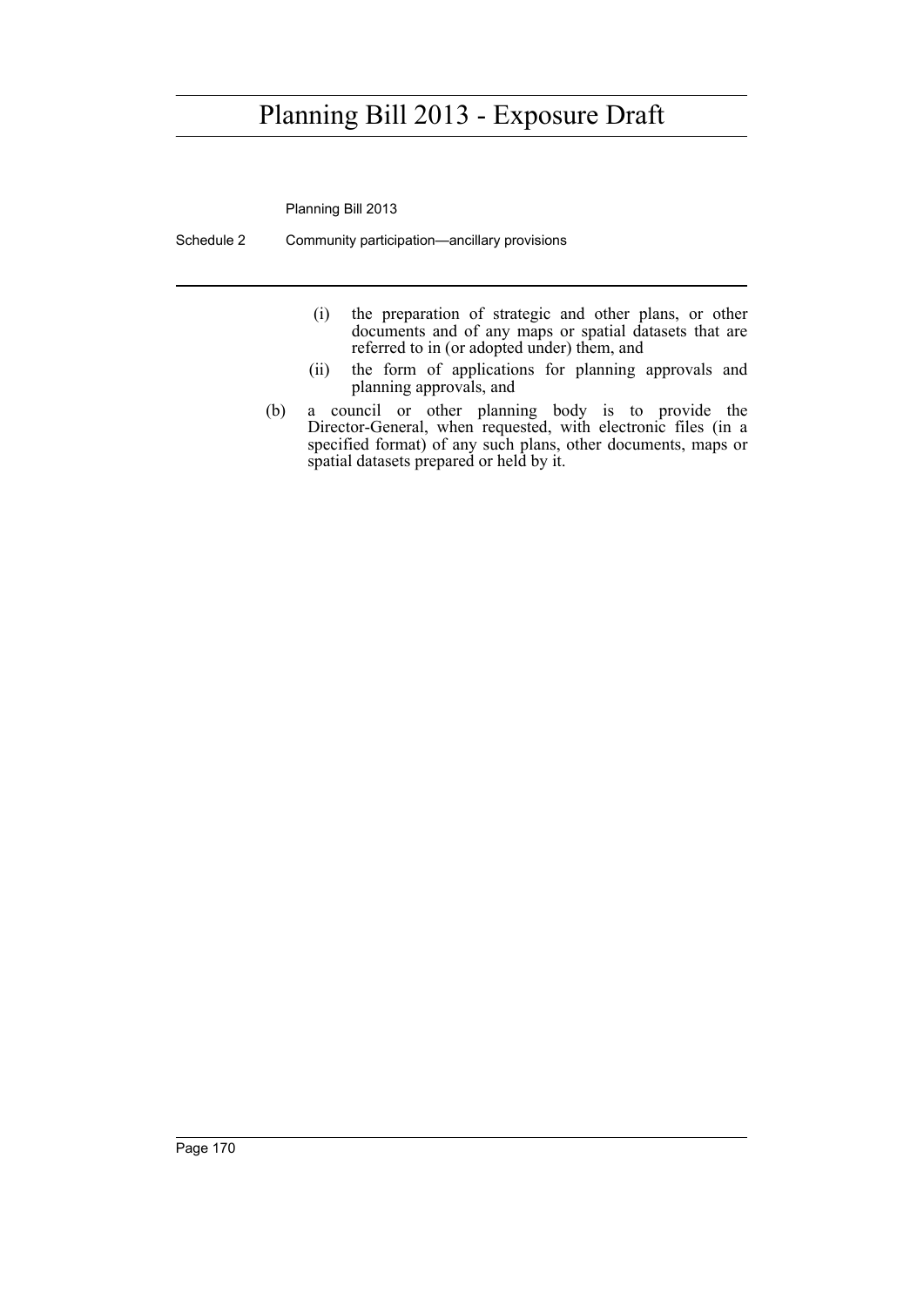Planning Bill 2013

Strategic planning—ancillary provisions Schedule 3

### **Schedule 3 Strategic planning—ancillary provisions**

### **3.1 Regulations: Part 3** [cf s 60]

The regulations may make provision with respect to strategic plans, including:

- (a) the appointment and functions of relevant planning authorities under Part 3 of this Act, and
- (b) the procedure for the preparation and making of strategic plans or provisions of those plans, and
- (c) the form, structure and content of the provisions of a local plan (including the standardisation of those provisions), and
- (d) requirements with respect to planning proposals for proposed planning control provisions and the submission of other related reports and documents, and
- (e) special consultation requirements with respect to planning proposals for proposed planning control provisions, and
- (f) requirements for referrals to or concurrences of public authorities in relation to specified provisions of a planning proposal, and
- (g) special requirements with respect to the exercise of the functions of consent authorities where proposed development may affect the Sydney drinking water catchment.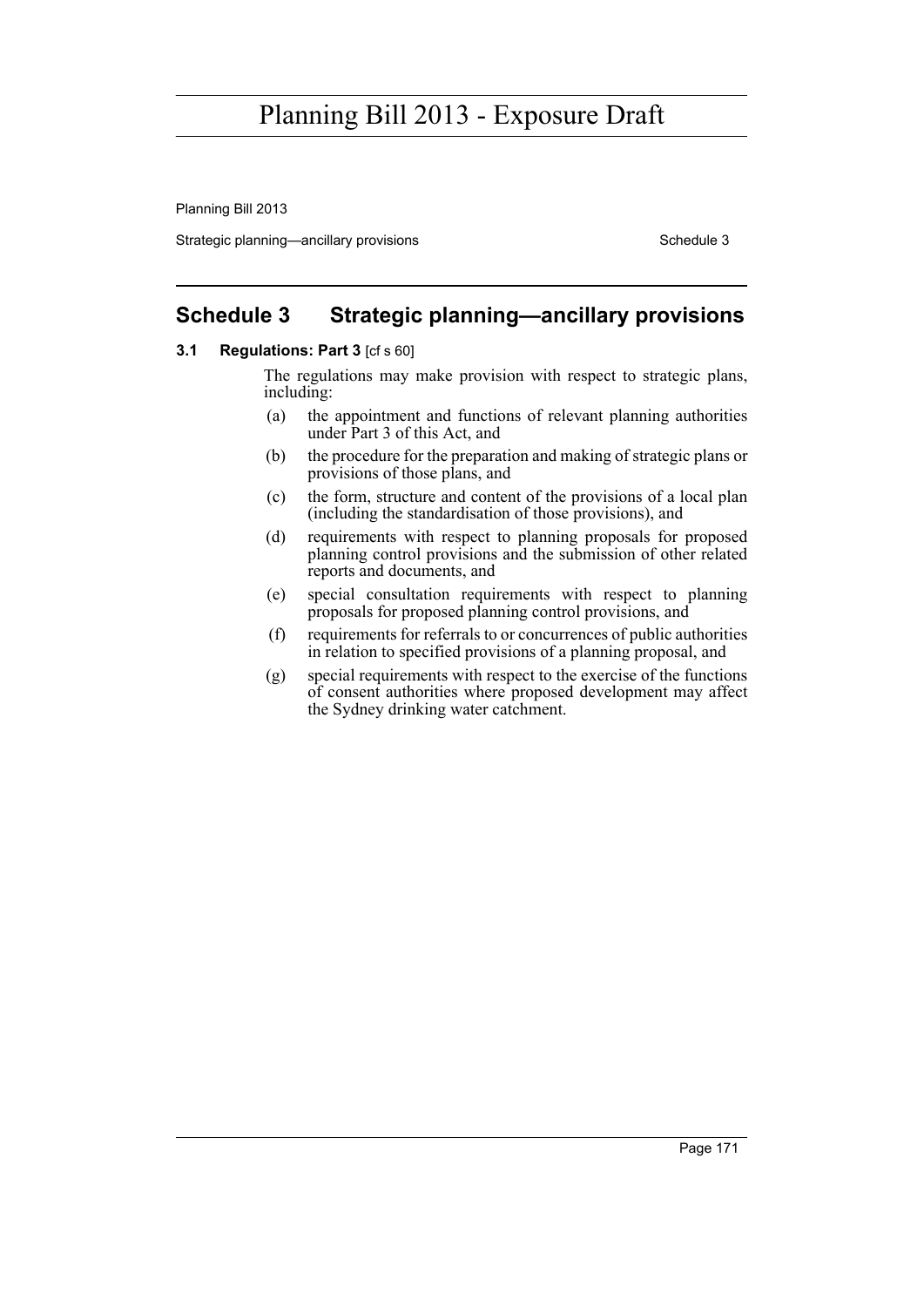Planning Bill 2013

Schedule 4 Development (other than infrastructure) assessment and consent—ancillary provisions

### **Schedule 4 Development (other than infrastructure) assessment and consent—ancillary provisions**

### **4.1 Lapsing of consent** [cf s 95 (2)–(7)]

- (1) A consent authority may reduce the period of 5 years when a development consent lapses as referred to in section 4.43. This subclause does not apply to development consent granted to a staged development application for development that requires a subsequent development application and consent.
- (2) Such a reduction may not be made so as to cause:
	- (a) a development consent to erect or demolish a building or to subdivide land to lapse within 2 years after the date from which the consent operates, or
	- (b) a development consent of a kind prescribed by the regulations to lapse within the period prescribed by the regulations in relation to the consent.
- (3) Development consent for:
	- (a) the erection of a building, or
	- (b) the subdivision of land, or
	- (c) the carrying out of a work,

does not lapse if building or subdivision work is physically commenced on the land to which the consent applies before the date on which the consent would otherwise lapse under this clause.

- (4) Development consent for development other than that referred to in subclause (3) does not lapse if the use of any land, building or work the subject of that consent is actually commenced before the date on which the consent would otherwise lapse.
- (5) Despite any other provision of this clause, a development consent that is subject to a deferred commencement condition lapses if the applicant fails to satisfy the consent authority as to the matter specified in the condition within 5 years from the grant of the consent or, if a shorter period is specified by the consent authority, within the period so specified.

### **4.2 Extension of lapsing period for 1 year** [cf s 95A]

(1) If, in granting a development consent, the consent authority reduces the period after which the consent lapses to less than 5 years, the applicant or any other person who has the benefit of the consent may apply to the consent authority, before the period expires, for an extension of 1 year.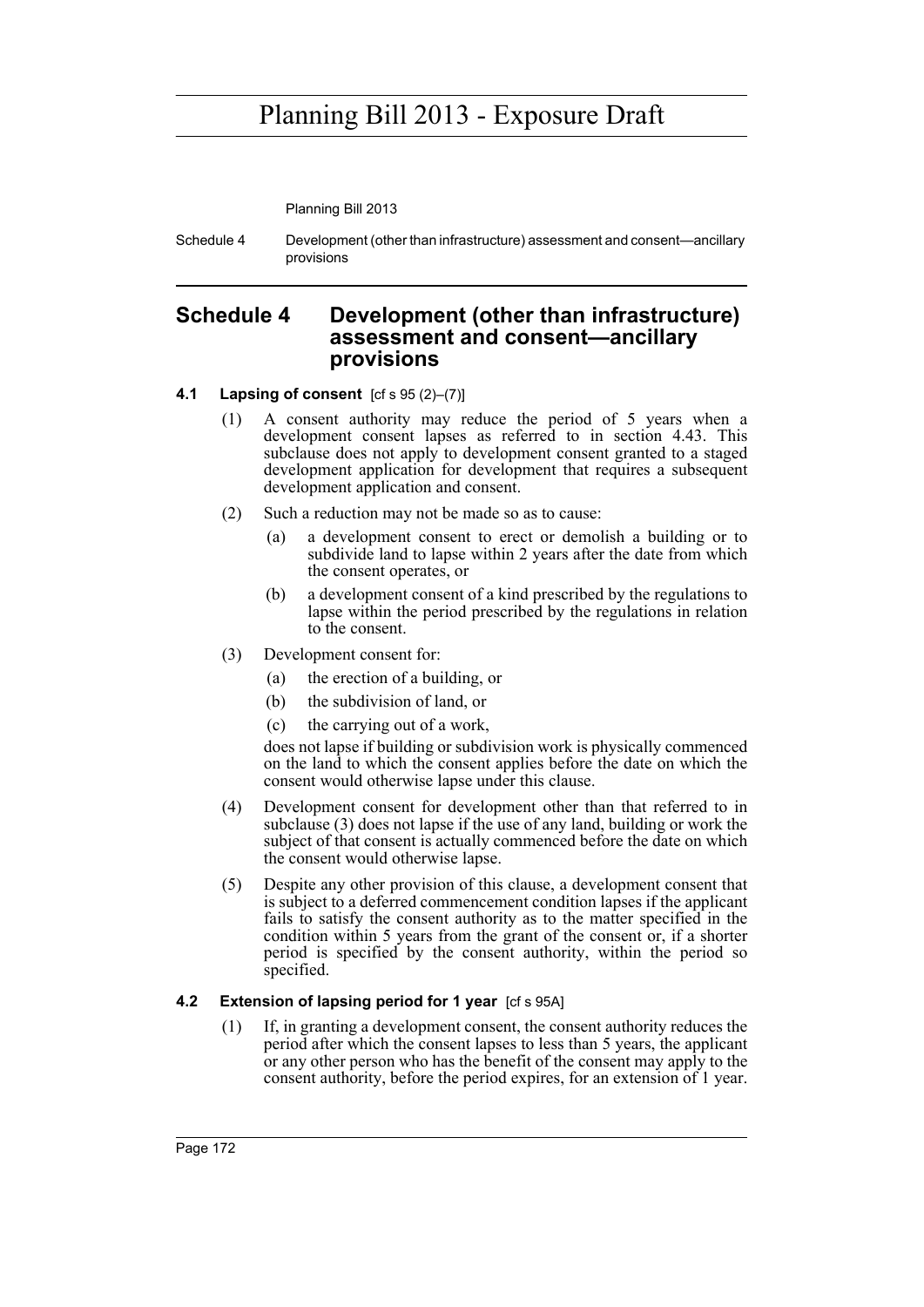Planning Bill 2013

Development (other than infrastructure) assessment and consent—ancillary provisions Schedule 4

- (2) The consent authority may grant the extension if satisfied that the applicant has shown good cause.
- (3) This clause does not apply to a complying development certificate.

### **4.3 Voluntary surrender of development consents** [cf s 104A]

[*provision to be included*]

### **4.4 Provisions relating to invalidity of development consents etc**

[*provision to be included consolidating ss 103 and 104 and ss 25A-25E of Land and Environment Court Act*]

#### **4.5 Concurrent determination of applications for approval of activities under Local Government Act 1993** [cf s 78A (3)–(7)]

[*provision to be included*]

### **4.6 Regulations—Part 4** [cf ss 105, 85 (5)]

- (1) The regulations may make provision for or with respect to the following:
	- (a) any matter that is necessary or convenient to be done before making an application for development consent,
	- (b) the persons who may make applications for development consent,
	- (c) the making, consideration and determination of applications for development consent that are made by or on behalf of the Crown, public authorities and persons prescribed by the regulations,
	- (d) requiring the New South Wales Aboriginal Land Council to consent to applications for the modification of development consents relating to land owned by Local Aboriginal Land Councils,
	- (e) the form of applications for development consent,
	- (f) applications for strategic compatibility certificates and the determination of those applications,
	- (g) requirements concerning the issue of complying development certificates,
	- (h) the form of complying development consents and variation certificates,
	- (i) the documents and information required to accompany applications for development consent, including documents that will assist the consent authority in assessing the environmental impact of development,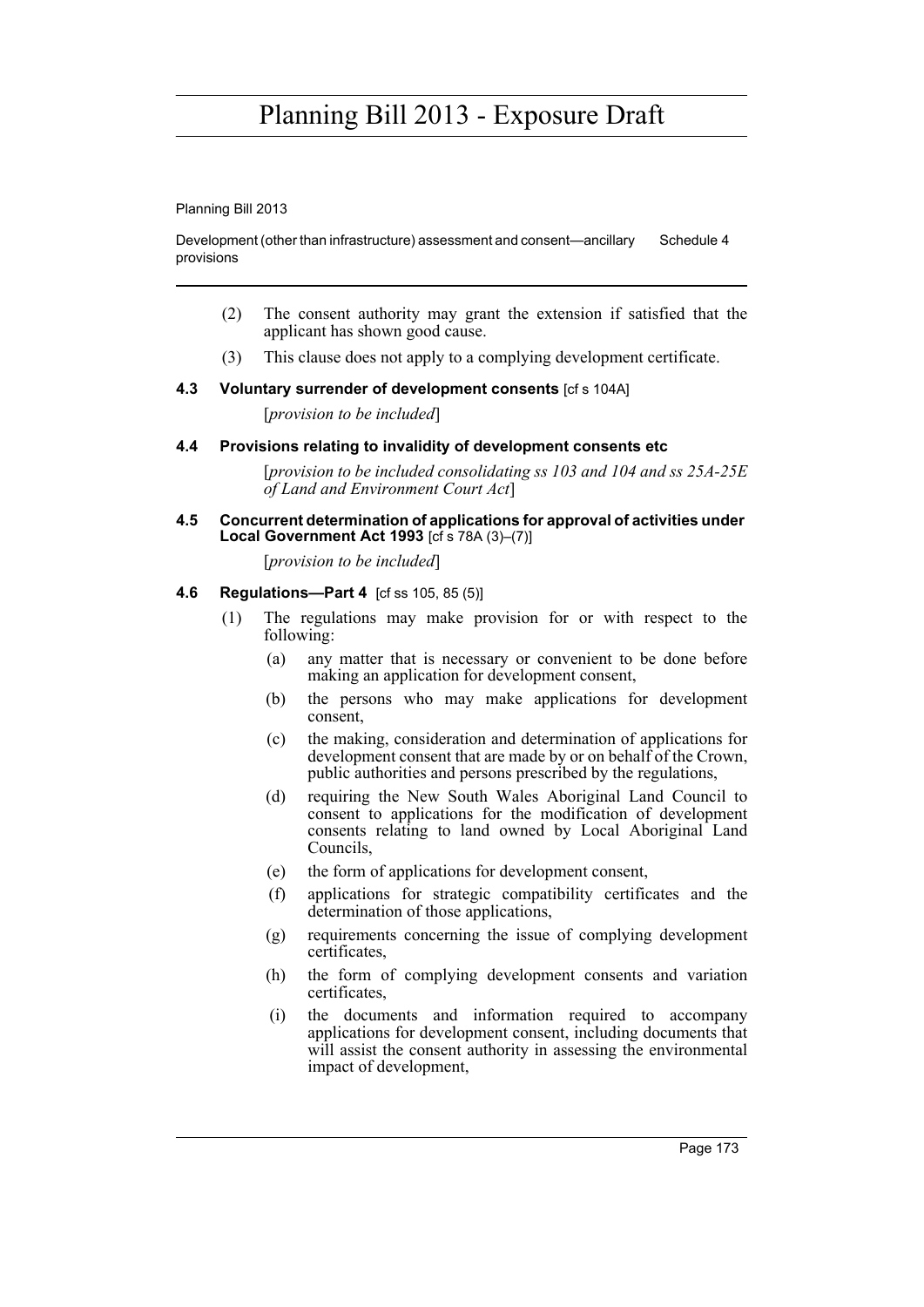Planning Bill 2013

Schedule 4 Development (other than infrastructure) assessment and consent—ancillary provisions (j) the preparation, contents, form and submission of environmental impact statements and statements of environmental effects, (k) the documents and information required to accompany statements of environmental effects and environmental impact statements, (l) additional matters of a procedural nature that are to be complied with before an application for development consent may be determined, (m) the modification or surrender of a development consent, or of an existing use right, in accordance with a condition of a development consent, (n) conditions to be imposed on development consents, (o) procedures relating to the determination of matters required to be determined or approved under a condition of a development consent, (p) the kinds of development that may be subject to a condition permitting the review of another condition, the matters that must be included in such a condition and the procedures for a review under such a condition, (q) procedures relating to the referral of Crown development applications to the Director-General and the determination of such applications, (r) the modification of development consents (including with respect to environmental assessment requirements), (s) the periods within which specified aspects of the environmental planning control process must be completed and the variation of those periods, (t) the provision by councils of certificates relating to the application of development guides to particular land or in particular circumstances, (u) the effect of a failure to comply with any requirement of the regulations.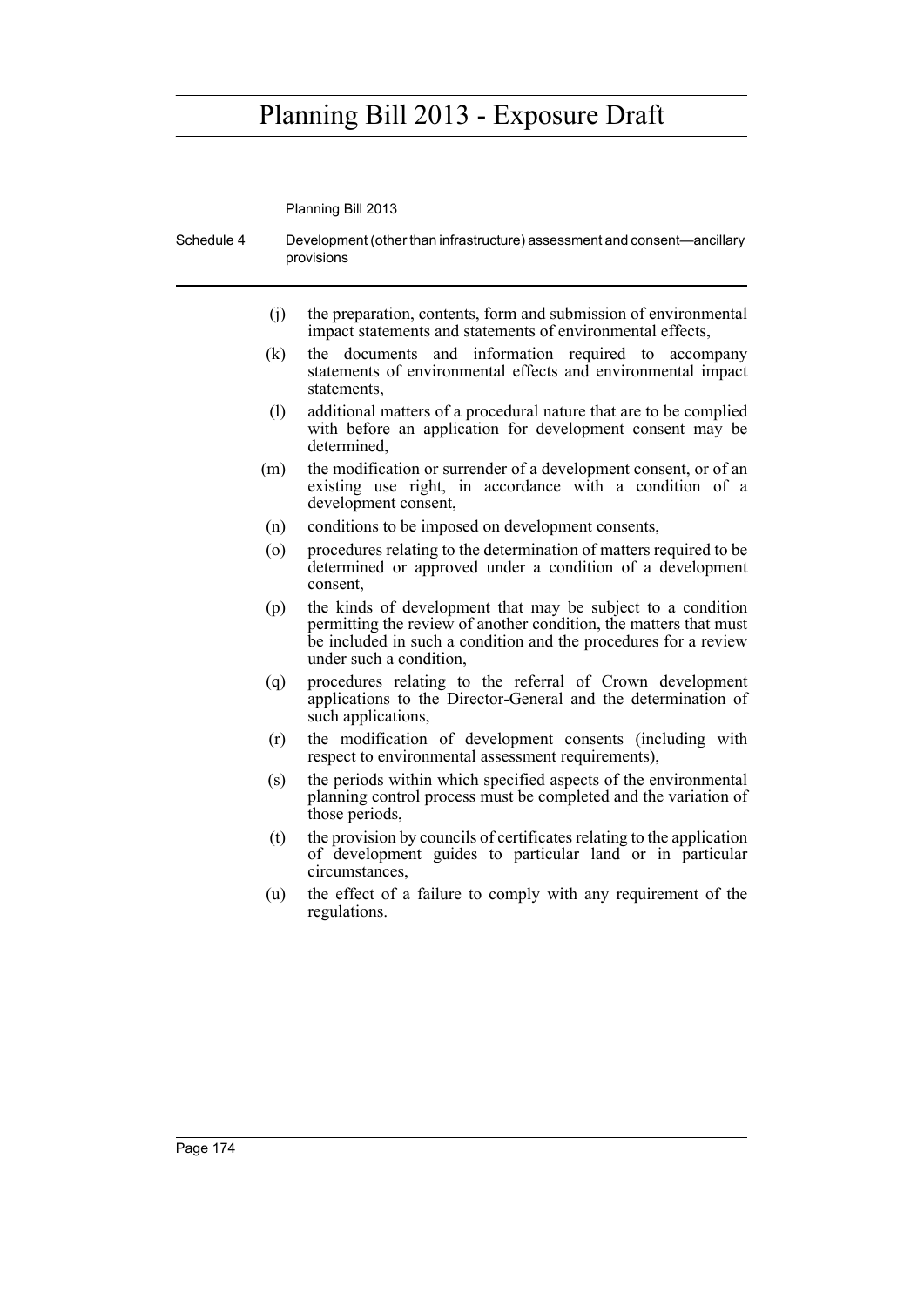Planning Bill 2013

Infrastructure and environmental impact assessment—ancillary provisions Schedule 5

### **Schedule 5 Infrastructure and environmental impact assessment—ancillary provisions**

### **Part 1 Provisions relating to environmental impact assessment under Division 5.1 of Part 5**

### **5.1 Application**

This Part applies in relation to the environmental impact assessment requirements of Division 5.1 of Part 5 (referred to in this Part as *Part 5 environmental impact assessment*).

#### **5.2 Nomination of determining authority** [cf s 110A]

- (1) If the approval of more than one determining authority is required in relation to any relevant development (either in respect of the carrying out of the development or the granting of an approval in respect of the development), the Minister may, by Ministerial planning order, nominate a determining authority to be the nominated determining authority for the relevant development, or class of relevant development, for the purposes of Part 5 environmental impact assessment.
- (2) If there is a nominated determining authority for relevant development, that nominated authority may exercise the following functions on behalf of the other determining authorities in relation to that relevant development:
	- (a) furnishing a copy of the environmental impact statement to the Director-General,
	- (b) publicly exhibiting the environmental impact statement and receiving and forwarding submissions made in response to the public exhibition.
- (3) A determining authority (other than the nominated determining authority) is required to forward to the nominated determining authority a copy of any submissions made to it in response to the public exhibition and provide other information to the nominated determining authority, as required by the regulations, to enable the nominated determining authority to co-ordinate the preparation and furnishing of reports in relation to the relevant development.
- (4) If there is a nominated determining authority for any relevant development, any other determining authority for the development need not inquire into whether the nominated determining authority has complied with the functions that it exercises under this clause on behalf of that other determining authority.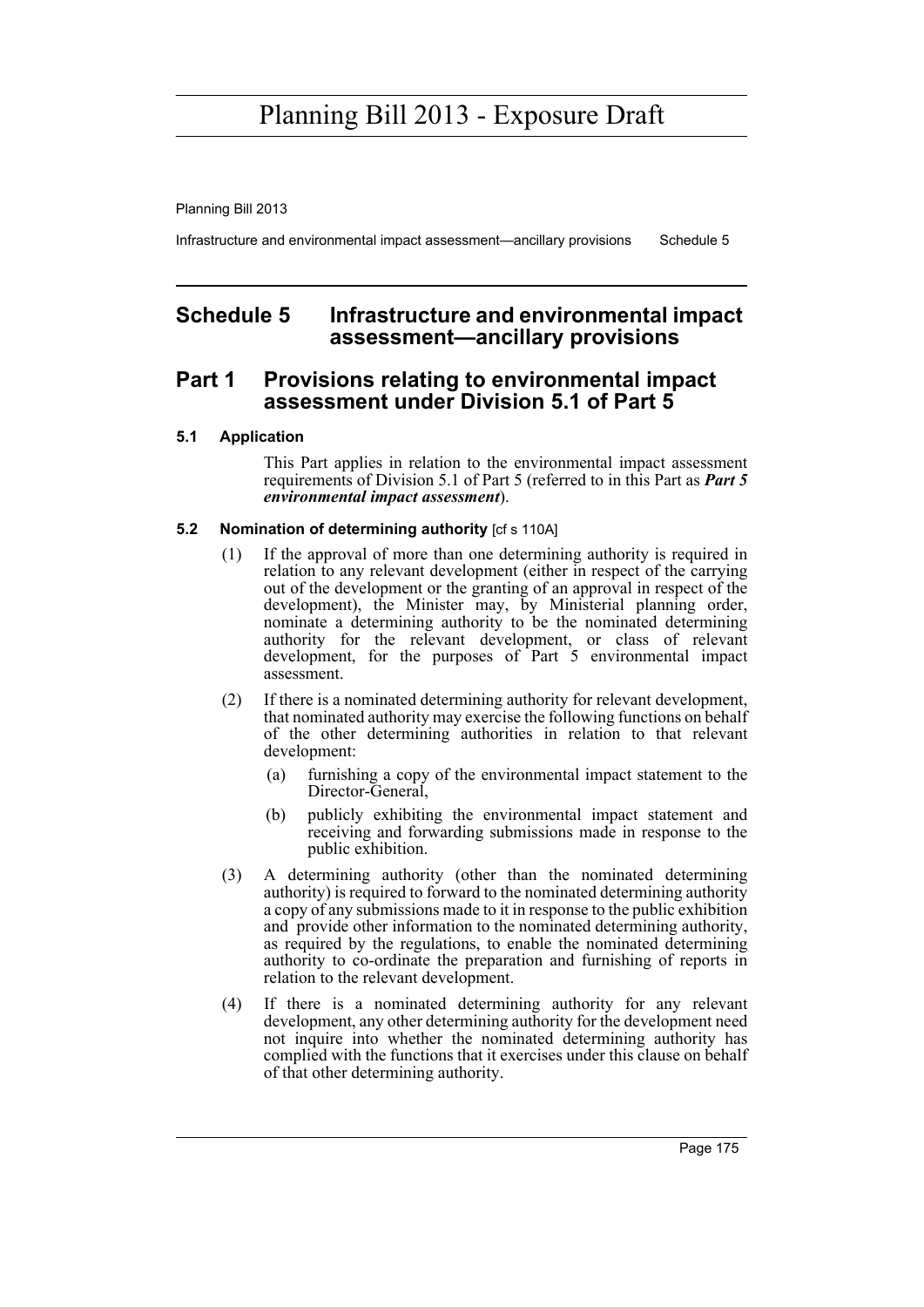Planning Bill 2013

Schedule 5 Infrastructure and environmental impact assessment—ancillary provisions

#### **5.3 Determining authorities taken to be proponents of relevant development** [cf s 110B]

- (1) For the purposes of Part 5 environmental impact assessment, a proponent of development is taken to include the following:
	- (a) the Forestry Corporation of New South Wales in respect of forestry activities authorised by that Corporation on land under the management of that Corporation,
	- (b) any determining authority which the Minister determines in writing to be the proponent of a particular relevant development or which the regulations declare to be the proponent of relevant development of the kind specified in the regulations.
- (2) In any such case, a reference in Division 5.1 of Part 5 and in this Part to a determining authority carrying out development includes a reference to the Forestry Corporation or such a determining authority granting an approval for the development.

#### **5.4 Particular matters to which determining authorities to have regard for purposes of Part 5 environmental impact assessment** [cf ss 110C, 111 (2), 112A]

For the purposes of Part 5 environmental impact assessment, a determining authority is to have regard to the following to the extent that it is relevant to the assessment:

- (a) critical habitat,
- (b) any recovery plan or threat abatement plan for the purposes of assessing in a species impact statement any effect on a threatened species, population or ecological community, or its habitat,
- (c) any conservation agreement entered into under the *National Parks and Wildlife Act 1974* that applies to any of the land concerned (and any plan of management under that Act for the land subject to the conservation agreement),
- (d) any joint management agreement entered into under the threatened species legislation that applies to any of the land concerned,
- (e) any biobanking agreement entered into under Part 7A of the *Threatened Species Conservation Act 1995* that applies to any of the land concerned.

### **5.5 Regulations** [cf s 115]

The regulations may make provision for or with respect to Part 5 environmental impact assessment, including the following: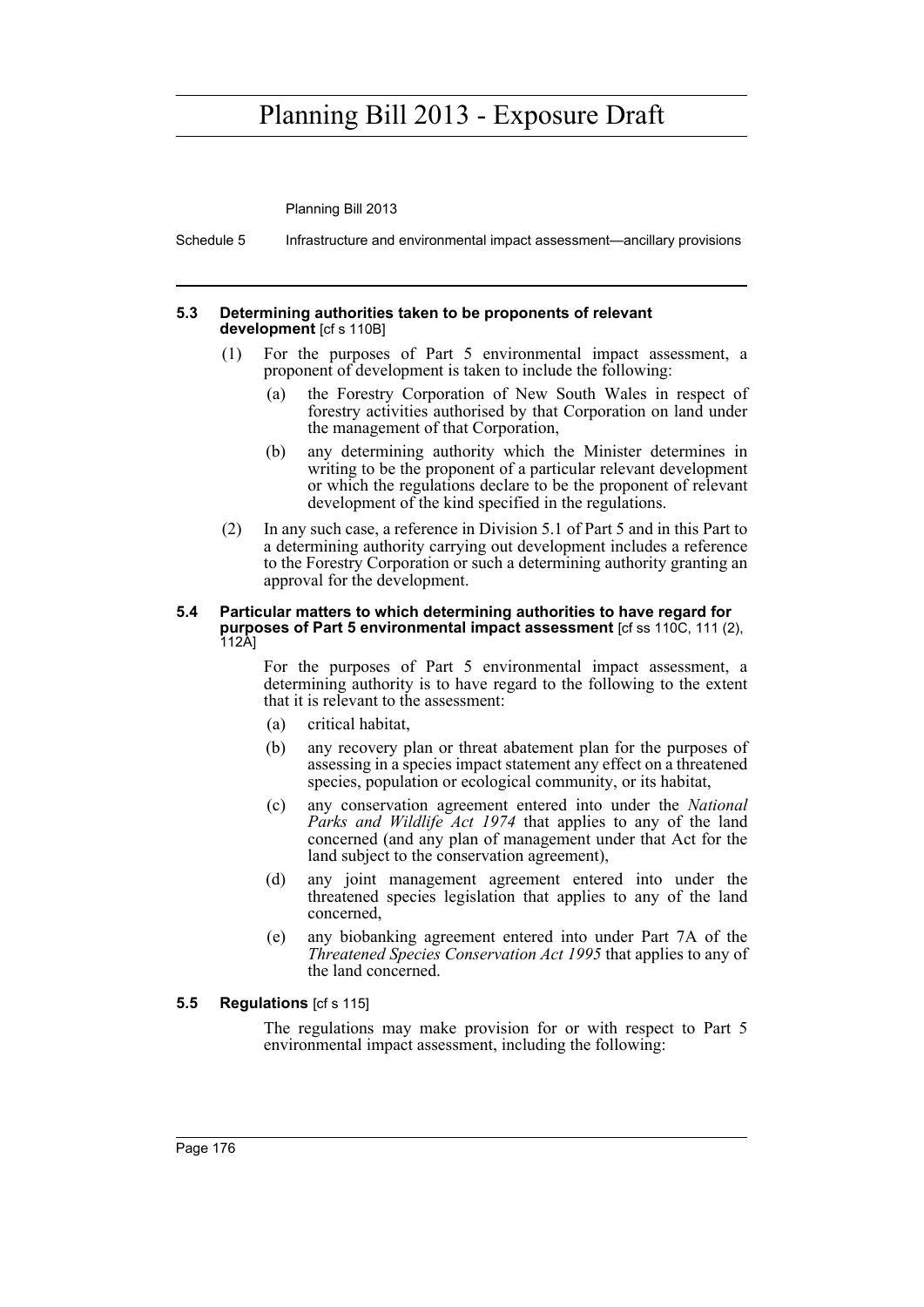Planning Bill 2013

Infrastructure and environmental impact assessment—ancillary provisions Schedule 5

- (a) the matters to be taken into account when consideration is being given to the likely effect of any relevant development on the environment,
- (b) the preparation, contents, form and submission of environmental impact statements,
- (c) the examination of environmental impact statements,
- (d) the effect of amendments to the lists of threatened species, populations and ecological communities during Part 5 environmental impact assessment.

### **Part 2 Provisions relating to State infrastructure development under Division 5.2 of Part 5**

### **5.6 Application**

This Part applies in relation to State infrastructure development and approvals under Division 5.2 of Part 5.

### **5.7 Biobanking—special provisions** [cf s 115ZC]

- (1) The Minister may approve State infrastructure development subject to a condition that requires the proponent to acquire and retire (in accordance with Part 7A of the *Threatened Species Conservation Act 1995*) biodiversity credits of a number and class (if any) specified by the Minister in the approval. This subclause applies whether or not a biobanking statement under Part 7A of that Act was obtained in respect of the development.
- (2) The Minister may approve an arrangement under which:
	- (a) the retirement of some or all of the biodiversity credits is deferred pending the completion of any rehabilitation or restoration action proposed to be taken on the site of the State infrastructure development, after the development has been substantially completed, that will restore or improve the biodiversity values affected by the development, and
	- (b) the biodiversity credits the retirement of which is deferred pending the completion of those actions are required to be transferred to the Minister administering the *Threatened Species Conservation Act 1995*.
- (3) Division 7 of Part 7A of the *Threatened Species Conservation Act 1995* applies in respect of any such arrangement as if it were a deferred retirement arrangement approved under that Division.
- (4) If a biobanking statement was obtained in respect of State infrastructure development, the Minister may approve the development subject to a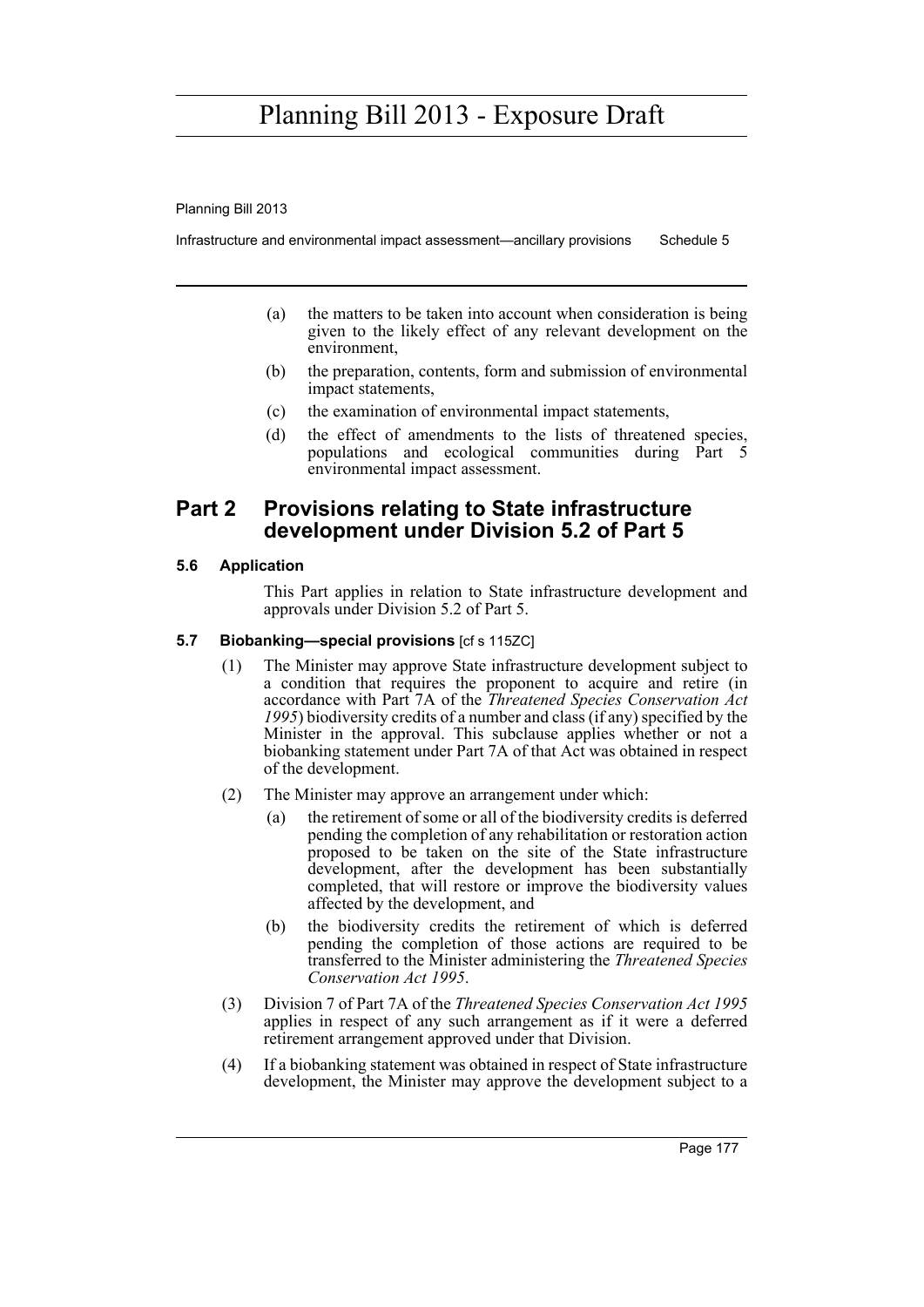Planning Bill 2013

Schedule 5 Regulations for purposes of Division 5.2 of Part 5

condition that requires the proponent to comply with any conditions of the biobanking statement.

**Note.** The conditions of a biobanking statement may require the proponent to retire biodiversity credits in respect of the State infrastructure development in order to ensure that it maintains or improves biodiversity values, or to carry out other onsite measures to minimise any negative impact of the development on biodiversity values.

(5) A person cannot appeal to the Land and Environment Court in respect of a condition imposed by the Minister under subclause (4).

#### **5.8 Regulations for purposes of Division 5.2 of Part 5**

The regulations may make provision for or with respect to State infrastructure development and approvals of State infrastructure development under Division 5.2 of Part 5, including the following:

- (a) the requirements and procedures for making applications for approvals under that Division,
- (b) requiring owners of land on which State infrastructure development is proposed to be carried out to consent to applications for approvals under that Division,
- (c) the amendment of applications for approvals under that Division,
- (d) the preparation, notification and modification of requirements for environmental impact assessment of State infrastructure development,
- (e) the requirements for environmental impact statements under that Division,
- (f) the assessment of applications for approval under that Division,
- (g) requiring the New South Wales Aboriginal Land Council to consent to applications for approvals under that Division on land owned by Local Aboriginal Land Councils, if the consent of the Local Aboriginal Land Council concerned is required as owner of the land,
- (h) providing for public exhibition, notification and public registers of applications for approvals under that Division (or for the modification of approvals) and of the determination of those applications,
- (i) the effect of the revocation of the declaration of development as State infrastructure development,
- (j) the application of provisions of Part 8 to State infrastructure development.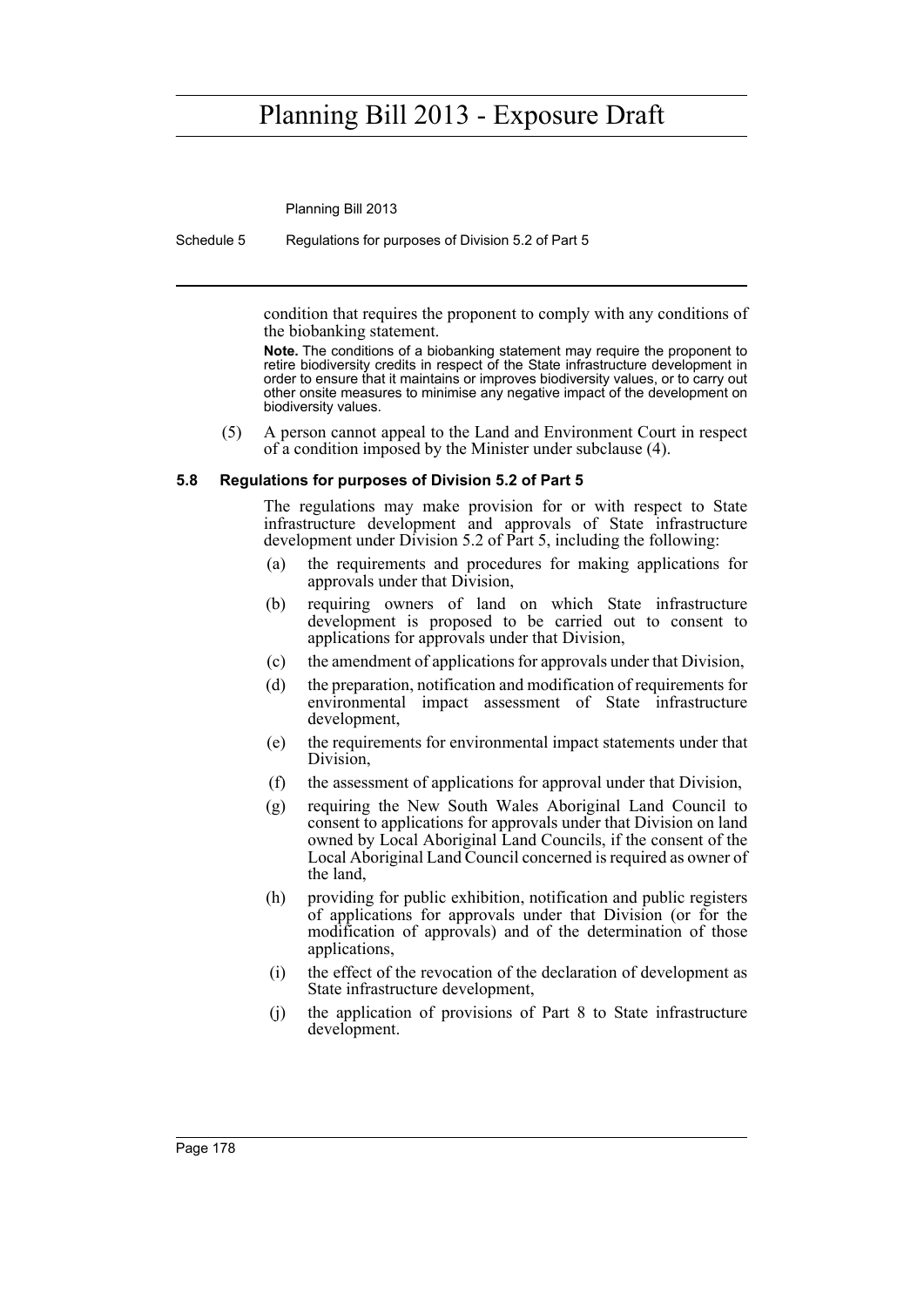Planning Bill 2013

Regulations **Schedule 5** 

### **Part 3 Provisions relating to public priority infrastructure**

### **5.9 Application**

This Part applies in relation to public priority infrastructure under Division 5.3 of Part 5.

### **5.10 Regulations**

The regulations may make provision for or with respect to public priority infrastructure, including the following:

- (a) the declaration of public priority infrastructure,
- (b) project definition reports (including the modification of any such report at the request of the proponent),
- (c) the carrying out of development for the purposes of public priority infrastructure,
- (d) the application of provisions of Part 8 to public priority infrastructure,
- (e) any matter for or with respect to which regulations may be made in relation to public priority infrastructure.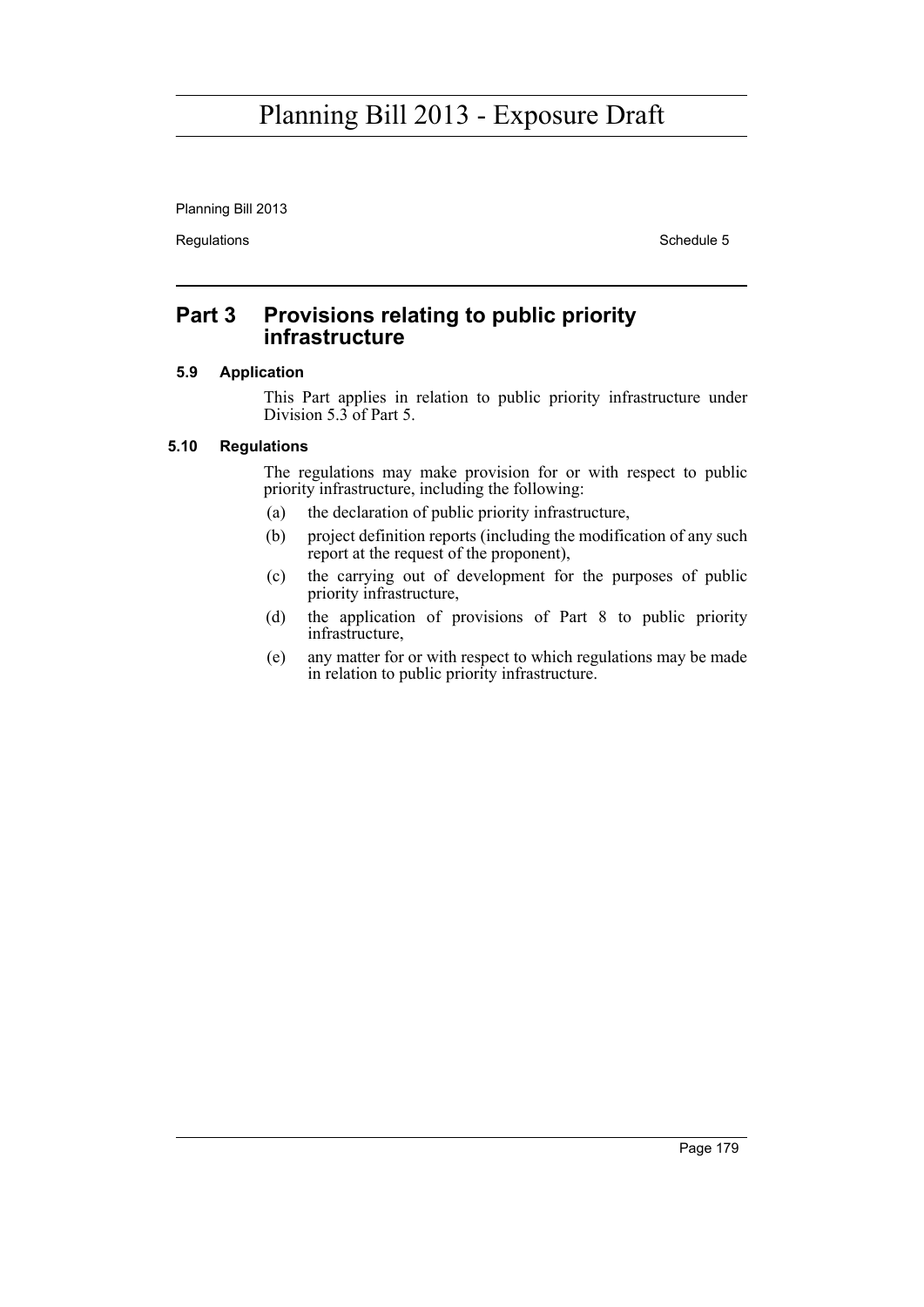Planning Bill 2013

Schedule 6 Concurrences, consultation and other legislative approvals—ancillary provisions

### **Schedule 6 Concurrences, consultation and other legislative approvals—ancillary provisions**

*[At this stage this Schedule does not contain any provisions.]*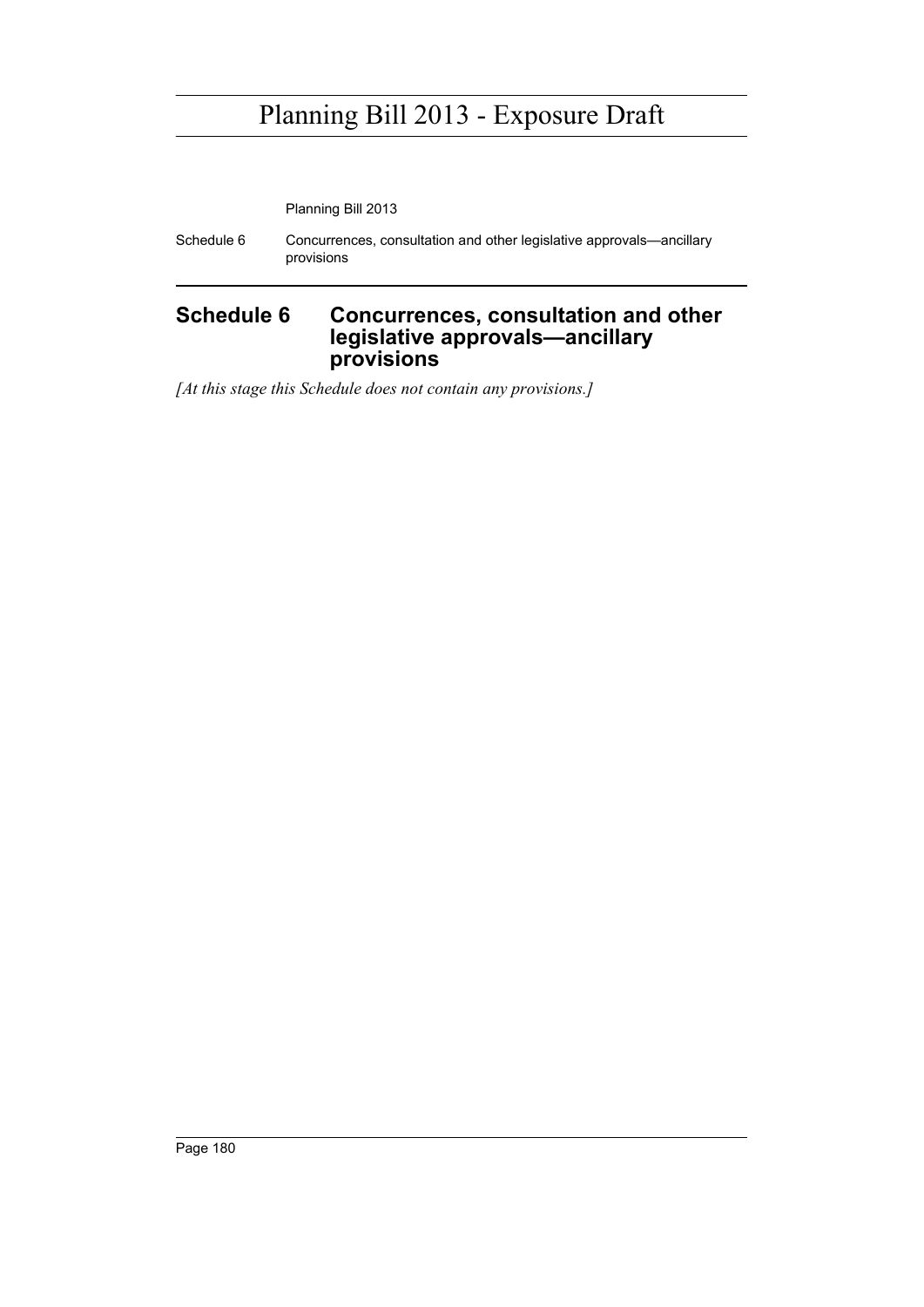Planning Bill 2013

Infrastructure and other contributions—ancillary provisions Schedule 7

### **Schedule 7 Infrastructure and other contributions ancillary provisions**

### **7.1 Regulations: Transparency and accountability**

- (1) The regulations may make provision for or with respect to requiring the collection and publication by public authorities of information concerning the provision of infrastructure and the determination, collection, application and use of infrastructure or other contributions under Part 7 of this Act.
- (2) The information required to be collected and published can include (but is not limited to):
	- (a) details of the amounts of monetary infrastructure or other contributions paid and the purposes for which they were paid, and
	- (b) details of the purposes for which monetary infrastructure or other contributions have been applied by a public authority, and
	- (c) details of the time frame for the provision of infrastructure for which any local infrastructure plan or growth infrastructure plan provides, and
	- (d) details of any borrowings or other arrangements made by a public authority for the provision of infrastructure, and
	- (e) the amount and other details of any monetary contributions or other contributions that have not been applied for the purpose for which they were paid and that continue to be held by a public authority.
- (3) The regulations can, for example, require the publication of information by a public authority by requiring inclusion of the information in any annual or other report of the public authority.
- (4) The regulations may also provide for the auditing of the administration of local infrastructure contributions by councils.

### **7.2 Regulations—planning agreements**

The regulations may make provision for or with respect to planning agreements, including the following:

- (a) the form of planning agreements,
- (b) the subject-matter of planning agreements,
- (c) the making, amendment and revocation of planning agreements, including the giving of public notice and inspection by the public,
- (d) requiring the provision to a public authority of a copy of a planning agreement and any amendment or notice of revocation of a planning agreement,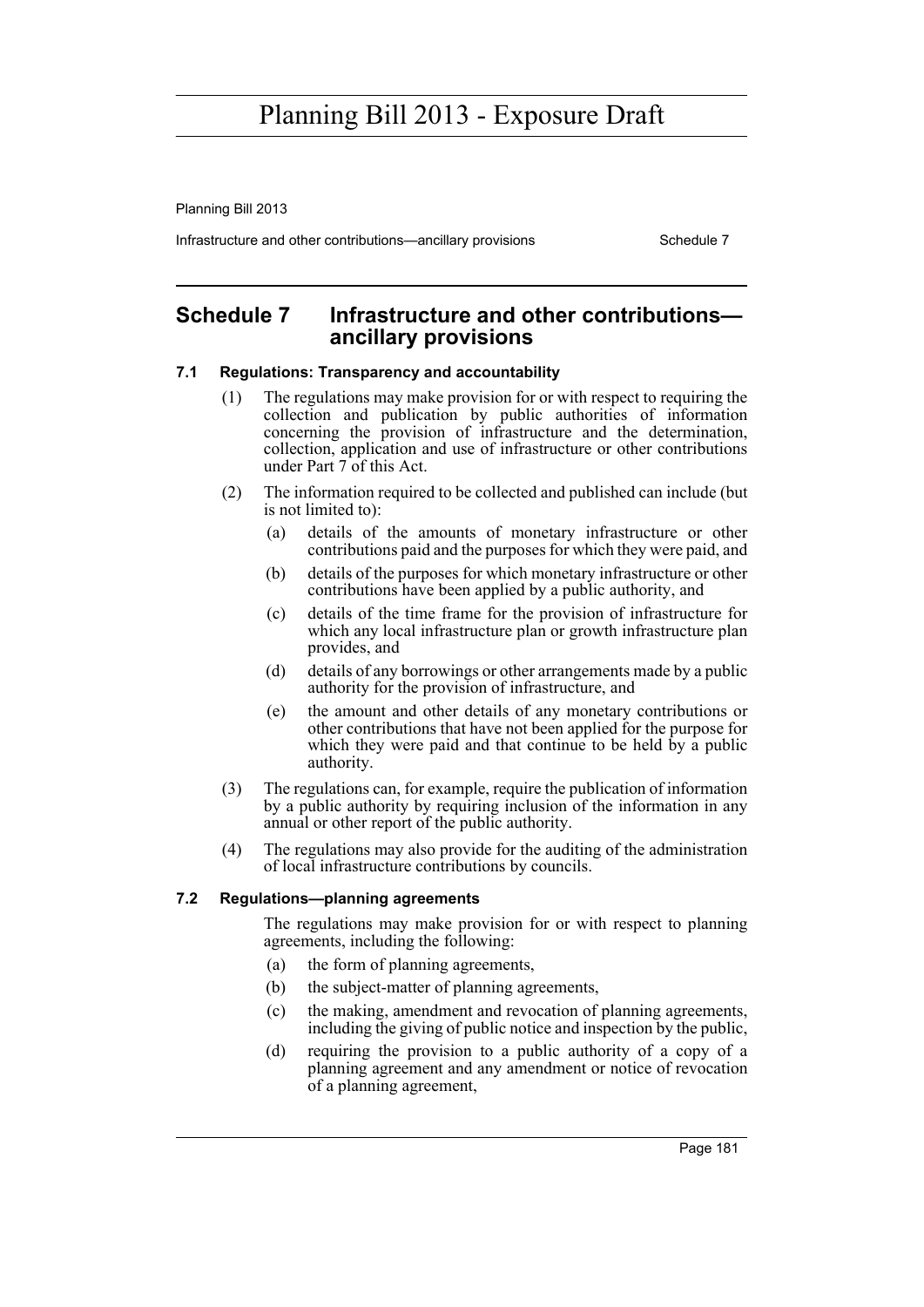Planning Bill 2013

Schedule 7 Regulations—planning agreements

(e) the public inspection of planning agreements after they have been made.

### **7.3 Regulations - form etc of infrastructure plans**

The regulations may make provision for or with respect to the preparation and approval of local infrastructure plans and growth infrastructure plans, including the format, structure and subject-matter of plans.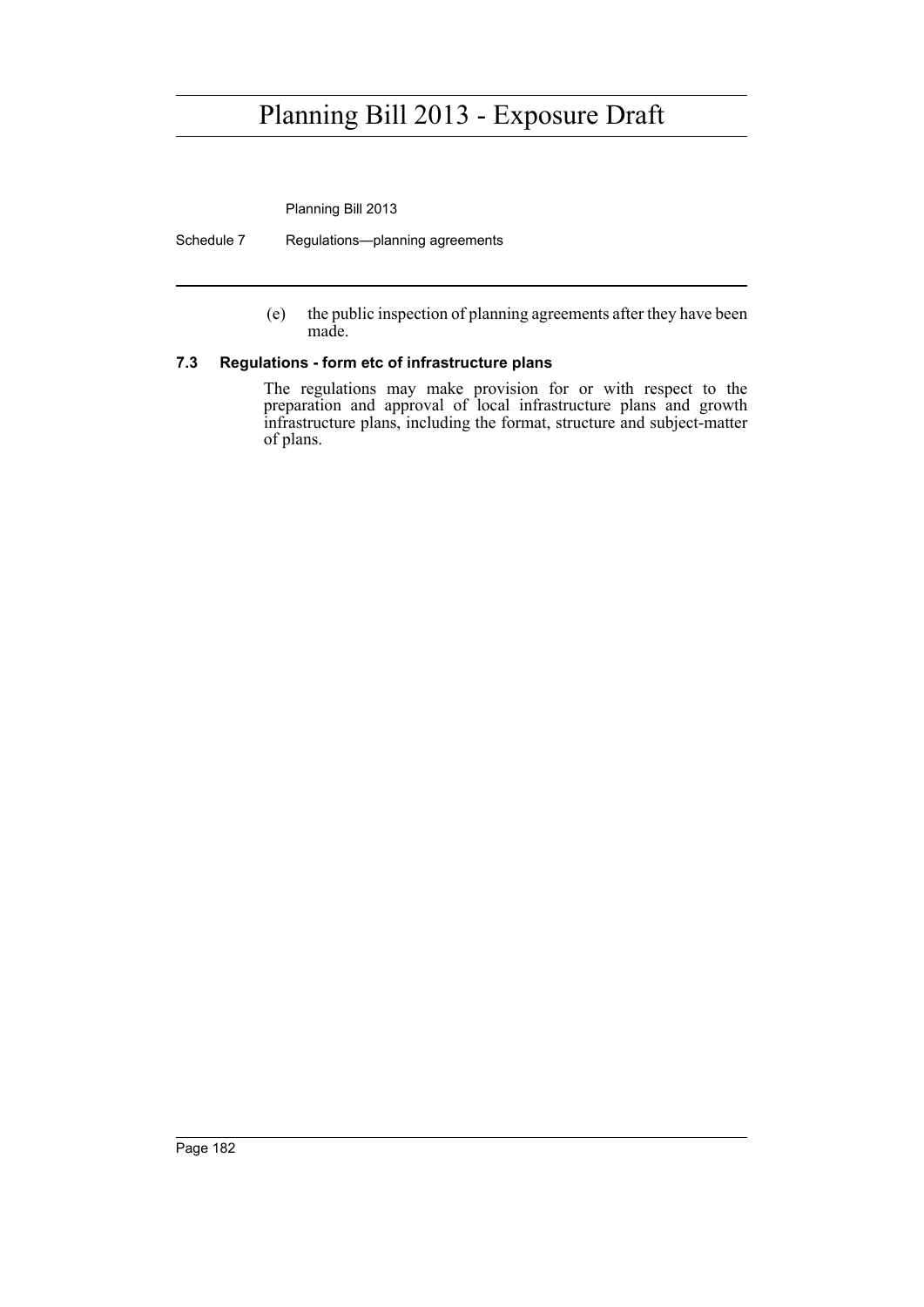Planning Bill 2013

Building and subdivision—ancillary provisions Schedule 8 Schedule 8

### **Schedule 8 Building and subdivision—ancillary provisions**

### **8.1 Regulations: Part 8** [cf s 109Q]

The regulations may make provision for or with respect to the carrying out of building work or subdivision work and, in particular, for or with respect to the following:

- (a) requirements to comply with provisions of the *Building Code of Australia* or other specified standards in relation to building work or subdivision work,
- (b) the applications for and the issue of certificates under Part 8,
- (c) the form and contents of certificates under Part 8,
- (d) conditions of certificates under Part 8,
- (e) modification of certificates under Part 8,
- (f) inspection of building work and subdivision work,
- (g) the functions of certifiers under Part 8,
- (h) the replacement of building certifiers and subdivision certifiers,
- (i) exemptions in relation to the requirement to obtain a certificate under Part 8,
- (j) the keeping of records in relation to building work or subdivision work,
- (k) notices and information to be given in relation to the carrying out of building work and subdivision work,
- (l) the procedure for dealing with complaints about building work or subdivision work.

**Note.** Regulations authorised under Part 5 enable regulations to apply provisions of Part 8 to State infrastructure development and development for the purposes of public priority infrastructure.

#### **8.2 Smoke alarms in buildings providing sleeping accommodation** [cf s 146A]

- (1) The regulations may make provision for or with respect to:
	- (a) the installation of one or more smoke alarms in buildings in which persons sleep, and
	- (b) the maintenance of smoke alarms installed in such buildings, and
	- (c) prohibiting persons from removing or interfering with the operation of smoke alarms installed in such buildings.
- (2) The regulations made under this clause may (without limitation) do any one or more of the following: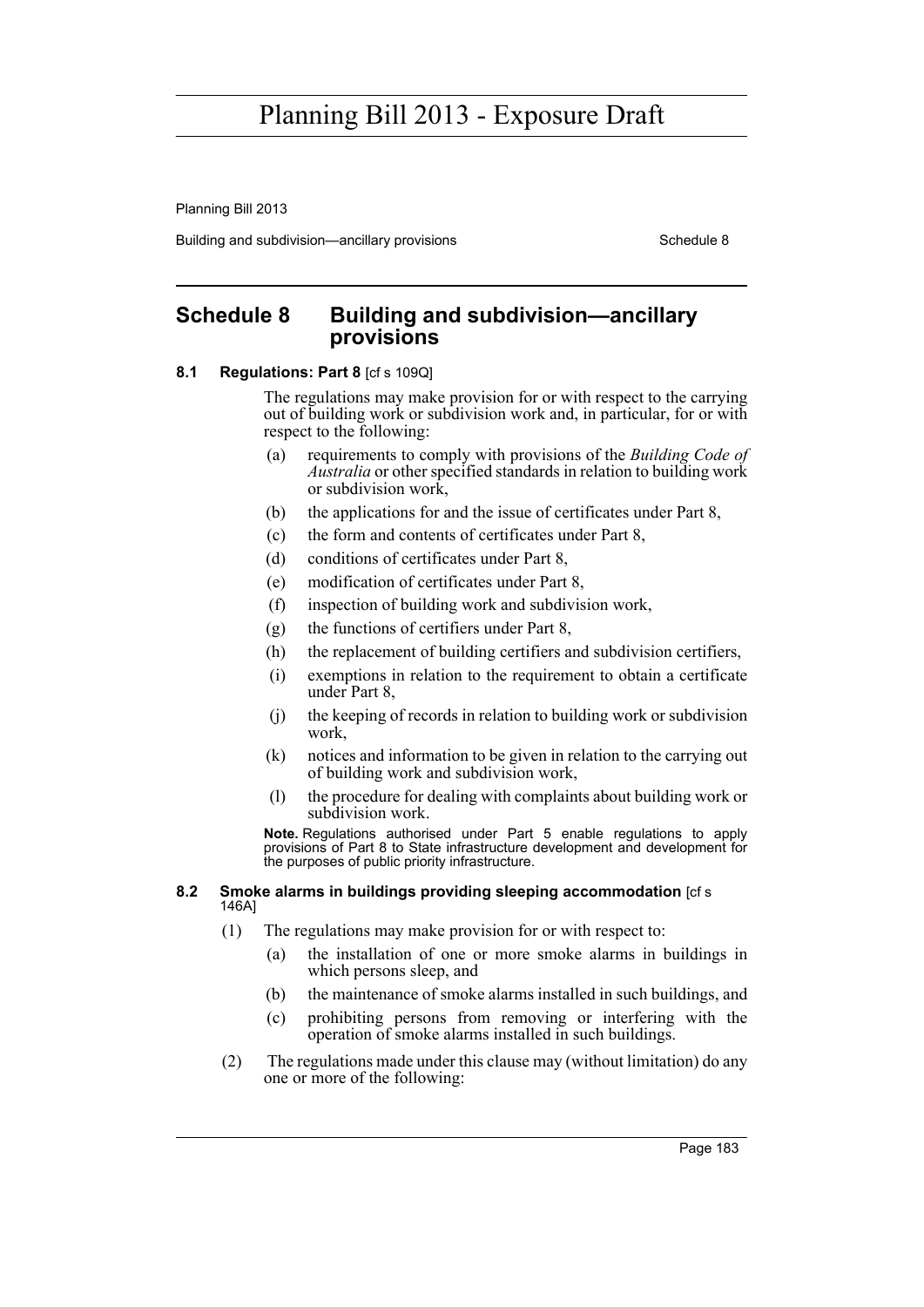Planning Bill 2013

Schedule 8 Building and subdivision—ancillary provisions

- (a) specify the kinds of buildings in which smoke alarms are to be installed,
- (b) specify the kinds of smoke alarms to be installed,
- (c) specify where a smoke alarm is to be located,
- (d) specify the maintenance that may be required in relation to a smoke alarm that has been installed,
- (e) specify circumstances in which development consent is not required in relation to the installation of a smoke alarm,
- (f) specify circumstances in which the consent of an owners corporation (within the meaning of the *Strata Schemes Management Act 1996*) is not required in relation to the installation of a smoke alarm.
- (3) In this clause:

*building* includes a manufactured home, a moveable dwelling or associated structure and includes a building erected before the commencement of this clause.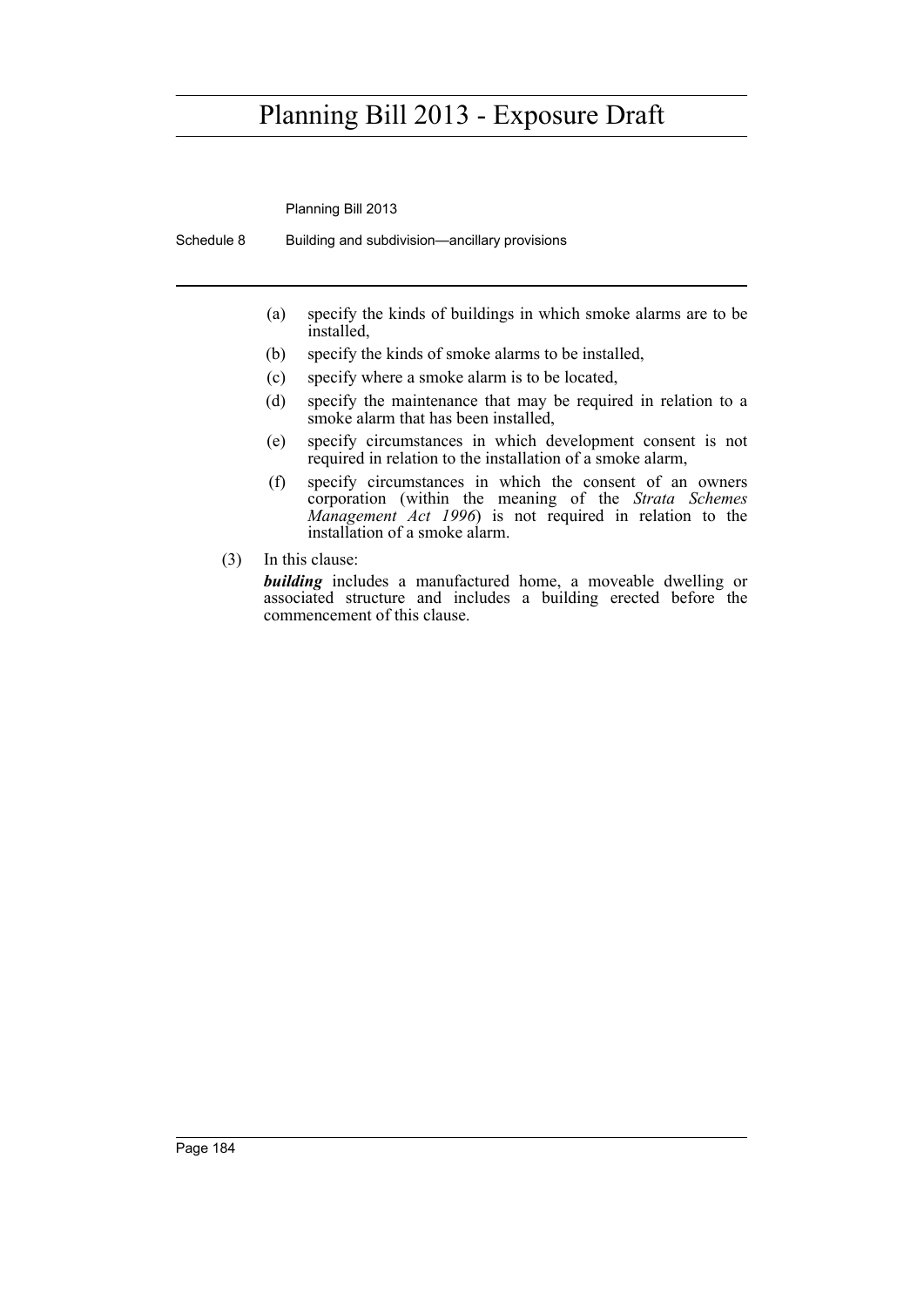Planning Bill 2013

Reviews and appeals—ancillary provisions Schedule 9

### **Schedule 9 Reviews and appeals—ancillary provisions**

### **9.1 Regulations**

The regulations may make provision for or with respect to reviews and appeals under Part 9, and in particular the procedure with respect to any such review or appeal.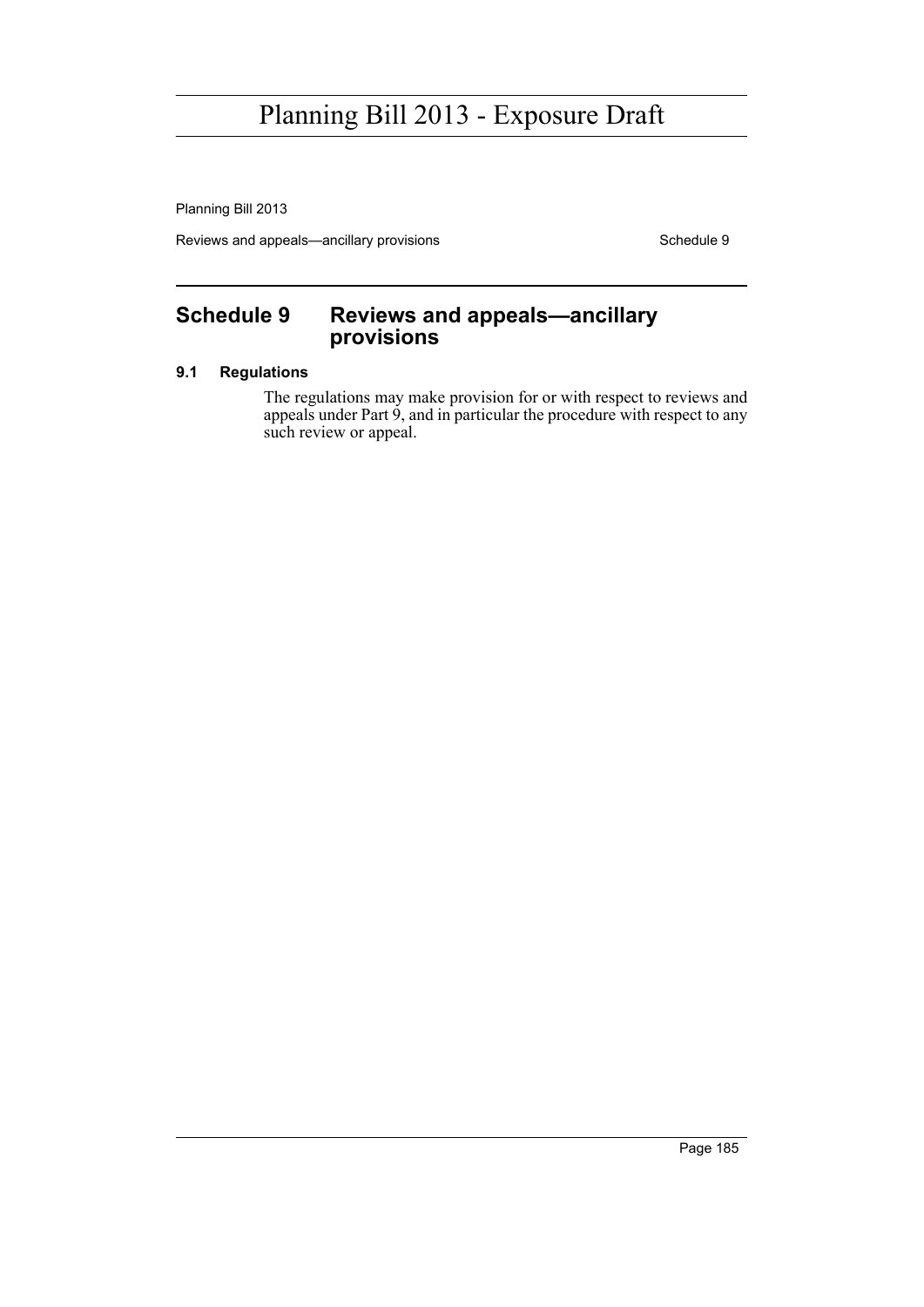Planning Bill 2013

Schedule 10 Enforcement—ancillary provisions

### **Schedule 10 Enforcement—ancillary provisions**

### **Part 1 Ministerial enforcement matters**

#### **10.1 Appointment of regional planning panel or administrator to exercise council's functions** [cf ss 118–118AG]

- (1) The Minister may appoint a regional planning panel to exercise functions of a council if:
	- (a) the Minister is of the opinion that the council has failed to comply with its obligations under the planning legislation, or
	- (b) the Minister is of the opinion that the performance of a council in dealing with planning and development matters (or any particular class of such matters) is unsatisfactory because of the manner in which the council has dealt with those matters, the time taken or in any other respect (having regard to criteria published by the Minister for the purposes of this clause), or
	- (c) the council agrees to the appointment, or
	- (d) a report referred to in section 74C of the *Independent Commission Against Corruption Act 1988* recommends that consideration be given to the appointment because of serious corrupt conduct by any of the councillors in connection with the exercise or purported exercise of functions conferred or imposed on the council by or under the planning legislation.
- (2) A regional planning panel may be appointed to exercise only all or any particular function or class of functions of the council:
	- (a) as a consent authority, or
	- (b) in relation to the making or amendment of provisions of local plans or other plans under this Act, or
	- (c) as a certifier, or
	- (d) of any other kind prescribed by the regulations.
- (3) A regional planning panel may not exercise the functions of a council for a continuous period of more than 5 years. The Minister is to review the appointment of the panel after the period of 2 years after the appointment was made.
- (4) Before appointing a regional planning panel to exercise the functions of a council, the Minister must notify the council concerned in writing of the proposed action (including the reasons for the proposed action) and request the council to show cause why the action should not be taken.
- (5) The Minister must consider any written submissions made by the council within 21 days of notice being given under subclause (4) and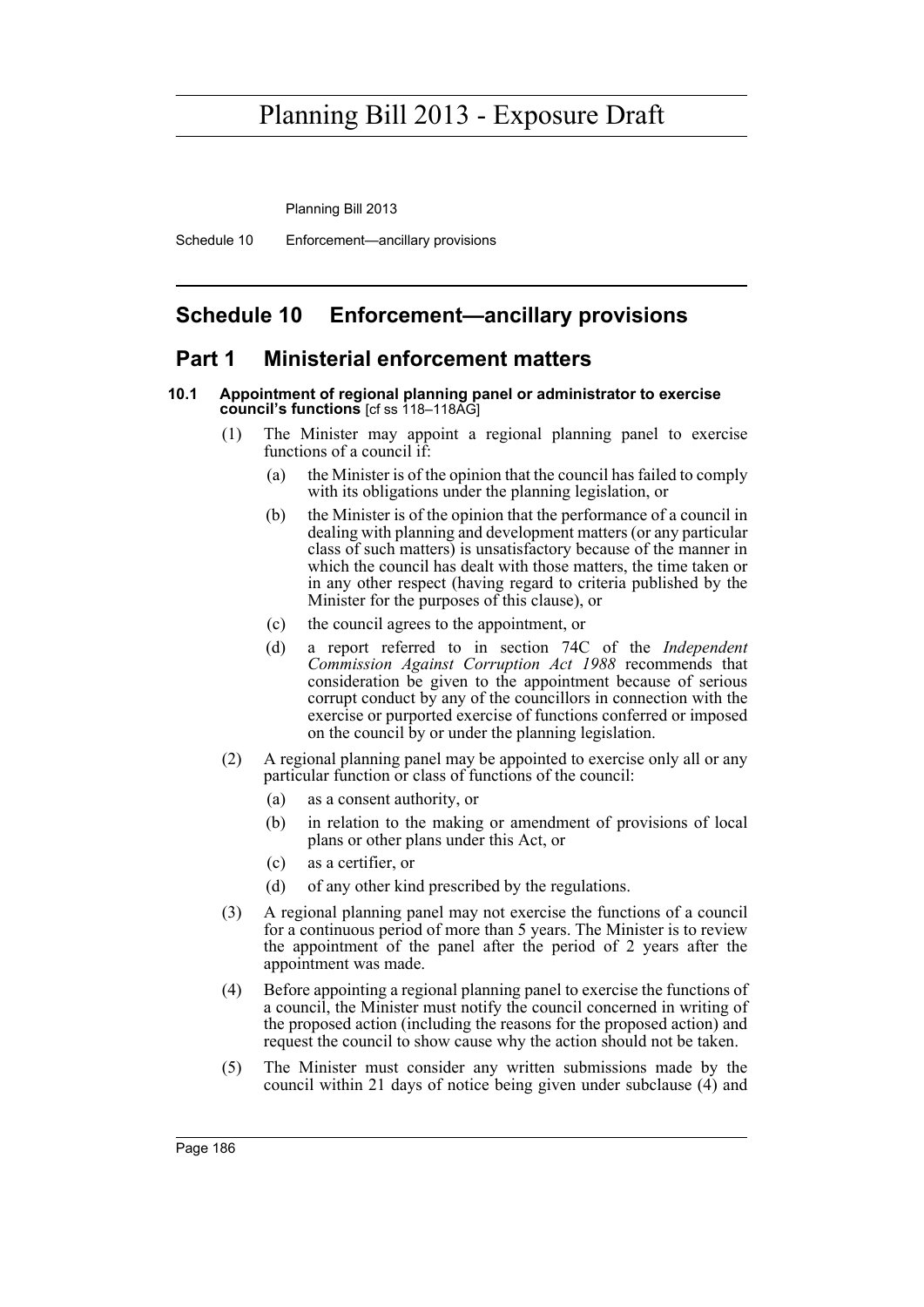Planning Bill 2013

Enforcement—ancillary provisions Schedule 10

must not take action under this clause earlier than 21 days after the notice is given.

- (6) Before appointing a regional planning panel to exercise the functions of a council, the Minister is to obtain the concurrence of the Minister for Local Government.
- (7) The Minister may take action under this clause in the circumstances specified in subclause (1) (d) without conducting an inquiry or complying with subclauses (4) - (6) but, in that case, the Minister is to inquire into the matter as soon as practicable with a view to confirming or revoking the appointment.
- (8) The Minister must, as soon as reasonably practicable after appointing a regional planning panel to exercise the functions of a council, make the reasons for that appointment publicly available.
- (9) The Minister may appoint an administrator or administrators instead of appointing a regional planning panel under this clause. In that case, a reference in this clause and clause 10.2 to a panel is taken to be a reference to that administrator or those administrators.

(10) In this clause:

#### *failure to comply with obligations under the planning legislation* includes:

- (a) a failure to carry into effect or enforce the provisions of the planning legislation (including a local plan) or a direction given by the Minister under a power conferred by the planning legislation in relation to the exercise of functions under the planning legislation, or
- (b) without limiting paragraph (a), a failure to comply with a gateway determination for a planning proposal under Part 3 of this Act, or
- (c) without limiting paragraph (a), a failure to provide access to and the use of staff and facilities to the Planning Assessment Commission or a regional planning panel as required by the planning legislation.

*serious corrupt conduct* means corrupt conduct (within the meaning of the *Independent Commission Against Corruption Act 1988*) that may constitute a serious indictable offence, being conduct in connection with the exercise or purported exercise of the functions of a councillor.

#### **10.2 Functions of regional planning panels** [cf s 118AB]

- (1) During the period of appointment, the regional planning panel:
	- (a) is to exercise the functions of the council under the planning legislation that are specified in the order of appointment, and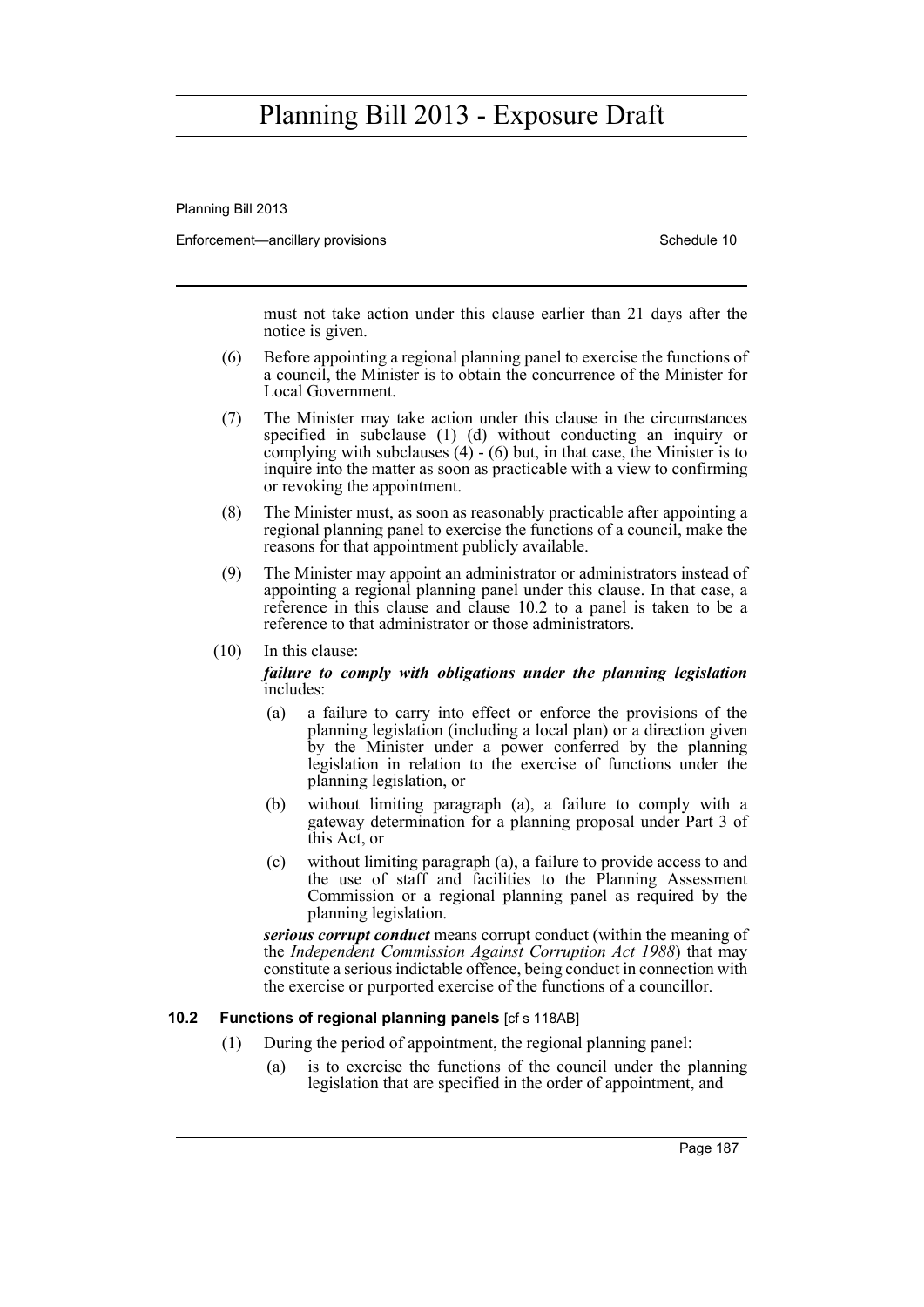Planning Bill 2013

Schedule 10 Enforcement—ancillary provisions

- (b) is, in the exercise of those functions, taken to be the council, and
- (c) is to exercise those functions to the exclusion of the council except to the extent that the order of appointment provides otherwise, and
- (d) is, in the exercise of those functions, to give priority to particular functions to the extent that the order of appointment so provides.
- (2) This clause has effect even if the appointment of the regional planning panel is subsequently found not to have been validly made.
- (3) This clause applies to the Planning Assessment Commission in the same way as it applies to a regional planning panel if, under the planning legislation, the Commission exercises the relevant functions of the panel.

### **10.3 Protection for exercise of certain functions by Minister** [cf s 118AG]

- (1) This clause applies to any function (a *protected function*) conferred or imposed on the Minister (including a delegate of the Minister) relating to the appointment of a regional planning panel to exercise the functions of a council.
- (2) The exercise by the Minister of any protected function may not be:
	- (a) challenged, reviewed, quashed or called into question before any court of law or administrative review body in any proceedings, or
	- (b) restrained, removed or otherwise affected by any proceedings.
- (3) Without limiting subclause (2), that subclause applies whether or not the proceedings relate to any question involving compliance or non-compliance, by the Minister (including a delegate of the Minister), with the provisions of this Part or the rules of natural justice (procedural fairness).
- (4) Accordingly, no court of law or administrative review body has jurisdiction or power to consider any question involving compliance or non-compliance, by the Minister (including a delegate of the Minister), with those provisions or with those rules so far as they apply to the exercise of any protected function.
- (5) This clause has effect despite any provision of this Act or other legislation or any other law (whether written or unwritten).

### (6) In this clause:

*exercise* of functions includes:

- (a) the purported exercise of functions, and
- (b) the non-exercise or improper exercise of functions, and
- (c) the proposed, apprehended or threatened exercise of functions.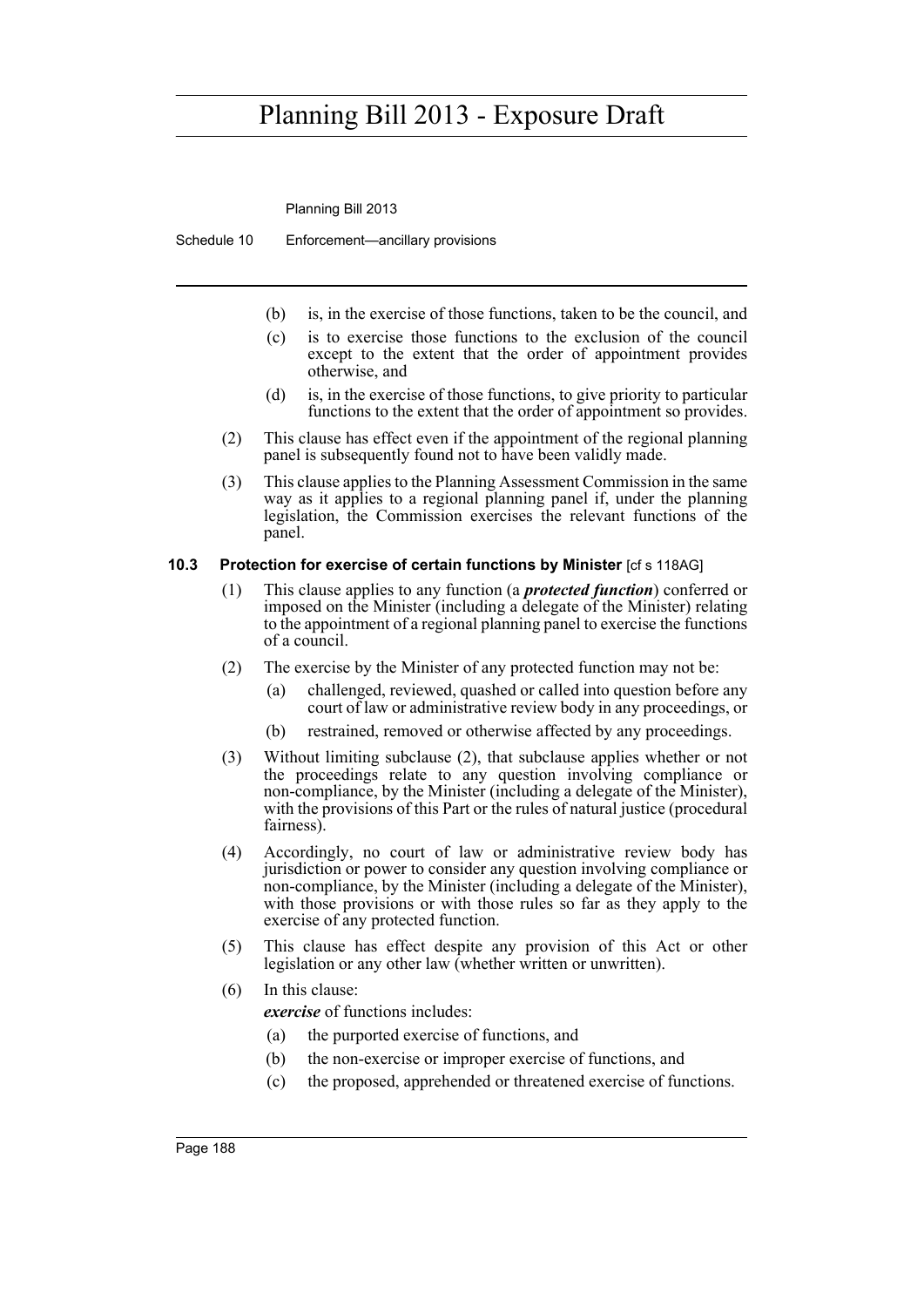Planning Bill 2013

Enforcement—ancillary provisions Schedule 10

*proceedings* includes:

- (a) proceedings for an order under Division 10.3 of Part 10 of this Act, and
- (b) proceedings for an order in the nature of prohibition, certiorari or mandamus or for a declaration or injunction or for any other relief, and
- (c) without limiting paragraph (b), proceedings in the exercise of the inherent jurisdiction of the Supreme Court or the jurisdiction conferred by section 23 of the *Supreme Court Act 1970*.

### **10.4 Suspension of council's functions as a certifier** [cf s 117B]

- (1) If the Building Professionals Board has made its final report of the results of an investigation under section 45 of the *Building Professionals Act 2005* in relation to a council publicly available and is of the opinion that the council has not taken appropriate action about a matter investigated, the Board may:
	- (a) make recommendations to the Director-General of the Department of Premier and Cabinet as to the measures that it considers appropriate to be taken in relation to the matter, or
	- (b) recommend to the Minister that the Minister take action against the council under this clause.

**Note.** Section 45 of the *Building Professionals Act 2005* enables the Building Professionals Board to investigate the work and activities of a council in its capacity as a certifier.

- (2) The Minister may, on the recommendation of the Board under this clause and following consultation with the Minister administering the *Local Government Act 1993*, make an order suspending a council's authority to exercise all or specified functions of a certifier.
- (3) A council must comply with an order under this clause that relates to the council.
- (4) Despite any other provision of the planning legislation, a council that is the subject of an order must not exercise any function of a certifier while the council's authority to exercise that function is suspended by operation of the order.
- (5) An order does not operate to suspend a council's authority to exercise the functions of a certifier in relation to any matter being dealt with by the council as a certifier before the commencement of the order, unless the order provides otherwise.
- (6) An order may contain provisions of a savings or transitional nature consequent on the suspension contained in the order.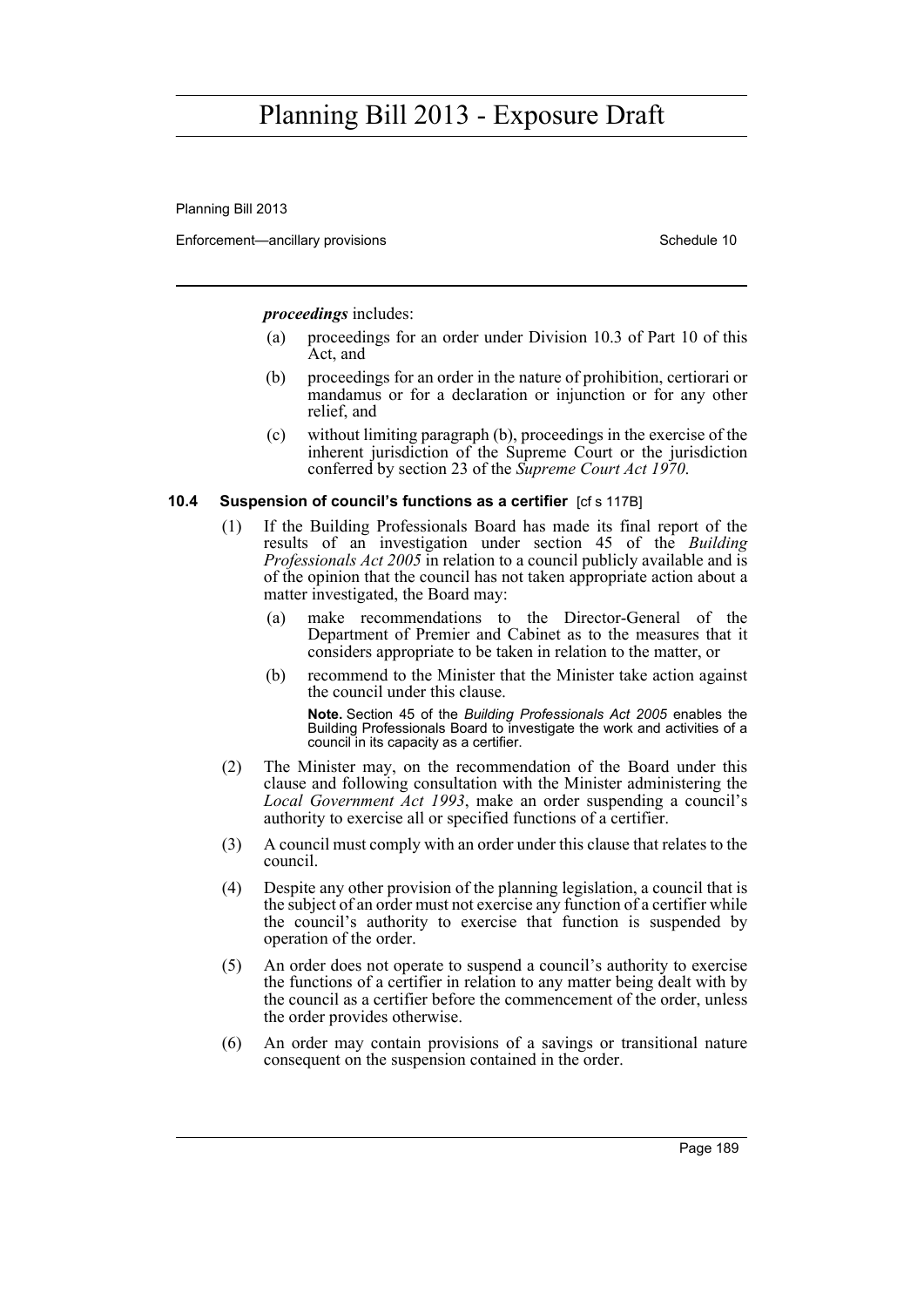Planning Bill 2013

Schedule 10 Enforcement—ancillary provisions

- (7) Without limiting subclause (6), an order may contain provisions for or with respect to the following:
	- (a) the way in which any pending matter being dealt with by the relevant council as a certifier is to be completed, including, for example, enabling the council to complete any such matter or providing for the matter to be completed by another certifier,
	- (b) directing any fee paid to the council to act as a certifier in relation to any pending matter to be refunded,
	- (c) directing the council to pay any fees required to be paid to another certifier to complete any pending matter being dealt with by the council as a certifier.
- (8) The Minister must revoke an order if satisfied that the relevant council has implemented measures to address the matters that led to the making of the order.
- (9) Nothing prevents the Minister from amending an order made under this clause by another order, including amending the first order to change the functions of a certifier to which the first order relates.
- (10) An order under this clause must be in writing and published in the Gazette and takes effect on the day on which it is published in the Gazette or on a later day specified in the order.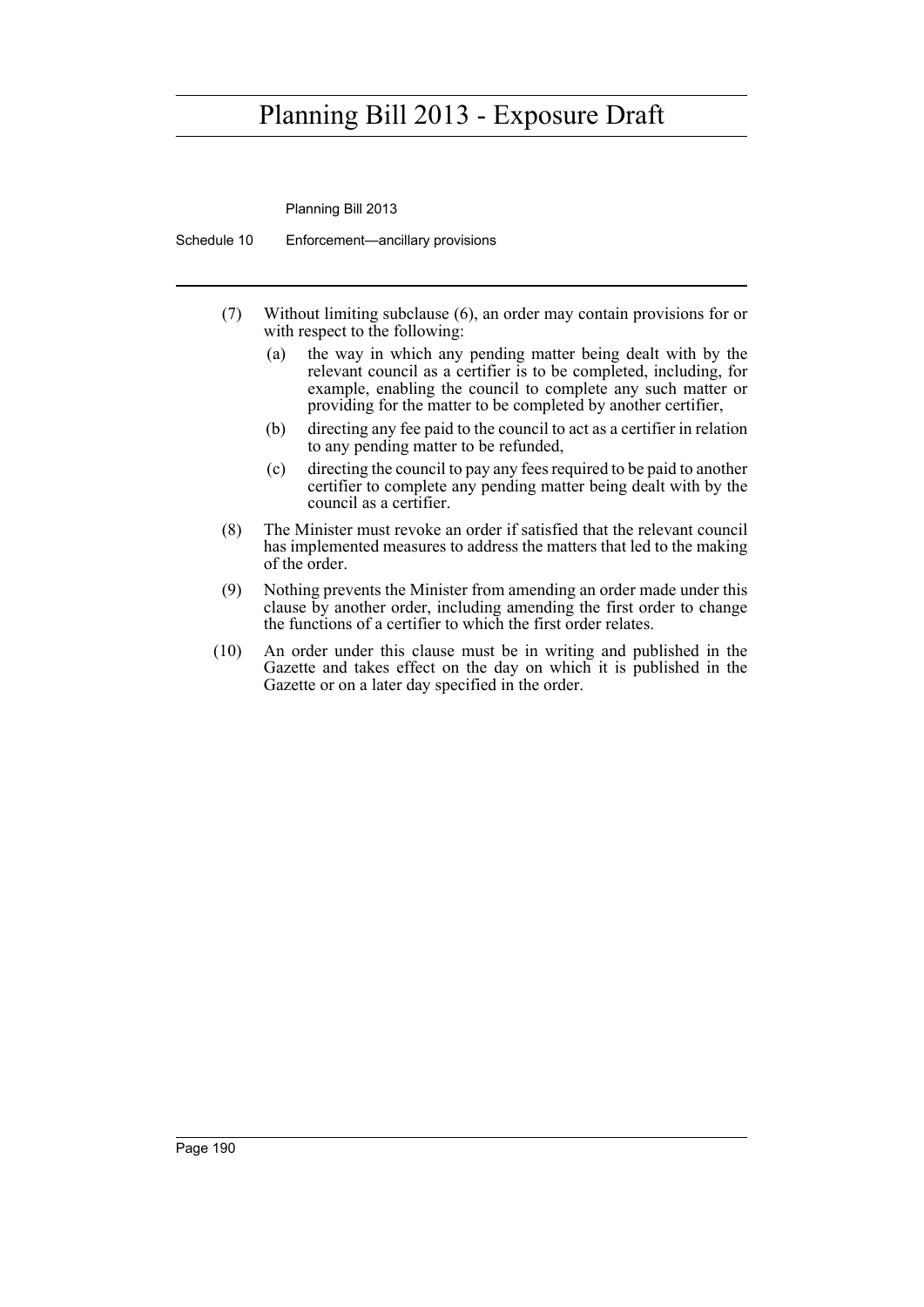Planning Bill 2013

Enforcement—ancillary provisions Schedule 10

### **Part 2 Development control orders**

### **Division 1 General orders**

|              | Column 1                                                                                               | Column <sub>2</sub>                                                                                                                                | Column <sub>3</sub>                                         |
|--------------|--------------------------------------------------------------------------------------------------------|----------------------------------------------------------------------------------------------------------------------------------------------------|-------------------------------------------------------------|
|              | To do what?                                                                                            | When?                                                                                                                                              | To whom?                                                    |
| $\mathbf{1}$ | <b>Stop Use Order</b><br>To stop using                                                                 | Premises are being used:<br>for a prohibited purpose, or                                                                                           | The owner of<br>$\bullet$<br>premises or                    |
|              | premises or a<br>building<br>Not to conduct or to<br>stop conducting an<br>activity on the<br>premises | for a purpose for which a planning<br>٠<br>approval is required but has not been<br>obtained, or                                                   | building<br>The person using<br>the premises or<br>building |
|              |                                                                                                        | $\bullet$<br>in contravention of a planning<br>approval.                                                                                           |                                                             |
|              |                                                                                                        | Building is being used:                                                                                                                            |                                                             |
|              |                                                                                                        | inconsistently with its classification<br>under this Act or the <i>Local</i><br>Government Act 1993, and                                           |                                                             |
|              |                                                                                                        | in a manner that constitutes or is<br>٠<br>likely to constitute a life threatening<br>hazard or a threat to public health or<br>public safety, and |                                                             |
|              |                                                                                                        | in a manner that is not regulated or<br>٠<br>controlled under any other Act by a<br>public authority.                                              |                                                             |
|              |                                                                                                        | Premises are being used for an activity<br>(that would, or would be likely to require<br>planning approval) that:                                  |                                                             |
|              |                                                                                                        | constitutes or is likely to constitute a<br>life threatening hazard or a threat to<br>public health or public safety, and                          |                                                             |
|              |                                                                                                        | is not regulated or controlled under<br>٠<br>any other Act by a public authority.                                                                  |                                                             |
| 2            | <b>Stop Work Order</b><br>To stop building<br>work or subdivision                                      | Building work or subdivision work is<br>carried out:                                                                                               | Owner of the land<br>٠<br>Any person                        |
|              |                                                                                                        | in contravention of this Act, or<br>$\bullet$                                                                                                      | apparently                                                  |
|              | work carried out in<br>contravention of<br>this Act                                                    | in a manner that would affect the<br>support of adjoining premises.                                                                                | engaged in the<br>work                                      |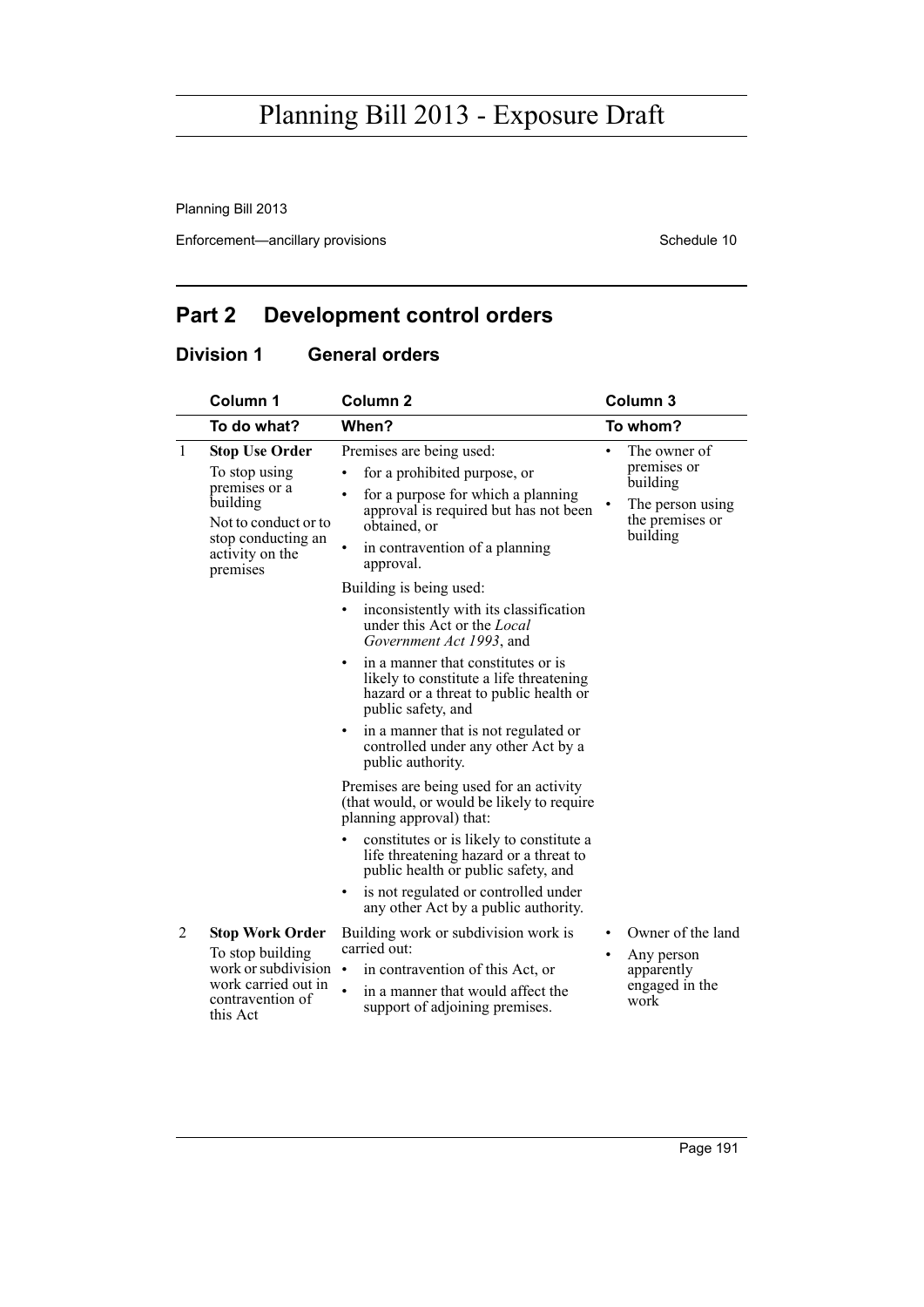Planning Bill 2013

Schedule 10 Enforcement—ancillary provisions

|                | Column 1                                                                                                                      | Column <sub>2</sub>                                                                                                                                                                                                                                                                                                                                                                                               | Column <sub>3</sub>                                                                                                                                                                                                                                            |
|----------------|-------------------------------------------------------------------------------------------------------------------------------|-------------------------------------------------------------------------------------------------------------------------------------------------------------------------------------------------------------------------------------------------------------------------------------------------------------------------------------------------------------------------------------------------------------------|----------------------------------------------------------------------------------------------------------------------------------------------------------------------------------------------------------------------------------------------------------------|
|                | To do what?                                                                                                                   | When?                                                                                                                                                                                                                                                                                                                                                                                                             | To whom?                                                                                                                                                                                                                                                       |
| $\overline{3}$ | <b>Demolish Works</b><br>Order<br>To demolish or<br>remove a building                                                         | A building:<br>requiring a planning approval is<br>$\bullet$<br>erected without approval, or<br>requiring approval under the <i>Local</i><br>Government Act 1919 is erected<br>without approval, or<br>is or is likely to become a danger to<br>$\bullet$<br>the public, or<br>is so dilapidated that it is prejudicial<br>$\bullet$<br>to persons or property in the<br>neighbourhood.                           | Owner of building                                                                                                                                                                                                                                              |
| 4              | <b>Stop Demolition</b><br>Order<br>To stop<br>demolishing, or not<br>to demolish a<br>building                                | Demolition requiring a planning<br>approval is being carried out, or would<br>be carried out, without approval or in<br>contravention of an approval.                                                                                                                                                                                                                                                             | The owner of<br>premises<br>The person<br>carrying out the<br>demolition or<br>likely to carry out<br>the demolition                                                                                                                                           |
| 5              | <b>Repair Order</b><br>To repair or make<br>structural<br>alterations to a<br>building                                        | The building is or is likely to become a<br>danger to the public or is so dilapidated<br>that it is prejudicial to the occupants,<br>persons, or property in the<br>neighbourhood.                                                                                                                                                                                                                                | Owner of building                                                                                                                                                                                                                                              |
| 6              | Remove<br><b>Advertising Order</b><br>To modify,<br>demolish or remove<br>an advertisement<br>and any associated<br>structure | The advertisement is:<br>unsightly, objectionable or injurious<br>to the amenity of any natural<br>landscape, foreshore, public reserve<br>or public place at or near where the<br>advertisement is displayed, or<br>displayed contrary to a provision<br>$\bullet$<br>made by or under this Act, or<br>associated with a structure erected<br>$\bullet$<br>contrary to a provision made by or<br>under this Act. | The owner of<br>premises<br>displaying the<br>advertisement or<br>on which the<br>associated<br>structure is<br>erected<br>The person<br>$\bullet$<br>responsible for the<br>display of the<br>advertisement and<br>erection of the<br>associated<br>structure |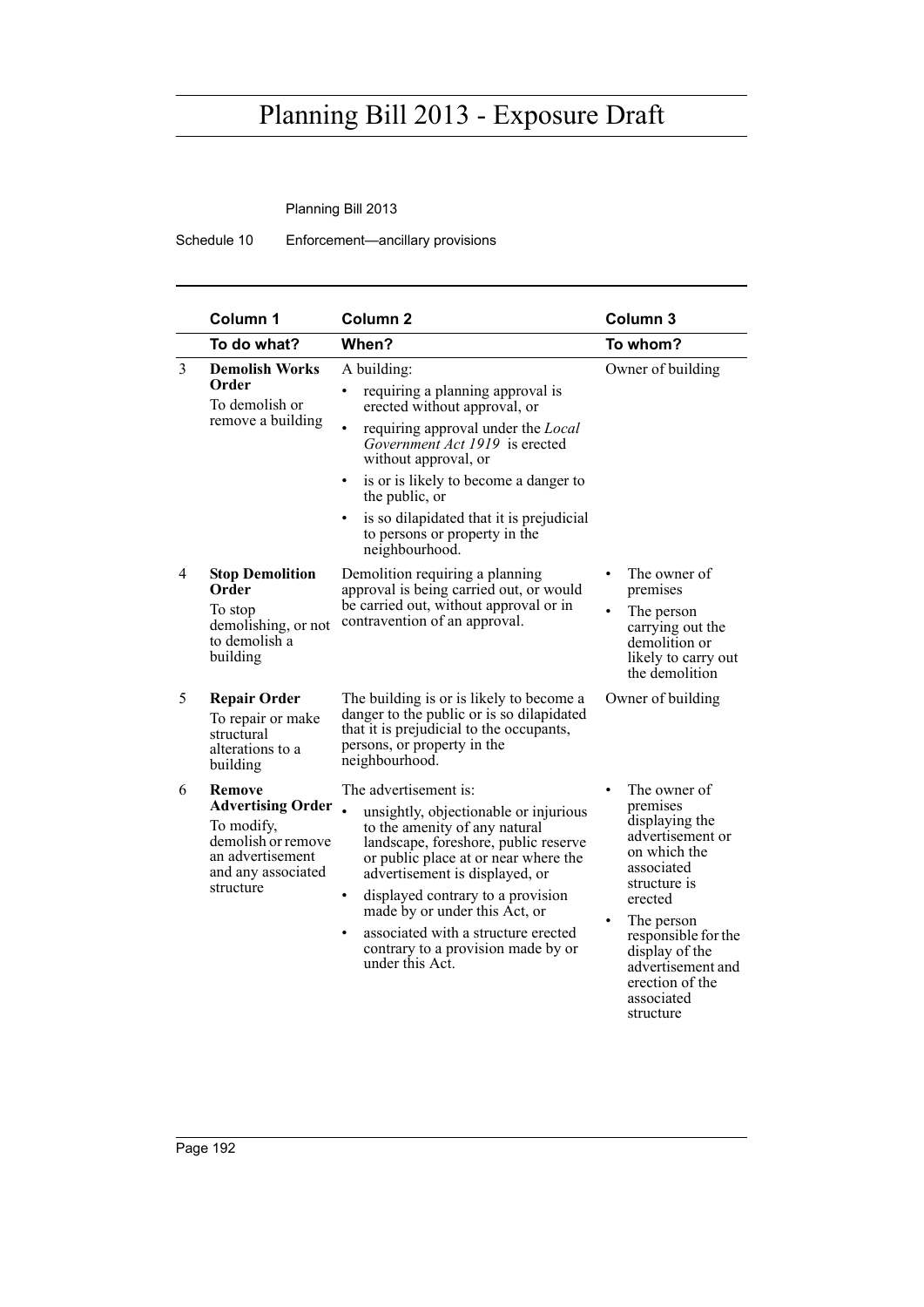Planning Bill 2013

Enforcement—ancillary provisions Schedule 10

|                | Column 1                                                                                                                                                 | Column <sub>2</sub>                                                                                                                                                                                                                                       | Column <sub>3</sub>                                                                                                                                       |
|----------------|----------------------------------------------------------------------------------------------------------------------------------------------------------|-----------------------------------------------------------------------------------------------------------------------------------------------------------------------------------------------------------------------------------------------------------|-----------------------------------------------------------------------------------------------------------------------------------------------------------|
|                | To do what?                                                                                                                                              | When?                                                                                                                                                                                                                                                     | To whom?                                                                                                                                                  |
| $\overline{7}$ | <b>Public Safety</b><br>Order<br>To erect or install<br>structures or<br>appliances<br>necessary for public<br>safety                                    | A building:<br>is about to be erected, or<br>٠<br>$\bullet$<br>is dangerous to persons or property<br>on or in a public place, or<br>is about to be demolished.<br>$\bullet$<br>Works are:<br>about to be carried out, or<br>about to be demolished.<br>٠ | The owner or<br>occupier of the land                                                                                                                      |
| 8              | <b>Evacuate Premises</b><br>Order<br>To stop using<br>premises or to<br>evacuate premises                                                                | A person who has failed to comply with<br>a Stop Use Order issued because the use<br>constitutes or is likely to constitute a life<br>threatening hazard or a threat to public<br>health or public safety.                                                | The person to whom<br>the Stop Use Order<br>was given                                                                                                     |
| 9              | <b>Exclusion Order</b><br>To leave premises<br>or not to enter<br>premises                                                                               | A person who has failed to comply with<br>a Stop Use Order issued because the use<br>constitutes or is likely to constitute a life<br>threatening hazard or a threat to public<br>health or public safety.                                                | Any person                                                                                                                                                |
| 10             | <b>Restore Works</b><br>Order<br>To restore premises<br>to the condition in<br>which they were<br>before unlawful<br>building or other<br>works occurred | An unauthorised building has been the<br>subject of a Demolish Works Order or<br>unauthorised works have been carried<br>out.                                                                                                                             | The owner of the<br>premises<br>Any person<br>entitled to act on a<br>planning<br>approval, or is<br>acting in<br>contravention of a<br>planning approval |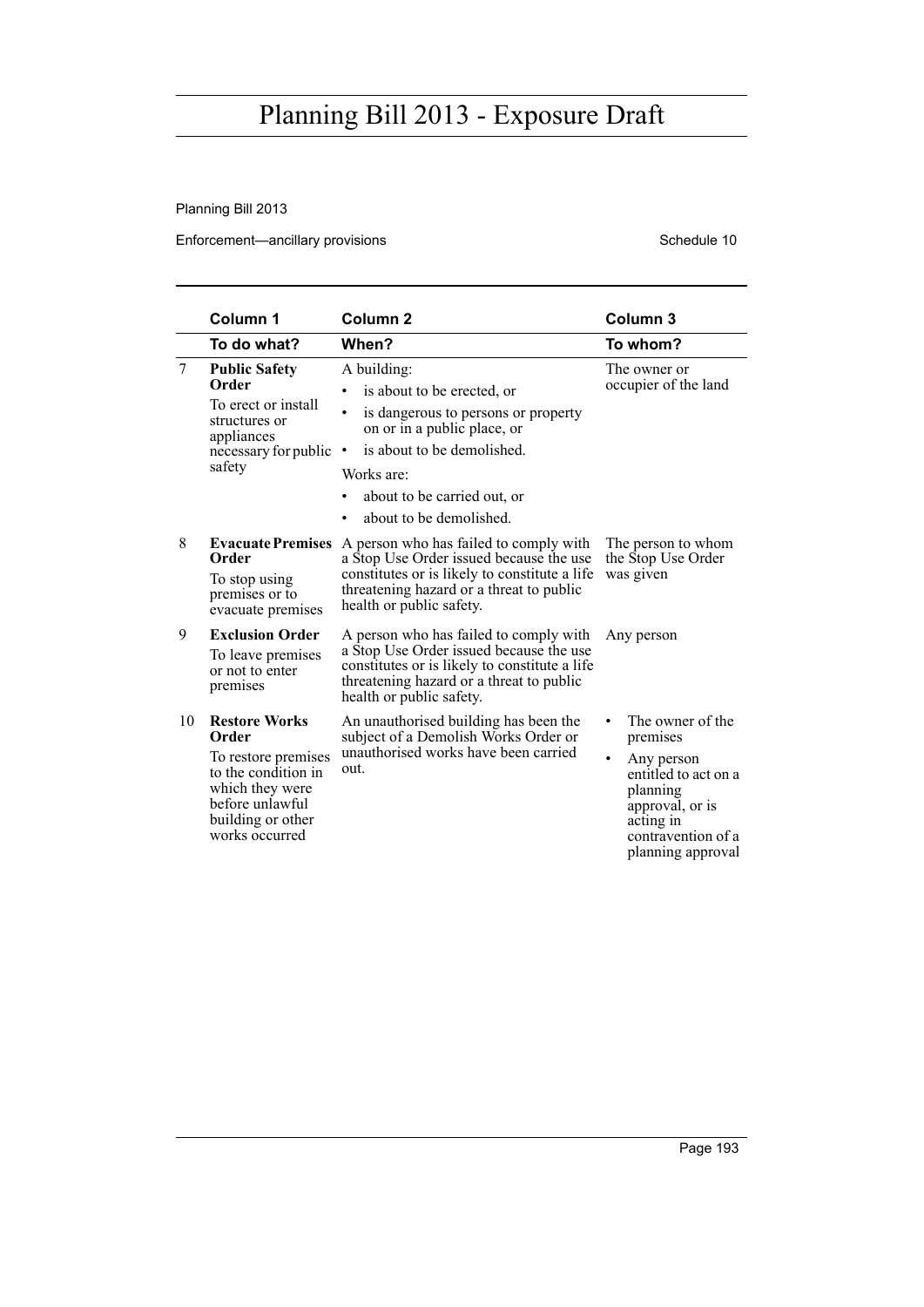Planning Bill 2013

Schedule 10 Enforcement—ancillary provisions

|    | Column 1                                                                                                                                                                     | Column <sub>2</sub>                                                                                             | Column <sub>3</sub>                                                                                                                                                         |
|----|------------------------------------------------------------------------------------------------------------------------------------------------------------------------------|-----------------------------------------------------------------------------------------------------------------|-----------------------------------------------------------------------------------------------------------------------------------------------------------------------------|
|    | To do what?                                                                                                                                                                  | When?                                                                                                           | To whom?                                                                                                                                                                    |
| 11 | To comply with a<br>planning approval<br>for the carrying out<br>of works                                                                                                    | Compliance Order A planning approval has not been<br>complied with.                                             | The owner of the<br>$\bullet$<br>premises<br>Any person<br>٠<br>entitled to act on a<br>planning<br>approval, or is<br>acting in<br>contravention of a<br>planning approval |
|    | To do whatever is<br>necessary so that<br>any building or part<br>of a building that<br>has been unlawfully<br>erected complies<br>with relevant<br>development<br>standards | Building has been unlawfully erected and<br>does not comply with relevant<br>development standards.             | The owner of the<br>premises                                                                                                                                                |
|    | To carry out works<br>associated with<br>subdivision                                                                                                                         | Authorised subdivision works, or works<br>agreed to by the applicant have not been<br>carried out.              | The person required<br>to carry out the works                                                                                                                               |
| 12 | <b>Repair or Remove</b><br><b>Works Order</b><br>To repair or remove<br>a building in a<br>public place                                                                      | The building is unlawfully situated<br>wholly or partly in a public place.                                      | Owner or occupier of<br>the building                                                                                                                                        |
| 13 | <b>Complete Works</b><br>Order<br>To complete<br>authorised works<br>under a planning<br>approval within a<br>specified time                                                 | The authorised works have commenced,<br>but have not been completed before the<br>planning approval has lapsed. | The owner of the<br>relevant land                                                                                                                                           |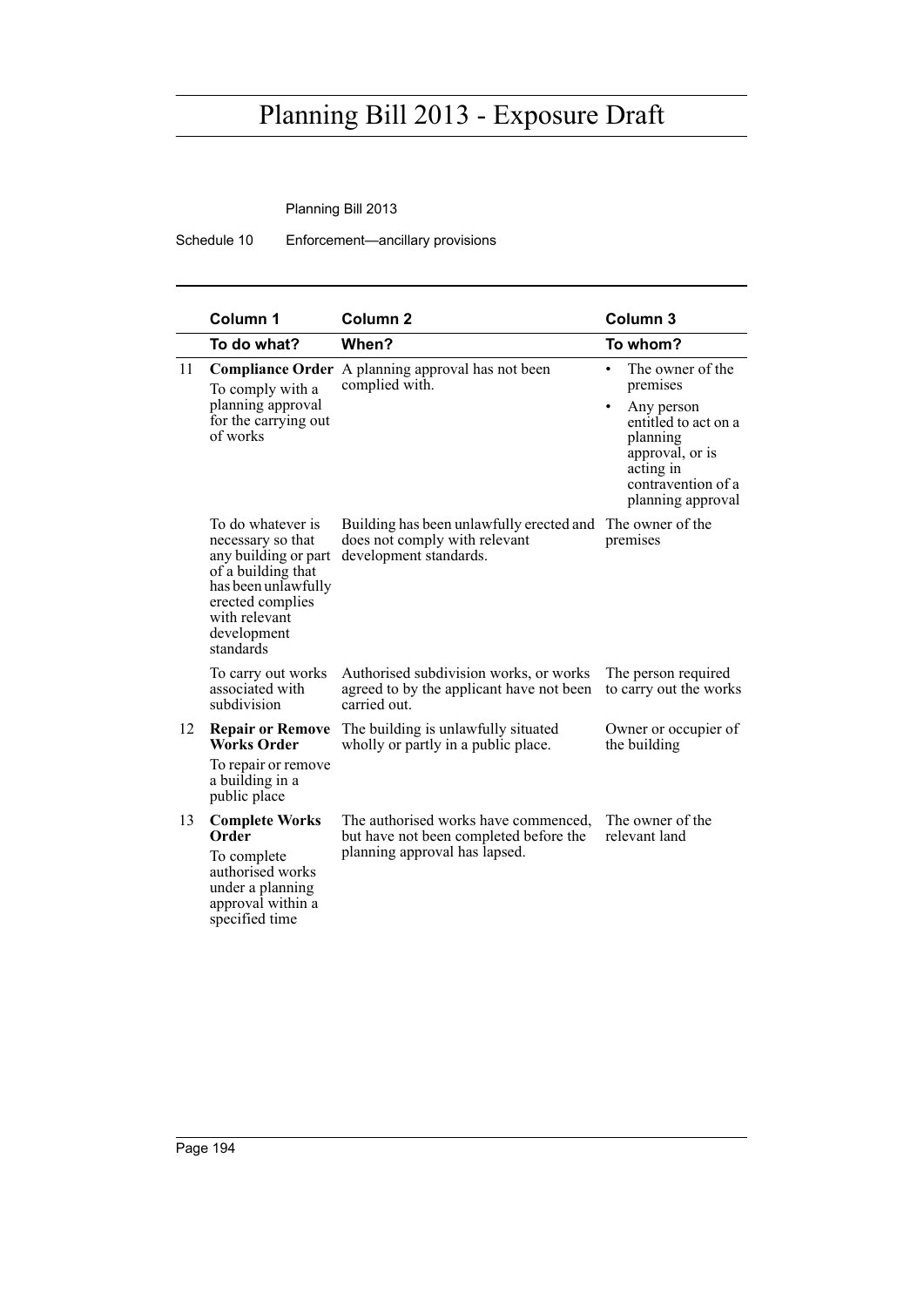Planning Bill 2013

Enforcement—ancillary provisions Schedule 10

|    | Column 1                                                                                                                                                                                                                                                                     | Column <sub>2</sub>                                                | Column 3                                                         |
|----|------------------------------------------------------------------------------------------------------------------------------------------------------------------------------------------------------------------------------------------------------------------------------|--------------------------------------------------------------------|------------------------------------------------------------------|
|    | To do what?                                                                                                                                                                                                                                                                  | When?                                                              | To whom?                                                         |
| 14 | <b>Public Priority</b><br><b>Infrastructure</b><br>Order                                                                                                                                                                                                                     | The measures or other requirements are<br>not being complied with. | The proponent or<br>other person carrying<br>out the development |
|    | To take or refrain<br>from taking<br>specified actions to<br>ensure compliance<br>with measures and<br>other requirements<br>in a project<br>definition report<br>relating to the<br>carrying out<br>development for the<br>purposes of public<br>priority<br>infrastructure |                                                                    |                                                                  |

### **Division 2 Fire safety orders**

|   | Column 1                                                                                                                              | Column <sub>2</sub>                                                                                                                                                                                                                                                                                                                                                           | Column <sub>3</sub>                                                                                               |
|---|---------------------------------------------------------------------------------------------------------------------------------------|-------------------------------------------------------------------------------------------------------------------------------------------------------------------------------------------------------------------------------------------------------------------------------------------------------------------------------------------------------------------------------|-------------------------------------------------------------------------------------------------------------------|
|   | To do what?                                                                                                                           | In what circumstances?                                                                                                                                                                                                                                                                                                                                                        | To whom?                                                                                                          |
| 1 | To do or stop doing<br>things for the<br>purposes of<br>ensuring or<br>promoting adequate<br>fire safety or fire<br>safety awareness. | When provision for fire safety or fire.<br>safety awareness is inadequate to:<br>prevent fire, or<br>٠<br>prevent fire, suppress fire, or<br>٠<br>prevent the spread of fire.<br>٠<br>To ensure or promote the safety of<br>persons in the event of fire.<br>When lack of maintenance of the<br>premises or the use of the premises<br>constitutes a significant fire hazard. | The owner of the<br>premises or, in the<br>case of a place of<br>shared<br>accommodation, the<br>owner or manager |
| 2 | To stop doing an<br>activity on<br>premises, including<br>on premises used<br>for the purposes of<br>shared<br>accommodation          | The activity is or is likely to be:<br>a life threatening hazard, or<br>a threat to public health or public<br>safety,<br>and the activity is not regulated or<br>controlled under any other Act by a<br>public authority.                                                                                                                                                    | Any person<br>apparently engaged in<br>promoting,<br>conducting or<br>carrying out the<br>activity                |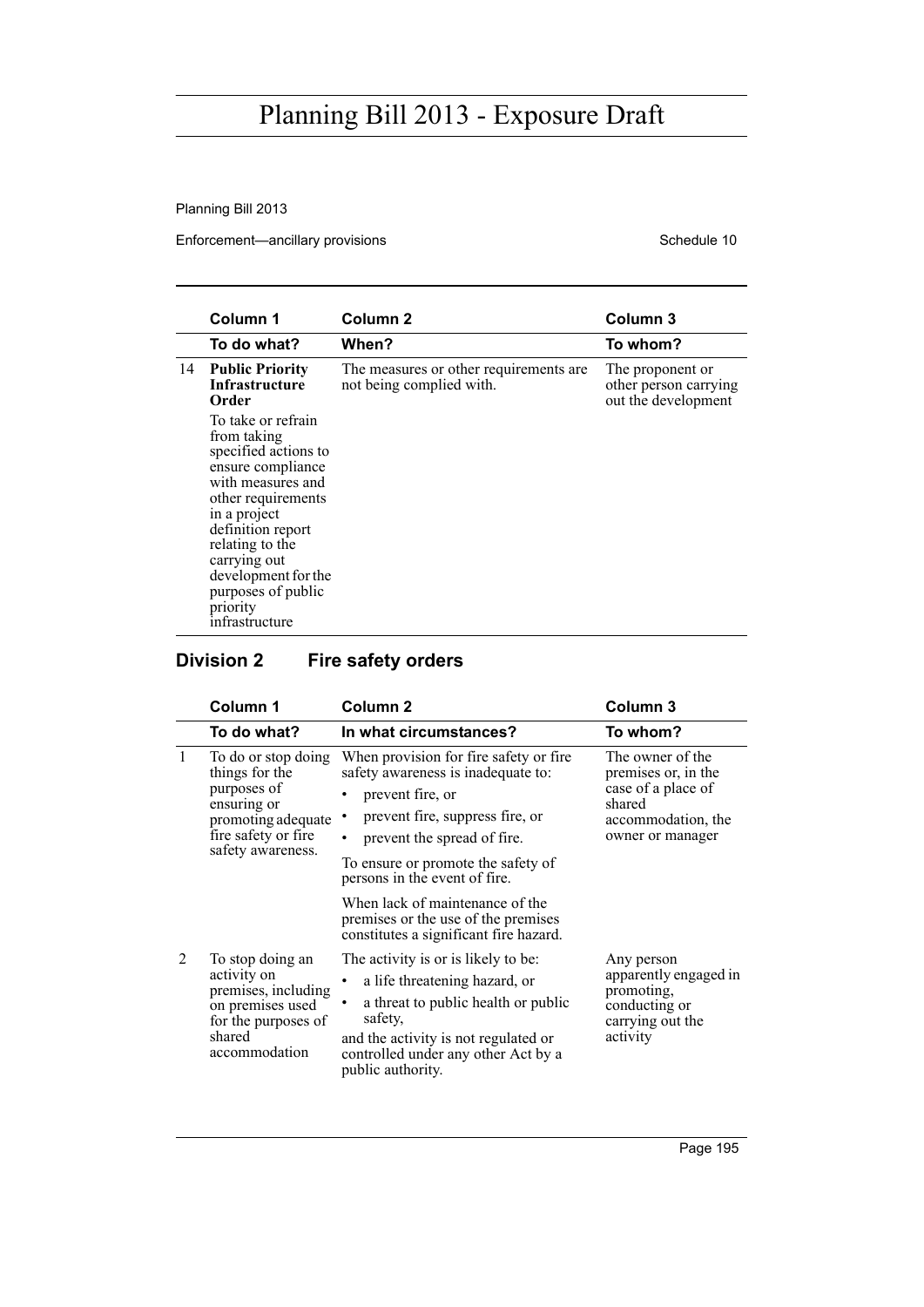Planning Bill 2013

Schedule 10 Enforcement—ancillary provisions

| Column 1                                                                                      | Column 2                                                                                            | Column 3   |
|-----------------------------------------------------------------------------------------------|-----------------------------------------------------------------------------------------------------|------------|
| To do what?                                                                                   | In what circumstances?                                                                              | To whom?   |
| To stop the use of<br>premises or to<br>evacuate premises,<br>or not to enter the<br>premises | When an order under item 1 or 2 above<br>has already been served and has not been<br>complied with. | Any person |

### **Division 3 Brothel closure orders**

| Column 1                                                                                                                                                                                                                                                                                                                                                                                                                                                                                                                                                                                                                                                                                                                                                                       | Column <sub>2</sub>                                                                                                                                                                                                                                                          | Column <sub>3</sub>                                                                                                                                                                                                                                                                                                                                               |
|--------------------------------------------------------------------------------------------------------------------------------------------------------------------------------------------------------------------------------------------------------------------------------------------------------------------------------------------------------------------------------------------------------------------------------------------------------------------------------------------------------------------------------------------------------------------------------------------------------------------------------------------------------------------------------------------------------------------------------------------------------------------------------|------------------------------------------------------------------------------------------------------------------------------------------------------------------------------------------------------------------------------------------------------------------------------|-------------------------------------------------------------------------------------------------------------------------------------------------------------------------------------------------------------------------------------------------------------------------------------------------------------------------------------------------------------------|
| To do what?                                                                                                                                                                                                                                                                                                                                                                                                                                                                                                                                                                                                                                                                                                                                                                    | In what circumstances?                                                                                                                                                                                                                                                       | To whom?                                                                                                                                                                                                                                                                                                                                                          |
| $\mathbf{1}$<br>To stop using premises as a<br>brothel, including to<br>specifically stop using the<br>premises for:<br>sexual acts or services<br>in exchange for<br>payment<br>massage services<br>٠<br>(other than genuine)<br>remedial or therapeutic<br>massage services) in<br>exchange for payment<br>adult entertainment<br>٠<br>involving nudity,<br>indecent acts or sexual<br>activity in exchange for<br>payment or ancillary to<br>other goods or services.<br>To prohibit using the<br>premises for any of the<br>above uses if those uses<br>are prohibited under the<br>local plan or require<br>planning approval and no<br>approval has been granted.<br>To comply with the<br>conditions of a planning<br>approval for the use of<br>premises as a brothel. | When premises are being used for<br>a purpose that is prohibited.<br>When premises are being used for<br>a purpose for which a planning<br>approval is required but has not<br>been obtained.<br>When premises are being used in<br>contravention of a planning<br>approval. | The owner of the<br>premises, or the<br>person using premises<br>for the purpose<br>specified in the order.<br>The person entitled to<br>act on a planning<br>approval who is<br>acting in<br>contravention of the<br>approval.<br>Any person<br>apparently in control<br>of, or managing, or<br>assisting in the<br>control or<br>management of, the<br>brothel. |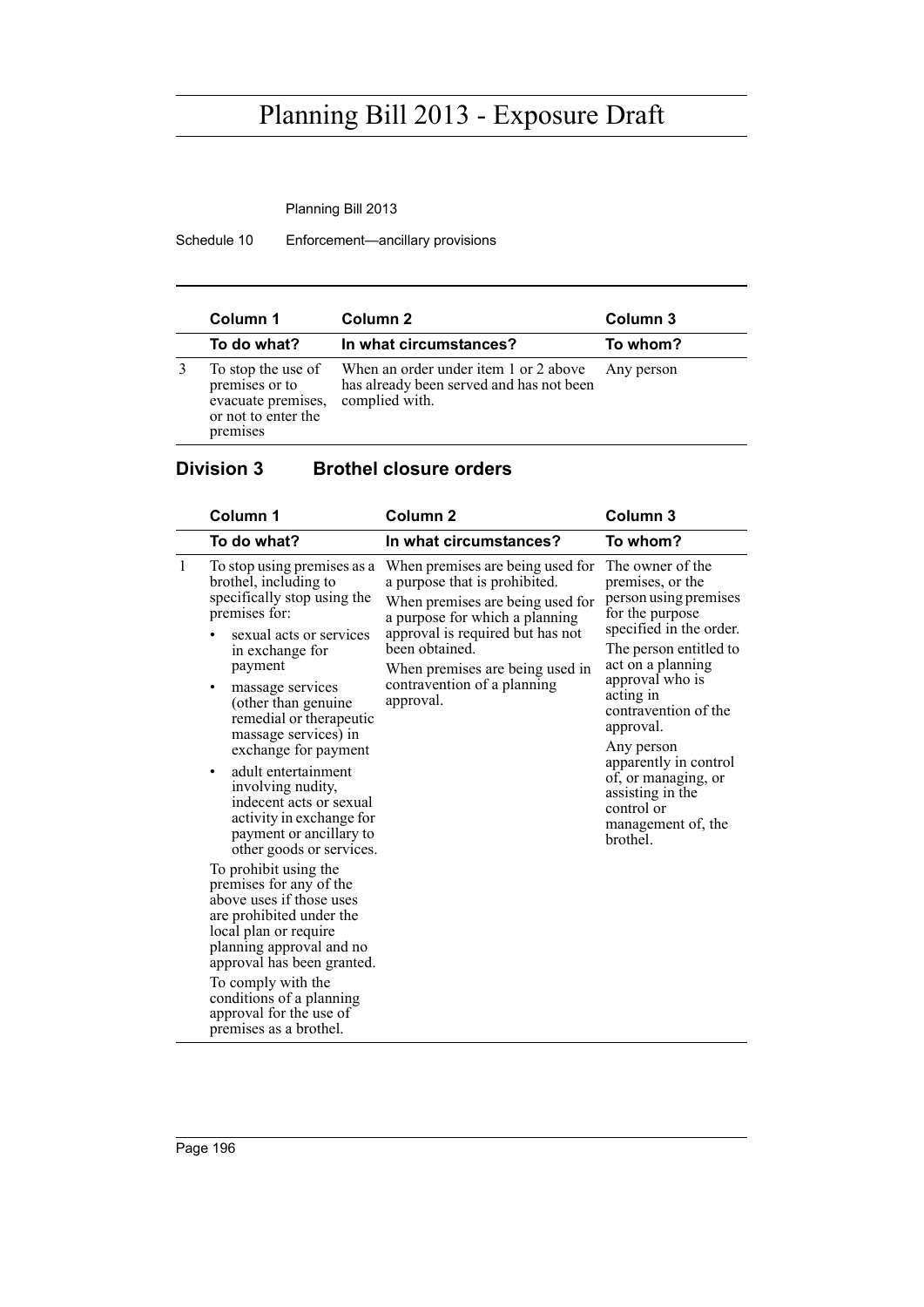Planning Bill 2013

Enforcement—ancillary provisions Schedule 10

### **Division 4 Provisions relating to development control orders**

#### **10.5 Order may specify standards and work that will satisfy those standards**  [cf ss 121P, 121R]

- (1) A relevant enforcement authority may give a development control order that does the following instead of specifying in the order the things the person to whom the order is given must do or refrain from doing:
	- (a) specifies the standard that the premises concerned are required to meet,
	- (b) indicates the nature of the work that, if carried out, would satisfy that standard.
- (2) The relevant enforcement authority may, in any such development control order, require the owner or occupier to prepare and submit to the relevant enforcement authority, within the period specified in the order, particulars of the work the owner or occupier considers necessary to make provision for such matters as may be so specified.
- (3) The relevant enforcement authority must, within 28 days after those particulars of work are submitted to the authority:
	- (a) accept the particulars without modification or with such modifications as the authority thinks fit, or
	- (b) reject the particulars.
- (4) If the relevant enforcement authority accepts the particulars of work without modification, the authority must as soon as possible order the owner to carry out that work.
- (5) If the relevant enforcement authority accepts the particulars of work with modifications or rejects the particulars, or if an owner fails to submit particulars of work as required under this clause, the authority must:
	- (a) prepare, within 3 months after the acceptance, rejection or failure, particulars of the work that the authority considers necessary to make provision for the matters specified in the order given to the owner, and
	- (b) order the owner to carry out that work.
- (6) An order under this clause is not invalid merely because of the failure of the relevant enforcement authority who gave the order to accept or reject any particulars of work or prepare particulars of any work within the period required to do so by this clause.
- (7) A relevant enforcement authority may recover from an owner as a debt the authority's expenses of preparing particulars of work under this clause.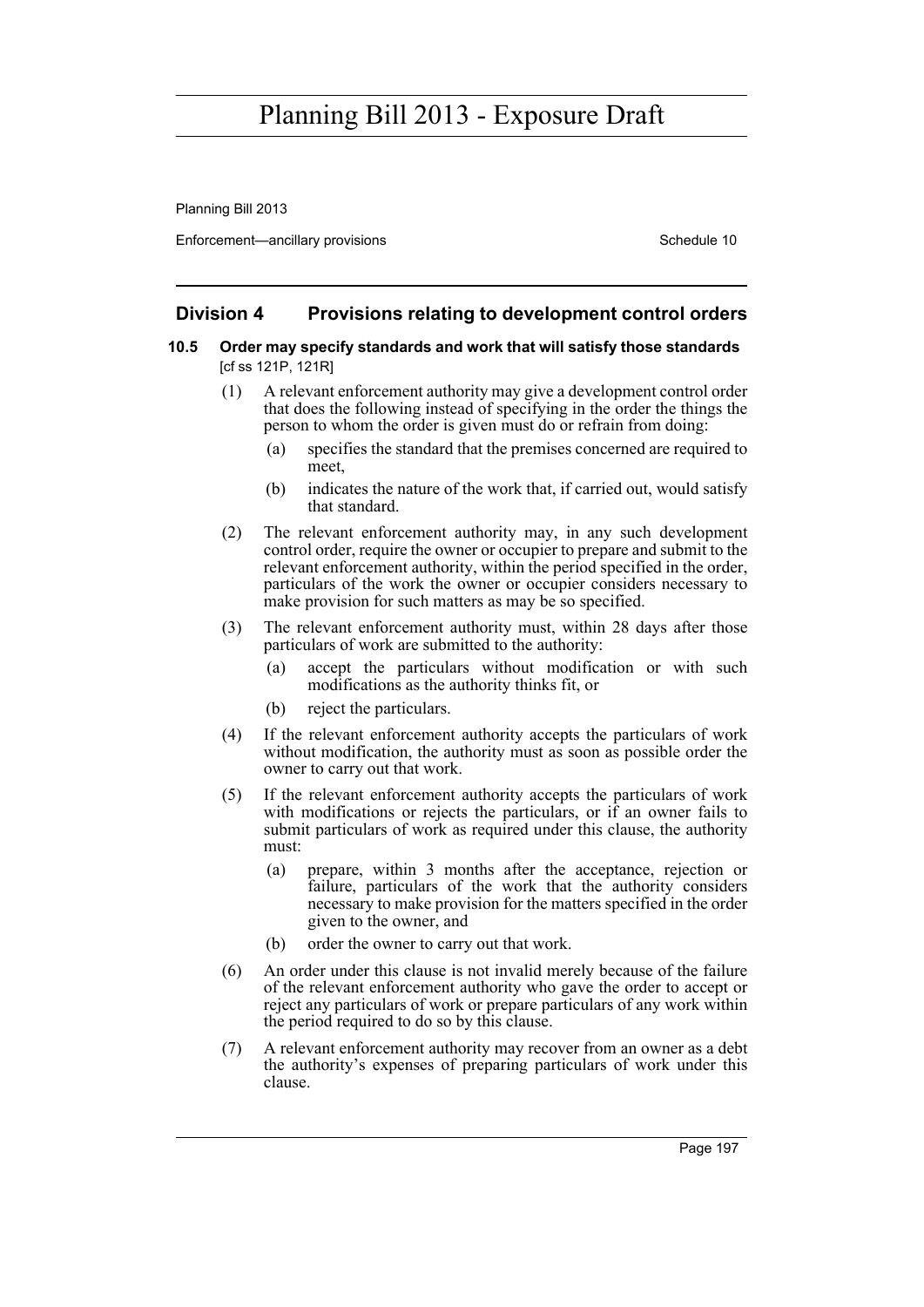Planning Bill 2013

Schedule 10 Enforcement—ancillary provisions

(8) An order under this clause forms part of the development control order to which it relates.

### **10.6 Orders that make or are likely to make residents homeless** [cf s 121G]

- (1) If a development control order will or is likely to have the effect of making a resident homeless, the relevant enforcement authority proposing to give the order must consider whether the resident is able to arrange satisfactory alternative accommodation in the locality.
- (2) If the resident is not able to arrange satisfactory alternative accommodation in the locality, the relevant enforcement authority must provide the resident with:
	- (a) information as to the availability of satisfactory alternative accommodation in the locality, and
	- (b) any other assistance that the person considers appropriate.

### **10.7 Orders affecting heritage items** [cf s 121S]

- (1) This clause applies to an item of the environmental heritage:
	- (a) to which an interim heritage order or listing on the State Heritage Register under the *Heritage Act 1977* applies or to which an order under section 136 of that Act applies, or
	- (b) that is identified as such an item in the planning control provisions of a local plan.
- (2) A relevant enforcement authority must not give a development control order in respect of an item of the environmental heritage until after the authority has considered the impact of the order on the heritage significance of the item.
- (3) A relevant enforcement authority must not give a development control order in respect of an item of the environmental heritage to which subclause  $(1)$  (a) applies until after the authority has given notice of the proposed order to the Heritage Council and has considered any submissions duly made by the Heritage Council.
- (4) The Heritage Council may, by instrument in writing, exempt a relevant enforcement authority from the requirements of subclause (3), either unconditionally or subject to conditions. Any such exemption may be varied or revoked by the Heritage Council by further instrument in writing.
- (5) The Heritage Council may make a submission about a proposed order:
	- (a) within 28 days after it is given notice by the relevant enforcement authority, or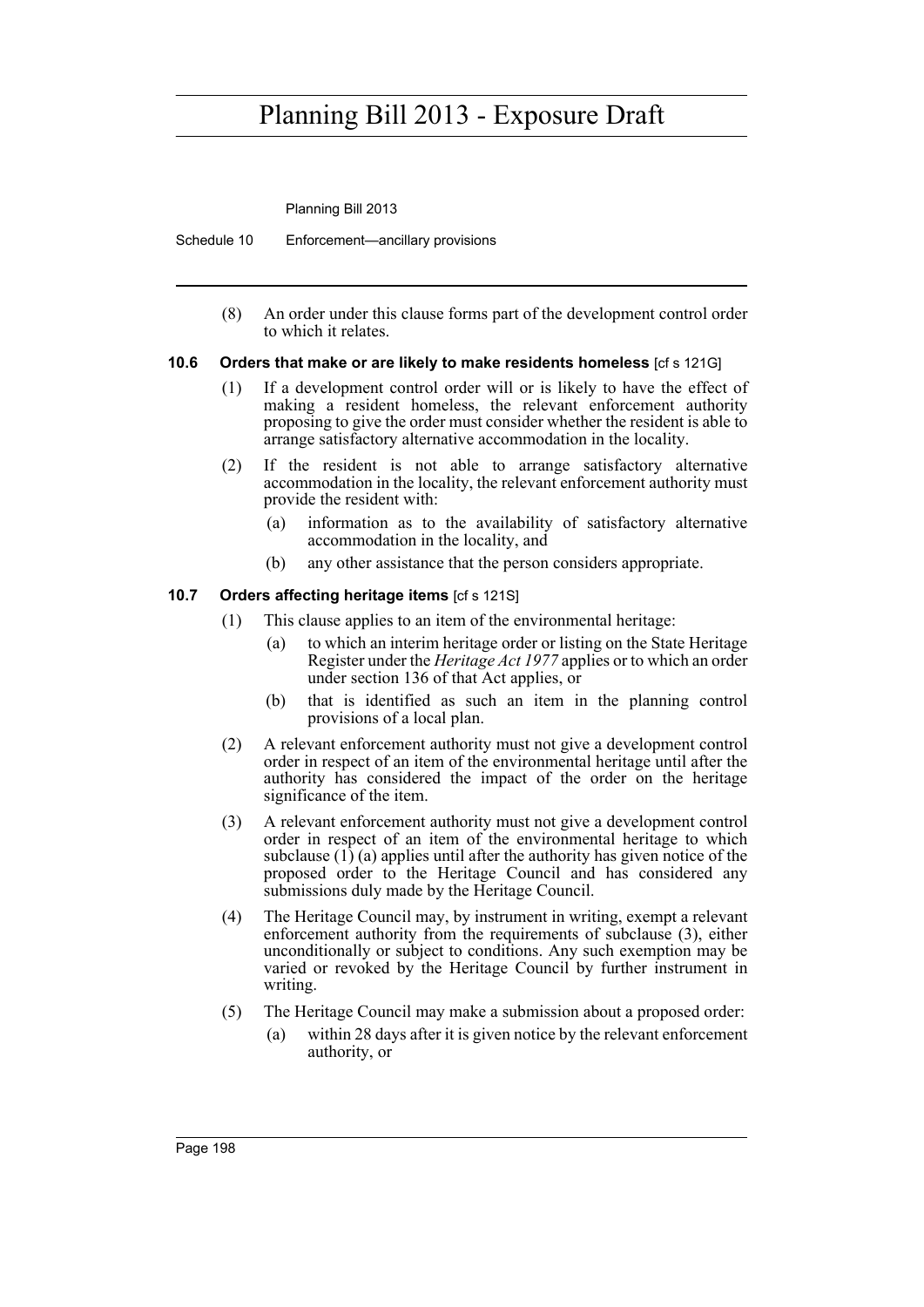Planning Bill 2013

Enforcement—ancillary provisions Schedule 10

- (b) if, within 28 days after it is given notice by the relevant enforcement authority, the Heritage Council requests that a joint inspection of the item be made, within 28 days after the joint inspection is made.
- (6) This clause does not apply to:
	- (a) a general order not to demolish or cease demolishing a building if given in an emergency, or
	- (b) [order No 8, 10 or 11 in the former Table], or
	- (c) a brothel closure order.

### **10.8 Giving and taking effect of orders** [cf ss 121N, 121U]

- (1) A development control order is given by serving a copy of the order on the person to whom it is addressed and takes effect from the time of service or a later time specified in the order.
- (2) The copy of the development control order is to be accompanied by a notice stating:
	- (a) that the person to whom the order is addressed may appeal to the Land and Environment Court against the order, and
	- (b) the period within which an appeal may be made.

#### **10.9 Reasons for orders to be given** [cf s 121L]

- (1) A relevant enforcement authority that gives a development control order must give the person to whom the order is addressed the reasons for the order
- (2) The reasons may be given in the development control order or in a separate instrument.
- (3) The reasons must be given when the development control order is given, except in an emergency. In an emergency, the reasons may be given the next working day.

### **Division 5 Process for giving orders**

#### **10.10 Natural justice requirements** [cf s 121D]

- (1) Before giving a development control order, a relevant authority must comply with clauses 10.6, 10.12 and 10.13 and Division 7.
- (2) Subclause (1) does not apply to the following development control orders:
	- (a) a general order (under item 2),
	- (b) a fire safety order (under item 2),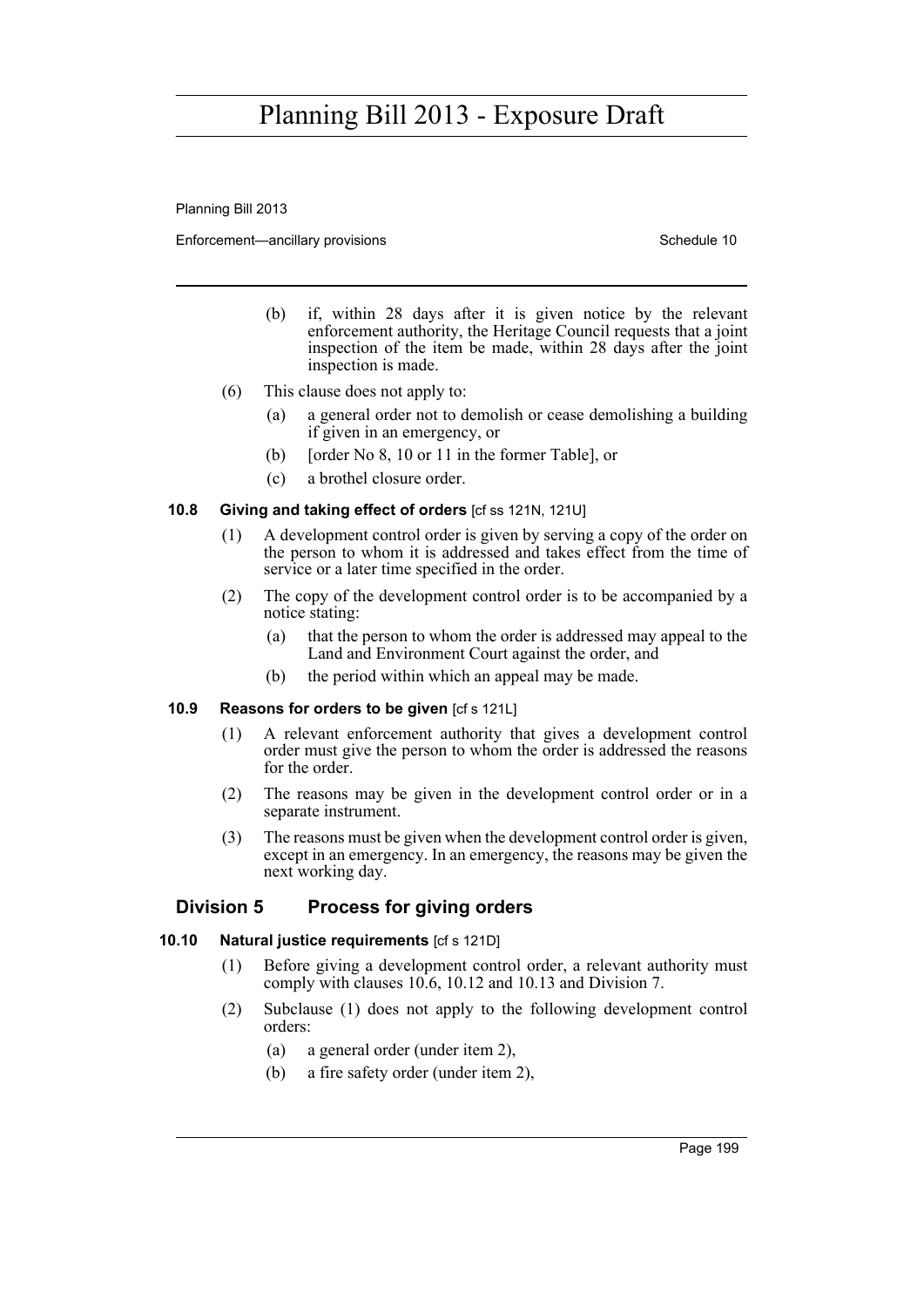Planning Bill 2013

Schedule 10 Enforcement—ancillary provisions

- (c) an order given, and expressed to be given, in an emergency,
- (d) an order given by the Minister or the Director-General in connection with public priority infrastructure or State infrastructure development.

**Note.** Division 8 has special provisions relating to fire safety orders and Division 9 has special provisions relating to brothel closure orders.

#### **10.11 Effect of compliance** [cf s 121E]

A relevant authority that complies with clauses 10.6, 10.12 and 10.13 and Division 7 is taken to have observed the rules of procedural fairness.

### **Division 6 Notices to be given**

#### **10.12 Notice to be given of proposed order to person who will be subject to order** [cf s 121H (1)–(3)]

- (1) Before giving a development control order, a relevant enforcement authority must give notice to the person to whom the proposed order is directed of the following:
	- (a) the intention to give the order,
	- (b) the terms of the proposed order,
	- (c) the period proposed to be specified as the period within which the order is to be complied with,
	- (d) that the person to whom the order is proposed to be given may make representations to the relevant enforcement authority as to why the order should not be given or as to the terms of or period for compliance with the order.
- (2) The notice may provide that the representations are to be made to the relevant authority or a nominated person on a nominated date, being a date that is reasonable in the circumstances of the case. In the case of a council this may be a specified committee of the council on a specified meeting date or to a specified employee of the council on or before a specified date.

#### **10.13 Notice to be given to other persons and bodies of proposed order** [cf s 121H (4) and  $(5)$ ]

#### (1) **Notice to other consent authorities**

If a council proposes to give a development control order in relation to development for which another person is the consent authority, the council must give the other person notice of its intention to give the order.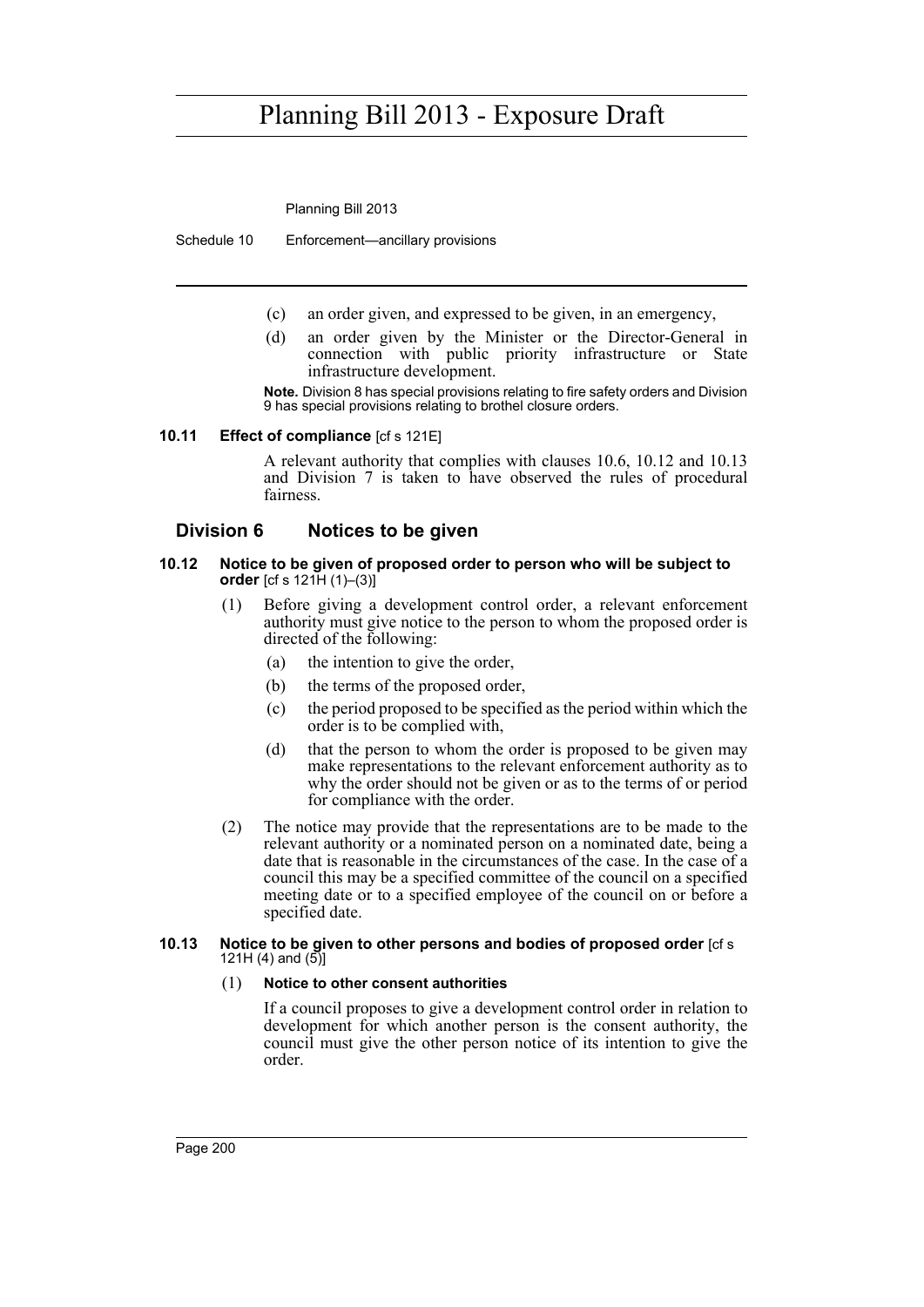Planning Bill 2013

Enforcement—ancillary provisions Schedule 10

### (2) **Notice to certifier**

If a council proposes to give a development control order in relation to building work or subdivision work for which the council is not the certifier, the council must give the certifier notice of its intention to give the order.

#### **10.14 Notice of fire safety orders to be given to Commissioner of Fire and Rescue NSW** [cf s 121ZB]

A relevant authority must immediately give notice to the Commissioner of Fire and Rescue NSW after giving a fire safety order.

### **10.15** Notice of giving of complete works order [cf s 121X]

A relevant authority must, on or as soon as practicable after the day on which the relevant authority gives a complete works order, send a copy of the order to:

- (a) such persons (if any) as are, in the opinion of the relevant authority, likely to be disadvantaged by the giving of the order, and
- (b) such persons (if any) as are referred to in the regulations for the purposes of this clause.

#### **10.16 Details of orders and notices to be given to councils** [cf s 121ZE]

- (1) A relevant authority (other than a council) who gives a notice or an order under this Part must immediately give a copy of the notice or order to the council.
- (2) The relevant authority, if requested by the council, must immediately inform the council whether or not the notice is outstanding or the order is in force and of any action proposed to be taken by the relevant authority in relation to the notice or order.

### **Division 7 Representations concerning proposed orders**

### **10.17 Making of representations** [cf s 121I]

- (1) A person who is given notice under clause 10.12 of the intention to give a development control order may make representations concerning the proposed order in accordance with the notice.
- (2) For the purpose of making the representations, the person may be represented by an Australian legal practitioner or agent.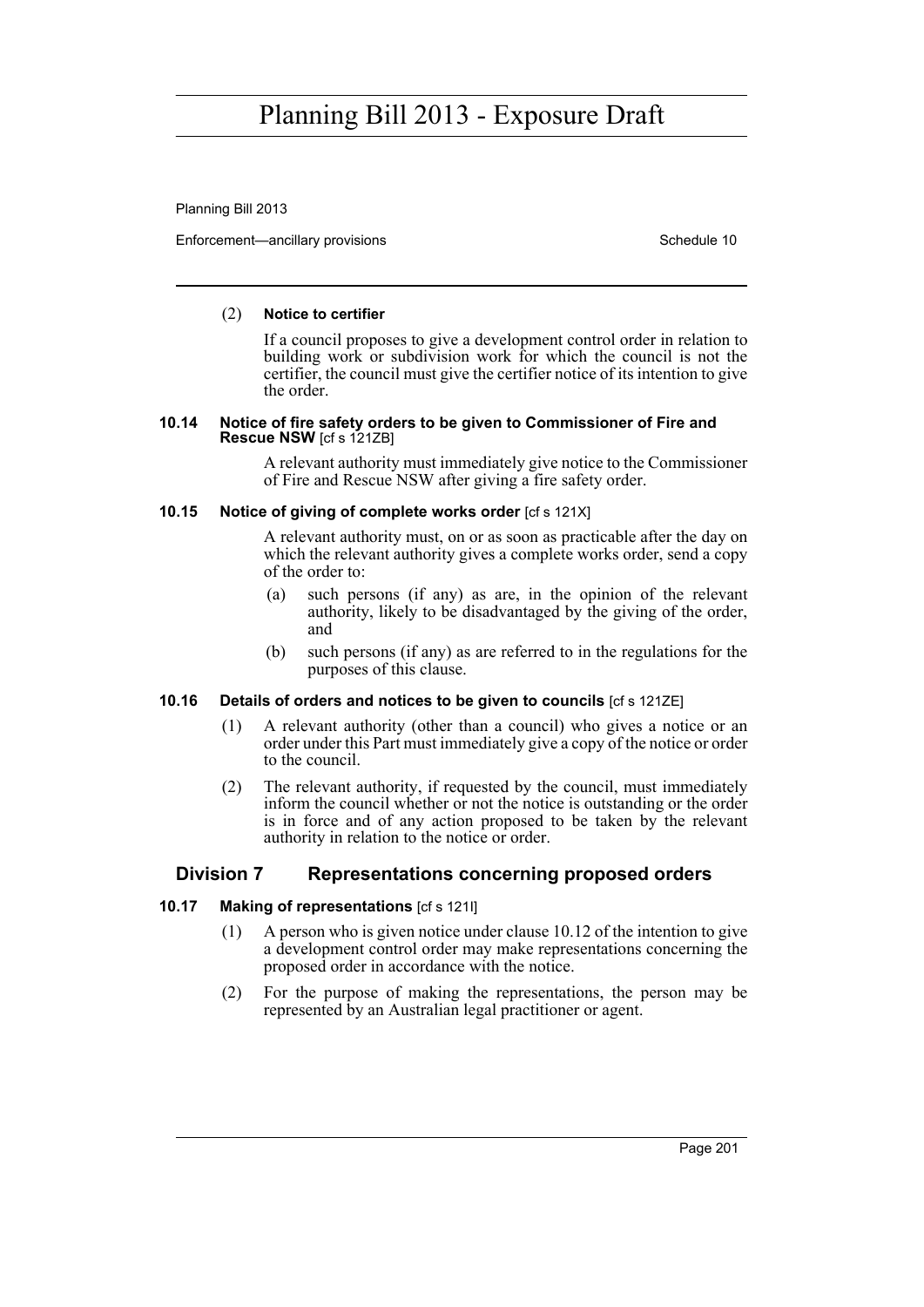Planning Bill 2013

Schedule 10 Enforcement—ancillary provisions

#### **10.18 Hearing and consideration of representations** [cf s 121J]

The relevant authority who intends to give the development control order or the nominated person is required to hear and to consider any representations made under this Division.

### **10.19 Procedure after hearing and consideration of representations** [cf s 121K]

- (1) After hearing and considering any representations made concerning the proposed development control order, the relevant authority or the nominated person may determine:
	- (a) to give an order in accordance with the proposed order, or
	- (b) to give an order in accordance with modifications made to the proposed order, or
	- (c) not to give an order.
- (2) If the determination is to give a development control order in accordance with modifications made to the proposed order, the relevant authority is not required to give notice under this Part of the proposed order as so modified.

### **Division 8 Special provisions relating to fire safety orders**

### **10.20 Powers of fire brigades** [cf s 121ZC]

- (1) An authorised fire officer who inspects a building in accordance with section 50 (Fire brigades inspection powers) of the *Planning Administration Act 2013* may give:
	- (a) a fire safety order (under item 1) if the order does not require the carrying out of any structural work to the premises concerned, or
	- (b) a fire safety order (under item 2) if the premises concerned are a place of shared accommodation, or
	- (c) a fire safety order (under item 3) if a person to whom an order under paragraph (a) or (b) is given has failed to comply with the order.
- (2) Clauses 10.6, 10.10, 10.12, 10.13 and 10.35 and Division 7 do not apply to a development control order given in accordance with this clause in circumstances which the authorised fire officer believes constitute an emergency or a serious risk to safety.
- (3) For the purpose of giving such a development control order, an authorised fire officer may exercise such of the powers of a relevant authority under this Part as are specified in the fire officer's authorisation under this clause.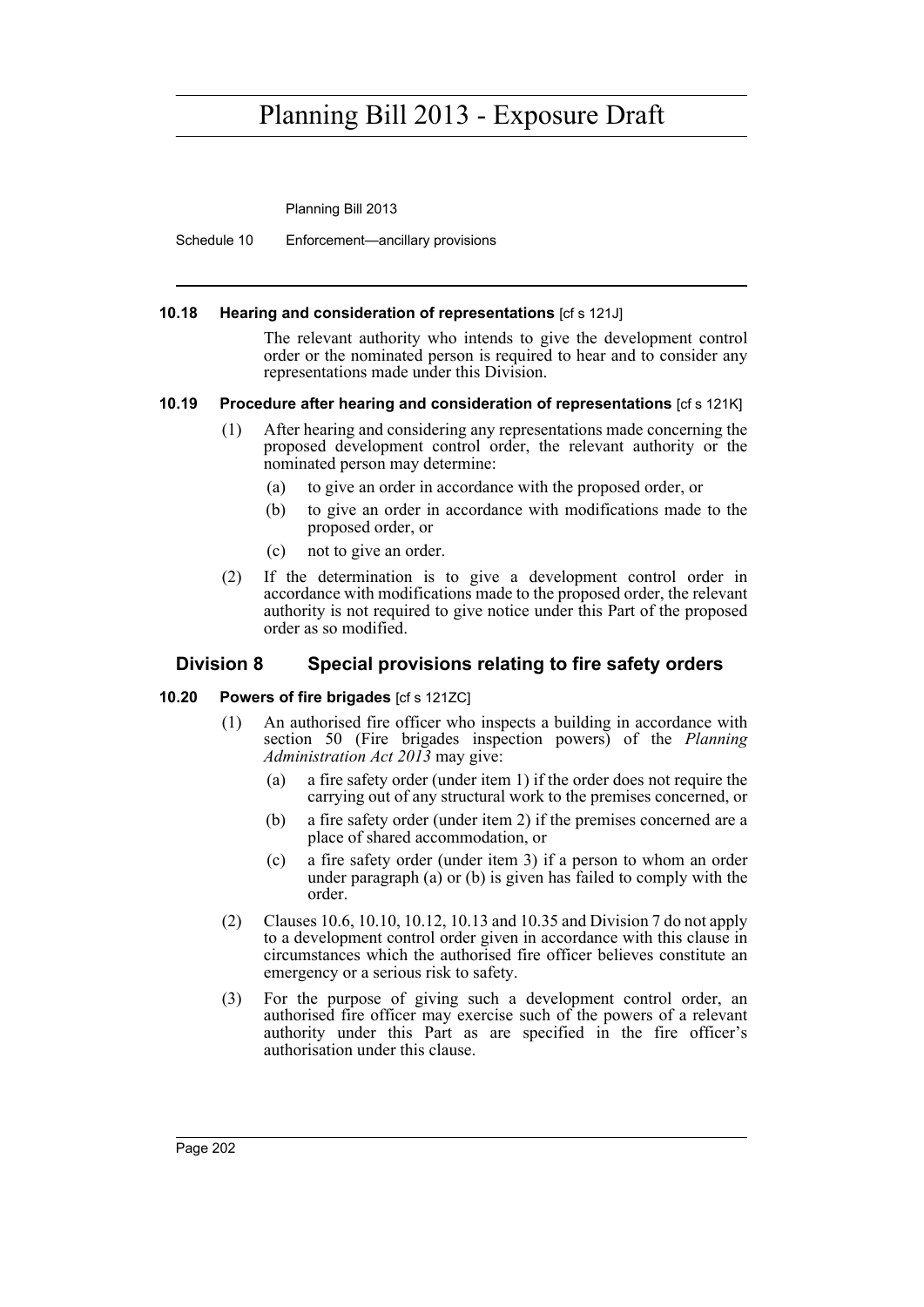Planning Bill 2013

Enforcement—ancillary provisions Schedule 10

- (4) In exercising a power under this Part, an authorised fire officer may be accompanied and assisted by a police officer.
- (5) An authorised fire officer must forward a copy of a development control order given in accordance with this clause to the relevant council.

### **10.21 Inspection reports by fire brigades** [cf s 121ZD]

- (1) If the Commissioner of Fire and Rescue NSW carries out an inspection of a building under section 50 (Fire brigades inspection powers) of the *Planning Administration Act 2013*, the Commissioner must furnish to the council of the area in which the building is located:
	- (a) a report of the inspection, and
	- (b) if of the opinion that adequate provision for fire safety has not been made concerning the building, such recommendations as to the carrying out of work or the provision of fire safety and fire-fighting equipment as the Commissioner considers appropriate.
- (2) A council must:
	- (a) table any report and recommendations it receives under this clause at the next meeting of the council, and
	- (b) at any meeting of the council held within 28 days after receiving the report and recommendations or at the next meeting of the council held after the tabling of the report and recommendations, whichever is the later, determine whether it will exercise its powers to give a fire safety order.
- (3) A reference in subclause (2) to a meeting of a council does not include a reference to a special meeting of the council unless the special meeting is called for the purpose of tabling any report and recommendations or making any determination referred to in that subclause.
- (4) A council must give notice of a determination under this clause to the Commissioner of Fire and Rescue NSW.

### **Division 9 Special provisions relating to brothel closure orders**

### **10.22 Interpretation** [cf s 121ZR]

- (1) In this Division: *brothel closure order* means a brothel closure order under Division 3.
- (2) This Division has effect despite any other provision of this Part. **Note.** Failure to comply with a brothel closure order is an offence (see section 10.7).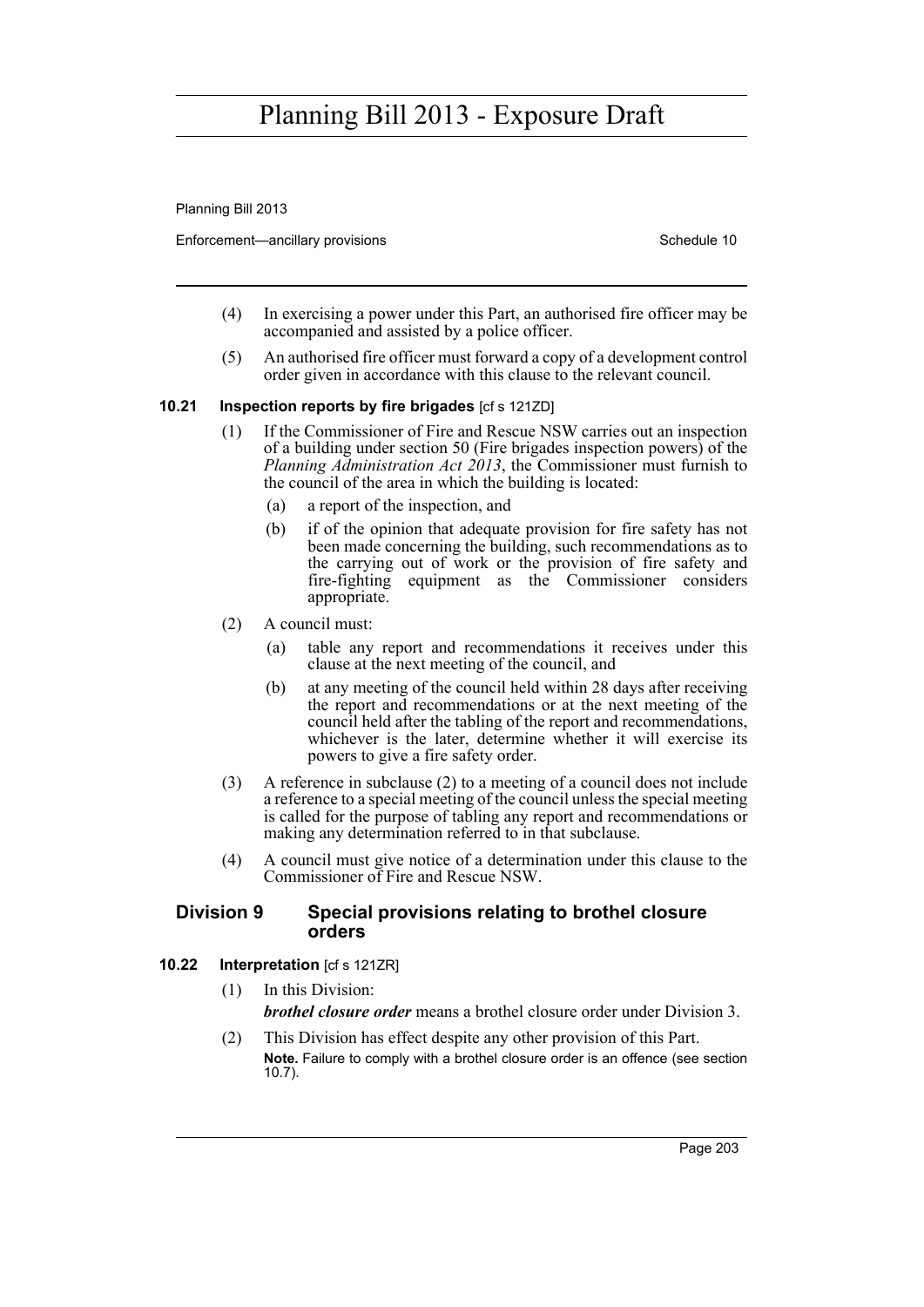Planning Bill 2013

Schedule 10 Enforcement—ancillary provisions

#### **10.23 Procedure relating to making of brothel closure orders**

#### (1) **Natural justice requirements not applicable**

A person who gives a brothel closure order is not required to comply with clauses 10.6, 10.12 and 10.13 and Division 7.

#### (2) **Additional prohibitions may be included**

A brothel closure order may also prohibit the use of the premises for specified related sex uses, if the use of the premises for the specified uses is a prohibited development or a development for which planning approval is required but has not been obtained.

#### (3) **Additional persons to whom order may be given**

In addition to any other person to whom a brothel closure order may be given, a brothel closure order may be given to any person apparently in control of or managing, or assisting in the control or management of, the brothel.

### **10.24 Compliance with brothel closure orders**

#### (1) **Period for compliance**

A brothel closure order must specify a period of not less than 5 working days within which the order must be complied with.

#### (2) **Defences**

It is a sufficient defence to a prosecution for an offence that arises from a failure to comply with a brothel closure order if the defendant satisfies the court that:

- (a) in a case where the defendant is the owner of the premises, the defendant has taken all reasonable steps to evict the persons operating the brothel or using the premises for the specified related sex uses, or
- (b) in all cases, the defendant has taken all reasonable steps to prevent the use of the premises as a brothel or for the specified related sex uses.

#### **10.25 Appeals**

Regulations may be made for or with respect to the following matters:

- (a) the conferral of jurisdiction on the Local Court with respect to appeals against brothel closure orders,
- (b) removing the right to appeal under Part 9 if an appeal is made to the Local Court against a brothel closure order under the regulations,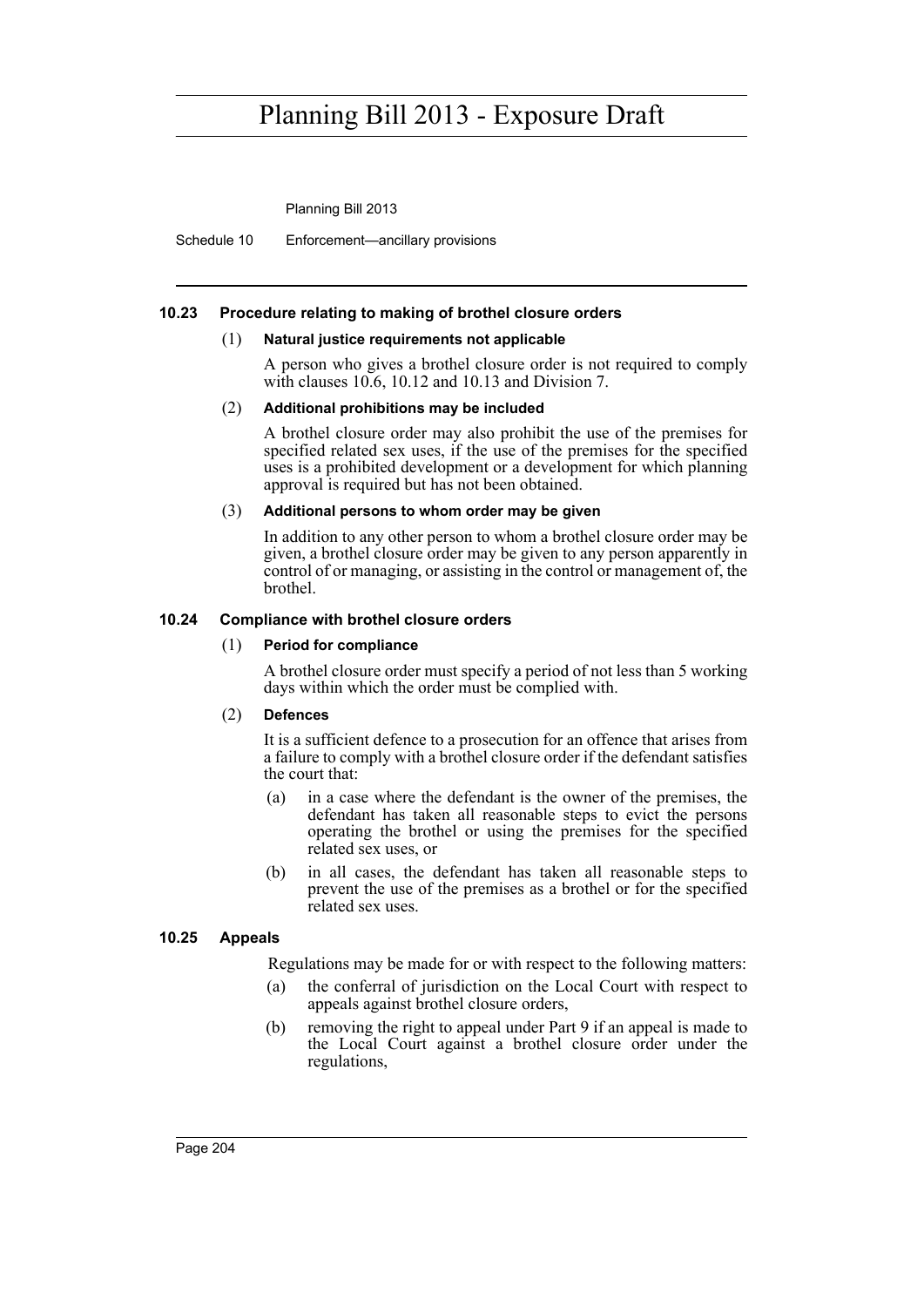Planning Bill 2013

Enforcement—ancillary provisions Schedule 10

- (c) the conferral of jurisdiction on the Land and Environment Court with respect to appeals from decisions of the Local Court on appeals against brothel closure orders,
- (d) the modification of provisions of the *Crimes (Appeal and Review) Act 2001* for the purposes of appeals referred to in paragraph (c).

### **Division 10 Modification and revocation of orders**

### **10.26 Modification of orders** [cf s 121ZF]

- (1) A relevant authority who gives a development control order may, at any time, modify the order (including a modification of the period specified for compliance with the order).
- (2) Except in the case of a development control order given by the Minister or the Director-General, a modification may only be made if the person to whom the order is given agrees to that modification.

#### **10.27 Revocation of orders** [cf s 121ZG]

- (1) A development control order given by the Minister may be revoked by the Minister at any time, and an order given by the Director-General may be revoked by the Minister or the Director-General at any time.
- (2) A development control order given by a consent authority may be revoked by the consent authority at any time.
- (3) A development control order given by a council may be revoked by the council at any time.
- (4) A development control order given by an authorised fire officer may be revoked by an authorised fire officer at any time.

### **10.28 Minister may revoke or modify a council's order** [cf s 121ZH]

- (1) The Minister may revoke or modify a development control order given by a council.
- (2) Notice of the revocation or modification must be given to the council and the person to whom the development control order was given.
- (3) The revocation or modification takes effect from the date specified in the Minister's notice. The date may be the date on which the order was given by the council or a later date.
- (4) The Minister may prohibit a council from re-making a development control order that is revoked or modified under this clause, totally or within such period or except in accordance with such terms and conditions (if any) as the Minister may specify.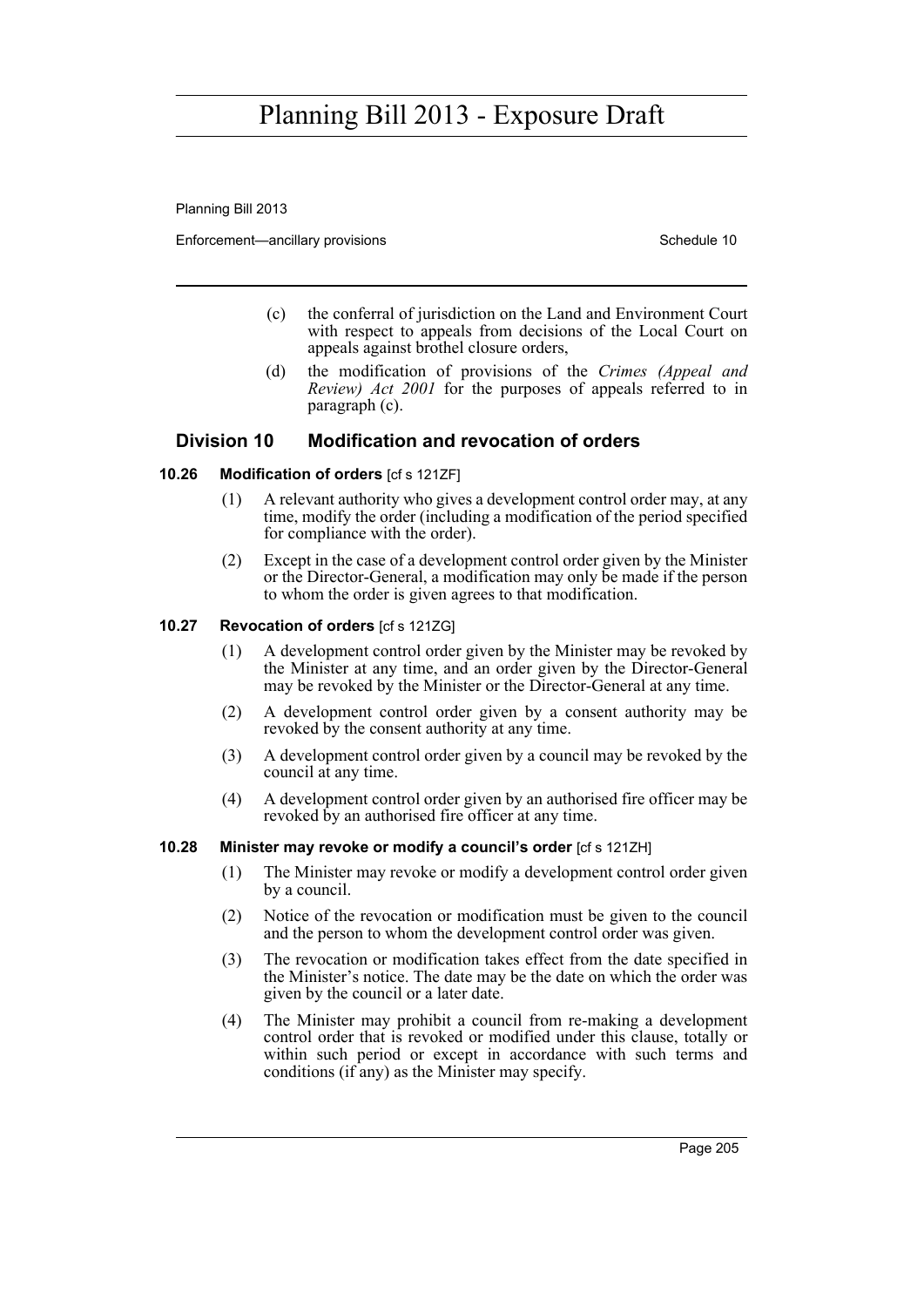Planning Bill 2013

Schedule 10 Enforcement—ancillary provisions

(5) Notice of a prohibition may be given in the same notice as notice of the revocation or modification of a development control order or in a separate notice.

### **10.29 Limitation on Minister's orders** [cf s 121ZI]

The Minister must not take any action under clause 10.28 that is inconsistent with, or has the effect of revoking or modifying, a development control order given by the council unless the Minister is of the opinion that:

- (a) it is necessary because of an emergency, or
- (b) it is necessary because of the existence or reasonable likelihood of a serious risk to health or safety, or
- (c) the order relates to a matter of [State or regional significance], or
- (d) the order relates to a matter in which the intervention of the Minister is necessary in the public interest.

### **Division 11 Effect of orders and compliance with orders**

### **10.30 Effect of order on successors in title** [cf s 121Y]

A development control order given to a person binds any person claiming through or under or in trust for or in succession to the person or who is a subsequent owner or occupier to the person, as if the order had been given to that person.

### **10.31 Period for compliance with order** [cf s 121M]

- (1) A development control order must specify a reasonable period within which the terms of the order are to be complied with.
- (2) However, a development control order may require immediate compliance with its terms in circumstances which the person who gives the order believes constitute a serious risk to health or safety or an emergency.

### **10.32 Continuing effect of orders** [cf s 121ZQ]

- (1) A development control order that specifies a time by which, or period within which, the order must be complied with continues to have effect until the order is complied with even though the time has passed or the period has expired.
- (2) This clause does not apply to the extent that any requirement under a development control order is revoked.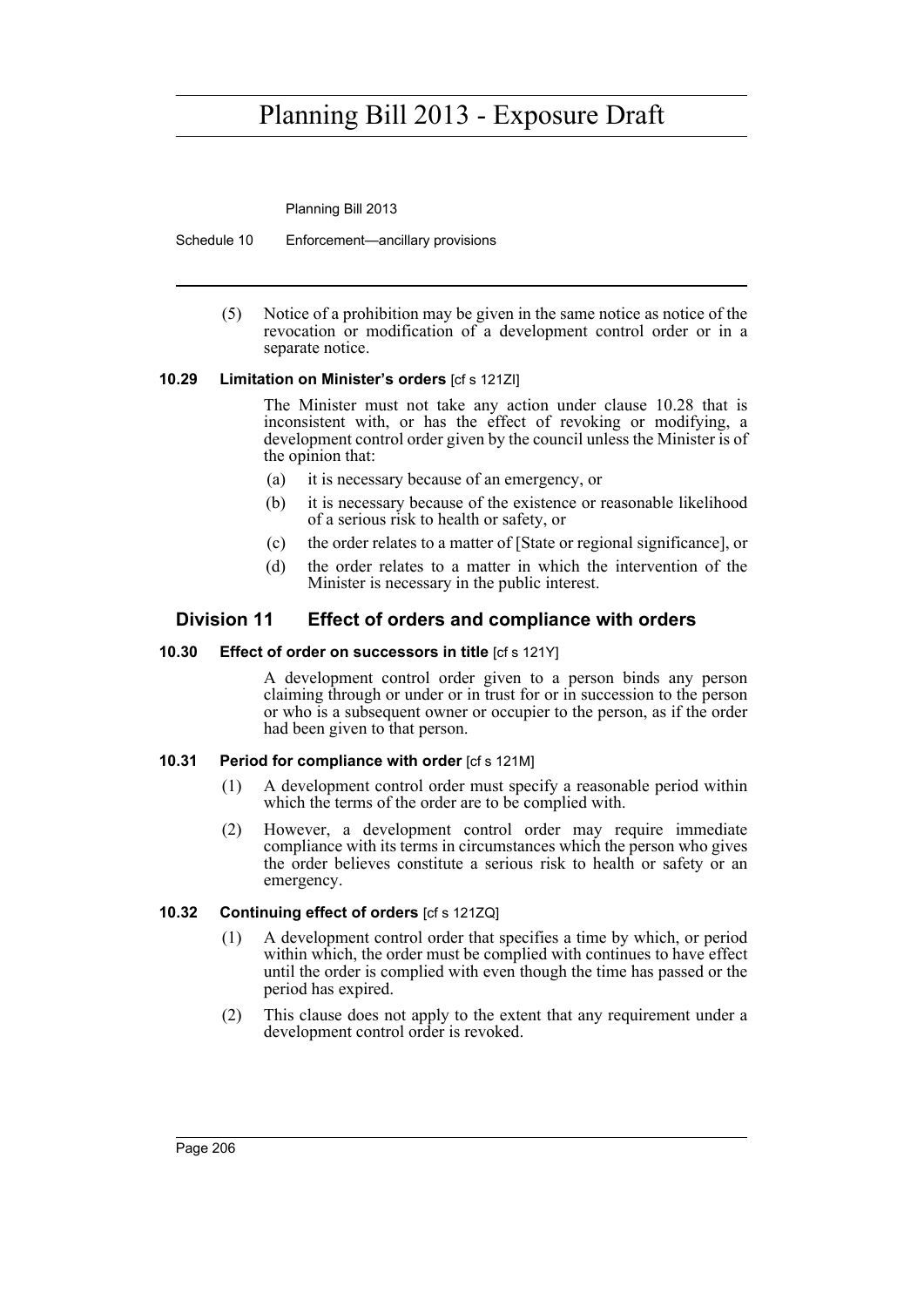Planning Bill 2013

Enforcement—ancillary provisions Schedule 10

#### **10.33 Development consent or approval not required to comply with order** [cf s 121O]

A person who carries out work in compliance with a requirement of a development control order does not have to make an application under this Act for consent or approval to carry out the work.

#### **10.34 Compliance with order under Division 4** [cf s 121Q]

A person complies with a requirement of an order under clause 10.5 (2) by submitting to the relevant authority who gives the order such matters as the person would be required to submit if applying to a consent authority for development consent to carry out the work.

#### **10.35 Compliance with orders by occupiers or managers** [cf s 121Z]

If an occupier or manager complies with a development control order, the occupier or manager may (unless the occupier or manager has otherwise agreed):

- (a) deduct the cost of so complying (together with interest at the rate currently prescribed by the Supreme Court rules in respect of unpaid judgment debts) from any rent payable to the owner, or
- (b) recover the cost (and that interest) from the owner as a debt in any court of competent jurisdiction.

#### **10.36 Occupier of land may be required to permit owner to carry out work [cfs]** 121ZA]

- (1) A relevant authority who gives a development control order may order the occupier of any land to permit the owner of the land to carry out specified work on the land, being work that is, in the relevant authority's opinion, necessary to enable the requirements of this Act or the regulations or of any development control order to be complied with.
- (2) An occupier of land on whom such an order is served must, within 2 days after the order is served, permit the owner to carry out the work specified in the order.
- (3) If an order under this clause is in force, the owner of the land concerned is not guilty of an offence arising from his or her failure to comply with the requirements of this Act or the regulations, or of any development control order, that is caused by the occupier of the land refusing to permit the owner to carry out the work specified in the order.
- (4) Subclause (3) applies only if the owner of the land satisfies the Court that the owner has, in good faith, tried to comply with the requirements concerned.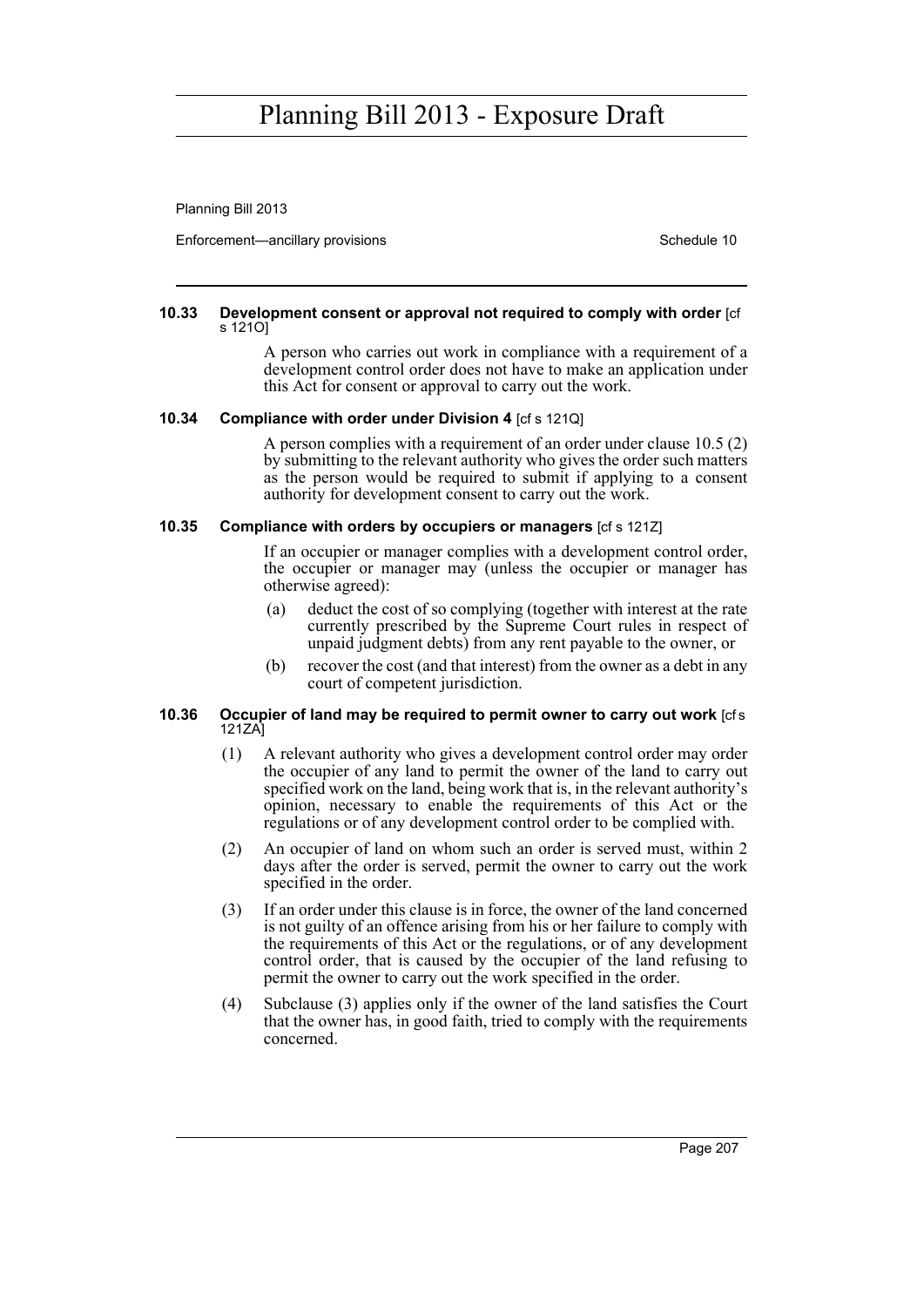Planning Bill 2013

Schedule 10 Enforcement—ancillary provisions

#### **10.37 Failure to comply with order—carrying out of work by consent authority**  [cf s 121ZJ (1) and (10)–(12)]

- (1) A relevant authority who gives a development control order may do all such things as are necessary or convenient to give effect to the terms of the order (including the carrying out of any work required by the order) if the person to whom the order was given fails to comply with the terms of the order.
- (2) The relevant authority may exercise the relevant authority's functions under this clause irrespective of whether the person required to comply with the order has been prosecuted for an offence against this Act.
- (3) In any proceedings before the Land and Environment Court that are brought by a relevant authority who gave a development control order to a person as a result of the person's failure to comply with the order, the Court may, at any stage of the proceedings, order the relevant authority to exercise the relevant authority's functions under this clause. Having made such an order, the Court may continue to hear and determine the proceedings or may dismiss the proceedings.
- (4) If the Minister or the Director-General gave the development control order, the Minister's or Director-General's functions under this clause may be exercised by the Planning Ministerial Corporation.

### **10.38 Recovery of expenses by relevant authority for carrying out work**

- (1) If a relevant authority takes action under clause 10.37 to give effect to a development control order by demolishing a building, the relevant authority may remove any materials concerned.
- (2) The relevant authority may sell those materials but only if the relevant authority's expenses in giving effect to the terms of the development control order are not paid to the relevant authority within 14 days after removal of the materials.
- (3) If the proceeds of such a sale exceed the expenses incurred by the relevant authority in relation to the demolition and the sale, the relevant authority:
	- (a) may deduct out of the proceeds of the sale an amount equal to those expenses, and
	- (b) must pay the surplus to the owner on demand.
- (4) If the proceeds of sale do not exceed those expenses, the relevant authority:
	- (a) may retain the proceeds, and
	- (b) may recover the deficiency (if any) together with the relevant authority's costs of recovery from the owner as a debt.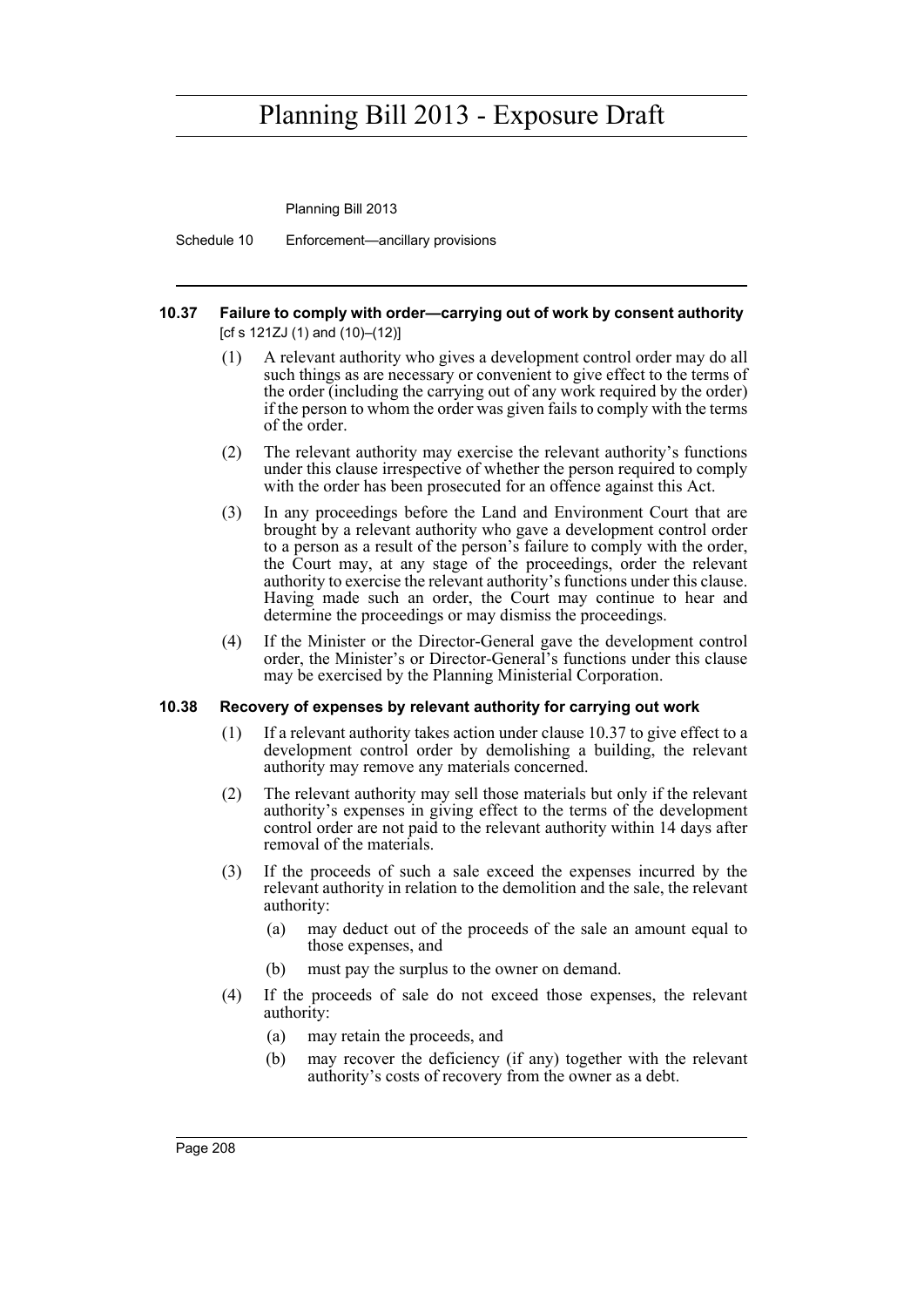Planning Bill 2013

Enforcement—ancillary provisions Schedule 10

- (5) Materials removed that are not saleable may be destroyed or otherwise disposed of.
- (6) A relevant authority who carries out work under clause 10.37 in relation to development for which an amount of security has been provided to the relevant authority:
	- (a) may be recompensed for the work from the security if the security is more than the costs of carrying out the work, and
	- (b) must pay any surplus remaining to the person entitled to it on demand.
- (7) Any expenses incurred under this clause by a relevant authority who gave a development control order, together with all associated costs, may be recovered by the relevant authority in any court of competent jurisdiction as a debt due to the relevant authority by the person required to comply with the order.
- (8) The expenses are to be reduced by the amount of any proceeds of any sale under this clause or the amount of any security provided in respect of development to which the order relates.
- (9) Nothing in this clause affects the owner's right to recover any amount from any lessee or other person liable for the expenses concerned.
- (10) The recovery of costs and expenses by a relevant authority under this clause does not include the costs and expenses of court proceedings, but nothing in this clause prevents the relevant authority from receiving costs as between party and party in respect of those proceedings.

### **10.39 Enforcement by order of the Court**

- (1) If a person fails to comply with a development control order in relation to an activity carried on at any premises, the Land and Environment Court may, on the application of the person who gave the order, make an order (an *enforcement order*) directing the person to whom the order was given, the owner or occupier of the premises or a person managing or apparently engaged in carrying on the activity to take specified action for the enforcement of the development control order.
- (2) An enforcement order may only be made if the Court is satisfied that the carrying on of the activity has caused or is likely to cause a significant adverse impact on public amenity, health or safety.
- (3) In determining whether to make a utilities order, the Court is to take into consideration the following matters:
	- (a) the effects of the failure to comply with the development control order,
	- (b) the uses of the premises,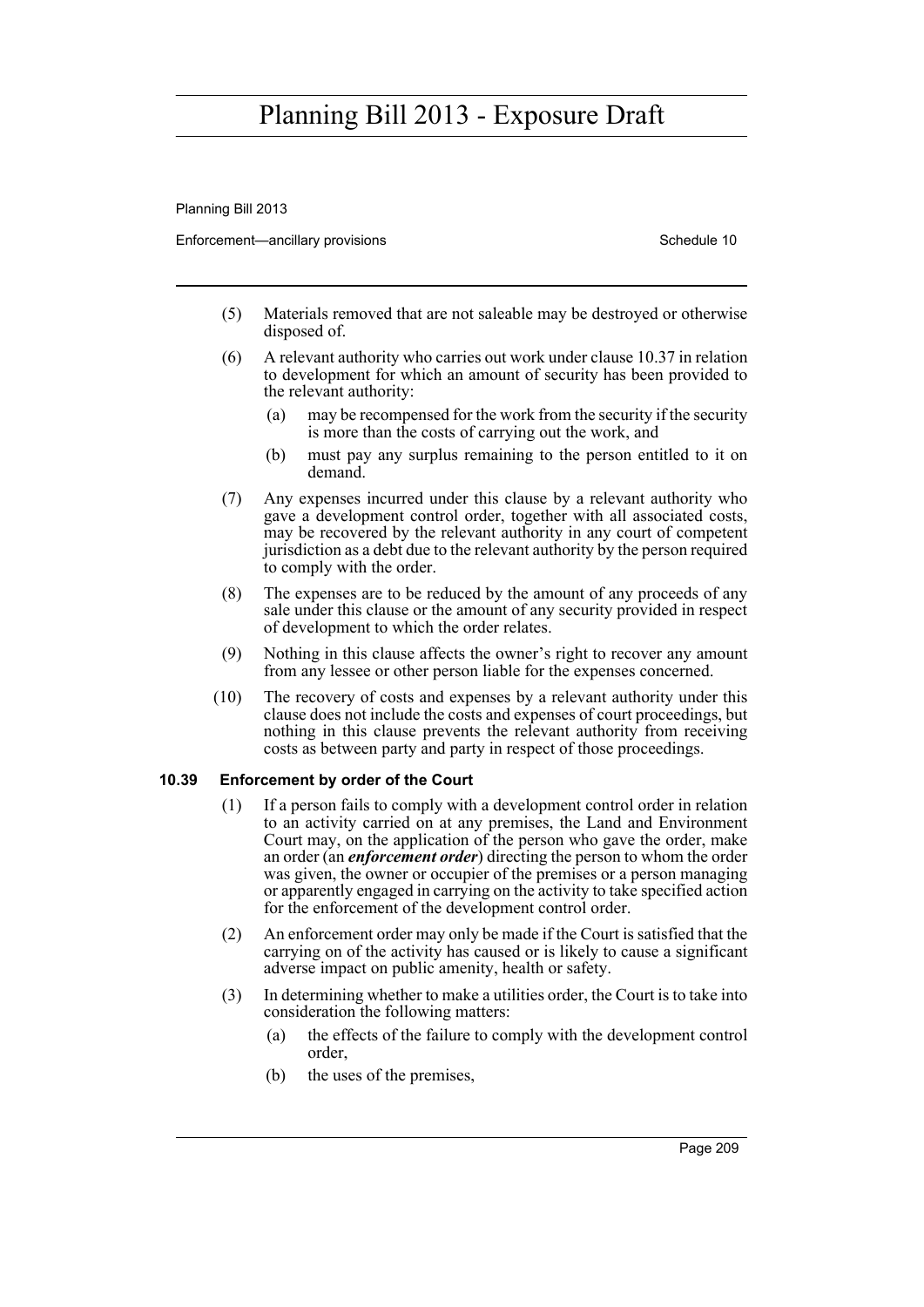Planning Bill 2013

Schedule 10 Enforcement—ancillary provisions

- (c) the impact of the order on the owner, occupier or other users of the premises (and in particular whether appropriate alternative accommodation is available for persons who may not be able to continue to reside at the premises because of the order),
- (d) whether the health or safety of any person, or of the public, will be adversely affected by the order,
- (e) any other matter the Court thinks appropriate.
- (4) An enforcement order may apply to all or any part of those activities.
- (5) An enforcement order ceases to have effect on the date specified in order.
- (6) An application for an enforcement order must not be made unless not less than 7 days notice of the proposed application is given to the following persons:
	- (a) any person to whom the development control order was given,
	- (b) any owner or occupier of the premises.
- (7) An owner or occupier of premises who is affected by an application for an enforcement order is entitled to be heard and represented in proceedings for the order.
- (8) No compensation is payable to any person for any damage or other loss suffered by that person because of the making or operation of an enforcement order or this clause.
- (9) The Land and Environment Court may make an enforcement order when it determines an appeal against a development control order, if subclause (6) has been complied with.

#### **10.40 Enforcement of orders by cessation of utilities** [cf s 121ZS]

- (1) This clause applies in relation to a failure to comply with any of the following development control orders:
	- (a) a brothel closure order,
	- (b) a stop use order in respect of such classes of residential, tourist or other development as are prescribed by the regulations.
- (2) In this clause, the *Court* means the Land and Environment Court and, in relation to a brothel closure order, includes the Local Court.
- (3) If a person fails to comply with a development control order to which this clause applies, the Court may, on the application of the person who gave the order, make an order (a *utilities order*) directing that a provider of water, electricity or gas to the premises concerned cease to provide those services.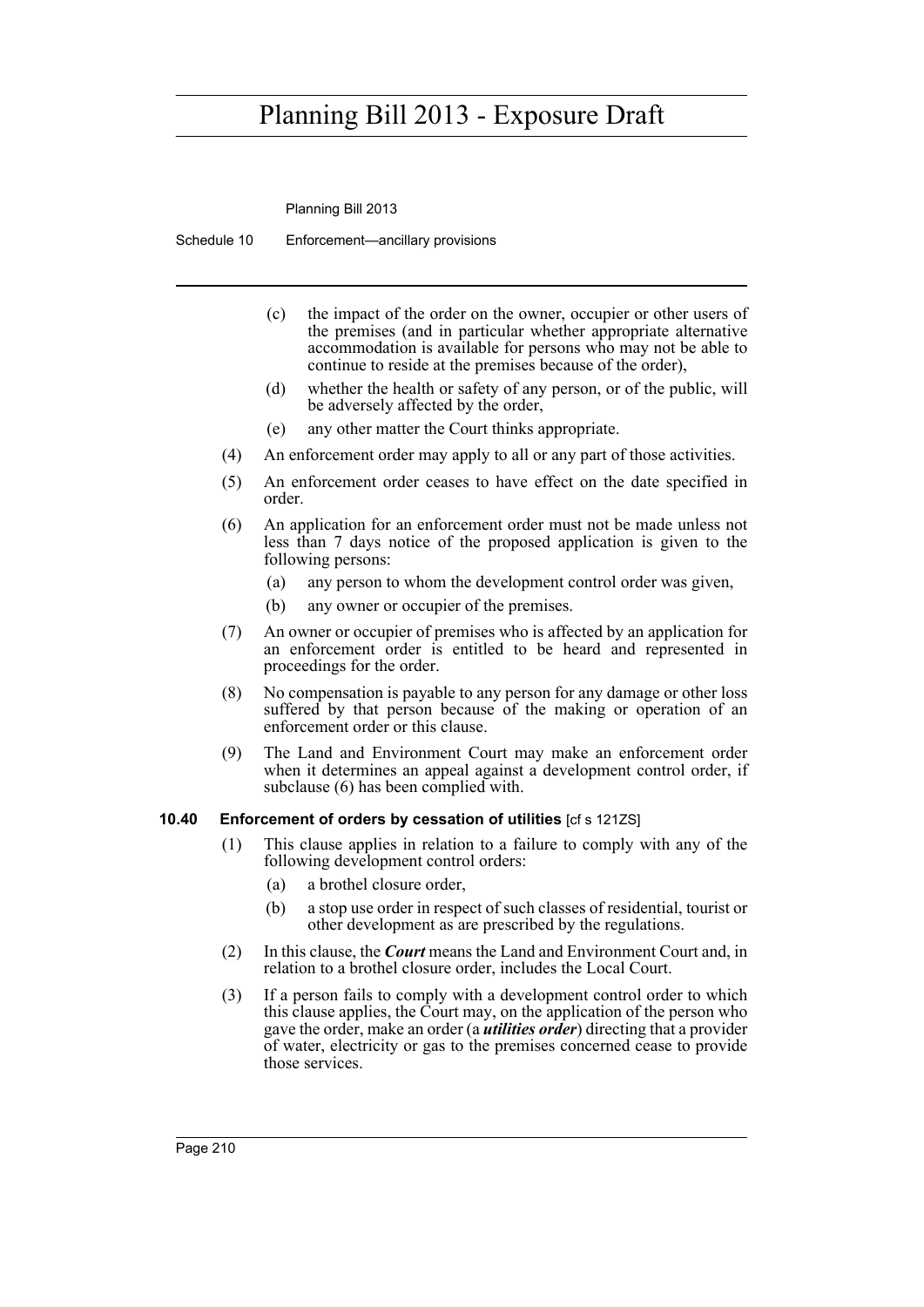Planning Bill 2013

Enforcement—ancillary provisions Schedule 10

- (4) A utilities order is not to be made in respect of a failure to comply with a development control order that is a stop use order unless the Court is satisfied that the failure has caused or is likely to cause a significant adverse impact on health, safety or public amenity.
- (5) A utilities order may apply to the whole or part of premises.
- (6) A utilities order ceases to have effect on the date specified in the utilities order, or 3 months after the order is made, whichever occurs first.
- (7) An application for a utilities order must not be made unless not less than 7 days notice of the proposed application is given to the following persons:
	- (a) any person to whom the development control order was given,
	- (b) any provider of water, electricity or gas to the premises who is affected by the application,
	- (c) any owner or occupier of the premises.
- (8) An owner or occupier of premises, or a provider of water, electricity or gas to premises, who is affected by an application for a utilities order is entitled to be heard and represented in proceedings for the order.
- (9) In determining whether to make a utilities order, the Court is to take into consideration the following matters:
	- (a) the effects of the failure to comply with the development control order,
	- (b) the uses of the premises,
	- (c) the impact of the order on the owner, occupier or other users of the premises,
	- (d) whether health, safety or public amenity will be adversely affected by the order,
	- (e) any other matter the Court thinks appropriate.
- (10) A utilities order must not be made for premises, or any part of premises, used for residential purposes unless the regulations authorise the making of a utilities order.
- (11) A provider of water, electricity or gas must comply with a utilities order, despite any other law or agreement or arrangement applying to the provision of water, electricity or gas to the premises, or part of premises, concerned.
- (12) No compensation is payable to any person for any damage or other loss suffered by that person because of the making or operation of a utilities order or this clause.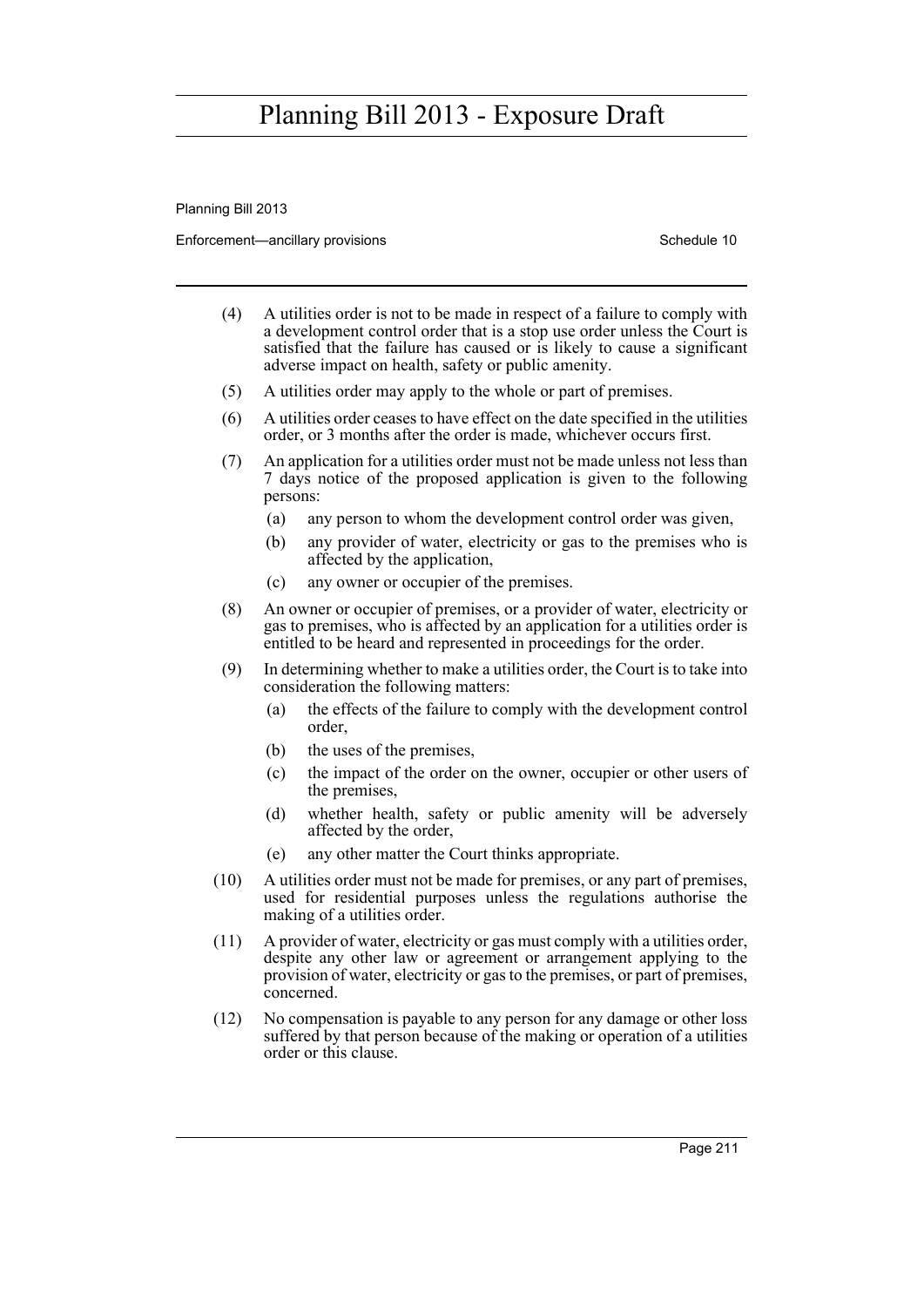Planning Bill 2013

Schedule 10 Enforcement—ancillary provisions

- (13) A provider of water, electricity or gas must not, during a period that a utilities order is in force in relation to premises, or part of premises, require payment for the provision of water, electricity or gas services to the premises or part of premises (other than services related to the implementation of the order).
- (14) The Court may make a utilities order when it determines an appeal against a development control order, if subclauses (7) and (8) have been complied with.

### **Division 12 Compliance costs notices**

### **10.41 Compliance cost notices** [cf s 121CA]

- (1) A relevant authority who gives a development control order to a person may also serve a compliance cost notice on the person.
- (2) A *compliance cost notice* is a notice in writing requiring the person on whom it is served to pay all or any reasonable costs and expenses incurred by the relevant authority in connection with:
	- (a) monitoring action under the development control order, and
	- (b) ensuring that the development control order is complied with, and
	- (c) any costs or expenses relating to an investigation that leads to the giving of the development control order, and
	- (d) any costs or expenses relating to the preparation or serving of the notice of the intention to give the development control order, and
	- (e) any other matters associated with the development control order.
- (3) A compliance cost notice is to specify the amount required to be paid and a reasonable period within which the amount is to be paid or, if the regulations prescribe the period to be allowed for payment, that period.
- (4) The relevant authority may recover any unpaid amounts specified in a compliance cost notice as a debt in a court of competent jurisdiction.
- (5) If the person on whom a compliance cost notice is served complies with the notice but was not the person who was responsible for the situation giving rise to the issue of the notice, the cost of complying with the notice may be recovered by the person who complied with the notice as a debt in a court of competent jurisdiction from the person who was responsible.
- (6) The regulations may make provision for or with respect to the following:
	- (a) the issue of compliance cost notices,
	- (b) the form of compliance cost notices,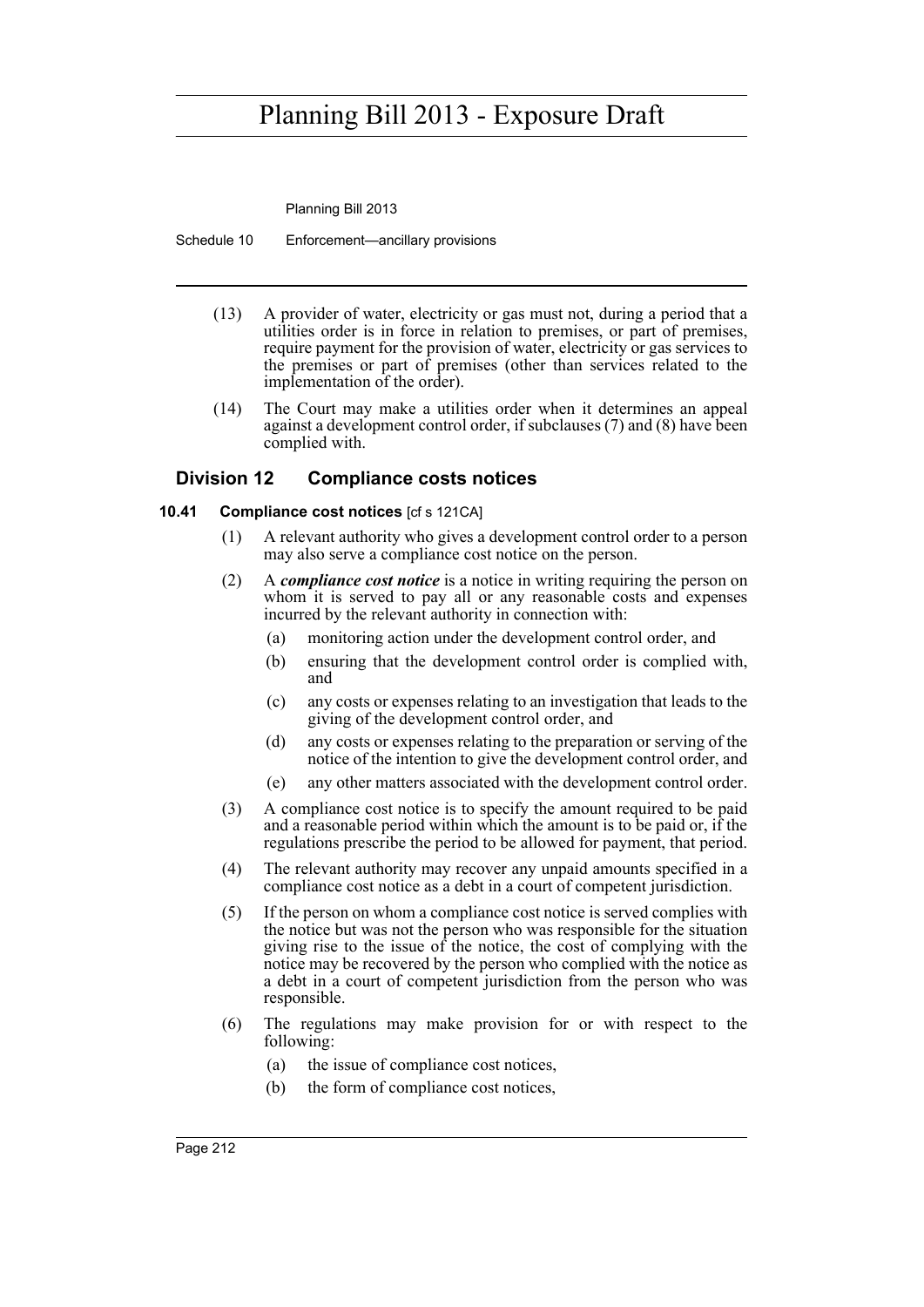Planning Bill 2013

Enforcement—ancillary provisions Schedule 10

(c) limiting the amounts that may be required to be paid under compliance cost notices or the matters in respect of which costs and expenses may be required to be paid under those notices.

### **Division 13 Miscellaneous**

#### **10.42 Combined orders** [cf s 121T]

A person who gives a development control order may include two or more orders in the same instrument.

#### **10.43** Orders may be given to two or more persons jointly  $[c \sin \theta]$  is 121V]

If appropriate in the circumstances of the case, a development control order may direct two or more people to do the thing specified in the order jointly.

#### **10.44 Notice in respect of land or building owned or occupied by more than one person** [cf s 121W]

- (1) If land, including land on which a building is erected, is owned or occupied by more than one person:
	- (a) a development control order in respect of the land or building is not invalid merely because it was not given to all of those owners or occupiers, and
	- (b) any of those owners or occupiers may comply with such a development control order without affecting the liability of the other owners or occupiers to pay for or contribute towards the cost of complying with the order.
- (2) Nothing in this Part affects the right of an owner or occupier to recover from any other person all or any of the expenses incurred by the owner or occupier in complying with such a development control order.

### **Part 3 Civil enforcement - ancillary evidentiary provisions**

### **10.45 Evidence of use of premises as backpackers' hostel** [cf s 124AA]

- (1) This clause applies to proceedings before the Land and Environment Court for an order under Division 10.3 of Part 10 to remedy or restrain a breach of this Act in relation to the use of premises as a backpackers' hostel.
- (2) In any proceedings to which this clause applies, the Land and Environment Court may rely on circumstantial evidence to find that particular premises are used as a backpackers' hostel.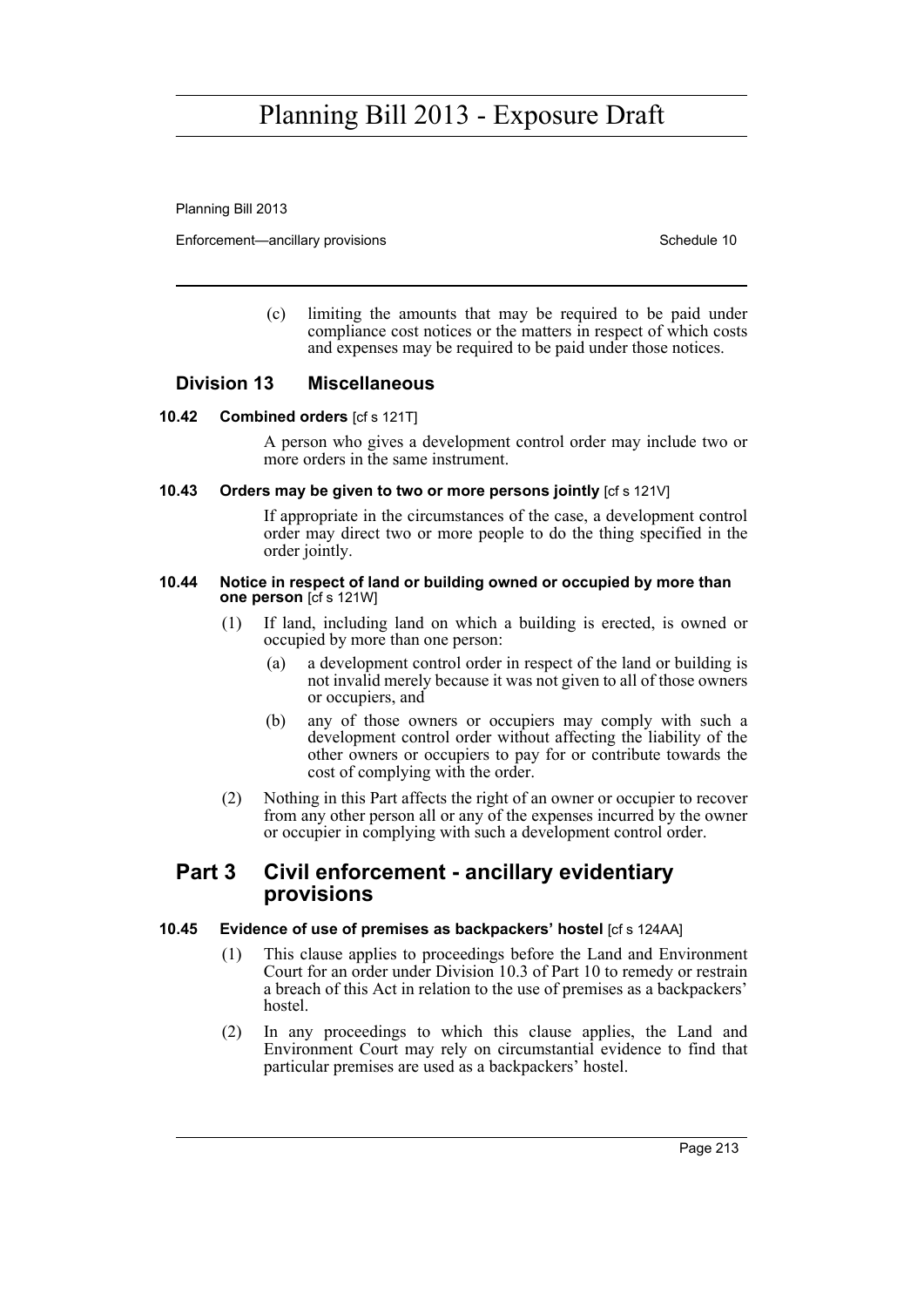Planning Bill 2013

Schedule 10 Enforcement—ancillary provisions

**Note.** Examples of circumstantial evidence include (but are not limited to) the following:

- (a) evidence relating to persons entering and leaving the premises (including the depositing of luggage) that is consistent with the use of the premises for a backpackers' hostel,
- (b) evidence of the premises being advertised expressly or implicitly for the purposes of a backpackers' hostel (including advertisements on or in the premises, newspapers, directories or the Internet),
- (c) evidence relating to internal and external signs and notices at the premises (including price lists, notices to occupants and offers of services) that is consistent with the use of the premises for a backpackers' hostel,
- (d) evidence of the layout of rooms, and the number and arrangement of beds, at the premises that is consistent with the use of the premises for a backpackers' hostel.

### **10.46 Proceedings relating to use of premises as brothel** [cf s 124AB]

### (1) **Application**

This clause applies to proceedings before the Land and Environment Court for an order under Division 10.3 of Part 10 to remedy or restrain a breach of this Act in relation to the use of premises as a brothel. Subclauses (5) and (6) extend to any such proceedings in relation to all brothels within the meaning of the *Restricted Premises Act 1943*.

### (2) **Adjournments to obtain consent only in exceptional circumstances**

The Land and Environment Court may not adjourn the proceedings to which this clause applies to enable an application for a planning approval to be made unless it is of the opinion that the adjournment is justified because of the exceptional circumstances of the case. The fact that it is intended to make an application for approval, or that an application for approval has been made, is not by itself an exceptional circumstance.

### (3) **Time for making application for approval limited to 10 days**

If the Land and Environment Court adjourns the proceedings to enable an application for a planning approval to be made, the proceedings must be brought back before the Court if the application is not made within 10 working days of the adjournment.

#### (4) **Only one adjournment**

The Land and Environment Court may make only one adjournment of particular proceedings to enable an application for a planning approval to be made.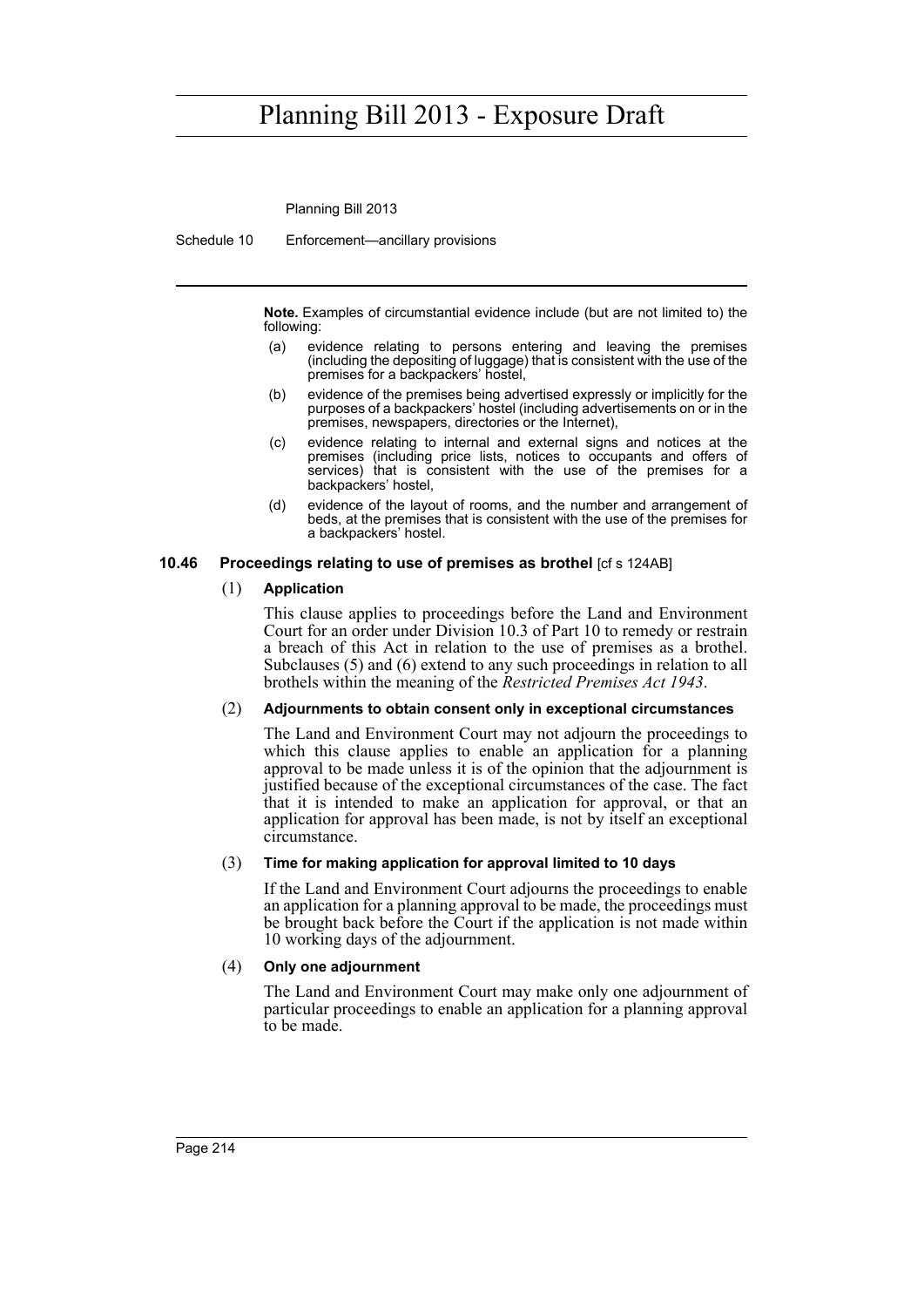Planning Bill 2013

Enforcement—ancillary provisions Schedule 10

### (5) **Finding may be made on circumstantial evidence**

In any proceedings [to which this clause applies], the Land and Environment Court:

- (a) may rely on circumstantial evidence to find that particular premises are used as a brothel, and
- (b) may make such a finding without any direct evidence that the particular premises are used as a brothel.
- (6) However, the presence in any premises of articles or equipment that facilitate or encourage safe sex practices does not of itself constitute evidence of any kind that the premises are used as a brothel.

**Note.** Examples of circumstantial evidence include (but are not limited to) the following:

- (a) evidence relating to persons entering and leaving the premises (including number, gender and frequency) that is consistent with the use of the premises for prostitution,
- (b) evidence of appointments with persons at the premises for the purposes of prostitution that are made through the use of telephone numbers or other contact details that are publicly advertised,
- (c) evidence of information in books and accounts that is consistent with the use of the premises for prostitution,
- (d) evidence of the arrangement of, or other matters relating to, the premises, or the furniture, equipment or articles in the premises, that is consistent with the use of the premises for prostitution.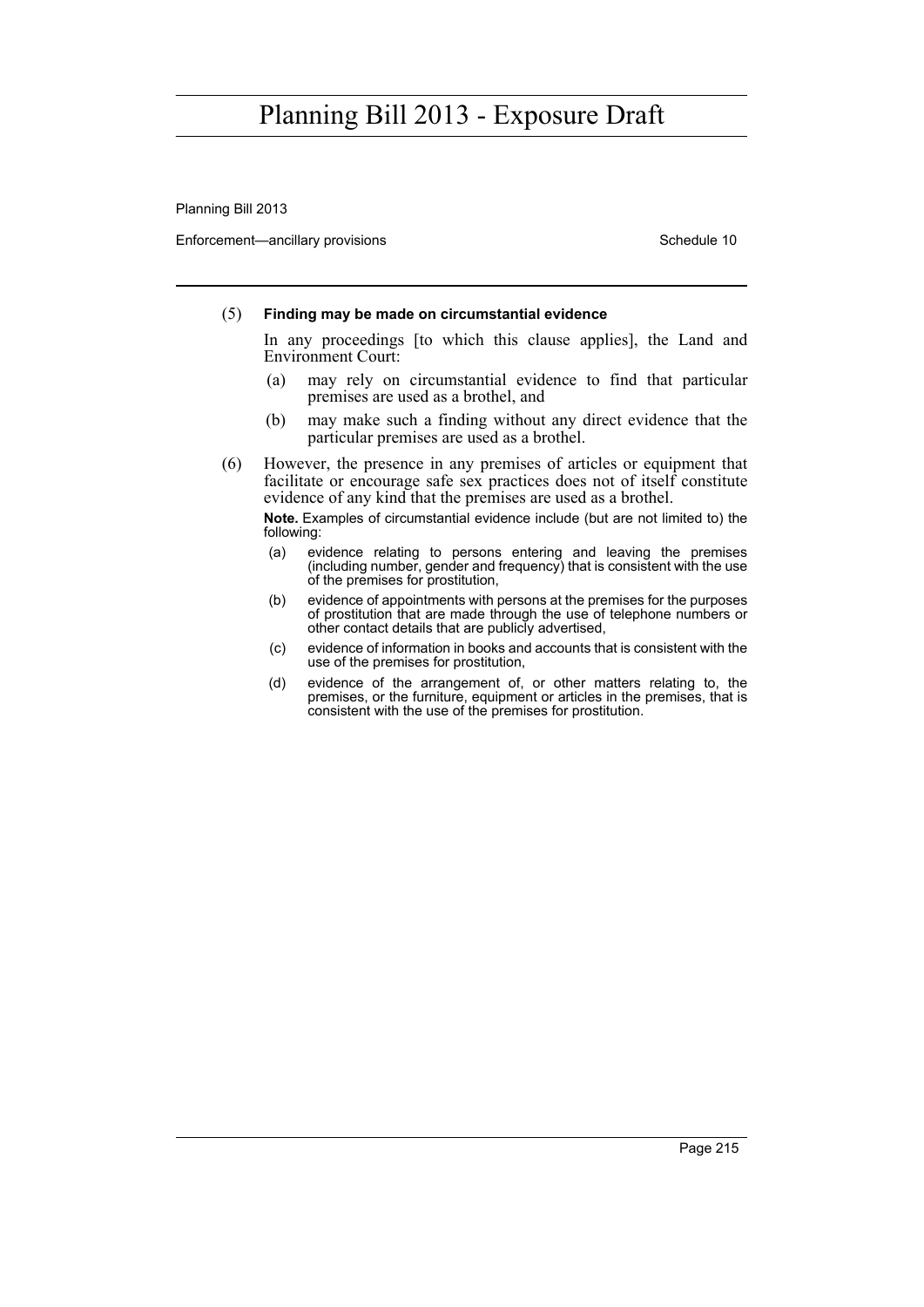Planning Bill 2013

Schedule 11 Miscellaneous—ancillary provisions

### **Schedule 11 Miscellaneous—ancillary provisions**

### **Part 1 Miscellaneous regulation-making powers**

#### **11.1 Regulations - miscellaneous** [cf s 157]

Regulations may be made, in particular, for or with respect to the following:

- (a) exempting specified or classes of persons, premises or other matters from any specified provision of the planning legislation,
- (b) any function conferred by the planning legislation on any person,
- (c) requiring information, particulars, returns and statistics to be furnished to the Director-General by councils and the time and mode of furnishing and the manner of verifying them,
- (d) the form, time, manner and mode of giving notices under the planning legislation,
- (e) the content, form, erection, maintenance and removal of signs relating to the carrying out of development or persons involved with the carrying out of development,
- (f) obligations on persons regarding fire and building safety,
- (g) temporary structures,
- (h) entertainment venues (including in connection with the existing use of premises),
- (i) the purposes, objectives, provision and maintenance of affordable housing, including:
	- (i) means for determining whether a household is a very low income, low income or moderate income household (for example, by reference to income statistics produced by the Australian Bureau of Statistics), and
	- (ii) means for determining affordable housing costs payable in respect of affordable housing (for example, by reference to percentages of household income),
- (j) the documents to be provided to, and the matters to be notified to, a consent authority, council or certifier under the planning legislation.

### **Part 2 Paper subdivisions**

### **11.2 Definitions**

In this Part: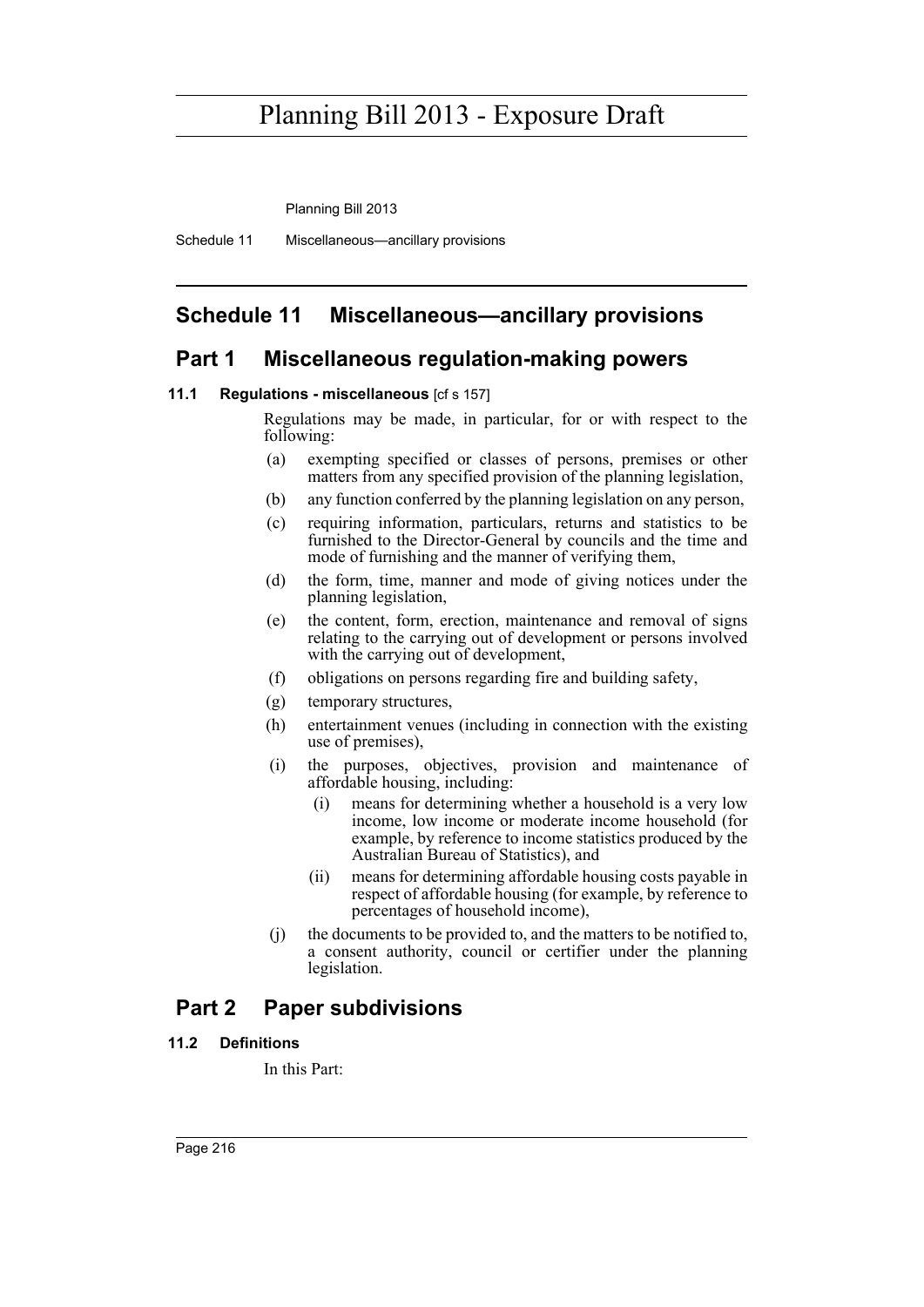Planning Bill 2013

Miscellaneous—ancillary provisions Schedule 11 and Schedule 11

*development plan*—see clause 11.7.

*development plan costs* means the following:

- (a) the costs of obtaining or preparing any reports,
- (b) the amount of any contributions, fees or other charges applicable to the proposed subdivision or subdivision works,
- (c) administrative costs of the relevant authority relating to the development plan,
- (d) any other costs prescribed by the regulations for the purposes of this definition.

*planning purpose*—see clause 11.4 (1) (c).

*relevant authority* for subdivision land means the authority designated by a subdivision order as the relevant authority for the land.

*subdivision land* means land subject to a subdivision order.

*subdivision order* means an order under clause 11.4.

*subdivision works* means works for the following purposes:

- (a) roads,
- (b) water supply, sewerage services and drainage,
- (c) telecommunications,
- (d) electricity supply,
- (e) any other purpose prescribed by the regulations for the purposes of this definition.

#### **11.3 Subdivision authorities**

Any of the following authorities may be designated in a subdivision order as the relevant authority for the subdivision land:

- (a) the Planning Ministerial Corporation,
- (b) a council,
- (c) Landcom,
- (d) a development corporation established under the *Growth Centres (Development Corporations) Act 1974*,
- (e) any other body prescribed by the regulations.

### **11.4 Subdivision orders**

- (1) The Minister may, by Ministerial planning order:
	- (a) declare specified land to be subdivision land, and
	- (b) specify the relevant authority for the subdivision land, and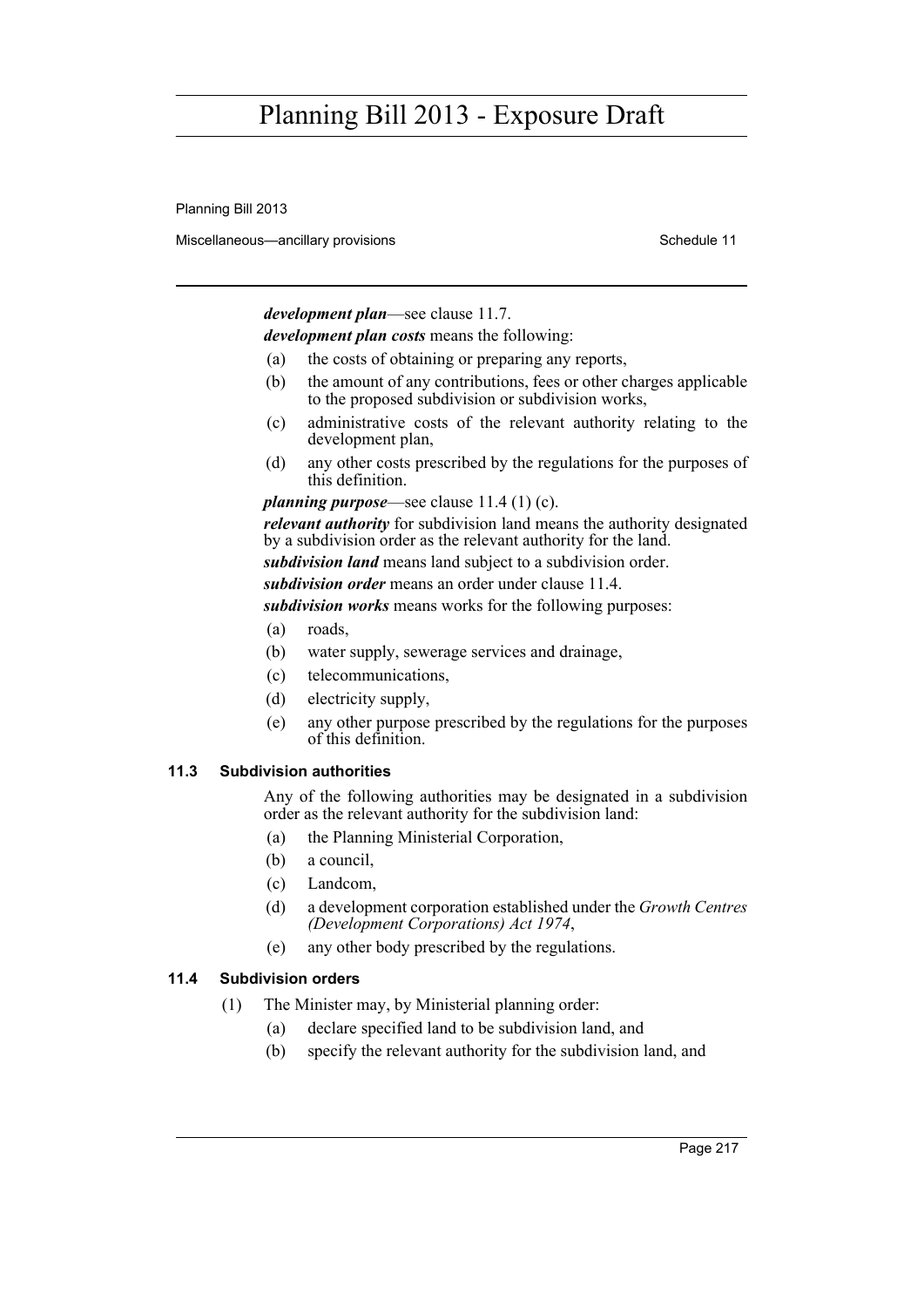Planning Bill 2013

Schedule 11 Miscellaneous—ancillary provisions

- (c) specify the purpose for which the order is made (the *planning purpose*), and
- (d) specify the functions (if any) under this Part conferred on the relevant authority, and
- (e) specify the conditions (if any) to which the exercise of those functions are subject, and
- (f) specify the subdivision works (if any) to be undertaken by the relevant authority in respect of the subdivision land.
- (2) The Minister may make a subdivision order only if:
	- (a) the Minister is of the opinion that it is desirable to do so to promote and co-ordinate the orderly and economic use and development of the land affected by the order, and
	- (b) the land has been subdivided and is held by more than one owner and the Minister is satisfied that the land is land for which no provision or inadequate provision has been made for subdivision works, and
	- (c) that land is subject to a planning control provision of a local plan, or a planning proposal, that will facilitate the proposed planning purpose, and
	- (d) the Minister has consulted with the proposed relevant authority, any other Minister responsible for that authority and the council of the area in which that land is situated, and
	- (e) the Minister is satisfied that a development plan for that land has been prepared by the relevant authority in accordance with this Part, and
	- (f) the Minister has considered any provisions of the development plan that modify or disapply the provisions of Division 4 of Part 3 of the *Land Acquisition (Just Terms Compensation) Act 1991*, and
	- (g) at least 60% of the total number of owners of that land, and the owners of at least 60% of the total area of that land, have consented to the proposed development plan.
- (3) For the purposes of subclause (2) (b) and (g), two or more owners of the same lot are to be treated as one owner.
- (4) The Minister may repeal a subdivision order only if the Minister:
	- (a) has consulted with the relevant authority for the subdivision land and the council of the area in which the land is situated, and
	- (b) is satisfied that notice of the proposed repeal has been given to the owners of the land subject to the order in the manner prescribed by the regulations.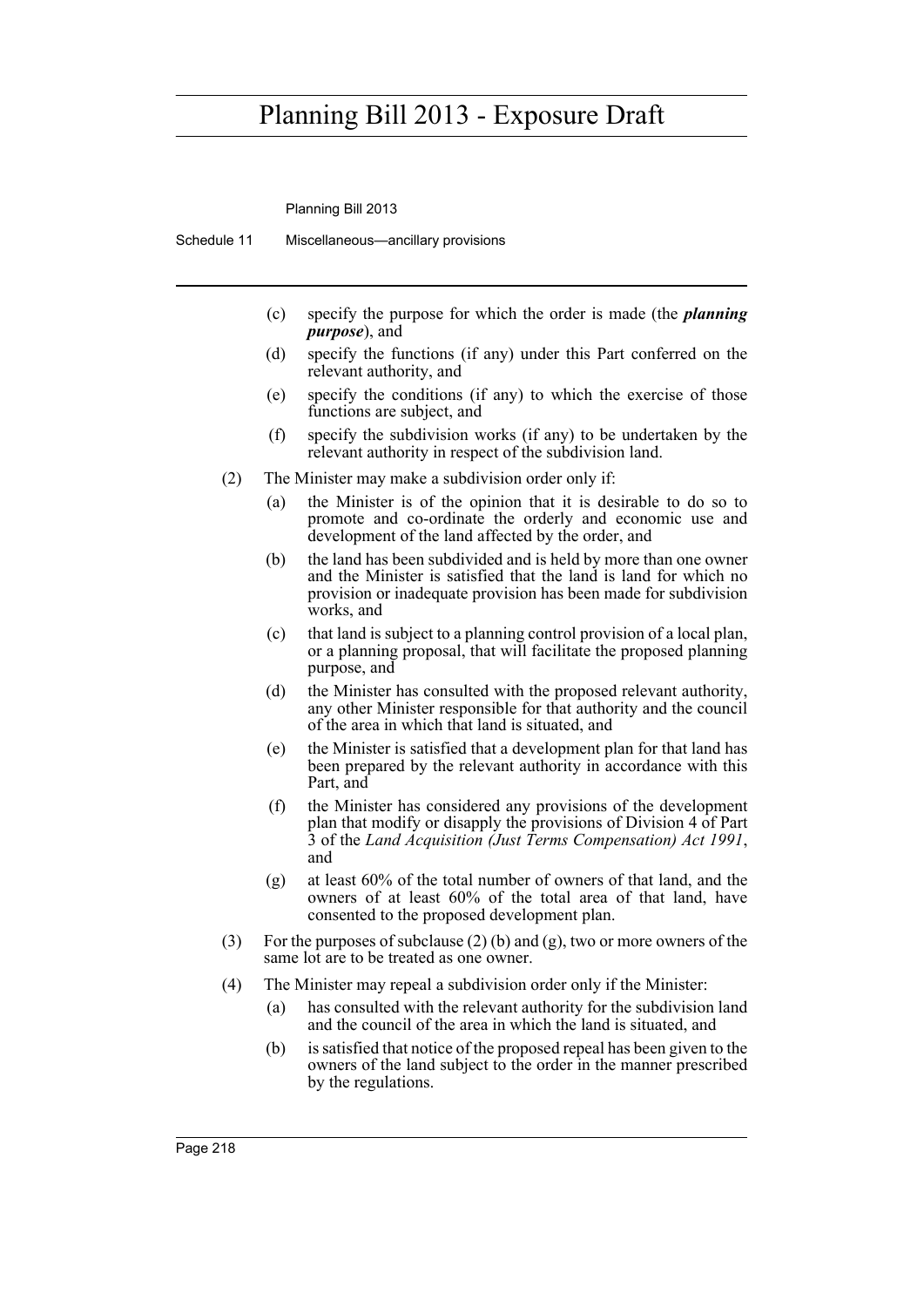Planning Bill 2013

Miscellaneous—ancillary provisions Schedule 11 and Schedule 11

(5) Subclause (2) (g) does not apply to an order amending a subdivision order.

### **11.5 Functions of relevant authority**

- (1) A relevant authority has the functions conferred on it by a subdivision order.
- (2) A relevant authority may only exercise functions conferred on it under a subdivision order for the purposes of, or purposes ancillary to, the planning purpose specified in the subdivision order.
- (3) Functions conferred on a relevant authority by a subdivision order are in addition to any other functions conferred on the authority under any other law.
- (4) Clauses 11.8–11.14 set out the functions that may be conferred on a relevant authority under a subdivision order but do not otherwise confer those functions on a relevant authority.
- (5) A relevant authority may not exercise functions under clause 11.8 or 11.10 unless there is a development plan in force in relation to the subdivision land.

### **11.6 Obligations of relevant authority**

A relevant authority must, in accordance with the subdivision order and any development plan applicable to the subdivision land, give effect to the planning purpose specified in the order and must undertake or arrange for the undertaking of any subdivision works specified in the order.

### **11.7 Development plans**

- (1) An authority referred to in clause 11.3 may, and must at the request of the Minister, prepare a development plan for subdivision land or proposed subdivision land.
- (2) A development plan is to contain the following matters:
	- (a) a proposed plan of subdivision for the land,
	- (b) details of subdivision works to be undertaken for the land,
	- (c) details of the costs of the subdivision works and of the proposed means of funding those works,
	- (d) details of the development plan costs,
	- (e) details of the proportion of the costs referred to in paragraphs (c) and (d) to be borne by the owners of the land and of the manner in which the owners may meet those costs (including details of any proposed voluntary land trading scheme or voluntary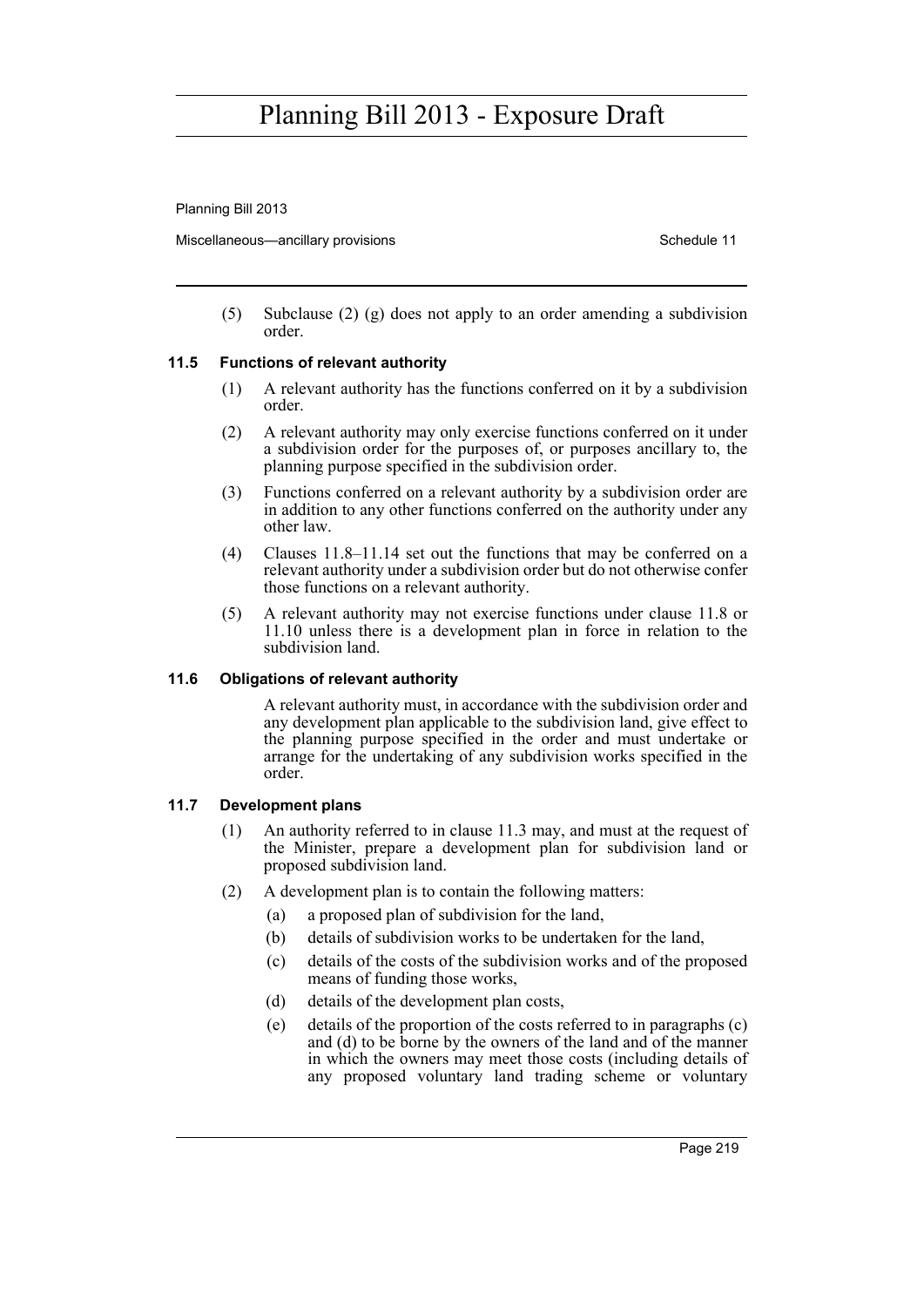Planning Bill 2013

Schedule 11 Miscellaneous—ancillary provisions

contributions or, if voluntary measures are not agreed to by owners, of compulsory land acquisition or compulsory contributions),

- (f) rules as to the form of compensation for land that is compulsorily acquired and how entitlement to compensation is to be calculated,
- (g) rules as to the distribution of any surplus funds after the completion of subdivision works for the land,
- (h) any other matters prescribed by the regulations.
- (3) Regulations may be made for or with respect to procedures for the preparation, public notification, adoption, publication, amendment and repeal of development plans.
- (4) Without limiting subclause (3), the regulations may require the consent of the owners of subdivision land to be obtained to proposed amendments to the applicable development plan in the circumstances, and in the manner, specified by the regulations.
- (5) The validity of a development plan must not be questioned in any legal proceedings except those commenced in the Court by any person within 3 months of the date of its publication in the Gazette.

### **11.8 Land acquisition powers**

- (1) A relevant authority may, for a planning purpose specified in a subdivision order, acquire subdivision land by agreement or by compulsory process in accordance with the *Land Acquisition (Just Terms Compensation) Act 1991*.
- (2) A relevant authority may not give a proposed acquisition notice under the *Land Acquisition (Just Terms Compensation) Act 1991* without the approval of the Minister.
- (3) If compensation provided for that acquisition is in accordance with the rules set out in a development plan in force in relation to the land:
	- (a) sections 44 (2), 45 (3), 49–51, 64, 66 (4) and 68 (2) of the *Land Acquisition (Just Terms Compensation) Act 1991* do not apply in relation to compensation other than monetary compensation, and
	- (b) all or any provisions of Division 4 of Part 3 of that Act do not apply, or apply with modifications, if the development plan so provides.
- (4) The rules set out in a development plan may provide that all or any of the provisions of Division 4 of Part 3 of the *Land Acquisition (Just Terms Compensation) Act 1991* do not apply to the determination of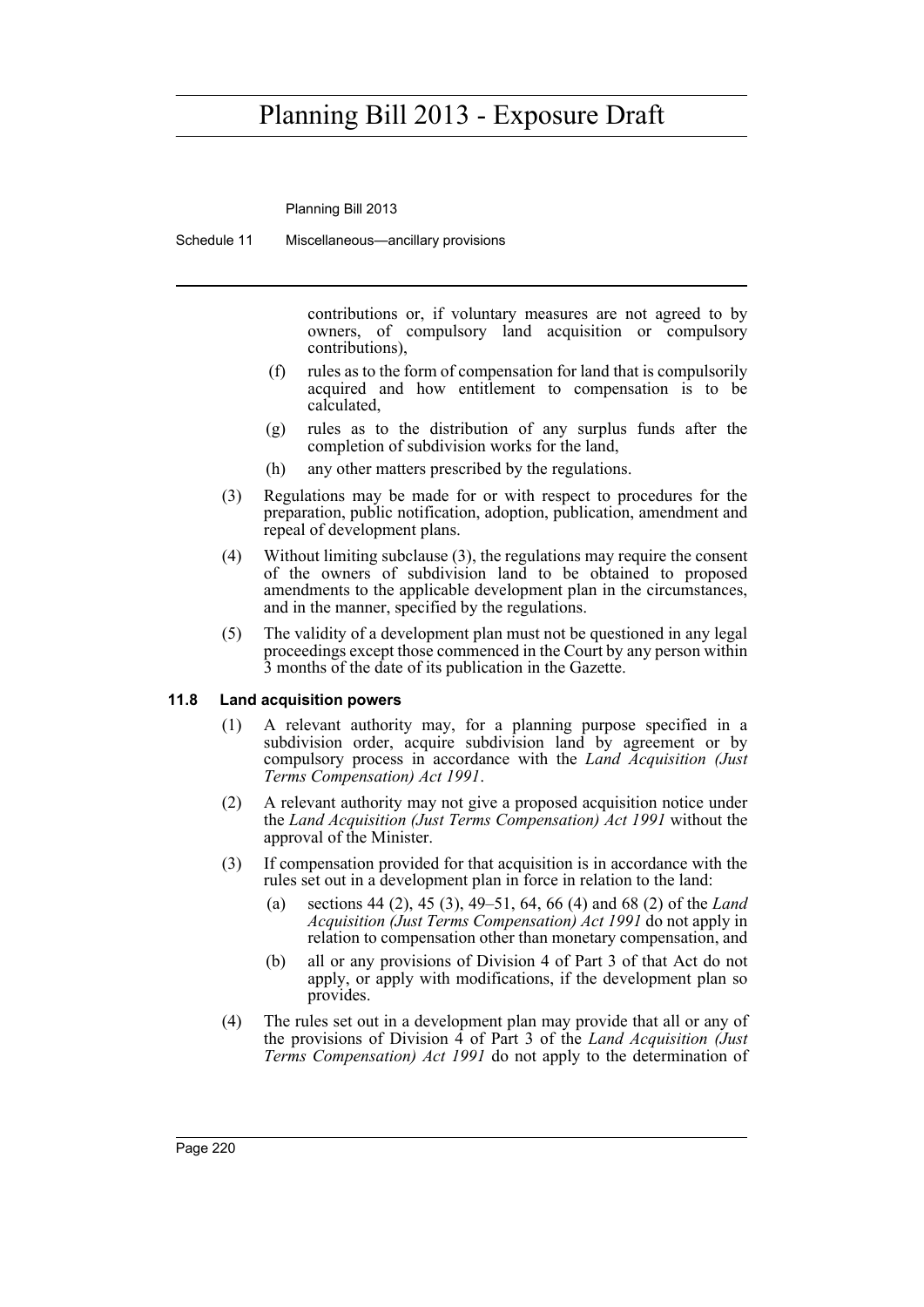Planning Bill 2013

Miscellaneous—ancillary provisions Schedule 11 and Schedule 11

compensation under that plan, or apply with such modifications as are set out in that plan.

- (5) If the rules set out in a development plan make provision as referred to in subclause (4), the Valuer-General must determine compensation to be offered to a person under the *Land Acquisition (Just Terms Compensation) Act 1991* in respect of land acquired under this clause in accordance with the rules set out in any applicable development plan adopted by a relevant authority for the land.
- (6) For the purposes of this clause, a reference in the *Land Acquisition (Just Terms Compensation) Act 1991* to an amount of compensation includes a reference to compensation other than monetary compensation and a reference to payment of compensation includes a reference to the provision of such compensation.
- (7) Subclauses (3)–(6) have effect despite any provision of the *Land Acquisition (Just Terms Compensation) Act 1991*.

#### **11.9 Other powers to acquire and dispose of land**

A relevant authority may sell, lease, exchange, mortgage or otherwise deal with or dispose of subdivision land vested in the authority, or an interest in that land, and may grant easements, rights-of-way or covenants over that land.

### **11.10 Contribution powers**

- (1) A relevant authority may, by notice in writing, require an owner of subdivision land to make a reasonable monetary contribution for the provision, extension or augmentation of subdivision works and the development costs.
- (2) A requirement under this clause must be in accordance with the development plan applicable to the subdivision land.
- (3) The amount payable by the owner of subdivision land under this clause is to be reduced by the amount or value of any voluntary contribution (whether a monetary or other contribution) made by the owner for the provision, extension or augmentation of subdivision works and the development costs in accordance with the development plan applicable to the subdivision land or an agreement with the relevant authority.
- (4) Compliance with a requirement for a contribution under this clause, or a voluntary contribution made in accordance with a development plan, operates to satisfy any other requirement imposed by a public authority under this or any other Act (in relation to or in connection with the subdivision land) for the dedication of land or the payment of money in respect of the provision of the same subdivision works, to the extent of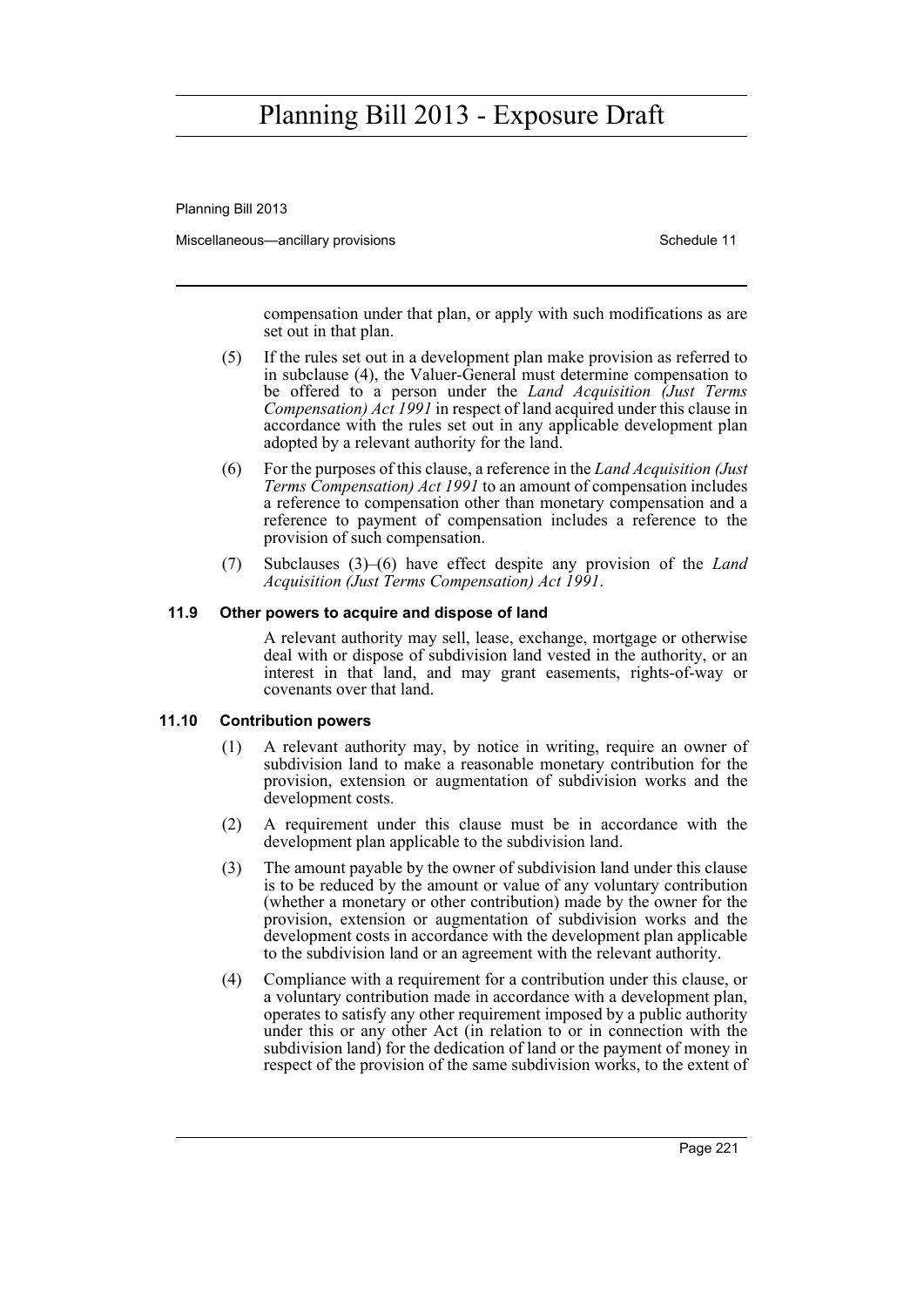Planning Bill 2013

Schedule 11 Miscellaneous—ancillary provisions

the value of the land dedicated or the amount of money paid in compliance with the requirement.

- (5) The regulations may make provision for the determination of the value for the purposes of this clause of the land dedicated or traded to the authority in accordance with a development plan.
- (6) A contribution required to be made under this clause may be in addition to any other contribution required to be made under the planning legislation.

### **11.11 Use of monetary contributions and other amounts**

- (1) The following are to be paid by the authority to a fund or funds approved by the Minister:
	- (a) a monetary contribution paid to a relevant authority by the owner of subdivision land for subdivision works or development costs,
	- (b) any money paid by the relevant authority to meet contribution amounts under the development plan in respect of land acquired by the authority under this Part,
	- (c) the proceeds of any disposal by the relevant authority of land acquired under this Part.
- (2) The following may be paid from any fund to which contributions or amounts are paid under this clause:
	- (a) payments to persons or bodies with respect to the provision of subdivision works,
	- (b) payments in connection with the exercise of functions by the relevant authority for the planning purpose specified in the subdivision order,
	- (c) payments for the whole or part of compensation payable under clause 11.8 and any payments required to be made under the *Land Acquisition (Just Terms Compensation) Act 1991*,
	- (d) payments for the distribution of any surplus funds after the completion of subdivision works and any other payments under this clause,
	- (e) any money required to meet the administrative expenses of the relevant authority in relation to its functions under the subdivision order.

#### **11.12 Powers to carry out subdivision works**

(1) The relevant authority may carry out, or arrange for the carrying out of, subdivision works with respect to subdivision land.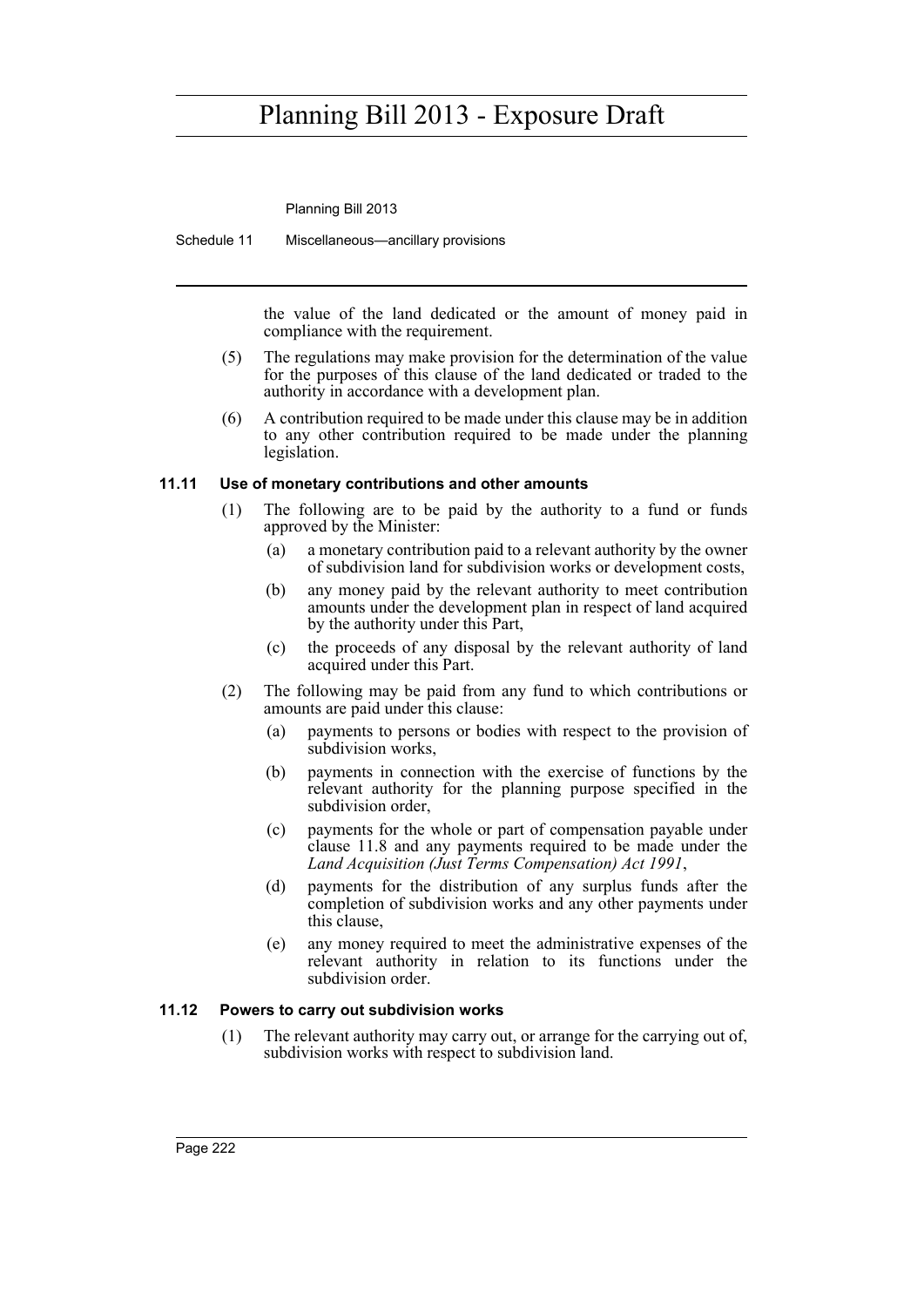Planning Bill 2013

Miscellaneous—ancillary provisions Schedule 11 and Schedule 11

- (2) The relevant authority may enter into contracts and other arrangements for the carrying out of subdivision works.
- (3) A relevant authority may make a development application to carry out development on subdivision land for the purposes of subdivision works without the consent of the owner of the land.
- (4) The consent authority may grant consent to any such development application even if the owner of the land has failed to consent to the application.
- (5) In this clause, *subdivision works* includes the carrying out of any research or investigation related to the provision or augmentation of subdivision works.

### **11.13 Roads powers**

- (1) A road within subdivision land cannot be provided, opened, dedicated, closed (within the meaning of Part 4 of the *Roads Act 1993*) or realigned by the Crown, a public authority or any person except with the consent of the relevant authority.
- (2) A private road, or part of a private road, within subdivision land cannot be:
	- (a) provided, opened, closed or realigned, or
	- (b) regulated in its use, or
	- (c) used for a purpose other than a road,
	- except with the consent of the relevant authority.

### **11.14 Ancillary powers**

A relevant authority has, for the purpose of any other functions conferred under this Part, the following functions:

- (a) the authority may enter into agreements with the owners of subdivision land for the purposes of a voluntary land trading scheme or the provision of voluntary contributions or for other purposes connected with the authority's functions under the subdivision order,
- (b) the authority may cause surveys to be made, and plans of survey to be prepared, in relation to subdivision land or proposed subdivision land (whether or not vested in the authority),
- (c) the authority may manage subdivision land vested in the authority in accordance with the development plan,
- (d) the authority may carry out research or investigation relating to subdivision works or proposed subdivision works,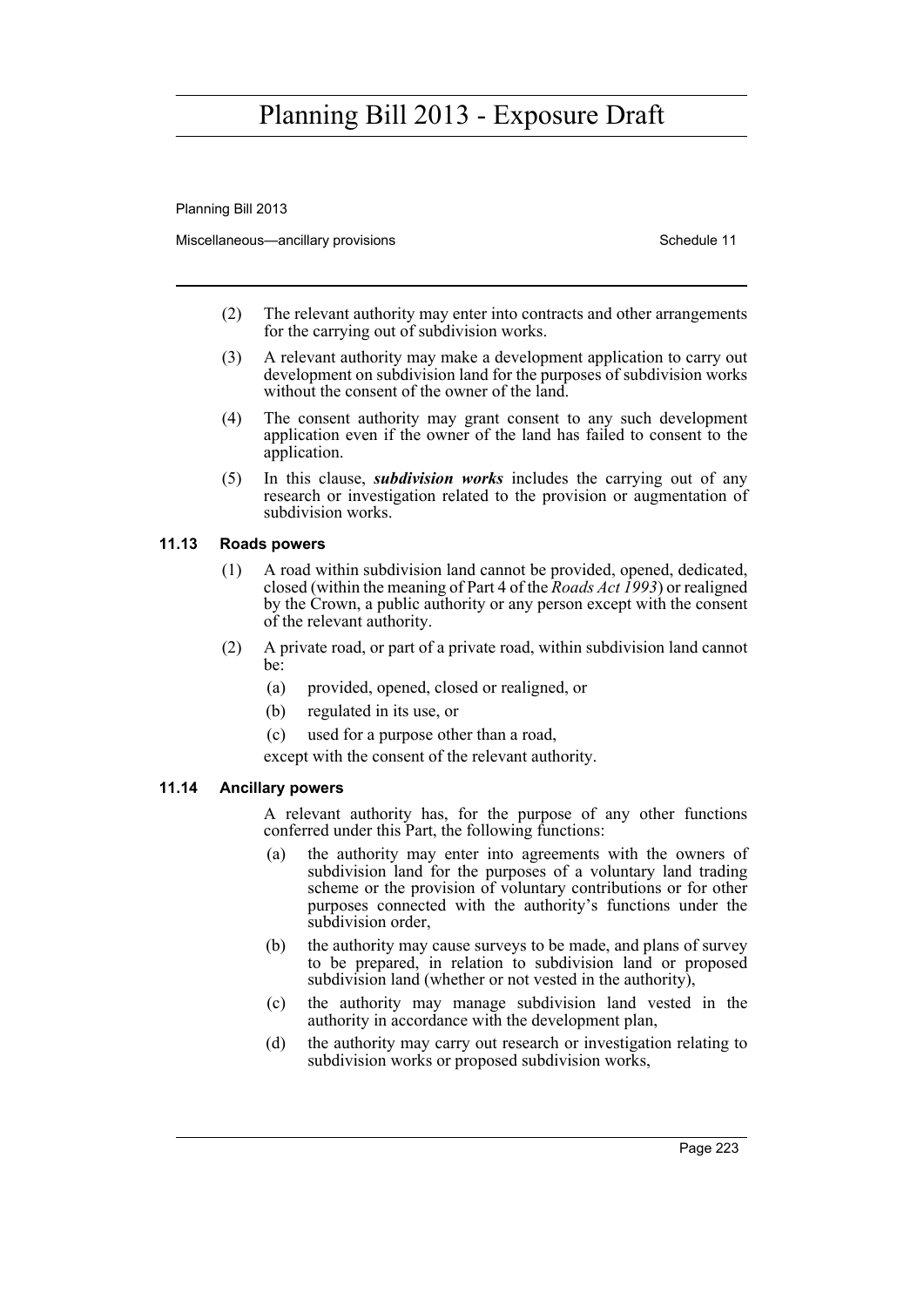Planning Bill 2013

Schedule 11 Miscellaneous—ancillary provisions

- (e) the authority may (subject to this Act) subdivide and re-subdivide land, and consolidate subdivided or re-subdivided land vested in the authority,
- (f) with the consent of the owner or occupier of the land, a person authorised in writing by the authority may enter subdivision land or proposed subdivision land.

#### **11.15 Power to investigate land for subdivision order proposals**

An authority specified in clause 11.3 may, before a subdivision order is made:

- (a) cause surveys to be made, and plans of survey to be prepared, in relation to proposed subdivision land (whether or not vested in the authority), and
- (b) carry out research or investigation relating to proposed subdivision works.

#### **11.16 Other powers of entry**

- (1) An authorised person may, without the consent of the owner or occupier of subdivision land or proposed subdivision land and in accordance with the regulations:
	- (a) enter that land for a planning purpose, or
	- (b) enter that land in connection with the carrying out of subdivision works or research or investigation relating to proposed subdivision works, or
	- (c) enter that land in connection with the preparation of, or research or investigation for the purposes of, a development plan or proposed development plan.
- (2) In this clause, *authorised person* means the following persons:
	- (a) a person authorised in writing by a relevant authority,
	- (b) a person authorised in writing by the Minister in connection with the exercise of the powers of an authority under clause 11.15.

#### **11.17 Failure to pay contributions**

A monetary contribution required to be paid by an owner of subdivision land under clause 11.10 may be recovered by the relevant authority in any court of competent jurisdiction as a debt due to the relevant authority by the owner.

#### **11.18 Voluntary contributions agreements to run with land**

(1) A *voluntary contributions agreement* is a voluntary agreement between a relevant authority and a person who owns subdivision land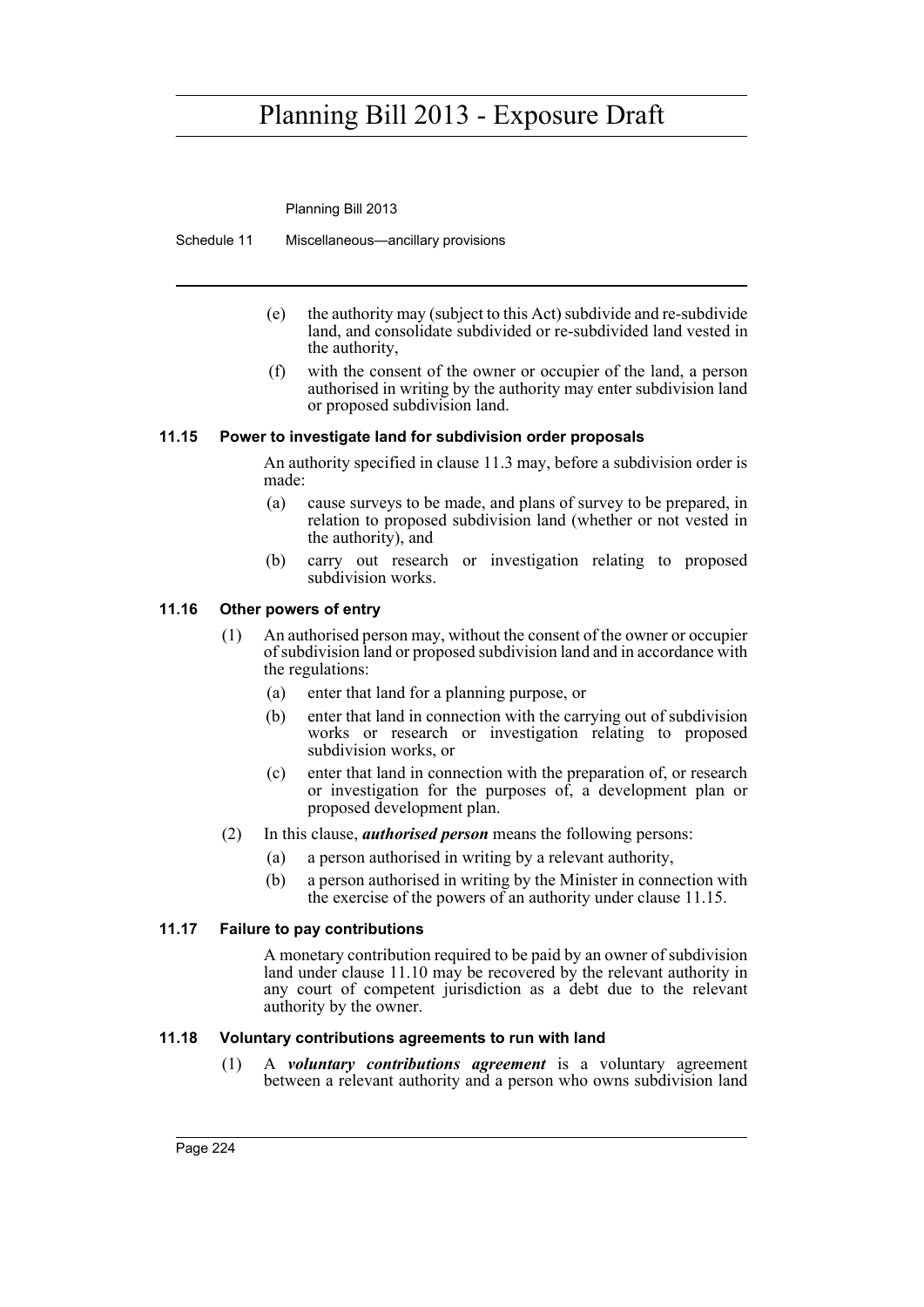Planning Bill 2013

Miscellaneous—ancillary provisions Schedule 11 and Schedule 11

under which the owner is required to pay a monetary contribution to be used for or applied for subdivision works or development costs.

- (2) A voluntary contributions agreement can be registered under this clause if the following persons agree to its registration:
	- (a) if the agreement relates to land under the *Real Property Act 1900*—each person who has an estate or interest in the land registered under that Act,
	- (b) if the agreement relates to land not under the *Real Property Act 1900*—each person who is seised or possessed of an estate or interest in the land.
- (3) On lodgment by a relevant authority of an application for registration in a form approved by the Registrar-General, the Registrar-General is to register the voluntary contributions agreement:
	- (a) by making an entry in the relevant folio of the Register kept under the *Real Property Act 1900* if the agreement relates to land under that Act, or
	- (b) by registering the agreement in the General Register of Deeds if the agreement relates to land not under the *Real Property Act 1900*.
- (4) A voluntary contributions agreement that has been registered by the Registrar-General under this clause is binding on, and is enforceable against, the owner of the land from time to time as if each owner for the time being had entered into the agreement.
- (5) A reference in this clause to a voluntary contributions agreement includes a reference to any amendment or revocation of a voluntary contributions agreement.

#### **11.19 State taxes**

- (1) State tax is not chargeable in respect of any matter or thing done by a relevant authority in the exercise of its functions under this Part if the Minister, with the approval of the Treasurer, exempts the authority from payment of any or all State taxes.
- (2) In this clause, *State tax* means duty under the *Duties Act 1997* or any other tax, duty, rate (including a local government rate), fee or other charge imposed by or under any Act or law of the State, other than payroll tax.

#### **11.20 Regulations**

Regulations may be made for or with respect to the following matters:

(a) the manner in which consent to a development plan is to be given by owners of land,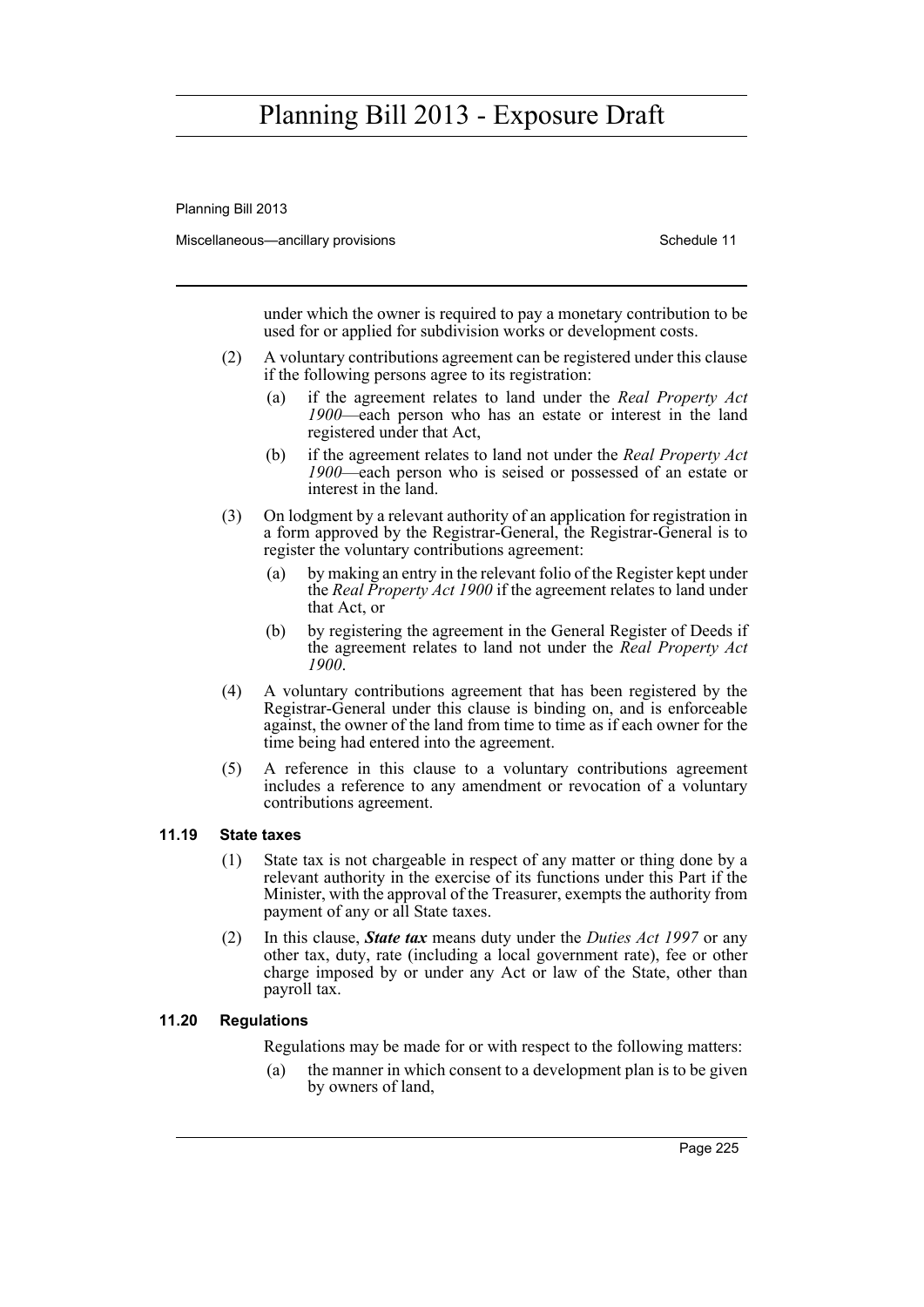Planning Bill 2013

Schedule 11 Miscellaneous—ancillary provisions

- (b) information to be provided to the Minister by, and reports by, relevant authorities,
- (c) the effect of the repeal or amendment of a subdivision order, or of the amendment of a development plan,
- (d) the obstruction of or interference with authorities or persons exercising functions under this Part.